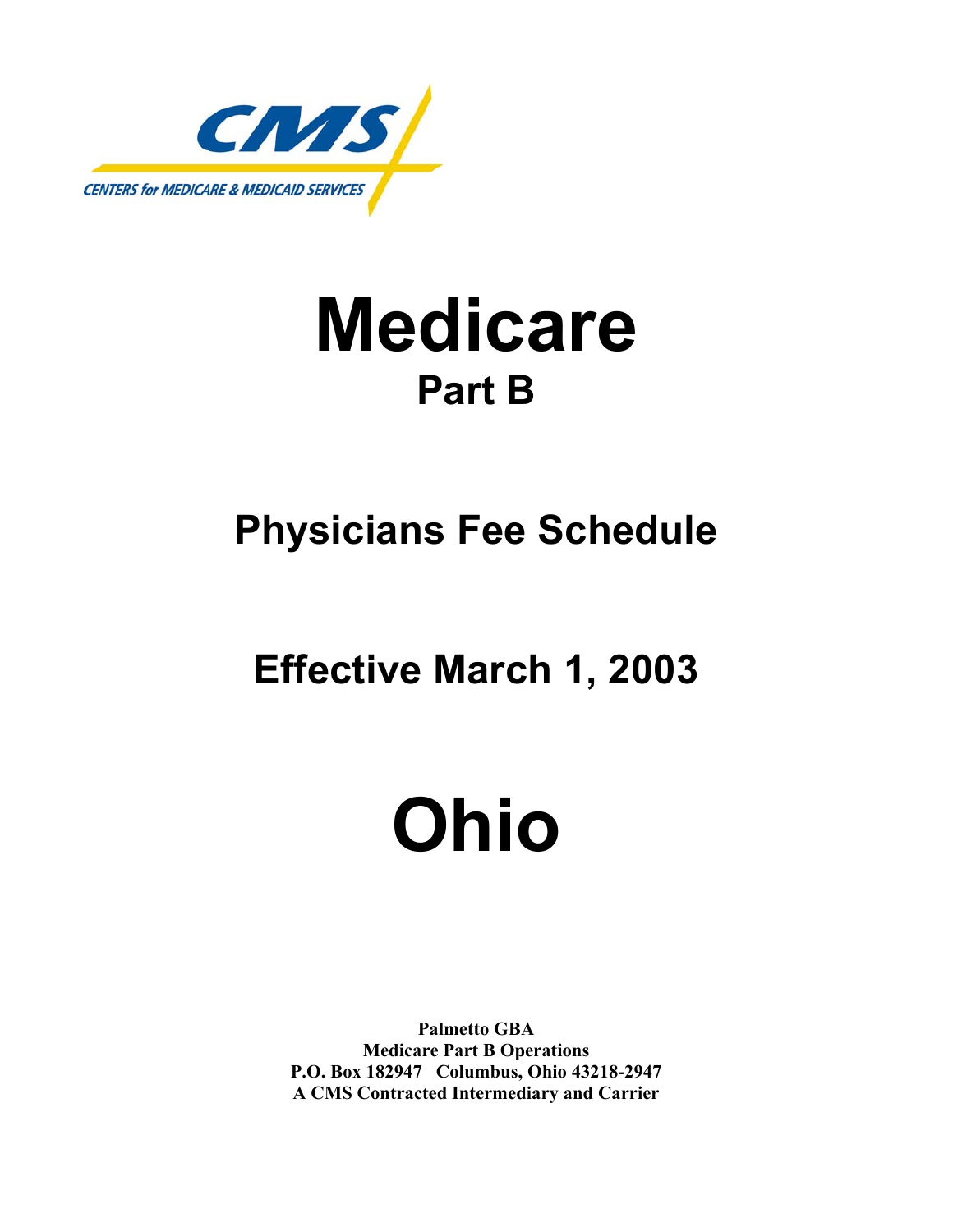**The 2003 Participation Enrollment Period is being extended an additional 45 days from March 1, 2003 to April 14, 2003 and CMS has implemented a positive 1.6 percent update to the current 2003 Physician Fee Schedule effective March 1, 2003. The 2003 Physician Fee Schedules printed prior to March 3, 2003 are no longer valid.** 

## **Announcement About Medicare Participation for March 1, 2003**

"We have great news to share with physicians and other practitioners throughout the country. As you know, CMS was scheduled to implement a negative 4.4 percent update effective March 1, 2003. CMS has worked with Congress for many months in an effort to correct a defect in the formula generated in part by unanticipated changes in economic conditions. We are pleased to announce that Congress has acted – this flaw will be corrected and, instead of a negative 4.4 percent update, we are now preparing to implement a positive 1.6 percent update effective March 1, 2003.

Medicare remains a lifeline to millions of seniors and disabled Americans, and your commitment and participation in the Medicare program make this lifeline possible. We hope that you will keep this in mind as you make your decision regarding your participation in 2003.

All physicians and practitioners now have until April 14, 2003, to make their 2003 Medicare participation decisions. As stated above, the 2003 Participation Enrollment Period is being extended an additional 45 days from March 1, 2003 to April 14, 2003, in order to allow physicians/practitioners an opportunity to make changes to their participation status. The participation period is the period of time in which providers can elect to participate in Medicare or to change their enrollment status. Any change in the participation status made during this period will be effective March 1, 2003. Any change to the participation status made before March 1, is effective back to January 1, 2003." FIs must prepare an article to be published on their Web site and in their next regularly scheduled bulletin announcing the new legislative change by Congress that increased the payment for services paid under the 2003 MPFS. The 2003 MPFS is effective for dates of service on or after March 1, 2003.

The new participation enrollment effective date will be March 1, 2003. To sign a participation agreement is to agree to accept assignment for all covered services that you provide to Medicare patients.

There will be no special mailing of the new March 1, 2003 Participation Enrollment and Fee Schedule materials.

**Please refer to the Medicare Web site at http://www.PalmettoGBA.com for the new 2003 Physicians Fee Schedule.** The new fee schedule will be available after March 1, 2003.

Bek/3-1-2003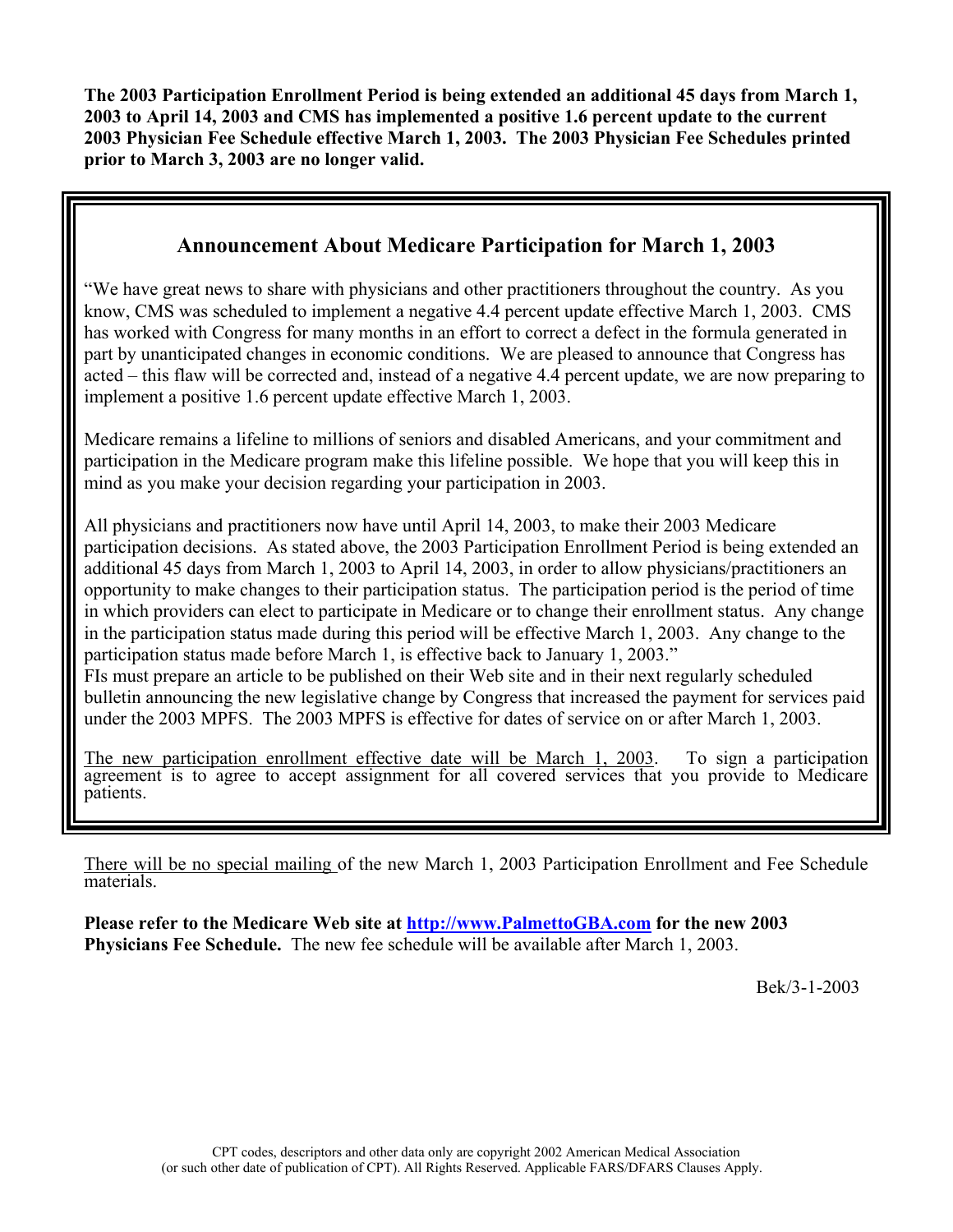## **WHY PARTICIPATE?**

If you bill for physicians' professional services, services and supplies (such as drugs and biologicals) provided incident to physicians' professional services, outpatient physical and occupational therapy services, diagnostic tests, and radiology services, your Medicare fee schedule amounts are 5 percent higher if you participate.

Also, regardless of the Medicare Part B services for which you are billing, participants have "one stop" billing for beneficiaries who have nonemployment-related Medigap coverage and who assign both their Medicare and Medigap payments to participants. After we have made payment, we automatically send the claim on to the Medigap insurer for payment of all coinsurance and deductible amounts due under the Medigap policy. The Medigap insurer must pay the participant directly.

The number of physicians, practitioners and suppliers who choose to participate in Medicare continues to grow. During CY 2002, 89.3 percent of all physicians, practitioners and suppliers are billing under signed Medicare participation agreements this was a 0.6 percent increase over the number of CY 2001 participants.

To sign a participation agreement (CMS-460) is to agree to accept assignment for all covered services that you provide to Medicare patients in CY 2003.

We hope you will decide to be a participating provider within the Medicare Program.

Please call Brenda Knox at (614) 277-7169 if you have any questions or need further information on participation. The Medicare Participating Program address is listed below:

#### **ATTN: BRENDA KNOX PALMETTO/GBA MEDICARE OPERATIONS PARTICIPATING PROVIDER ROGRAM PO BOX 182195 COLUMBUS, OH 43218-2195**

http://www.PalmettoGBA.com

bek/3-1-2003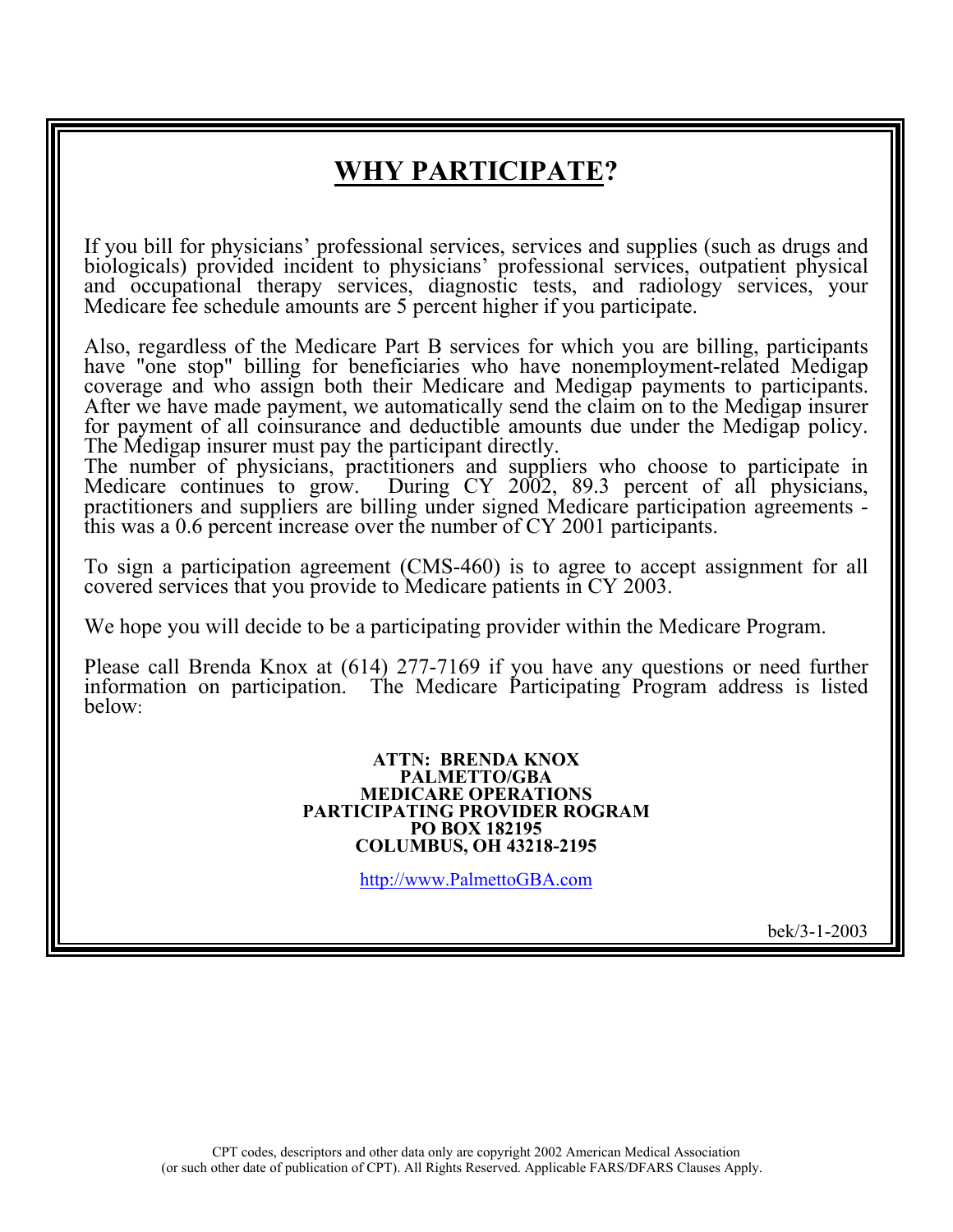## **2003 FACT SHEET**

## **FOR PHYSICIANS AND OTHER PROVIDERS:**  KEY NEWS FROM MEDICARE FOR 2003

## **Billing and business staff: Please share this with physicians and other providers.**

#### **1. Good News: No Flu Vaccine Shortages or Delays Anticipated**

The Centers for Disease Control and Prevention (CDC) report that they do not anticipate influenza vaccine shortages or delays. Manufacturers of the vaccine are currently meeting their production goals. To date, 94.9 million doses have been produced, which exceeds the 87.7 million doses that were produced in the 2001-02 influenza season. The vaccine is expected to be available in October. Influenza vaccine for the 2002-03 influenza season is still available for purchase. Health care providers who have not ordered influenza vaccine should do so as soon as possible to ensure timely receipt of the vaccine. We also note that Medicare payment for administration of the flu vaccine will be increasing in 2003.

#### **2. Immunization Administration**

CPT code 90471 is used for immunization administration and CPT code 90472 is used for each additional vaccine. Payment under the physician fee schedule for CY 2003 will nearly double for CPT code 90471 and will be slightly reduced for CPT code 90472. Since CPT code 90472 must be billed in conjunction with CPT code 90471, the total payment for these procedures will increase when billed together.

#### **3. Now Is The Time To Become HIPAA-Compliant**

Two major Administrative Simplification provisions of the Health Insurance Portability and Accountability Act of 1996 (HIPAA) go into effect in 2003. Compliance with the privacy regulations is required beginning April 14, 2003 and the last date for compliance with the standard transactions and code sets regulations is October 16, 2003. In addition, as part of the Administrative Simplification Compliance Act (ASCA), Medicare will not accept paper claims after October 16, 2003; however, there are a few exceptions

to this provision, including for small providers and for providers having no method available to submit claims electronically.

Now is the time to ensure you will be ready! The Department of Health and Human Services has resources available. Visit the Web site at www.cms.hhs.gov/hipaa. Your Medicare carrier or fiscal intermediary can also provide you with information about the transactions and code sets standards and can help you begin to test your HIPAA transactions early to ensure you are compliant.

## **4. Medicare and You 2003**

The national edition of Medicare and You 2003 will be available for order after October 1, 2002. Call 1-800-MEDICARE (1-800-633- 4227) to request up to 25 copies, or fax an order to 410-786-1905 for more than 25 copies.

## **5. Medicare Physician Web Site**

A physician Web page is now available on the CMS Web site at http://cms.hhs.gov/physicians/. The page includes links to general information on enrollment, billing, conditions of participation, publications, education, training, data, and statistics. There are also links to specific information on the physician fee schedule, the Practicing Physicians Advisory Council (PPAC), the Physician Regulatory Issues Team (PRIT), Medicare payments, and the participating physician directory. We continue to work on improvements and will be soliciting feedback to make the page as comprehensive and as easy to navigate as possible.

#### **6. Relevant Medicare Patient Brochures That May Be Of Interest To Physicians**

There are a variety of brochures that physicians might find helpful to address frequently asked coverage-related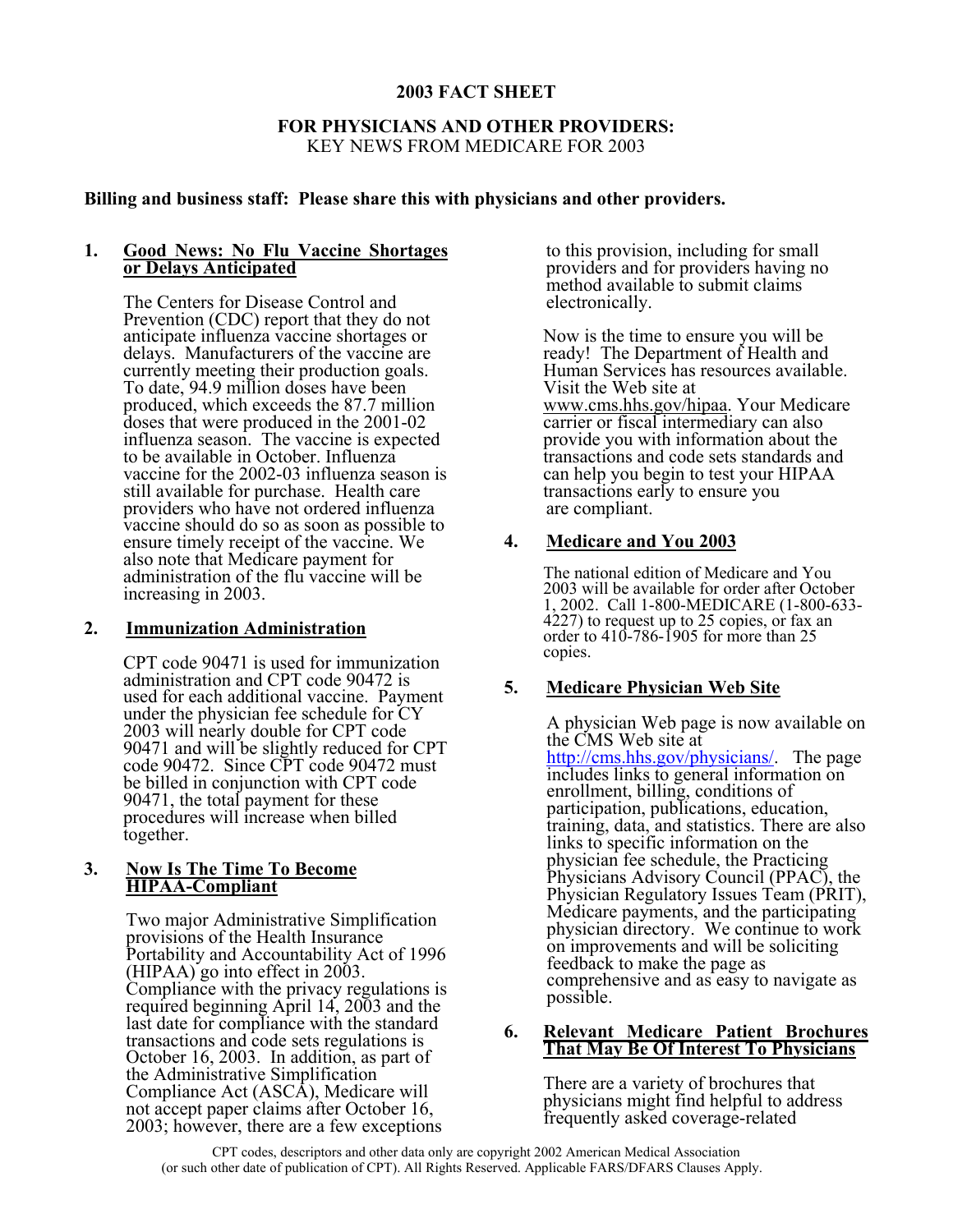questions. These include: Medicare and Your Mental Health Benefits (Publication #10184), Women with Medicare: Visiting Your Doctor for a Pap Test, Pelvic Exam, and Clinical Breast Exam (Publication #02248), Medicare Preventive Services: To Help Keep You Healthy (Publication # 10110) and Choosing Long-Term Care: A Guide for People with Medicare (Publication #02223). Publications newly available this year includes: Medicare Coverage of Diabetes Supplies and Services (Publication# 11022) and Medicare Coverage of Ambulance Services (Publication # 11021-will be available late Fall). A complete listing of all publications for beneficiaries is available at www.medicare.gov. Many publications are available in different languages and formats including: Braille, Spanish, Chinese, Audiocassette, and Large Print. To order copies for your office, fax your request to (410) 786-1905, and include the name of a contact person, phone number, and mailing address (No P.O Boxes please).

## **7. Medicare Learning Network Website**

The Medicare Learning Network Web site, which is located at http://cms.hhs.gov/medlearn, is the Internet gateway to all of the educational information, products and services that are created by CMS and its contractors. This Web site allows Medicare providers to quickly obtain information they need to successfully navigate the Medicare program. It provides: quick reference guides, Web-based training modules, videos, publications, training materials, provider education events with on-line registration, questions and answers, and links to Medicare contractors. Bookmark and visit the Medicare Learning Network Web site frequently as it is continually being updated to bring you the most accurate and up-to-date information possible.

#### **8. Medicare Coverage Information**

Medicare's coverage rules are written in many types of documents located across multiple Web sites. Currently, National Coverage Determinations (NCDs) are located on cms.hhs.gov; Local Medical Review Policies (LMRPs) are located on lmrp.net; and contractor articles and Frequently Asked Questions (FAQ's) are located on individual contractor Web

sites. The CMS has undertaken an effort to build a single access to Medicare coverage information. When finished, the cms.hhs.gov Web site will allow users to search across NCDs, LMRPs, and contractor articles/FAQs from a single point of entry. The Web site pages will be released in December 2002.

## **9. Advance Beneficiary Notices (ABNs)**

The new ABN standard form, CMS-R-131, has been published and must be used on and after October 1, 2002. For replicable ABN forms and information on how to properly use an ABN, see our ABN Quick Reference Guide on our Medlearn Web site at http://cms.hhs.gov/medlearn/refabn.asp.

#### **10. Drugs Furnished Incident to a Physician's Professional Services**

We allow payment for certain injectable drugs furnished incident to a physician's service if the drug is not usually selfadministered by Medicare beneficiaries. Contact your local carrier for more information.

#### **11. Filing of Appeals on Initial Claim Determinations**

As mandated by section 521 of the Benefits Improvement and Protections Act of 2000, effective October 1, 2002, physicians and other suppliers that wish to appeal an initial claim determination must file their appeal within 120 days of the initial determination. This represents an increase of 60 days for an appeal of a Medicare Part A claim and a decrease of 60 days for an appeal of a Medicare Part B claim.

## **12. CMS Publishes Nursing Home Quality Measures**

 In April 2002, CMS started publishing new nursing home quality measures on its consumer Web site at Nursing Home Compare on www.medicare.gov. The release was initially limited to six pilot states and starting in October will be expanded nationally. The quality data will enable beneficiaries, their caregivers, and families to choose nursing homes based, in part, on information relevant to both long (chronic) and short stays (typically Medicare-covered). The measures represent the best available science and

CPT codes, descriptors and other data only are copyright 2002 American Medical Association (or such other date of publication of CPT). All Rights Reserved. Applicable FARS/DFARS Clauses Apply.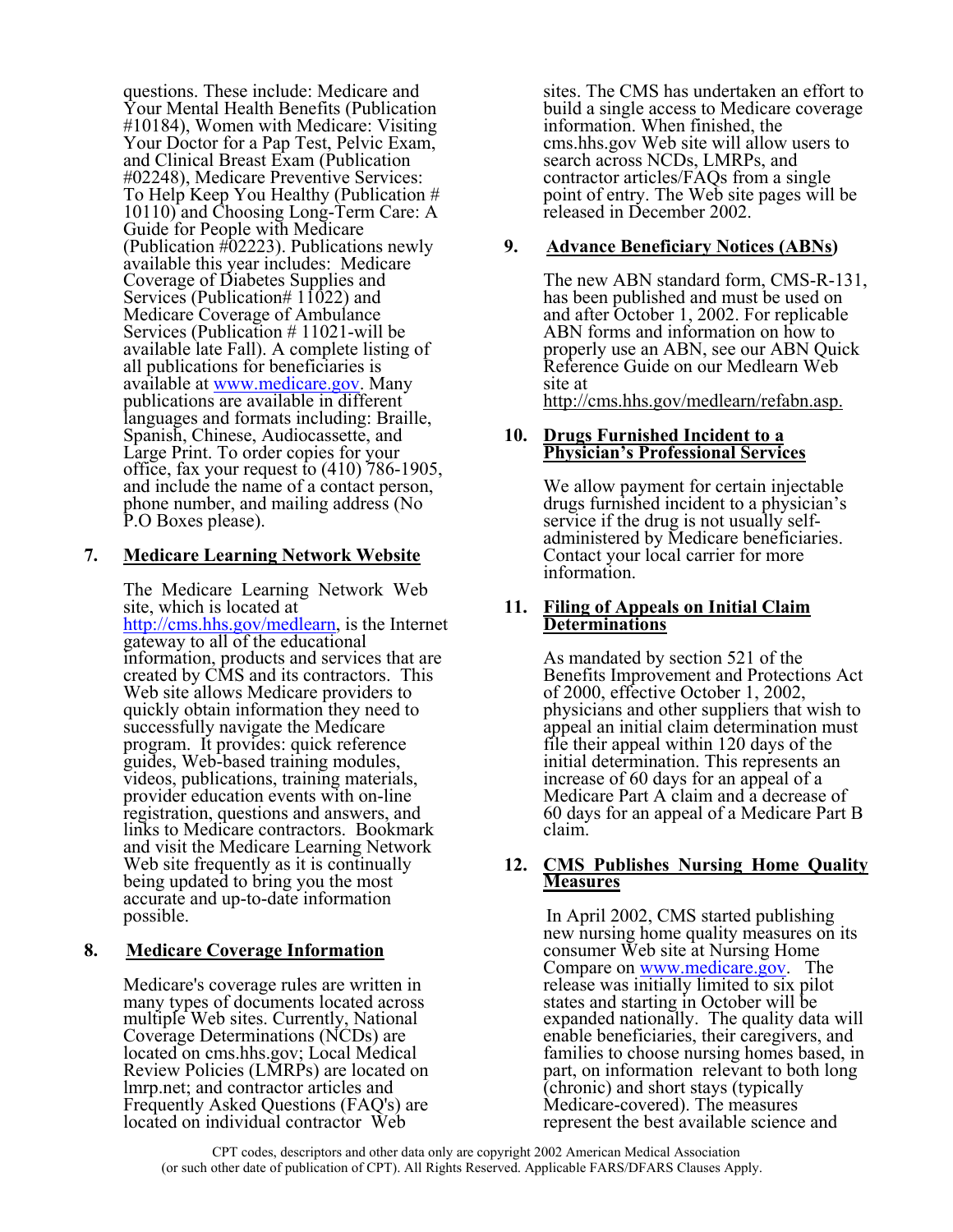include risk adjustment methodology. This quality data is one source of information for consumers to use in choosing a nursing home. We encourage consumers to review the other data on the nursing home site, and to visit nursing homes in person before selection. Additionally, quality improvement organizations in each State will be assisting nursing homes to use the data to implement quality improvement strategies. For more information about the pilot go to the <u>www.cms.hhs.gov</u> Web site, specifically the Nursing Home Quality Initiative.

#### **13. Data Will Help Home Health Agencies Improve Care**

The CMS is implementing the Outcomes Based Quality Improvement (OBQI) System for Home Health Agencies (HHAs). The CMS contractors will offer HHAs OBQI training and technical assistance that will assist HHAs in interpreting outcome reports, target outcomes for improvement, and develop and implement plans to improve these outcomes. The CMS will maintain a Home Health OBQI Clearinghouse Web site at www.obqi.org which will contain continuously updated literature, and administrative and clinical enhancements to home health care.

#### **Other Physician Fee Schedule Information**

**Revisions to the 2003 Medicare Physician Fee Schedule affect the amount you will receive when providing services to a Medicare beneficiary. Below is a summary of the major changes effective January 1, 2003, as well as other useful information. Full physician fee schedule information is attached.** 

#### **14. Medicare Qualifications For Clinical Nurse Specialists**

The definition of a clinical nurse specialist (CNS) has been revised to include individuals certified as a clinical nurse specialist by a national certifying body that has established standards for clinical nurse specialists and that is approved by the Secretary. This revision is consistent with the certification criteria for nurse practitioners and will potentially enable CNSs who specialize in fields such as oncology, critical care, or rehabilitation to qualify as a CNS for Medicare purposes.

## **15. Telehealth Services**

Effective October 1, 2001, Medicare Part B coverage was expanded to include office or other outpatient visits, professional consultation, individual psychotherapy, and pharmacologic management via telehealth in rural Health Professional Shortage Areas and non-Metropolitan Statistical Area Counties. A process has been established, as required by the law, to add or delete services to the list of Medicare telehealth services included in the physician fee schedule. In addition, a psychiatric diagnostic interview examination has been added to the list of Medicare telehealth services for CY 2003.

#### **16. Enrollment of Physical and Occupational Therapists as Therapists in Independent Practice**

We have revised the regulations at §§410.59 and 410.60 to allow enrollment of therapists as physical or occupational therapists in private practice when they are employed by physician groups. We believe that this reflects actual practice patterns, will permit more flexible employment opportunities for therapists and also increases beneficiaries' access to therapy services, particularly in rural areas.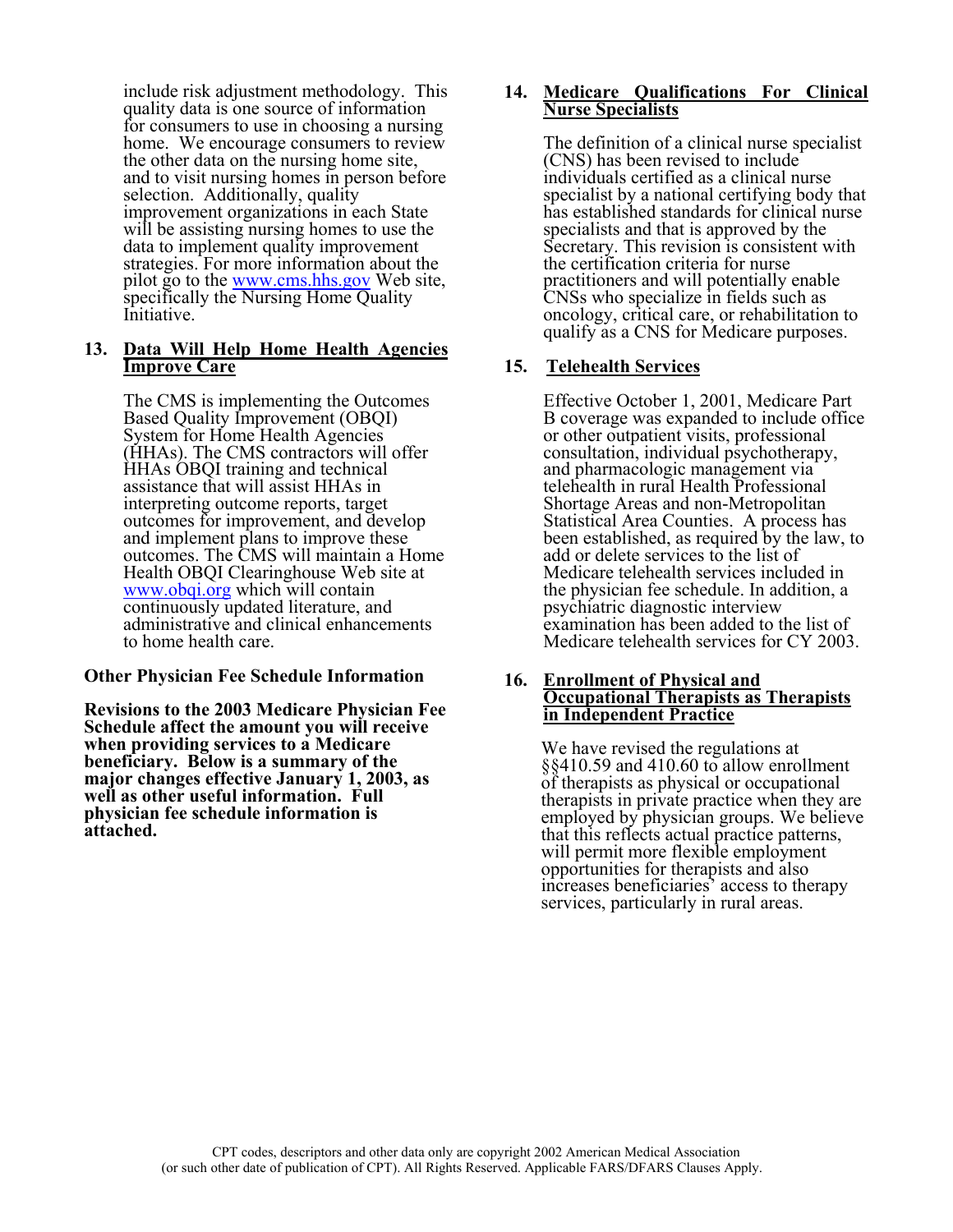## **MEDICARE FEE SCHEDULE INFORMATION FOR FEE SCREEN YEAR 2003**

## **CLINICAL PSYCHOLOGIST and CLINICAL SOCIAL WORKERS**

Reimbursements for ALL Clinical Psychologist (CP – specialty 68) services are based on the current year's physician fee schedule payments. For the Clinical Social Worker (CSW – specialty 80) services reimbursement amounts remain, as set by law, at 75% of the Clinical Psychologist reimbursement level.

## **FACILITY SETTING PAYMENT DIFFERENTIAL**

As part of the resource-based practice expense initiative, the Center For Medicare and Medicaid Services (CMS) is replacing the previous policy that systematically reduced the practice expense relative value units (RVUs) by 50 percent for certain procedures performed in facilities with a policy that would generally identify two different levels (facility and nonfacility) of practice expense RVUs for each procedure code depending on the location of the service.

Some services, by the nature of their codes, are performed only in certain settings and will have only one level of practice expense RVU per code. Many of these are evaluation and management codes with code descriptions specific as to the location of the service. Other services, such as most major surgical services with a 90-day global period, are performed entirely or almost entirely in the hospital, and those services generally are provided with a practice expense RVU only for the out-of office or facility setting.

The higher nonfacility practice expense RVUs are generally used to calculate payments for services performed in a physician's office and for services furnished to a patient in the patient's home, or facility or institution other than a hospital, skilled nursing facility (SNF), or ambulatory surgical center (ASC). For these services, the physician typically bears the cost of resources, such as labor, medical supplies and medical equipment associated with the physician's service.

The lower facility practice expense RVUs generally are used to calculate payments for physicians' services furnished to hospital, SNF and ASF patients. The cost for nonphysicians' services and other items, including medical equipment and supplies, are typically borne by the hospital, SNF, or the ASC.

The facility-based fees are linked to their own separate RVUs independent of the nonfacility fee RVUs. This differs from the former site-of service fee reductions, which were based simply on a percentage reduction of the full fee rather than a separate RVU.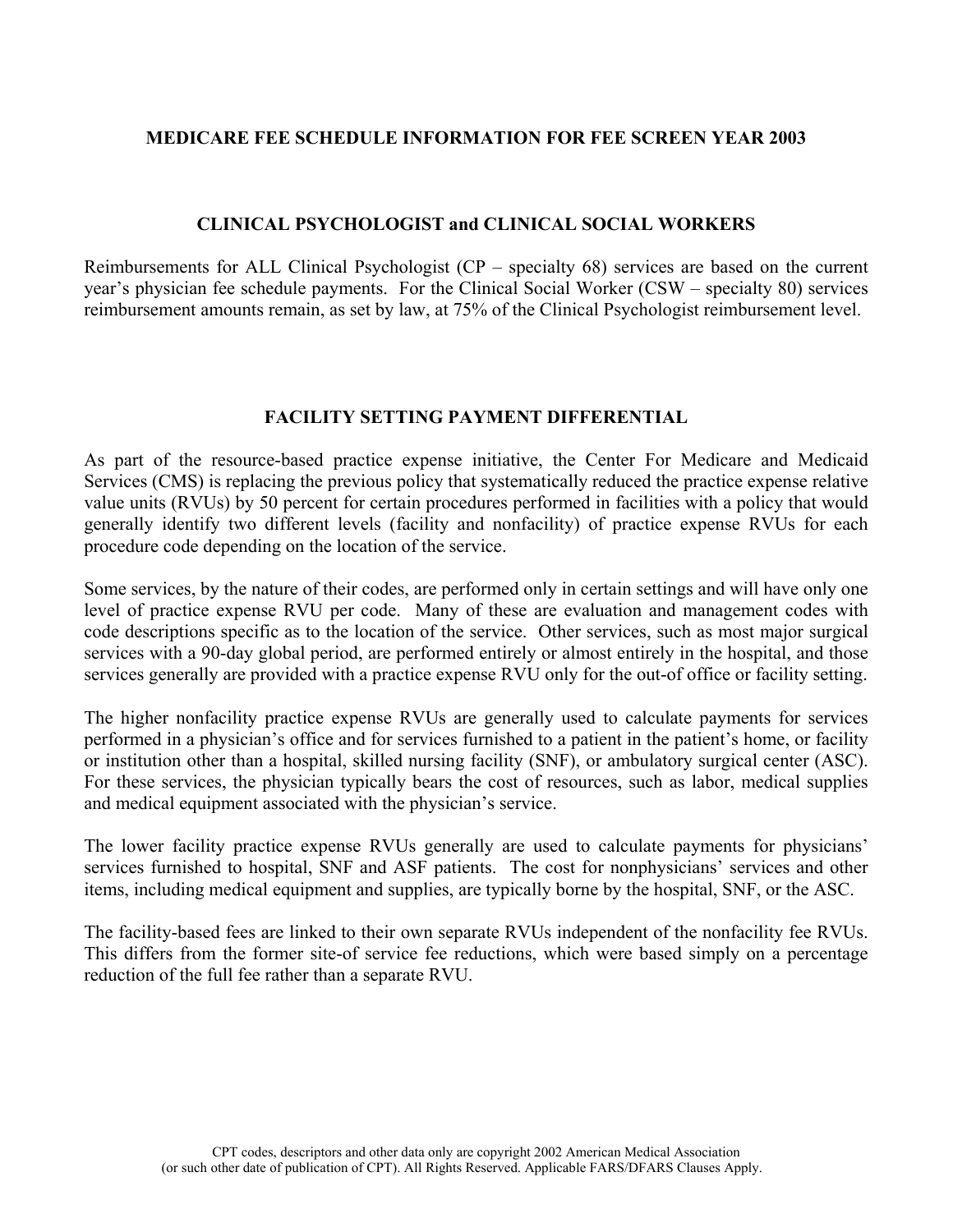## **2003 NON-PHYSICIAN PRACTITIONER FEE SCHEDULE**

Sections 4511 and 4512 of the Balanced Budget Act of 1997 (BBA) provide that payment for the professional services of these non-physician practitioners will be linked to the physician fee schedule.

Payment may be made for services furnished by nurse practitioners (NPs), physician assistants (PAs), and clinical nurse specialists (CNs) in all settings permitted by State law, but only if no facility or other provider charges are paid in connection with the service. Payment would be equal to 80 percent of the lesser of the actual charge or 85 percent of the physician fee schedule. Payment for a PA's services may only be made to the PA's employer. Under certain circumstances, a PA as an independent contractor qualifies as an employment relationship where payment is made to the employer.

## **2003 NURSE MIDWIVES FEE SCHEDULE**

65% of the Medicare Physician Fee Schedule

The non-participating fee schedule amounts and limiting charges do not apply to services rendered by:

Physician Assistants Nurse Practitioners Clinical Nurse Specialists Certified Registered Nurse Anesthetists Certified Nurse Midwives Clinical Social Workers Clinical Psychologists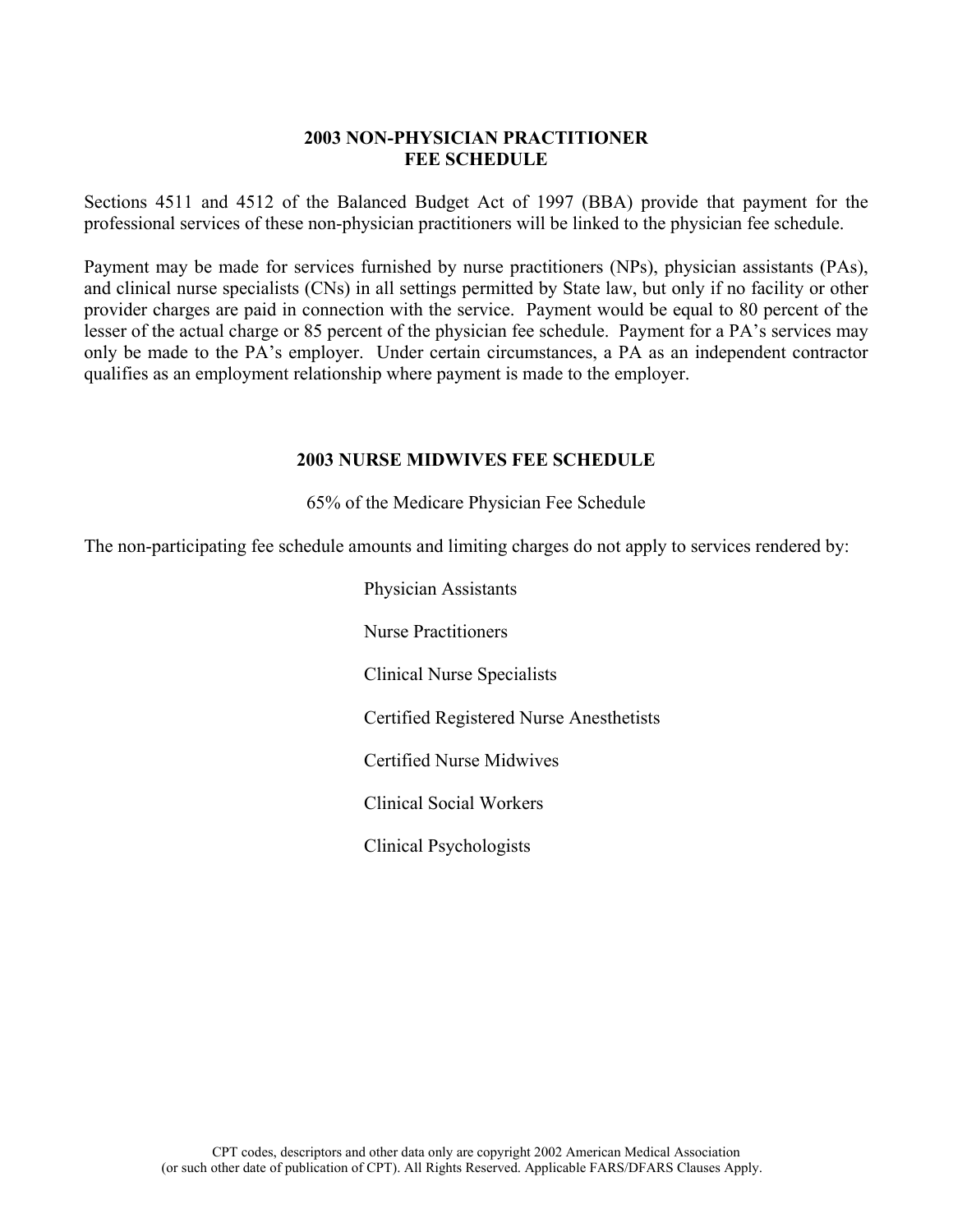## **NEW 2003 MEDICARE PHYSICIANS FEE SCHEDULE FORMAT**

Attached are the new Ohio and West Virginia 2003 MEDICARE PHYSICIAN FEE SCHEDULE (MPFS) amounts. The new 2003 MPFS amounts are effective for calendar year (CY) 2003 dates of service processed on and after March 1, 2003. These reports contains the following:

| <b>HEADING</b>                      | <b>DEFINITION</b>                                                                                                                                                                                                                                                                                     |
|-------------------------------------|-------------------------------------------------------------------------------------------------------------------------------------------------------------------------------------------------------------------------------------------------------------------------------------------------------|
|                                     | Codes with the "#" symbol. If these procedures are performed in the hospital<br>in/outpatient, emergency department, skilled nursing, inpatient psychiatric,<br>comprehensive in/outpatient rehabilitation facility or ambulatory surgical center,<br>they are subject to 'Facility Setting' amounts. |
| <b>PROCEDURE</b><br><b>CODE/MOD</b> | Procedure code and modifier: HCPCS procedure codes and HCPCS modifiers do<br>NOT appear in bold type; CPT procedure codes and CPT modifiers appear in <b>bold</b><br>type.                                                                                                                            |
| <b>PAR FEE</b>                      | Participating fee schedule amount.                                                                                                                                                                                                                                                                    |
| <b>NONPAR FEE</b>                   | Nonparticipating fee schedule amount.                                                                                                                                                                                                                                                                 |
| <b>LIMITING</b><br><b>CHARGE</b>    | Limiting charge for nonparticipating physicians. The limiting charge equals 115%<br>of the nonparticipating fee schedule amount. The limiting charge applies to non-<br>assigned claims.                                                                                                              |

If you elected to be a participant during 2003, the limiting charges indicated on the enclosed report will not pertain to your practice. The nonparticipating fee schedule amounts and limiting charges do not apply to services or supplies unless they are paid under the physician fee schedule. Limiting charge applies to unassigned claims by nonparticipating providers.

## **NEW 2003 ANESTHESIA CONVERSION FACTOR**

The new 2003 anesthesia conversion factors are effective for calendar year (CY) 2003 dates of service processed on and after March 1, 2003.

|                      | OHIO                     |                           |
|----------------------|--------------------------|---------------------------|
| PAR<br><b>AMOUNT</b> | NON-PAR<br><b>AMOUNT</b> | <b>LIMITING</b><br>CHARGE |
| 16.71                | 15.87                    | 18.25                     |
|                      | WEST VIRGINIA            |                           |
| PAR<br><b>AMOUNT</b> | NON-PAR<br><b>AMOUNT</b> | LIMITING<br><b>CHARGE</b> |
| 16.67                | 15.84                    | 18.22                     |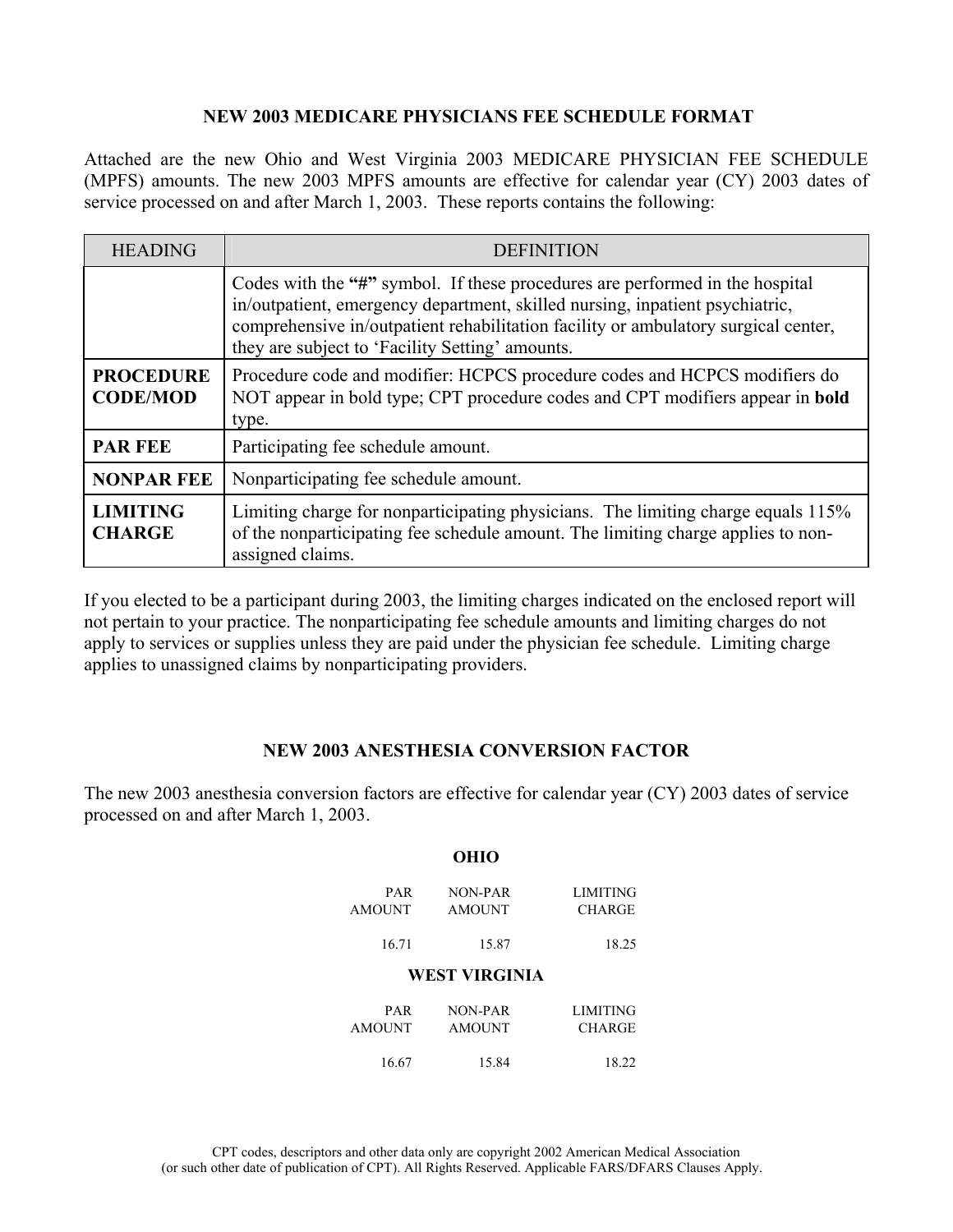#### OHIO - MEDICARE CARRIER 00883 PAGE 1 FSY 2003 LOCALITY FEE SCHEDULE

|      |                        |                | PAR             | NON-PAR LIMITING                |                 |                  |                        |          | PAR            |                 | NON-PAR LIMITING |
|------|------------------------|----------------|-----------------|---------------------------------|-----------------|------------------|------------------------|----------|----------------|-----------------|------------------|
| NOTE | PROCEDURE<br>--------- | MOD<br>--- --- | AMOUNT          | AMOUNT<br>__ _________ ________ | CHARGE          | NOTE<br>$\cdots$ | PROCEDURE<br>--------- | MOD      | AMOUNT         | AMOUNT          | CHARGE           |
|      | G0030                  | 26             | 73.98           | 70.28                           | 80.82           |                  | G0141                  |          | 49.99          | 47.49           | 54.61            |
|      | G0031                  | 26             | 94.38           | 89.66                           | 103.11          |                  | G0166                  |          | 196.32         | 186.50          | 214.48           |
|      | G0032                  | 26             | 74.33           | 70.61                           | 81.20           | #                | G0166                  |          | 3.94           | 3.74            | 4.30             |
|      | G0033                  | 26             | 94.38           | 89.66                           | 103.11          |                  | G0168                  |          | 94.49          | 89.77           | 103.24           |
|      | G0034                  | 26             | 74.33           | 70.61                           | 81.20           | #                | G0168                  |          | 22.96          | 21.81           | 25.08            |
|      | G0035                  | 26             | 94.38           | 89.66                           | 103.11          |                  | G0179                  |          | 54.56          | 51.83           | 59.60            |
|      | G0036                  | 26             | 73.98           | 70.28                           | 80.82           |                  | G0180                  |          | 70.55          | 67.02           | 77.07            |
|      | G0037                  | 26             | 94.38           | 89.66                           | 103.11          |                  | G0181                  |          | 119.16         | 113.20          | 130.18           |
|      | G0038                  | 26             | 73.98           | 70.28                           | 80.82           |                  | G0182                  |          | 125.76         | 119.47          | 137.39           |
|      | G0039                  | 26             | 94.74           | 90.00                           | 103.50          |                  | G0202                  |          | 125.84         | 119.55<br>85.47 | 137.48           |
|      | G0040<br>G0041         | 26<br>26       | 73.98<br>94.03  | 70.28<br>89.33                  | 80.82<br>102.73 |                  | G0202<br>G0202         | TC<br>26 | 89.97<br>35.87 | 34.08           | 98.29<br>39.19   |
|      | G0042                  | 26             | 73.98           | 70.28                           | 80.82           |                  | G0204                  |          | 133.76         | 127.07          | 146.13           |
|      | G0043                  | 26             | 94.38           | 89.66                           | 103.11          |                  | G0204                  | TC       | 88.93          | 84.48           | 97.15            |
|      | G0044                  | 26             | 73.98           | 70.28                           | 80.82           |                  | G0204                  | 26       | 44.83          | 42.59           | 48.98            |
|      | G0045                  | 26             | 94.38           | 89.66                           | 103.11          |                  | G0206                  |          | 107.78         | 102.39          | 117.75           |
|      | G0046                  | 26             | 73.98           | 70.28                           | 80.82           |                  | G0206                  | ТC       | 71.56          | 67.98           | 78.18            |
|      | G0047                  | 26             | 94.38           | 89.66                           | 103.11          |                  | G0206                  | 26       | 36.22          | 34.41           | 39.57            |
|      | G0101                  |                | 34.42           | 32.70                           | 37.61           |                  | G0210                  | 26       | 76.41          | 72.59           | 83.48            |
| #    | G0101                  |                | 22.61           | 21.48                           | 24.70           |                  | G0211                  | 26       | 76.41          | 72.59           | 83.48            |
| $\#$ | G0102                  |                | 19.73           | 18.74                           | 21.55           |                  | G0212                  | 26<br>26 | 76.41          | 72.59           | 83.48            |
|      | G0102<br>G0104         |                | 8.61<br>99.85   | 8.18<br>94.86                   | 9.41<br>109.09  |                  | G0213<br>G0214         | 26       | 76.41<br>76.41 | 72.59<br>72.59  | 83.48<br>83.48   |
| $\#$ | G0104                  |                | 54.71           | 51.97                           | 59.77           |                  | G0215                  | 26       | 76.41          | 72.59           | 83.48            |
|      | G0105                  |                | 420.36          | 399.34                          | 459.24          |                  | G0216                  | 26       | 76.41          | 72.59           | 83.48            |
| $\#$ | G0105                  |                | 201.24          | 191.18                          | 219.86          |                  | G0217                  | 26       | 76.41          | 72.59           | 83.48            |
|      | G0106                  |                | 130.16          | 123.65                          | 142.20          |                  | G0218                  | 26       | 76.41          | 72.59           | 83.48            |
|      | G0106                  | ТC             | 80.96           | 76.91                           | 88.45           |                  | G0220                  | 26       | 76.41          | 72.59           | 83.48            |
|      | G0106                  | 26             | 49.20           | 46.74                           | 53.75           |                  | G0221                  | 26       | 76.41          | 72.59           | 83.48            |
|      | G0108                  |                | 28.83           | 27.39                           | 31.50           |                  | G0222                  | 26       | 76.41          | 72.59           | 83.48            |
|      | G0109                  |                | 17.02           | 16.17                           | 18.60           |                  | G0223                  | 26       | 76.41          | 72.59           | 83.48            |
|      | G0110                  |                | 58.42           | 55.50                           | 63.83           |                  | G0224                  | 26       | 76.41          | 72.59           | 83.48            |
| #    | G0110<br>G0111         |                | 44.18<br>20.24  | 41.97<br>19.23                  | 48.27<br>22.11  |                  | G0225<br>G0226         | 26<br>26 | 76.41<br>76.41 | 72.59<br>72.59  | 83.48<br>83.48   |
| #    | G0111                  |                | 15.03           | 14.28                           | 16.42           |                  | G0227                  | 26       | 76.41          | 72.59           | 83.48            |
|      | G0112                  |                | 106.64          | 101.31                          | 116.51          |                  | G0228                  | 26       | 76.41          | 72.59           | 83.48            |
| $\#$ | G0112                  |                | 87.54           | 83.16                           | 95.63           |                  | G0229                  | 26       | 76.41          | 72.59           | 83.48            |
|      | G0113                  |                | 77.46           | 73.59                           | 84.63           |                  | G0230                  | 26       | 76.41          | 72.59           | 83.48            |
| $\#$ | G0113                  |                | 62.88           | 59.74                           | 68.70           |                  | G0231                  | 26       | 76.41          | 72.59           | 83.48            |
|      | G0114                  |                | 62.03           | 58.93                           | 67.77           |                  | G0232                  | 26       | 76.41          | 72.59           | 83.48            |
| #    | G0114                  |                | 57.86           | 54.97                           | 63.22           |                  | G0233                  | 26       | 76.41          | 72.59           | 83.48            |
|      | G0115                  |                | 67.59           | 64.21                           | 73.84           |                  | G0234                  | 26       | 76.41          | 72.59           | 83.48            |
| #    | G0115<br>G0116         |                | 58.22<br>77.17  | 55.31<br>73.31                  | 63.61<br>84.31  |                  | G0236<br>G0236         | ТC       | 18.16<br>14.94 | 17.25<br>14.19  | 19.84<br>16.32   |
| $\#$ | G0116                  |                | 53.56           | 50.88                           | 58.51           |                  | G0236                  | 26       | 3.23           | 3.07            | 3.53             |
|      | G0117                  |                | 49.70           | 47.22                           | 54.30           |                  | G0237                  |          | 17.03          | 16.18           | 18.61            |
| $\#$ | G0117                  |                | 24.35           | 23.13                           | 26.60           |                  | G0245                  |          | 60.48          | 57.46           | 66.08            |
|      | G0118                  |                | 34.66           | 32.93                           | 37.87           | $\#$             | G0245                  |          | 44.86          | 42.62           | 49.01            |
| $\#$ | G0118                  |                | 9.31            | 8.84                            | 10.17           |                  | G0246                  |          | 35.12          | 33.36           | 38.36            |
|      | G0120                  |                | 130.16          | 123.65                          | 142.20          | $\#$             | G0246                  |          | 22.62          | 21.49           | 24.71            |
|      | G0120                  | ТC             | 80.96           | 76.91                           | 88.45           |                  | G0247                  |          | 37.99          | 36.09           | 41.50            |
|      | G0120                  | 26             | 49.20           | 46.74                           | 53.75           | $\#$             | G0247                  |          | 27.22          | 25.86           | 29.74            |
|      | G0121                  |                | 420.36          | 399.34                          | 459.24          |                  | G0248                  |          | 149.67         | 142.19          | 163.52           |
| $\#$ | G0121<br>G0124         |                | 201.24<br>49.99 | 191.18<br>47.49                 | 219.86<br>54.61 |                  | G0249<br>G0250         |          | 116.68<br>9.32 | 110.85<br>8.85  | 127.48<br>10.18  |
|      | G0125                  | 26             | 74.33           | 70.61                           | 81.20           |                  | G0253                  | 26       | 95.78          | 90.99           | 104.64           |
|      | G0127                  |                | 15.56           | 14.78                           | 17.00           |                  | G0254                  | 26       | 95.78          | 90.99           | 104.64           |
| $\#$ | G0127                  |                | 8.96            | 8.51                            | 9.79            |                  | G0262                  |          | 728.19         | 691.78          | 795.55           |
|      | G0128                  |                | 4.30            | 4.09                            | 4.70            |                  | G0262                  | ТC       | 621.62         | 590.54          | 679.12           |
|      | G0130                  |                | 41.01           | 38.96                           | 44.80           |                  | G0262                  | 26       | 106.58         | 101.25          | 116.44           |
|      | G0130                  | TC             | 28.84           | 27.40                           | 31.51           |                  | G0268                  |          | 43.37          | 41.20           | 47.38            |
|      | G0130                  | 26             | 12.17           | 11.56                           | 13.29           | $\#$             | G0268                  |          | 31.91          | 30.31           | 34.86            |

# - THESE AMOUNTS APPLY WHEN SERVICE IS PERFORMED IN A FACILITY SETTING.

LIMITING CHARGE APPLIES TO UNASSIGNED CLAIMS BY NON-PARTICIPATING PROVIDERS.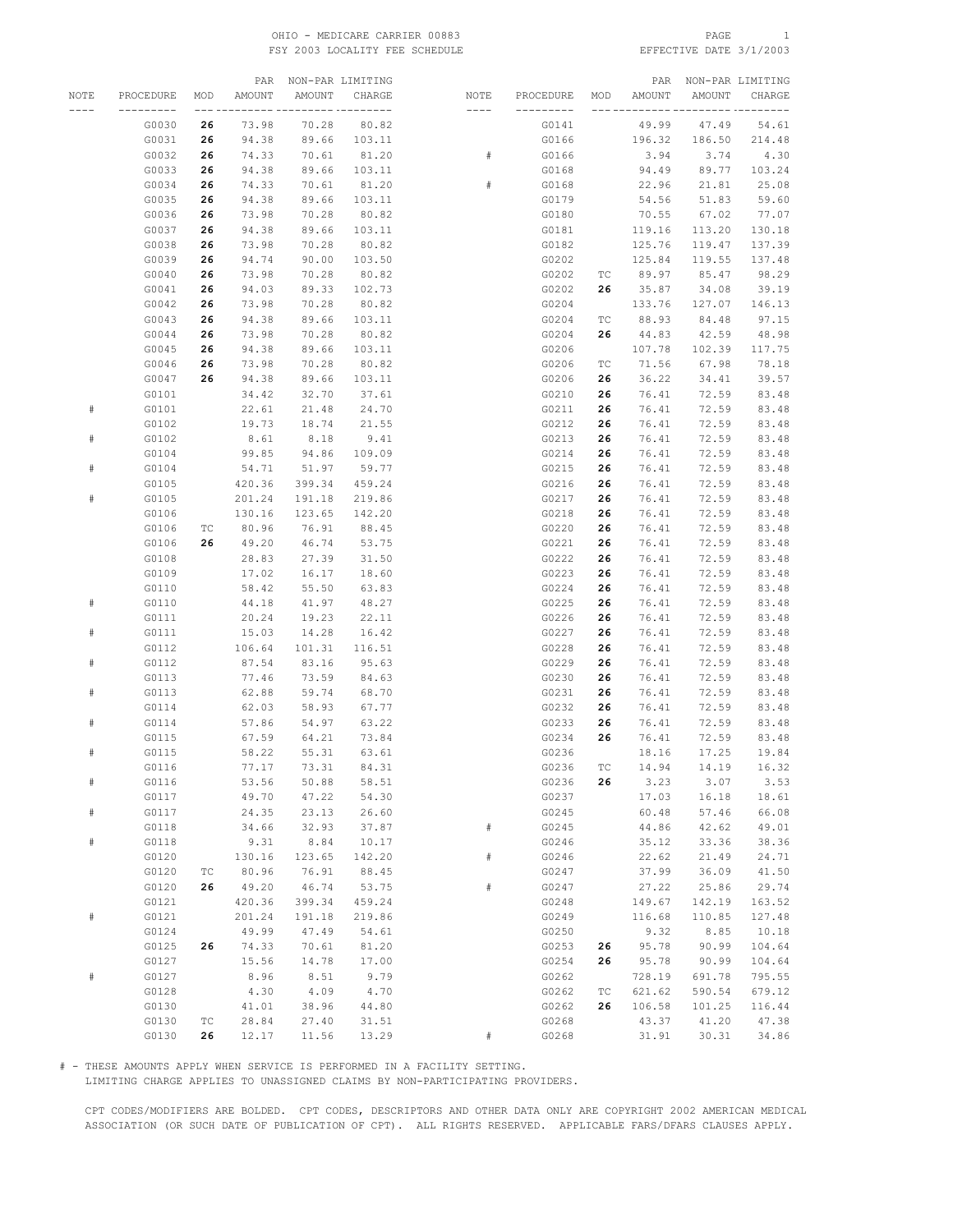#### OHIO - MEDICARE CARRIER 00883 PAGE 2 FSY 2003 LOCALITY FEE SCHEDULE

|      |           |     |               | PAR NON-PAR LIMITING       |        |      |           |     | PAR    |        | NON-PAR LIMITING |
|------|-----------|-----|---------------|----------------------------|--------|------|-----------|-----|--------|--------|------------------|
| NOTE | PROCEDURE | MOD | <b>AMOUNT</b> | AMOUNT                     | CHARGE | NOTE | PROCEDURE | MOD | AMOUNT | AMOUNT | CHARGE           |
|      |           |     |               |                            |        | ---- |           |     |        |        |                  |
|      | G0270     |     | 16.67         | 15.84                      | 18.22  |      | 11040     |     | 37.99  | 36.09  | 41.50            |
|      | G0271     |     | 6.60          | 6.27                       | 7.21   | #    | 11040     |     | 27.22  |        | 29.74            |
|      |           |     |               |                            |        |      |           |     |        | 25.86  |                  |
|      | G0272     |     | 16.85         | 16.01                      | 18.41  |      | 11041     |     | 54.83  | 52.09  | 59.90            |
|      | G0273     |     | 435.60        | 413.82                     | 475.89 | #    | 11041     |     | 43.37  | 41.20  | 47.38            |
|      | G0273     | TС  | 391.48        | 371.91                     | 427.70 |      | 11042     |     | 77.56  | 73.68  | 84.73            |
|      | G0273     | 26  | 44.12         | 41.91                      | 48.20  | #    | 11042     |     | 60.19  | 57.18  | 65.76            |
|      | G0274     |     | 201.03        | 190.98                     | 219.63 |      | 11043     |     | 218.92 | 207.97 | 239.17           |
|      | G0274     | ТC  | 94.86         | 90.12                      | 103.64 | #    | 11043     |     | 186.62 | 177.29 | 203.88           |
|      | G0274     | 26  | 106.18        | 100.87                     | 116.00 |      | 11044     |     | 287.43 | 273.06 | 314.02           |
|      | G0275     |     | 12.91         | 12.26                      | 14.10  | #    | 11044     |     | 258.96 | 246.01 | 282.91           |
|      | G0278     |     | 12.91         | 12.26                      | 14.10  |      | 11055     |     | 34.04  | 32.34  | 37.19            |
|      | G0281     |     | 12.45         | 11.83                      | 13.60  | #    | 11055     |     | 22.58  | 21.45  | 24.67            |
|      | G0283     |     | 12.45         | 11.83                      | 13.60  |      | 11056     |     | 43.37  | 41.20  | 47.38            |
|      | G0288     |     | 372.33        | 353.71                     | 406.77 | #    | 11056     |     | 32.25  | 30.64  | 35.24            |
|      | G0289     |     | 83.44         | 79.27                      | 91.16  |      | 11057     |     | 52.69  | 50.06  | 57.57            |
|      | M0064     |     | 25.95         | 24.65                      | 28.35  | $\#$ | 11057     |     | 41.58  | 39.50  | 45.43            |
| #    | M0064     |     | 17.97         | 17.07                      | 19.63  |      | 11100     |     | 73.91  |        |                  |
|      |           |     |               |                            |        |      |           |     |        | 70.21  | 80.74            |
|      | P3001     |     | 49.99         | 47.49                      | 54.61  | #    | 11100     |     | 44.04  | 41.84  | 48.12            |
|      | Q0035     |     | 23.21         | 22.05                      | 25.36  |      | 11101     |     | 28.80  | 27.36  | 31.46            |
|      | Q0035     | ТC  | 14.25         | 13.54                      | 15.57  | #    | 11101     |     | 22.55  | 21.42  | 24.63            |
|      | Q0035     | 26  | 8.96          | 8.51                       | 9.79   |      | 11200     |     | 72.11  | 68.50  | 78.78            |
|      | Q0091     |     | 37.41         | 35.54                      | 40.87  | #    | 11200     |     | 40.16  | 38.15  | 43.87            |
| #    | Q0091     |     | 18.66         | 17.73                      | 20.39  |      | 11201     |     | 30.69  | 29.16  | 33.53            |
|      | Q0092     |     | 11.46         | 10.89                      | 12.52  | #    | 11201     |     | 15.41  | 14.64  | 16.84            |
|      | R0070     |     | 97.79         | 92.90                      | 106.84 |      | 11300     |     | 53.97  | 51.27  | 58.96            |
|      | W0002     |     |               | 1,249.39 1,186.92 1,364.96 |        | $\#$ | 11300     |     | 27.23  | 25.87  | 29.75            |
|      | 10021     |     | 130.92        | 124.37                     | 143.03 |      | 11301     |     | 70.50  | 66.98  | 77.03            |
| #    | 10021     |     | 67.03         | 63.68                      | 73.23  | #    | 11301     |     | 45.84  | 43.55  | 50.08            |
|      | 10022     |     | 140.29        | 133.28                     | 153.27 |      | 11302     |     | 85.06  | 80.81  | 92.93            |
| #    | 10022     |     | 63.20         | 60.04                      | 69.05  | #    | 11302     |     | 56.59  | 53.76  | 61.82            |
|      | 10040     |     | 82.84         | 78.70                      | 90.51  |      | 11303     |     | 102.39 | 97.27  | 111.86           |
| #    | 10040     |     | 69.30         | 65.84                      | 75.72  | #    | 11303     |     | 65.93  | 62.63  | 72.02            |
|      | 10060     |     | 97.08         | 92.23                      | 106.06 |      | 11305     |     | 54.93  | 52.18  | 60.01            |
|      |           |     |               |                            |        |      |           |     |        |        |                  |
| #    | 10060     |     | 68.61         | 65.18                      | 74.96  | #    | 11305     |     | 35.13  | 33.37  | 38.38            |
|      | 10061     |     | 158.49        | 150.57                     | 173.16 |      | 11306     |     | 75.94  | 72.14  | 82.96            |
|      | 10061     |     | 142.17        | 135.06                     | 155.32 | #    | 11306     |     | 52.67  | 50.04  | 57.55            |
|      | 10080     |     | 119.66        | 113.68                     | 130.73 |      | 11307     |     | 87.99  | 83.59  | 96.13            |
| #    | 10080     |     | 71.04         | 67.49                      | 77.61  | #    | 11307     |     | 60.56  | 57.53  | 66.16            |
|      | 10081     |     | 196.44        | 186.62                     | 214.61 |      | 11308     |     | 104.06 | 98.86  | 113.69           |
|      | 10081     |     | 149.56        | 142.08                     | 163.39 | #    | 11308     |     | 74.89  | 71.15  | 81.82            |
|      | 10120     |     | 101.34        | 96.27                      | 110.71 |      | 11310     |     | 66.48  | 63.16  | 72.63            |
|      | 10120     |     | 60.36         | 57.34                      | 65.94  | #    | 11310     |     | 39.40  | 37.43  | 43.04            |
|      | 10121     |     | 209.35        | 198.88                     | 228.71 |      | 11311     |     | 82.63  | 78.50  | 90.28            |
|      | 10121     |     | 168.73        | 160.29                     | 184.33 |      | 11311     |     | 57.28  | 54.42  | 62.58            |
|      | 10140     |     | 112.63        | 107.00                     | 123.05 |      | 11312     |     | 95.38  | 90.61  | 104.20           |
| $\#$ | 10140     |     | 91.10         | 86.55                      | 99.53  | $\#$ | 11312     |     | 65.52  | 62.24  | 71.58            |
|      | 10160     |     | 74.22         | 70.51                      | 81.09  |      | 11313     |     | 124.90 | 118.66 | 136.46           |
| $\#$ | 10160     |     | 62.07         | 58.97                      | 67.82  | #    | 11313     |     | 87.74  | 83.35  | 95.85            |
|      | 10180     |     | 141.97        | 134.87                     | 155.10 |      | 11400     |     | 105.23 | 99.97  | 114.97           |
| $\#$ | 10180     |     | 134.68        | 127.95                     | 147.14 | $\#$ | 11400     |     | 66.34  | 63.02  | 72.47            |
|      | 11000     |     | 45.79         | 43.50                      | 50.03  |      | 11401     |     | 121.49 | 115.42 | 132.73           |
| $\#$ | 11000     |     | 31.90         | 30.31                      | 34.86  | $\#$ | 11401     |     | 85.38  | 81.11  | 93.28            |
|      |           |     |               |                            |        |      |           |     |        |        |                  |
|      | 11001     |     | 24.80         | 23.56                      | 27.09  |      | 11402     |     | 138.28 | 131.37 | 151.08           |
| $\#$ | 11001     |     | 15.43         | 14.66                      | 16.86  | $\#$ | 11402     |     | 98.69  | 93.76  | 107.82           |
|      | 11010     |     | 251.83        | 239.24                     | 275.13 |      | 11403     |     | 157.50 | 149.63 | 172.07           |
| $\#$ | 11010     |     | 236.55        | 224.72                     | 258.43 | $\#$ | 11403     |     | 117.57 | 111.69 | 128.44           |
|      | 11011     |     | 331.56        | 314.98                     | 362.23 |      | 11404     |     | 179.83 | 170.84 | 196.47           |
| $\#$ | 11011     |     | 288.85        | 274.41                     | 315.57 | #    | 11404     |     | 130.52 | 123.99 | 142.59           |
|      | 11012     |     | 472.72        | 449.08                     | 516.44 |      | 11406     |     | 221.62 | 210.54 | 242.12           |
| $\#$ | 11012     |     | 428.27        | 406.86                     | 467.89 | $\#$ | 11406     |     | 167.45 | 159.08 | 182.94           |
|      |           |     |               |                            |        |      | 11420     |     | 101.29 | 96.23  | 110.66           |
|      |           |     |               |                            |        | $\#$ | 11420     |     | 73.16  | 69.50  | 79.93            |

# - THESE AMOUNTS APPLY WHEN SERVICE IS PERFORMED IN A FACILITY SETTING.

LIMITING CHARGE APPLIES TO UNASSIGNED CLAIMS BY NON-PARTICIPATING PROVIDERS.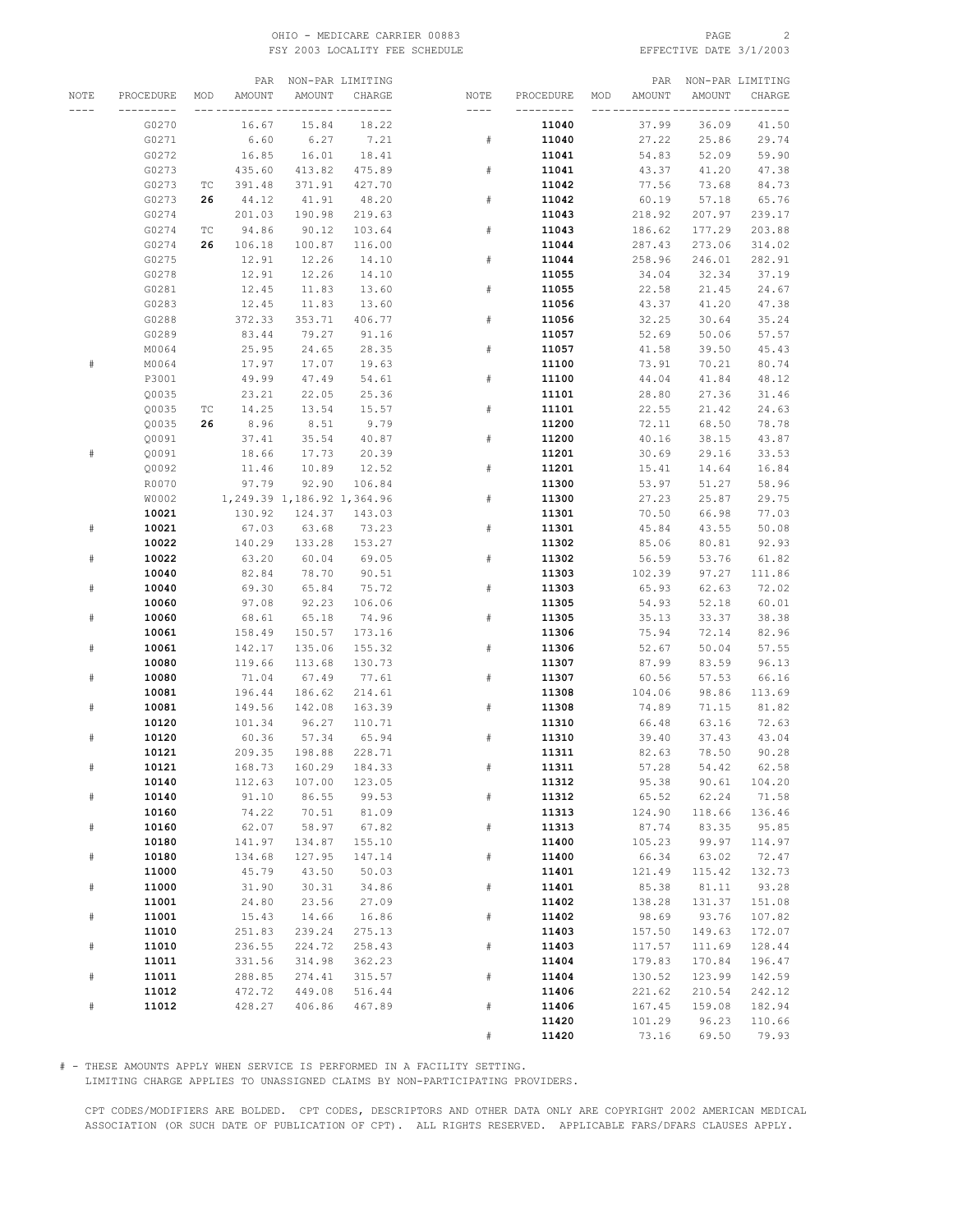#### OHIO - MEDICARE CARRIER 00883 PAGE 3 FSY 2003 LOCALITY FEE SCHEDULE

|      |           |     | PAR    |        | NON-PAR LIMITING |      |           |     | PAR    |        | NON-PAR LIMITING |
|------|-----------|-----|--------|--------|------------------|------|-----------|-----|--------|--------|------------------|
| NOTE | PROCEDURE | MOD | AMOUNT | AMOUNT | CHARGE           | NOTE | PROCEDURE | MOD | AMOUNT | AMOUNT | CHARGE           |
|      |           |     |        |        | --- ---------    | ---- |           |     |        |        |                  |
|      | 11421     |     | 129.10 | 122.65 | 141.05           |      | 11642     |     | 215.06 | 204.31 | 234.96           |
| #    | 11421     |     | 96.46  | 91.64  | 105.39           | $\#$ | 11642     |     | 161.93 | 153.83 | 176.90           |
|      | 11422     |     | 144.04 | 136.84 | 157.37           |      | 11643     |     | 249.60 | 237.12 | 272.69           |
|      |           |     |        |        |                  |      |           |     |        |        |                  |
| #    | 11422     |     | 112.09 | 106.49 | 122.46           | #    | 11643     |     | 190.91 | 181.36 | 208.56           |
|      | 11423     |     | 171.41 | 162.84 | 187.27           |      | 11644     |     | 318.86 | 302.92 | 348.36           |
|      | 11423     |     | 130.78 | 124.24 | 142.88           | #    | 11644     |     | 246.98 | 234.63 | 269.82           |
|      | 11424     |     | 197.46 | 187.59 | 215.73           |      | 11646     |     | 431.42 | 409.85 | 471.33           |
| #    | 11424     |     | 152.66 | 145.03 | 166.78           | #    | 11646     |     | 357.45 | 339.58 | 390.52           |
|      | 11426     |     | 279.57 | 265.59 | 305.43           |      | 11719     |     | 15.21  | 14.45  | 16.62            |
| #    | 11426     |     | 224.01 | 212.81 | 244.73           | $\#$ | 11719     |     | 8.96   | 8.51   | 9.79             |
|      | 11440     |     | 120.17 | 114.16 | 131.28           |      | 11720     |     | 24.14  | 22.93  | 26.37            |
| $\#$ | 11440     |     | 90.30  | 85.79  | 98.66            | $\#$ | 11720     |     | 16.85  | 16.01  | 18.41            |
|      | 11441     |     | 141.00 | 133.95 | 154.04           |      | 11721     |     | 36.31  | 34.49  | 39.66            |
|      |           |     |        |        |                  |      |           |     |        |        |                  |
| #    | 11441     |     | 112.88 | 107.24 | 123.33           | #    | 11721     |     | 28.33  | 26.91  | 30.95            |
|      | 11442     |     | 159.81 | 151.82 | 174.59           |      | 11730     |     | 72.37  | 68.75  | 79.06            |
|      | 11442     |     | 125.09 | 118.84 | 136.67           | #    | 11730     |     | 59.52  | 56.54  | 65.02            |
|      | 11443     |     | 195.13 | 185.37 | 213.18           |      | 11732     |     | 32.89  | 31.25  | 35.94            |
| #    | 11443     |     | 155.54 | 147.76 | 169.92           | $\#$ | 11732     |     | 30.46  | 28.94  | 33.28            |
|      | 11444     |     | 249.32 | 236.85 | 272.38           |      | 11740     |     | 42.98  | 40.83  | 46.95            |
| #    | 11444     |     | 202.10 | 192.00 | 220.80           | $\#$ | 11740     |     | 19.37  | 18.40  | 21.16            |
|      | 11446     |     | 321.68 | 305.60 | 351.44           |      | 11750     |     | 132.96 | 126.31 | 145.26           |
| #    | 11446     |     | 273.76 | 260.07 | 299.08           | #    | 11750     |     | 99.97  | 94.97  | 109.22           |
|      | 11450     |     | 251.44 | 238.87 | 274.70           |      | 11752     |     | 181.93 | 172.83 | 198.75           |
| #    | 11450     |     | 142.40 | 135.28 | 155.57           | #    | 11752     |     | 169.77 | 161.28 | 185.47           |
|      |           |     | 330.22 |        |                  |      |           |     |        |        |                  |
|      | 11451     |     |        | 313.71 | 360.77           |      | 11755     |     | 88.27  | 83.86  | 96.44            |
| #    | 11451     |     | 206.95 | 196.60 | 226.09           | #    | 11755     |     | 69.17  | 65.71  | 75.57            |
|      | 11462     |     | 241.70 | 229.62 | 264.06           |      | 11760     |     | 125.91 | 119.61 | 137.55           |
| #    | 11462     |     | 132.31 | 125.69 | 144.54           | #    | 11760     |     | 106.82 | 101.48 | 116.70           |
|      | 11463     |     | 352.10 | 334.50 | 384.68           |      | 11762     |     | 194.09 | 184.39 | 212.05           |
| #    | 11463     |     | 212.16 | 201.55 | 231.78           | $\#$ | 11762     |     | 181.58 | 172.50 | 198.38           |
|      | 11470     |     | 286.33 | 272.01 | 312.81           |      | 11765     |     | 66.08  | 62.78  | 72.20            |
| #    | 11470     |     | 171.39 | 162.82 | 187.24           | #    | 11765     |     | 43.85  | 41.66  | 47.91            |
|      | 11471     |     | 371.95 | 353.35 | 406.35           |      | 11770     |     | 206.79 | 196.45 | 225.92           |
| #    | 11471     |     | 234.09 | 222.39 | 255.75           | #    | 11770     |     | 146.02 | 138.72 | 159.53           |
|      | 11600     |     | 138.63 | 131.70 | 151.46           |      | 11771     |     | 419.32 | 398.35 | 458.10           |
|      | 11600     |     | 85.16  | 80.90  | 93.04            | #    | 11771     |     | 364.11 | 345.90 | 397.79           |
|      | 11601     |     | 159.93 | 151.93 | 174.72           |      | 11772     |     | 500.21 | 475.20 | 546.48           |
| #    | 11601     |     | 112.70 | 107.07 | 123.13           | #    | 11772     |     | 429.02 | 407.57 | 468.71           |
|      |           |     |        |        |                  |      |           |     |        |        |                  |
|      | 11602     |     | 170.25 | 161.74 | 186.00           |      | 11900     |     | 45.65  | 43.37  | 49.88            |
|      | 11602     |     | 120.24 | 114.23 | 131.36           | #    | 11900     |     | 27.24  | 25.88  | 29.76            |
|      | 11603     |     | 188.01 | 178.61 | 205.40           |      | 11901     |     | 55.13  | 52.37  | 60.23            |
| #    | 11603     |     | 132.11 | 125.50 | 144.33           | #    | 11901     |     | 42.63  | 40.50  | 46.58            |
|      | 11604     |     | 207.12 | 196.76 | 226.27           |      | 11920     |     | 139.51 | 132.53 | 152.41           |
|      | 11604     |     | 142.53 | 135.40 | 155.71           |      | 11920     |     | 92.28  | 87.67  | 100.82           |
|      | 11606     |     | 272.03 | 258.43 | 297.19           |      | 11921     |     | 165.05 | 156.80 | 180.32           |
| $\#$ | 11606     |     | 195.63 | 185.85 | 213.73           | $\#$ | 11921     |     | 112.26 | 106.65 | 122.65           |
|      | 11620     |     | 132.88 | 126.24 | 145.18           |      | 11922     |     | 32.76  | 31.12  | 35.79            |
| $\#$ | 11620     |     | 80.10  | 76.10  | 87.52            | $\#$ | 11922     |     | 28.60  | 27.17  | 31.25            |
|      | 11621     |     | 158.48 | 150.56 | 173.14           |      | 11950     |     | 75.01  | 71.26  | 81.95            |
| $\#$ | 11621     |     | 112.29 | 106.68 | 122.68           | $\#$ | 11950     |     | 47.23  | 44.87  | 51.60            |
|      | 11622     |     | 180.90 | 171.86 | 197.64           |      | 11951     |     | 102.68 | 97.55  | 112.18           |
|      | 11622     |     | 130.55 | 124.02 | 142.62           | $\#$ | 11951     |     | 64.83  | 61.59  | 70.83            |
| $\#$ |           |     |        |        |                  |      |           |     |        |        |                  |
|      | 11623     |     | 213.72 | 203.03 | 233.48           |      | 11952     |     | 135.82 | 129.03 | 148.38           |
| $\#$ | 11623     |     | 158.15 | 150.24 | 172.78           | $\#$ | 11952     |     | 91.71  | 87.12  | 100.19           |
|      | 11624     |     | 245.37 | 233.10 | 268.07           |      | 11954     |     | 163.86 | 155.67 | 179.02           |
| $\#$ | 11624     |     | 182.87 | 173.73 | 199.79           | $\#$ | 11954     |     | 106.22 | 100.91 | 116.05           |
|      | 11626     |     | 326.95 | 310.60 | 357.19           |      | 11960     |     | 740.88 | 703.84 | 809.42           |
| $\#$ | 11626     |     | 253.33 | 240.66 | 276.76           |      | 11970     |     | 456.63 | 433.80 | 498.87           |
|      | 11640     |     | 140.79 | 133.75 | 153.81           |      | 11971     |     | 304.62 | 289.39 | 332.80           |
| $\#$ | 11640     |     | 92.17  | 87.56  | 100.69           | $\#$ | 11971     |     | 218.85 | 207.91 | 239.10           |
|      | 11641     |     | 185.18 | 175.92 | 202.31           |      | 11976     |     | 126.93 | 120.58 | 138.67           |
| $\#$ | 11641     |     | 138.30 | 131.39 | 151.10           | #    | 11976     |     | 94.99  | 90.24  | 103.78           |
|      |           |     |        |        |                  |      |           |     |        |        |                  |

# - THESE AMOUNTS APPLY WHEN SERVICE IS PERFORMED IN A FACILITY SETTING.

LIMITING CHARGE APPLIES TO UNASSIGNED CLAIMS BY NON-PARTICIPATING PROVIDERS.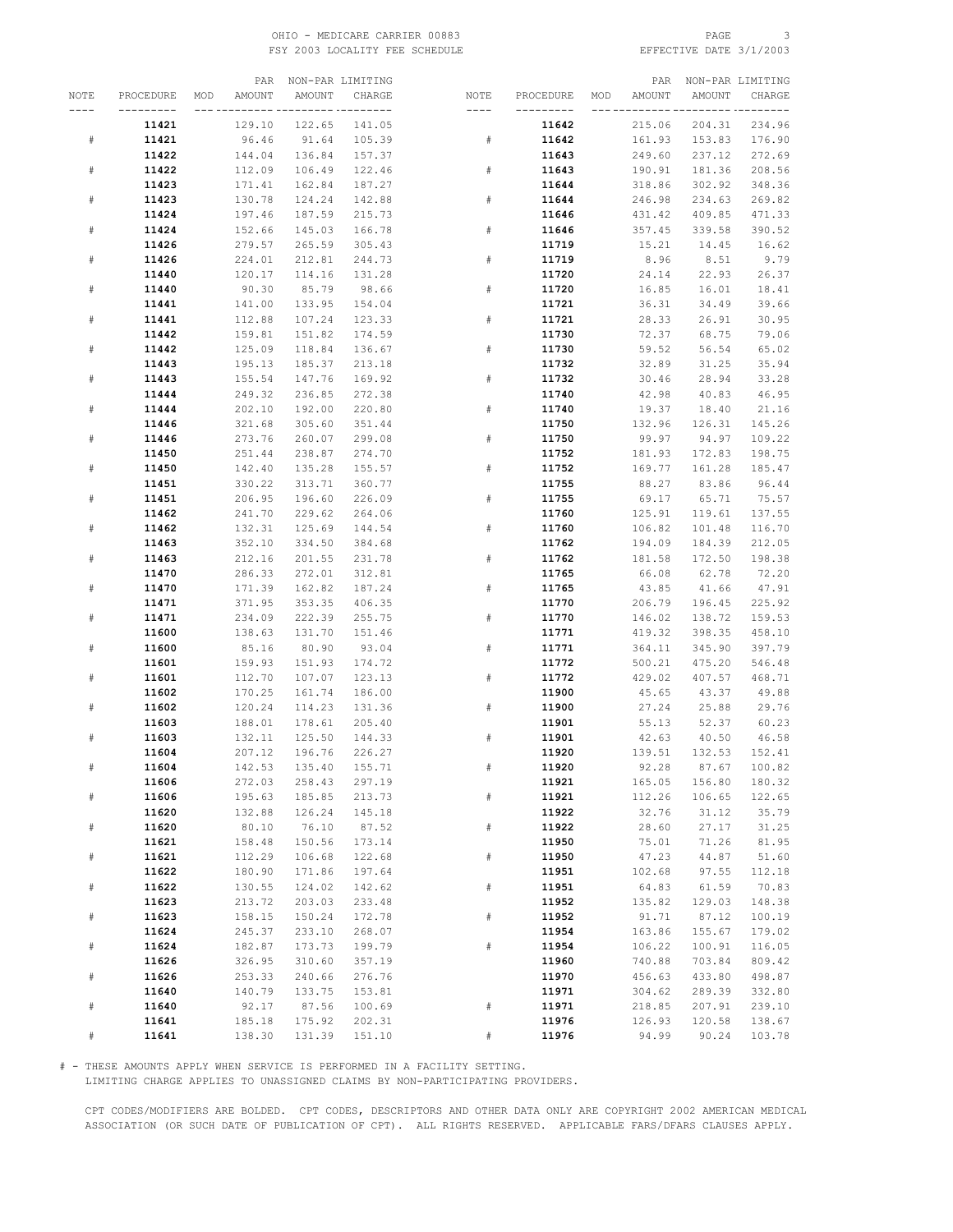#### OHIO - MEDICARE CARRIER 00883 PAGE 4 FSY 2003 LOCALITY FEE SCHEDULE

|           |                |     | PAR              |        | NON-PAR LIMITING |           |                |     | PAR              |                  | NON-PAR LIMITING |
|-----------|----------------|-----|------------------|--------|------------------|-----------|----------------|-----|------------------|------------------|------------------|
| NOTE      | PROCEDURE      | MOD | AMOUNT           | AMOUNT | CHARGE           | NOTE      | PROCEDURE      | MOD | AMOUNT           | AMOUNT           | CHARGE           |
|           |                |     |                  |        | --- ---------    | ----      |                |     |                  |                  | --- -----        |
|           | 11980          |     | 94.47            | 89.75  | 103.21           |           | 12052          |     | 215.00           | 204.25           | 234.89           |
| $\#$      | 11980          |     | 76.76            | 72.92  | 83.86            | #         | 12052          |     | 154.58           | 146.85           | 168.88           |
|           | 11981          |     | 113.93           | 108.23 | 124.46           |           | 12053          |     | 233.64           | 221.96           | 255.25           |
|           |                |     |                  |        |                  |           |                |     |                  |                  |                  |
| #         | 11981          |     | 78.86            | 74.92  | 86.16            | #         | 12053          |     | 173.91           | 165.21           | 189.99           |
|           | 11982          |     | 130.06           | 123.56 | 142.09           |           | 12054          |     | 259.56           | 246.58           | 283.57           |
| #         | 11982          |     | 94.99            | 90.24  | 103.78           | #         | 12054          |     | 191.50           | 181.93           | 209.22           |
|           | 11983          |     | 210.72           | 200.18 | 230.21           |           | 12055          |     | 333.06           | 316.41           | 363.87           |
| $\#$      | 11983          |     | 175.30           | 166.54 | 191.52           | #         | 12055          |     | 249.38           | 236.91           | 272.45           |
|           | 12001          |     | 141.37           | 134.30 | 154.45           |           | 12056          |     | 435.46           | 413.69           | 475.74           |
| #         | 12001          |     | 81.64            | 77.56  | 89.19            | #         | 12056          |     | 311.49           | 295.92           | 340.31           |
|           | 12002          |     | 150.32           | 142.80 | 164.22           |           | 12057          |     | 447.43           | 425.06           | 488.82           |
| $\#$      | 12002          |     | 104.83           | 99.59  | 114.53           | #         | 12057          |     | 363.74           | 345.55           | 397.38           |
|           | 12004          |     | 174.56           | 165.83 | 190.70           |           | 13100          |     | 242.33           | 230.21           | 264.74           |
| #         | 12004          |     | 123.16           | 117.00 | 134.55           | #         | 13100          |     | 184.68           | 175.45           | 201.77           |
|           | 12005          |     | 218.65           | 207.72 | 238.88           |           | 13101          |     | 280.78           | 266.74           | 306.75           |
| #         | 12005          |     | 154.41           | 146.69 | 168.69           | ${}^{\#}$ | 13101          |     | 229.74           | 218.25           | 250.99           |
|           | 12006          |     | 272.43           | 258.81 | 297.63           |           | 13102          |     | 74.98            | 71.23            | 81.91            |
| $\#$      | 12006          |     | 197.43           | 187.56 | 215.69           | #         | 13102          |     | 68.73            | 65.29            | 75.08            |
|           | 12007          |     | 307.22           | 291.86 | 335.64           |           | 13120          |     | 253.04           | 240.39           | 276.45           |
| #         | 12007          |     | 226.31           | 214.99 | 247.24           | #         | 13120          |     | 193.32           | 183.65           | 211.20           |
|           | 12011          |     | 150.15           | 142.64 | 164.04           |           | 13121          |     | 304.73           | 289.49           | 332.91           |
| $\#$      | 12011          |     | 84.17            | 79.96  | 91.95            | #         | 13121          |     | 249.17           | 236.71           | 272.22           |
|           | 12013          |     | 164.42           | 156.20 | 179.63           |           | 13122          |     | 87.47            | 83.10            | 95.57            |
|           | 12013          |     |                  | 105.73 | 121.59           |           |                |     |                  |                  |                  |
| #         | 12014          |     | 111.29           | 182.33 |                  | #         | 13122<br>13131 |     | 79.13<br>281.28  | 75.17<br>267.22  | 86.45<br>307.30  |
| #         |                |     | 191.93           | 126.59 | 209.68<br>145.58 |           |                |     |                  |                  | 243.95           |
|           | 12014<br>12015 |     | 133.25<br>241.76 | 229.67 | 264.12           | ${}^{\#}$ | 13131<br>13132 |     | 223.29<br>391.42 | 212.13<br>371.85 | 427.63           |
|           |                |     |                  |        |                  | #         |                |     |                  |                  |                  |
| $\#$      | 12015          |     | 168.49           | 160.07 | 184.08           |           | 13132          |     | 340.37           | 323.35           | 371.85           |
|           | 12016          |     | 286.40           | 272.08 | 312.89           |           | 13133          |     | 127.94           | 121.54           | 139.77           |
| $\#$      | 12016          |     | 207.92           | 197.52 | 227.15           | #         | 13133          |     | 122.04           | 115.94           | 133.33           |
|           | 12017          |     | 250.89           | 238.35 | 274.10           |           | 13150          |     | 332.38           | 315.76           | 363.12           |
|           | 12018          |     | 296.00           | 281.20 | 323.38           | #         | 13150          |     | 240.36           | 228.34           | 262.59           |
|           | 12020          |     | 192.22           | 182.61 | 210.00           |           | 13151          |     | 354.59           | 336.86           | 387.39           |
| ${}^{\#}$ | 12020          |     | 152.98           | 145.33 | 167.13           | #         | 13151          |     | 278.54           | 264.61           | 304.30           |
|           | 12021          |     | 132.60           | 125.97 | 144.87           |           | 13152          |     | 452.14           | 429.53           | 493.96           |
| #         | 12021          |     | 108.98           | 103.53 | 119.06           | ${}^{\#}$ | 13152          |     | 381.64           | 362.56           | 416.94           |
|           | 12031          |     | 162.94           | 154.79 | 178.01           |           | 13153          |     | 140.41           | 133.39           | 153.40           |
| $\#$      | 12031          |     | 110.16           | 104.65 | 120.35           | #         | 13153          |     | 133.12           | 126.46           | 145.43           |
|           | 12032          |     | 198.53           | 188.60 | 216.89           |           | 13160          |     | 642.59           | 610.46           | 702.03           |
| #         | 12032          |     | 139.50           | 132.53 | 152.41           |           | 14000          |     | 494.18           | 469.47           | 539.89           |
|           | 12034          |     | 224.99           | 213.74 | 245.80           | #         | 14000          |     | 391.74           | 372.15           | 427.97           |
| $\#$      | 12034          |     | 163.52           | 155.34 | 178.64           |           | 14001          |     | 641.16           | 609.10           | 700.47           |
|           | 12035          |     | 244.61           | 232.38 | 267.24           | #         | 14001          |     | 537.68           | 510.80           | 587.42           |
|           | 12035          |     | 193.21           | 183.55 | 211.08           |           | 14020          |     | 538.39           | 511.47           | 588.19           |
|           | 12036          |     | 344.28           | 327.07 | 376.13           | $\#$      | 14020          |     | 442.89           | 420.75           | 483.86           |
| $\#$      | 12036          |     | 247.05           | 234.70 | 269.91           |           | 14021          |     | 720.85           | 684.81           | 787.53           |
|           | 12037          |     | 382.14           | 363.03 | 417.48           | #         | 14021          |     | 637.16           | 605.30           | 696.10           |
| $\#$      | 12037          |     | 284.21           | 270.00 | 310.50           |           | 14040          |     | 609.93           | 579.43           | 666.34           |
|           | 12041          |     | 178.24           | 169.33 | 194.73           | $\#$      | 14040          |     | 550.21           | 522.70           | 601.11           |
| $\#$      | 12041          |     | 120.94           | 114.89 | 132.12           |           | 14041          |     | 824.92           | 783.67           | 901.22           |
|           | 12042          |     | 215.65           | 204.87 | 235.60           | $\#$      | 14041          |     | 751.99           | 714.39           | 821.55           |
| $\#$      | 12042          |     | 154.53           | 146.80 | 168.82           |           | 14060          |     | 658.89           | 625.95           | 719.84           |
|           | 12044          |     | 235.78           | 223.99 | 257.59           | #         | 14060          |     | 601.94           | 571.84           | 657.62           |
| $\#$      | 12044          |     | 178.13           | 169.22 | 194.60           |           | 14061          |     | 891.52           | 846.94           | 973.98           |
|           | 12045          |     | 268.58           | 255.15 | 293.42           | $\#$      | 14061          |     | 812.34           | 771.72           | 887.48           |
| $\#$      | 12045          |     | 209.20           | 198.74 | 228.55           |           | 14300          |     | 855.65           | 812.87           | 934.80           |
|           | 12046          |     | 360.58           | 342.55 | 393.93           | $\#$      | 14300          |     | 783.42           | 744.25           | 855.89           |
| $\#$      | 12046          |     | 257.09           | 244.24 | 280.88           |           | 14350          |     | 608.49           | 578.07           | 664.78           |
|           | 12047          |     | 397.00           | 377.15 | 433.72           |           | 15000          |     | 285.50           | 271.23           | 311.91           |
| $\#$      | 12047          |     | 283.79           | 269.60 | 310.04           | $\#$      | 15000          |     | 235.49           | 223.72           | 257.28           |
|           | 12051          |     | 205.14           | 194.88 | 224.11           |           | 15001          |     | 83.97            | 79.77            | 91.74            |
| ${}^{\#}$ | 12051          |     | 144.37           | 137.15 | 157.72           | $\#$      | 15001          |     | 54.80            | 52.06            | 59.87            |

# - THESE AMOUNTS APPLY WHEN SERVICE IS PERFORMED IN A FACILITY SETTING.

LIMITING CHARGE APPLIES TO UNASSIGNED CLAIMS BY NON-PARTICIPATING PROVIDERS.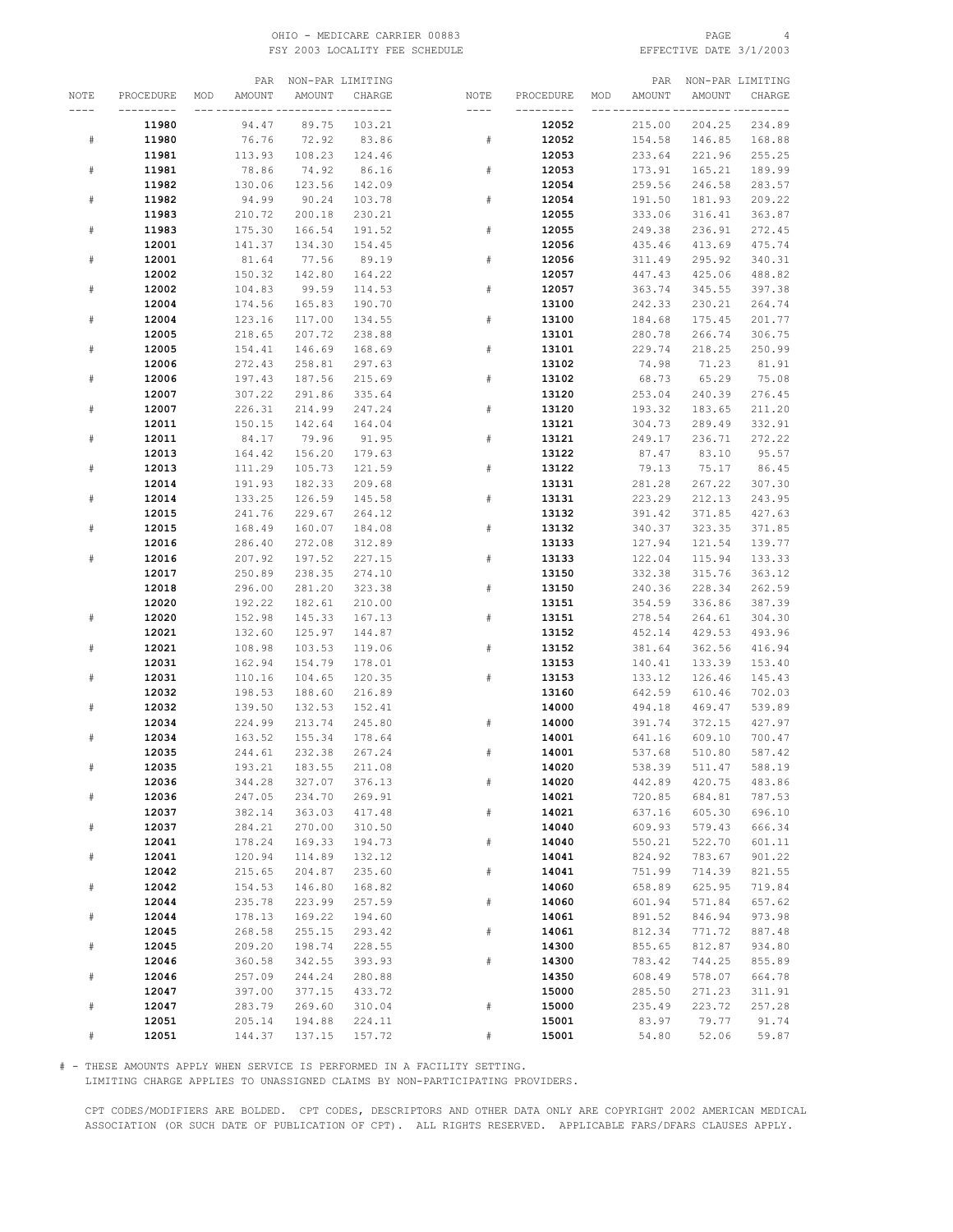#### OHIO - MEDICARE CARRIER 00883 PAGE 5 FSY 2003 LOCALITY FEE SCHEDULE

|           |           | PAR           |                                 | NON-PAR LIMITING |      |           |     | PAR           |                               | NON-PAR LIMITING |
|-----------|-----------|---------------|---------------------------------|------------------|------|-----------|-----|---------------|-------------------------------|------------------|
| NOTE      | PROCEDURE | MOD<br>AMOUNT | AMOUNT                          | CHARGE           | NOTE | PROCEDURE | MOD | <b>AMOUNT</b> | <b>AMOUNT</b>                 | CHARGE           |
|           |           |               | --- --------- <i>--------</i> - |                  |      |           |     |               | --- ---------- -----          |                  |
|           | 15050     | 350.27        | 332.76                          | 382.67           |      | 15756     |     |               | 2, 113.92 2, 008.22 2, 309.45 |                  |
| $\#$      | 15050     | 311.03        | 295.48                          | 339.80           |      | 15757     |     |               | 2, 161.62 2, 053.54 2, 361.57 |                  |
|           | 15100     | 768.30        | 729.89                          | 839.37           |      | 15758     |     |               | 2, 163.56 2, 055.38 2, 363.69 |                  |
| $\#$      | 15100     | 642.94        | 610.79                          | 702.41           |      | 15760     |     | 659.00        | 626.05                        | 719.96           |
|           | 15101     | 182.40        | 173.28                          | 199.27           | $\#$ | 15760     |     | 572.88        | 544.24                        | 625.88           |
| #         | 15101     | 120.24        | 114.23                          | 131.36           |      | 15770     |     | 511.90        | 486.31                        | 559.26           |
|           | 15120     | 744.19        | 706.98                          | 813.03           |      | 15775     |     | 258.72        | 245.78                        | 282.65           |
| $\#$      | 15120     | 667.79        | 634.40                          | 729.56           | $\#$ | 15775     |     | 205.94        | 195.64                        | 224.99           |
|           |           |               |                                 |                  |      | 15776     |     |               |                               |                  |
|           | 15121     | 252.04        | 239.44                          | 275.36           |      |           |     | 422.14        | 401.03                        | 461.18           |
| $\#$      | 15121     | 170.79        | 162.25                          | 186.59           | $\#$ | 15776     |     | 322.83        | 306.69                        | 352.69           |
|           | 15200     | 650.91        | 618.36                          | 711.11           |      | 15780     |     | 508.92        | 483.47                        | 555.99           |
| $\#$      | 15200     | 509.92        | 484.42                          | 557.08           | $\#$ | 15780     |     | 507.88        | 482.49                        | 554.86           |
|           | 15201     | 89.36         | 84.89                           | 97.62            |      | 15781     |     | 361.83        | 343.74                        | 395.30           |
| $\#$      | 15201     | 75.13         | 71.37                           | 82.08            | #    | 15781     |     | 352.46        | 334.84                        | 385.07           |
|           | 15220     | 648.19        | 615.78                          | 708.15           |      | 15782     |     | 313.72        | 298.03                        | 342.73           |
| #         | 15220     | 524.57        | 498.34                          | 573.09           | $\#$ | 15782     |     | 308.51        | 293.08                        | 337.04           |
|           | 15221     | 79.77         | 75.78                           | 87.15            |      | 15783     |     | 328.97        | 312.52                        | 359.40           |
| $\#$      | 15221     | 67.61         | 64.23                           | 73.86            | $\#$ | 15783     |     | 289.04        | 274.59                        | 315.78           |
|           | 15240     | 677.93        | 644.03                          | 740.63           |      | 15786     |     | 139.12        | 132.16                        | 151.98           |
| $\#$      | 15240     | 600.14        | 570.13                          | 655.65           | $\#$ | 15786     |     | 122.45        | 116.33                        | 133.78           |
|           | 15241     | 124.63        | 118.40                          | 136.16           |      | 15787     |     | 23.81         | 22.62                         | 26.01            |
| $\#$      | 15241     | 106.23        | 100.92                          | 116.06           | $\#$ | 15787     |     | 18.25         | 17.34                         | 19.94            |
|           | 15260     | 731.93        | 695.33                          | 799.63           |      | 15788     |     | 188.87        | 179.43                        | 206.34           |
| $\#$      | 15260     | 696.86        | 662.02                          | 761.32           | #    | 15788     |     | 115.60        | 109.82                        | 126.29           |
|           | 15261     | 188.08        | 178.68                          | 205.48           |      | 15789     |     | 402.58        | 382.45                        | 439.82           |
| #         | 15261     | 142.59        | 135.46                          | 155.78           | $\#$ | 15789     |     | 310.21        | 294.70                        | 338.91           |
|           | 15342     | 111.05        | 105.50                          | 121.33           |      | 15792     |     | 173.91        | 165.21                        | 189.99           |
|           |           |               |                                 |                  | #    |           |     |               |                               |                  |
| $\#$      | 15342     | 65.56         | 62.28                           | 71.62            |      | 15792     |     | 146.48        | 139.16                        | 160.03           |
|           | 15343     | 18.82         | 17.88                           | 20.56            |      | 15793     |     | 263.45        | 250.28                        | 287.82           |
| $\#$      | 15343     | 13.26         | 12.60                           | 14.49            |      | 15810     |     | 316.58        | 300.75                        | 345.86           |
|           | 15350     | 453.25        | 430.59                          | 495.18           |      | 15811     |     | 425.68        | 404.40                        | 465.06           |
| ${}^{\#}$ | 15350     | 310.87        | 295.33                          | 339.63           | $\#$ | 15811     |     | 378.45        | 359.53                        | 413.46           |
|           | 15351     | 73.21         | 69.55                           | 79.98            |      | 15819     |     | 599.64        | 569.66                        | 655.11           |
| #         | 15351     | 54.45         | 51.73                           | 59.49            |      | 15820     |     | 444.98        | 422.73                        | 486.14           |
|           | 15400     | 327.53        | 311.15                          | 357.82           | $\#$ | 15820     |     | 380.04        | 361.04                        | 415.20           |
|           | 15401     | 83.62         | 79.44                           | 91.36            |      | 15821     |     | 478.20        | 454.29                        | 522.43           |
| $\#$      | 15401     | 56.19         | 53.38                           | 61.39            | $\#$ | 15821     |     | 406.67        | 386.34                        | 444.29           |
|           | 15570     | 651.89        | 619.30                          | 712.20           |      | 15822     |     | 379.91        | 360.91                        | 415.05           |
| #         | 15570     | 579.31        | 550.34                          | 632.89           | $\#$ | 15822     |     | 316.37        | 300.55                        | 345.63           |
|           | 15572     | 638.77        | 606.83                          | 697.85           |      | 15823     |     | 547.38        | 520.01                        | 598.01           |
| #         | 15572     | 571.06        | 542.51                          | 623.89           | $\#$ | 15823     |     | 480.36        | 456.34                        | 524.79           |
|           | 15574     | 680.38        | 646.36                          | 743.31           |      | 15831     |     | 763.47        | 725.30                        | 834.10           |
| $\#$      | 15574     | 628.99        | 597.54                          | 687.17           |      | 15832     |     | 730.52        | 693.99                        | 798.09           |
|           | 15576     | 650.58        | 618.05                          | 710.76           |      | 15833     |     | 673.05        | 639.40                        | 735.31           |
| $\#$      | 15576     | 559.60        | 531.62                          | 611.36           |      | 15834     |     | 677.22        | 643.36                        | 739.86           |
|           | 15600     | 288.97        | 274.52                          | 315.70           |      | 15835     |     | 704.57        | 669.34                        | 769.74           |
| $\#$      | 15600     | 157.36        | 149.49                          | 171.91           |      | 15836     |     | 587.50        | 558.13                        | 641.85           |
|           | 15610     | 214.47        | 203.75                          | 234.31           |      | 15837     |     | 590.81        | 561.27                        | 645.46           |
| $\#$      | 15610     | 187.73        | 178.34                          | 205.09           | $\#$ | 15837     |     | 556.78        | 528.94                        | 608.28           |
|           | 15620     | 350.76        | 333.22                          | 383.20           |      | 15838     |     | 476.79        | 452.95                        | 520.89           |
| $\#$      | 15620     | 234.43        | 222.71                          | 256.12           |      | 15839     |     | 622.26        | 591.15                        | 679.82           |
|           | 15630     | 343.65        | 326.47                          | 375.44           | $\#$ | 15839     |     | 571.56        | 542.98                        | 624.43           |
|           |           |               |                                 |                  |      |           |     |               |                               |                  |
| $\#$      | 15630     | 255.80        | 243.01                          | 279.46           |      | 15840     |     | 860.98        | 817.93                        | 940.62           |
|           | 15650     | 371.22        | 352.66                          | 405.56           |      | 15841     |     |               | 1,442.52 1,370.39 1,575.95    |                  |
| $\#$      | 15650     | 286.49        | 272.17                          | 313.00           |      | 15842     |     |               | 2, 311.14 2, 195.58 2, 524.92 |                  |
|           | 15732     |               | 1, 142.20 1, 085.09 1, 247.85   |                  |      | 15845     |     | 779.14        | 740.18                        | 851.21           |
|           | 15734     |               | 1, 155.86 1, 098.07 1, 262.78   |                  |      | 15851     |     | 89.97         | 85.47                         | 98.29            |
|           | 15736     |               | 1,064.09 1,010.89 1,162.52      |                  | $\#$ | 15851     |     | 44.82         | 42.58                         | 48.97            |
|           | 15738     |               | 1, 145.32 1, 088.05 1, 251.26   |                  |      | 15852     |     | 94.49         | 89.77                         | 103.24           |
|           | 15740     | 706.88        | 671.54                          | 772.27           | $\#$ | 15852     |     | 46.22         | 43.91                         | 50.50            |
| $\#$      | 15740     | 639.17        | 607.21                          | 698.29           |      | 15860     |     | 120.59        | 114.56                        | 131.74           |
|           | 15750     | 740.27        | 703.26                          | 808.75           | $\#$ | 15860     |     | 103.58        | 98.40                         | 113.16           |

# - THESE AMOUNTS APPLY WHEN SERVICE IS PERFORMED IN A FACILITY SETTING.

LIMITING CHARGE APPLIES TO UNASSIGNED CLAIMS BY NON-PARTICIPATING PROVIDERS.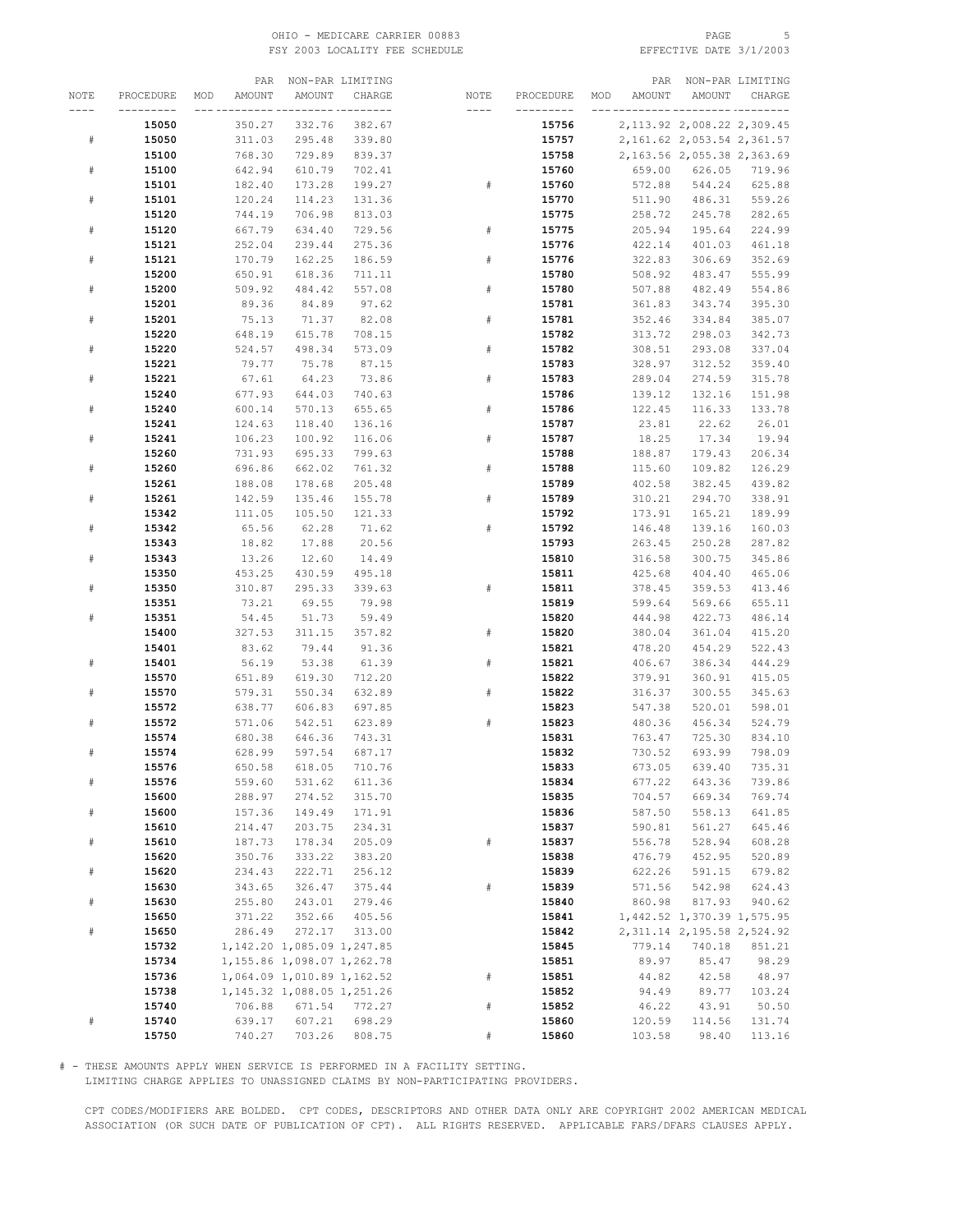#### OHIO - MEDICARE CARRIER 00883 PAGE 6 FSY 2003 LOCALITY FEE SCHEDULE

|           |           |     | PAR    |                            | NON-PAR LIMITING |             |           |     | PAR    |        | NON-PAR LIMITING |
|-----------|-----------|-----|--------|----------------------------|------------------|-------------|-----------|-----|--------|--------|------------------|
| NOTE      | PROCEDURE | MOD | AMOUNT | AMOUNT                     | CHARGE           | NOTE        | PROCEDURE | MOD | AMOUNT | AMOUNT | CHARGE           |
|           |           |     |        |                            | -- ---------     | ---         |           |     |        |        |                  |
|           | 15920     |     | 508.80 | 483.36                     | 555.86           | ${}^{\#}$   | 17266     |     | 122.25 | 116.14 | 133.56           |
|           | 15922     |     | 650.97 | 618.42                     | 711.18           |             | 17270     |     | 109.12 | 103.66 | 119.21           |
|           | 15931     |     | 562.34 | 534.22                     | 614.35           | #           | 17270     |     | 70.92  | 67.37  | 77.48            |
|           | 15933     |     | 711.58 | 676.00                     | 777.40           |             | 17271     |     | 118.42 | 112.50 | 129.38           |
|           |           |     |        | 756.78                     |                  | #           |           |     |        |        |                  |
|           | 15934     |     | 796.61 |                            | 870.30           |             | 17271     |     | 80.92  | 76.87  | 88.40            |
|           | 15935     |     | 930.32 |                            | 883.80 1,016.37  |             | 17272     |     | 136.24 | 129.43 | 148.84           |
|           | 15936     |     | 801.65 | 761.57                     | 875.81           | ${}^{\#}$   | 17272     |     | 96.31  | 91.49  | 105.21           |
|           | 15937     |     | 925.55 |                            | 879.27 1,011.16  |             | 17273     |     | 155.11 | 147.35 | 169.45           |
|           | 15940     |     | 579.53 | 550.55                     | 633.13           | #           | 17273     |     | 111.01 | 105.46 | 121.28           |
|           | 15941     |     | 799.03 | 759.08                     | 872.94           |             | 17274     |     | 188.64 | 179.21 | 206.09           |
|           | 15944     |     | 757.39 | 719.52                     | 827.45           | #           | 17274     |     | 138.98 | 132.03 | 151.83           |
|           | 15945     |     | 840.03 | 798.03                     | 917.73           |             | 17276     |     | 226.80 | 215.46 | 247.78           |
|           | 15946     |     |        | 1,350.04 1,282.54 1,474.92 |                  | #           | 17276     |     | 170.89 | 162.35 | 186.70           |
|           | 15950     |     | 481.03 | 456.98                     | 525.53           |             | 17280     |     | 100.19 | 95.18  | 109.46           |
|           | 15951     |     | 707.20 | 671.84                     | 772.62           | ${}^{\#}$   | 17280     |     | 62.69  | 59.56  | 68.49            |
|           | 15952     |     | 712.47 | 676.85                     | 778.38           |             | 17281     |     | 131.65 | 125.07 | 143.83           |
|           | 15953     |     | 812.85 | 772.21                     | 888.04           | ${}^{\#}$   | 17281     |     | 93.45  | 88.78  | 102.10           |
|           | 15956     |     | 982.94 |                            | 933.79 1,073.86  |             | 17282     |     | 152.67 | 145.04 | 166.80           |
|           | 15958     |     | 993.30 |                            | 943.64 1,085.19  | #           | 17282     |     | 111.34 | 105.77 | 121.64           |
|           | 16000     |     | 71.61  | 68.03                      | 78.23            |             | 17283     |     | 189.41 | 179.94 | 206.93           |
| #         | 16000     |     | 43.83  | 41.64                      | 47.89            | #           | 17283     |     | 142.53 | 135.40 | 155.71           |
|           | 16010     |     | 75.41  | 71.64                      | 82.39            |             | 17284     |     | 225.42 | 214.15 | 246.27           |
| #         | 16010     |     | 46.58  | 44.25                      | 50.89            | #           | 17284     |     | 173.33 | 164.66 | 189.36           |
|           | 16015     |     | 158.79 | 150.85                     | 173.48           |             | 17286     |     | 300.38 | 285.36 | 328.16           |
| #         | 16015     |     | 125.80 | 119.51                     | 137.44           | ${}^{\#}$   | 17286     |     | 244.81 | 232.57 | 267.46           |
|           | 16020     |     | 70.43  | 66.91                      | 76.95            |             | 17304     |     | 568.06 | 539.66 | 620.61           |
| #         | 16020     |     | 40.22  | 38.21                      | 43.94            | ${}^{\#}$   | 17304     |     | 414.22 | 393.51 | 452.54           |
|           | 16025     |     | 138.15 | 131.24                     | 150.93           |             | 17305     |     | 240.11 | 228.10 | 262.32           |
| #         | 16025     |     | 96.14  | 91.33                      | 105.03           | #           | 17305     |     | 155.38 | 147.61 | 169.75           |
|           | 16030     |     | 187.85 | 178.46                     | 205.23           |             | 17306     |     | 240.11 | 228.10 | 262.32           |
| #         |           |     |        |                            |                  | #           |           |     |        |        |                  |
|           | 16030     |     | 113.53 | 107.85                     | 124.03           |             | 17306     |     | 155.73 | 147.94 | 170.13           |
|           | 16035     |     | 201.05 | 191.00                     | 219.65           |             | 17307     |     | 240.46 | 228.44 | 262.71           |
|           | 16036     |     | 79.92  | 75.92                      | 87.31            | #           | 17307     |     | 156.42 | 148.60 | 170.89           |
|           | 17000     |     | 58.98  | 56.03                      | 64.43            |             | 17310     |     | 75.69  | 71.91  | 82.70            |
| ${}^{\#}$ | 17000     |     | 32.24  | 30.63                      | 35.22            | ${}^{\#}$   | 17310     |     | 35.06  | 33.31  | 38.31            |
|           | 17003     |     | 9.97   | 9.47                       | 10.89            |             | 17340     |     | 42.23  | 40.12  | 46.14            |
| #         | 17003     |     | 8.23   | 7.82                       | 8.99             | ${}^{\#}$   | 17340     |     | 38.06  | 36.16  | 41.58            |
|           | 17004     |     | 190.70 | 181.17                     | 208.35           |             | 17360     |     | 109.30 | 103.84 | 119.42           |
| #         | 17004     |     | 149.73 | 142.24                     | 163.58           | #           | 17360     |     | 79.09  | 75.14  | 86.41            |
|           | 17106     |     | 342.32 | 325.20                     | 373.98           |             | 19000     |     | 74.66  | 70.93  | 81.57            |
|           | 17106     |     | 288.15 | 273.74                     | 314.80           | #           | 19000     |     | 43.06  | 40.91  | 47.05            |
|           | 17107     |     | 605.07 | 574.82                     | 661.04           |             | 19001     |     | 44.80  | 42.56  | 48.94            |
| ${}^{\#}$ | 17107     |     | 538.05 | 511.15                     | 587.82           | #           | 19001     |     | 21.18  | 20.12  | 23.14            |
|           | 17108     |     | 835.76 | 793.97                     | 913.07           |             | 19020     |     | 378.55 | 359.62 | 413.56           |
| $\#$      | 17108     |     | 777.07 | 738.22                     | 848.95           | $\#$        | 19020     |     | 259.79 | 246.80 | 283.82           |
|           | 17110     |     | 84.41  | 80.19                      | 92.22            |             | 19030     |     | 181.69 | 172.61 | 198.50           |
| $\#$      | 17110     |     | 40.66  | 38.63                      | 44.42            | $\#$        | 19030     |     | 76.13  | 72.32  | 83.17            |
|           | 17111     |     | 95.61  | 90.83                      | 104.45           |             | 19100     |     | 99.34  | 94.37  | 108.53           |
| $\#$      | 17111     |     | 54.29  | 51.58                      | 59.32            | $_{\rm \#}$ | 19100     |     | 64.96  | 61.71  | 70.97            |
|           | 17250     |     | 62.29  | 59.18                      | 68.06            |             | 19101     |     | 296.94 | 282.09 | 324.40           |
| $\#$      | 17250     |     | 31.39  | 29.82                      | 34.29            | $\#$        | 19101     |     | 188.25 | 178.84 | 205.67           |
|           | 17260     |     | 82.06  | 77.96                      | 89.65            |             | 19102     |     | 246.03 | 233.73 | 268.79           |
| $\#$      | 17260     |     | 48.72  | 46.28                      | 53.22            | $\#$        | 19102     |     | 100.88 | 95.84  | 110.22           |
|           | 17261     |     | 100.54 | 95.51                      | 109.84           |             | 19103     |     | 567.58 | 539.20 | 620.08           |
| $\#$      | 17261     |     | 63.38  | 60.21                      | 69.24            | $\#$        | 19103     |     | 184.21 | 175.00 | 201.25           |
|           | 17262     |     | 125.52 | 119.24                     | 137.13           |             | 19110     |     | 471.10 | 447.55 | 514.68           |
| $\#$      | 17262     |     | 85.93  | 81.63                      | 93.87            | $\#$        | 19110     |     | 325.60 | 309.32 | 355.72           |
|           | 17263     |     | 139.75 | 132.76                     | 152.67           |             | 19112     |     | 464.50 | 441.28 | 507.47           |
| $\#$      | 17263     |     | 96.35  | 91.53                      | 105.26           | $_{\rm \#}$ | 19112     |     | 253.72 | 241.03 | 277.18           |
|           | 17264     |     | 151.46 | 143.89                     | 165.47           |             | 19120     |     | 392.64 | 373.01 | 428.96           |
| $\#$      | 17264     |     | 103.19 | 98.03                      | 112.73           | $\#$        | 19120     |     | 329.09 | 312.64 | 359.54           |
|           | 17266     |     | 178.16 | 169.25                     | 194.64           |             | 19125     |     | 417.08 | 396.23 | 455.66           |

# - THESE AMOUNTS APPLY WHEN SERVICE IS PERFORMED IN A FACILITY SETTING.

LIMITING CHARGE APPLIES TO UNASSIGNED CLAIMS BY NON-PARTICIPATING PROVIDERS.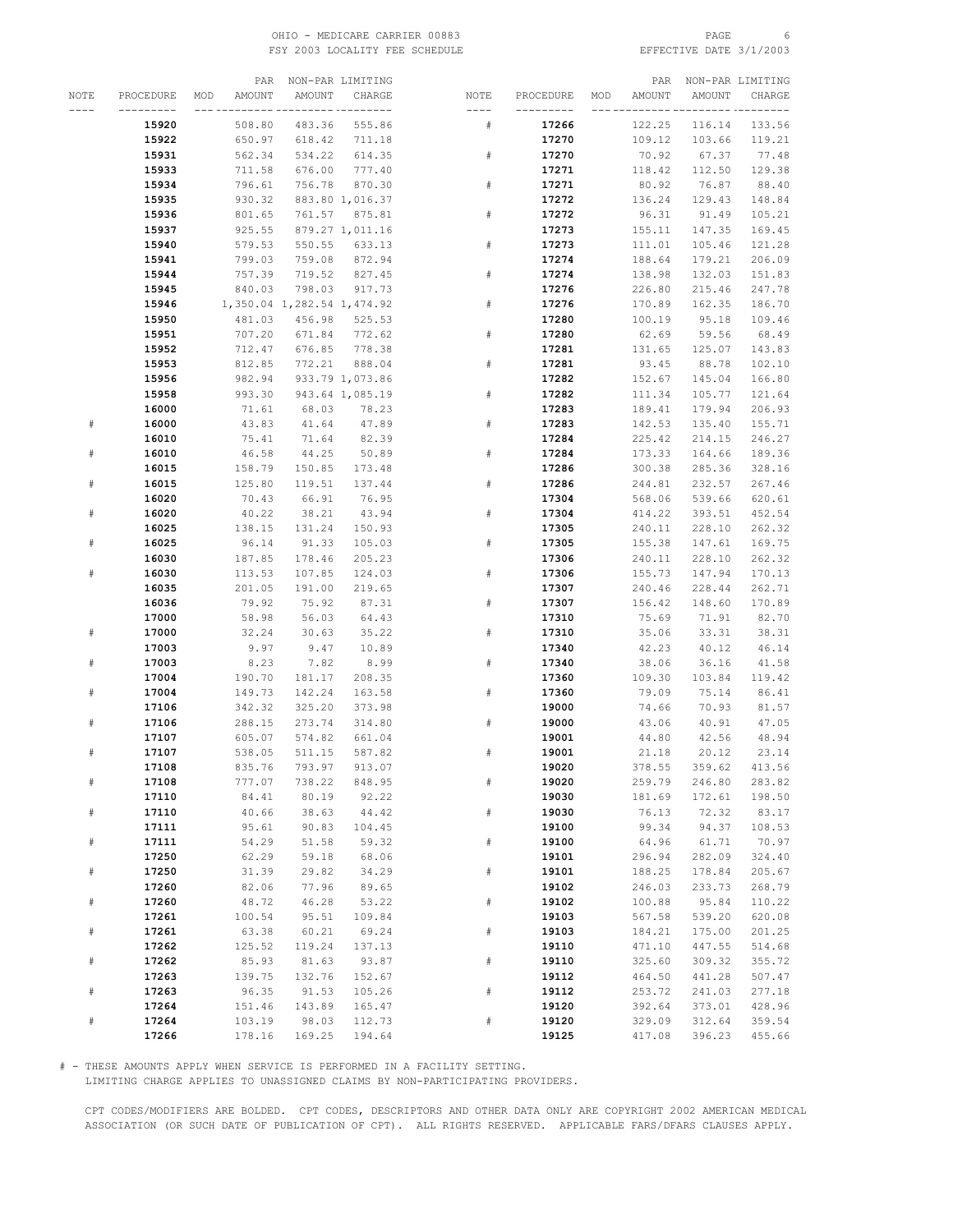#### OHIO – MEDICARE CARRIER 00883 PAGE 7<br>
FSY 2003 LOCALITY FEE SCHEDULE FOR PAGE 8 PAGE 3/1/2003 FSY 2003 LOCALITY FEE SCHEDULE

|      |                | PAR              |                               | NON-PAR LIMITING                   |             |                |     | PAR              |                                      | NON-PAR LIMITING |
|------|----------------|------------------|-------------------------------|------------------------------------|-------------|----------------|-----|------------------|--------------------------------------|------------------|
| NOTE | PROCEDURE      | AMOUNT<br>MOD    | AMOUNT                        | CHARGE                             | NOTE        | PROCEDURE      | MOD | AMOUNT           | AMOUNT                               | CHARGE           |
| ---- | ---------      |                  |                               | -- ---------                       | ----        |                |     |                  |                                      |                  |
| #    | 19125          | 354.93           | 337.18                        | 387.76                             |             | 20220          |     | 217.38           | 206.51                               | 237.49           |
|      | 19126          | 152.47           | 144.85                        | 166.58                             | $\#$        | 20220          |     | 150.02           | 142.52                               | 163.90           |
|      | 19140          | 529.80           | 503.31                        | 578.81                             |             | 20225          |     | 223.59           | 212.41                               | 244.27           |
| #    | 19140          | 331.86           | 315.27                        | 362.56                             | #           | 20225          |     | 176.71           | 167.87                               | 193.05           |
|      | 19160          | 396.14           | 376.33                        | 432.78                             |             | 20240          |     | 275.55           | 261.77                               | 301.04           |
|      | 19162          | 813.96           | 773.26                        | 889.25                             |             | 20245          |     | 538.20           | 511.29                               | 587.98           |
|      | 19180          | 556.73           | 528.89                        | 608.22                             |             | 20250          |     | 352.16           | 334.55                               | 384.73           |
|      | 19182          | 481.68           | 457.60                        | 526.24                             |             | 20251          |     | 400.73           | 380.69                               | 437.79           |
|      | 19200<br>19220 | 931.09<br>942.95 |                               | 884.54 1,017.22<br>895.80 1,030.17 | #           | 20500<br>20500 |     | 252.76<br>180.88 | 240.12<br>171.84                     | 276.14<br>197.62 |
|      | 19240          | 942.04           |                               | 894.94 1,029.18                    |             | 20501          |     | 137.72           | 130.83                               | 150.45           |
|      | 19260          | 935.93           |                               | 889.13 1,022.50                    | $\#$        | 20501          |     | 37.71            | 35.82                                | 41.19            |
|      | 19271          |                  | 1, 159.56 1, 101.58 1, 266.82 |                                    |             | 20520          |     | 267.68           | 254.30                               | 292.45           |
|      | 19272          |                  | 1, 297.68 1, 232.80 1, 417.72 |                                    | $_{\rm \#}$ | 20520          |     | 197.89           | 188.00                               | 216.20           |
|      | 19290          | 148.63           | 141.20                        | 162.38                             |             | 20525          |     | 378.81           | 359.87                               | 413.85           |
| $\#$ | 19290          | 63.20            | 60.04                         | 69.05                              | $\#$        | 20525          |     | 293.38           | 278.71                               | 320.52           |
|      | 19291          | 82.64            | 78.51                         | 90.29                              |             | 20526          |     | 63.01            | 59.86                                | 68.84            |
| #    | 19291          | 31.25            | 29.69                         | 34.14                              | #           | 20526          |     | 50.51            | 47.98                                | 55.18            |
|      | 19295          | 92.37            | 87.75                         | 100.91                             |             | 20550          |     | 55.76            | 52.97                                | 60.92            |
|      | 19316          | 691.88           | 657.29                        | 755.88                             | #           | 20550          |     | 37.70            | 35.82                                | 41.19            |
|      | 19318          | 1,034.17         |                               | 982.46 1,129.83                    |             | 20551          |     | 53.68            | 51.00                                | 58.65            |
|      | 19324          | 382.38           | 363.26                        | 417.75                             | $\#$        | 20551          |     | 41.18            | 39.12                                | 44.99            |
|      | 19325          | 555.83           | 528.04                        | 607.25                             |             | 20552          |     | 49.02            | 46.57                                | 53.56            |
|      | 19328          | 385.56           | 366.28                        | 421.22                             | #           | 20552          |     | 36.52            | 34.69                                | 39.89            |
|      | 19330          | 484.94           | 460.69                        | 529.79                             |             | 20553          |     | 55.41            | 52.64                                | 60.54            |
|      | 19340          | 364.77           | 346.53                        | 398.51                             | #           | 20553          |     | 41.18            | 39.12                                | 44.99            |
|      | 19342          | 721.55           | 685.47                        | 788.29                             |             | 20600          |     | 49.02            | 46.57                                | 53.56            |
|      | 19350          | 824.69           | 783.46                        | 900.98                             | #           | 20600          |     | 38.60            | 36.67                                | 42.17            |
| #    | 19350<br>19355 | 593.77<br>776.60 | 564.08<br>737.77              | 648.69<br>848.44                   | #           | 20605<br>20605 |     | 53.91<br>39.67   | 51.21<br>37.69                       | 58.89<br>43.34   |
| $\#$ | 19355          | 491.15           | 466.59                        | 536.58                             |             | 20610          |     | 65.21            | 61.95                                | 71.24            |
|      | 19357          |                  | 1,070.02 1,016.52 1,169.00    |                                    | #           | 20610          |     | 46.11            | 43.80                                | 50.37            |
|      | 19361          |                  | 1, 129.84 1, 073.35 1, 234.35 |                                    |             | 20612          |     | 54.29            | 51.58                                | 59.32            |
|      | 19364          |                  | 2,503.54 2,378.36 2,735.11    |                                    | $\#$        | 20612          |     | 37.28            | 35.42                                | 40.73            |
|      | 19366          |                  | 1,209.95 1,149.45 1,321.87    |                                    |             | 20615          |     | 258.67           | 245.74                               | 282.60           |
|      | 19367          |                  | 1,639.66 1,557.68 1,791.33    |                                    | ${}^{\#}$   | 20615          |     | 182.97           | 173.82                               | 199.89           |
|      | 19368          |                  | 2,033.86 1,932.17 2,222.00    |                                    |             | 20650          |     | 267.31           | 253.94                               | 292.03           |
|      | 19369          |                  | 1,914.93 1,819.18 2,092.06    |                                    | #           | 20650          |     | 205.15           | 194.89                               | 224.12           |
|      | 19370          | 533.98           | 507.28                        | 583.37                             |             | 20660          |     | 187.30           | 177.94                               | 204.63           |
|      | 19371          | 623.66           | 592.48                        | 681.35                             |             | 20661          |     | 450.06           | 427.56                               | 491.69           |
|      | 19380          | 611.50           | 580.93                        | 668.07                             |             | 20662          |     | 466.85           | 443.51                               | 510.04           |
|      | 19396          | 304.00           | 288.80                        | 332.12                             |             | 20663          |     | 418.22           | 397.31                               | 456.91           |
|      | 19396          | 122.38           | 116.26                        | 133.70                             |             | 20664          |     | 644.72           | 612.48                               | 704.35           |
| $\#$ | 20000<br>20000 | 158.04<br>124.01 | 150.14<br>117.81              | 172.66<br>135.48                   | $\#$        | 20665<br>20665 |     | 127.91<br>98.74  | 121.51<br>93.80                      | 139.74<br>107.87 |
|      | 20005          | 241.48           | 229.41                        | 263.82                             |             | 20670          |     | 282.81           | 268.67                               | 308.97           |
| $\#$ | 20005          | 213.01           | 202.36                        | 232.71                             | $\#$        | 20670          |     | 194.61           | 184.88                               | 212.61           |
|      | 20100          | 603.30           | 573.14                        | 659.11                             |             | 20680          |     | 324.42           | 308.20                               | 354.43           |
| $\#$ | 20100          | 552.95           | 525.30                        | 604.10                             |             | 20690          |     | 207.68           | 197.30                               | 226.90           |
|      | 20101          | 226.18           | 214.87                        | 247.10                             |             | 20692          |     | 360.00           | 342.00                               | 393.30           |
| $\#$ | 20101          | 177.57           | 168.69                        | 193.99                             |             | 20693          |     | 701.28           | 666.22                               | 766.15           |
|      | 20102          | 273.24           | 259.58                        | 298.52                             |             | 20694          |     | 499.41           | 474.44                               | 545.61           |
| $\#$ | 20102          | 216.29           | 205.48                        | 236.30                             | #           | 20694          |     | 399.06           | 379.11                               | 435.98           |
|      | 20103          | 360.62           | 342.59                        | 393.98                             |             | 20802          |     |                  | 2,657.48 2,524.61 2,903.30           |                  |
| $\#$ | 20103          | 317.56           | 301.68                        | 346.93                             |             | 20805          |     |                  | 3, 455.02 3, 282.27 3, 774.61        |                  |
|      | 20150          | 842.49           | 800.37                        | 920.43                             |             | 20808          |     |                  | 4, 191.48 3, 981.91 4, 579.20        |                  |
|      | 20200          | 118.08           | 112.18                        | 129.01                             |             | 20816          |     |                  | 2,846.58 2,704.25 3,109.89           |                  |
| $\#$ | 20200          | 80.23            | 76.22                         | 87.65                              |             | 20822          |     |                  | 2,515.35 2,389.58 2,748.02           |                  |
|      | 20205          | 227.89           | 216.50                        | 248.98                             |             | 20824          |     |                  | 2,823.89 2,682.70 3,085.11           |                  |
| $\#$ | 20205          | 126.84           | 120.50                        | 138.58                             |             | 20827          |     |                  | 2,638.28 2,506.37 2,882.33           |                  |
| $\#$ | 20206<br>20206 | 147.48<br>50.25  | 140.11<br>47.74               | 161.13<br>54.90                    |             | 20838<br>20900 |     | 459.10           | 2,703.41 2,568.24 2,953.48<br>436.15 | 501.57           |
|      |                |                  |                               |                                    |             |                |     |                  |                                      |                  |

# - THESE AMOUNTS APPLY WHEN SERVICE IS PERFORMED IN A FACILITY SETTING.

LIMITING CHARGE APPLIES TO UNASSIGNED CLAIMS BY NON-PARTICIPATING PROVIDERS.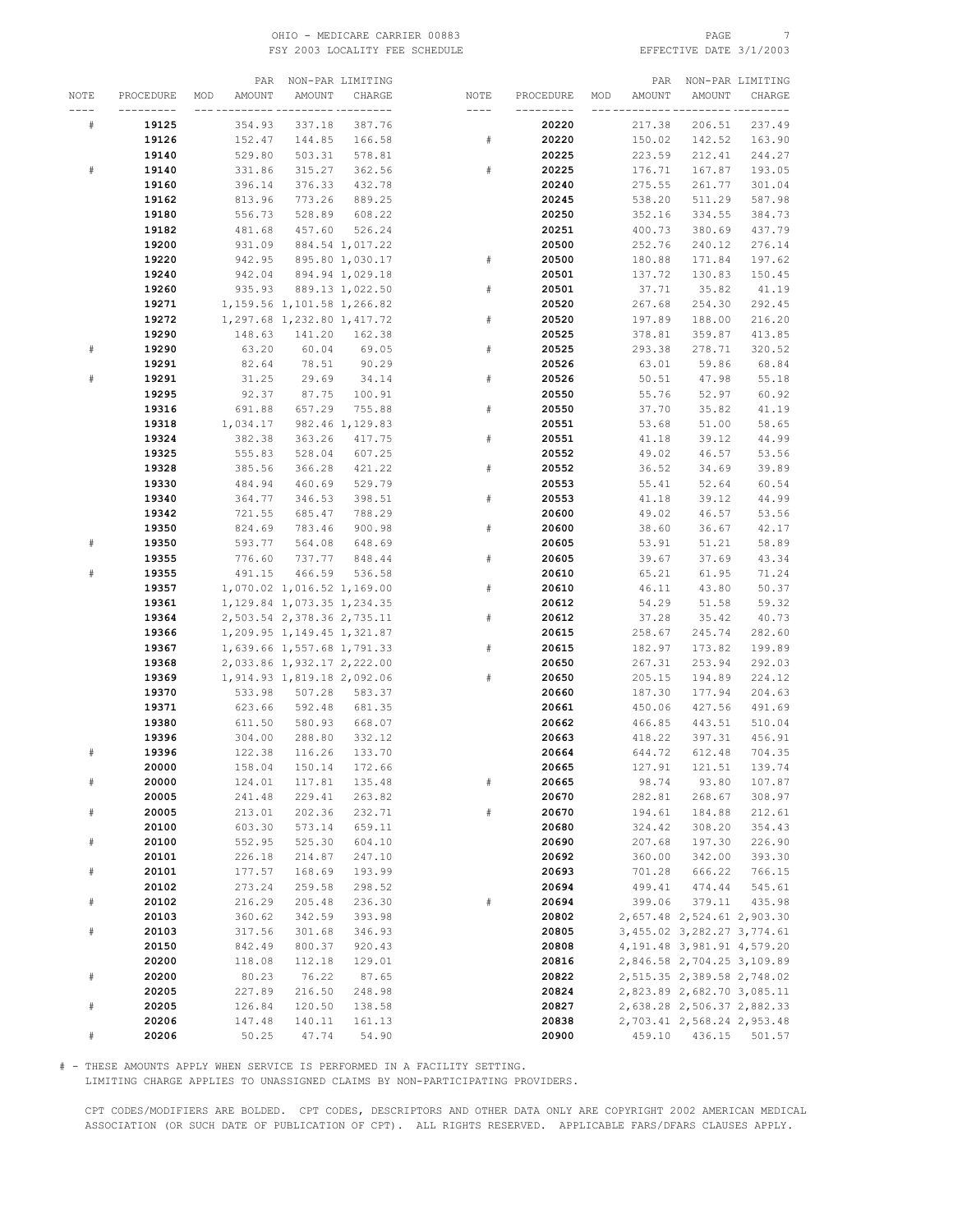#### OHIO - MEDICARE CARRIER 00883<br>
FSY 2003 LOCALITY FEE SCHEDULE FOR THE SERIER SOME PAGE 8 REFECTIVE DATE 3/1/2003 FSY 2003 LOCALITY FEE SCHEDULE

|      |           | PAR           |                               | NON-PAR LIMITING |             |           |     | PAR    |                               | NON-PAR LIMITING           |
|------|-----------|---------------|-------------------------------|------------------|-------------|-----------|-----|--------|-------------------------------|----------------------------|
| NOTE | PROCEDURE | AMOUNT<br>MOD | AMOUNT                        | CHARGE           | NOTE        | PROCEDURE | MOD | AMOUNT | AMOUNT                        | CHARGE                     |
|      |           |               |                               | -----------      | ----        |           |     |        |                               | ---------                  |
| #    | 20900     | 451.80        | 429.21                        | 493.59           |             | 21081     |     |        | 1,497.44 1,422.57 1,635.96    |                            |
|      | 20902     | 630.15        | 598.64                        | 688.44           | $\#$        | 21081     |     |        | 1, 338.75 1, 271.81 1, 462.58 |                            |
|      | 20910     | 519.00        | 493.05                        | 567.01           |             | 21082     |     |        | 1,322.80 1,256.66 1,445.16    |                            |
|      |           |               | 421.79                        |                  |             | 21082     |     |        |                               |                            |
| #    | 20910     | 443.99        |                               | 485.06           | $\#$        |           |     |        | 1, 195.35 1, 135.58 1, 305.92 |                            |
|      | 20912     | 510.24        | 484.73                        | 557.44           |             | 21083     |     |        | 1,276.74 1,212.90 1,394.84    |                            |
|      | 20920     | 405.42        | 385.15                        | 442.92           | $\#$        | 21083     |     |        | 1, 142.70 1, 085.57 1, 248.41 |                            |
|      | 20922     | 582.70        | 553.57                        | 636.61           |             | 21084     |     |        | 1,464.06 1,390.86 1,599.49    |                            |
| #    | 20922     | 493.46        | 468.79                        | 539.11           | $\#$        | 21084     |     |        | 1,307.79 1,242.40 1,428.76    |                            |
|      | 20924     | 513.01        | 487.36                        | 560.46           |             | 21085     |     | 571.18 | 542.62                        | 624.01                     |
|      | 20926     | 449.62        | 427.14                        | 491.21           | $_{\rm \#}$ | 21085     |     | 516.32 | 490.50                        | 564.08                     |
|      | 20931     | 111.09        | 105.54                        | 121.37           |             | 21086     |     |        | 1,625.06 1,543.81 1,775.38    |                            |
|      | 20937     | 168.28        | 159.87                        | 183.85           | $\#$        | 21086     |     |        | 1,451.78 1,379.19 1,586.07    |                            |
|      | 20938     | 183.28        | 174.12                        | 200.24           |             | 21087     |     |        | 1,596.06 1,516.26 1,743.70    |                            |
|      | 20950     | 129.21        | 122.75                        | 141.16           | $\#$        | 21087     |     |        | 1, 443.62 1, 371.44 1, 577.16 |                            |
|      | 20955     |               | 2,611.63 2,481.05 2,853.21    |                  |             | 21100     |     | 365.63 | 347.35                        | 399.45                     |
|      | 20956     |               | 2,630.11 2,498.60 2,873.39    |                  | #           | 21100     |     | 300.35 | 285.33                        | 328.13                     |
|      | 20957     |               | 2,415.30 2,294.54 2,638.72    |                  |             | 21110     |     | 383.60 | 364.42                        | 419.08                     |
|      | 20962     |               | 2,591.98 2,462.38 2,831.74    |                  | $\#$        | 21110     |     | 349.22 | 331.76                        | 381.52                     |
|      | 20969     |               | 2,865.10 2,721.85 3,130.13    |                  |             | 21116     |     | 298.93 | 283.98                        | 326.58                     |
|      |           |               |                               |                  |             |           |     |        |                               |                            |
|      | 20970     |               | 2,771.83 2,633.24 3,028.23    |                  | $\#$        | 21116     |     | 41.27  | 39.21                         | 45.09                      |
|      | 20972     |               | 2,414.73 2,293.99 2,638.09    |                  |             | 21120     |     | 529.70 | 503.22                        | 578.70                     |
|      | 20973     |               | 2,807.46 2,667.09 3,067.15    |                  | $\#$        | 21120     |     | 400.52 | 380.49                        | 437.56                     |
|      | 20974     | 40.29         | 38.28                         | 44.02            |             | 21121     |     | 573.10 | 544.45                        | 626.12                     |
| #    | 20974     | 37.16         | 35.30                         | 40.60            | $\#$        | 21121     |     | 513.03 | 487.38                        | 560.49                     |
|      | 20975     | 157.20        | 149.34                        | 171.74           |             | 21122     |     | 595.38 | 565.61                        | 650.45                     |
|      | 20979     | 49.29         | 46.83                         | 53.85            |             | 21123     |     | 727.02 | 690.67                        | 794.27                     |
| $\#$ | 20979     | 36.10         | 34.30                         | 39.45            |             | 21125     |     | 742.26 | 705.15                        | 810.92                     |
|      | 21010     | 636.18        | 604.37                        | 695.03           | $\#$        | 21125     |     | 691.56 | 656.98                        | 755.53                     |
|      | 21015     | 456.77        | 433.93                        | 499.02           |             | 21127     |     | 771.21 | 732.65                        | 842.55                     |
|      | 21025     | 648.67        | 616.24                        | 708.68           | $\#$        | 21127     |     | 691.34 | 656.77                        | 755.29                     |
| $\#$ | 21025     | 632.00        | 600.40                        | 690.46           |             | 21137     |     | 654.40 | 621.68                        | 714.93                     |
|      | 21026     | 377.52        | 358.64                        | 412.44           |             | 21138     |     | 821.21 | 780.15                        | 897.17                     |
| $\#$ | 21026     | 366.76        | 348.42                        | 400.68           |             | 21139     |     | 906.51 | 861.18                        | 990.36                     |
|      | 21029     | 547.95        | 520.55                        | 598.63           |             | 21141     |     |        | 1,089.90 1,035.41 1,190.72    |                            |
| $\#$ | 21029     | 519.83        | 493.84                        | 567.92           |             | 21142     |     |        | 1, 146.73 1, 089.39 1, 252.80 |                            |
|      | 21030     | 313.90        | 298.21                        | 342.94           |             | 21143     |     |        | 1, 128.76 1, 072.32 1, 233.17 |                            |
| $\#$ | 21030     | 288.90        | 274.46                        | 315.63           |             | 21145     |     |        | 1, 188.94 1, 129.49 1, 298.91 |                            |
|      | 21031     | 243.94        | 231.74                        | 266.50           |             | 21146     |     |        | 1,241.60 1,179.52 1,356.45    |                            |
|      |           |               |                               |                  |             |           |     |        |                               |                            |
| $\#$ | 21031     | 202.97        | 192.82                        | 221.74           |             | 21147     |     |        | 1,266.64 1,203.31 1,383.81    |                            |
|      | 21032     | 242.55        | 230.42                        | 264.98           |             | 21150     |     |        | 1,522.77 1,446.63 1,663.62    |                            |
| #    | 21032     | 206.78        | 196.44                        | 225.91           |             | 21151     |     |        | 1,790.32 1,700.80 1,955.92    |                            |
|      | 21034     | 1,006.44      |                               | 956.12 1,099.54  |             | 21154     |     |        |                               | 1,969.27 1,870.81 2,151.43 |
| #    | 21034     | 1,005.39      |                               | 955.12 1,098.39  |             | 21155     |     |        | 2, 165.53 2, 057.25 2, 365.84 |                            |
|      | 21040     | 278.64        | 264.71                        | 304.42           |             | 21159     |     |        | 2,665.82 2,532.53 2,912.41    |                            |
| $\#$ | 21040     | 237.66        | 225.78                        | 259.65           |             | 21160     |     |        | 2,769.19 2,630.73 3,025.34    |                            |
|      | 21044     | 738.09        | 701.19                        | 806.37           |             | 21172     |     |        | 1,626.97 1,545.62 1,777.46    |                            |
|      | 21045     | 987.26        |                               | 937.90 1,078.59  |             | 21175     |     |        | 2,083.78 1,979.59 2,276.53    |                            |
|      | 21046     | 869.87        | 826.38                        | 950.34           |             | 21179     |     |        | 1,515.47 1,439.70 1,655.66    |                            |
|      | 21047     |               | 1,078.06 1,024.16 1,177.78    |                  |             | 21180     |     |        | 1,636.75 1,554.91 1,788.15    |                            |
|      | 21048     | 895.34        | 850.57                        | 978.16           |             | 21181     |     |        | 683.57 649.39 746.80          |                            |
|      | 21049     | 1,021.38      |                               | 970.31 1,115.86  |             | 21182     |     |        | 2,019.13 1,918.17 2,205.90    |                            |
|      | 21050     | 824.86        | 783.62                        | 901.16           |             | 21183     |     |        | 2,209.02 2,098.57 2,413.36    |                            |
|      | 21060     | 763.02        | 724.87                        | 833.60           |             | 21184     |     |        | 2,378.67 2,259.74 2,598.70    |                            |
|      | 21070     | 529.27        | 502.81                        | 578.23           |             | 21188     |     |        | 1,423.83 1,352.64 1,555.54    |                            |
|      | 21076     | 865.16        | 821.90                        | 945.19           |             | 21193     |     |        | 1,051.51 998.93 1,148.77      |                            |
| $\#$ | 21076     | 783.21        | 744.05                        | 855.66           |             | 21194     |     |        | 1, 211.71 1, 151.12 1, 323.79 |                            |
|      | 21077     |               | 2, 176.61 2, 067.78 2, 377.95 |                  |             | 21195     |     |        | 1,097.68 1,042.80 1,199.22    |                            |
| $\#$ | 21077     |               | 1,970.34 1,871.82 2,152.59    |                  |             | 21196     |     |        | 1, 192.61 1, 132.98 1, 302.93 |                            |
|      |           |               | 1,454.07 1,381.37 1,588.58    |                  |             |           |     | 956.50 |                               |                            |
|      | 21079     |               |                               |                  |             | 21198     |     |        |                               | 908.68 1,044.98            |
| $\#$ | 21079     |               | 1,298.85 1,233.91 1,419.00    |                  |             | 21199     |     | 948.46 |                               | 901.04 1,036.20            |
|      | 21080     |               | 1,660.75 1,577.71 1,814.37    |                  |             | 21206     |     | 885.54 | 841.26                        | 967.45                     |
| $\#$ | 21080     |               | 1,486.08 1,411.78 1,623.55    |                  |             | 21208     |     | 740.68 | 703.65                        | 809.20                     |

# - THESE AMOUNTS APPLY WHEN SERVICE IS PERFORMED IN A FACILITY SETTING.

LIMITING CHARGE APPLIES TO UNASSIGNED CLAIMS BY NON-PARTICIPATING PROVIDERS.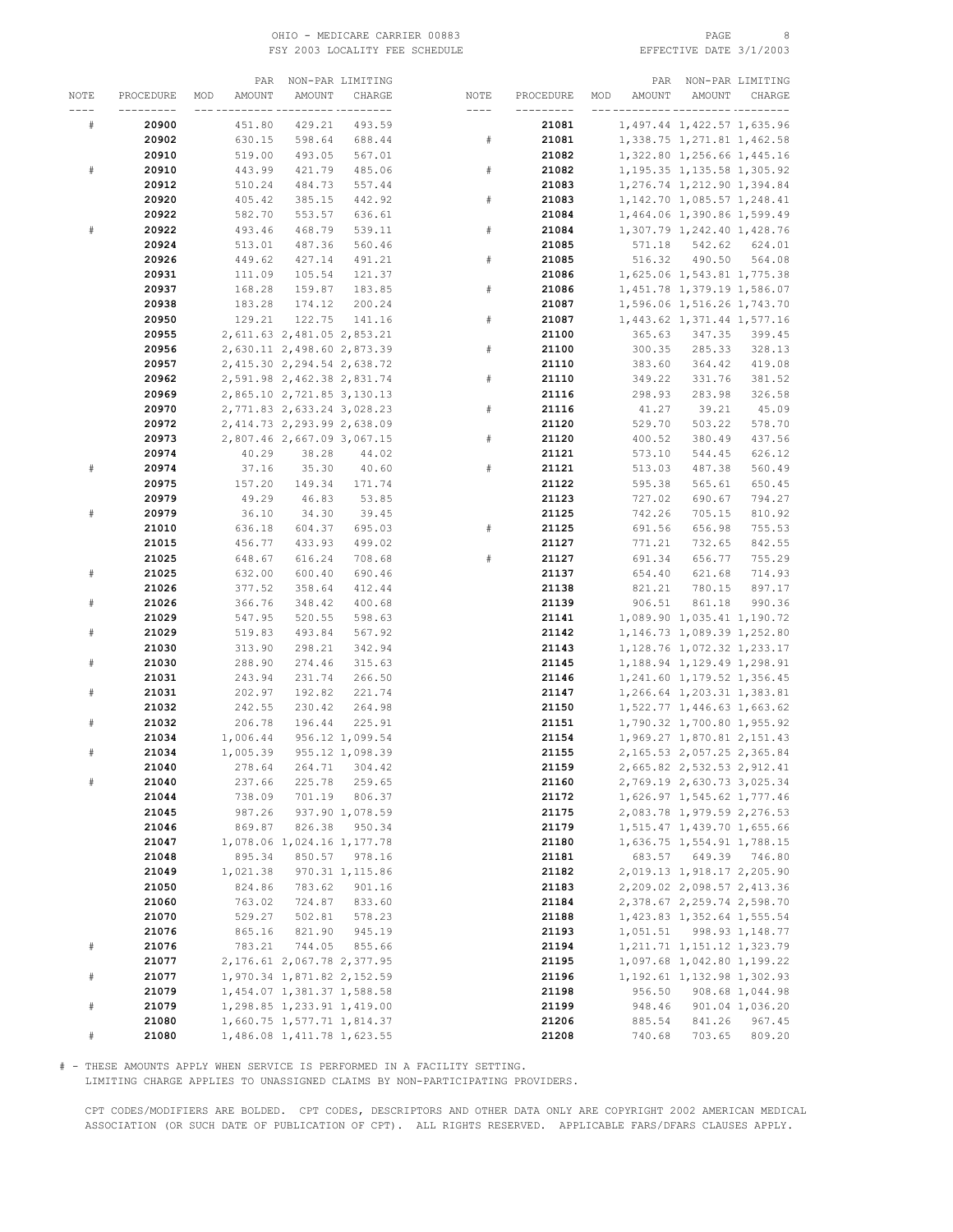#### OHIO - MEDICARE CARRIER 00883 PAGE 9 FSY 2003 LOCALITY FEE SCHEDULE

|           |           | PAR           |                               | NON-PAR LIMITING |      |           |     | PAR    |                               | NON-PAR LIMITING |
|-----------|-----------|---------------|-------------------------------|------------------|------|-----------|-----|--------|-------------------------------|------------------|
| NOTE      | PROCEDURE | AMOUNT<br>MOD | AMOUNT                        | CHARGE           | NOTE | PROCEDURE | MOD | AMOUNT | AMOUNT                        | CHARGE           |
| ----      | --------- |               | __ _________ ________         |                  | ---- | --------- |     |        | --- -----                     | --- -----        |
| #         | 21208     | 694.49        | 659.77                        | 758.74           |      | 21360     |     | 448.59 | 426.16                        | 490.08           |
|           | 21209     | 542.12        | 515.01                        | 592.26           |      | 21365     |     | 981.86 |                               | 932.77 1,072.69  |
| $\#$      | 21209     | 466.42        | 443.10                        | 509.57           |      | 21366     |     |        | 1, 108.71 1, 053.27 1, 211.26 |                  |
|           | 21210     | 714.96        | 679.21                        | 781.09           |      | 21385     |     | 616.93 | 586.08                        | 673.99           |
| $\#$      | 21210     | 685.45        | 651.18                        | 748.86           |      | 21386     |     | 636.43 | 604.61                        | 695.30           |
|           | 21215     | 737.10        | 700.25                        | 805.29           |      | 21387     |     | 665.44 | 632.17                        | 727.00           |
| $\#$      | 21215     | 673.90        | 640.21                        | 736.24           |      | 21390     |     | 686.94 | 652.59                        | 750.48           |
|           | 21230     | 774.56        | 735.83                        | 846.20           |      | 21395     |     | 839.18 | 797.22                        | 916.80           |
|           | 21235     | 686.54        | 652.21                        | 750.04           |      | 21400     |     | 163.45 |                               | 178.57           |
| #         |           |               |                               | 591.47           |      |           |     |        | 155.28                        |                  |
|           | 21235     | 541.39        | 514.32                        |                  | #    | 21400     |     | 91.57  | 86.99                         | 100.04           |
|           | 21240     | 943.52        |                               | 896.34 1,030.79  |      | 21401     |     | 298.18 | 283.27                        | 325.76           |
|           | 21242     | 904.35        | 859.13                        | 988.00           | #    | 21401     |     | 238.45 | 226.53                        | 260.51           |
|           | 21243     |               | 1,298.55 1,233.62 1,418.66    |                  |      | 21406     |     | 509.94 | 484.44                        | 557.11           |
|           | 21244     | 782.92        | 743.77                        | 855.34           |      | 21407     |     | 605.63 | 575.35                        | 661.65           |
|           | 21245     | 884.98        | 840.73                        | 966.84           |      | 21408     |     | 841.20 | 799.14                        | 919.01           |
| $\#$      | 21245     | 815.53        | 774.75                        | 890.96           |      | 21421     |     | 459.95 | 436.95                        | 502.49           |
|           | 21246     | 854.52        | 811.79                        | 933.56           | #    | 21421     |     | 413.07 | 392.42                        | 451.28           |
|           | 21247     |               | 1,469.42 1,395.95 1,605.34    |                  |      | 21422     |     | 586.77 | 557.43                        | 641.04           |
|           | 21248     | 764.97        | 726.72                        | 835.73           |      | 21423     |     | 689.92 | 655.42                        | 753.73           |
| $\#$      | 21248     | 722.26        | 686.15                        | 789.07           |      | 21431     |     | 508.61 | 483.18                        | 555.66           |
|           | 21249     |               | 1,085.37 1,031.10 1,185.77    |                  |      | 21432     |     | 601.06 | 571.01                        | 656.66           |
| $\#$      | 21249     |               | 1,039.88 987.89 1,136.07      |                  |      | 21433     |     |        | 1,601.73 1,521.64 1,749.89    |                  |
|           | 21255     |               | 1,044.72 992.48 1,141.35      |                  |      | 21435     |     |        | 1, 121.53 1, 065.45 1, 225.27 |                  |
|           | 21256     |               | 1,085.83 1,031.54 1,186.27    |                  |      | 21436     |     |        | 1,696.65 1,611.82 1,853.59    |                  |
|           | 21260     | 1,016.32      |                               | 965.50 1, 110.33 |      | 21440     |     | 303.12 | 287.96                        | 331.15           |
|           | 21261     |               | 1,936.93 1,840.08 2,116.09    |                  | #    | 21440     |     | 232.28 | 220.67                        | 253.77           |
|           | 21263     |               | 1,559.68 1,481.70 1,703.96    |                  |      | 21445     |     | 459.36 | 436.39                        | 501.85           |
|           | 21267     |               | 1, 237.26 1, 175.40 1, 351.71 |                  | #    | 21445     |     | 394.43 | 374.71                        | 430.92           |
|           | 21268     |               | 1, 477.29 1, 403.43 1, 613.94 |                  |      | 21450     |     | 354.60 | 336.87                        | 387.40           |
|           | 21270     | 728.78        | 692.34                        |                  | $\#$ | 21450     |     | 211.19 | 200.63                        | 230.72           |
|           |           |               |                               | 796.19           |      |           |     |        |                               |                  |
|           | 21275     | 819.11        | 778.15                        | 894.87           |      | 21451     |     | 420.96 | 399.91                        | 459.90           |
|           | 21280     | 439.44        | 417.47                        | 480.09           | #    | 21451     |     | 386.93 | 367.58                        | 422.72           |
|           | 21282     | 313.07        | 297.42                        | 342.03           |      | 21452     |     | 402.96 | 382.81                        | 440.23           |
|           | 21295     | 211.24        | 200.68                        | 230.78           | $\#$ | 21452     |     | 222.74 | 211.60                        | 243.34           |
|           | 21296     | 323.03        | 306.88                        | 352.91           |      | 21453     |     | 479.73 | 455.74                        | 524.10           |
|           | 21300     | 124.14        | 117.93                        | 135.62           | $\#$ | 21453     |     | 440.84 | 418.80                        | 481.62           |
| $\#$      | 21300     | 38.36         | 36.44                         | 41.91            |      | 21454     |     | 454.86 | 432.12                        | 496.94           |
|           | 21310     | 115.90        | 110.11                        | 126.63           |      | 21461     |     | 641.28 | 609.22                        | 700.60           |
| ${}^{\#}$ | 21310     | 28.05         | 26.65                         | 30.65            | #    | 21461     |     | 595.44 | 565.67                        | 650.52           |
|           | 21315     | 178.21        | 169.30                        | 194.70           |      | 21462     |     | 750.67 | 713.14                        | 820.11           |
| #         | 21315     | 103.21        | 98.05                         | 112.76           | $\#$ | 21462     |     | 664.56 | 631.33                        | 726.03           |
|           | 21320     | 240.24        | 228.23                        | 262.46           |      | 21465     |     | 735.72 | 698.93                        | 803.77           |
| $\#$      | 21320     | 143.01        | 135.86                        | 156.24           |      | 21470     |     | 950.22 |                               | 902.71 1,038.12  |
|           | 21325     | 275.37        | 261.60                        | 300.84           |      | 21480     |     | 78.80  | 74.86                         | 86.09            |
|           | 21330     | 403.77        | 383.58                        | 441.12           | $\#$ | 21480     |     | 30.18  | 28.67                         | 32.97            |
|           | 21335     | 584.09        | 554.89                        | 638.12           |      | 21485     |     | 289.62 | 275.14                        | 316.41           |
|           | 21336     | 416.46        | 395.64                        | 454.99           | #    | 21485     |     | 273.65 | 259.97                        | 298.97           |
|           | 21337     | 287.49        | 273.12                        | 314.09           |      | 21490     |     | 740.03 | 703.03                        | 808.48           |
| $\#$      | 21337     | 218.73        | 207.79                        | 238.96           |      | 21493     |     | 167.05 | 158.70                        | 182.51           |
|           | 21338     | 460.41        | 437.39                        | 503.00           |      | 21494     |     | 419.44 | 398.47                        | 458.24           |
|           | 21339     | 553.44        | 525.77                        | 604.64           |      | 21495     |     | 394.86 | 375.12                        | 431.39           |
|           | 21340     | 737.01        | 700.16                        | 805.18           |      | 21497     |     | 316.15 | 300.34                        | 345.39           |
|           | 21343     | 847.24        | 804.88                        | 925.61           | $\#$ | 21497     |     | 289.06 | 274.61                        | 315.80           |
|           | 21344     |               | 1, 243.97 1, 181.77 1, 359.04 |                  |      | 21501     |     | 303.59 | 288.41                        | 331.67           |
|           | 21345     | 655.57        | 622.79                        | 716.21           | $\#$ | 21501     |     | 275.81 | 262.02                        | 301.32           |
| $\#$      | 21345     | 592.37        | 562.75                        | 647.16           |      | 21502     |     | 544.94 | 517.69                        | 595.34           |
|           | 21346     | 764.53        | 726.30                        | 835.25           |      | 21510     |     | 480.84 | 456.80                        | 525.32           |
|           | 21347     | 831.23        | 789.67                        | 908.12           |      | 21550     |     | 160.36 | 152.34                        | 175.19           |
|           | 21348     | 1,038.94      |                               | 986.99 1,135.04  | #    | 21550     |     | 121.81 | 115.72                        | 133.08           |
|           | 21355     | 300.02        | 285.02                        | 327.77           |      | 21555     |     | 320.46 | 304.44                        | 350.11           |
| $\#$      | 21355     | 226.40        | 215.08                        | 247.34           | $\#$ | 21555     |     | 257.26 | 244.40                        | 281.06           |
|           | 21356     | 275.67        | 261.89                        | 301.17           |      | 21556     |     | 331.86 | 315.27                        | 362.56           |
|           |           |               |                               |                  |      |           |     |        |                               |                  |

# - THESE AMOUNTS APPLY WHEN SERVICE IS PERFORMED IN A FACILITY SETTING.

LIMITING CHARGE APPLIES TO UNASSIGNED CLAIMS BY NON-PARTICIPATING PROVIDERS.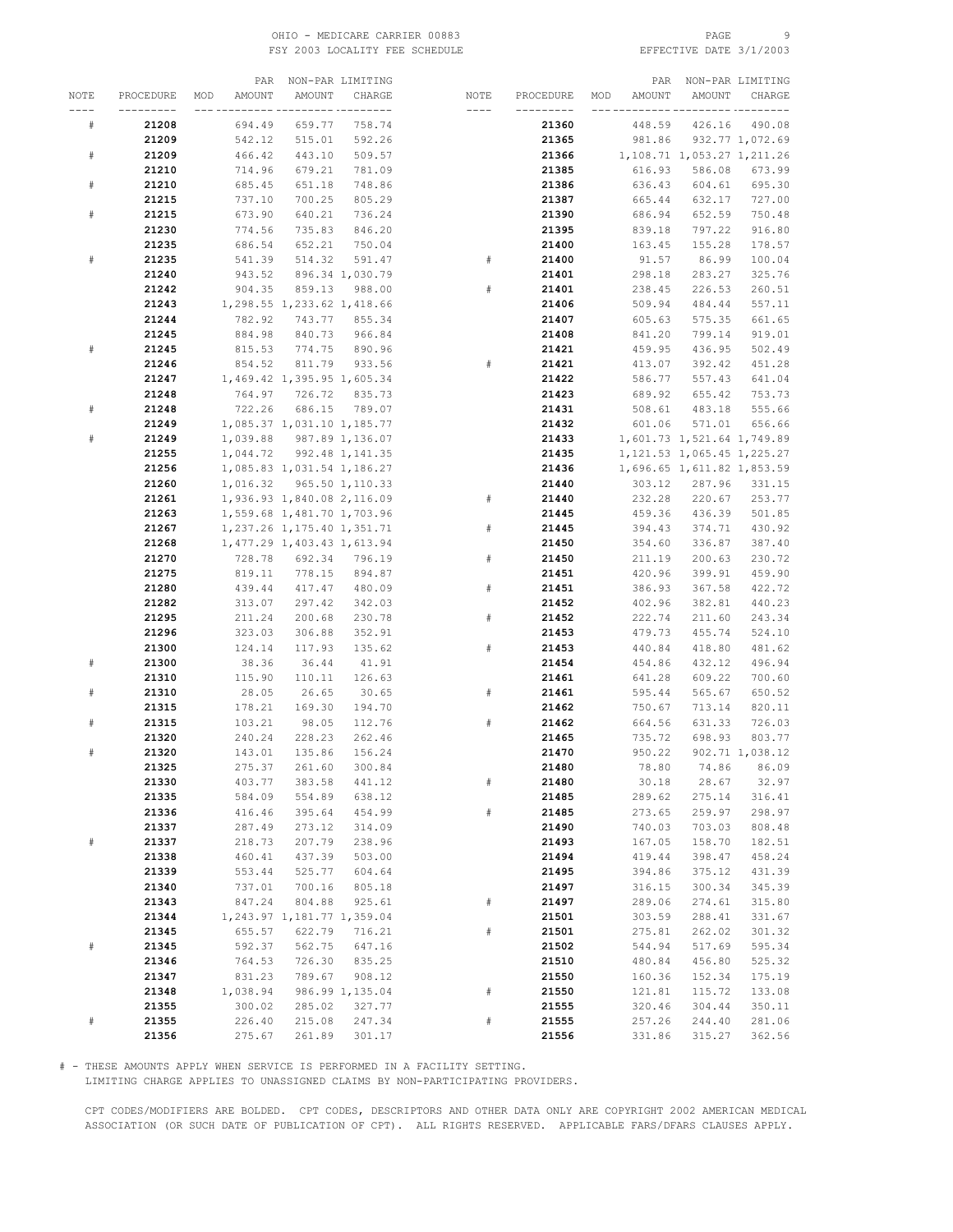#### OHIO – MEDICARE CARRIER 00883 PAGE 10<br>
FSY 2003 LOCALITY FEE SCHEDULE FOR THE SERIE PATE 3/1/2003 FSY 2003 LOCALITY FEE SCHEDULE

|      |           | PAR           |                               | NON-PAR LIMITING |      |           |     | PAR      |                               | NON-PAR LIMITING |
|------|-----------|---------------|-------------------------------|------------------|------|-----------|-----|----------|-------------------------------|------------------|
| NOTE | PROCEDURE | AMOUNT<br>MOD | AMOUNT                        | CHARGE           | NOTE | PROCEDURE | MOD | AMOUNT   | AMOUNT                        | CHARGE           |
|      |           |               |                               | -- ---------     | ---- |           |     |          |                               |                  |
|      |           |               |                               |                  |      |           |     |          |                               |                  |
|      | 21557     | 619.35        | 588.38                        | 676.64           |      | 22522     |     | 228.34   | 216.92                        | 249.46           |
|      | 21600     | 541.80        | 514.71                        | 591.92           |      | 22548     |     |          | 1,676.97 1,593.12 1,832.09    |                  |
|      | 21610     | 986.43        |                               | 937.11 1,077.68  |      | 22554     |     |          | 1,238.88 1,176.94 1,353.48    |                  |
|      | 21615     | 681.20        | 647.14                        | 744.21           |      | 22556     |     |          | 1,502.77 1,427.63 1,641.77    |                  |
|      | 21616     | 805.61        | 765.33                        | 880.13           |      | 22558     |     |          | 1,387.02 1,317.67 1,515.32    |                  |
|      | 21620     | 553.08        | 525.43                        | 604.24           |      | 22585     |     |          | 335.15 318.39                 | 366.15           |
|      | 21627     | 713.22        | 677.56                        | 779.19           |      | 22590     |     |          | 1, 352.51 1, 284.88 1, 477.61 |                  |
|      |           |               |                               |                  |      |           |     |          |                               |                  |
|      | 21630     |               | 1,169.80 1,111.31 1,278.01    |                  |      | 22595     |     |          | 1,287.75 1,223.36 1,406.86    |                  |
|      | 21632     |               | 1, 157.93 1, 100.03 1, 265.03 |                  |      | 22600     |     |          | 1,084.21 1,030.00 1,184.50    |                  |
|      | 21700     | 556.05        | 528.25                        | 607.49           |      | 22610     |     |          | 1,077.30 1,023.44 1,176.96    |                  |
| #    | 21700     | 487.64        | 463.26                        | 532.75           |      | 22612     |     |          | 1,377.36 1,308.49 1,504.76    |                  |
|      | 21705     | 645.90        | 613.61                        | 705.65           |      | 22614     |     |          | 390.12 370.61                 | 426.20           |
|      | 21720     | 510.67        | 485.14                        | 557.91           |      | 22630     |     |          | 1,377.34 1,308.47 1,504.74    |                  |
| #    | 21720     | 478.02        | 454.12                        | 522.24           |      | 22632     |     |          | 316.91 301.06                 | 346.22           |
|      | 21725     | 544.43        | 517.21                        | 594.79           |      | 22800     |     |          | 1, 210.81 1, 150.27 1, 322.81 |                  |
|      |           |               |                               |                  |      |           |     |          |                               |                  |
|      | 21740     |               | 1, 104.52 1, 049.29 1, 206.68 |                  |      | 22802     |     |          | 1,972.07 1,873.47 2,154.49    |                  |
|      | 21750     | 781.00        | 741.95                        | 853.24           |      | 22804     |     |          | 2,306.22 2,190.91 2,519.55    |                  |
|      | 21800     | 120.71        | 114.67                        | 131.87           |      | 22808     |     |          | 1,688.86 1,604.42 1,845.08    |                  |
| #    | 21800     | 75.56         | 71.78                         | 82.55            |      | 22810     |     |          | 1,909.31 1,813.84 2,085.92    |                  |
|      | 21805     | 273.71        | 260.02                        | 299.02           |      | 22812     |     |          | 2,056.74 1,953.90 2,246.99    |                  |
|      | 21810     | 515.61        | 489.83                        | 563.30           |      | 22818     |     |          | 2,010.01 1,909.51 2,195.94    |                  |
|      | 21820     | 153.20        | 145.54                        | 167.37           |      | 22819     |     |          | 2, 222.09 2, 110.99 2, 427.64 |                  |
| $\#$ | 21820     | 105.97        | 100.67                        | 115.77           |      | 22830     |     | 744.15   | 706.94                        | 812.98           |
|      |           |               |                               |                  |      |           |     |          | 720.90                        |                  |
|      | 21825     | 655.17        | 622.41                        | 715.77           |      | 22840     |     | 758.84   |                               | 829.04           |
|      | 21920     | 164.17        | 155.96                        | 179.35           |      | 22842     |     | 761.34   | 723.27                        | 831.76           |
| $\#$ | 21920     | 105.14        | 99.88                         | 114.86           |      | 22843     |     | 798.56   | 758.63                        | 872.42           |
|      | 21925     | 592.95        | 563.30                        | 647.80           |      | 22844     |     | 994.87   |                               | 945.13 1,086.90  |
| $\#$ | 21925     | 341.19        | 324.13                        | 372.75           |      | 22845     |     | 729.52   | 693.04                        | 797.00           |
|      | 21930     | 358.71        | 340.77                        | 391.89           |      | 22846     |     | 757.02   | 719.17                        | 827.05           |
| $\#$ | 21930     | 289.95        | 275.45                        | 316.77           |      | 22847     |     | 835.00   | 793.25                        | 912.24           |
|      | 21935     |               | 1, 170.35 1, 111.83 1, 278.60 |                  |      | 22848     |     | 362.60   | 344.47                        | 396.14           |
|      | 22100     | 699.20        | 664.24                        | 763.88           |      | 22849     |     |          | 1, 251.24 1, 188.68 1, 366.98 |                  |
|      | 22101     | 707.29        | 671.93                        | 772.72           |      | 22850     |     | 694.32   | 659.60                        | 758.54           |
|      | 22102     | 712.48        | 676.86                        | 778.39           |      | 22851     |     | 402.75   | 382.61                        | 440.00           |
|      |           |               |                               |                  |      |           |     |          |                               |                  |
|      | 22103     | 141.13        | 134.07                        | 154.18           |      | 22852     |     | 663.58   | 630.40                        | 724.96           |
|      | 22110     | 910.65        | 865.12                        | 994.89           |      | 22855     |     | 1,036.66 |                               | 984.83 1,132.55  |
|      | 22112     | 900.58        | 855.55                        | 983.88           |      | 22900     |     | 380.19   | 361.18                        | 415.36           |
|      | 22114     | 898.16        | 853.25                        | 981.24           |      | 23000     |     | 487.55   | 463.17                        | 532.65           |
|      | 22116     | 139.72        | 132.73                        | 152.64           | $\#$ | 23000     |     | 432.34   | 410.72                        | 472.33           |
|      | 22210     |               | 1,608.44 1,528.02 1,757.22    |                  |      | 23020     |     | 748.10   | 710.70                        | 817.31           |
|      | 22212     |               | 1, 311.01 1, 245.46 1, 432.28 |                  |      | 23030     |     | 356.13   | 338.32                        | 389.07           |
|      | 22214     |               | 1,328.77 1,262.33 1,451.68    |                  | #    | 23030     |     | 297.10   | 282.25                        | 324.59           |
|      | 22216     | 365.49        | 347.22                        | 399.30           |      | 23031     |     | 319.55   | 303.57                        | 349.11           |
|      | 22220     |               | 1, 443.42 1, 371.25 1, 576.94 |                  | #    | 23031     |     | 261.91   | 248.81                        | 286.13           |
|      | 22222     |               | 1,344.77 1,277.53 1,469.16    |                  |      | 23035     |     | 903.83   | 858.64                        | 987.44           |
|      |           |               |                               |                  |      | 23040     |     |          |                               |                  |
|      | 22224     |               | 1,440.67 1,368.64 1,573.94    |                  |      |           |     | 801.34   | 761.27                        | 875.46           |
|      | 22226     | 365.15        | 346.89                        | 398.92           |      | 23044     |     | 675.25   | 641.49                        | 737.71           |
|      | 22305     | 202.78        | 192.64                        | 221.54           |      | 23065     |     | 181.54   | 172.46                        | 198.33           |
| $\#$ | 22305     | 182.64        | 173.51                        | 199.54           | $\#$ | 23065     |     | 133.61   | 126.93                        | 145.97           |
|      | 22310     | 282.90        | 268.76                        | 309.07           |      | 23066     |     | 445.21   | 422.95                        | 486.39           |
| $\#$ | 22310     | 262.07        | 248.97                        | 286.32           | $\#$ | 23066     |     | 394.16   | 374.45                        | 430.62           |
|      | 22315     | 669.54        | 636.06                        | 731.47           |      | 23075     |     | 281.79   | 267.70                        | 307.86           |
|      | 22318     |               | 1,439.40 1,367.43 1,572.54    |                  | $\#$ | 23075     |     | 207.13   | 196.77                        | 226.29           |
|      | 22319     |               | 1,635.03 1,553.28 1,786.27    |                  |      | 23076     |     | 600.32   | 570.30                        | 655.85           |
|      | 22325     |               | 1, 238.97 1, 177.02 1, 353.57 |                  |      | 23077     |     |          | 1, 143.68 1, 086.50 1, 249.48 |                  |
|      | 22326     |               | 1,357.49 1,289.62 1,483.06    |                  |      | 23100     |     | 564.72   | 536.48                        | 616.95           |
|      | 22327     |               | 1,289.11 1,224.65 1,408.35    |                  |      | 23101     |     | 547.30   | 519.94                        | 597.93           |
|      |           |               |                               |                  |      |           |     |          |                               |                  |
|      | 22328     | 271.69        | 258.11                        | 296.83           |      | 23105     |     | 705.25   | 669.99                        | 770.49           |
|      | 22505     | 244.15        | 231.94                        | 266.73           |      | 23106     |     | 566.69   | 538.36                        | 619.11           |
| $\#$ | 22505     | 188.24        | 178.83                        | 205.65           |      | 23107     |     | 728.13   | 691.72                        | 795.48           |
|      | 22520     | 496.89        | 472.05                        | 542.86           |      | 23120     |     | 639.47   | 607.50                        | 698.63           |
|      | 22521     | 468.15        | 444.74                        | 511.45           |      | 23125     |     | 770.74   | 732.20                        | 842.03           |

# - THESE AMOUNTS APPLY WHEN SERVICE IS PERFORMED IN A FACILITY SETTING.

LIMITING CHARGE APPLIES TO UNASSIGNED CLAIMS BY NON-PARTICIPATING PROVIDERS.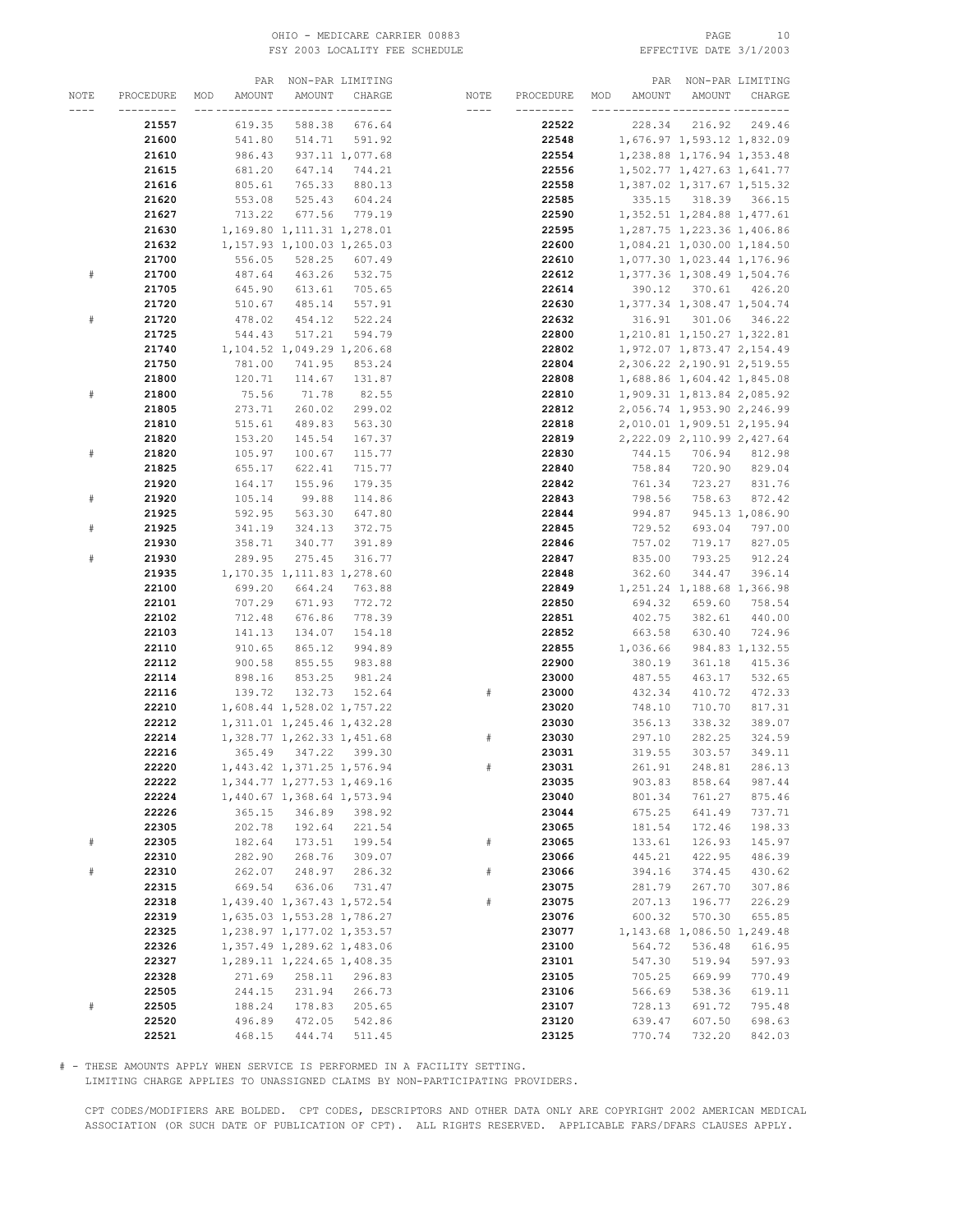#### OHIO – MEDICARE CARRIER 00883 PAGE 11<br>
FSY 2003 LOCALITY FEE SCHEDULE FOR PAGE 2/1/2003 FSY 2003 LOCALITY FEE SCHEDULE

|      |           |     | PAR      |                               | NON-PAR LIMITING |           |           |     | PAR    |                               | NON-PAR LIMITING |
|------|-----------|-----|----------|-------------------------------|------------------|-----------|-----------|-----|--------|-------------------------------|------------------|
| NOTE | PROCEDURE | MOD | AMOUNT   | AMOUNT                        | CHARGE           | NOTE      | PROCEDURE | MOD | AMOUNT | AMOUNT                        | CHARGE           |
|      |           |     |          |                               | -- ---------     | ----      |           |     |        |                               |                  |
|      | 23130     |     | 665.92   | 632.62                        | 727.51           |           | 23545     |     | 314.50 | 298.78                        | 343.60           |
|      | 23140     |     | 579.31   | 550.34                        | 632.89           | $\#$      | 23545     |     | 259.99 | 246.99                        | 284.04           |
|      | 23145     |     | 792.46   | 752.84                        | 865.77           |           | 23550     |     | 586.88 | 557.54                        | 641.17           |
|      | 23146     |     | 718.48   | 682.56                        | 784.94           |           |           |     |        | 629.11                        | 723.48           |
|      |           |     |          |                               |                  |           | 23552     |     | 662.22 |                               |                  |
|      | 23150     |     | 708.44   | 673.02                        | 773.97           |           | 23570     |     | 232.24 | 220.63                        | 253.72           |
|      | 23155     |     | 856.64   | 813.81                        | 935.88           | ${}^{\#}$ | 23570     |     | 187.45 | 178.08                        | 204.79           |
|      | 23156     |     | 729.96   | 693.46                        | 797.48           |           | 23575     |     | 388.81 | 369.37                        | 424.78           |
|      | 23170     |     | 666.78   | 633.44                        | 728.46           | $\#$      | 23575     |     | 317.97 | 302.07                        | 347.38           |
|      | 23172     |     | 655.78   | 622.99                        | 716.44           |           | 23585     |     | 702.32 | 667.20                        | 767.28           |
|      | 23174     |     | 814.70   | 773.97                        | 890.07           |           | 23600     |     | 325.45 | 309.18                        | 355.56           |
|      | 23180     |     | 935.64   |                               | 888.86 1,022.19  | ${}^{\#}$ | 23600     |     | 250.09 | 237.59                        | 273.23           |
|      | 23182     |     | 921.09   |                               | 875.04 1,006.30  |           | 23605     |     | 505.82 | 480.53                        | 552.61           |
|      | 23184     |     | 977.67   |                               | 928.79 1,068.11  | #         | 23605     |     | 437.76 | 415.87                        | 478.25           |
|      | 23190     |     | 600.09   | 570.09                        | 655.60           |           | 23615     |     | 749.51 | 712.03                        | 818.83           |
|      | 23195     |     | 790.92   | 751.37                        | 864.08           |           | 23616     |     |        | 1,441.89 1,369.80 1,575.27    |                  |
|      | 23200     |     | 995.36   |                               | 945.59 1,087.43  |           | 23620     |     | 293.65 | 278.97                        | 320.82           |
|      | 23210     |     |          | 1,013.10 962.45 1,106.82      |                  | #         | 23620     |     | 218.99 | 208.04                        | 239.25           |
|      | 23220     |     |          | 1, 146.87 1, 089.53 1, 252.96 |                  |           | 23625     |     | 430.61 | 409.08                        | 470.44           |
|      | 23221     |     |          | 1,327.96 1,261.56 1,450.79    |                  | #         | 23625     |     | 361.16 | 343.10                        | 394.57           |
|      | 23222     |     |          | 1,717.92 1,632.02 1,876.82    |                  |           | 23630     |     | 596.47 | 566.65                        | 651.65           |
|      |           |     |          |                               |                  |           |           |     |        |                               |                  |
|      | 23330     |     | 273.25   | 259.59                        | 298.53           |           | 23650     |     | 333.44 | 316.77                        | 364.29           |
| #    | 23330     |     | 204.49   | 194.27                        | 223.41           | #         | 23650     |     | 258.44 | 245.52                        | 282.35           |
|      | 23331     |     | 653.47   | 620.80                        | 713.92           |           | 23655     |     | 336.50 | 319.68                        | 367.63           |
|      | 23332     |     | 909.95   | 864.45                        | 994.12           |           | 23660     |     | 593.91 | 564.21                        | 648.84           |
|      | 23350     |     | 291.60   | 277.02                        | 318.57           |           | 23665     |     | 458.95 | 436.00                        | 501.40           |
| #    | 23350     |     | 49.91    | 47.41                         | 54.52            | #         | 23665     |     | 391.59 | 372.01                        | 427.81           |
|      | 23395     |     |          | 1, 188.55 1, 129.12 1, 298.49 |                  |           | 23670     |     | 635.94 | 604.14                        | 694.76           |
|      | 23397     |     |          | 1, 172.43 1, 113.81 1, 280.88 |                  |           | 23675     |     | 549.83 | 522.34                        | 600.69           |
|      | 23400     |     |          | 1,065.64 1,012.36 1,164.21    |                  | #         | 23675     |     | 487.67 | 463.29                        | 532.78           |
|      | 23405     |     | 680.12   |                               | 646.11 743.03    |           | 23680     |     | 763.90 | 725.71                        | 834.57           |
|      | 23406     |     | 857.14   | 814.28                        | 936.42           |           | 23700     |     | 230.66 | 219.13                        | 252.00           |
|      | 23410     |     | 957.87   |                               | 909.98 1,046.48  |           | 23800     |     |        | 1,093.06 1,038.41 1,194.17    |                  |
|      | 23412     |     | 1,011.77 |                               | 961.18 1,105.36  |           | 23802     |     |        | 1, 168.72 1, 110.28 1, 276.82 |                  |
|      | 23415     |     | 774.17   | 735.46                        | 845.78           |           | 23900     |     |        | 1,348.51 1,281.08 1,473.24    |                  |
|      | 23420     |     | 1,045.78 |                               | 993.49 1,142.51  |           | 23920     |     |        | 1,085.43 1,031.16 1,185.83    |                  |
|      | 23430     |     | 811.34   | 770.77                        | 886.39           |           | 23921     |     | 466.60 | 443.27                        | 509.76           |
|      | 23440     |     | 843.09   | 800.94                        | 921.08           |           | 23930     |     | 333.07 | 316.42                        | 363.88           |
|      | 23450     |     | 1,014.34 |                               | 963.62 1,108.16  | #         | 23930     |     | 258.76 | 245.82                        | 282.69           |
|      | 23455     |     |          | 1,075.02 1,021.27 1,174.46    |                  |           | 23931     |     | 279.76 | 265.77                        | 305.64           |
|      | 23460     |     |          | 1, 137.13 1, 080.27 1, 242.31 |                  | #         | 23931     |     | 207.18 | 196.82                        | 226.34           |
|      | 23462     |     |          | 1, 122.78 1, 066.64 1, 226.64 |                  |           | 23935     |     | 723.52 | 687.34                        | 790.44           |
|      |           |     |          | 1, 129.66 1, 073.18 1, 234.16 |                  |           |           |     |        |                               |                  |
|      | 23465     |     |          |                               |                  |           | 24000     |     | 452.89 | 430.25                        | 494.79           |
|      | 23466     |     |          | 1,067.82 1,014.43 1,166.59    |                  |           | 24006     |     | 685.19 | 650.93                        | 748.57           |
|      | 23470     |     |          | 1, 139.08 1, 082.13 1, 244.45 |                  |           | 24065     |     | 284.36 | 270.14                        | 310.66           |
|      | 23472     |     |          | 1,358.68 1,290.75 1,484.36    |                  | $\#$      | 24065     |     | 196.86 | 187.02                        | 215.07           |
|      | 23480     |     | 883.51   | 839.33                        | 965.23           |           | 24066     |     | 521.27 | 495.21                        | 569.49           |
|      | 23485     |     | 1,016.46 |                               | 965.64 1,110.49  | $\#$      | 24066     |     | 447.66 | 425.28                        | 489.07           |
|      | 23490     |     | 895.16   | 850.40                        | 977.96           |           | 24075     |     | 442.36 | 420.24                        | 483.28           |
|      | 23491     |     |          | 1,064.68 1,011.45 1,163.17    |                  | $\#$      | 24075     |     | 370.82 | 352.28                        | 405.12           |
|      | 23500     |     | 226.43   | 215.11                        | 247.38           |           | 24076     |     | 508.50 | 483.08                        | 555.54           |
| $\#$ | 23500     |     | 175.04   | 166.29                        | 191.23           |           | 24077     |     | 952.40 |                               | 904.78 1,040.50  |
|      | 23505     |     | 367.01   | 348.66                        | 400.96           |           | 24100     |     | 402.06 | 381.96                        | 439.25           |
| $\#$ | 23505     |     | 294.78   | 280.04                        | 322.05           |           | 24101     |     | 494.05 | 469.35                        | 539.75           |
|      | 23515     |     | 598.31   | 568.39                        | 653.65           |           | 24102     |     | 606.28 | 575.97                        | 662.37           |
|      | 23520     |     | 230.73   | 219.19                        | 252.07           |           | 24105     |     | 335.28 | 318.52                        | 366.30           |
| $\#$ | 23520     |     | 180.72   | 171.68                        | 197.43           |           | 24110     |     | 655.21 | 622.45                        | 715.82           |
|      | 23525     |     | 354.68   | 336.95                        | 387.49           |           | 24115     |     | 755.79 | 718.00                        | 825.70           |
| $\#$ | 23525     |     | 284.54   | 270.31                        | 310.86           |           | 24116     |     | 924.16 |                               | 877.95 1,009.64  |
|      | 23530     |     | 580.35   | 551.33                        | 634.03           |           | 24120     |     | 513.66 | 487.98                        | 561.18           |
|      | 23532     |     | 629.54   | 598.06                        | 687.77           |           | 24125     |     | 570.54 | 542.01                        | 623.31           |
|      | 23540     |     | 252.01   | 239.41                        | 275.32           |           | 24126     |     | 612.55 | 581.92                        | 669.21           |
| $\#$ | 23540     |     | 178.74   | 169.80                        | 195.27           |           | 24130     |     | 502.59 | 477.46                        | 549.08           |
|      |           |     |          |                               |                  |           |           |     |        |                               |                  |

# - THESE AMOUNTS APPLY WHEN SERVICE IS PERFORMED IN A FACILITY SETTING.

LIMITING CHARGE APPLIES TO UNASSIGNED CLAIMS BY NON-PARTICIPATING PROVIDERS.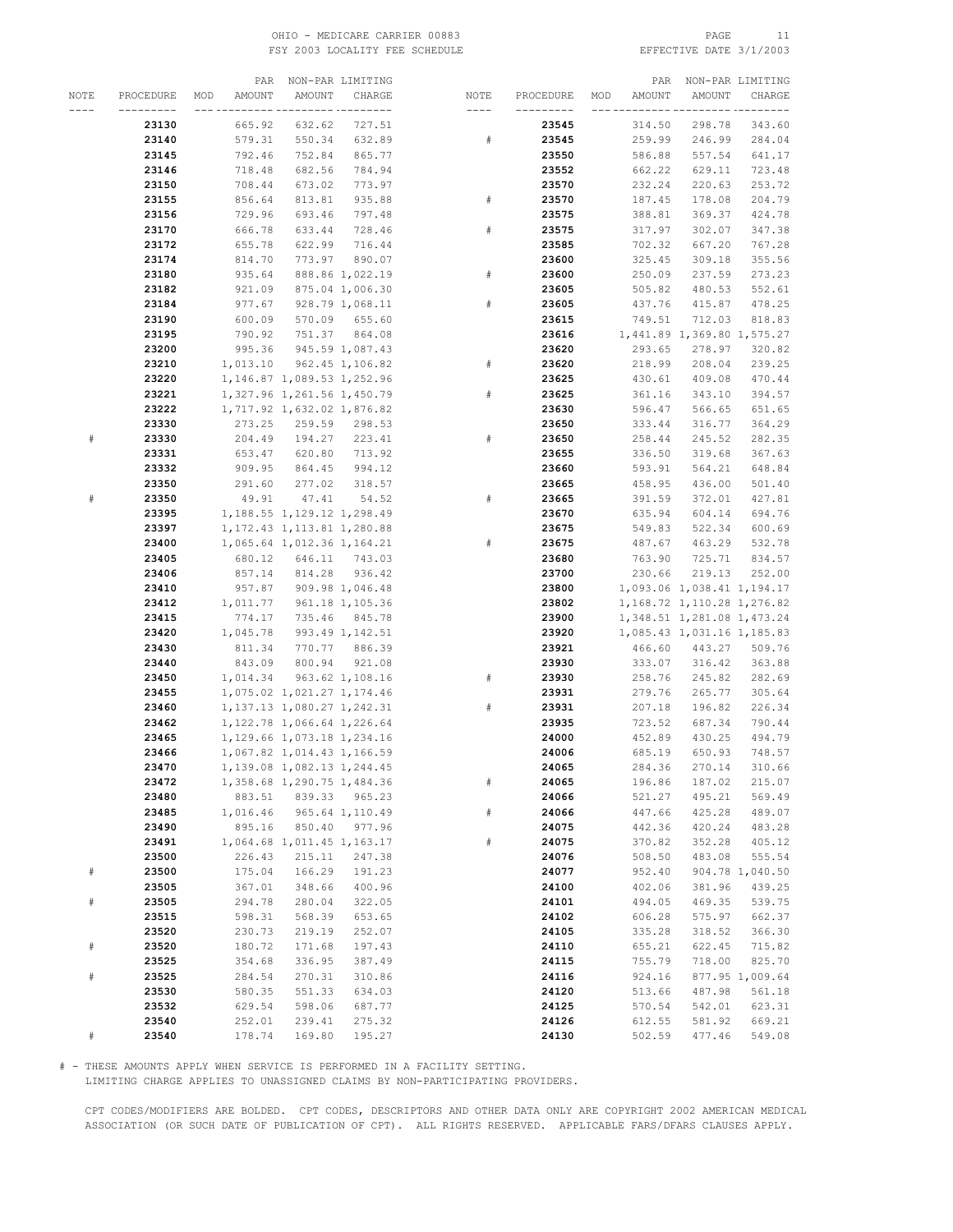#### OHIO – MEDICARE CARRIER 00883 PAGE 12<br>
FSY 2003 LOCALITY FEE SCHEDULE FOR THE SERIE SOME PAGE 3/1/2003 FSY 2003 LOCALITY FEE SCHEDULE

|      |           |     | PAR      |                               | NON-PAR LIMITING |           |           |     | PAR      |                               | NON-PAR LIMITING |
|------|-----------|-----|----------|-------------------------------|------------------|-----------|-----------|-----|----------|-------------------------------|------------------|
| NOTE | PROCEDURE | MOD | AMOUNT   | AMOUNT                        | CHARGE           | NOTE      | PROCEDURE | MOD | AMOUNT   | AMOUNT                        | CHARGE           |
|      | --------- |     |          | __ _________ ________         |                  | $- - - -$ | --------- |     |          |                               |                  |
|      | 24134     |     | 971.33   |                               | 922.76 1,061.17  |           | 24535     |     | 600.87   | 570.83                        | 656.45           |
|      | 24136     |     | 547.77   | 520.38                        | 598.44           | $\#$      | 24535     |     | 522.74   | 496.60                        | 571.09           |
|      | 24138     |     | 610.85   | 580.31                        | 667.36           |           | 24538     |     | 763.50   | 725.33                        | 834.13           |
|      | 24140     |     | 986.72   |                               | 937.38 1,077.99  |           | 24545     |     | 792.01   | 752.41                        | 865.27           |
|      | 24145     |     | 715.25   | 679.49                        | 781.41           |           | 24546     |     |          | 1, 127.24 1, 070.88 1, 231.51 |                  |
|      | 24147     |     | 714.85   | 679.11                        | 780.98           |           | 24560     |     | 291.19   | 276.63                        | 318.12           |
|      | 24149     |     | 971.55   |                               | 922.97 1,061.42  | #         | 24560     |     | 223.82   | 212.63                        | 244.52           |
|      | 24150     |     |          | 1,074.88 1,021.14 1,174.31    |                  |           | 24565     |     | 514.26   | 488.55                        | 561.83           |
|      | 24151     |     |          | 1, 232.28 1, 170.67 1, 346.27 |                  | $\#$      | 24565     |     | 438.21   | 416.30                        | 478.75           |
|      | 24152     |     | 748.87   | 711.43                        | 818.14           |           | 24566     |     | 680.91   | 646.86                        | 743.89           |
|      | 24153     |     | 687.10   | 652.75                        | 750.66           |           | 24575     |     | 730.86   | 694.32                        | 798.47           |
|      | 24155     |     | 803.42   | 763.25                        | 877.74           |           | 24576     |     | 285.74   | 271.45                        | 312.17           |
|      | 24160     |     | 563.59   | 535.41                        | 615.72           | #         | 24576     |     | 232.26   | 220.65                        | 253.75           |
|      | 24164     |     | 462.61   | 439.48                        | 505.40           |           | 24577     |     | 533.07   | 506.42                        | 582.38           |
|      | 24200     |     | 268.22   | 254.81                        | 293.03           | #         | 24577     |     | 458.41   | 435.49                        | 500.81           |
| #    |           |     | 185.58   | 176.30                        | 202.75           |           |           |     |          |                               |                  |
|      | 24200     |     |          |                               |                  |           | 24579     |     | 871.37   | 827.80                        | 951.97           |
|      | 24201     |     | 494.85   | 470.11                        | 540.63           |           | 24582     |     | 726.98   | 690.63                        | 794.22           |
| #    | 24201     |     | 430.61   | 409.08                        | 470.44           |           | 24586     |     | 1,011.14 |                               | 960.58 1,104.67  |
|      | 24220     |     | 432.75   | 411.11                        | 472.78           |           | 24587     |     | 1,004.13 |                               | 953.92 1,097.01  |
| #    | 24220     |     | 66.05    | 62.75                         | 72.16            |           | 24600     |     | 418.23   | 397.32                        | 456.92           |
|      | 24300     |     | 345.57   | 328.29                        | 377.53           | #         | 24600     |     | 348.43   | 331.01                        | 380.66           |
|      | 24301     |     | 736.65   | 699.82                        | 804.79           |           | 24605     |     | 399.09   | 379.14                        | 436.01           |
|      | 24305     |     | 575.78   | 546.99                        | 629.04           |           | 24615     |     | 665.24   | 631.98                        | 726.78           |
|      | 24310     |     | 539.60   | 512.62                        | 589.51           |           | 24620     |     | 518.37   | 492.45                        | 566.32           |
|      | 24320     |     | 802.72   | 762.58                        | 876.97           |           | 24635     |     |          | 1, 121.99 1, 065.89 1, 225.77 |                  |
|      | 24330     |     | 699.52   | 664.54                        | 764.22           |           | 24640     |     | 170.41   | 161.89                        | 186.17           |
|      | 24331     |     | 765.90   | 727.61                        | 836.75           | #         | 24640     |     | 111.38   | 105.81                        | 121.68           |
|      | 24332     |     | 478.79   | 454.85                        | 523.08           |           | 24650     |     | 255.39   | 242.62                        | 279.01           |
|      | 24340     |     | 597.72   | 567.83                        | 653.00           | #         | 24650     |     | 189.76   | 180.27                        | 207.31           |
|      | 24341     |     | 598.08   | 568.18                        | 653.41           |           | 24655     |     | 446.33   | 424.01                        | 487.61           |
|      | 24342     |     | 765.89   | 727.60                        | 836.74           | #         | 24655     |     | 368.20   | 349.79                        | 402.26           |
|      | 24343     |     | 628.14   | 596.73                        | 686.24           |           | 24665     |     | 673.15   | 639.49                        | 735.41           |
|      | 24344     |     | 961.47   |                               | 913.40 1,050.41  |           | 24666     |     | 755.30   | 717.54                        | 825.17           |
|      | 24345     |     | 628.14   | 596.73                        | 686.24           |           | 24670     |     | 267.49   | 254.12                        | 292.24           |
|      | 24346     |     | 961.47   |                               | 913.40 1,050.41  | #         | 24670     |     | 212.62   | 201.99                        | 232.29           |
|      | 24350     |     | 439.79   | 417.80                        | 480.47           |           | 24675     |     | 467.37   | 444.00                        | 510.60           |
|      | 24351     |     | 484.31   | 460.09                        | 529.10           | $\#$      | 24675     |     | 391.67   | 372.09                        | 427.90           |
|      | 24352     |     | 515.05   | 489.30                        | 562.70           |           | 24685     |     | 713.16   | 677.50                        | 779.13           |
|      | 24354     |     | 514.78   | 489.04                        | 562.40           |           | 24800     |     | 801.86   | 761.77                        | 876.04           |
|      | 24356     |     | 529.00   | 502.55                        | 577.93           |           | 24802     |     | 965.51   |                               | 917.23 1,054.81  |
|      | 24360     |     | 843.08   | 800.93                        | 921.07           |           | 24900     |     | 779.72   | 740.73                        | 851.84           |
|      | 24361     |     | 949.85   |                               | 902.36 1,037.71  |           | 24920     |     | 834.85   | 793.11                        | 912.08           |
|      | 24362     |     | 1,043.34 |                               | 991.17 1,139.85  |           | 24925     |     | 626.54   | 595.21                        | 684.49           |
|      | 24363     |     |          | 1, 161.10 1, 103.05 1, 268.51 |                  |           | 24930     |     | 824.90   | 783.66                        | 901.21           |
|      | 24365     |     | 597.85   | 567.96                        | 653.15           |           | 24931     |     | 837.73   | 795.84                        | 915.22           |
|      | 24366     |     | 643.92   | 611.72                        | 703.48           |           | 24935     |     |          | 1,059.72 1,006.73 1,157.74    |                  |
|      | 24400     |     | 906.91   | 861.56                        | 990.79           |           | 25000     |     | 402.25   | 382.14                        | 439.46           |
|      | 24410     |     |          | 1,095.13 1,040.37 1,196.43    |                  |           | 25001     |     | 290.44   | 275.92                        | 317.31           |
|      | 24420     |     |          | 1, 152.25 1, 094.64 1, 258.84 |                  |           | 25020     |     | 637.09   | 605.24                        | 696.03           |
|      | 24430     |     | 986.62   |                               | 937.29 1,077.88  |           | 25023     |     |          | 1, 127.37 1, 071.00 1, 231.65 |                  |
|      | 24435     |     | 1,042.43 |                               | 990.31 1,138.86  |           | 25024     |     | 669.51   | 636.03                        | 731.43           |
|      | 24470     |     | 656.12   | 623.31                        | 716.81           |           | 25025     |     |          | 1,085.90 1,031.61 1,186.35    |                  |
|      | 24495     |     | 684.48   | 650.26                        | 747.80           |           | 25028     |     | 565.44   | 537.17                        | 617.75           |
|      | 24498     |     | 932.33   |                               | 885.71 1,018.57  |           | 25031     |     | 520.18   | 494.17                        | 568.30           |
|      | 24500     |     | 315.49   | 299.72                        | 344.68           |           | 25035     |     | 887.81   | 843.42                        | 969.93           |
| $\#$ | 24500     |     | 248.47   | 236.05                        | 271.46           |           | 25040     |     | 623.95   | 592.75                        | 681.66           |
|      | 24505     |     | 536.54   | 509.71                        | 586.17           |           | 25065     |     | 166.14   | 157.83                        | 181.50           |
| $\#$ | 24505     |     | 459.80   | 436.81                        | 502.33           |           | 25066     |     | 459.74   | 436.75                        | 502.26           |
|      | 24515     |     | 882.91   | 838.76                        | 964.57           |           | 25075     |     | 406.63   | 386.30                        | 444.25           |
|      | 24516     |     | 902.36   | 857.24                        | 985.83           |           | 25076     |     | 646.85   | 614.51                        | 706.69           |
|      | 24530     |     | 370.16   | 351.65                        | 404.40           |           | 25077     |     | 932.04   |                               | 885.44 1,018.26  |
| #    | 24530     |     | 316.34   | 300.52                        | 345.60           |           | 25085     |     | 616.94   | 586.09                        | 674.00           |

# - THESE AMOUNTS APPLY WHEN SERVICE IS PERFORMED IN A FACILITY SETTING.

LIMITING CHARGE APPLIES TO UNASSIGNED CLAIMS BY NON-PARTICIPATING PROVIDERS.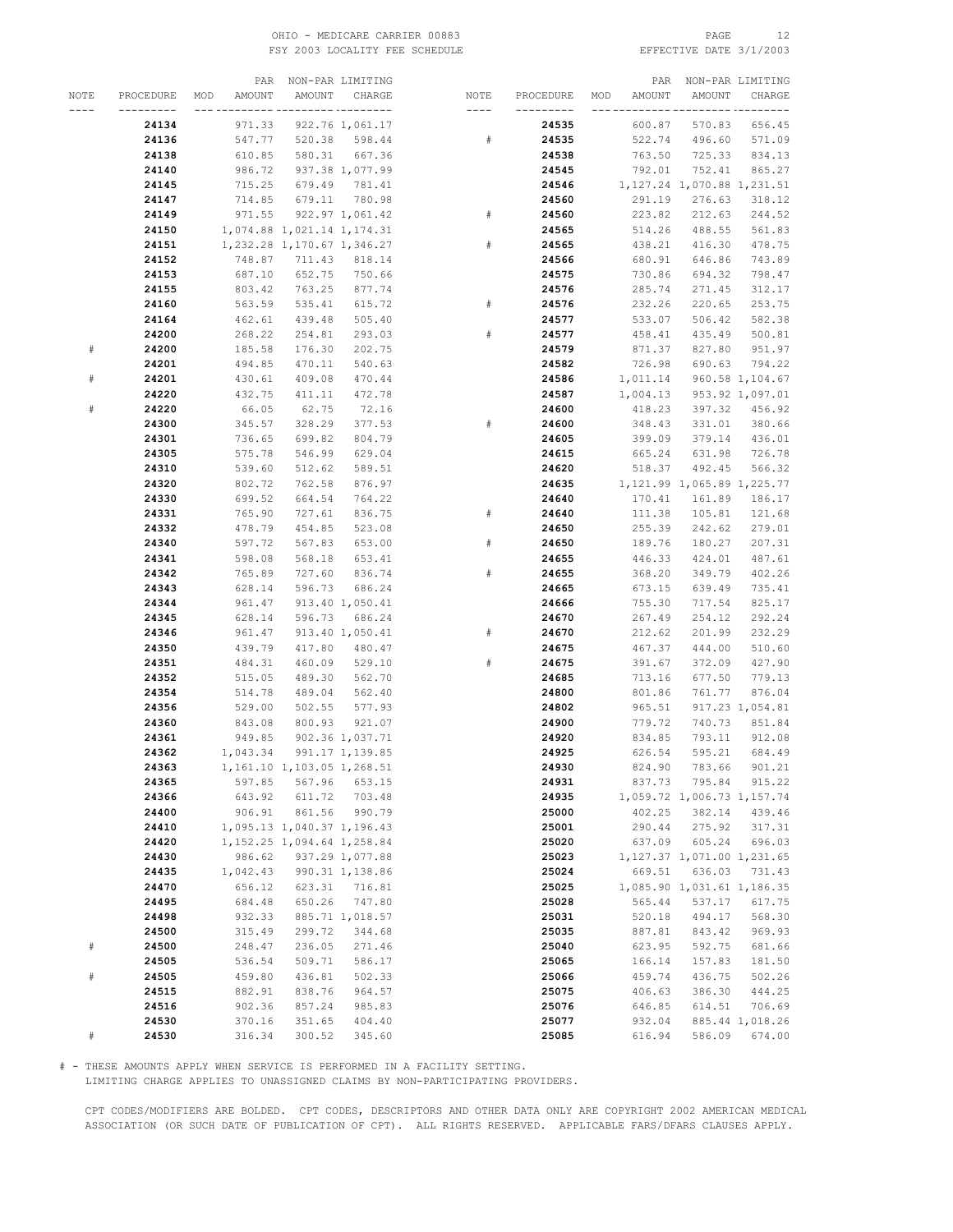#### OHIO – MEDICARE CARRIER 00883 PAGE 13<br>
FSY 2003 LOCALITY FEE SCHEDULE FOR PAGE 2/1/2003 FSY 2003 LOCALITY FEE SCHEDULE

|      |           |               | PAR NON-PAR LIMITING          |                  |       |           |     | PAR      |                               | NON-PAR LIMITING |
|------|-----------|---------------|-------------------------------|------------------|-------|-----------|-----|----------|-------------------------------|------------------|
| NOTE | PROCEDURE | MOD<br>AMOUNT | AMOUNT                        | CHARGE           | NOTE  | PROCEDURE | MOD | AMOUNT   | AMOUNT                        | CHARGE           |
|      | --------- |               | ___ _________ ._______        |                  | $---$ | --------- |     |          | --- --------- ----------      |                  |
|      | 25100     | 425.34        | 404.07                        | 464.68           |       | 25400     |     |          | 1,082.38 1,028.26 1,182.50    |                  |
|      | 25101     | 470.08        | 446.58                        | 513.57           |       | 25405     |     |          | 1,302.46 1,237.34 1,422.94    |                  |
|      | 25105     | 630.38        | 598.86                        | 688.69           |       | 25415     |     |          | 1, 224.36 1, 163.14 1, 337.61 |                  |
|      | 25107     | 666.07        | 632.77                        | 727.69           |       | 25420     |     |          | 1, 411.99 1, 341.39 1, 542.60 |                  |
|      | 25110     | 458.70        | 435.77                        | 501.14           |       | 25425     |     |          | 1,467.43 1,394.06 1,603.17    |                  |
|      |           |               |                               |                  |       |           |     |          |                               |                  |
|      | 25111     | 369.61        | 351.13                        | 403.80           |       | 25426     |     |          | 1, 352.15 1, 284.54 1, 477.22 |                  |
|      | 25112     | 443.74        | 421.55                        | 484.78           |       | 25430     |     | 638.46   | 606.54                        | 697.52           |
|      | 25115     | 962.47        |                               | 914.35 1,051.50  |       | 25431     |     | 620.70   | 589.67                        | 678.12           |
|      | 25116     | 858.20        | 815.29                        | 937.58           |       | 25440     |     | 819.73   | 778.74                        | 895.55           |
|      | 25118     | 459.12        | 436.16                        | 501.58           |       | 25441     |     | 885.38   | 841.11                        | 967.28           |
|      | 25119     | 648.42        | 616.00                        | 708.40           |       | 25442     |     | 750.52   | 712.99                        | 819.94           |
|      | 25120     | 781.86        | 742.77                        | 854.19           |       | 25443     |     | 732.09   | 695.49                        | 799.81           |
|      | 25125     | 876.91        | 833.06                        | 958.02           |       | 25444     |     | 774.01   | 735.31                        | 845.61           |
|      | 25126     | 862.78        | 819.64                        | 942.59           |       | 25445     |     | 680.59   | 646.56                        | 743.54           |
|      | 25130     | 507.49        | 482.12                        | 554.44           |       | 25446     |     |          | 1, 101.56 1, 046.48 1, 203.45 |                  |
|      | 25135     | 603.65        | 573.47                        | 659.49           |       | 25447     |     | 728.26   | 691.85                        | 795.63           |
|      | 25136     | 532.56        | 505.93                        | 581.82           |       | 25449     |     | 967.10   |                               | 918.75 1,056.56  |
|      | 25145     | 806.61        | 766.28                        | 881.22           |       | 25450     |     | 771.57   |                               | 732.99 842.94    |
|      | 25150     | 717.91        | 682.01                        | 784.31           |       | 25455     |     | 878.46   | 834.54                        | 959.72           |
|      | 25151     | 866.66        | 823.33                        | 946.83           |       | 25490     |     | 968.88   |                               | 920.44 1,058.51  |
|      | 25170     |               | 1,073.29 1,019.63 1,172.57    |                  |       | 25491     |     | 1,022.10 |                               | 971.00 1,116.65  |
|      | 25210     | 548.92        | 521.47                        | 599.69           |       | 25492     |     |          | 1, 132.30 1, 075.69 1, 237.04 |                  |
|      | 25215     | 757.43        | 719.56                        | 827.49           |       | 25500     |     | 250.65   | 238.12                        | 273.84           |
|      | 25230     | 503.27        | 478.11                        | 549.83           | #     | 25500     |     | 200.65   | 190.62                        | 219.21           |
|      | 25240     | 596.60        | 566.77                        | 651.79           |       | 25505     |     | 492.84   | 468.20                        | 538.43           |
|      | 25246     | 411.80        | 391.21                        | 449.89           | $\#$  | 25505     |     | 415.40   | 394.63                        | 453.82           |
| $\#$ | 25246     | 72.53         | 68.90                         | 79.24            |       | 25515     |     | 723.84   | 687.65                        | 790.80           |
|      | 25248     | 561.06        | 533.01                        | 612.96           |       | 25520     |     | 543.23   | 516.07                        | 593.48           |
|      | 25250     | 484.39        | 460.17                        | 529.20           | $\#$  | 25520     |     | 480.72   | 456.68                        | 525.18           |
|      | 25251     | 668.88        | 635.44                        | 730.76           |       | 25525     |     | 917.92   |                               | 872.02 1,002.82  |
|      | 25259     |               |                               |                  |       |           |     |          |                               |                  |
|      |           | 343.49        | 326.32                        | 375.27           |       | 25526     |     |          | 1,069.89 1,016.40 1,168.86    |                  |
|      | 25260     | 912.13        | 866.52                        | 996.50           |       | 25530     |     | 238.95   | 227.00                        | 261.05           |
|      | 25263     | 907.29        | 861.93                        | 991.22           | $\#$  | 25530     |     | 186.86   | 177.52                        | 204.15           |
|      | 25265     | 1,015.96      |                               | 965.16 1,109.93  |       | 25535     |     | 481.95   | 457.85                        | 526.53           |
|      | 25270     | 806.33        | 766.01                        | 880.91           | $\#$  | 25535     |     | 414.24   | 393.53                        | 452.56           |
|      | 25272     | 868.50        | 825.08                        | 948.84           |       | 25545     |     | 718.88   | 682.94                        | 785.38           |
|      | 25274     | 954.38        |                               | 906.66 1,042.66  |       | 25560     |     | 251.32   | 238.75                        | 274.56           |
|      | 25275     | 607.06        | 576.71                        | 663.22           | $\#$  | 25560     |     | 198.89   | 188.95                        | 217.29           |
|      | 25280     | 860.12        | 817.11                        | 939.68           |       | 25565     |     | 518.90   | 492.96                        | 566.90           |
|      | 25290     | 862.09        | 818.99                        | 941.84           | $\#$  | 25565     |     | 440.42   | 418.40                        | 481.16           |
|      | 25295     | 821.51        | 780.43                        | 897.49           |       | 25574     |     | 602.84   | 572.70                        | 658.61           |
|      | 25300     | 706.84        | 671.50                        | 772.23           |       | 25575     |     | 812.48   | 771.86                        | 887.64           |
|      | 25301     | 689.87        | 655.38                        | 753.69           |       | 25600     |     | 272.50   | 258.88                        | 297.71           |
|      | 25310     | 912.70        | 867.07                        | 997.13           | #     | 25600     |     | 215.55   | 204.77                        | 235.49           |
|      | 25312     | 998.11        |                               | 948.20 1,090.43  |       | 25605     |     | 535.19   | 508.43                        | 584.69           |
|      | 25315     | 1,050.89      |                               | 998.35 1,148.10  | $\#$  | 25605     |     | 457.40   | 434.53                        | 499.71           |
|      | 25316     |               | 1, 193.82 1, 134.13 1, 304.25 |                  |       | 25611     |     | 680.52   | 646.49                        | 743.46           |
|      | 25320     | 837.24        | 795.38                        | 914.69           |       | 25620     |     | 696.06   | 661.26                        | 760.45           |
|      | 25332     | 790.42        | 750.90                        | 863.54           |       | 25622     |     | 269.69   | 256.21                        | 294.64           |
|      | 25335     | 1,045.70      |                               | 993.42 1,142.43  | $\#$  | 25622     |     | 213.43   | 202.76                        | 233.17           |
|      | 25337     | 896.69        | 851.86                        | 979.64           |       | 25624     |     | 454.54   | 431.81                        | 496.58           |
|      | 25350     | 949.93        |                               | 902.43 1,037.79  | $\#$  | 25624     |     | 376.76   | 357.92                        | 411.61           |
|      | 25355     | 1,031.48      |                               | 979.91 1, 126.90 |       | 25628     |     | 692.03   | 657.43                        | 756.04           |
|      | 25360     | 934.09        |                               | 887.39 1,020.50  |       | 25630     |     | 286.46   | 272.14                        | 312.96           |
|      | 25365     |               | 1, 152.23 1, 094.62 1, 258.81 |                  | $\#$  | 25630     |     | 226.74   | 215.40                        | 247.71           |
|      | 25370     |               | 1, 191.39 1, 131.82 1, 301.59 |                  |       | 25635     |     | 439.97   | 417.97                        | 480.67           |
|      | 25375     |               | 1, 213.07 1, 152.42 1, 325.28 |                  | $\#$  | 25635     |     | 338.23   | 321.32                        | 369.52           |
|      | 25390     |               | 1,040.86 988.82 1,137.14      |                  |       | 25645     |     | 625.09   | 593.84                        | 682.92           |
|      | 25391     |               | 1,229.64 1,168.16 1,343.38    |                  |       | 25650     |     | 294.38   | 279.66                        | 321.61           |
|      | 25392     |               | 1,205.81 1,145.52 1,317.35    |                  | $\#$  | 25650     |     | 235.34   | 223.57                        | 257.11           |
|      | 25393     |               | 1,359.00 1,291.05 1,484.71    |                  |       | 25651     |     | 417.74   | 396.85                        | 456.38           |
|      | 25394     | 715.14        | 679.38                        | 781.29           |       | 25652     |     | 549.99   | 522.49                        | 600.86           |

# - THESE AMOUNTS APPLY WHEN SERVICE IS PERFORMED IN A FACILITY SETTING.

LIMITING CHARGE APPLIES TO UNASSIGNED CLAIMS BY NON-PARTICIPATING PROVIDERS.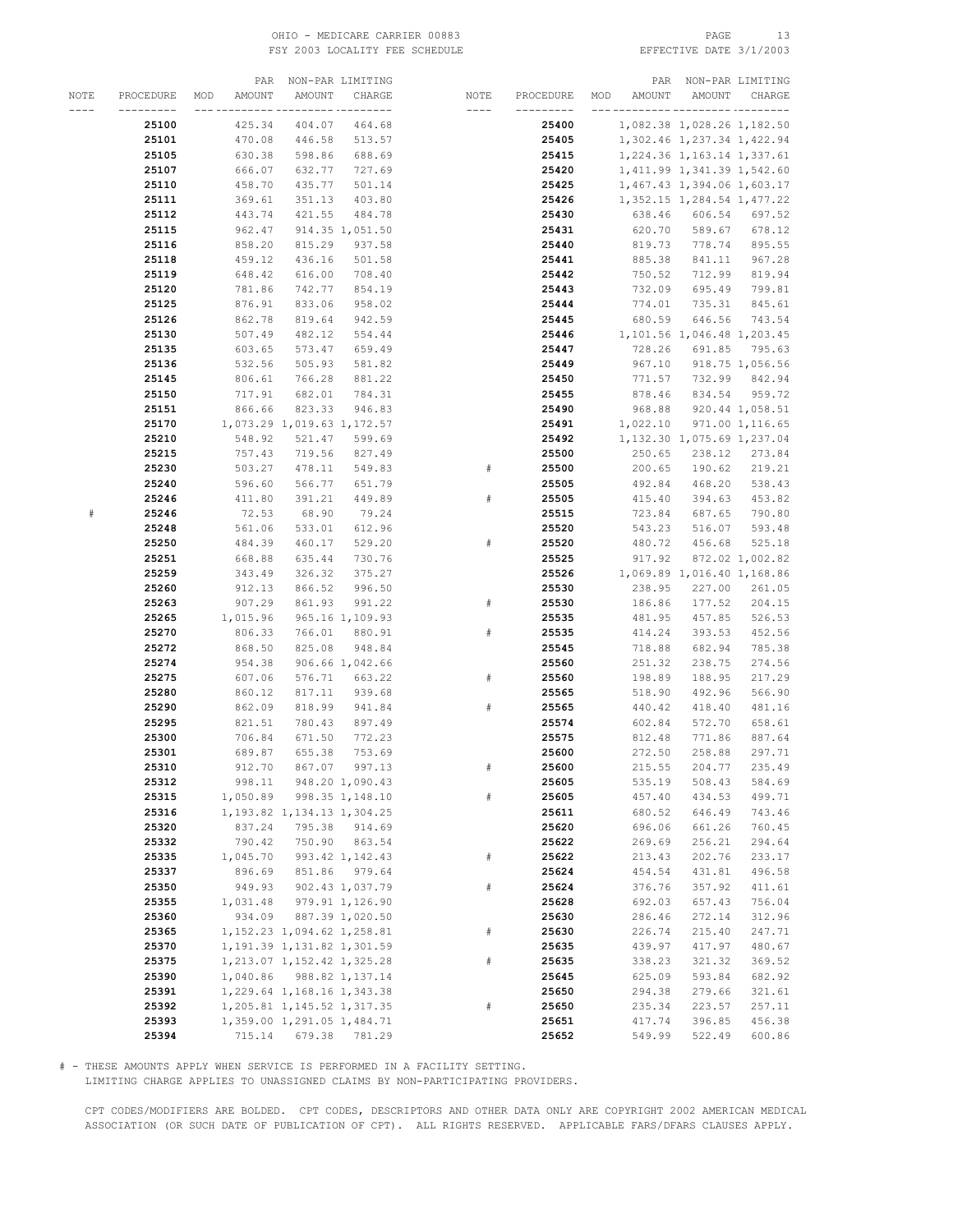#### OHIO - MEDICARE CARRIER 00883 PAGE 14 FSY 2003 LOCALITY FEE SCHEDULE

|      |           |     | PAR      |                            | NON-PAR LIMITING |           |           |     | PAR      |                               | NON-PAR LIMITING |
|------|-----------|-----|----------|----------------------------|------------------|-----------|-----------|-----|----------|-------------------------------|------------------|
| NOTE | PROCEDURE | MOD | AMOUNT   | AMOUNT                     | CHARGE           | NOTE      | PROCEDURE | MOD | AMOUNT   | AMOUNT                        | CHARGE           |
|      |           |     |          |                            | -- ---------     | $- - - -$ | --------- |     |          |                               |                  |
|      | 25660     |     | 384.41   | 365.19                     | 419.97           |           | 26180     |     | 387.89   | 368.50                        | 423.78           |
|      |           |     | 663.39   |                            |                  |           |           |     |          |                               |                  |
|      | 25670     |     |          | 630.22                     | 724.75           |           | 26185     |     | 409.55   | 389.07                        | 447.43           |
|      | 25671     |     | 455.63   | 432.85                     | 497.78           |           | 26200     |     | 403.74   | 383.55                        | 441.08           |
|      | 25675     |     | 450.93   | 428.38                     | 492.64           |           | 26205     |     | 545.61   | 518.33                        | 596.08           |
| #    | 25675     |     | 378.35   | 359.43                     | 413.34           |           | 26210     |     | 387.50   | 368.13                        | 423.35           |
|      | 25676     |     | 670.55   | 637.02                     | 732.57           |           | 26215     |     | 495.93   | 471.13                        | 541.80           |
|      | 25680     |     | 464.20   | 440.99                     | 507.14           |           | 26230     |     | 456.87   | 434.03                        | 499.13           |
|      | 25685     |     | 761.99   | 723.89                     | 832.47           |           | 26235     |     | 447.59   | 425.21                        | 488.99           |
|      | 25690     |     | 477.72   | 453.83                     | 521.90           |           | 26236     |     | 396.12   | 376.31                        | 432.76           |
|      | 25695     |     | 683.17   | 649.01                     | 746.36           |           | 26250     |     | 523.13   | 496.97                        | 571.52           |
|      | 25800     |     | 779.69   | 740.71                     | 851.82           |           | 26255     |     | 810.28   | 769.77                        | 885.24           |
|      | 25805     |     | 873.23   | 829.57                     | 954.01           |           | 26260     |     | 492.38   | 467.76                        | 537.92           |
|      | 25810     |     | 826.18   | 784.87                     | 902.60           |           | 26261     |     | 575.93   | 547.13                        | 629.20           |
|      | 25820     |     | 640.70   | 608.67                     | 699.97           |           | 26262     |     | 410.59   | 390.06                        | 448.57           |
|      | 25825     |     | 749.33   | 711.86                     | 818.64           |           | 26320     |     | 318.16   | 302.25                        | 347.59           |
|      | 25830     |     | 1,004.83 |                            | 954.59 1,097.78  |           | 26340     |     | 262.55   | 249.42                        | 286.83           |
|      |           |     |          |                            |                  |           |           |     |          |                               |                  |
|      | 25900     |     | 868.31   | 824.89                     | 948.62           |           | 26350     |     | 938.95   |                               | 892.00 1,025.80  |
|      | 25905     |     | 915.70   |                            | 869.92 1,000.41  |           | 26352     |     |          | 1,023.74 972.55 1,118.43      |                  |
|      | 25907     |     | 846.52   | 804.19                     | 924.82           |           | 26356     |     |          | 1,074.40 1,020.68 1,173.78    |                  |
|      | 25909     |     | 905.73   | 860.44                     | 989.51           |           | 26357     |     |          | 1,083.58 1,029.40 1,183.81    |                  |
|      | 25915     |     |          | 1,509.15 1,433.69 1,648.74 |                  |           | 26358     |     |          | 1, 124.79 1, 068.55 1, 228.83 |                  |
|      | 25920     |     | 696.91   | 662.06                     | 761.37           |           | 26370     |     |          | 1,007.87 957.48 1,101.10      |                  |
|      | 25922     |     | 617.03   | 586.18                     | 674.11           |           | 26372     |     |          | 1, 119.65 1, 063.67 1, 223.22 |                  |
|      | 25924     |     | 701.08   | 666.03                     | 765.93           |           | 26373     |     |          | 1,079.75 1,025.76 1,179.62    |                  |
|      | 25927     |     | 848.15   | 805.74                     | 926.60           |           | 26390     |     | 954.03   |                               | 906.33 1,042.28  |
|      | 25929     |     | 579.09   | 550.14                     | 632.66           |           | 26392     |     |          | 1,200.31 1,140.29 1,311.33    |                  |
|      | 25931     |     | 838.84   | 796.90                     | 916.44           |           | 26410     |     | 754.37   | 716.65                        | 824.15           |
|      | 26010     |     | 268.21   | 254.80                     | 293.02           |           | 26412     |     | 861.37   | 818.30                        | 941.05           |
| $\#$ | 26010     |     | 122.71   | 116.57                     | 134.06           |           | 26415     |     | 882.35   | 838.23                        | 963.96           |
|      | 26011     |     | 521.77   | 495.68                     | 570.03           |           | 26416     |     | 1,027.30 |                               | 975.94 1,122.33  |
| $\#$ | 26011     |     | 174.51   | 165.78                     | 190.65           |           | 26418     |     | 732.19   | 695.58                        | 799.92           |
|      | 26020     |     |          |                            |                  |           | 26420     |     | 889.57   | 845.09                        | 971.85           |
|      |           |     | 374.89   | 356.15                     | 409.57           |           |           |     |          |                               |                  |
|      | 26025     |     | 376.18   | 357.37                     | 410.98           |           | 26426     |     | 846.52   | 804.19                        | 924.82           |
|      | 26030     |     | 444.01   | 421.81                     | 485.08           |           | 26428     |     | 925.01   |                               | 878.76 1,010.57  |
|      | 26034     |     | 463.98   | 440.78                     | 506.90           |           | 26432     |     | 626.94   | 595.59                        | 684.93           |
|      | 26035     |     | 662.52   | 629.39                     | 723.80           |           | 26433     |     | 680.98   | 646.93                        | 743.97           |
|      | 26037     |     | 519.14   | 493.18                     | 567.16           |           | 26434     |     | 755.76   | 717.97                        | 825.67           |
|      | 26040     |     | 267.09   | 253.74                     | 291.80           |           | 26437     |     | 737.62   | 700.74                        | 805.85           |
|      | 26045     |     | 412.17   | 391.56                     | 450.29           |           | 26440     |     | 859.55   | 816.57                        | 939.06           |
|      | 26055     |     | 647.30   | 614.94                     | 707.18           |           | 26442     |     | 1,034.94 |                               | 983.19 1,130.67  |
| $\#$ | 26055     |     | 235.10   | 223.35                     | 256.85           |           | 26445     |     | 825.37   | 784.10                        | 901.72           |
|      | 26060     |     | 228.35   | 216.93                     | 249.47           |           | 26449     |     | 979.19   |                               | 930.23 1,069.76  |
|      | 26070     |     | 261.72   | 248.63                     | 285.92           |           | 26450     |     | 447.18   | 424.82                        | 488.54           |
|      | 26075     |     | 279.27   | 265.31                     | 305.11           |           | 26455     |     | 442.27   | 420.16                        | 483.18           |
|      | 26080     |     | 331.45   | 314.88                     | 362.11           |           | 26460     |     | 425.99   | 404.69                        | 465.39           |
|      | 26100     |     | 284.65   | 270.42                     | 310.98           |           | 26471     |     | 722.19   | 686.08                        | 788.99           |
|      | 26105     |     | 287.15   | 272.79                     | 313.71           |           | 26474     |     | 714.57   | 678.84                        | 780.67           |
|      | 26110     |     | 275.74   | 261.95                     | 301.24           |           | 26476     |     | 689.30   | 654.84                        | 753.07           |
|      | 26115     |     | 657.93   | 625.03                     | 718.78           |           | 26477     |     | 694.80   | 660.06                        | 759.07           |
| $\#$ | 26115     |     | 311.02   | 295.47                     | 339.79           |           | 26478     |     | 746.63   | 709.30                        | 815.70           |
|      | 26116     |     | 421.82   | 400.73                     | 460.84           |           | 26479     |     | 744.10   | 706.90                        | 812.94           |
|      |           |     |          |                            |                  |           |           |     |          |                               |                  |
|      | 26117     |     | 587.29   | 557.93                     | 641.62           |           | 26480     |     | 965.14   |                               | 916.88 1,054.41  |
|      | 26121     |     | 540.48   | 513.46                     | 590.48           |           | 26483     |     | 1,047.00 |                               | 994.65 1,143.85  |
|      | 26123     |     | 679.20   | 645.24                     | 742.03           |           | 26485     |     | 1,019.26 |                               | 968.30 1, 113.55 |
|      | 26125     |     | 274.77   | 261.03                     | 300.18           |           | 26489     |     | 973.31   |                               | 924.64 1,063.34  |
|      | 26130     |     | 397.66   | 377.78                     | 434.45           |           | 26490     |     | 882.25   | 838.14                        | 963.86           |
|      | 26135     |     | 498.88   | 473.94                     | 545.03           |           | 26492     |     | 952.34   |                               | 904.72 1,040.43  |
|      | 26140     |     | 450.67   | 428.14                     | 492.36           |           | 26494     |     | 908.09   | 862.69                        | 992.09           |
|      | 26145     |     | 457.52   | 434.64                     | 499.84           |           | 26496     |     | 940.82   |                               | 893.78 1,027.85  |
|      | 26160     |     | 785.92   | 746.62                     | 858.61           |           | 26497     |     | 955.72   |                               | 907.93 1,044.12  |
| $\#$ | 26160     |     | 262.25   | 249.14                     | 286.51           |           | 26498     |     |          | 1, 219.79 1, 158.80 1, 332.62 |                  |
|      | 26170     |     | 358.39   | 340.47                     | 391.54           |           | 26499     |     | 950.49   |                               | 902.97 1,038.42  |

# - THESE AMOUNTS APPLY WHEN SERVICE IS PERFORMED IN A FACILITY SETTING.

LIMITING CHARGE APPLIES TO UNASSIGNED CLAIMS BY NON-PARTICIPATING PROVIDERS.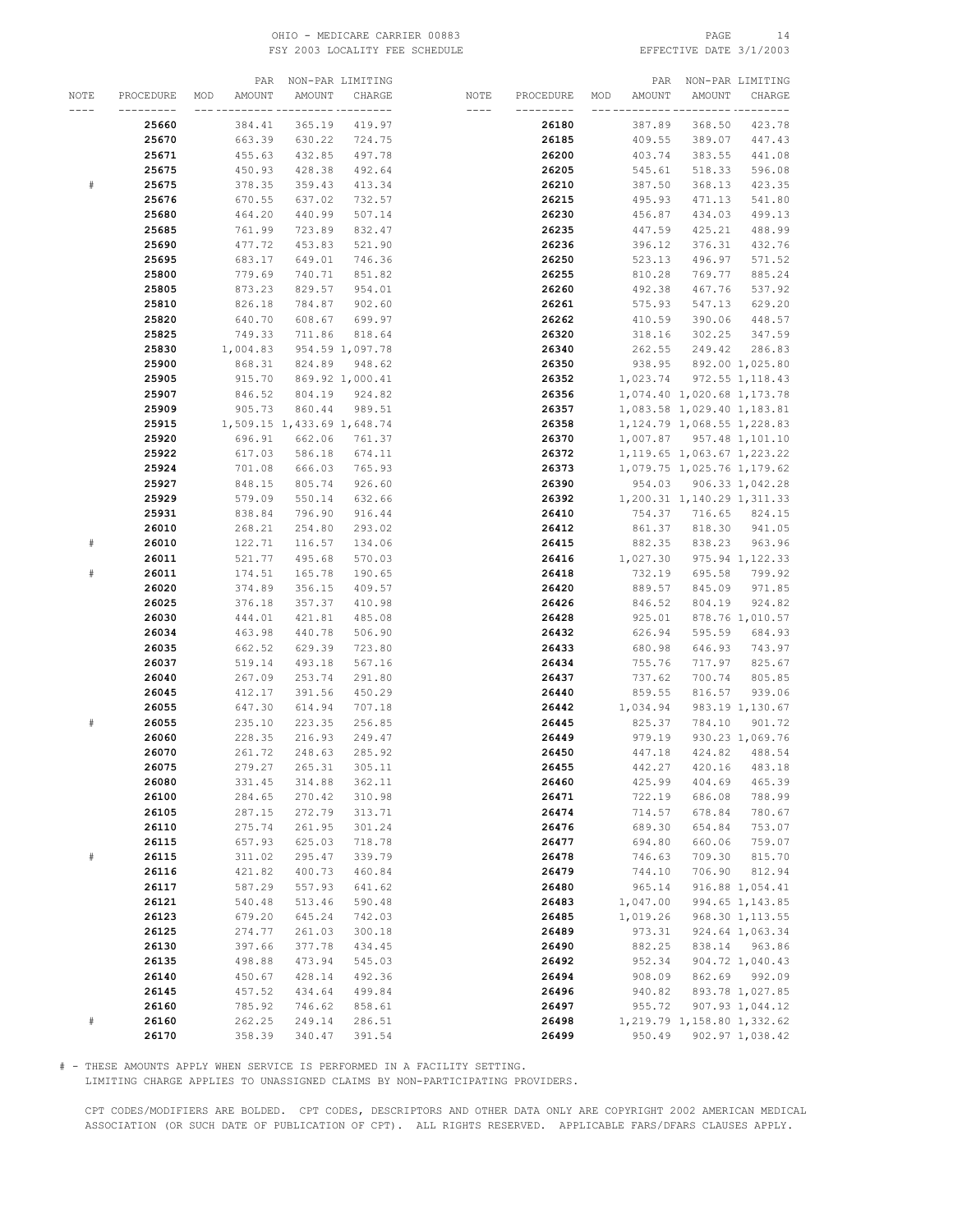#### OHIO – MEDICARE CARRIER 00883 PAGE 15<br>
FSY 2003 LOCALITY FEE SCHEDULE FSY 2003 LOCALITY FEE SCHEDULE FSY 2003 LOCALITY FEE SCHEDULE

|           |           |     | PAR    |                                  | NON-PAR LIMITING |             |           |     | PAR      |                            | NON-PAR LIMITING              |
|-----------|-----------|-----|--------|----------------------------------|------------------|-------------|-----------|-----|----------|----------------------------|-------------------------------|
| NOTE      | PROCEDURE | MOD | AMOUNT | AMOUNT                           | CHARGE           | NOTE        | PROCEDURE | MOD | AMOUNT   | AMOUNT                     | CHARGE                        |
|           |           |     |        |                                  | -- ---------     | ----        | -----     |     |          |                            |                               |
|           | 26500     |     | 760.04 | 722.04                           | 830.35           | #           | 26705     |     | 323.02   | 306.87                     | 352.90                        |
|           | 26502     |     | 820.38 | 779.36                           | 896.26           |             | 26706     |     | 416.27   | 395.46                     | 454.78                        |
|           | 26504     |     | 824.72 | 783.48                           |                  |             | 26715     |     |          |                            |                               |
|           |           |     |        |                                  | 901.00           |             |           |     | 535.39   | 508.62                     | 584.91                        |
|           | 26508     |     | 751.83 | 714.24                           | 821.38           |             | 26720     |     | 179.19   | 170.23                     | 195.76                        |
|           | 26510     |     | 718.92 | 682.97                           | 785.42           | ${}^{\#}$   | 26720     |     | 126.06   | 119.76                     | 137.72                        |
|           | 26516     |     | 814.86 | 774.12                           | 890.24           |             | 26725     |     | 326.11   | 309.80                     | 356.27                        |
|           | 26517     |     | 924.56 |                                  | 878.33 1,010.08  | #           | 26725     |     | 250.06   | 237.56                     | 273.19                        |
|           | 26518     |     | 927.38 |                                  | 881.01 1,013.16  |             | 26727     |     | 533.15   | 506.49                     | 582.46                        |
|           | 26520     |     | 870.08 | 826.58                           | 950.57           |             | 26735     |     | 553.85   | 526.16                     | 605.08                        |
|           | 26525     |     | 877.43 | 833.56                           | 958.59           |             | 26740     |     | 218.21   | 207.30                     | 238.40                        |
|           | 26530     |     | 483.16 | 459.00                           | 527.85           | #           | 26740     |     | 171.67   | 163.09                     | 187.55                        |
|           | 26531     |     | 564.38 | 536.16                           | 616.58           |             | 26742     |     | 414.49   | 393.77                     | 452.84                        |
|           | 26535     |     | 341.82 | 324.73                           | 373.44           | $_{\rm \#}$ | 26742     |     | 340.53   | 323.50                     | 372.03                        |
|           | 26536     |     | 618.04 | 587.14                           | 675.21           |             | 26746     |     | 549.05   | 521.60                     | 599.84                        |
|           | 26540     |     | 779.27 | 740.31                           | 851.36           |             | 26750     |     | 201.13   | 191.07                     | 219.73                        |
|           | 26541     |     | 917.01 |                                  | 871.16 1,001.83  | #           | 26750     |     | 152.16   | 144.55                     | 166.23                        |
|           | 26542     |     | 790.29 | 750.78                           | 863.40           |             | 26755     |     | 308.00   | 292.60                     | 336.49                        |
|           | 26545     |     | 818.25 | 777.34                           | 893.94           | #           | 26755     |     | 233.34   | 221.67                     | 254.92                        |
|           | 26546     |     | 925.14 |                                  | 878.88 1,010.71  |             | 26756     |     | 487.98   | 463.58                     | 533.12                        |
|           |           |     |        | 838.52                           |                  |             |           |     |          |                            |                               |
|           | 26548     |     | 882.65 |                                  | 964.30           |             | 26765     |     | 446.27   | 423.96                     | 487.55                        |
|           | 26550     |     |        | 1,650.33 1,567.81 1,802.98       |                  |             | 26770     |     | 292.20   | 277.59                     | 319.23                        |
|           | 26551     |     |        | 3,205.58 3,045.30 3,502.10       |                  | #           | 26770     |     | 213.37   | 202.70                     | 233.11                        |
|           | 26553     |     |        | 2,729.57 2,593.09 2,982.05       |                  |             | 26775     |     | 367.01   | 348.66                     | 400.96                        |
|           | 26554     |     |        | 3, 617.30 3, 436.44 3, 951.91    |                  | ${}^{\#}$   | 26775     |     | 290.96   | 276.41                     | 317.87                        |
|           | 26555     |     |        | 1,461.06 1,388.01 1,596.21       |                  |             | 26776     |     | 509.51   | 484.03                     | 556.63                        |
|           | 26556     |     |        | 3, 142. 48 2, 985. 36 3, 433. 16 |                  |             | 26785     |     | 447.74   | 425.35                     | 489.15                        |
|           | 26560     |     | 667.74 |                                  | 634.35 729.50    |             | 26820     |     | 902.53   | 857.40                     | 986.01                        |
|           | 26561     |     | 980.95 |                                  | 931.90 1,071.69  |             | 26841     |     | 830.14   | 788.63                     | 906.92                        |
|           | 26562     |     |        | 1, 252.30 1, 189.69 1, 368.14    |                  |             | 26842     |     | 902.14   | 857.03                     | 985.58                        |
|           | 26565     |     | 793.68 | 754.00                           | 867.10           |             | 26843     |     | 829.88   | 788.39                     | 906.65                        |
|           | 26567     |     | 794.16 | 754.45                           | 867.62           |             | 26844     |     | 919.27   |                            | 873.31 1,004.31               |
|           | 26568     |     |        | 1,077.48 1,023.61 1,177.15       |                  |             | 26850     |     | 801.71   | 761.62                     | 875.86                        |
|           | 26580     |     |        | 1,263.23 1,200.07 1,380.08       |                  |             | 26852     |     | 894.49   | 849.77                     | 977.24                        |
|           | 26587     |     | 770.92 | 732.37                           | 842.23           |             | 26860     |     | 669.05   | 635.60                     | 730.94                        |
| #         | 26587     |     | 715.36 | 679.59                           | 781.53           |             | 26861     |     | 104.32   | 99.10                      | 113.97                        |
|           | 26590     |     |        | 1,305.52 1,240.24 1,426.28       |                  |             | 26862     |     | 834.32   | 792.60                     | 911.49                        |
|           | 26591     |     | 610.36 | 579.84                           | 666.82           |             | 26863     |     | 235.05   | 223.30                     | 256.80                        |
|           | 26593     |     | 694.04 | 659.34                           | 758.24           |             | 26910     |     | 796.49   | 756.67                     | 870.17                        |
|           | 26596     |     | 698.30 | 663.39                           | 762.90           |             | 26951     |     | 640.05   | 608.05                     | 699.26                        |
|           | 26600     |     | 231.44 | 219.87                           | 252.85           |             | 26952     |     | 750.22   | 712.71                     | 819.62                        |
| ${}^{\#}$ | 26600     |     | 178.31 | 169.39                           | 194.80           |             | 26990     |     | 872.01   | 828.41                     | 952.67                        |
|           | 26605     |     | 336.77 | 319.93                           | 367.92           |             | 26991     |     | 687.33   | 652.96                     | 750.90                        |
| #         | 26605     |     | 271.49 | 257.92                           | 296.61           | #           | 26991     |     | 615.44   | 584.67                     | 672.37                        |
|           | 26607     |     | 513.23 | 487.57                           | 560.71           |             | 26992     |     |          | 1,238.00 1,176.10 1,352.52 |                               |
|           | 26608     |     | 535.46 | 508.69                           | 584.99           |             | 27000     |     | 501.17   | 476.11                     | 547.53                        |
|           |           |     |        |                                  |                  |             |           |     |          |                            | 635.32                        |
|           | 26615     |     | 513.18 | 487.52                           | 560.65           |             | 27001     |     | 581.53   | 552.45                     |                               |
|           | 26641     |     | 390.64 | 371.11                           | 426.78           |             | 27003     |     | 630.09   | 598.59                     | 688.38                        |
| $\#$      | 26641     |     | 326.75 | 310.41                           | 356.97           |             | 27005     |     | 775.39   | 736.62                     | 847.11                        |
|           | 26645     |     | 440.08 | 418.08                           | 480.79           |             | 27006     |     | 775.06   | 736.31                     | 846.76                        |
| $\#$      | 26645     |     | 365.07 | 346.82                           | 398.84           |             | 27025     |     | 825.75   | 784.46                     | 902.13                        |
|           | 26650     |     | 555.86 | 528.07                           | 607.28           |             | 27030     |     | 977.22   |                            | 928.36 1,067.61               |
|           | 26665     |     | 640.95 | 608.90                           | 700.24           |             | 27033     |     | 997.31   |                            | 947.44 1,089.56               |
|           | 26670     |     | 373.54 | 354.86                           | 408.09           |             | 27035     |     |          |                            | 1, 274.48 1, 210.76 1, 392.37 |
| $\#$      | 26670     |     | 311.73 | 296.14                           | 340.56           |             | 27036     |     | 1,026.32 |                            | 975.00 1,121.25               |
|           | 26675     |     | 419.62 | 398.64                           | 458.44           |             | 27040     |     | 325.61   | 309.33                     | 355.73                        |
| $\#$      | 26675     |     | 347.05 | 329.70                           | 379.16           | $\#$        | 27040     |     | 249.56   | 237.08                     | 272.64                        |
|           | 26676     |     | 550.32 | 522.80                           | 601.22           |             | 27041     |     | 693.64   | 658.96                     | 757.80                        |
|           | 26685     |     | 604.52 | 574.29                           | 660.43           |             | 27047     |     | 629.86   | 598.37                     | 688.13                        |
|           | 26686     |     | 663.42 | 630.25                           | 724.79           | $\#$        | 27047     |     | 546.86   | 519.52                     | 597.45                        |
|           | 26700     |     | 324.57 | 308.34                           | 354.59           |             | 27048     |     | 532.74   | 506.10                     | 582.02                        |
| $\#$      | 26700     |     | 249.22 | 236.76                           | 272.27           |             | 27049     |     | 1,022.97 |                            | 971.82 1, 117.59              |
|           | 26705     |     | 394.56 | 374.83                           | 431.05           |             | 27050     |     | 434.78   | 413.04                     | 475.00                        |

# - THESE AMOUNTS APPLY WHEN SERVICE IS PERFORMED IN A FACILITY SETTING.

LIMITING CHARGE APPLIES TO UNASSIGNED CLAIMS BY NON-PARTICIPATING PROVIDERS.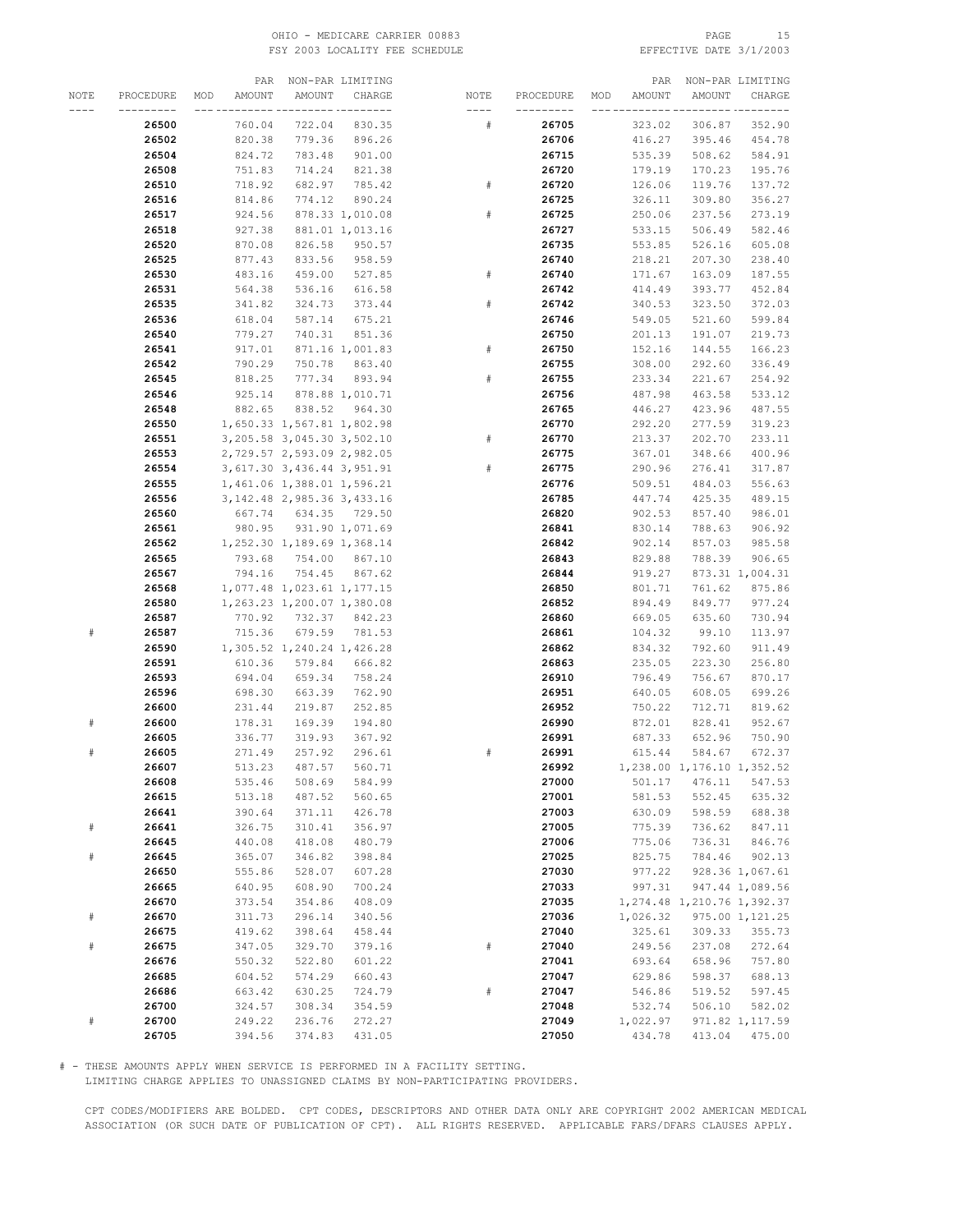#### OHIO – MEDICARE CARRIER 00883 PAGE 16<br>
FSY 2003 LOCALITY FEE SCHEDULE FSY 2003 LOCALITY FEE SCHEDULE FSY 2003 LOCALITY FEE SCHEDULE

|      |           | PAR           |                               | NON-PAR LIMITING |      |           |     | PAR              |                                                          | NON-PAR LIMITING |
|------|-----------|---------------|-------------------------------|------------------|------|-----------|-----|------------------|----------------------------------------------------------|------------------|
| NOTE | PROCEDURE | AMOUNT<br>MOD | AMOUNT                        | CHARGE           | NOTE | PROCEDURE | MOD | AMOUNT           | AMOUNT                                                   | CHARGE           |
|      |           |               |                               |                  | ---- |           |     |                  |                                                          |                  |
|      | 27052     | 558.81        | 530.87                        | 610.50           | #    | 27200     |     | 138.17           | 131.26                                                   | 150.95           |
|      | 27054     | 735.29        | 698.53                        | 803.31           |      | 27202     |     | 1,051.41         |                                                          | 998.84 1,148.67  |
|      | 27060     | 483.43        | 459.26                        |                  |      | 27215     |     | 781.23           |                                                          | 742.17 853.50    |
|      |           |               |                               | 528.15           |      |           |     |                  |                                                          |                  |
|      | 27062     | 484.79        | 460.55                        | 529.63           |      | 27216     |     |                  | 1, 142.39 1, 085.27 1, 248.06                            |                  |
|      | 27065     | 556.84        | 529.00                        | 608.35           |      | 27217     |     | 1,035.33         |                                                          | 983.56 1,131.09  |
|      | 27066     | 872.69        | 829.06                        | 953.42           |      | 27218     |     |                  | 1,333.06 1,266.41 1,456.37                               |                  |
|      | 27067     |               | 1,089.05 1,034.60 1,189.79    |                  |      | 27220     |     | 522.96           | 496.81                                                   | 571.33           |
|      | 27070     |               | 1,075.05 1,021.30 1,174.50    |                  | #    | 27220     |     | 456.63           | 433.80                                                   | 498.87           |
|      | 27071     |               | 1,140.56 1,083.53 1,246.06    |                  |      | 27222     |     | 886.42           | 842.10                                                   | 968.42           |
|      | 27075     |               | 2, 246.81 2, 134.47 2, 454.64 |                  |      | 27226     |     | 996.05           |                                                          | 946.25 1,088.19  |
|      | 27076     |               | 1,609.20 1,528.74 1,758.05    |                  |      | 27227     |     |                  | 1,570.56 1,492.03 1,715.83                               |                  |
|      | 27077     |               | 2,577.62 2,448.74 2,816.05    |                  |      | 27228     |     |                  | 1,803.23 1,713.07 1,970.03                               |                  |
|      | 27078     |               | 1,096.27 1,041.46 1,197.68    |                  |      | 27230     |     | 503.74           | 478.55                                                   | 550.33           |
|      | 27079     |               | 1,097.90 1,043.01 1,199.46    |                  | #    | 27230     |     | 449.22           | 426.76                                                   | 490.77           |
|      | 27080     | 526.40        | 500.08                        | 575.09           |      | 27232     |     | 768.40           | 729.98                                                   | 839.48           |
|      | 27086     | 252.09        | 239.49                        | 275.41           |      | 27235     |     | 895.93           | 851.13                                                   | 978.80           |
| $\#$ | 27086     | 211.81        | 201.22                        | 231.40           |      | 27236     |     | 1,035.42         |                                                          | 983.65 1,131.20  |
|      | 27087     | 667.88        | 634.49                        | 729.66           |      | 27238     |     | 454.83           | 432.09                                                   | 496.90           |
|      | 27090     | 770.60        | 732.07                        | 841.88           |      | 27240     |     | 879.11           | 835.15                                                   | 960.42           |
|      | 27091     |               | 1,407.94 1,337.54 1,538.17    |                  |      | 27244     |     |                  | 1, 117.60 1, 061.72 1, 220.98                            |                  |
|      | 27093     | 484.49        | 460.27                        | 529.31           |      | 27245     |     |                  | 1,381.59 1,312.51 1,509.39                               |                  |
| $\#$ | 27093     | 67.78         | 64.39                         | 74.05            |      | 27246     |     | 462.84           | 439.70                                                   | 505.66           |
|      | 27095     | 456.34        | 433.52                        | 498.55           | #    | 27246     |     | 409.37           | 388.90                                                   | 447.24           |
| $\#$ | 27095     | 76.79         | 72.95                         | 83.89            |      | 27248     |     | 786.78           | 747.44                                                   | 859.56           |
|      | 27096     | 410.68        | 390.15                        | 448.67           |      | 27250     |     | 501.90           | 476.81                                                   | 548.33           |
| $\#$ | 27096     | 65.50         | 62.23                         | 71.56            |      | 27252     |     | 718.58           | 682.65                                                   | 785.05           |
|      | 27097     | 690.59        | 656.06                        | 754.47           |      | 27253     |     | 920.13           |                                                          | 874.12 1,005.24  |
|      | 27098     | 707.66        | 672.28                        | 773.12           |      | 27254     |     |                  | 1,239.91 1,177.91 1,354.60                               |                  |
|      | 27100     | 910.44        | 864.92                        | 994.66           |      | 27256     |     | 321.52           | 305.44                                                   | 351.26           |
|      | 27105     | 927.92        |                               | 881.52 1,013.75  |      | 27257     |     | 375.07           | 356.32                                                   | 409.77           |
|      | 27110     | 1,002.43      |                               | 952.31 1,095.16  |      | 27258     |     |                  | 1, 128.50 1, 072.08 1, 232.89                            |                  |
|      | 27111     | 925.32        |                               | 879.05 1,010.91  |      | 27259     |     |                  | 1,496.52 1,421.69 1,634.94                               |                  |
|      | 27120     |               | 1, 159.25 1, 101.29 1, 266.48 |                  |      | 27265     |     | 423.46           | 402.29                                                   | 462.63           |
|      | 27122     | 1,006.24      |                               | 955.93 1,099.32  |      | 27266     |     |                  |                                                          |                  |
|      | 27125     | 979.36        |                               | 930.39 1,069.95  |      | 27275     |     | 575.87<br>223.64 | 547.08<br>212.46                                         | 629.14<br>244.33 |
|      | 27130     |               | 1,302.09 1,236.99 1,422.54    |                  |      | 27280     |     |                  |                                                          |                  |
|      |           |               |                               |                  |      | 27282     |     | 887.73           | 1,063.35 1,010.18 1,161.71<br>843.34                     | 969.84           |
|      | 27132     |               | 1,512.68 1,437.05 1,652.61    |                  |      |           |     |                  |                                                          |                  |
|      | 27134     |               | 1,808.30 1,717.89 1,975.57    |                  |      | 27284     |     |                  | 1,588.19 1,508.78 1,735.10<br>1,606.95 1,526.60 1,755.59 |                  |
|      | 27137     |               | 1,368.45 1,300.03 1,495.03    |                  |      | 27286     |     |                  |                                                          |                  |
|      | 27138     |               | 1,426.40 1,355.08 1,558.34    |                  |      | 27290     |     |                  | 1,540.97 1,463.92 1,683.51                               |                  |
|      | 27140     |               | 929.73 883.24 1,015.73        |                  |      | 27295     |     |                  | 1, 262.68 1, 199.55 1, 379.48                            |                  |
|      | 27146     |               | 1,286.71 1,222.37 1,405.73    |                  |      | 27301     |     | 834.58           | 792.85                                                   | 911.78           |
|      | 27147     |               | 1,454.84 1,382.10 1,589.42    |                  | #    | 27301     |     | 767.21           | 728.85                                                   | 838.18           |
|      | 27151     |               | 1,373.47 1,304.80 1,500.52    |                  |      | 27303     |     | 881.74           | 837.65                                                   | 963.30           |
|      | 27156     |               | 1,725.03 1,638.78 1,884.60    |                  |      | 27305     |     | 572.16           | 543.55                                                   | 625.08           |
|      | 27158     |               | 1,364.57 1,296.34 1,490.79    |                  |      | 27306     |     | 465.11           | 441.85                                                   | 508.13           |
|      | 27161     |               | 1, 194.94 1, 135.19 1, 305.47 |                  |      | 27307     |     | 534.46           | 507.74                                                   | 583.90           |
|      | 27165     |               | 1,263.99 1,200.79 1,380.91    |                  |      | 27310     |     | 743.47           | 706.30                                                   | 812.25           |
|      | 27170     |               | 1, 158.08 1, 100.18 1, 265.21 |                  |      | 27315     |     | 435.66           | 413.88                                                   | 475.96           |
|      | 27175     | 605.99        | 575.69                        | 662.04           |      | 27320     |     | 418.94           | 397.99                                                   | 457.69           |
|      | 27176     | 851.29        | 808.73                        | 930.04           |      | 27323     |     | 297.55           | 282.67                                                   | 325.07           |
|      | 27177     | 1,034.89      |                               | 983.15 1,130.62  | $\#$ | 27323     |     | 212.82           | 202.18                                                   | 232.51           |
|      | 27178     | 829.32        | 787.85                        | 906.03           |      | 27324     |     | 446.80           | 424.46                                                   | 488.13           |
|      | 27179     | 918.85        |                               | 872.91 1,003.85  |      | 27327     |     | 478.35           | 454.43                                                   | 522.59           |
|      | 27181     | 982.67        |                               | 933.54 1,073.57  | $\#$ | 27327     |     | 406.12           | 385.81                                                   | 443.68           |
|      | 27185     | 744.02        | 706.82                        | 812.84           |      | 27328     |     | 478.47           | 454.55                                                   | 522.73           |
|      | 27187     | 1,038.20      |                               | 986.29 1,134.23  |      | 27329     |     |                  | 1,084.90 1,030.66 1,185.26                               |                  |
|      | 27193     | 485.80        | 461.51                        | 530.74           |      | 27330     |     | 433.40           | 411.73                                                   | 473.49           |
| $\#$ | 27193     | 419.13        | 398.17                        | 457.90           |      | 27331     |     | 514.12           | 488.41                                                   | 561.67           |
|      | 27194     | 723.61        | 687.43                        | 790.54           |      | 27332     |     | 655.66           | 622.88                                                   | 716.31           |
| $\#$ | 27194     | 664.92        | 631.67                        | 726.42           |      | 27333     |     | 599.87           | 569.88                                                   | 655.36           |
|      | 27200     | 187.48        | 178.11                        | 204.83           |      | 27334     |     | 705.01           | 669.76                                                   | 770.22           |

# - THESE AMOUNTS APPLY WHEN SERVICE IS PERFORMED IN A FACILITY SETTING.

LIMITING CHARGE APPLIES TO UNASSIGNED CLAIMS BY NON-PARTICIPATING PROVIDERS.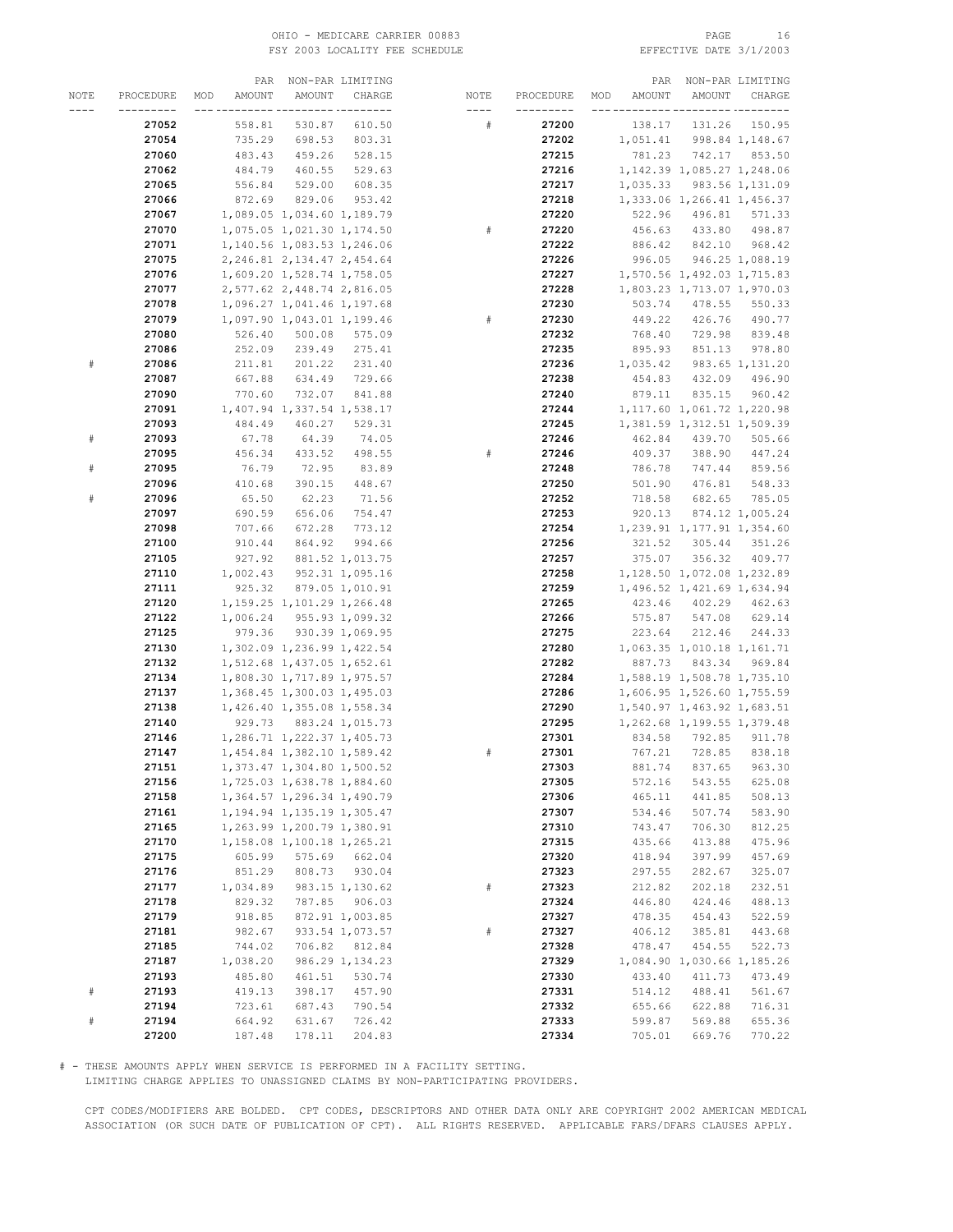#### OHIO – MEDICARE CARRIER 00883 PAGE 17<br>
FSY 2003 LOCALITY FEE SCHEDULE FOR THE SERIE PATE 3/1/2003 FSY 2003 LOCALITY FEE SCHEDULE

|      |           | PAR           |                               | NON-PAR LIMITING |           |           |     | PAR      |                               | NON-PAR LIMITING |
|------|-----------|---------------|-------------------------------|------------------|-----------|-----------|-----|----------|-------------------------------|------------------|
| NOTE | PROCEDURE | AMOUNT<br>MOD | AMOUNT                        | CHARGE           | NOTE      | PROCEDURE | MOD | AMOUNT   | AMOUNT                        | CHARGE           |
|      | --------- |               |                               | -- ---------     | $- - - -$ | --------- |     |          |                               |                  |
|      | 27335     | 789.16        | 749.70                        | 862.16           |           | 27477     |     | 754.14   | 716.43                        | 823.89           |
|      | 27340     | 389.72        | 370.23                        | 425.76           |           | 27479     |     | 957.79   |                               | 909.90 1,046.39  |
|      | 27345     | 511.06        | 485.51                        | 558.34           |           | 27485     |     | 704.90   | 669.66                        | 770.11           |
|      | 27347     | 495.53        | 470.75                        | 541.36           |           | 27486     |     |          | 1,270.10 1,206.60 1,387.59    |                  |
|      |           |               |                               |                  |           |           |     |          |                               |                  |
|      | 27350     | 655.85        | 623.06                        | 716.52           |           | 27487     |     |          | 1,627.47 1,546.10 1,778.02    |                  |
|      | 27355     | 688.65        | 654.22                        | 752.35           |           | 27488     |     |          | 1,060.66 1,007.63 1,158.77    |                  |
|      | 27356     | 797.63        | 757.75                        | 871.41           |           | 27495     |     |          | 1,204.10 1,143.90 1,315.49    |                  |
|      | 27357     | 859.85        | 816.86                        | 939.39           |           | 27496     |     | 535.66   | 508.88                        | 585.21           |
|      | 27358     | 285.80        | 271.51                        | 312.24           |           | 27497     |     | 577.69   | 548.81                        | 631.13           |
|      | 27360     |               | 1,090.35 1,035.83 1,191.20    |                  |           | 27498     |     | 625.61   | 594.33                        | 683.48           |
|      | 27365     |               | 1,180.65 1,121.62 1,289.86    |                  |           | 27499     |     | 690.89   | 656.35                        | 754.80           |
|      | 27370     | 453.02        | 430.37                        | 494.93           |           | 27500     |     | 604.47   | 574.25                        | 660.39           |
| #    | 27370     | 48.46         | 46.04                         | 52.95            | #         | 27500     |     | 515.57   | 489.79                        | 563.26           |
|      | 27372     | 506.12        | 480.81                        | 552.93           |           | 27501     |     | 648.93   | 616.48                        | 708.95           |
|      | 27372     | 438.41        | 416.49                        | 478.96           | #         | 27501     |     | 560.03   | 532.03                        | 611.83           |
|      | 27380     | 596.50        | 566.68                        | 651.68           |           | 27502     |     | 839.79   | 797.80                        | 917.47           |
|      | 27381     | 786.60        | 747.27                        | 859.36           |           | 27503     |     | 841.18   | 799.12                        | 918.99           |
|      | 27385     | 633.63        | 601.95                        | 692.24           |           | 27506     |     |          | 1, 222.18 1, 161.07 1, 335.23 |                  |
|      | 27386     | 824.13        | 782.92                        | 900.36           |           | 27507     |     | 1,019.51 |                               | 968.53 1, 113.81 |
|      | 27390     | 502.76        | 477.62                        | 549.26           |           | 27508     |     | 497.71   | 472.82                        | 543.74           |
|      | 27391     | 620.52        | 589.49                        | 677.91           | #         | 27508     |     | 431.73   | 410.14                        | 471.66           |
|      | 27392     |               |                               |                  |           | 27509     |     | 648.13   |                               | 708.08           |
|      |           | 774.58        | 735.85                        | 846.23           |           |           |     |          | 615.72                        |                  |
|      | 27393     | 567.42        | 539.05                        | 619.91           |           | 27510     |     | 632.80   | 601.16                        | 691.33           |
|      | 27394     | 736.61        | 699.78                        | 804.75           |           | 27511     |     | 1,026.21 | 974.90 1,121.14               |                  |
|      | 27395     | 970.55        |                               | 922.02 1,060.32  |           | 27513     |     |          | 1, 283.45 1, 219.28 1, 402.17 |                  |
|      | 27396     | 707.42        | 672.05                        | 772.86           |           | 27514     |     |          | 1,226.84 1,165.50 1,340.33    |                  |
|      | 27397     | 898.96        | 854.01                        | 982.11           |           | 27516     |     | 505.97   | 480.67                        | 552.77           |
|      | 27400     | 758.29        | 720.38                        | 828.44           | #         | 27516     |     | 429.57   | 408.09                        | 469.30           |
|      | 27403     | 662.71        | 629.57                        | 724.01           | #         | 27517     |     | 704.44   | 669.22                        | 769.60           |
|      | 27405     | 705.62        | 670.34                        | 770.89           |           | 27517     |     | 638.81   | 606.87                        | 697.90           |
|      | 27407     | 795.15        | 755.39                        | 868.70           |           | 27519     |     |          | 1,099.72 1,044.73 1,201.44    |                  |
|      | 27409     | 957.22        |                               | 909.36 1,045.76  |           | 27520     |     | 318.38   | 302.46                        | 347.83           |
|      | 27418     | 839.20        | 797.24                        | 916.83           | #         | 27520     |     | 252.75   | 240.11                        | 276.13           |
|      | 27420     | 753.80        | 716.11                        | 823.53           |           | 27524     |     | 726.99   | 690.64                        | 794.24           |
|      | 27422     | 752.32        | 714.70                        | 821.91           |           | 27530     |     | 374.45   | 355.73                        | 409.09           |
|      | 27424     | 752.37        | 714.75                        | 821.96           | #         | 27530     |     | 309.86   | 294.37                        | 338.53           |
|      | 27425     | 478.64        | 454.71                        | 522.92           |           | 27532     |     | 571.73   | 543.14                        | 624.61           |
|      | 27427     | 720.35        | 684.33                        | 786.98           | #         | 27532     |     | 505.06   | 479.81                        | 551.78           |
|      | 27428     | 1,024.04      |                               | 972.84 1, 118.77 |           | 27535     |     | 899.33   | 854.36                        | 982.51           |
|      | 27429     |               | 1, 115.85 1, 060.06 1, 219.07 |                  |           | 27536     |     |          | 1,065.72 1,012.43 1,164.29    |                  |
|      | 27430     | 749.01        | 711.56                        | 818.29           |           | 27538     |     | 477.35   | 453.48                        | 521.50           |
|      | 27435     | 735.86        | 699.07                        | 803.93           | #         | 27538     |     | 399.56   | 379.58                        | 436.52           |
|      | 27437     | 602.86        | 572.72                        | 658.63           |           | 27540     |     | 905.83   | 860.54                        | 989.62           |
|      | 27438     | 765.52        | 727.24                        | 836.33           |           | 27550     |     | 496.15   | 471.34                        | 542.04           |
|      | 27440     | 645.40        | 613.13                        | 705.10           | $\#$      | 27550     |     | 435.73   | 413.94                        | 476.03           |
|      | 27441     | 685.30        | 651.04                        | 748.70           |           | 27552     |     | 611.63   | 581.05                        | 668.21           |
|      | 27442     | 806.93        | 766.58                        | 881.57           |           | 27556     |     |          | 1,104.60 1,049.37 1,206.78    |                  |
|      | 27443     | 758.07        | 720.17                        | 828.20           |           | 27557     |     |          | 1,246.10 1,183.80 1,361.37    |                  |
|      | 27445     |               | 1, 164.99 1, 106.74 1, 272.75 |                  |           | 27558     |     |          | 1,292.50 1,227.88 1,412.06    |                  |
|      | 27446     |               | 1,053.19 1,000.53 1,150.61    |                  |           | 27560     |     | 368.22   | 349.81                        | 402.28           |
|      | 27447     |               | 1,400.92 1,330.87 1,530.50    |                  | $\#$      | 27560     |     | 291.47   | 276.90                        | 318.44           |
|      | 27448     |               | 886.07 841.77 968.04          |                  |           | 27562     |     | 437.87   | 415.98                        | 478.38           |
|      | 27450     |               | 1,070.19 1,016.68 1,169.18    |                  |           | 27566     |     | 859.59   | 816.61                        | 939.10           |
|      | 27454     |               | 1, 281.11 1, 217.05 1, 399.61 |                  |           | 27570     |     | 191.49   | 181.92                        | 209.21           |
|      | 27455     | 969.61        |                               | 921.13 1,059.30  |           | 27580     |     |          | 1,374.44 1,305.72 1,501.58    |                  |
|      | 27457     | 967.21        |                               | 918.85 1,056.68  |           | 27590     |     | 921.94   |                               | 875.84 1,007.22  |
|      | 27465     |               | 1,057.81 1,004.92 1,155.66    |                  |           | 27591     |     | 1,026.26 |                               | 974.95 1,121.19  |
|      | 27466     |               | 1, 230.24 1, 168.73 1, 344.04 |                  |           | 27592     |     | 828.31   | 786.89                        | 904.92           |
|      | 27468     |               | 1,358.85 1,290.91 1,484.55    |                  |           | 27594     |     | 596.37   | 566.55                        | 651.53           |
|      | 27470     |               | 1, 234.14 1, 172.43 1, 348.29 |                  |           | 27596     |     | 868.18   | 824.77                        | 948.49           |
|      | 27472     |               | 1,333.47 1,266.80 1,456.82    |                  |           | 27598     |     | 829.52   | 788.04                        | 906.25           |
|      | 27475     |               | 687.85 653.46 751.48          |                  |           | 27600     |     | 501.88   | 476.79                        | 548.31           |

# - THESE AMOUNTS APPLY WHEN SERVICE IS PERFORMED IN A FACILITY SETTING.

LIMITING CHARGE APPLIES TO UNASSIGNED CLAIMS BY NON-PARTICIPATING PROVIDERS.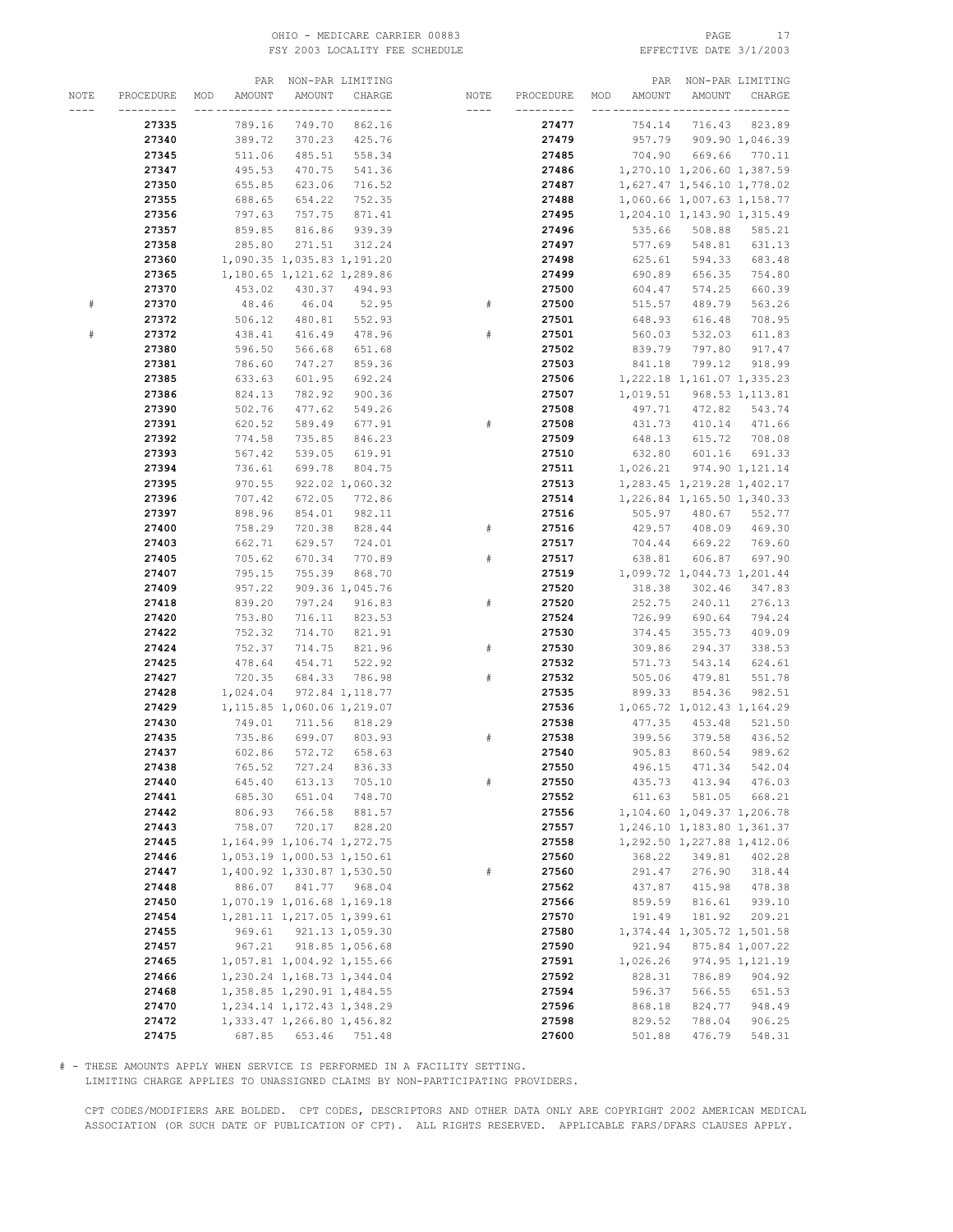#### OHIO - MEDICARE CARRIER 00883 PAGE 18 FSY 2003 LOCALITY FEE SCHEDULE

|      |           | PAR           |                                         | NON-PAR LIMITING |      |           |     | PAR      |                               | NON-PAR LIMITING |
|------|-----------|---------------|-----------------------------------------|------------------|------|-----------|-----|----------|-------------------------------|------------------|
| NOTE | PROCEDURE | AMOUNT<br>MOD | AMOUNT                                  | CHARGE           | NOTE | PROCEDURE | MOD | AMOUNT   | AMOUNT                        | CHARGE           |
|      |           |               |                                         | -- ---------     |      |           |     |          |                               |                  |
|      | 27601     | 499.78        | 474.79                                  | 546.01           |      | 27695     |     | 602.69   | 572.56                        | 658.44           |
|      | 27602     | 579.37        | 550.40                                  | 632.96           |      | 27696     |     | 687.62   | 653.24                        | 751.23           |
|      | 27603     | 755.91        | 718.11                                  | 825.83           |      | 27698     |     | 723.83   | 687.64                        | 790.79           |
| #    | 27603     | 571.17        | 542.61                                  | 624.00           |      | 27700     |     | 583.05   | 553.90                        | 636.99           |
|      |           |               | 559.69                                  |                  |      |           |     |          |                               | 884.90 1,017.64  |
|      | 27604     | 589.15        |                                         | 643.64           |      | 27702     |     | 931.47   |                               |                  |
| #    | 27604     | 483.23        | 459.07                                  | 527.93           |      | 27703     |     | 1,050.12 |                               | 997.61 1,147.25  |
|      | 27605     | 495.50        | 470.73                                  | 541.34           |      | 27704     |     | 498.09   | 473.19                        | 544.17           |
| #    | 27605     | 256.93        | 244.08                                  | 280.69           |      | 27705     |     | 842.57   | 800.44                        | 920.51           |
|      | 27606     | 627.87        | 596.48                                  | 685.95           |      | 27707     |     | 486.57   | 462.24                        | 531.58           |
| #    | 27606     | 352.49        | 334.87                                  | 385.10           |      | 27709     |     | 824.83   | 783.59                        | 901.13           |
|      | 27607     | 843.36        | 801.19                                  | 921.37           |      | 27712     |     |          | 1,077.94 1,024.04 1,177.65    |                  |
|      | 27610     | 722.10        | 686.00                                  | 788.90           |      | 27715     |     |          | 1, 131.65 1, 075.07 1, 236.33 |                  |
|      | 27612     | 600.95        | 570.90                                  | 656.54           |      | 27720     |     | 977.26   |                               | 928.40 1,067.66  |
|      | 27613     | 290.42        | 275.90                                  | 317.29           |      | 27722     |     | 969.67   |                               | 921.19 1,059.37  |
| #    | 27613     | 194.23        | 184.52                                  | 212.20           |      | 27724     |     |          | 1,346.91 1,279.56 1,471.49    |                  |
|      | 27614     | 628.62        | 597.19                                  | 686.77           |      | 27725     |     |          | 1, 201.75 1, 141.66 1, 312.91 |                  |
| $\#$ | 27614     | 484.16        | 459.95                                  | 528.94           |      | 27727     |     |          | 1,093.45 1,038.78 1,194.60    |                  |
|      | 27615     |               | 1,090.54 1,036.01 1,191.41              |                  |      | 27730     |     | 1,032.59 |                               | 980.96 1,128.10  |
|      | 27618     | 615.85        | 585.06                                  | 672.82           | #    | 27730     |     | 648.87   | 616.43                        | 708.89           |
| #    | 27618     | 442.22        | 420.11                                  | 483.13           |      | 27732     |     | 708.98   | 673.53                        | 774.56           |
|      | 27619     | 804.78        | 764.54                                  | 879.22           | #    | 27732     |     | 517.99   | 492.09                        | 565.90           |
| $\#$ | 27619     | 669.35        | 635.88                                  | 731.26           |      | 27734     |     | 682.25   | 648.14                        | 745.36           |
|      | 27620     | 541.03        | 513.98                                  | 591.08           |      | 27740     |     |          | 1,214.06 1,153.36 1,326.36    |                  |
|      | 27625     | 693.22        | 658.56                                  | 757.34           | #    | 27740     |     | 792.49   | 752.87                        | 865.80           |
|      | 27626     | 741.82        | 704.73                                  | 810.44           |      | 27742     |     | 1,008.48 |                               | 958.06 1,101.77  |
|      | 27630     | 595.61        | 565.83                                  | 650.70           | #    | 27742     |     | 809.85   | 769.36                        | 884.76           |
|      | 27630     | 446.99        | 424.64                                  | 488.34           |      | 27745     |     | 833.01   | 791.36                        | 910.06           |
|      | 27635     | 722.20        | 686.09                                  | 789.00           |      | 27750     |     | 337.00   | 320.15                        | 368.17           |
|      | 27637     | 854.88        | 812.14                                  | 933.96           | #    | 27750     |     | 273.45   | 259.78                        | 298.75           |
|      | 27638     | 895.67        | 850.89                                  | 978.52           |      | 27752     |     | 537.33   | 510.46                        | 587.03           |
|      |           |               |                                         |                  | $\#$ |           |     |          |                               | 503.95           |
|      | 27640     | 965.28        | 1, 125.15 1, 068.89 1, 229.22           |                  |      | 27752     |     | 461.28   | 438.22                        |                  |
|      | 27641     |               |                                         | 917.02 1,054.57  |      | 27756     |     | 674.68   | 640.95                        | 737.09           |
|      | 27645     |               | 1, 234.07 1, 172.37 1, 348.23           |                  |      | 27758     |     | 908.94   | 863.49                        | 993.01           |
|      | 27646     |               | 1, 127.24 1, 070.88 1, 231.51<br>857.50 |                  |      | 27759     |     | 1,045.17 |                               | 992.91 1,141.85  |
|      | 27647     | 902.63        |                                         | 986.13           |      | 27760     |     | 320.71   | 304.67                        | 350.37           |
|      | 27648     | 375.23        | 356.47                                  | 409.94           | #    | 27760     |     | 258.90   | 245.96                        | 282.85           |
|      | 27648     | 48.46         | 46.04                                   | 52.95            |      | 27762     |     | 493.26   | 468.60                        | 538.89           |
|      | 27650     | 739.66        | 702.68                                  | 808.08           | $\#$ | 27762     |     | 419.64   | 398.66                        | 458.46           |
|      | 27652     | 774.43        | 735.71                                  | 846.07           |      | 27766     |     | 646.44   | 614.12                        | 706.24           |
|      | 27654     | 778.77        | 739.83                                  | 850.80           |      | 27780     |     | 302.74   | 287.60                        | 330.74           |
|      | 27656     | 628.87        | 597.43                                  | 687.04           | #    | 27780     |     | 236.76   | 224.92                        | 258.66           |
| #    | 27656     | 417.74        | 396.85                                  | 456.38           |      | 27781     |     | 417.50   | 396.63                        | 456.12           |
|      | 27658     | 663.31        | 630.14                                  | 724.66           | $\#$ | 27781     |     | 342.84   | 325.70                        | 374.56           |
|      | 27658     | 535.52        | 508.74                                  | 585.05           |      | 27784     |     | 602.66   | 572.53                        | 658.41           |
|      | 27659     | 798.36        | 758.44                                  | 872.21           |      | 27786     |     | 312.79   | 297.15                        | 341.72           |
| $\#$ | 27659     | 637.93        | 606.03                                  | 696.93           | $\#$ | 27786     |     | 249.24   | 236.78                        | 272.30           |
|      | 27664     | 709.88        | 674.39                                  | 775.55           |      | 27788     |     | 423.51   | 402.33                        | 462.68           |
| $\#$ | 27664     | 524.45        | 498.23                                  | 572.96           | $\#$ | 27788     |     | 348.15   | 330.74                        | 380.35           |
|      | 27665     | 730.70        | 694.17                                  | 798.30           |      | 27792     |     | 607.76   | 577.37                        | 663.98           |
| $\#$ | 27665     | 562.63        | 534.50                                  | 614.68           |      | 27808     |     | 352.71   | 335.07                        | 385.33           |
|      | 27675     | 596.19        | 566.38                                  | 651.34           | $\#$ | 27808     |     | 276.66   | 262.83                        | 302.25           |
|      | 27676     | 682.65        | 648.52                                  | 745.80           |      | 27810     |     | 492.02   | 467.42                        | 537.53           |
|      | 27680     | 531.25        | 504.69                                  | 580.39           | $\#$ | 27810     |     | 415.63   | 394.85                        | 454.08           |
|      | 27681     | 592.09        | 562.49                                  | 646.86           |      | 27814     |     | 829.54   | 788.06                        | 906.27           |
|      | 27685     | 632.89        | 601.25                                  | 691.44           |      | 27816     |     | 335.79   | 319.00                        | 366.85           |
| $\#$ | 27685     | 571.77        | 543.18                                  | 624.66           | $\#$ | 27816     |     | 278.84   | 264.90                        | 304.64           |
|      | 27686     | 832.80        | 791.16                                  | 909.83           |      | 27818     |     | 511.39   | 485.82                        | 558.69           |
| $\#$ | 27686     | 668.89        | 635.45                                  | 730.77           | $\#$ | 27818     |     | 434.99   | 413.24                        | 475.23           |
|      | 27687     | 566.82        | 538.48                                  | 619.25           |      | 27822     |     | 913.99   | 868.29                        | 998.53           |
|      | 27690     | 698.08        | 663.18                                  | 762.66           |      | 27823     |     | 1,036.17 |                               | 984.36 1,132.01  |
|      | 27691     | 806.10        | 765.80                                  | 880.67           |      | 27824     |     | 352.47   | 334.85                        | 385.08           |
|      | 27692     | 110.11        | 104.60                                  | 120.29           |      | 27824     |     | 279.54   | 265.56                        | 305.39           |

# - THESE AMOUNTS APPLY WHEN SERVICE IS PERFORMED IN A FACILITY SETTING.

LIMITING CHARGE APPLIES TO UNASSIGNED CLAIMS BY NON-PARTICIPATING PROVIDERS.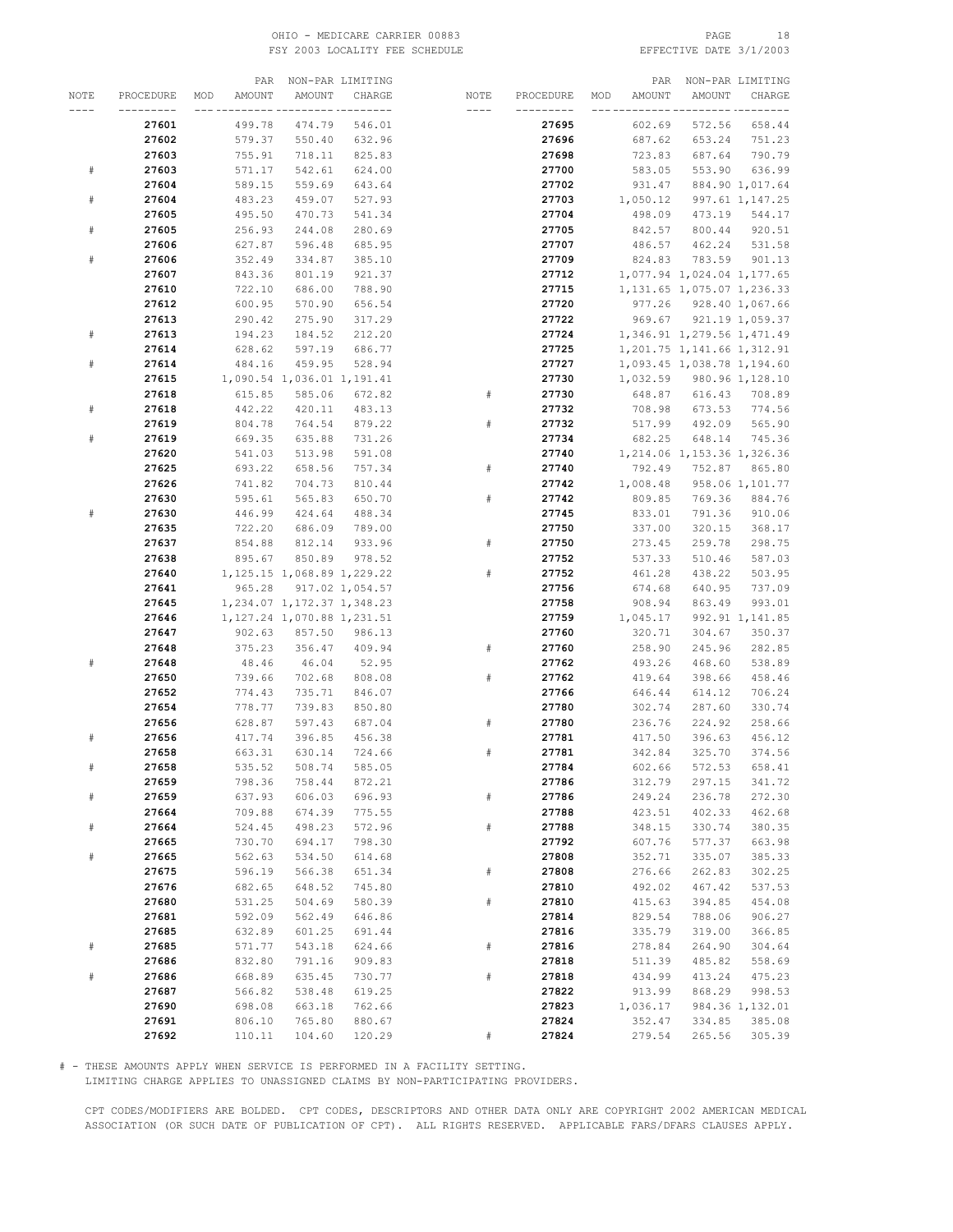#### OHIO - MEDICARE CARRIER 00883 PAGE 19 FSY 2003 LOCALITY FEE SCHEDULE

|      |           | PAR           |                            | NON-PAR LIMITING |      |           |     | PAR           |        | NON-PAR LIMITING |
|------|-----------|---------------|----------------------------|------------------|------|-----------|-----|---------------|--------|------------------|
| NOTE | PROCEDURE | AMOUNT<br>MOD | AMOUNT                     | CHARGE           | NOTE | PROCEDURE | MOD | <b>AMOUNT</b> | AMOUNT | CHARGE           |
|      |           |               |                            | -- ---------     |      |           |     |               |        |                  |
|      | 27825     | 557.01        | 529.16                     | 608.53           | $\#$ | 28060     |     | 444.60        | 422.37 | 485.73           |
| $\#$ | 27825     | 480.61        | 456.58                     | 525.07           |      | 28062     |     | 600.95        | 570.90 | 656.54           |
|      |           |               |                            |                  |      |           |     |               |        |                  |
|      | 27826     | 774.88        | 736.14                     | 846.56           | $\#$ | 28062     |     | 493.30        | 468.64 | 538.94           |
|      | 27827     |               | 1,108.87 1,053.43 1,211.44 |                  |      | 28070     |     | 485.36        | 461.09 | 530.25           |
|      | 27828     |               | 1,222.96 1,161.81 1,336.08 |                  | #    | 28070     |     | 421.81        | 400.72 | 460.83           |
|      | 27829     | 537.08        | 510.23                     | 586.76           |      | 28072     |     | 484.15        | 459.94 | 528.93           |
|      | 27830     | 353.60        | 335.92                     | 386.31           | $\#$ | 28072     |     | 434.50        | 412.78 | 474.70           |
| #    | 27830     | 302.90        | 287.76                     | 330.92           |      | 28080     |     | 421.70        | 400.62 | 460.71           |
|      | 27831     | 379.24        | 360.28                     | 414.32           | $\#$ | 28080     |     | 344.96        | 327.71 | 376.87           |
|      | 27832     | 566.90        | 538.56                     | 619.34           |      | 28086     |     | 593.53        | 563.85 | 648.43           |
|      | 27840     | 395.18        | 375.42                     | 431.73           | $\#$ | 28086     |     | 462.26        | 439.15 | 505.02           |
|      | 27842     | 434.76        | 413.02                     | 474.97           |      | 28088     |     | 487.79        | 463.40 | 532.91           |
|      | 27846     | 771.08        | 732.53                     | 842.41           | $\#$ | 28088     |     | 399.94        | 379.94 | 436.93           |
|      | 27848     | 875.55        | 831.77                     | 956.54           |      | 28090     |     | 459.89        | 436.90 | 502.44           |
|      | 27860     | 226.53        | 215.20                     | 247.48           | #    | 28090     |     | 379.32        | 360.35 | 414.40           |
|      |           |               |                            |                  |      |           |     |               |        |                  |
|      | 27870     |               | 1,063.13 1,009.97 1,161.47 |                  |      | 28092     |     | 442.96        | 420.81 | 483.93           |
|      | 27871     | 773.17        | 734.51                     | 844.69           | $\#$ | 28092     |     | 362.74        | 344.60 | 396.29           |
|      | 27880     | 891.80        | 847.21                     | 974.29           |      | 28100     |     | 645.70        | 613.42 | 705.43           |
|      | 27881     | 974.99        |                            | 926.24 1,065.18  | $\#$ | 28100     |     | 507.14        | 481.78 | 554.05           |
|      | 27882     | 811.57        | 770.99                     | 886.64           |      | 28102     |     | 636.99        | 605.14 | 695.91           |
|      | 27884     | 707.91        | 672.51                     | 773.39           |      | 28103     |     | 617.26        | 586.40 | 674.36           |
|      | 27886     | 773.34        | 734.67                     | 844.87           | $\#$ | 28103     |     | 526.62        | 500.29 | 575.33           |
|      | 27888     | 785.77        | 746.48                     | 858.45           |      | 28104     |     | 515.61        | 489.83 | 563.30           |
|      | 27889     | 772.00        | 733.40                     | 843.41           | $\#$ | 28104     |     | 453.10        | 430.45 | 495.02           |
|      | 27892     | 585.69        | 556.41                     | 639.87           |      | 28106     |     | 533.30        | 506.64 | 582.64           |
|      | 27893     | 580.44        | 551.42                     | 634.13           |      | 28107     |     | 575.73        | 546.94 | 628.98           |
|      | 27894     | 757.23        | 719.37                     | 827.28           | $\#$ | 28107     |     | 474.33        | 450.61 | 518.20           |
|      | 28001     | 305.64        | 290.36                     | 333.91           |      | 28108     |     | 427.16        | 405.80 | 466.67           |
|      |           |               |                            |                  |      |           |     |               |        |                  |
| $\#$ | 28001     | 222.30        | 211.19                     | 242.87           | $\#$ | 28108     |     | 358.41        | 340.49 | 391.56           |
|      | 28002     | 428.27        | 406.86                     | 467.89           |      | 28110     |     | 476.33        | 452.51 | 520.39           |
| $\#$ | 28002     | 337.99        | 321.09                     | 369.25           | $\#$ | 28110     |     | 411.39        | 390.82 | 449.44           |
|      | 28003     | 733.97        | 697.27                     | 801.86           |      | 28111     |     | 574.09        | 545.39 | 627.20           |
| $\#$ | 28003     | 717.30        | 681.44                     | 783.66           | $\#$ | 28111     |     | 477.21        | 453.35 | 521.35           |
|      | 28005     | 726.47        | 690.15                     | 793.67           |      | 28112     |     | 519.76        | 493.77 | 567.84           |
|      | 28008     | 463.07        | 439.92                     | 505.91           | #    | 28112     |     | 450.31        | 427.79 | 491.96           |
| $\#$ | 28008     | 401.26        | 381.20                     | 438.38           |      | 28113     |     | 517.13        | 491.27 | 564.96           |
|      | 28010     | 379.47        | 360.50                     | 414.58           | $\#$ | 28113     |     | 450.46        | 427.94 | 492.13           |
| $\#$ | 28010     | 300.65        | 285.62                     | 328.46           |      | 28114     |     | 892.28        | 847.67 | 974.82           |
|      | 28011     | 496.26        | 471.45                     | 542.17           | $\#$ | 28114     |     | 789.84        | 750.35 | 862.90           |
| #    | 28011     | 416.39        | 395.57                     | 454.91           |      | 28116     |     | 626.29        | 594.98 | 684.23           |
|      | 28020     | 528.26        | 501.85                     | 577.13           | #    | 28116     |     | 555.10        | 527.35 | 606.45           |
| $\#$ | 28020     | 438.67        | 416.74                     | 479.25           |      | 28118     |     | 575.01        | 546.26 | 628.20           |
|      | 28022     | 473.87        | 450.18                     | 517.71           | $\#$ | 28118     |     | 496.53        | 471.70 | 542.46           |
| #    | 28022     | 411.37        | 390.80                     | 449.42           |      | 28119     |     |               | 492.58 | 566.47           |
|      |           |               |                            |                  |      |           |     | 518.50        |        |                  |
|      | 28024     | 465.01        | 441.76                     | 508.02           | $\#$ | 28119     |     | 438.29        | 416.38 | 478.84           |
| $\#$ | 28024     | 404.59        | 384.36                     | 442.01           |      | 28120     |     | 662.26        | 629.15 | 723.52           |
|      | 28030     | 373.59        | 354.91                     | 408.15           | $\#$ | 28120     |     | 568.50        | 540.08 | 621.09           |
|      | 28035     | 533.63        | 506.95                     | 582.99           |      | 28122     |     | 690.45        | 655.93 | 754.32           |
| $\#$ | 28035     | 400.98        | 380.93                     | 438.07           | $\#$ | 28122     |     | 634.89        | 603.15 | 693.62           |
|      | 28043     | 405.98        | 385.68                     | 443.53           |      | 28124     |     | 528.29        | 501.88 | 577.16           |
| $\#$ | 28043     | 325.42        | 309.15                     | 355.52           | $\#$ | 28124     |     | 470.99        | 447.44 | 514.56           |
|      | 28045     | 476.04        | 452.24                     | 520.08           |      | 28126     |     | 432.36        | 410.74 | 472.35           |
| $\#$ | 28045     | 398.60        | 378.67                     | 435.47           | $\#$ | 28126     |     | 392.08        | 372.48 | 428.35           |
|      | 28046     | 838.63        | 796.70                     | 916.21           |      | 28130     |     | 647.40        | 615.03 | 707.28           |
| $\#$ | 28046     | 790.01        | 750.51                     | 863.09           |      | 28140     |     | 655.75        | 622.96 | 716.40           |
|      | 28050     | 443.99        | 421.79                     | 485.06           | $\#$ | 28140     |     | 558.17        | 530.26 | 609.80           |
| $\#$ | 28050     | 383.22        | 364.06                     | 418.67           |      | 28150     |     | 477.40        | 453.53 | 521.56           |
|      | 28052     | 442.43        | 420.31                     | 483.36           | $\#$ | 28150     |     | 421.49        | 400.42 | 460.48           |
|      |           |               |                            |                  |      |           |     |               |        |                  |
| $\#$ | 28052     | 374.37        | 355.65                     | 409.00           |      | 28153     |     | 437.45        | 415.58 | 477.92           |
|      | 28054     | 419.38        | 398.41                     | 458.17           | $\#$ | 28153     |     | 357.23        | 339.37 | 390.28           |
| $\#$ | 28054     | 348.19        | 330.78                     | 380.40           |      | 28160     |     | 451.83        | 429.24 | 493.63           |
|      | 28060     | 518.57        | 492.64                     | 566.54           | $\#$ | 28160     |     | 414.32        | 393.60 | 452.64           |

# - THESE AMOUNTS APPLY WHEN SERVICE IS PERFORMED IN A FACILITY SETTING.

LIMITING CHARGE APPLIES TO UNASSIGNED CLAIMS BY NON-PARTICIPATING PROVIDERS.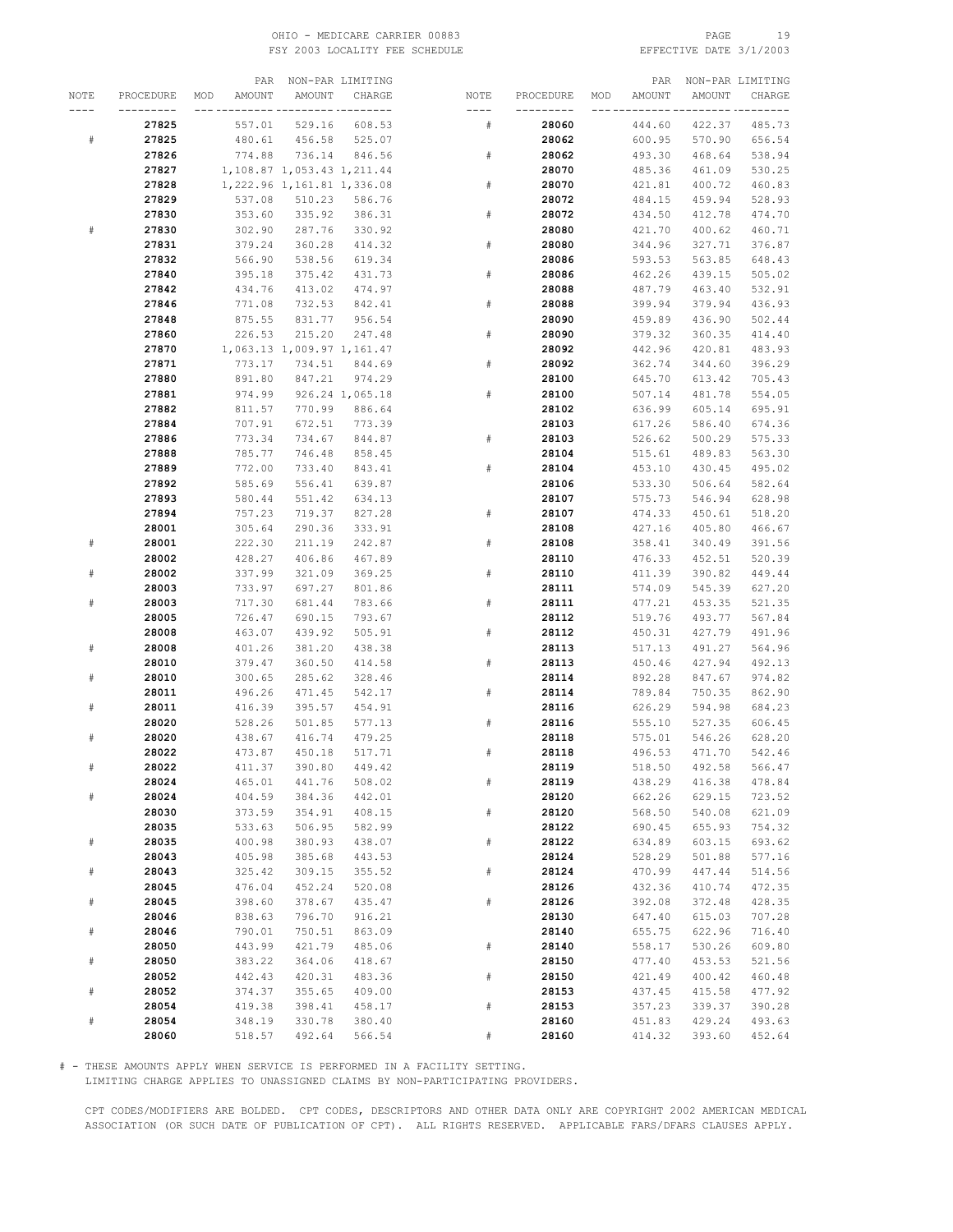#### OHIO - MEDICARE CARRIER 00883 PAGE 20 FSY 2003 LOCALITY FEE SCHEDULE

|           |           |     | PAR    |                               | NON-PAR LIMITING |      |           |     | PAR      |                                  | NON-PAR LIMITING |
|-----------|-----------|-----|--------|-------------------------------|------------------|------|-----------|-----|----------|----------------------------------|------------------|
| NOTE      | PROCEDURE | MOD | AMOUNT | AMOUNT                        | CHARGE           | NOTE | PROCEDURE | MOD | AMOUNT   | AMOUNT                           | CHARGE           |
|           |           |     |        |                               | -- ---------     |      |           |     |          |                                  |                  |
|           | 28171     |     | 683.16 | 649.00                        | 746.35           |      | 28292     |     | 632.76   | 601.12                           | 691.29           |
|           | 28173     |     | 742.94 | 705.79                        | 811.66           | #    | 28292     |     | 560.18   | 532.17                           | 612.00           |
| #         | 28173     |     | 664.46 | 631.24                        | 725.93           |      | 28293     |     | 665.14   | 631.88                           | 726.66           |
|           |           |     |        |                               |                  |      |           |     |          |                                  |                  |
|           | 28175     |     | 578.96 | 550.01                        | 632.51           | #    | 28293     |     | 585.62   | 556.34                           | 639.79           |
| #         | 28175     |     | 485.89 | 461.60                        | 530.84           |      | 28294     |     | 715.52   | 679.74                           | 781.70           |
|           | 28190     |     | 299.46 | 284.49                        | 327.16           | #    | 28294     |     | 628.36   | 596.94                           | 686.48           |
| $\#$      | 28190     |     | 195.63 | 185.85                        | 213.73           |      | 28296     |     | 758.60   | 720.67                           | 828.77           |
|           | 28192     |     | 471.69 | 448.11                        | 515.33           | #    | 28296     |     | 682.20   | 648.09                           | 745.30           |
| #         | 28192     |     | 381.06 | 362.01                        | 416.31           |      | 28297     |     | 795.07   | 755.32                           | 868.62           |
|           | 28193     |     | 534.97 | 508.22                        | 584.45           | #    | 28297     |     | 744.72   | 707.48                           | 813.60           |
| #         | 28193     |     | 463.09 | 439.94                        | 505.93           |      | 28298     |     | 677.69   | 643.81                           | 740.38           |
|           | 28200     |     | 480.00 | 456.00                        | 524.40           | #    | 28298     |     | 619.70   | 588.72                           | 677.03           |
| #         | 28200     |     | 414.71 | 393.97                        | 453.07           |      | 28299     |     | 822.66   | 781.53                           | 898.76           |
|           | 28202     |     | 679.95 | 645.95                        | 742.84           | #    | 28299     |     | 744.52   | 707.29                           | 813.38           |
| #         | 28202     |     | 525.77 | 499.48                        | 574.40           |      | 28300     |     | 915.11   | 869.35                           | 999.75           |
|           | 28208     |     | 462.61 | 439.48                        | 505.40           | #    | 28300     |     | 725.86   | 689.57                           | 793.01           |
| $\#$      | 28208     |     | 391.42 | 371.85                        | 427.63           |      | 28302     |     | 900.12   | 855.11                           | 983.38           |
|           | 28210     |     | 591.26 | 561.70                        | 645.96           | $\#$ | 28302     |     | 718.51   | 682.58                           | 784.97           |
| $\#$      | 28210     |     | 485.69 | 461.41                        | 530.62           |      | 28304     |     | 726.14   | 689.83                           | 793.30           |
|           | 28220     |     | 462.54 | 439.41                        | 505.32           | #    | 28304     |     | 642.10   | 610.00                           | 701.50           |
| $\#$      | 28220     |     | 405.24 | 384.98                        | 442.73           |      | 28305     |     | 913.53   | 867.85                           | 998.03           |
|           | 28222     |     |        |                               | 569.16           | #    | 28305     |     | 738.86   |                                  | 807.21           |
|           |           |     | 520.97 | 494.92                        |                  |      |           |     |          | 701.92                           |                  |
| ${}^{\#}$ | 28222     |     | 478.61 | 454.68                        | 522.88           |      | 28306     |     | 561.31   | 533.24                           | 613.23           |
|           | 28225     |     | 418.70 | 397.77                        | 457.44           | $\#$ | 28306     |     | 466.51   | 443.18                           | 509.66           |
| ${}^{\#}$ | 28225     |     | 353.07 | 335.42                        | 385.73           |      | 28307     |     | 718.99   | 683.04                           | 785.50           |
|           | 28226     |     | 463.92 | 440.72                        | 506.83           | #    | 28307     |     | 539.80   | 512.81                           | 589.73           |
| $\#$      | 28226     |     | 422.60 | 401.47                        | 461.69           |      | 28308     |     | 491.95   | 467.35                           | 537.45           |
|           | 28230     |     | 456.15 | 433.34                        | 498.34           | $\#$ | 28308     |     | 407.57   | 387.19                           | 445.27           |
| $\#$      | 28230     |     | 421.07 | 400.02                        | 460.02           |      | 28309     |     | 892.39   | 847.77                           | 974.94           |
|           | 28232     |     | 422.77 | 401.63                        | 461.87           |      | 28310     |     | 541.50   | 514.43                           | 591.59           |
| $\#$      | 28232     |     | 375.54 | 356.76                        | 410.27           | #    | 28310     |     | 466.84   | 443.50                           | 510.03           |
|           | 28234     |     | 424.12 | 402.91                        | 463.35           |      | 28312     |     | 495.21   | 470.45                           | 541.02           |
| ${}^{\#}$ | 28234     |     | 355.71 | 337.92                        | 388.61           | $\#$ | 28312     |     | 454.58   | 431.85                           | 496.63           |
|           | 28238     |     | 676.98 | 643.13                        | 739.60           |      | 28313     |     | 531.05   | 504.50                           | 580.18           |
| #         | 28238     |     | 583.22 | 554.06                        | 637.17           |      | 28315     |     | 474.55   | 450.82                           | 518.44           |
|           | 28240     |     | 459.48 | 436.51                        | 501.99           | #    | 28315     |     | 399.54   | 379.56                           | 436.49           |
| $\#$      | 28240     |     | 411.55 | 390.97                        | 449.62           |      | 28320     |     | 695.74   | 660.95                           | 760.09           |
|           | 28250     |     | 556.20 | 528.39                        | 607.65           |      | 28322     |     | 757.88   | 719.99                           | 827.99           |
| $\#$      | 28250     |     | 489.53 | 465.05                        | 534.81           | #    | 28322     |     | 645.37   | 613.10                           | 705.07           |
|           | 28260     |     | 656.17 | 623.36                        | 716.86           |      | 28340     |     | 614.60   | 583.87                           | 671.45           |
| #         | 28260     |     | 595.75 | 565.96                        | 650.85           | #    | 28340     |     | 526.40   | 500.08                           | 575.09           |
|           | 28261     |     | 867.43 | 824.06                        | 947.67           |      | 28341     |     | 677.09   | 643.24                           | 739.73           |
| ${}^{\#}$ | 28261     |     | 820.20 | 779.19                        | 896.07           | #    | 28341     |     | 595.14   | 565.38                           | 650.19           |
|           | 28262     |     |        | 1, 254.58 1, 191.85 1, 370.63 |                  |      | 28344     |     | 482.23   | 458.12                           | 526.84           |
| $\#$      | 28262     |     |        | 1, 189.64 1, 130.16 1, 299.68 |                  | $\#$ | 28344     |     | 383.95   | 364.75                           | 419.46           |
|           | 28264     |     | 819.26 | 778.30                        | 895.05           |      | 28345     |     | 568.72   | 540.28                           | 621.32           |
|           | 28270     |     | 498.70 | 473.77                        | 544.84           | $\#$ | 28345     |     | 512.12   | 486.51                           | 559.49           |
| $\#$      | 28270     |     | 455.64 | 432.86                        | 497.79           |      | 28360     |     | 1,035.78 |                                  | 983.99 1, 131.59 |
|           | 28272     |     | 419.98 | 398.98                        | 458.83           |      | 28400     |     | 302.62   | 287.49                           | 330.61           |
| $\#$      | 28272     |     | 351.92 | 334.32                        | 384.47           | $\#$ | 28400     |     | 258.87   | 245.93                           | 282.82           |
|           | 28280     |     | 535.18 | 508.42                        | 584.68           |      | 28405     |     | 433.43   | 411.76                           | 473.52           |
| $\#$      | 28280     |     | 462.61 | 439.48                        | 505.40           | $\#$ | 28405     |     | 399.75   | 379.76                           | 436.72           |
|           | 28285     |     | 493.55 | 468.87                        | 539.20           |      | 28406     |     | 577.00   | 548.15                           | 630.37           |
| $\#$      | 28285     |     | 427.22 | 405.86                        | 466.74           |      | 28415     |     |          | 1, 203. 77 1, 143. 58 1, 315. 12 |                  |
|           | 28286     |     | 487.59 | 463.21                        | 532.69           |      | 28420     |     |          | 1,242.04 1,179.94 1,356.93       |                  |
| $\#$      | 28286     |     | 424.39 | 403.17                        | 463.65           |      | 28430     |     | 279.23   | 265.27                           | 305.06           |
|           | 28288     |     | 512.55 | 486.92                        | 559.96           | $\#$ | 28430     |     | 233.74   | 222.05                           | 255.36           |
| $\#$      | 28288     |     | 490.32 | 465.80                        | 535.67           |      | 28435     |     | 342.22   | 325.11                           | 373.88           |
|           | 28289     |     | 692.82 | 658.18                        | 756.91           | $\#$ | 28435     |     | 309.92   | 294.42                           | 338.58           |
| $\#$      | 28289     |     | 624.07 | 592.87                        | 681.80           |      | 28436     |     | 478.12   | 454.21                           | 522.34           |
|           | 28290     |     | 576.96 | 548.11                        | 630.33           |      | 28445     |     |          | 1,102.05 1,046.95 1,203.99       |                  |
| $\#$      | 28290     |     | 554.73 | 526.99                        | 606.04           |      | 28450     |     | 269.89   | 256.40                           | 294.86           |
|           |           |     |        |                               |                  |      |           |     |          |                                  |                  |

# - THESE AMOUNTS APPLY WHEN SERVICE IS PERFORMED IN A FACILITY SETTING.

LIMITING CHARGE APPLIES TO UNASSIGNED CLAIMS BY NON-PARTICIPATING PROVIDERS.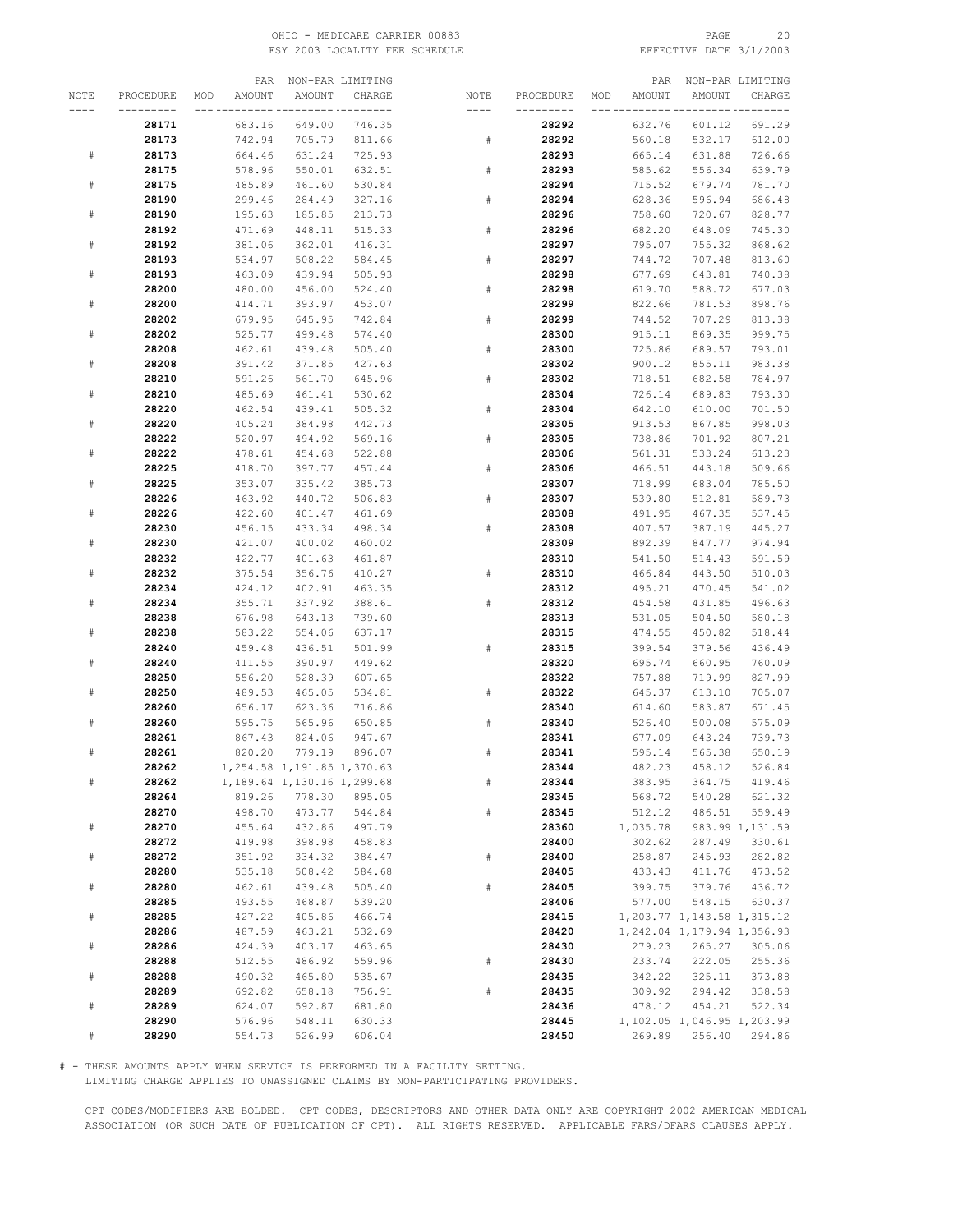#### OHIO – MEDICARE CARRIER 00883 PAGE 21<br>
FSY 2003 LOCALITY FEE SCHEDULE FOR THE SERIE SOME PAGE 3/1/2003 FSY 2003 LOCALITY FEE SCHEDULE

|           |           |     | PAR    |        | NON-PAR LIMITING |           |           |     | PAR    |                            | NON-PAR LIMITING |
|-----------|-----------|-----|--------|--------|------------------|-----------|-----------|-----|--------|----------------------------|------------------|
| NOTE      | PROCEDURE | MOD | AMOUNT | AMOUNT | CHARGE           | NOTE      | PROCEDURE | MOD | AMOUNT | AMOUNT                     | CHARGE           |
|           |           |     |        |        |                  |           |           |     |        |                            |                  |
| ${}^{\#}$ | 28450     |     | 222.31 | 211.19 | 242.87           | #         | 28675     |     | 298.70 | 283.77                     | 326.34           |
|           | 28455     |     | 317.04 | 301.19 | 346.37           |           | 28705     |     |        | 1,293.72 1,229.03 1,413.38 |                  |
| #         | 28455     |     | 303.85 | 288.66 | 331.96           |           | 28715     |     | 987.11 |                            | 937.75 1,078.41  |
|           | 28456     |     | 335.79 | 319.00 | 366.85           |           | 28725     |     | 884.59 | 840.36                     | 966.41           |
|           | 28465     |     | 579.87 | 550.88 | 633.51           |           | 28730     |     | 827.24 | 785.88                     | 903.76           |
|           | 28470     |     | 247.12 | 234.76 | 269.97           |           | 28735     |     | 822.88 | 781.74                     | 899.00           |
| $\#$      | 28470     |     | 200.93 | 190.88 | 219.51           |           | 28737     |     | 726.39 | 690.07                     | 793.58           |
|           | 28475     |     | 308.85 | 293.41 | 337.42           |           | 28740     |     | 808.04 | 767.64                     | 882.79           |
| $\#$      | 28475     |     | 281.77 | 267.68 | 307.83           | #         | 28740     |     | 650.39 | 617.87                     | 710.55           |
|           | 28476     |     | 382.46 | 363.34 | 417.84           |           | 28750     |     | 822.11 | 781.00                     | 898.15           |
|           | 28485     |     | 519.74 | 493.75 | 567.81           | #         | 28750     |     | 634.59 | 602.86                     | 693.29           |
|           | 28490     |     | 143.51 | 136.33 | 156.78           |           | 28755     |     | 516.37 | 490.55                     | 564.13           |
| #         | 28490     |     | 119.89 | 113.90 | 130.99           | ${}^{\#}$ | 28755     |     | 430.25 | 408.74                     | 470.05           |
|           | 28495     |     | 166.90 | 158.56 | 182.34           |           | 28760     |     | 672.49 | 638.87                     | 734.70           |
| ${}^{\#}$ | 28495     |     | 144.33 | 137.11 | 157.68           | #         | 28760     |     | 593.32 | 563.65                     | 648.20           |
|           | 28496     |     | 475.85 | 452.06 | 519.87           |           | 28800     |     | 649.24 | 616.78                     | 709.30           |
| $\#$      | 28496     |     | 278.60 | 264.67 | 304.37           |           | 28805     |     | 653.34 | 620.67                     | 713.77           |
|           | 28505     |     | 555.07 | 527.32 | 606.42           |           | 28810     |     | 526.76 | 500.42                     | 575.48           |
| $\#$      | 28505     |     | 398.81 | 378.87 | 435.70           |           | 28820     |     | 566.81 | 538.47                     | 619.24           |
|           | 28510     |     | 132.74 | 126.10 | 145.02           | #         | 28820     |     | 430.34 | 408.82                     | 470.14           |
| ${}^{\#}$ | 28510     |     | 119.55 | 113.57 | 130.61           |           | 28825     |     | 513.01 | 487.36                     | 560.46           |
|           | 28515     |     | 156.28 | 148.47 | 170.74           | $\#$      | 28825     |     | 392.51 | 372.88                     | 428.81           |
| #         | 28515     |     | 137.53 | 130.65 | 150.25           |           | 29000     |     | 199.29 | 189.33                     | 217.73           |
|           | 28525     |     | 523.00 | 496.85 | 571.38           | ${}^{\#}$ | 29000     |     | 152.76 | 145.12                     | 166.89           |
| ${}^{\#}$ | 28525     |     | 366.04 | 347.74 | 399.90           |           | 29010     |     | 190.98 | 181.43                     | 208.64           |
|           | 28530     |     | 149.71 | 142.22 | 163.55           | #         | 29010     |     | 144.10 | 136.90                     | 157.44           |
| $\#$      | 28530     |     | 140.68 | 133.65 | 153.70           |           | 29015     |     | 198.12 | 188.21                     | 216.44           |
|           | 28531     |     | 484.91 | 460.66 | 529.76           | #         | 29015     |     | 150.54 | 143.01                     | 164.46           |
| $\#$      | 28531     |     | 242.87 | 230.73 | 265.34           |           | 29020     |     | 195.87 | 186.08                     | 213.99           |
|           | 28540     |     | 215.24 | 204.48 | 235.15           | #         | 29020     |     | 132.32 | 125.70                     | 144.56           |
|           | 28545     |     | 243.38 | 231.21 | 265.89           |           | 29025     |     | 206.11 | 195.80                     | 225.17           |
|           | 28546     |     | 450.93 | 428.38 | 492.64           | #         | 29025     |     | 160.97 | 152.92                     | 175.86           |
| ${}^{\#}$ | 28546     |     | 349.53 | 332.05 | 381.86           |           | 29035     |     | 180.43 | 171.41                     | 197.12           |
|           | 28555     |     | 724.58 | 688.35 | 791.60           | ${}^{\#}$ | 29035     |     | 125.91 | 119.61                     | 137.55           |
| ${}^{\#}$ | 28555     |     | 561.02 | 532.97 | 612.92           |           | 29040     |     | 179.12 | 170.16                     | 195.68           |
|           | 28570     |     | 214.97 | 204.22 | 234.85           | #         | 29040     |     | 146.48 | 139.16                     | 160.03           |
| $\#$      | 28570     |     | 206.98 | 196.63 | 226.12           |           | 29044     |     | 206.02 | 195.72                     | 225.08           |
|           | 28575     |     | 345.19 | 327.93 | 377.12           | ${}^{\#}$ | 29044     |     | 150.81 | 143.27                     | 164.76           |
| $\#$      | 28575     |     | 333.73 | 317.04 | 364.60           |           | 29046     |     | 207.90 | 197.51                     | 227.14           |
|           | 28576     |     | 584.16 | 554.95 | 638.19           | #         | 29046     |     | 169.36 | 160.89                     | 185.02           |
| ${}^{\#}$ | 28576     |     | 410.18 | 389.67 | 448.12           |           | 29049     |     | 74.77  | 71.03                      | 81.68            |
|           | 28585     |     | 667.01 | 633.66 | 728.71           | #         | 29049     |     | 56.36  | 53.54                      | 61.57            |
| #         | 28585     |     | 623.95 | 592.75 | 681.66           |           | 29055     |     | 161.34 | 153.27                     | 176.26           |
|           | 28600     |     | 236.18 | 224.37 | 258.03           | #         | 29055     |     | 123.15 | 116.99                     | 134.54           |
| $\#$      | 28600     |     | 221.25 | 210.19 | 241.72           |           | 29058     |     | 99.77  | 94.78                      | 109.00           |
|           | 28605     |     | 292.78 | 278.14 | 319.86           | $\#$      | 29058     |     | 78.93  | 74.98                      | 86.23            |
| $\#$      | 28605     |     | 291.39 | 276.82 | 318.34           |           | 29065     |     | 75.78  | 71.99                      | 82.79            |
|           | 28606     |     | 776.04 | 737.24 | 847.83           | $\#$      | 29065     |     | 60.15  | 57.14                      | 65.71            |
| $\#$      | 28606     |     | 459.34 | 436.37 | 501.83           |           | 29075     |     | 69.71  | 66.22                      | 76.15            |
|           | 28615     |     | 657.95 | 625.05 | 718.81           | $\#$      | 29075     |     | 54.08  | 51.38                      | 59.09            |
|           | 28630     |     | 150.76 | 143.22 | 164.70           |           | 29085     |     | 74.73  | 70.99                      | 81.64            |
|           | 28635     |     | 168.15 | 159.74 | 183.70           | $\#$      | 29085     |     | 57.02  | 54.17                      | 62.30            |
|           | 28636     |     | 362.69 | 344.56 | 396.24           |           | 29086     |     | 49.65  | 47.17                      | 54.25            |
| $\#$      | 28636     |     | 225.87 | 214.58 | 246.77           | $\#$      | 29086     |     | 43.74  | 41.55                      | 47.78            |
|           | 28645     |     | 407.15 | 386.79 | 444.81           |           | 29105     |     | 73.00  | 69.35                      | 79.75            |
| $\#$      | 28645     |     | 327.28 | 310.92 | 357.56           | $\#$      | 29105     |     | 53.20  | 50.54                      | 58.12            |
|           | 28660     |     | 157.96 | 150.06 | 172.57           |           | 29125     |     | 55.16  | 52.40                      | 60.26            |
| $\#$      | 28660     |     | 134.35 | 127.63 | 146.77           | ${}^{\#}$ | 29125     |     | 37.45  | 35.58                      | 40.92            |
|           | 28665     |     | 169.56 | 161.08 | 185.24           |           | 29126     |     | 69.34  | 65.87                      | 75.75            |
|           | 28666     |     | 380.22 | 361.21 | 415.39           | $\#$      | 29126     |     | 46.42  | 44.10                      | 50.72            |
| #         | 28666     |     | 212.15 | 201.54 | 231.77           |           | 29130     |     | 35.21  | 33.45                      | 38.47            |
|           | 28675     |     | 455.31 | 432.54 | 497.42           | #         | 29130     |     | 25.84  | 24.55                      | 28.23            |
|           |           |     |        |        |                  |           |           |     |        |                            |                  |

# - THESE AMOUNTS APPLY WHEN SERVICE IS PERFORMED IN A FACILITY SETTING.

LIMITING CHARGE APPLIES TO UNASSIGNED CLAIMS BY NON-PARTICIPATING PROVIDERS.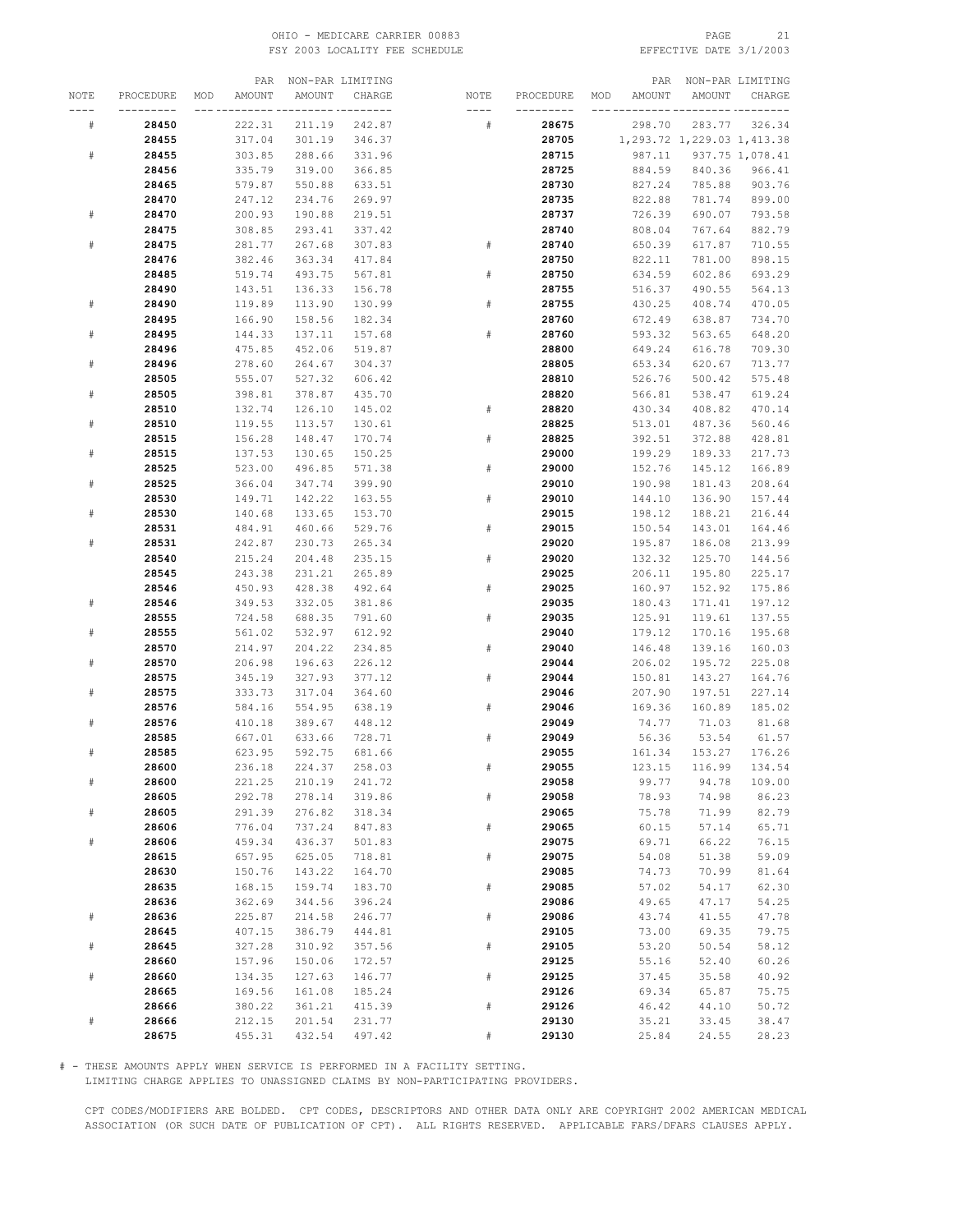#### OHIO - MEDICARE CARRIER 00883 PAGE 22 FSY 2003 LOCALITY FEE SCHEDULE

|      |           |     | PAR    |           | NON-PAR LIMITING |      |           |     | PAR      |                            | NON-PAR LIMITING |
|------|-----------|-----|--------|-----------|------------------|------|-----------|-----|----------|----------------------------|------------------|
| NOTE | PROCEDURE | MOD | AMOUNT | AMOUNT    | CHARGE           | NOTE | PROCEDURE | MOD | AMOUNT   | AMOUNT                     | CHARGE           |
|      | --------- |     |        |           | -- ---------     |      |           |     |          |                            |                  |
|      |           |     |        |           |                  |      |           |     |          |                            |                  |
|      | 29131     |     | 45.70  | 43.42     | 49.93            |      | 29730     |     | 56.13    | 53.32                      | 61.32            |
| $\#$ | 29131     |     | 29.38  | 27.91     | 32.10            | #    | 29730     |     | 42.93    | 40.78                      | 46.90            |
|      | 29200     |     | 52.81  | 50.17     | 57.70            |      | 29740     |     | 82.10    | 78.00                      | 89.70            |
| #    | 29200     |     | 37.53  | 35.65     | 41.00            | #    | 29740     |     | 63.35    | 60.18                      | 69.21            |
|      | 29220     |     | 51.77  | 49.18     | 56.56            |      | 29750     |     | 86.15    | 81.84                      | 94.12            |
| #    | 29220     |     | 39.61  | 37.63     | 43.27            |      | 29750     |     | 71.91    | 68.31                      | 78.56            |
|      | 29240     |     | 58.12  | 55.21     | 63.49            |      | 29800     |     | 577.88   | 548.99                     | 631.34           |
|      |           |     |        |           |                  |      |           |     |          |                            |                  |
| #    | 29240     |     | 41.11  | 39.05     | 44.91            |      | 29804     |     | 615.29   | 584.53                     | 672.21           |
|      | 29260     |     | 48.14  | 45.73     | 52.59            |      | 29805     |     | 516.23   | 490.42                     | 563.98           |
| #    | 29260     |     | 33.20  | 31.54     | 36.27            |      | 29806     |     | 980.56   |                            | 931.53 1,071.26  |
|      | 29280     |     | 48.07  | 45.67     | 52.52            |      | 29807     |     | 953.03   |                            | 905.38 1,041.19  |
| $\#$ | 29280     |     | 31.75  | 30.16     | 34.68            |      | 29819     |     | 553.18   | 525.52                     | 604.35           |
|      | 29305     |     | 185.04 | 175.79    | 202.16           |      | 29820     |     | 513.70   | 488.02                     | 561.22           |
| #    | 29305     |     |        | 134.23    | 154.36           |      |           |     |          | 529.97                     | 609.47           |
|      |           |     | 141.29 |           |                  |      | 29821     |     | 557.86   |                            |                  |
|      | 29325     |     | 202.53 | 192.40    | 221.26           |      | 29822     |     | 541.74   | 514.65                     | 591.85           |
| #    | 29325     |     | 158.78 | 150.84    | 173.47           |      | 29823     |     | 591.61   | 562.03                     | 646.33           |
|      | 29345     |     | 111.40 | 105.83    | 121.70           |      | 29824     |     | 599.38   | 569.41                     | 654.82           |
| #    | 29345     |     | 92.99  | 88.34     | 101.59           |      | 29825     |     | 552.48   | 524.86                     | 603.59           |
|      | 29355     |     | 115.78 | 109.99    | 126.49           |      | 29826     |     | 636.05   | 604.25                     | 694.89           |
| #    | 29355     |     | 99.80  | 94.81     | 109.03           |      | 29827     |     | 1,024.81 |                            | 973.57 1,119.61  |
|      |           |     |        |           |                  |      |           |     |          |                            |                  |
|      | 29358     |     | 121.17 | 115.11    | 132.38           |      | 29830     |     | 427.10   | 405.75                     | 466.61           |
| $\#$ | 29358     |     | 94.78  | 90.04     | 103.55           |      | 29834     |     | 465.48   | 442.21                     | 508.54           |
|      | 29365     |     | 98.88  | 93.94     | 108.03           |      | 29835     |     | 475.54   | 451.76                     | 519.52           |
| #    | 29365     |     | 80.12  | 76.11     | 87.53            |      | 29836     |     | 548.89   | 521.45                     | 599.67           |
|      | 29405     |     | 72.64  | 69.01     | 79.36            |      | 29837     |     | 501.21   | 476.15                     | 547.57           |
| #    | 29405     |     | 58.75  | 55.81     | 64.18            |      | 29838     |     | 560.27   | 532.26                     | 612.10           |
|      | 29425     |     | 79.14  | 75.18     | 86.46            |      | 29840     |     | 416.28   | 395.47                     | 454.79           |
|      |           |     |        |           |                  |      |           |     |          |                            |                  |
| #    | 29425     |     | 65.94  | 62.64     | 72.04            |      | 29843     |     | 446.62   | 424.29                     | 487.93           |
|      | 29435     |     | 96.44  | 91.62     | 105.36           |      | 29844     |     | 468.75   | 445.31                     | 512.11           |
| #    | 29435     |     | 79.78  | 75.79     | 87.16            |      | 29845     |     | 532.42   | 505.80                     | 581.67           |
|      | 29440     |     | 45.06  | 42.81     | 49.23            |      | 29846     |     | 491.61   | 467.03                     | 537.08           |
| $\#$ | 29440     |     | 32.56  | 30.93     | 35.57            |      | 29847     |     | 509.17   | 483.71                     | 556.27           |
|      | 29445     |     | 130.09 | 123.59    | 142.13           |      | 29848     |     | 420.65   | 399.62                     | 459.56           |
| #    | 29445     |     | 106.13 | 100.82    | 115.94           |      | 29850     |     | 506.71   | 481.37                     | 553.58           |
|      | 29450     |     | 128.44 | 122.02    | 140.32           |      | 29851     |     | 885.00   | 840.75                     | 966.86           |
|      |           |     |        |           |                  |      |           |     |          |                            |                  |
| #    | 29450     |     | 117.68 | 111.80    | 128.57           |      | 29855     |     | 744.02   | 706.82                     | 812.84           |
|      | 29505     |     | 64.00  | 60.80     | 69.92            |      | 29856     |     | 957.27   |                            | 909.41 1,045.82  |
| #    | 29505     |     | 43.51  | 41.33     | 47.53            |      | 29860     |     | 577.87   | 548.98                     | 631.33           |
|      | 29515     |     | 56.78  | 53.94     | 62.03            |      | 29861     |     | 637.71   | 605.82                     | 696.69           |
|      | 29515     |     | 45.32  | 43.05     | 49.51            |      | 29862     |     | 706.69   | 671.36                     | 772.06           |
|      | 29520     |     | 50.89  | 48.35     | 55.60            |      | 29863     |     | 705.30   | 670.04                     | 770.55           |
| #    | 29520     |     | 35.61  | 33.83     | 38.90            |      | 29870     |     | 381.48   | 362.41                     | 416.77           |
|      |           |     |        | 48.07     |                  |      |           |     |          |                            |                  |
|      | 29530     |     | 50.60  |           | 55.28            |      | 29871     |     | 476.69   | 452.86                     | 520.79           |
| #    | 29530     |     | 34.28  | 32.57     | 37.46            |      | 29873     |     | 471.56   | 447.98                     | 515.18           |
|      | 29540     |     | 33.49  | 31.82     | 36.59            |      | 29874     |     | 504.58   | 479.35                     | 551.25           |
| $\#$ | 29540     |     | 31.06  | 29.51     | 33.94            |      | 29875     |     | 467.97   | 444.57                     | 511.26           |
|      | 29550     |     | 32.73  | 31.09     | 35.75            |      | 29876     |     | 574.17   | 545.46                     | 627.28           |
| $\#$ | 29550     |     | 28.22  | 26.81     | 30.83            |      | 29877     |     | 539.87   | 512.88                     | 589.81           |
|      | 29580     |     | 43.31  | $41\,.14$ | 47.31            |      | 29879     |     | 582.36   | 553.24                     | 636.23           |
| $\#$ | 29580     |     | 34.63  | 32.90     | 37.84            |      | 29880     |     | 609.87   | 579.38                     | 666.29           |
|      |           |     |        |           |                  |      |           |     |          |                            |                  |
|      | 29590     |     | 46.75  | 44.41     | 51.07            |      | 29881     |     | 564.87   | 536.63                     | 617.12           |
| $\#$ | 29590     |     | 40.15  | 38.14     | 43.86            |      | 29882     |     | 607.64   | 577.26                     | 663.85           |
|      | 29700     |     | 51.31  | 48.74     | 56.05            |      | 29883     |     | 766.51   | 728.18                     | 837.41           |
| $\#$ | 29700     |     | 33.25  | 31.59     | 36.33            |      | 29884     |     | 537.41   | 510.54                     | 587.12           |
|      | 29705     |     | 56.84  | 54.00     | 62.10            |      | 29885     |     | 652.19   | 619.58                     | 712.52           |
| $\#$ | 29705     |     | 44.68  | 42.45     | 48.82            |      | 29886     |     | 552.35   | 524.73                     | 603.44           |
|      | 29710     |     | 103.65 | 98.47     | 113.24           |      | 29887     |     | 649.33   | 616.86                     | 709.39           |
|      |           |     |        |           |                  |      |           |     |          |                            |                  |
| $\#$ | 29710     |     | 79.34  | 75.37     | 86.68            |      | 29888     |     | 935.67   |                            | 888.89 1,022.22  |
|      | 29715     |     | 74.48  | 70.76     | 81.37            |      | 29889     |     |          | 1,089.16 1,034.70 1,189.91 |                  |
| $\#$ | 29715     |     | 51.22  | 48.66     | 55.96            |      | 29891     |     | 606.92   | 576.57                     | 663.06           |
|      | 29720     |     | 62.96  | 59.81     | 68.78            |      | 29892     |     | 641.27   | 609.21                     | 700.59           |
| $\#$ | 29720     |     | 41.78  | 39.69     | 45.64            |      | 29893     |     | 350.50   | 332.98                     | 382.93           |

# - THESE AMOUNTS APPLY WHEN SERVICE IS PERFORMED IN A FACILITY SETTING.

LIMITING CHARGE APPLIES TO UNASSIGNED CLAIMS BY NON-PARTICIPATING PROVIDERS.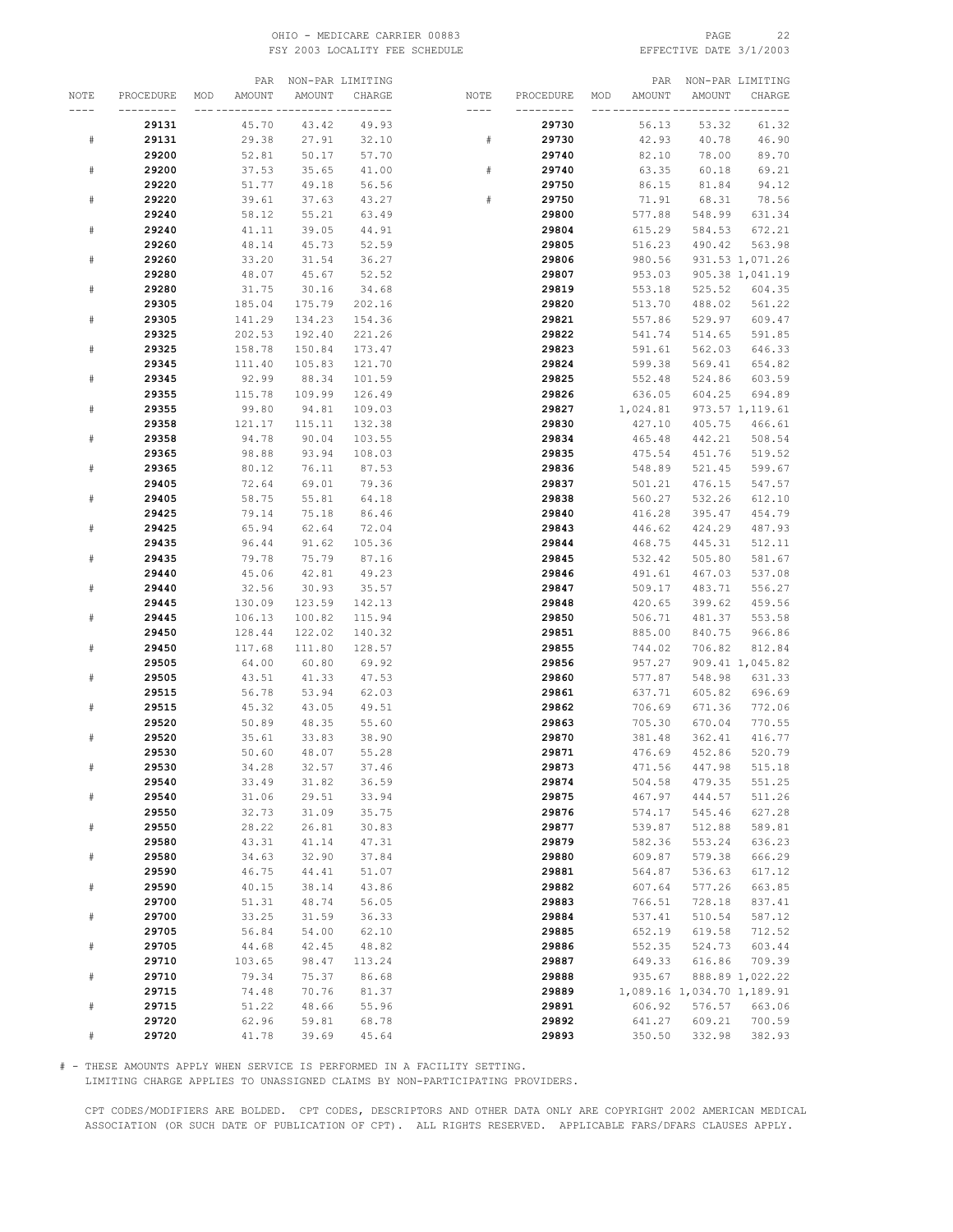#### OHIO - MEDICARE CARRIER 00883 PAGE 23 FSY 2003 LOCALITY FEE SCHEDULE

|           |           |     | PAR      |                               | NON-PAR LIMITING |      |           |     | PAR    |                               | NON-PAR LIMITING |
|-----------|-----------|-----|----------|-------------------------------|------------------|------|-----------|-----|--------|-------------------------------|------------------|
| NOTE      | PROCEDURE | MOD | AMOUNT   | AMOUNT                        | CHARGE           | NOTE | PROCEDURE | MOD | AMOUNT | AMOUNT                        | CHARGE           |
|           |           |     |          | __ _________ ________         |                  | ---- |           |     |        |                               | --- -----        |
|           | 29894     |     | 492.41   | 467.79                        | 537.96           | #    | 30903     |     | 77.90  | 74.01                         | 85.11            |
|           | 29895     |     | 482.66   | 458.53                        | 527.31           |      | 30905     |     | 208.49 | 198.07                        | 227.78           |
|           | 29897     |     | 506.25   | 480.94                        | 553.08           | #    | 30905     |     | 103.96 | 98.76                         | 113.57           |
|           |           |     |          |                               | 612.44           |      |           |     |        |                               |                  |
|           | 29898     |     | 560.59   | 532.56                        |                  |      | 30906     |     | 240.53 | 228.50                        | 262.78           |
|           | 29899     |     | 941.59   |                               | 894.51 1,028.69  | #    | 30906     |     | 137.74 | 130.85                        | 150.48           |
|           | 29900     |     | 428.96   | 407.51                        | 468.64           |      | 30915     |     | 523.40 | 497.23                        | 571.81           |
|           | 29901     |     | 471.48   | 447.91                        | 515.10           |      | 30920     |     | 676.03 | 642.23                        | 738.56           |
|           | 29902     |     | 505.78   | 480.49                        | 552.56           |      | 30930     |     | 123.97 | 117.77                        | 135.44           |
|           | 30000     |     | 143.00   | 135.85                        | 156.23           |      | 31000     |     | 129.00 | 122.55                        | 140.93           |
| $\#$      | 30000     |     | 106.54   | 101.21                        | 116.39           | #    | 31000     |     | 66.84  | 63.50                         | 73.03            |
|           | 30020     |     | 148.89   | 141.45                        | 162.67           |      | 31002     |     | 144.84 | 137.60                        | 158.24           |
| $\#$      | 30020     |     | 108.96   | 103.51                        | 119.04           |      | 31020     |     | 263.21 | 250.05                        | 287.56           |
|           | 30100     |     | 82.46    | 78.34                         | 90.09            | #    | 31020     |     | 240.29 | 228.28                        | 262.52           |
| #         | 30100     |     | 54.33    | 51.61                         | 59.35            |      | 31030     |     | 395.58 | 375.80                        | 432.17           |
|           | 30110     |     | 160.70   | 152.67                        | 175.57           | #    | 31030     |     | 389.68 | 370.20                        | 425.73           |
| #         | 30110     |     | 93.68    | 89.00                         | 102.35           |      | 31032     |     | 465.76 | 442.47                        | 508.84           |
|           |           |     |          |                               |                  |      |           |     |        |                               |                  |
|           | 30115     |     | 324.93   | 308.68                        | 354.98           |      | 31040     |     | 609.39 | 578.92                        | 665.76           |
|           | 30117     |     | 295.18   | 280.42                        | 322.48           |      | 31050     |     | 380.64 | 361.61                        | 415.85           |
| #         | 30117     |     | 231.98   | 220.38                        | 253.44           |      | 31051     |     | 503.83 | 478.64                        | 550.44           |
|           | 30118     |     | 659.12   | 626.16                        | 720.08           |      | 31070     |     | 339.74 | 322.75                        | 371.16           |
|           | 30120     |     | 413.28   | 392.62                        | 451.51           |      | 31075     |     | 638.80 | 606.86                        | 697.89           |
|           | 30124     |     | 234.65   | 222.92                        | 256.36           |      | 31080     |     | 747.40 | 710.03                        | 816.53           |
|           | 30125     |     | 502.17   | 477.06                        | 548.62           |      | 31081     |     | 866.04 | 822.74                        | 946.15           |
|           | 30130     |     | 267.41   | 254.04                        | 292.15           |      | 31084     |     | 889.08 | 844.63                        | 971.32           |
|           | 30140     |     | 292.15   | 277.54                        | 319.17           |      | 31085     |     | 930.23 |                               | 883.72 1,016.28  |
|           | 30150     |     | 656.19   | 623.38                        | 716.89           |      | 31086     |     | 860.91 | 817.86                        | 940.54           |
|           | 30160     |     | 669.76   | 636.27                        | 731.71           |      | 31087     |     | 878.78 | 834.84                        | 960.07           |
|           | 30200     |     | 72.48    | 68.86                         | 79.19            |      | 31090     |     | 678.31 | 644.39                        | 741.05           |
|           |           |     |          |                               |                  |      |           |     |        |                               |                  |
| ${}^{\#}$ | 30200     |     | 45.74    | 43.45                         | 49.97            |      | 31200     |     | 387.37 | 368.00                        | 423.20           |
|           | 30210     |     | 116.73   | 110.89                        | 127.52           |      | 31201     |     | 594.09 | 564.39                        | 649.05           |
| ${}^{\#}$ | 30210     |     | 62.56    | 59.43                         | 68.34            |      | 31205     |     | 683.93 | 649.73                        | 747.19           |
|           | 30220     |     | 147.00   | 139.65                        | 160.60           |      | 31225     |     |        | 1,268.71 1,205.27 1,386.06    |                  |
| $\#$      | 30220     |     | 89.01    | 84.56                         | 97.24            |      | 31230     |     |        | 1,431.19 1,359.63 1,563.57    |                  |
|           | 30300     |     | 130.55   | 124.02                        | 142.62           |      | 31231     |     | 111.90 | 106.31                        | 122.26           |
| $\#$      | 30300     |     | 53.46    | 50.79                         | 58.41            | #    | 31231     |     | 63.28  | 60.12                         | 69.14            |
|           | 30310     |     | 141.45   | 134.38                        | 154.54           |      | 31233     |     | 176.19 | 167.38                        | 192.49           |
|           | 30320     |     | 358.91   | 340.96                        | 392.10           | #    | 31233     |     | 126.19 | 119.88                        | 137.86           |
|           | 30400     |     | 691.36   | 656.79                        | 755.31           |      | 31235     |     | 202.99 | 192.84                        | 221.77           |
|           | 30410     |     | 874.39   | 830.67                        | 955.27           | #    | 31235     |     | 152.64 | 145.01                        | 166.76           |
|           | 30420     |     | 1,044.45 |                               | 992.23 1,141.06  |      | 31237     |     | 225.78 | 214.49                        | 246.66           |
|           | 30430     |     | 531.81   | 505.22                        | 581.00           | #    | 31237     |     | 171.61 | 163.03                        | 187.48           |
|           | 30435     |     | 819.21   | 778.25                        | 894.99           |      | 31238     |     | 255.41 | 242.64                        | 279.04           |
|           | 30450     |     |          | 1, 211.59 1, 151.01 1, 323.66 |                  | #    | 31238     |     | 189.78 | 180.29                        | 207.33           |
|           | 30460     |     | 708.61   | 673.18                        | 774.16           |      | 31239     |     | 558.45 | 530.53                        | 610.11           |
|           | 30462     |     |          | 1,278.90 1,214.96 1,397.20    |                  |      | 31240     |     | 155.02 | 147.27                        | 169.36           |
|           |           |     |          |                               |                  |      | 31254     |     |        | 260.65                        | 299.75           |
|           | 30465     |     | 757.22   | 719.36                        | 827.26           |      |           |     | 274.37 |                               |                  |
|           | 30520     |     | 424.74   | 403.50                        | 464.03           |      | 31255     |     | 409.45 | 388.98                        | 447.33           |
|           | 30540     |     | 523.61   | 497.43                        | 572.04           |      | 31256     |     | 195.38 | 185.61                        | 213.45           |
|           | 30545     |     | 774.43   | 735.71                        | 846.07           |      | 31267     |     | 321.55 | 305.47                        | 351.29           |
|           | 30560     |     | 129.87   | 123.38                        | 141.89           |      | 31276     |     | 518.84 | 492.90                        | 566.84           |
| $\#$      | 30560     |     | 101.05   | 96.00                         | 110.40           |      | 31287     |     | 231.84 | 220.25                        | 253.29           |
|           | 30580     |     | 433.33   | 411.66                        | 473.41           |      | 31288     |     | 270.44 | 256.92                        | 295.46           |
|           | 30600     |     | 414.63   | 393.90                        | 452.99           |      | 31290     |     |        | 1,070.25 1,016.74 1,169.25    |                  |
|           | 30620     |     | 459.92   | 436.92                        | 502.46           |      | 31291     |     |        | 1, 134.20 1, 077.49 1, 239.11 |                  |
|           | 30630     |     | 522.58   | 496.45                        | 570.92           |      | 31292     |     | 920.28 |                               | 874.27 1,005.41  |
|           | 30801     |     | 130.98   | 124.43                        | 143.09           |      | 31293     |     |        | 996.93 947.08 1,089.14        |                  |
| $\#$      | 30801     |     | 122.30   | 116.19                        | 133.62           |      | 31294     |     |        | 1, 157.15 1, 099.29 1, 264.18 |                  |
|           | 30802     |     | 186.71   | 177.37                        | 203.98           |      | 31300     |     |        | 1, 153.57 1, 095.89 1, 260.27 |                  |
| $\#$      | 30802     |     | 177.68   | 168.80                        | 194.12           |      | 31320     |     |        | 655.99 623.19 716.67          |                  |
|           | 30901     |     | 95.76    | 90.97                         | 104.62           |      | 31360     |     |        | 1,323.83 1,257.64 1,446.29    |                  |
| $\#$      | 30901     |     |          |                               | 64.02            |      |           |     |        | 1,728.98 1,642.53 1,888.91    |                  |
|           |           |     | 58.60    | 55.67                         |                  |      | 31365     |     |        |                               |                  |
|           | 30903     |     | 169.23   | 160.77                        | 184.89           |      | 31367     |     |        | 1,670.32 1,586.80 1,824.82    |                  |

# - THESE AMOUNTS APPLY WHEN SERVICE IS PERFORMED IN A FACILITY SETTING.

LIMITING CHARGE APPLIES TO UNASSIGNED CLAIMS BY NON-PARTICIPATING PROVIDERS.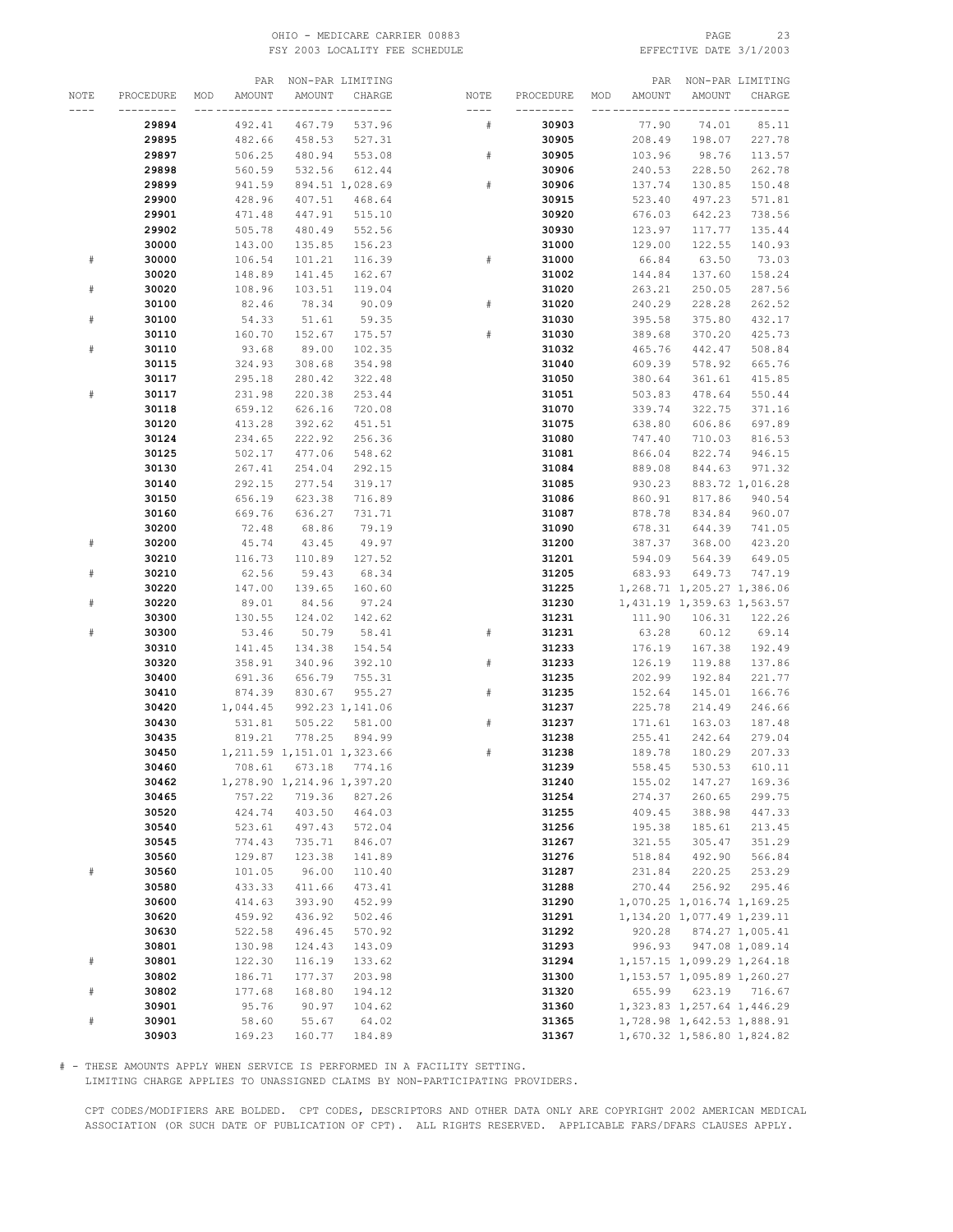#### OHIO – MEDICARE CARRIER 00883 PAGE 24<br>
FSY 2003 LOCALITY FEE SCHEDULE FOR THE SERIE SOME PAGE 3/1/2003 FSY 2003 LOCALITY FEE SCHEDULE

|           |                | PAR                  |                               | NON-PAR LIMITING |      |                | PAR              |                                      | NON-PAR LIMITING |
|-----------|----------------|----------------------|-------------------------------|------------------|------|----------------|------------------|--------------------------------------|------------------|
| NOTE      | PROCEDURE      | MOD<br><b>AMOUNT</b> | AMOUNT                        | CHARGE           | NOTE | PROCEDURE      | MOD<br>AMOUNT    | AMOUNT                               | CHARGE           |
|           |                |                      | ____________________          |                  |      |                |                  |                                      |                  |
|           | 31368          |                      | 2,032.45 1,930.83 2,220.45    |                  |      | 31603          | 223.92           | 212.72                               | 244.63           |
|           | 31370          |                      | 1,638.61 1,556.68 1,790.18    |                  |      | 31605          | 183.75           | 174.56                               | 200.74           |
|           | 31375          |                      | 1,509.23 1,433.77 1,648.84    |                  |      | 31610          | 717.35           | 681.48                               | 783.70           |
|           | 31380          |                      | 1,508.87 1,433.43 1,648.44    |                  |      | 31611          | 572.92           | 544.27                               | 625.91           |
|           | 31382          |                      | 1,590.30 1,510.79 1,737.41    |                  |      | 31612          | 86.93            | 82.58                                | 94.97            |
|           | 31390          |                      | 2,056.10 1,953.30 2,246.30    |                  | #    | 31612          | 49.77            | 47.28                                | 54.37            |
|           | 31395          |                      | 2,399.90 2,279.91 2,621.90    |                  |      | 31613          | 488.21           | 463.80                               | 533.37           |
|           | 31400          | 943.86               |                               | 896.67 1,031.17  |      | 31614          | 701.77           | 666.68                               | 766.68           |
|           | 31420          | 929.47               |                               | 883.00 1,015.45  |      | 31615          | 210.76           | 200.22                               | 230.25           |
|           | 31500          | 113.23               |                               | 107.57 123.71    | #    | 31615          | 121.52           | 115.44                               | 132.76           |
| #         | 31502<br>31502 | 93.79<br>34.06       | 89.10<br>32.36                | 102.47<br>37.21  | #    | 31622<br>31622 | 225.42<br>145.90 | 214.15<br>138.61                     | 246.27<br>159.40 |
|           | 31505          | 46.84                | 44.50                         | 51.18            |      | 31623          | 220.03           | 209.03                               | 240.38           |
| $\#$      | 31505          | 31.56                | 29.98                         | 34.48            | $\#$ | 31623          | 149.19           | 141.73                               | 162.99           |
|           | 31510          | 173.33               | 164.66                        | 189.36           |      | 31624          | 209.60           | 199.12                               | 228.99           |
| $\#$      | 31510          | 109.09               | 103.64                        | 119.19           | #    | 31624          | 148.83           | 141.39                               | 162.60           |
|           | 31511          | 192.48               | 182.86                        | 210.29           |      | 31625          | 173.26           | 164.60                               | 189.29           |
| $\#$      | 31511          | 110.18               | 104.67                        | 120.37           |      | 31628          | 260.08           | 247.08                               | 284.14           |
|           | 31512          | 187.47               | 178.10                        | 204.82           | #    | 31628          | 192.02           | 182.42                               | 209.78           |
| $\#$      | 31512          | 118.02               | 112.12                        | 128.94           |      | 31629          | 171.16           | 162.60                               | 186.99           |
|           | 31513          | 126.05               | 119.75                        | 137.71           |      | 31630          | 217.81           | 206.92                               | 237.96           |
|           | 31515          | 152.64               | 145.01                        | 166.76           |      | 31631          | 239.54           | 227.56                               | 261.69           |
| $\#$      | 31515          | 99.16                | 94.20                         | 108.33           |      | 31635          | 199.13           | 189.17                               | 217.55           |
|           | 31520          | 146.95               | 139.60                        | 160.54           |      | 31640          | 273.82           | 260.13                               | 299.15           |
|           | 31525          | 202.97               | 192.82                        | 221.74           |      | 31641          | 267.34           | 253.97                               | 292.07           |
| $\#$      | 31525          | 153.32               | 145.65                        | 167.50           |      | 31643          | 178.32           | 169.40                               | 194.81           |
|           | 31526          | 153.22               | 145.56                        | 167.39           |      | 31645          | 161.79           | 153.70                               | 176.76           |
|           | 31527          | 185.62               | 176.34                        | 202.79           |      | 31646          | 140.93           | 133.88                               | 153.96           |
|           | 31528          | 135.52               | 128.74                        | 148.05           |      | 31656          | 114.68           | 108.95                               | 125.29           |
|           | 31529          | 157.56               | 149.68                        | 172.13           |      | 31700          | 132.42           | 125.80                               | 144.67           |
|           | 31530          | 192.43               | 182.81                        | 210.23           | $\#$ | 31700          | 75.13            | 71.37                                | 82.08            |
|           | 31531          | 212.89               | 202.25                        | 232.59           |      | 31708          | 74.19            | 70.48                                | 81.05            |
|           | 31535          | 185.79               | 176.50                        | 202.98           |      | 31710          | 74.01            | 70.31                                | 80.86            |
|           | 31536          | 210.76               | 200.22                        | 230.25           |      | 31715          | 63.64            | 60.46                                | 69.53            |
|           | 31540          | 243.65               | 231.47                        | 266.19           |      | 31717          | 198.29           | 188.38                               | 216.64           |
|           | 31541          | 267.58               | 254.20                        | 292.33           | #    | 31717          | 110.78           | 105.24                               | 121.03           |
|           | 31560          | 317.73               | 301.84                        | 347.12           |      | 31720          | 105.23           | 99.97                                | 114.97           |
|           | 31561          | 346.06               | 328.76                        | 378.07           | #    | 31720          | 52.10            | 49.50                                | 56.93            |
|           | 31570          | 293.56               | 278.88                        | 320.71           |      | 31725          | 95.59            | 90.81                                | 104.43           |
| ${}^{\#}$ | 31570          | 226.54               | 215.21                        | 247.49           |      | 31730          | 192.90           | 183.26                               | 210.75           |
|           | 31571<br>31575 | 250.83<br>114.68     | 238.29<br>108.95              | 274.03<br>125.29 | $\#$ | 31730<br>31750 | 147.06           | 139.71<br>1,064.72 1,011.48 1,163.20 | 160.67           |
| $\#$      | 31575          | 62.59                | 59.46                         | 68.38            |      | 31755          |                  | 1,283.05 1,218.90 1,401.74           |                  |
|           | 31576          |                      | 161.25 153.19 176.17          |                  |      | 31760          |                  | 1,292.91 1,228.26 1,412.50           |                  |
| $\#$      | 31576          | 111.59               | 106.01                        | 121.91           |      | 31766          |                  | 1,776.63 1,687.80 1,940.97           |                  |
|           | 31577          | 197.50               | 187.63                        | 215.77           |      | 31770          |                  | 1,392.86 1,323.22 1,521.70           |                  |
| $\#$      | 31577          | 139.16               | 132.20                        | 152.03           |      | 31775          |                  | 1,491.02 1,416.47 1,628.94           |                  |
|           | 31578          | 221.03               | 209.98                        | 241.48           |      | 31780          |                  | 1, 144.81 1, 087.57 1, 250.71        |                  |
| $\#$      | 31578          | 153.32               | 145.65                        | 167.50           |      | 31781          |                  | 1,438.85 1,366.91 1,571.95           |                  |
|           | 31579          | 189.86               | 180.37                        | 207.43           |      | 31785          |                  | 1, 114.41 1, 058.69 1, 217.49        |                  |
| $\#$      | 31579          | 129.44               | 122.97                        | 141.42           |      | 31786          |                  | 1,491.40 1,416.83 1,629.35           |                  |
|           | 31580          | 1,042.43             |                               | 990.31 1,138.86  |      | 31800          | 529.41           | 502.94                               | 578.38           |
|           | 31582          |                      | 1,592.47 1,512.85 1,739.78    |                  |      | 31805          | 900.16           | 855.15                               | 983.42           |
|           | 31584          |                      | 1, 411.07 1, 340.52 1, 541.60 |                  |      | 31820          | 456.09           | 433.29                               | 498.28           |
|           | 31585          | 489.65               |                               | 465.17 534.95    | $\#$ | 31820          | 451.92           | 429.32                               | 493.72           |
|           | 31586          | 755.00               | 717.25                        | 824.84           |      | 31825          | 652.64           | 620.01                               | 713.01           |
|           | 31587          | 960.89               |                               | 912.85 1,049.78  |      | 31830          | 452.99           | 430.34                               | 494.89           |
|           | 31588          |                      | 1,103.01 1,047.86 1,205.04    |                  |      | 32000          | 166.43           | 158.11                               | 181.83           |
|           | 31590          | 705.69               | 670.41                        | 770.97           | $\#$ | 32000          | 75.80            | 72.01                                | 82.81            |
|           | 31595          | 718.03               | 682.13                        | 784.45           |      | 32002          | 112.98           | 107.33                               | 123.43           |
|           | 31600          | 378.83               | 359.89                        | 413.87           |      | 32005          | 115.79           | 110.00                               | 126.50           |
|           | 31601          | 250.12               | 237.61                        | 273.25           |      | 32020          | 207.33           | 196.96                               | 226.50           |

# - THESE AMOUNTS APPLY WHEN SERVICE IS PERFORMED IN A FACILITY SETTING.

LIMITING CHARGE APPLIES TO UNASSIGNED CLAIMS BY NON-PARTICIPATING PROVIDERS.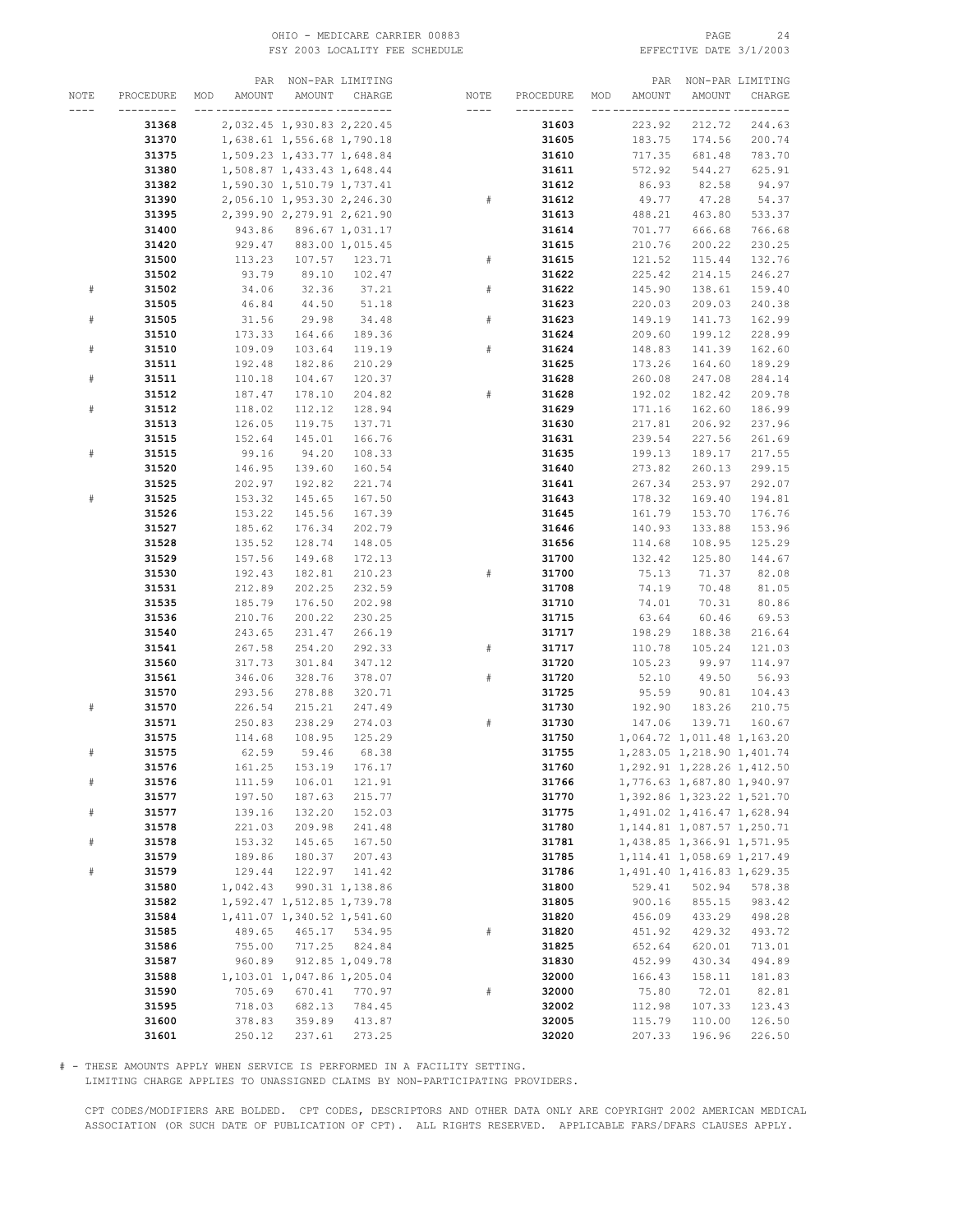#### OHIO - MEDICARE CARRIER 00883 PAGE 25 FSY 2003 LOCALITY FEE SCHEDULE

|      |           |               | PAR NON-PAR LIMITING          |                 |           |           |     |        | PAR NON-PAR LIMITING          |                 |
|------|-----------|---------------|-------------------------------|-----------------|-----------|-----------|-----|--------|-------------------------------|-----------------|
| NOTE | PROCEDURE | AMOUNT<br>MOD | AMOUNT                        | CHARGE          | NOTE      | PROCEDURE | MOD | AMOUNT | AMOUNT                        | CHARGE          |
|      | --------- |               |                               | -- ---------    | $- - - -$ | --------- |     |        |                               |                 |
|      | 32035     | 627.77        | 596.38                        | 685.84          |           | 32800     |     | 891.71 | 847.12                        | 974.19          |
|      | 32036     | 695.82        | 661.03                        | 760.18          |           | 32810     |     | 878.89 | 834.95                        | 960.19          |
|      | 32095     | 621.01        | 589.96                        | 678.45          |           | 32815     |     |        | 1, 412.23 1, 341.62 1, 542.86 |                 |
|      | 32100     | 965.73        |                               | 917.44 1,055.06 |           | 32820     |     |        | 1, 347.46 1, 280.09 1, 472.10 |                 |
|      |           |               |                               |                 |           |           |     |        |                               |                 |
|      | 32110     |               | 1,340.91 1,273.86 1,464.94    |                 |           | 32851     |     |        | 2, 277.58 2, 163.70 2, 488.26 |                 |
|      | 32120     | 798.95        | 759.00                        | 872.85          |           | 32852     |     |        | 2,454.74 2,332.00 2,681.80    |                 |
|      | 32124     | 842.57        | 800.44                        | 920.51          |           | 32853     |     |        | 2,772.94 2,634.29 3,029.43    |                 |
|      | 32140     | 911.63        | 866.05                        | 995.96          |           | 32854     |     |        | 2,920.58 2,774.55 3,190.73    |                 |
|      | 32141     | 912.11        | 866.50                        | 996.48          |           | 32900     |     |        | 1, 245.54 1, 183.26 1, 360.75 |                 |
|      | 32150     | 912.30        | 866.69                        | 996.69          |           | 32905     |     |        | 1,280.06 1,216.06 1,398.47    |                 |
|      | 32151     | 933.52        |                               | 886.84 1,019.87 |           | 32906     |     |        | 1,596.45 1,516.63 1,744.12    |                 |
|      | 32160     | 592.68        |                               | 563.05 647.51   |           | 32940     |     |        | 1,204.62 1,144.39 1,316.05    |                 |
|      | 32200     | 955.75        |                               | 907.96 1,044.15 |           | 32960     |     | 145.76 | 138.47                        | 159.24          |
|      | 32201     | 344.09        | 326.89                        | 375.92          | #         | 32960     |     | 90.89  | 86.35                         | 99.30           |
|      | 32215     | 786.76        | 747.42                        | 859.53          |           | 32997     |     | 304.45 | 289.23                        | 332.61          |
|      | 32220     |               | 1,423.46 1,352.29 1,555.13    |                 |           | 33010     |     | 120.02 | 114.02                        | 131.12          |
|      | 32225     | 918.29        |                               | 872.38 1,003.24 |           | 33011     |     | 121.41 | 115.34                        | 132.64          |
|      | 32310     | 885.13        | 840.87                        | 967.00          |           | 33015     |     | 426.63 | 405.30                        | 466.10          |
|      | 32320     |               | 1, 417.95 1, 347.05 1, 549.11 |                 |           | 33020     |     | 789.26 | 749.80                        | 862.27          |
|      | 32400     | 131.02        | 124.47                        | 143.14          |           | 33025     |     | 765.84 | 727.55                        | 836.68          |
|      |           |               |                               | 94.20           |           |           |     |        |                               |                 |
| #    | 32400     | 86.22         | 81.91                         |                 |           | 33030     |     |        | 1, 191.61 1, 132.03 1, 301.83 |                 |
|      | 32402     | 586.69        | 557.36                        | 640.96          |           | 33031     |     |        | 1,361.03 1,292.98 1,486.93    |                 |
|      | 32405     | 155.96        | 148.16                        | 170.38          |           | 33050     |     |        | 940.83 893.79 1,027.86        |                 |
| $\#$ | 32405     | 95.88         | 91.09                         | 104.75          |           | 33120     |     |        | 1,557.68 1,479.80 1,701.77    |                 |
|      | 32420     | 112.62        | 106.99                        | 123.04          |           | 33130     |     |        | 1,308.17 1,242.76 1,429.17    |                 |
|      | 32440     |               | 1,430.37 1,358.85 1,562.68    |                 |           | 33140     |     |        | 1, 177.32 1, 118.45 1, 286.22 |                 |
|      | 32442     |               | 1,551.05 1,473.50 1,694.53    |                 |           | 33141     |     | 249.79 | 237.30                        | 272.90          |
|      | 32445     |               | 1,489.46 1,414.99 1,627.24    |                 |           | 33200     |     | 832.30 | 790.69                        | 909.29          |
|      | 32480     |               | 1,375.06 1,306.31 1,502.26    |                 |           | 33201     |     | 749.77 | 712.28                        | 819.12          |
|      | 32482     |               | 1,425.40 1,354.13 1,557.25    |                 |           | 33206     |     | 457.61 | 434.73                        | 499.94          |
|      | 32484     |               | 1,220.93 1,159.88 1,333.86    |                 |           | 33207     |     | 528.61 | 502.18                        | 577.51          |
|      | 32486     |               | 1, 413.55 1, 342.87 1, 544.30 |                 |           | 33208     |     | 537.77 | 510.88                        | 587.51          |
|      | 32488     |               | 1,504.73 1,429.49 1,643.91    |                 |           | 33210     |     | 170.37 | 161.85                        | 186.13          |
|      | 32491     |               | 1, 281.62 1, 217.54 1, 400.17 |                 |           | 33211     |     | 176.09 | 167.29                        | 192.38          |
|      | 32500     |               | 1,271.30 1,207.74 1,388.90    |                 |           | 33212     |     | 376.54 | 357.71                        | 411.37          |
|      | 32501     |               | 243.65 231.47 266.19          |                 |           | 33213     |     | 423.42 | 402.25                        | 462.59          |
|      | 32520     |               | 1,260.81 1,197.77 1,377.44    |                 |           | 33214     |     | 514.92 | 489.17                        | 562.55          |
|      | 32522     |               | 1,386.14 1,316.83 1,514.35    |                 |           | 33215     |     | 295.06 | 280.31                        | 322.36          |
|      | 32525     |               | 1,508.83 1,433.39 1,648.40    |                 |           | 33216     |     | 407.48 | 387.11                        | 445.18          |
|      | 32540     | 913.55        | 867.87                        | 998.05          |           | 33217     |     | 415.42 | 394.65                        | 453.85          |
|      | 32601     | 345.98        | 328.68                        | 377.98          |           | 33218     |     | 374.31 | 355.59                        | 408.93          |
|      | 32602     | 371.82        | 353.23                        | 406.21          |           | 33220     |     | 377.21 | 358.35                        | 412.10          |
|      | 32603     | 456.10        | 433.30                        | 498.30          |           | 33222     |     | 335.68 | 318.90                        | 366.74          |
|      | 32604     | 517.85        | 491.96                        | 565.75          |           | 33223     |     | 438.14 | 416.23                        | 478.66          |
|      |           |               |                               |                 |           |           |     |        |                               |                 |
|      | 32605     | 430.07        | 408.57                        | 469.86          |           | 33224     |     | 477.71 | 453.82                        | 521.89          |
|      | 32606     | 498.84        | 473.90                        | 544.99          |           | 33225     |     | 423.78 | 402.59                        | 462.98          |
|      | 32650     | 660.42        | 627.40                        | 721.51          |           | 33226     |     | 460.11 | 437.10                        | 502.67          |
|      | 32651     | 766.82        | 728.48                        | 837.75          |           | 33233     |     | 270.39 | 256.87                        | 295.40          |
|      | 32652     |               | 1,097.38 1,042.51 1,198.89    |                 |           | 33234     |     | 500.47 | 475.45                        | 546.77          |
|      | 32653     | 757.76        | 719.87                        | 827.85          |           | 33235     |     | 591.29 | 561.73                        | 645.99          |
|      | 32654     | 755.30        | 717.54                        | 825.17          |           | 33236     |     | 836.12 | 794.31                        | 913.46          |
|      | 32655     | 775.48        | 736.71                        | 847.22          |           | 33237     |     | 893.17 | 848.51                        | 975.79          |
|      | 32656     | 787.37        | 748.00                        | 860.20          |           | 33238     |     | 929.98 |                               | 883.48 1,016.00 |
|      | 32657     | 811.50        | 770.93                        | 886.57          |           | 33240     |     | 495.24 | 470.48                        | 541.05          |
|      | 32658     | 717.86        | 681.97                        | 784.27          |           | 33241     |     | 253.98 | 241.28                        | 277.47          |
|      | 32659     | 717.41        | 681.54                        | 783.77          |           | 33243     |     |        | 1,290.41 1,225.89 1,409.77    |                 |
|      | 32660     | 1,021.32      |                               | 970.25 1,115.79 |           | 33244     |     | 829.80 | 788.31                        | 906.56          |
|      | 32661     | 799.40        | 759.43                        | 873.34          |           | 33245     |     | 947.46 |                               | 900.09 1,035.10 |
|      | 32662     | 963.77        |                               | 915.58 1,052.92 |           | 33246     |     |        | 1,329.50 1,263.03 1,452.48    |                 |
|      | 32663     |               | 1,106.44 1,051.12 1,208.79    |                 |           | 33249     |     | 867.25 | 823.89                        | 947.47          |
|      | 32664     | 835.68        | 793.90                        | 912.99          |           | 33250     |     |        | 1,330.42 1,263.90 1,453.49    |                 |
|      | 32665     | 906.30        | 860.99                        | 990.14          |           | 33251     |     |        | 1,493.65 1,418.97 1,631.82    |                 |
|      |           |               |                               |                 |           |           |     |        |                               |                 |

# - THESE AMOUNTS APPLY WHEN SERVICE IS PERFORMED IN A FACILITY SETTING.

LIMITING CHARGE APPLIES TO UNASSIGNED CLAIMS BY NON-PARTICIPATING PROVIDERS.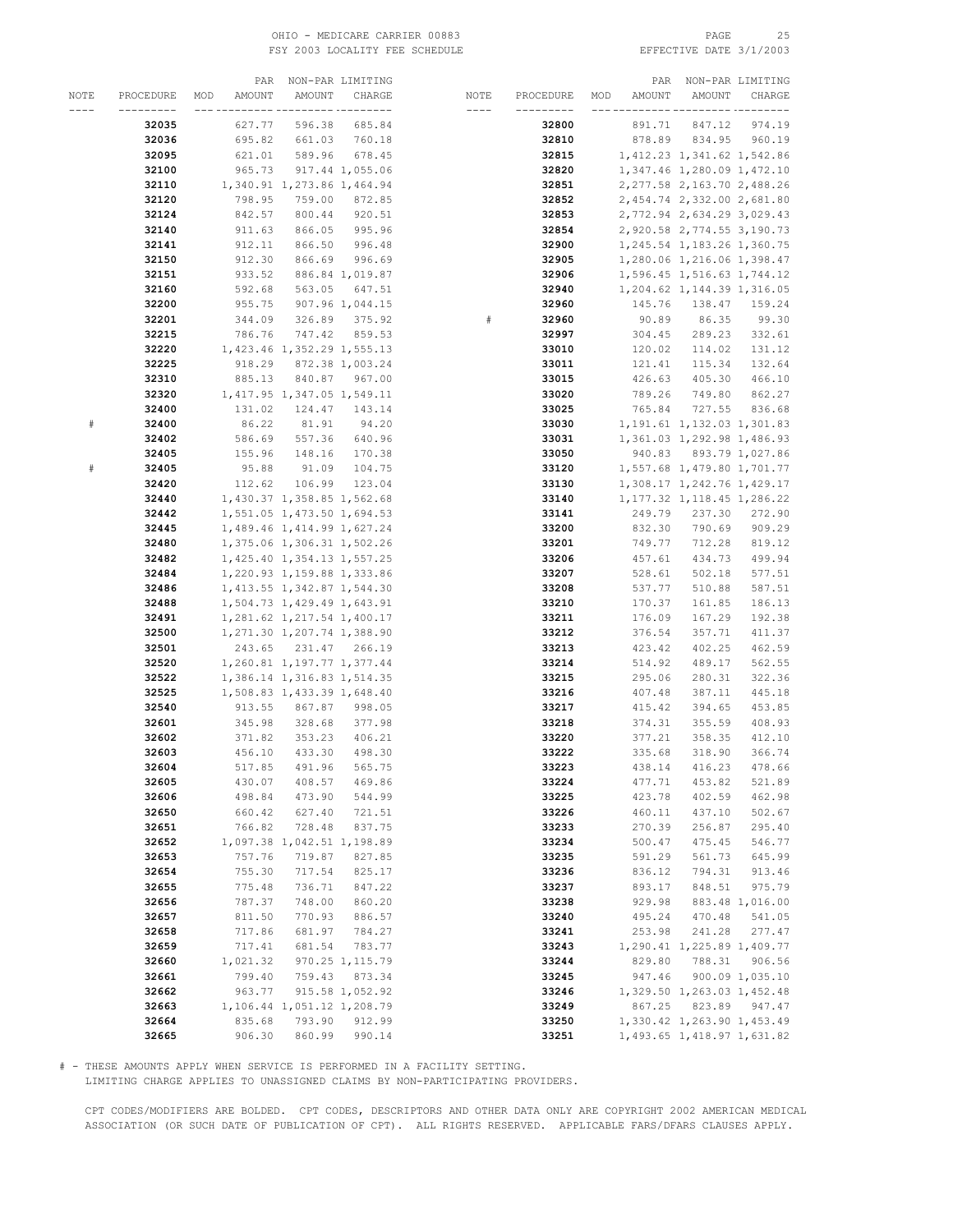#### OHIO - MEDICARE CARRIER 00883 PAGE 26 FSY 2003 LOCALITY FEE SCHEDULE

|      |                |               | PAR NON-PAR LIMITING          |        |      |           |     |                               | PAR NON-PAR LIMITING          |               |
|------|----------------|---------------|-------------------------------|--------|------|-----------|-----|-------------------------------|-------------------------------|---------------|
| NOTE | PROCEDURE      | AMOUNT<br>MOD | AMOUNT                        | CHARGE | NOTE | PROCEDURE | MOD | <b>AMOUNT</b>                 | AMOUNT                        | CHARGE        |
| ---- | ---------      |               | __ _________ ________         |        | ---- | --------- |     |                               |                               |               |
|      | 33253          |               | 1,841.44 1,749.37 2,011.78    |        |      | 33518     |     | 252.61                        | 239.98                        | 275.98        |
|      | 33261          |               | 1,517.11 1,441.25 1,657.44    |        |      | 33519     |     | 370.32                        | 351.80                        | 404.57        |
|      | 33282          | 335.79        | 319.00                        | 366.85 |      | 33521     |     | 489.09                        | 464.64                        | 534.34        |
|      | 33284          | 251.40        | 238.83                        | 274.65 |      | 33522     |     | 607.85                        | 577.46                        | 664.08        |
|      | 33300          |               | 1, 138.01 1, 081.11 1, 243.28 |        |      | 33523     |     | 725.93                        | 689.63                        | 793.07        |
|      | 33305          |               | 1, 343.40 1, 276.23 1, 467.66 |        |      | 33530     |     | 304.65                        | 289.42                        | 332.83        |
|      | 33310          |               | 1, 183.93 1, 124.73 1, 293.44 |        |      | 33533     |     |                               | 1,748.54 1,661.11 1,910.28    |               |
|      |                |               | 1, 392.24 1, 322.63 1, 521.02 |        |      |           |     |                               | 1,881.81 1,787.72 2,055.88    |               |
|      | 33315          |               |                               |        |      | 33534     |     |                               |                               |               |
|      | 33320          |               | 1,065.92 1,012.62 1,164.51    |        |      | 33535     |     |                               | 1,994.39 1,894.67 2,178.87    |               |
|      | 33321          |               | 1,270.91 1,207.36 1,388.46    |        |      | 33536     |     |                               | 2,090.94 1,986.39 2,284.35    |               |
|      | 33322          |               | 1,300.32 1,235.30 1,420.60    |        |      | 33542     |     |                               | 1,780.88 1,691.84 1,945.62    |               |
|      | 33330          |               | 1, 315.52 1, 249.74 1, 437.20 |        |      | 33545     |     |                               | 2, 186.49 2, 077.17 2, 388.75 |               |
|      | 33332          |               | 1, 414.74 1, 344.00 1, 545.60 |        |      | 33572     |     | 231.10                        |                               | 219.55 252.48 |
|      | 33335          |               | 1,787.71 1,698.32 1,953.07    |        |      | 33600     |     |                               | 1,740.00 1,653.00 1,900.95    |               |
|      | 33400          |               | 1,665.47 1,582.20 1,819.53    |        |      | 33602     |     |                               | 1,709.90 1,624.41 1,868.07    |               |
|      | 33401          |               | 1,427.28 1,355.92 1,559.31    |        |      | 33606     |     |                               | 1,876.65 1,782.82 2,050.24    |               |
|      | 33403          |               | 1,468.00 1,394.60 1,603.79    |        |      | 33608     |     | 1,888.61 1,794.18 2,063.31    |                               |               |
|      | 33404          |               | 1,637.86 1,555.97 1,789.37    |        |      | 33610     |     | 1,901.99 1,806.89 2,077.92    |                               |               |
|      | 33405          |               | 2,016.33 1,915.51 2,202.84    |        |      | 33611     |     |                               | 2,018.25 1,917.34 2,204.94    |               |
|      | 33406          |               | 2, 142.01 2, 034.91 2, 340.15 |        |      | 33612     |     |                               | 2, 121.82 2, 015.73 2, 318.09 |               |
|      | 33410          |               | 1,880.03 1,786.03 2,053.93    |        |      | 33615     |     |                               | 1,999.44 1,899.47 2,184.39    |               |
|      | 33411          |               | 2,087.94 1,983.54 2,281.07    |        |      | 33617     |     |                               | 2, 249.56 2, 137.08 2, 457.64 |               |
|      | 33412          |               | 2,377.03 2,258.18 2,596.91    |        |      | 33619     |     |                               | 2,747.22 2,609.86 3,001.34    |               |
|      | 33413          |               | 2,428.92 2,307.47 2,653.59    |        |      | 33641     |     |                               | 1,286.37 1,222.05 1,405.36    |               |
|      | 33414          |               | 1,860.83 1,767.79 2,032.96    |        |      | 33645     |     | 1,512.71 1,437.07 1,652.63    |                               |               |
|      | 33415          |               | 1,658.50 1,575.58 1,811.92    |        |      | 33647     |     |                               | 1,775.71 1,686.92 1,939.96    |               |
|      | 33416          |               | 1,808.43 1,718.01 1,975.71    |        |      | 33660     |     | 1,792.78 1,703.14 1,958.61    |                               |               |
|      | 33417          |               | 1,770.97 1,682.42 1,934.78    |        |      | 33665     |     | 1,787.17 1,697.81 1,952.48    |                               |               |
|      | 33420          |               | 1, 228.54 1, 167.11 1, 342.18 |        |      | 33670     |     |                               | 1,911.00 1,815.45 2,087.77    |               |
|      | 33422          |               | 1,511.42 1,435.85 1,651.23    |        |      | 33681     |     | 1,864.26 1,771.05 2,036.71    |                               |               |
|      | 33425          |               | 1,523.75 1,447.56 1,664.69    |        |      | 33684     |     |                               | 1,798.23 1,708.32 1,964.57    |               |
|      | 33426          |               | 1,905.79 1,810.50 2,082.08    |        |      | 33688     |     | 1,749.85 1,662.36 1,911.71    |                               |               |
|      | 33427          |               | 2, 250.69 2, 138.16 2, 458.88 |        |      | 33690     |     | 1,274.65 1,210.92 1,392.56    |                               |               |
|      | 33430          |               | 1,930.95 1,834.40 2,109.56    |        |      | 33692     |     |                               | 1,856.96 1,764.11 2,028.73    |               |
|      | 33460          |               | 1, 454.71 1, 381.97 1, 589.27 |        |      | 33694     |     |                               | 2,025.32 1,924.05 2,212.66    |               |
|      | 33463          |               | 1,559.10 1,481.15 1,703.32    |        |      | 33697     |     |                               | 2, 149.18 2, 041.72 2, 347.98 |               |
|      | 33464          |               | 1,652.65 1,570.02 1,805.52    |        |      | 33702     |     | 1,671.15 1,587.59 1,825.73    |                               |               |
|      | 33465          |               | 1,722.10 1,636.00 1,881.40    |        |      | 33710     |     | 1,848.37 1,755.95 2,019.34    |                               |               |
|      | 33468          |               | 1,933.49 1,836.82 2,112.34    |        |      | 33720     |     |                               | 1,645.72 1,563.43 1,797.94    |               |
|      | 33470          |               | 1,329.94 1,263.44 1,452.96    |        |      | 33722     |     |                               | 1,788.25 1,698.84 1,953.67    |               |
|      | 33471          |               | 1, 355.98 1, 288.18 1, 481.41 |        |      | 33730     |     |                               | 1,970.87 1,872.33 2,153.18    |               |
|      | 33472          |               | 1,441.02 1,368.97 1,574.32    |        |      | 33732     |     | 1,718.60 1,632.67 1,877.57    |                               |               |
|      | 33474          |               | 1,403.37 1,333.20 1,533.18    |        |      | 33735     |     |                               | 1, 242.22 1, 180.11 1, 357.13 |               |
|      | 33475          |               | 1,947.57 1,850.19 2,127.72    |        |      | 33736     |     |                               | 1,490.20 1,415.69 1,628.04    |               |
|      | 33476          |               | 1,509.67 1,434.19 1,649.32    |        |      | 33737     |     |                               | 1,410.02 1,339.52 1,540.45    |               |
|      | 33478          |               | 1,623.26 1,542.10 1,773.42    |        |      | 33750     |     |                               | 1,304.01 1,238.81 1,424.63    |               |
|      | 33496          |               | 1,708.07 1,622.67 1,866.07    |        |      | 33755     |     | 1,320.48 1,254.46 1,442.63    |                               |               |
|      | 33500          |               | 1,508.46 1,433.04 1,648.00    |        |      | 33762     |     |                               | 1, 313.24 1, 247.58 1, 434.72 |               |
|      | 33501          |               | 1,084.72 1,030.48 1,185.05    |        |      | 33764     |     |                               | 1,316.52 1,250.69 1,438.29    |               |
|      | 33502          |               | 1, 444.77 1, 372.53 1, 578.41 |        |      | 33766     |     |                               | 1,466.56 1,393.23 1,602.21    |               |
|      | 33503          |               | 1, 329.46 1, 262.99 1, 452.44 |        |      |           |     | 1,528.45 1,452.03 1,669.83    |                               |               |
|      |                |               | 1,590.82 1,511.28 1,737.97    |        |      | 33767     |     |                               |                               |               |
|      | 33504<br>33505 |               |                               |        |      | 33770     |     |                               | 2, 126.82 2, 020.48 2, 323.55 |               |
|      |                |               | 1,666.55 1,583.22 1,820.70    |        |      | 33771     |     |                               | 1,942.88 1,845.74 2,122.60    |               |
|      | 33506          |               | 2,086.27 1,981.96 2,279.25    |        |      | 33774     |     |                               | 1,848.84 1,756.40 2,019.86    |               |
|      | 33508          | 16.14         | 15.33                         | 17.63  |      | 33775     |     |                               | 1,910.62 1,815.09 2,087.35    |               |
|      | 33510          |               | 1,703.11 1,617.95 1,860.64    |        |      | 33776     |     |                               | 2,037.69 1,935.81 2,226.18    |               |
|      | 33511          |               | 1,770.81 1,682.27 1,934.61    |        |      | 33777     |     | 1,979.42 1,880.45 2,162.52    |                               |               |
|      | 33512          |               | 1,867.65 1,774.27 2,040.41    |        |      | 33778     |     |                               | 2,343.32 2,226.15 2,560.07    |               |
|      | 33513          |               | 1,890.69 1,796.16 2,065.58    |        |      | 33779     |     |                               | 2,031.13 1,929.57 2,219.01    |               |
|      | 33514          |               | 1,940.00 1,843.00 2,119.45    |        |      | 33780     |     |                               | 2,478.63 2,354.70 2,707.91    |               |
|      | 33516          |               | 2,056.62 1,953.79 2,246.86    |        |      | 33781     |     | 2,032.72 1,931.08 2,220.74    |                               |               |
|      | 33517          |               | 133.84 127.15 146.22          |        |      | 33786     |     | 2, 282.94 2, 168.79 2, 494.11 |                               |               |

# - THESE AMOUNTS APPLY WHEN SERVICE IS PERFORMED IN A FACILITY SETTING.

LIMITING CHARGE APPLIES TO UNASSIGNED CLAIMS BY NON-PARTICIPATING PROVIDERS.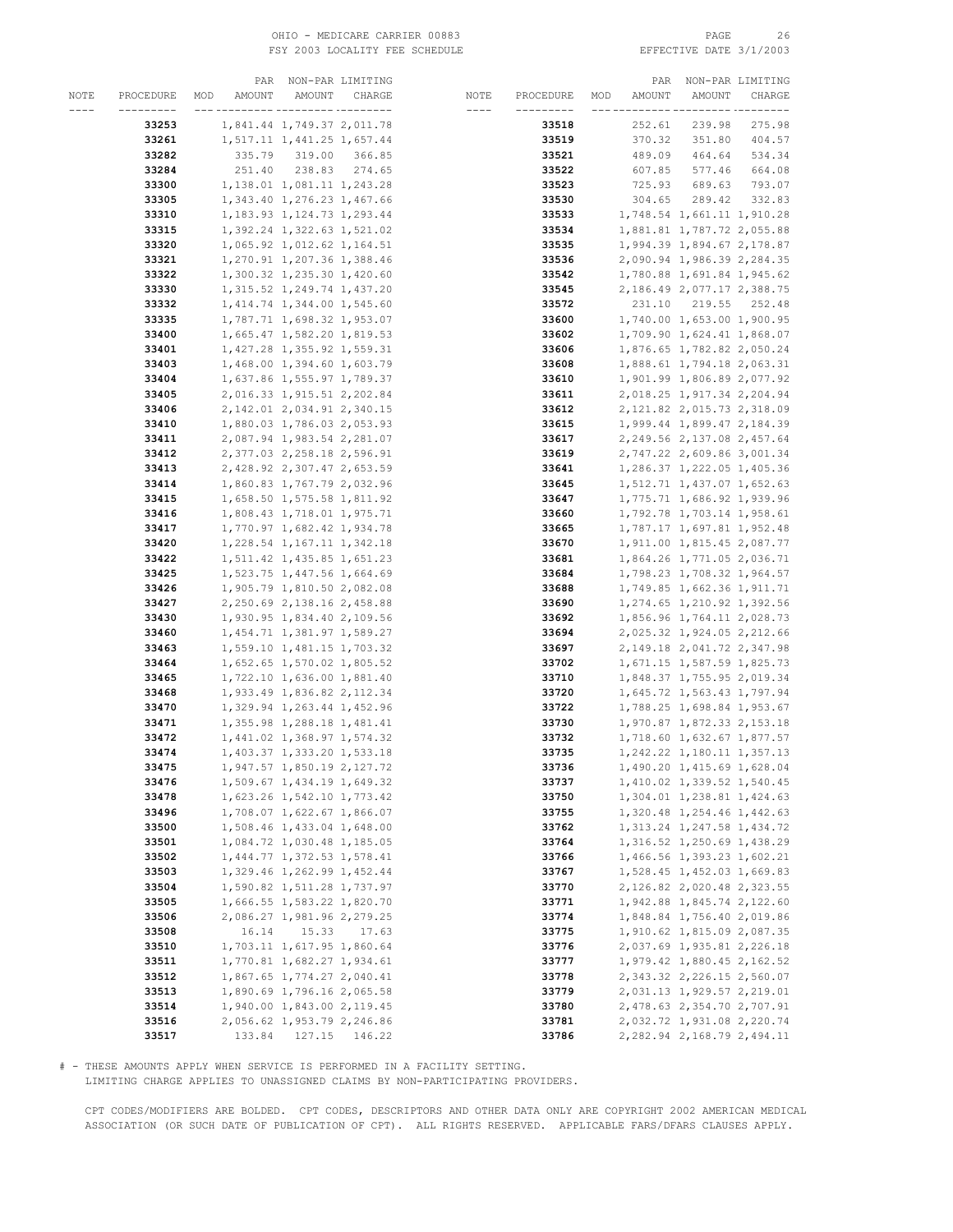#### OHIO – MEDICARE CARRIER 00883 PAGE 27<br>
FSY 2003 LOCALITY FEE SCHEDULE FOR PAGE 27 FSY 2003 LOCALITY FEE SCHEDULE

|      |           | PAR           |                               | NON-PAR LIMITING |       |            |                 | PAR      |                               | NON-PAR LIMITING |
|------|-----------|---------------|-------------------------------|------------------|-------|------------|-----------------|----------|-------------------------------|------------------|
| NOTE | PROCEDURE | MOD<br>AMOUNT | AMOUNT                        | CHARGE           | NOTE  | PROCEDURE  | MOD             | AMOUNT   | AMOUNT                        | CHARGE           |
| ---- | --------- |               | __ _________ ________         |                  | $---$ | ---------- | <u>--- ----</u> |          |                               | -- ---------     |
|      | 33788     |               | 1,618.44 1,537.52 1,768.15    |                  |       | 34530      |                 | 980.79   |                               | 931.75 1,071.51  |
|      |           |               |                               |                  |       |            |                 |          |                               |                  |
|      | 33800     |               | 1,061.64 1,008.56 1,159.84    |                  |       | 34800      |                 |          | 1, 117.04 1, 061.19 1, 220.37 |                  |
|      | 33802     |               | 1, 148.88 1, 091.44 1, 255.16 |                  |       | 34802      |                 |          | 1, 230.49 1, 168.97 1, 344.32 |                  |
|      | 33803     |               | 1, 274.07 1, 210.37 1, 391.93 |                  |       | 34804      |                 |          | 1,230.49 1,168.97 1,344.32    |                  |
|      | 33813     |               | 1, 367.17 1, 298.81 1, 493.63 |                  |       | 34808      |                 | 208.93   | 198.48                        | 228.25           |
|      | 33814     |               | 1,597.23 1,517.37 1,744.98    |                  |       | 34812      |                 | 342.09   | 324.99                        | 373.74           |
|      | 33820     |               | 1,063.58 1,010.40 1,161.96    |                  |       | 34813      |                 | 241.98   | 229.88                        | 264.36           |
|      |           |               |                               |                  |       |            |                 |          |                               |                  |
|      | 33822     |               | 1, 192.11 1, 132.50 1, 302.38 |                  |       | 34820      |                 | 493.59   | 468.91                        | 539.25           |
|      | 33824     |               | 1,239.90 1,177.91 1,354.60    |                  |       | 34825      |                 | 673.02   | 639.37                        | 735.28           |
|      | 33840     |               | 1, 317.28 1, 251.42 1, 439.13 |                  |       | 34826      |                 | 209.27   | 198.81                        | 228.63           |
|      | 33845     |               | 1,431.42 1,359.85 1,563.83    |                  |       | 34830      |                 |          | 1,729.03 1,642.58 1,888.97    |                  |
|      | 33851     |               | 1,387.66 1,318.28 1,516.02    |                  |       | 34831      |                 |          | 1,779.06 1,690.11 1,943.63    |                  |
|      | 33852     |               | 1,506.71 1,431.37 1,646.08    |                  |       | 34832      |                 |          | 1,872.82 1,779.18 2,046.06    |                  |
|      |           |               |                               |                  |       |            |                 |          |                               |                  |
|      | 33853     |               | 1,958.06 1,860.16 2,139.18    |                  |       | 34833      |                 | 633.71   |                               | 602.02 692.32    |
|      | 33860     |               | 2, 188.77 2, 079.33 2, 391.23 |                  |       | 34834      |                 | 297.81   |                               | 282.92 325.36    |
|      | 33861     |               | 2,376.48 2,257.66 2,596.31    |                  |       | 34900      |                 | 933.91   |                               | 887.21 1,020.29  |
|      | 33863     |               | 2,531.52 2,404.94 2,765.68    |                  |       | 35001      |                 |          | 1,091.04 1,036.49 1,191.96    |                  |
|      | 33870     |               | 2,501.67 2,376.59 2,733.08    |                  |       | 35002      |                 |          | 1, 142.26 1, 085.15 1, 247.92 |                  |
|      | 33875     |               | 1,938.98 1,842.03 2,118.33    |                  |       | 35005      |                 | 976.59   |                               | 927.76 1,066.92  |
|      | 33877     |               | 2,482.03 2,357.93 2,711.62    |                  |       | 35011      |                 | 956.93   |                               | 909.08 1,045.44  |
|      |           |               |                               |                  |       |            |                 |          |                               |                  |
|      | 33910     |               | 1,497.31 1,422.44 1,635.81    |                  |       | 35013      |                 |          | 1, 170.31 1, 111.79 1, 278.56 |                  |
|      | 33915     |               | 1,235.75 1,173.96 1,350.05    |                  |       | 35021      |                 |          | 1,081.09 1,027.04 1,181.10    |                  |
|      | 33916     |               | 1,564.59 1,486.36 1,709.31    |                  |       | 35022      |                 |          | 1,239.98 1,177.98 1,354.68    |                  |
|      | 33917     |               | 1,555.55 1,477.77 1,699.44    |                  |       | 35045      |                 |          | 981.56 932.48 1,072.35        |                  |
|      | 33918     |               | 1,623.07 1,541.92 1,773.21    |                  |       | 35081      |                 |          | 1,535.21 1,458.45 1,677.22    |                  |
|      | 33919     |               | 2, 329.13 2, 212.67 2, 544.57 |                  |       | 35082      |                 |          | 2,049.52 1,947.04 2,239.10    |                  |
|      | 33920     |               | 1,875.14 1,781.38 2,048.59    |                  |       | 35091      |                 |          | 1,913.60 1,817.92 2,090.61    |                  |
|      |           |               |                               |                  |       |            |                 |          |                               |                  |
|      | 33922     |               | 1,435.14 1,363.38 1,567.89    |                  |       | 35092      |                 |          | 2, 375.12 2, 256.36 2, 594.81 |                  |
|      | 33924     | 289.14        | 274.68                        | 315.88           |       | 35102      |                 |          | 1,667.21 1,583.85 1,821.43    |                  |
|      | 33935     |               | 3,470.95 3,297.40 3,792.01    |                  |       | 35103      |                 |          | 2, 139.79 2, 032.80 2, 337.72 |                  |
|      | 33945     |               | 2,477.57 2,353.69 2,706.74    |                  |       | 35111      |                 |          | 1, 325.83 1, 259.54 1, 448.47 |                  |
|      | 33960     | 951.20        |                               | 903.64 1,039.19  |       | 35112      |                 |          | 1,563.53 1,485.35 1,708.15    |                  |
|      | 33961     | 575.74        | 546.95                        | 628.99           |       | 35121      |                 |          | 1, 612.61 1, 531.98 1, 761.78 |                  |
|      |           |               |                               |                  |       |            |                 |          |                               |                  |
|      | 33967     | 252.10        | 239.50                        | 275.43           |       | 35122      |                 |          | 1,864.07 1,770.87 2,036.50    |                  |
| $\#$ | 33967     | 251.06        | 238.51                        | 274.29           |       | 35131      |                 |          | 1, 343.34 1, 276.17 1, 467.60 |                  |
|      | 33968     | 33.71         | 32.02                         | 36.82            |       | 35132      |                 |          | 1,588.09 1,508.69 1,734.99    |                  |
|      | 33970     | 349.49        | 332.02                        | 381.82           |       | 35141      |                 |          | 1,080.14 1,026.13 1,180.05    |                  |
|      | 33971     | 670.38        | 636.86                        | 732.39           |       | 35142      |                 |          | 1,240.40 1,178.38 1,355.14    |                  |
|      | 33973     | 505.22        | 479.96                        | 551.95           |       | 35151      |                 |          | 1,222.06 1,160.96 1,335.10    |                  |
|      | 33974     | 957.11        |                               | 909.25 1,045.64  |       | 35152      |                 |          | 1,360.92 1,292.87 1,486.80    |                  |
|      | 33975     | 1,041.86      |                               | 989.77 1,138.24  |       | 35161      |                 |          | 1,061.73 1,008.64 1,159.94    |                  |
|      |           |               |                               |                  |       |            |                 |          |                               |                  |
|      | 33976     |               | 1, 196.33 1, 136.51 1, 306.99 |                  |       | 35162      |                 |          | 1,104.36 1,049.14 1,206.51    |                  |
|      | 33977     |               | 1, 151.60 1, 094.02 1, 258.12 |                  |       | 35180      |                 | 766.21   |                               | 727.90 837.09    |
|      | 33978     |               | 1, 278.23 1, 214.32 1, 396.47 |                  |       | 35182      |                 |          | 1,583.63 1,504.45 1,730.12    |                  |
|      | 33979     |               | 2,432.84 2,311.20 2,657.88    |                  |       | 35184      |                 | 971.88   |                               | 923.29 1,061.78  |
|      | 33980     |               | 3, 125.48 2, 969.21 3, 414.59 |                  |       | 35188      |                 | 801.35   | 761.28                        | 875.47           |
|      | 34001     | 723.75        | 687.56                        | 790.69           |       | 35189      |                 |          | 1,490.22 1,415.71 1,628.07    |                  |
|      | 34051     | 859.64        | 816.66                        | 939.16           |       | 35190      |                 | 714.40   | 678.68                        | 780.48           |
|      | 34101     | 566.08        | 537.78                        | 618.45           |       | 35201      |                 | 871.56   | 827.98                        | 952.18           |
|      |           |               |                               | 610.72           |       |            |                 |          |                               |                  |
|      | 34111     | 559.01        | 531.06                        |                  |       | 35206      |                 | 778.96   | 740.01                        | 851.01           |
|      | 34151     |               | 1,328.97 1,262.52 1,451.90    |                  |       | 35207      |                 | 748.30   | 710.89                        | 817.52           |
|      | 34201     | 575.11        | 546.35                        | 628.30           |       | 35211      |                 |          | 1,381.73 1,312.64 1,509.54    |                  |
|      | 34203     | 906.96        | 861.61                        | 990.85           |       | 35216      |                 |          | 1,163.09 1,104.94 1,270.68    |                  |
|      | 34401     |               | 1,299.84 1,234.85 1,420.08    |                  |       | 35221      |                 |          | 1,299.83 1,234.84 1,420.07    |                  |
|      | 34421     | 673.76        | 640.07                        | 736.08           |       | 35226      |                 | 867.36   | 823.99                        | 947.59           |
|      | 34451     |               | 1,410.91 1,340.36 1,541.41    |                  |       | 35231      |                 |          | 1,094.22 1,039.51 1,195.44    |                  |
|      | 34471     | 572.86        | 544.22                        | 625.85           |       | 35236      |                 |          | 972.45 923.83 1,062.40        |                  |
|      |           |               |                               |                  |       |            |                 |          |                               |                  |
|      | 34490     | 596.57        | 566.74                        | 651.75           |       | 35241      |                 |          | 1,443.11 1,370.95 1,576.59    |                  |
|      | 34501     | 950.95        |                               | 903.40 1,038.91  |       | 35246      |                 |          | 1,533.60 1,456.92 1,675.46    |                  |
|      | 34502     |               | 1,466.02 1,392.72 1,601.63    |                  |       | 35251      |                 |          | 1,581.17 1,502.11 1,727.43    |                  |
|      | 34510     |               | 1,101.68 1,046.60 1,203.59    |                  |       | 35256      |                 | 1,041.21 |                               | 989.15 1, 137.52 |
|      | 34520     |               | 1,024.96 973.71 1,119.77      |                  |       | 35261      |                 |          | 952.11 904.50 1,040.18        |                  |

# - THESE AMOUNTS APPLY WHEN SERVICE IS PERFORMED IN A FACILITY SETTING.

LIMITING CHARGE APPLIES TO UNASSIGNED CLAIMS BY NON-PARTICIPATING PROVIDERS.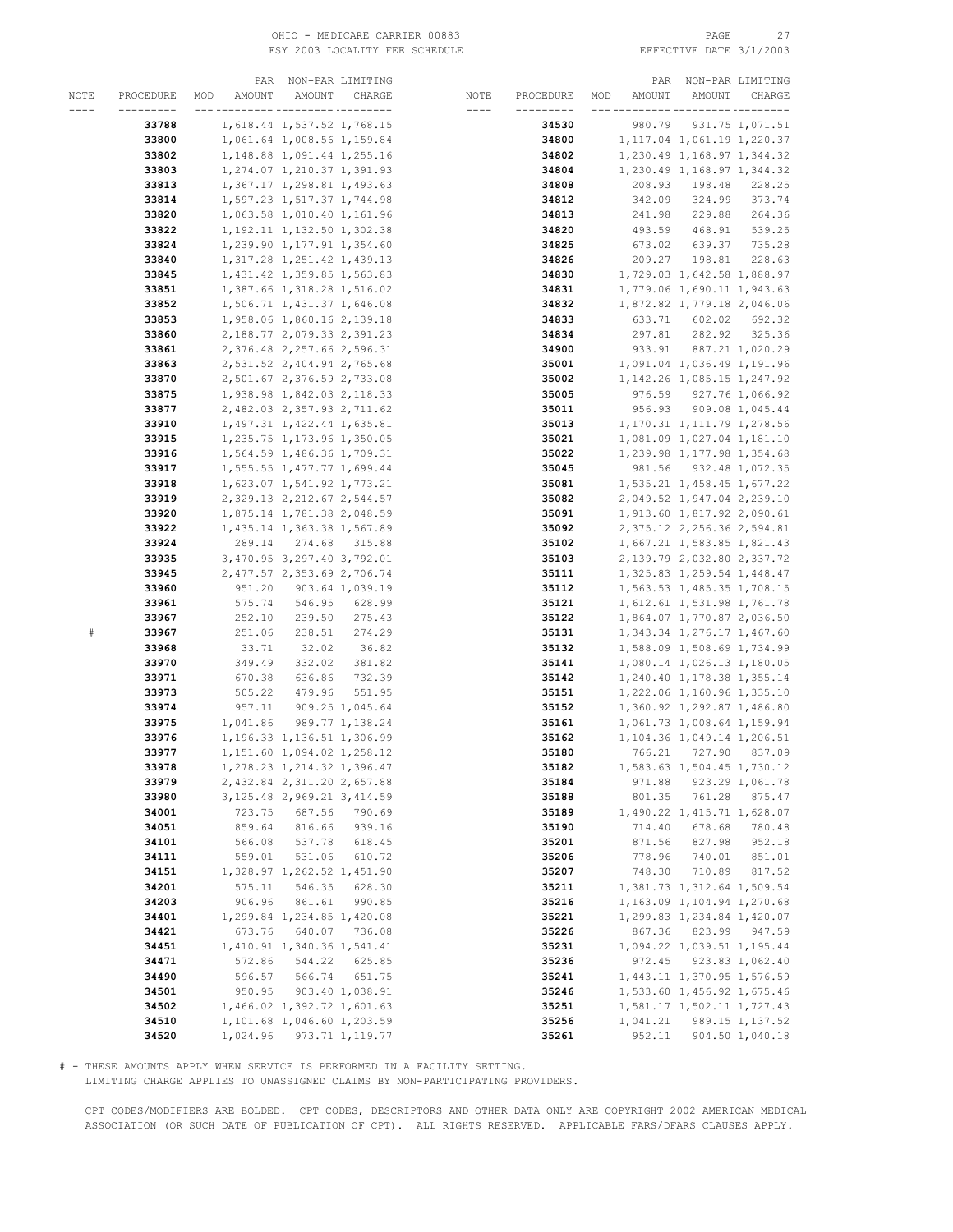# OHIO - MEDICARE CARRIER 00883 PAGE 28 FSY 2003 LOCALITY FEE SCHEDULE

|      |           |               | PAR NON-PAR LIMITING          |                 |      |           |     | PAR      | NON-PAR LIMITING              |                  |
|------|-----------|---------------|-------------------------------|-----------------|------|-----------|-----|----------|-------------------------------|------------------|
| NOTE | PROCEDURE | AMOUNT<br>MOD | AMOUNT                        | CHARGE          | NOTE | PROCEDURE | MOD | AMOUNT   | AMOUNT                        | CHARGE           |
|      | --------- |               |                               | -- ---------    | ---- | --------- |     |          | __ _________ ________         |                  |
|      | 35266     | 859.84        | 816.85                        | 939.38          |      | 35548     |     |          | 1, 184.81 1, 125.57 1, 294.41 |                  |
|      | 35271     |               | 1,372.67 1,304.04 1,499.65    |                 |      | 35549     |     |          | 1,286.81 1,222.47 1,405.84    |                  |
|      | 35276     |               | 1,445.38 1,373.11 1,579.08    |                 |      | 35551     |     |          | 1,459.76 1,386.77 1,594.79    |                  |
|      |           |               |                               |                 |      |           |     |          |                               |                  |
|      | 35281     |               | 1, 477.93 1, 404.03 1, 614.63 |                 |      | 35556     |     |          | 1,199.02 1,139.07 1,309.93    |                  |
|      | 35286     |               | 938.35 891.43 1,025.14        |                 |      | 35558     |     |          | 1, 138.30 1, 081.39 1, 243.60 |                  |
|      | 35301     |               | 1,044.97 992.72 1,141.63      |                 |      | 35560     |     |          | 1,702.91 1,617.76 1,860.42    |                  |
|      | 35311     |               | 1, 457.31 1, 384.44 1, 592.11 |                 |      | 35563     |     |          | 1,289.05 1,224.60 1,408.29    |                  |
|      | 35321     |               | 862.74 819.60 942.54          |                 |      | 35565     |     |          | 1, 240.57 1, 178.54 1, 355.32 |                  |
|      | 35331     |               | 1,423.35 1,352.18 1,555.01    |                 |      | 35566     |     |          | 1,489.95 1,415.45 1,627.77    |                  |
|      | 35341     |               | 1, 375.13 1, 306.37 1, 502.33 |                 |      | 35571     |     |          | 1,363.01 1,294.86 1,489.09    |                  |
|      | 35351     |               | 1,250.94 1,188.39 1,366.65    |                 |      | 35572     |     |          | 359.29 341.33 392.53          |                  |
|      | 35355     |               | 1,017.71 966.82 1,111.84      |                 |      | 35582     |     |          | 1,480.61 1,406.58 1,617.57    |                  |
|      | 35361     |               | 1,513.38 1,437.71 1,653.37    |                 |      | 35583     |     |          | 1, 262.88 1, 199.74 1, 379.70 |                  |
|      | 35363     |               | 1,615.98 1,535.18 1,765.46    |                 |      | 35585     |     |          | 1,641.04 1,558.99 1,792.84    |                  |
|      | 35371     | 809.95        |                               | 769.45 884.87   |      | 35587     |     |          | 1, 412.76 1, 342.12 1, 543.44 |                  |
|      | 35372     | 976.49        |                               | 927.67 1,066.82 |      | 35600     |     | 257.28   |                               | 244.42 281.08    |
|      | 35381     |               | 843.92                        | 970.51          |      | 35601     |     | 963.79   |                               | 915.60 1,052.94  |
|      |           | 888.34        |                               |                 |      |           |     |          |                               |                  |
|      | 35390     | 166.47        | 158.15                        | 181.87          |      | 35606     |     |          | 1,025.52 974.24 1,120.38      |                  |
|      | 35400     | 157.46        | 149.59                        | 172.03          |      | 35612     |     | 866.69   | 823.36                        | 946.86           |
|      | 35450     | 535.15        | 508.39                        | 584.65          |      | 35616     |     | 870.82   | 827.28 951.37                 |                  |
|      | 35452     | 385.20        | 365.94                        | 420.83          |      | 35621     |     |          | 1,087.10 1,032.75 1,187.66    |                  |
|      | 35454     | 339.30        | 322.34                        | 370.69          |      | 35623     |     |          | 1,286.06 1,221.76 1,405.02    |                  |
|      | 35456     | 407.47        | 387.10                        | 445.17          |      | 35626     |     |          | 1,489.84 1,415.35 1,627.65    |                  |
|      | 35458     | 519.40        | 493.43                        | 567.44          |      | 35631     |     |          | 1,801.00 1,710.95 1,967.59    |                  |
|      | 35459     | 472.11        | 448.50                        | 515.78          |      | 35636     |     |          | 1,576.11 1,497.30 1,721.90    |                  |
|      | 35460     | 334.08        | 317.38                        | 364.99          |      | 35641     |     |          | 1,349.24 1,281.78 1,474.05    |                  |
|      | 35470     | 466.33        | 443.01                        | 509.46          |      | 35642     |     |          | 991.19 941.63 1,082.87        |                  |
|      | 35471     | 540.89        | 513.85                        | 590.93          |      | 35645     |     |          | 969.21 920.75 1,058.86        |                  |
|      | 35472     | 378.07        | 359.17                        | 413.05          |      | 35646     |     |          | 1,705.89 1,620.60 1,863.69    |                  |
|      | 35473     | 333.93        | 317.23                        | 364.81          |      | 35647     |     |          | 1,541.48 1,464.41 1,684.07    |                  |
|      | 35474     | 383.67        | 364.49                        | 419.16          |      | 35650     |     |          | 1,018.09 967.19 1,112.27      |                  |
|      | 35475     | 504.52        | 479.29                        | 551.18          |      | 35651     |     |          | 1,363.74 1,295.55 1,489.88    |                  |
|      | 35476     | 329.03        | 312.58                        | 359.47          |      | 35654     |     |          | 1,341.60 1,274.52 1,465.70    |                  |
|      |           |               |                               |                 |      |           |     |          |                               |                  |
|      | 35480     | 598.74        | 568.80                        | 654.12          |      | 35656     |     |          | 1,073.05 1,019.40 1,172.31    |                  |
|      | 35481     | 423.52        | 402.34                        | 462.69          |      | 35661     |     |          | 1,024.28 973.07 1,119.03      |                  |
|      | 35482     | 373.66        | 354.98                        | 408.23          |      | 35663     |     |          | 1, 181.95 1, 122.85 1, 291.28 |                  |
|      | 35483     | 443.40        | 421.23                        | 484.41          |      | 35665     |     |          | 1, 137.02 1, 080.17 1, 242.20 |                  |
|      | 35484     | 564.71        | 536.47                        | 616.94          |      | 35666     |     |          | 1,290.56 1,226.03 1,409.93    |                  |
|      | 35485     | 521.82        | 495.73                        | 570.09          |      | 35671     |     |          | 1, 122.47 1, 066.35 1, 226.30 |                  |
|      | 35490     | 588.74        | 559.30                        | 643.20          |      | 35681     |     | 83.59    | 79.41                         | 91.32            |
|      | 35491     | 409.12        | 388.66                        | 446.96          |      | 35682     |     | 375.63   | 356.85                        | 410.38           |
|      | 35492     | 367.95        | 349.55                        | 401.98          |      | 35683     |     | 443.43   | 421.26                        | 484.45           |
|      | 35493     | 444.97        | 422.72                        | 486.13          |      | 35685     |     | 208.78   | 198.34                        | 228.09           |
|      | 35494     | 551.21        | 523.65                        | 602.20          |      | 35686     |     | 172.90   | 164.26                        | 188.90           |
|      | 35495     | 517.74        | 491.85                        | 565.63          |      | 35691     |     | 990.36   |                               | 940.84 1,081.97  |
|      | 35500     | 328.48        | 312.06                        | 358.87          |      | 35693     |     | 850.46   | 807.94                        | 929.13           |
|      | 35501     | 1,037.48      |                               | 985.61 1,133.45 |      | 35694     |     | 1,043.24 |                               | 991.08 1, 139.74 |
|      | 35506     |               | 1,079.23 1,025.27 1,179.06    |                 |      | 35695     |     | 1,043.62 |                               | 991.44 1,140.16  |
|      | 35507     |               | 1,075.73 1,021.94 1,175.23    |                 |      | 35700     |     | 160.38   | 152.36                        | 175.21           |
|      | 35508     | 1,032.79      |                               | 981.15 1,128.32 |      | 35701     |     | 490.85   | 466.31                        | 536.26           |
|      | 35509     | 993.20        |                               | 943.54 1,085.07 |      | 35721     |     | 459.86   | 436.87                        | 502.40           |
|      | 35511     |               | 1, 133.52 1, 076.84 1, 238.37 |                 |      | 35741     |     | 497.31   | 472.44                        | 543.31           |
|      |           |               |                               |                 |      |           |     |          |                               |                  |
|      | 35515     | 1,032.75      |                               | 981.11 1,128.28 |      | 35761     |     | 369.78   | 351.29                        | 403.98           |
|      | 35516     | 860.73        |                               | 817.69 940.34   |      | 35800     |     | 418.38   | 397.46                        | 457.08           |
|      | 35518     |               | 1, 127.98 1, 071.58 1, 232.32 |                 |      | 35820     |     | 670.29   | 636.78                        | 732.30           |
|      | 35521     |               | 1, 194.90 1, 135.16 1, 305.43 |                 |      | 35840     |     | 569.50   | 541.03                        | 622.18           |
|      | 35526     |               | 1,581.96 1,502.86 1,728.29    |                 |      | 35860     |     | 346.82   | 329.48                        | 378.90           |
|      | 35531     |               | 1,908.77 1,813.33 2,085.33    |                 |      | 35870     |     |          | 1, 238.22 1, 176.31 1, 352.76 |                  |
|      | 35533     |               | 1,494.85 1,420.11 1,633.13    |                 |      | 35875     |     | 621.09   | 590.04                        | 678.55           |
|      | 35536     |               | 1,681.19 1,597.13 1,836.70    |                 |      | 35876     |     | 989.62   |                               | 940.14 1,081.16  |
|      | 35541     |               | 1,406.40 1,336.08 1,536.49    |                 |      | 35879     |     | 893.29   | 848.63                        | 975.92           |
|      | 35546     |               | 1, 392.13 1, 322.52 1, 520.90 |                 |      | 35881     |     | 998.67   |                               | 948.74 1,091.05  |

# - THESE AMOUNTS APPLY WHEN SERVICE IS PERFORMED IN A FACILITY SETTING.

LIMITING CHARGE APPLIES TO UNASSIGNED CLAIMS BY NON-PARTICIPATING PROVIDERS.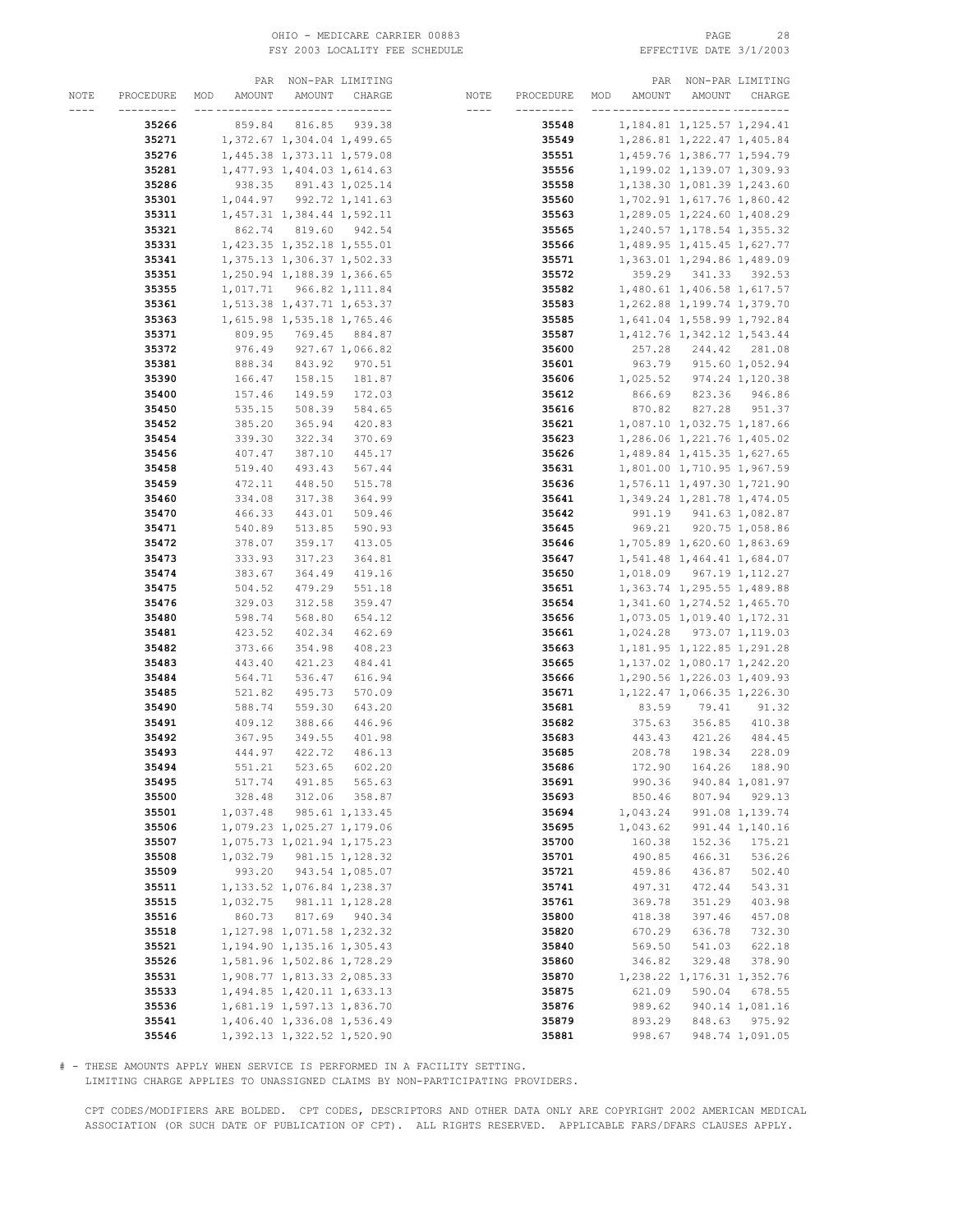# OHIO - MEDICARE CARRIER 00883 PAGE 29 FSY 2003 LOCALITY FEE SCHEDULE

|      |           | PAR           |                            | NON-PAR LIMITING |           |           |     | PAR           |                               | NON-PAR LIMITING |
|------|-----------|---------------|----------------------------|------------------|-----------|-----------|-----|---------------|-------------------------------|------------------|
| NOTE | PROCEDURE | AMOUNT<br>MOD | AMOUNT                     | CHARGE           | NOTE      | PROCEDURE | MOD | <b>AMOUNT</b> | AMOUNT                        | CHARGE           |
|      | --------- |               |                            | -- ---------     | $- - - -$ | --------- |     |               |                               |                  |
|      | 35901     | 531.45        | 504.88                     | 580.61           |           | 36512     |     | 89.66         | 85.18                         | 97.96            |
|      | 35903     | 658.11        | 625.20                     | 718.98           |           | 36513     |     | 89.66         | 85.18                         | 97.96            |
|      | 35905     |               | 1,736.49 1,649.67 1,897.12 |                  |           | 36514     |     | 89.66         | 85.18                         | 97.96            |
|      | 35907     |               |                            |                  |           |           |     | 89.66         | 85.18                         | 97.96            |
|      |           |               | 1,854.39 1,761.67 2,025.92 |                  |           | 36515     |     |               |                               |                  |
|      | 36000     | 29.81         | 28.32                      | 32.57            |           | 36516     |     | 89.66         | 85.18                         | 97.96            |
| #    | 36000     | 8.63          | 8.20                       | 9.43             |           | 36522     |     | 298.25        | 283.34                        | 325.84           |
|      | 36002     | 159.83        | 151.84                     | 174.62           | #         | 36522     |     | 103.09        | 97.94                         | 112.63           |
| #    | 36002     | 109.48        | 104.01                     | 119.61           |           | 36530     |     | 373.53        | 354.85                        | 408.08           |
|      | 36005     | 331.45        | 314.88                     | 362.11           |           | 36531     |     | 305.34        | 290.07                        | 333.58           |
| #    | 36005     | 47.05         | 44.70                      | 51.41            |           | 36532     |     | 184.69        | 175.46                        | 201.78           |
|      | 36010     | 122.08        | 115.98                     | 133.38           |           | 36533     |     | 681.13        | 647.07                        | 744.13           |
|      | 36011     | 156.57        | 148.74                     | 171.05           | #         | 36533     |     | 327.97        | 311.57                        | 358.31           |
|      | 36012     | 174.89        | 166.15                     | 191.07           |           | 36534     |     | 159.15        | 151.19                        | 173.87           |
|      | 36013     | 120.84        | 114.80                     | 132.02           |           | 36535     |     | 187.47        | 178.10                        | 204.82           |
|      | 36014     | 150.11        | 142.60                     | 163.99           | #         | 36535     |     | 153.09        | 145.44                        | 167.26           |
|      | 36015     | 174.54        | 165.81                     | 190.68           |           | 36536     |     |               | 1,303.63 1,238.45 1,424.22    |                  |
|      | 36100     | 154.99        | 147.24                     | 169.33           | #         | 36536     |     | 189.98        | 180.48                        | 207.55           |
|      |           | 100.19        | 95.18                      |                  |           | 36537     |     | 295.71        |                               | 323.06           |
|      | 36120     |               |                            | 109.46           |           |           |     |               | 280.92                        |                  |
|      | 36140     | 100.20        | 95.19                      | 109.47           | #         | 36537     |     | 45.68         | 43.40                         | 49.91            |
|      | 36145     | 100.19        | 95.18                      | 109.46           |           | 36550     |     | 24.11         | 22.90                         | 26.34            |
|      | 36160     | 128.49        | 122.07                     | 140.38           |           | 36600     |     | 26.57         | 25.24                         | 29.03            |
|      | 36200     | 151.15        | 143.59                     | 165.13           | #         | 36600     |     | 15.46         | 14.69                         | 16.89            |
|      | 36215     | 234.09        | 222.39                     | 255.75           |           | 36620     |     | 52.24         | 49.63                         | 57.07            |
|      | 36216     | 263.20        | 250.04                     | 287.55           |           | 36625     |     | 100.72        | 95.68                         | 110.03           |
|      | 36217     | 316.98        | 301.13                     | 346.30           |           | 36640     |     | 107.66        | 102.28                        | 117.62           |
|      | 36218     | 50.62         | 48.09                      | 55.30            |           | 36660     |     | 69.32         | 65.85                         | 75.73            |
|      | 36245     | 236.87        | 225.03                     | 258.78           |           | 36680     |     | 67.96         | 64.56                         | 74.24            |
|      | 36246     | 264.60        | 251.37                     | 289.08           |           | 36800     |     | 155.42        | 147.65                        | 169.80           |
|      | 36247     | 315.59        | 299.81                     | 344.78           |           | 36810     |     | 236.15        | 224.34                        | 257.99           |
|      | 36248     | 51.32         | 48.75                      | 56.06            |           | 36815     |     | 148.13        | 140.72                        | 161.83           |
|      | 36260     | 579.10        | 550.15                     | 632.67           |           | 36819     |     | 786.33        | 747.01                        | 859.06           |
|      | 36261     | 331.31        | 314.74                     | 361.95           |           | 36820     |     | 787.02        | 747.67                        | 859.82           |
|      | 36262     | 247.36        | 234.99                     | 270.24           |           | 36821     |     | 530.25        | 503.74                        | 579.30           |
|      | 36400     | 45.07         | 42.82                      | 49.24            |           | 36822     |     | 467.10        | 443.75                        | 510.31           |
| #    | 36400     | 17.64         | 16.76                      | 19.27            |           | 36823     |     |               | 1,200.42 1,140.40 1,311.46    |                  |
|      |           |               |                            |                  |           |           |     |               |                               |                  |
|      | 36405     | 23.08         | 21.93                      | 25.22            |           | 36825     |     | 586.30        | 556.99                        | 640.54           |
| $\#$ | 36405     | 14.40         | 13.68                      | 15.73            |           | 36830     |     | 692.34        | 657.72                        | 756.38           |
|      | 36406     | 19.74         | 18.75                      | 21.56            |           | 36831     |     | 455.04        | 432.29                        | 497.13           |
| #    | 36406     | 8.63          | 8.20                       | 9.43             |           | 36832     |     | 613.43        | 582.76                        | 670.17           |
|      | 36410     | 20.44         | 19.42                      | 22.33            |           | 36833     |     | 688.08        | 653.68                        | 751.73           |
| #    | 36410     | 8.63          | 8.20                       | 9.43             |           | 36834     |     | 529.82        | 503.33                        | 578.83           |
|      | 36420     | 50.64         | 48.11                      | 55.33            |           | 36835     |     | 444.98        | 422.73                        | 486.14           |
|      | 36425     | 37.02         | 35.17                      | 40.45            |           | 36860     |     | 167.55        | 159.17                        | 183.05           |
|      | 36430     | 36.83         | 34.99                      | 40.24            | #         | 36860     |     | 123.10        | 116.95                        | 134.49           |
|      | 36440     | 50.32         | 47.80                      | 54.97            |           | 36861     |     | 147.22        | 139.86                        | 160.84           |
|      | 36450     | 111.68        | 106.10                     | 122.02           |           | 36870     |     |               | 1,665.22 1,581.96 1,819.25    |                  |
|      | 36455     | 121.35        | 115.28                     | 132.57           | $\#$      | 36870     |     | 278.63        | 264.70                        | 304.41           |
|      | 36460     | 338.05        | 321.15                     | 369.32           |           | 37140     |     |               | 1, 258.34 1, 195.42 1, 374.73 |                  |
|      | 36470     | 124.05        | 117.85                     | 135.53           |           | 37145     |     |               | 1,361.29 1,293.23 1,487.21    |                  |
| $\#$ | 36470     | 56.68         | 53.85                      | 61.93            |           | 37160     |     |               | 1, 178.47 1, 119.55 1, 287.48 |                  |
|      | 36471     | 155.41        | 147.64                     | 169.79           |           | 37180     |     |               | 1, 343.65 1, 276.47 1, 467.94 |                  |
| $\#$ | 36471     | 81.44         | 77.37                      | 88.98            |           | 37181     |     |               | 1,440.78 1,368.74 1,574.05    |                  |
|      | 36481     | 365.36        | 347.09                     | 399.15           |           | 37182     |     | 891.51        | 846.93                        | 973.97           |
|      | 36488     | 77.93         | 74.03                      | 85.13            |           | 37183     |     |               | 393.52                        |                  |
|      |           |               |                            |                  |           |           |     | 414.23        |                               | 452.55           |
|      | 36489     | 236.40        | 224.58                     | 258.27           |           | 37195     |     | 291.88        | 277.29                        | 318.88           |
| $\#$ | 36489     | 129.79        | 123.30                     | 141.80           |           | 37200     |     | 226.24        | 214.93                        | 247.17           |
|      | 36490     | 95.50         | 90.73                      | 104.34           |           | 37201     |     | 278.03        | 264.13                        | 303.75           |
|      | 36491     | 82.94         | 78.79                      | 90.61            |           | 37202     |     | 327.46        | 311.09                        | 357.75           |
|      | 36493     | 75.95         | 72.15                      | 82.97            |           | 37203     |     | 279.46        | 265.49                        | 305.31           |
|      | 36500     | 176.61        | 167.78                     | 192.95           |           | 37204     |     | 903.49        | 858.32                        | 987.07           |
|      | 36510     | 66.73         | 63.39                      | 72.90            |           | 37205     |     | 447.68        | 425.30                        | 489.10           |
|      | 36511     | 89.66         | 85.18                      | 97.96            |           | 37206     |     | 209.24        | 198.78                        | 228.60           |

# - THESE AMOUNTS APPLY WHEN SERVICE IS PERFORMED IN A FACILITY SETTING.

LIMITING CHARGE APPLIES TO UNASSIGNED CLAIMS BY NON-PARTICIPATING PROVIDERS.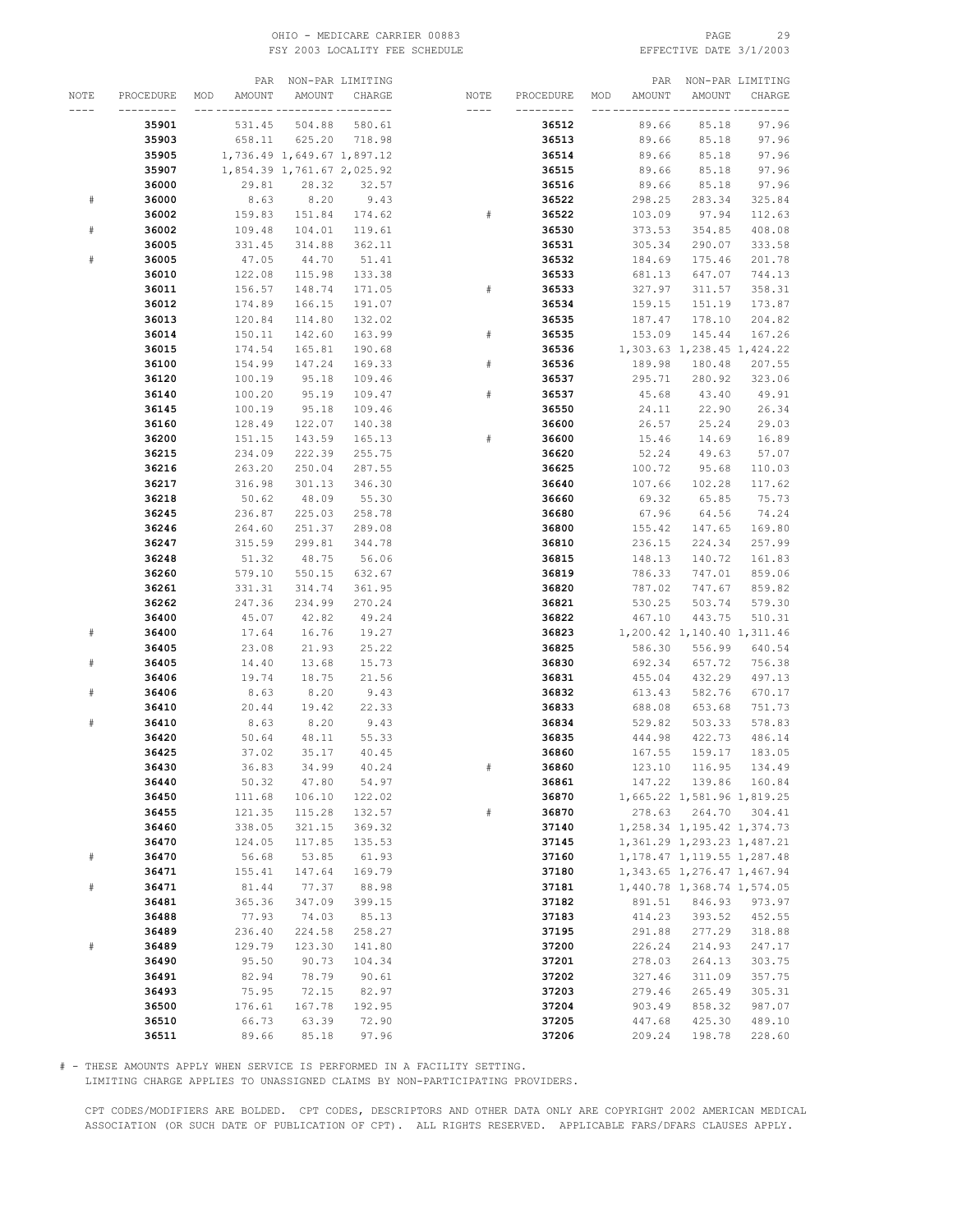# OHIO - MEDICARE CARRIER 00883 PAGE 30 FSY 2003 LOCALITY FEE SCHEDULE

|      |           |     |          | PAR NON-PAR LIMITING          |                 |      |      |           |     | PAR      |                               | NON-PAR LIMITING |
|------|-----------|-----|----------|-------------------------------|-----------------|------|------|-----------|-----|----------|-------------------------------|------------------|
| NOTE | PROCEDURE | MOD | AMOUNT   | AMOUNT                        | CHARGE          | NOTE |      | PROCEDURE | MOD | AMOUNT   | AMOUNT                        | CHARGE           |
|      |           |     |          |                               | -- ---------    |      |      |           |     |          |                               |                  |
|      | 37207     |     | 454.84   | 432.10                        | 496.92          |      |      | 38542     |     | 440.75   | 418.71                        | 481.52           |
|      | 37208     |     | 214.55   | 203.82                        | 234.39          |      |      | 38550     |     | 445.95   | 423.65                        | 487.20           |
|      | 37209     |     | 113.11   | 107.45                        | 123.57          |      |      | 38555     |     | 922.28   |                               | 876.17 1,007.60  |
|      | 37250     |     | 109.05   | 103.60                        | 119.14          |      |      |           |     |          | 610.05                        | 701.56           |
|      |           |     |          |                               |                 |      |      | 38562     |     | 642.16   |                               |                  |
|      | 37251     |     | 82.87    | 78.73                         | 90.54           |      |      | 38564     |     | 648.65   | 616.22                        | 708.65           |
|      | 37500     |     | 715.98   | 680.18                        | 782.21          |      |      | 38570     |     | 522.74   | 496.60                        | 571.09           |
|      | 37565     |     | 587.67   | 558.29                        | 642.03          |      |      | 38571     |     | 773.52   | 734.84                        | 845.07           |
|      | 37600     |     | 641.72   | 609.63                        | 701.07          |      |      | 38572     |     | 906.39   |                               | 861.07 990.23    |
|      | 37605     |     | 728.60   | 692.17                        | 796.00          |      |      | 38700     |     | 786.96   | 747.61                        | 859.75           |
|      | 37606     |     | 394.26   | 374.55                        | 430.73          |      |      | 38720     |     |          | 1,084.78 1,030.54 1,185.12    |                  |
|      | 37607     |     | 374.22   | 355.51                        | 408.84          |      |      | 38724     |     |          | 1, 140.49 1, 083.47 1, 245.99 |                  |
|      | 37609     |     | 360.20   | 342.19                        | 393.52          |      |      | 38740     |     | 589.88   |                               | 560.39 644.45    |
| #    | 37609     |     | 203.93   | 193.73                        | 222.79          |      |      | 38745     |     |          | 794.28 754.57 867.76          |                  |
|      | 37615     |     | 354.72   | 336.98                        | 387.53          |      |      | 38746     |     | 252.65   | 240.02                        | 276.02           |
|      | 37616     |     | 1,034.66 |                               | 982.93 1,130.37 |      |      | 38747     |     | 254.36   | 241.64                        | 277.89           |
|      | 37617     |     |          | 1, 188.36 1, 128.94 1, 298.28 |                 |      |      | 38760     |     | 749.58   | 712.10                        | 818.92           |
|      | 37618     |     | 316.11   | 300.30                        | 345.35          |      |      | 38765     |     |          | 1, 168.58 1, 110.15 1, 276.67 |                  |
|      | 37620     |     | 597.72   | 567.83                        | 653.00          |      |      | 38770     |     |          | 751.47 713.90 820.99          |                  |
|      | 37650     |     | 464.67   | 441.44                        | 507.66          |      |      | 38780     |     |          | 981.53 932.45 1,072.32        |                  |
|      | 37660     |     |          |                               |                 |      |      | 38790     |     |          | 1, 147.03 1, 089.68 1, 253.13 |                  |
|      |           |     |          | 1, 128.06 1, 071.66 1, 232.41 |                 |      |      |           |     |          |                               |                  |
|      | 37700     |     | 258.68   | 245.75                        | 282.61          |      | #    | 38790     |     | 65.68    | 62.40                         | 71.76            |
|      | 37720     |     | 353.24   | 335.58                        | 385.92          |      |      | 38792     |     | 26.56    | 25.23                         | 29.01            |
|      | 37730     |     | 450.12   | 427.61                        | 491.75          |      |      | 38794     |     | 221.19   | 210.13                        | 241.65           |
|      | 37735     |     | 624.26   | 593.05                        | 682.01          |      |      | 39000     |     | 510.62   | 485.09                        | 557.85           |
|      | 37760     |     | 615.10   | 584.35                        | 672.00          |      |      | 39010     |     | 729.57   | 693.09                        | 797.05           |
|      | 37780     |     | 256.78   | 243.94                        | 280.53          |      |      | 39200     |     | 806.59   | 766.26                        | 881.20           |
|      | 37785     |     | 396.38   | 376.56                        | 433.04          |      |      | 39220     |     | 1,021.31 |                               | 970.24 1, 115.78 |
| #    | 37785     |     | 252.96   | 240.31                        | 276.36          |      |      | 39400     |     | 387.57   |                               | 368.19 423.42    |
|      | 37788     |     |          | 1,246.80 1,184.46 1,362.13    |                 |      |      | 39501     |     | 796.39   |                               | 756.57 870.06    |
|      | 37790     |     | 537.46   | 510.59                        | 587.18          |      |      | 39502     |     | 938.09   |                               | 891.19 1,024.87  |
|      | 38100     |     | 800.56   | 760.53                        | 874.61          |      |      | 39503     |     |          | 4,772.91 4,534.26 5,214.40    |                  |
|      | 38101     |     | 846.01   | 803.71                        | 924.27          |      |      | 39520     |     |          | 985.71 936.42 1,076.88        |                  |
|      | 38102     |     | 250.04   | 237.54                        | 273.17          |      |      | 39530     |     |          | 915.75 869.96 1,000.45        |                  |
|      | 38115     |     | 868.72   | 825.28                        | 949.07          |      |      | 39531     |     | 965.04   |                               | 916.79 1,054.31  |
|      | 38120     |     | 934.68   |                               | 887.95 1,021.14 |      |      | 39540     |     | 802.50   |                               | 762.38 876.74    |
|      | 38200     |     | 132.12   | 125.51                        | 144.34          |      |      | 39541     |     | 850.17   |                               | 807.66 928.81    |
|      | 38205     |     | 77.46    | 73.59                         | 84.63           |      |      | 39545     |     | 863.09   | 819.94                        | 942.93           |
|      | 38206     |     | 77.46    | 73.59                         | 84.63           |      |      | 39560     |     | 745.14   | 707.88                        | 814.06           |
|      | 38220     |     | 201.43   | 191.36                        | 220.06          |      |      | 39561     |     | 1,044.30 |                               | 992.09 1,140.90  |
| #    | 38220     |     | 55.24    | 52.48                         | 60.35           |      |      | 40490     |     | 106.53   | 101.20                        | 116.38           |
|      | 38221     |     | 217.54   | 206.66                        | 237.66          |      |      | 40490     |     | 67.98    | 64.58                         | 74.27            |
| #    | 38221     |     | 69.95    | 66.45                         | 76.42           |      |      | 40500     |     | 371.00   | 352.45                        | 405.32           |
|      | 38230     |     | 257.84   | 244.95                        | 281.69          |      | $\#$ | 40500     |     | 364.05   | 345.85                        | 397.73           |
|      | 38240     |     | 113.40   | 107.73                        | 123.89          |      |      | 40510     |     | 418.94   | 397.99                        | 457.69           |
|      | 38241     |     | 113.40   | 107.73                        | 123.89          |      | $\#$ | 40510     |     | 410.26   | 389.75                        | 448.21           |
|      | 38242     |     | 88.22    | 83.81                         | 96.38           |      |      | 40520     |     | 454.33   | 431.61                        | 496.35           |
|      | 38300     |     | 234.22   | 222.51                        | 255.89          |      | $\#$ | 40520     |     | 423.08   | 401.93                        | 462.22           |
| $\#$ | 38300     |     | 167.54   | 159.16                        | 183.03          |      |      | 40525     |     | 588.64   | 559.21                        | 643.09           |
|      | 38305     |     | 533.55   | 506.87                        | 582.90          |      |      | 40527     |     | 681.55   | 647.47                        | 744.59           |
| $\#$ | 38305     |     | 449.16   | 426.70                        | 490.71          |      |      | 40530     |     | 441.99   | 419.89                        | 482.87           |
|      | 38308     |     | 450.31   | 427.79                        | 491.96          |      |      | 40530     |     |          |                               | 469.22           |
|      |           |     |          |                               |                 |      | $\#$ |           |     | 429.49   | 408.02                        |                  |
|      | 38380     |     | 557.24   | 529.38                        | 608.79          |      |      | 40650     |     | 332.11   | 315.50                        | 362.83           |
|      | 38381     |     | 865.09   | 821.84                        | 945.12          |      | $\#$ | 40650     |     | 310.24   | 294.73                        | 338.94           |
|      | 38382     |     | 723.15   | 686.99                        | 790.04          |      |      | 40652     |     | 405.73   | 385.44                        | 443.26           |
|      | 38500     |     | 251.71   | 239.12                        | 274.99          |      | $\#$ | 40652     |     | 404.69   | 384.46                        | 442.13           |
| $\#$ | 38500     |     | 235.05   | 223.30                        | 256.80          |      |      | 40654     |     | 477.62   | 453.74                        | 521.80           |
|      | 38505     |     | 153.29   | 145.63                        | 167.47          |      | $\#$ | 40654     |     | 470.33   | 446.81                        | 513.83           |
| $\#$ | 38505     |     | 82.45    | 78.33                         | 90.08           |      |      | 40700     |     | 855.95   | 813.15                        | 935.12           |
|      | 38510     |     | 434.94   | 413.19                        | 475.17          |      |      | 40701     |     |          | 1,064.95 1,011.70 1,163.46    |                  |
|      | 38520     |     | 453.45   | 430.78                        | 495.40          |      |      | 40702     |     | 840.77   | 798.73                        | 918.54           |
|      | 38525     |     | 390.30   | 370.79                        | 426.41          |      |      | 40720     |     | 952.86   |                               | 905.22 1,041.00  |
|      | 38530     |     | 515.00   | 489.25                        | 562.64          |      |      | 40761     |     | 1,014.87 |                               | 964.13 1,108.75  |

# - THESE AMOUNTS APPLY WHEN SERVICE IS PERFORMED IN A FACILITY SETTING.

LIMITING CHARGE APPLIES TO UNASSIGNED CLAIMS BY NON-PARTICIPATING PROVIDERS.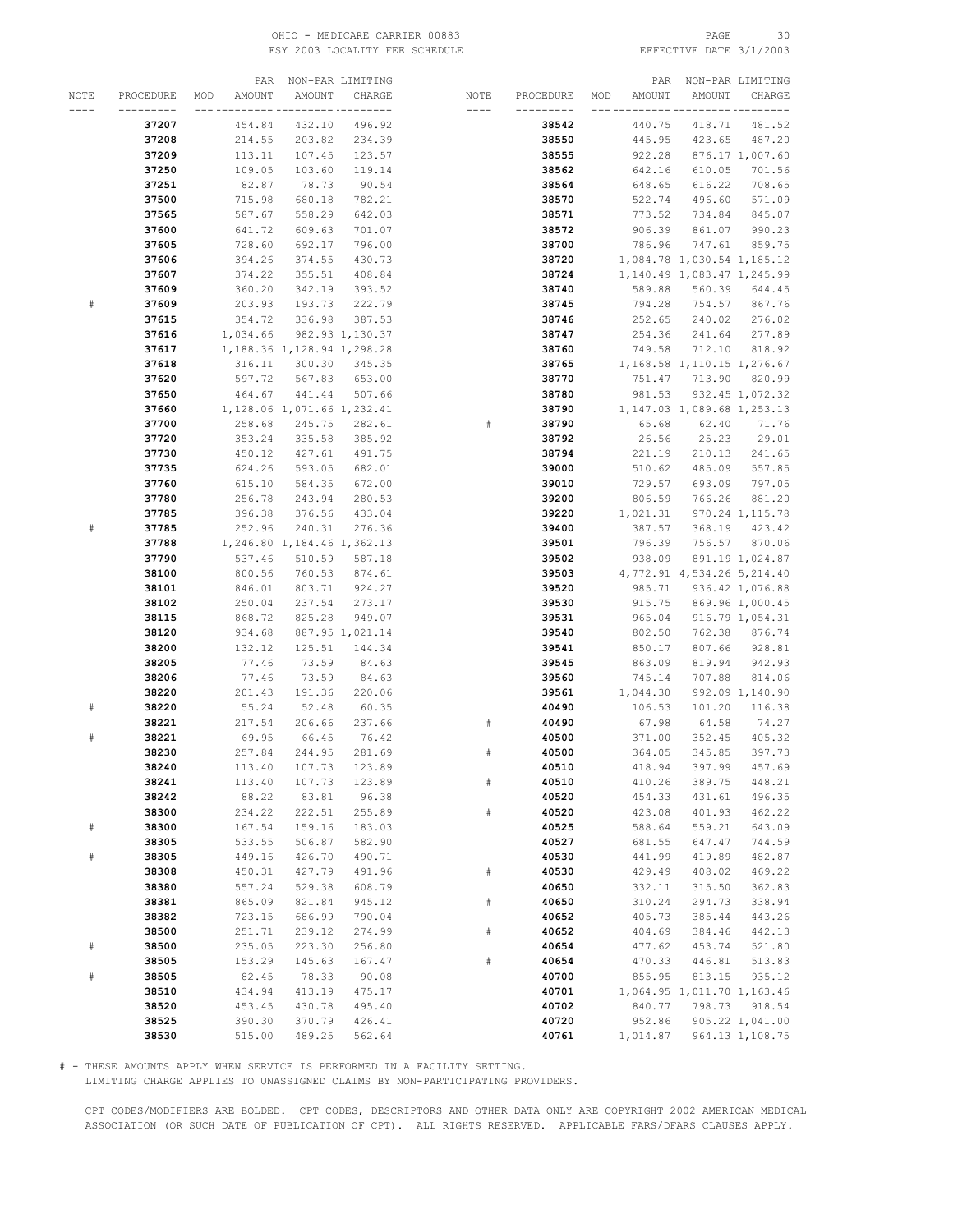# OHIO - MEDICARE CARRIER 00883 PAGE 31 FSY 2003 LOCALITY FEE SCHEDULE

|             |           | PAR           |                            | NON-PAR LIMITING |      |           |     | PAR              |                               | NON-PAR LIMITING |
|-------------|-----------|---------------|----------------------------|------------------|------|-----------|-----|------------------|-------------------------------|------------------|
| NOTE        | PROCEDURE | AMOUNT<br>MOD | AMOUNT                     | CHARGE           | NOTE | PROCEDURE | MOD | <b>AMOUNT</b>    | AMOUNT                        | CHARGE           |
|             |           |               |                            |                  |      |           |     |                  |                               |                  |
|             | 40800     | 108.89        | 103.45                     | 118.97           | #    | 41110     |     | 104.24           | 99.03                         | 113.88           |
| $\#$        | 40800     | 75.90         | 72.11                      | 82.93            |      | 41112     |     | 223.63           | 212.45                        | 244.32           |
|             |           |               |                            |                  |      |           |     |                  |                               |                  |
|             | 40801     | 182.32        | 173.20                     | 199.18           | $\#$ | 41112     |     | 200.37           | 190.35                        | 218.90           |
| $\#$        | 40801     | 152.11        | 144.50                     | 166.18           |      | 41113     |     | 242.10           | 230.00                        | 264.50           |
|             | 40804     | 128.45        | 122.03                     | 140.33           | #    | 41113     |     | 226.13           | 214.82                        | 247.04           |
| $\#$        | 40804     | 84.00         | 79.80                      | 91.77            |      | 41114     |     | 519.27           | 493.31                        | 567.31           |
|             | 40805     | 199.25        | 189.29                     | 217.68           |      | 41115     |     | 158.45           | 150.53                        | 173.11           |
| $\#$        | 40805     | 164.52        | 156.29                     | 179.73           | $\#$ | 41115     |     | 156.02           | 148.22                        | 170.45           |
|             | 40806     | 45.31         | 43.04                      | 49.50            |      | 41116     |     | 212.73           | 202.09                        | 232.40           |
| $\#$        | 40806     | 41.83         | 39.74                      | 45.70            |      | 41120     |     | 688.09           | 653.69                        | 751.74           |
|             | 40808     | 104.72        | 99.48                      | 114.40           |      | 41130     |     | 769.20           | 730.74                        | 840.35           |
| $\#$        | 40808     | 72.77         | 69.13                      | 79.50            |      | 41135     |     |                  | 1, 452.89 1, 380.25 1, 587.29 |                  |
|             | 40810     | 122.66        | 116.53                     | 134.01           |      | 41140     |     |                  | 1,593.35 1,513.68 1,740.73    |                  |
| $\#$        | 40810     | 91.06         | 86.51                      | 99.49            |      | 41145     |     |                  | 1,906.44 1,811.12 2,082.79    |                  |
|             | 40812     | 174.32        | 165.60                     | 190.44           |      | 41150     |     |                  | 1,492.05 1,417.45 1,630.07    |                  |
| $\#$        | 40812     | 149.67        | 142.19                     | 163.52           |      | 41153     |     |                  | 1,541.17 1,464.11 1,683.73    |                  |
|             | 40814     | 249.43        | 236.96                     | 272.50           |      | 41155     |     |                  | 1,772.04 1,683.44 1,935.96    |                  |
| $\#$        | 40814     |               |                            |                  |      |           |     |                  |                               |                  |
|             |           | 236.93        | 225.08                     | 258.84           |      | 41250     |     | 174.71           | 165.97                        | 190.87           |
|             | 40816     | 263.04        | 249.89                     | 287.37           | #    | 41250     |     | 134.08           | 127.38                        | 146.49           |
| $\#$        | 40816     | 252.97        | 240.32                     | 276.37           |      | 41251     |     | 183.29           | 174.13                        | 200.25           |
|             | 40818     | 235.24        | 223.48                     | 257.00           | $\#$ | 41251     |     | 158.29           | 150.38                        | 172.94           |
|             | 40819     | 217.54        | 206.66                     | 237.66           |      | 41252     |     | 237.58           | 225.70                        | 259.56           |
| $\#$        | 40819     | 216.85        | 206.01                     | 236.91           | #    | 41252     |     | 197.30           | 187.44                        | 215.56           |
|             | 40820     | 135.11        | 128.35                     | 147.60           |      | 41500     |     | 294.35           | 279.63                        | 321.57           |
| $\#$        | 40820     | 129.21        | 122.75                     | 141.16           |      | 41510     |     | 299.43           | 284.46                        | 327.13           |
|             | 40830     | 156.75        | 148.91                     | 171.25           |      | 41520     |     | 211.13           | 200.57                        | 230.66           |
| $\#$        | 40830     | 155.71        | 147.92                     | 170.11           |      | 41800     |     | 114.10           | 108.40                        | 124.66           |
|             | 40831     | 193.34        | 183.67                     | 211.22           | $\#$ | 41800     |     | 93.27            | 88.61                         | 101.90           |
|             | 40840     | 558.31        | 530.39                     | 609.95           |      | 41805     |     | 115.95           | 110.15                        | 126.67           |
|             | 40842     | 548.52        | 521.09                     | 599.25           |      | 41806     |     | 194.76           | 185.02                        | 212.77           |
|             | 40843     | 723.18        | 687.02                     | 790.07           | #    | 41806     |     | 190.59           | 181.06                        | 208.22           |
|             | 40844     | 951.09        |                            | 903.54 1,039.07  |      | 41822     |     | 190.68           | 181.15                        | 208.32           |
| $\#$        | 40844     | 950.05        |                            | 902.55 1,037.93  | $\#$ | 41822     |     | 125.74           | 119.45                        | 137.37           |
|             | 40845     |               | 1,106.92 1,051.57 1,209.31 |                  |      | 41823     |     | 254.46           | 241.74                        | 278.00           |
|             | 41000     | 133.06        | 126.41                     | 145.37           | $\#$ | 41823     |     | 234.32           | 222.60                        | 255.99           |
| $_{\rm \#}$ | 41000     | 102.50        | 97.38                      | 111.99           |      | 41825     |     | 134.47           | 127.75                        | 146.91           |
|             | 41005     | 127.44        | 121.07                     | 139.23           | #    | 41825     |     | 133.08           | 126.43                        | 145.39           |
| $\#$        | 41005     | 100.01        | 95.01                      | 109.26           |      | 41826     |     | 181.62           | 172.54                        | 198.42           |
|             | 41006     | 256.78        | 243.94                     | 280.53           |      | 41827     |     | 257.42           | 244.55                        | 281.23           |
| $\#$        | 41006     | 244.62        | 232.39                     | 267.25           |      | 41828     |     | 224.57           | 213.34                        | 245.34           |
|             |           |               |                            |                  |      |           |     |                  |                               |                  |
| $\#$        | 41007     | 254.80        | 242.06<br>219.63           | 278.37           | #    | 41828     |     | 203.39<br>244.44 | 193.22                        | 222.20           |
|             | 41007     | 231.19        |                            | 252.57           |      | 41830     |     |                  | 232.22                        | 267.05           |
|             | 41008     | 255.94        | 243.14                     | 279.61           | $\#$ | 41830     |     | 231.94           | 220.34                        | 253.39           |
|             | 41008     | 244.83        | 232.59                     | 267.48           |      | 41872     |     | 200.48           | 190.46                        | 219.03           |
|             | 41009     | 266.72        | 253.38                     | 291.39           |      | 41874     |     | 220.41           | 209.39                        | 240.80           |
| $\#$        | 41009     | 252.83        | 240.19                     | 276.22           | $\#$ | 41874     |     | 203.74           | 193.55                        | 222.58           |
|             | 41010     | 153.84        | 146.15                     | 168.07           |      | 42000     |     | 136.08           | 129.28                        | 148.67           |
|             | 41015     | 300.67        | 285.64                     | 328.49           | $\#$ | 42000     |     | 101.35           | 96.28                         | 110.72           |
| $\#$        | 41015     | 266.30        | 252.99                     | 290.94           |      | 42100     |     | 138.29           | 131.38                        | 151.09           |
|             | 41016     | 301.89        | 286.80                     | 329.82           | $\#$ | 42100     |     | 137.95           | 131.05                        | 150.71           |
| $\#$        | 41016     | 275.15        | 261.39                     | 300.60           |      | 42104     |     | 153.07           | 145.42                        | 167.23           |
|             | 41017     | 303.64        | 288.46                     | 331.73           |      | 42106     |     | 173.63           | 164.95                        | 189.69           |
| $\#$        | 41017     | 274.48        | 260.76                     | 299.87           |      | 42107     |     | 315.36           | 299.59                        | 344.53           |
|             | 41018     | 355.68        | 337.90                     | 388.59           |      | 42120     |     | 451.91           | 429.31                        | 493.71           |
| $\#$        | 41018     | 329.29        | 312.83                     | 359.75           |      | 42140     |     | 198.88           | 188.94                        | 217.28           |
|             | 41100     | 145.42        | 138.15                     | 158.87           | $\#$ | 42140     |     | 180.13           | 171.12                        | 196.79           |
| $\#$        | 41100     | 112.08        | 106.48                     | 122.45           |      | 42145     |     | 572.73           | 544.09                        | 625.70           |
|             | 41105     | 130.83        | 124.29                     | 142.93           |      | 42160     |     | 183.90           | 174.71                        | 200.92           |
| $\#$        | 41105     | 100.97        | 95.92                      | 110.31           | $\#$ | 42160     |     | 163.76           | 155.57                        | 178.91           |
|             | 41108     | 111.82        | 106.23                     | 122.16           |      | 42180     |     | 201.38           | 191.31                        | 220.01           |
|             |           |               |                            |                  |      |           |     |                  |                               |                  |
| $\#$        | 41108     | 79.18         | 75.22                      | 86.50            | $\#$ | 42180     |     | 170.82           | 162.28                        | 186.62           |
|             | 41110     | 143.48        | 136.31                     | 156.76           |      | 42182     |     | 269.20           | 255.74                        | 294.10           |

# - THESE AMOUNTS APPLY WHEN SERVICE IS PERFORMED IN A FACILITY SETTING.

LIMITING CHARGE APPLIES TO UNASSIGNED CLAIMS BY NON-PARTICIPATING PROVIDERS.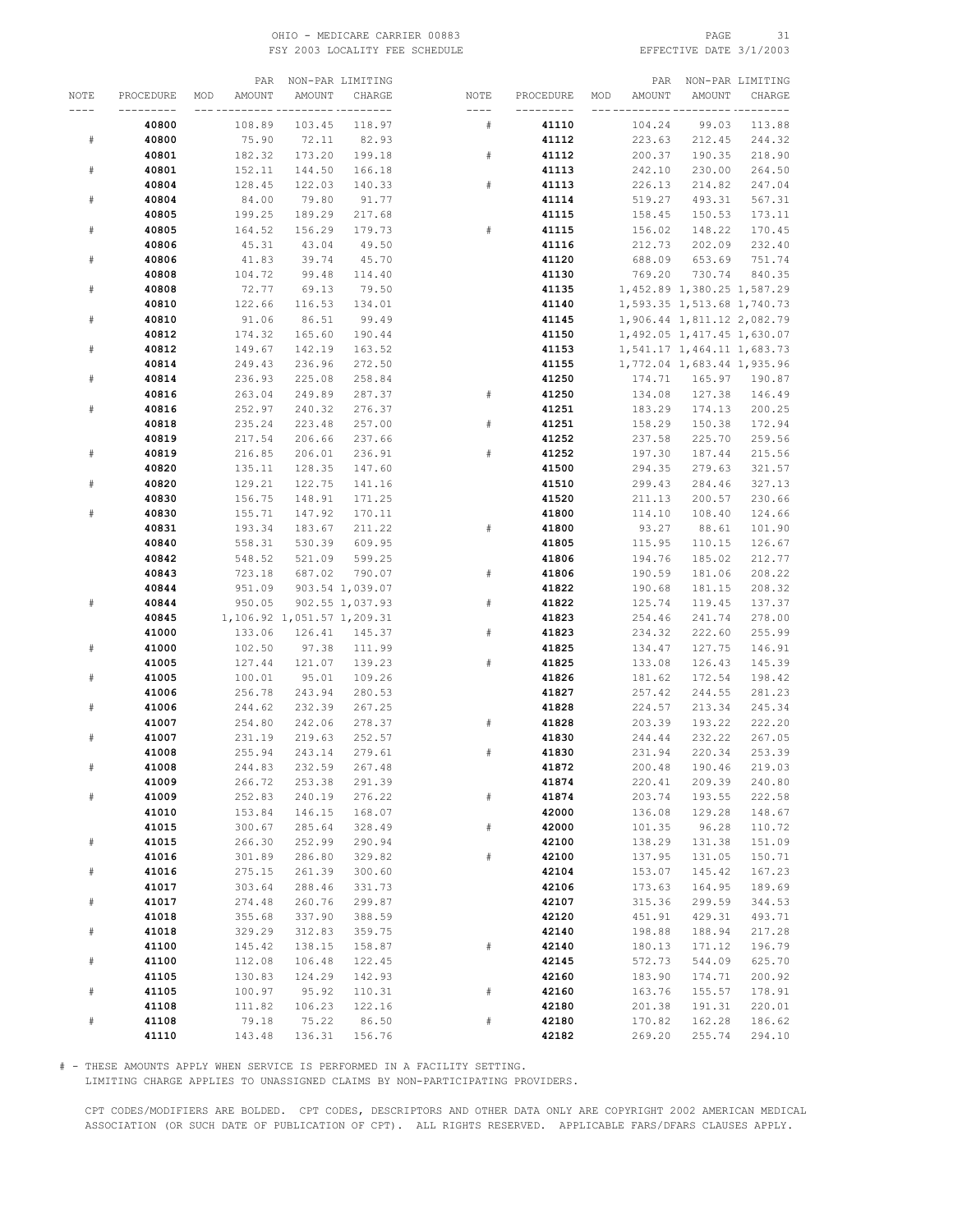# OHIO - MEDICARE CARRIER 00883 PAGE 32 FSY 2003 LOCALITY FEE SCHEDULE

|      |           | PAR           |                               | NON-PAR LIMITING |           |           |     | PAR      |                               | NON-PAR LIMITING              |
|------|-----------|---------------|-------------------------------|------------------|-----------|-----------|-----|----------|-------------------------------|-------------------------------|
| NOTE | PROCEDURE | AMOUNT<br>MOD | AMOUNT                        | CHARGE           | NOTE      | PROCEDURE | MOD | AMOUNT   | AMOUNT                        | CHARGE                        |
| ---- | --------- |               | -- ------                     | -- ---------     | $- - - -$ | --------- |     |          |                               |                               |
| #    | 42182     | 254.96        | 242.21                        | 278.54           |           | 42800     |     | 161.34   | 153.27                        | 176.26                        |
|      | 42200     | 822.40        | 781.28                        | 898.47           | $\#$      | 42800     |     | 145.02   | 137.77                        | 158.44                        |
|      | 42205     | 832.40        | 790.78                        | 909.40           |           | 42802     |     | 170.27   | 161.76                        | 186.02                        |
|      | 42210     | 900.88        | 855.84                        | 984.22           | $\#$      | 42802     |     | 153.60   | 145.92                        | 167.81                        |
|      | 42215     | 656.12        | 623.31                        | 716.81           |           | 42804     |     | 154.15   | 146.44                        | 168.41                        |
|      | 42220     | 503.27        | 478.11                        | 549.83           | #         | 42804     |     | 137.48   | 130.61                        | 150.20                        |
|      | 42225     | 690.87        | 656.33                        | 754.78           |           | 42806     |     | 183.88   | 174.69                        | 200.89                        |
|      | 42226     | 720.09        | 684.09                        | 786.70           | #         | 42806     |     | 157.49   | 149.62                        | 172.06                        |
|      | 42227     | 651.57        | 618.99                        | 711.84           |           | 42808     |     | 265.29   | 252.03                        | 289.83                        |
|      | 42235     | 517.88        | 491.99                        | 565.79           | #         | 42808     |     | 198.96   | 189.01                        | 217.36                        |
|      | 42260     | 628.83        | 597.39                        | 687.00           |           | 42809     |     | 191.90   | 182.31                        | 209.66                        |
|      | 42280     | 109.85        | 104.36                        | 120.01           | $\#$      | 42809     |     | 130.78   | 124.24                        | 142.88                        |
| #    | 42280     | 86.24         | 81.93                         | 94.22            |           | 42810     |     | 318.60   | 302.67                        | 348.07                        |
|      | 42281     | 137.93        | 131.03                        | 150.68           | #         | 42810     |     | 283.18   | 269.02                        | 309.37                        |
| #    | 42281     | 108.76        | 103.32                        | 118.82           |           | 42815     |     | 504.11   | 478.90                        | 550.74                        |
|      | 42300     | 167.45        | 159.08                        | 182.94           |           | 42820     |     | 299.55   | 284.57                        | 327.26                        |
| $\#$ | 42300     | 141.06        | 134.01                        | 154.11           |           | 42821     |     | 313.37   | 297.70                        | 342.36                        |
|      | 42305     | 420.50        | 399.48                        | 459.40           |           | 42825     |     | 260.88   | 247.84                        | 285.02                        |
|      | 42310     | 141.13        | 134.07                        | 154.18           |           | 42826     |     | 261.16   | 248.10                        | 285.32                        |
| #    | 42310     | 117.87        | 111.98                        | 128.78           |           | 42830     |     | 183.78   | 174.59                        | 200.78                        |
|      | 42320     | 187.58        | 178.20                        | 204.93           |           | 42831     |     | 193.73   | 184.04                        | 211.65                        |
| $\#$ | 42320     | 165.36        | 157.09                        | 180.65           |           | 42835     |     | 198.96   | 189.01                        | 217.36                        |
|      | 42325     | 222.61        | 211.48                        | 243.20           |           | 42836     |     | 251.11   | 238.55                        | 274.33                        |
| $\#$ | 42325     | 145.87        | 138.58                        | 159.37           |           | 42842     |     | 611.40   | 580.83                        | 667.95                        |
|      | 42326     | 265.33        | 252.06                        | 289.87           |           | 42844     |     | 951.18   |                               | 903.62 1,039.16               |
| #    | 42326     | 210.47        | 199.95                        | 229.94           |           | 42845     |     |          | 1,550.37 1,472.85 1,693.78    |                               |
|      | 42330     | 182.49        | 173.37                        | 199.38           |           | 42860     |     | 193.27   | 183.61                        | 211.15                        |
| #    | 42330     | 122.42        | 116.30                        | 133.75           |           | 42870     |     | 421.46   | 400.39                        | 460.45                        |
|      | 42335     | 255.49        | 242.72                        | 279.13           |           | 42890     |     | 878.06   | 834.16                        | 959.28                        |
|      | 42340     | 345.84        | 328.55                        | 377.83           |           | 42892     |     | 1,043.97 |                               | 991.77 1,140.54               |
|      | 42400     | 116.93        | 111.08                        | 127.74           |           | 42894     |     |          | 1,478.58 1,404.65 1,615.35    |                               |
| $\#$ | 42400     | 44.00         | 41.80                         | 48.07            |           | 42900     |     | 335.10   | 318.35                        | 366.10                        |
|      | 42405     | 246.09        | 233.79                        | 268.86           |           | 42950     |     | 575.94   | 547.14                        | 629.21                        |
| #    | 42405     | 244.00        | 231.80                        | 266.57           |           | 42953     |     | 663.53   | 630.35                        | 724.90                        |
|      | 42408     | 334.63        | 317.90                        | 365.59           |           | 42955     |     | 517.52   | 491.64                        | 565.39                        |
|      | 42409     | 226.89        | 215.55                        | 247.88           |           | 42960     |     | 163.94   | 155.74                        | 179.10                        |
|      | 42410     | 639.85        | 607.86                        | 699.04           |           | 42961     |     | 400.25   | 380.24                        | 437.28                        |
|      | 42415     |               | 1,091.24 1,036.68 1,192.18    |                  |           | 42962     |     | 492.06   | 467.46                        | 537.58                        |
|      | 42420     |               | 1, 250.23 1, 187.72 1, 365.88 |                  |           | 42970     |     | 341.29   | 324.23                        | 372.86                        |
|      | 42425     | 870.93        | 827.38                        | 951.49           |           | 42971     |     | 443.29   | 421.13                        | 484.30                        |
|      | 42426     |               | 1, 342.93 1, 275.78 1, 467.15 |                  |           | 42972     |     | 473.07   | 449.42                        | 516.83                        |
|      | 42440     | 478.93        | 454.98                        | 523.23           |           | 43020     |     | 542.99   | 515.84                        | 593.22                        |
|      | 42450     | 345.87        | 328.58                        | 377.87           |           | 43030     |     | 541.26   | 514.20                        | 591.33                        |
|      | 42500     | 334.91        | 318.16                        | 365.88           |           | 43045     |     |          | 1, 191.69 1, 132.11 1, 301.93 |                               |
|      | 42505     | 429.70        | 408.22                        | 469.45           |           | 43100     |     | 611.84   |                               | 581.25 668.44                 |
|      | 42507     | 452.96        | 430.31                        | 494.86           |           | 43101     |     | 953.28   |                               | 905.62 1,041.46               |
|      | 42508     | 635.23        | 603.47                        | 693.99           |           | 43107     |     |          |                               | 2, 195.34 2, 085.57 2, 398.41 |
|      | 42509     | 798.17        | 758.26                        | 872.00           |           | 43108     |     |          | 1,926.08 1,829.78 2,104.25    |                               |
|      | 42510     | 562.48        | 534.36                        | 614.51           |           | 43112     |     |          | 2,386.97 2,267.62 2,607.76    |                               |
|      | 42550     | 489.95        | 465.45                        | 535.27           |           | 43113     |     |          | 2,006.57 1,906.24 2,192.18    |                               |
| $\#$ | 42550     | 62.47         | 59.35                         | 68.25            |           | 43116     |     |          | 1,880.43 1,786.41 2,054.37    |                               |
|      | 42600     | 405.92        | 385.62                        | 443.46           |           | 43117     |     |          | 2, 170.79 2, 062.25 2, 371.59 |                               |
| $\#$ | 42600     | 384.04        | 364.84                        | 419.57           |           | 43118     |     |          | 1,866.73 1,773.39 2,039.40    |                               |
|      | 42650     | 67.95         | 64.55                         | 74.23            |           | 43121     |     |          | 1,645.92 1,563.62 1,798.16    |                               |
| $\#$ | 42650     | 43.99         | 41.79                         | 48.06            |           | 43122     |     |          | 2,169.29 2,060.83 2,369.95    |                               |
|      | 42660     | 84.51         | 80.28                         | 92.32            |           | 43123     |     |          | 1,895.39 1,800.62 2,070.71    |                               |
|      | 42665     | 219.82        | 208.83                        | 240.15           |           | 43124     |     |          | 1,615.57 1,534.79 1,765.01    |                               |
|      | 42700     | 176.65        | 167.82                        | 192.99           |           | 43130     |     | 772.03   | 733.43                        | 843.44                        |
| $\#$ | 42700     | 128.39        | 121.97                        | 140.27           |           | 43135     |     | 994.40   |                               | 944.68 1,086.38               |
|      | 42720     | 380.18        | 361.17                        | 415.35           |           | 43200     |     | 338.42   | 321.50                        | 369.73                        |
| $\#$ | 42720     | 376.01        | 357.21                        | 410.79           | $\#$      | 43200     |     | 102.64   | 97.51                         | 112.14                        |
|      | 42725     | 713.63        | 677.95                        | 779.64           |           | 43201     |     | 234.37   | 222.65                        | 256.05                        |

# - THESE AMOUNTS APPLY WHEN SERVICE IS PERFORMED IN A FACILITY SETTING.

LIMITING CHARGE APPLIES TO UNASSIGNED CLAIMS BY NON-PARTICIPATING PROVIDERS.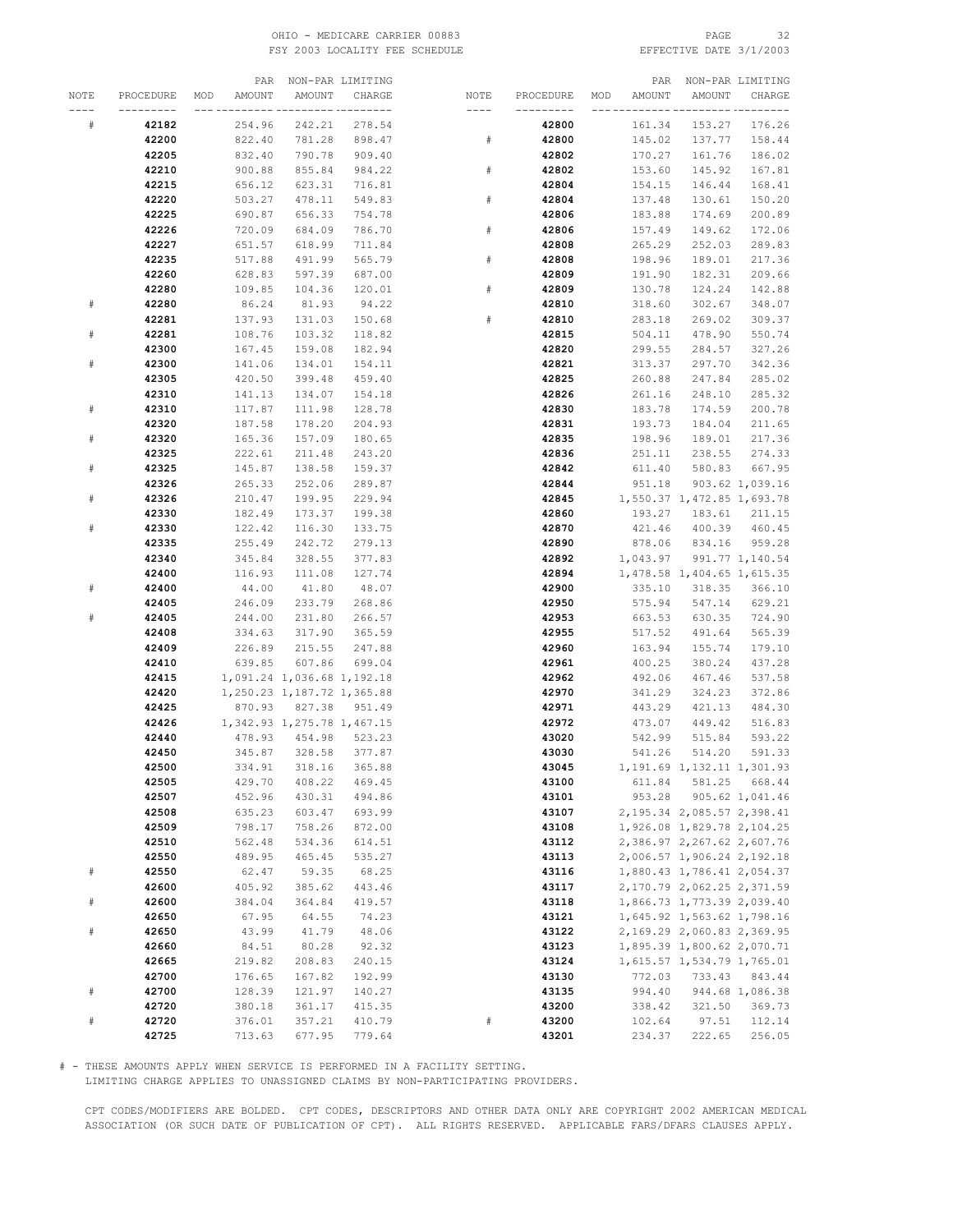# OHIO - MEDICARE CARRIER 00883 PAGE 33 FSY 2003 LOCALITY FEE SCHEDULE

|      |           | PAR           |                               | NON-PAR LIMITING |      |           |     | PAR      |                               | NON-PAR LIMITING |
|------|-----------|---------------|-------------------------------|------------------|------|-----------|-----|----------|-------------------------------|------------------|
| NOTE | PROCEDURE | AMOUNT<br>MOD | AMOUNT                        | CHARGE           | NOTE | PROCEDURE | MOD | AMOUNT   | AMOUNT                        | CHARGE           |
|      |           |               |                               |                  |      |           |     |          |                               |                  |
| #    | 43201     | 124.29        | 118.08                        | 135.79           |      | 43330     |     |          | 1, 104.01 1, 048.81 1, 206.13 |                  |
|      | 43202     | 289.95        | 275.45                        | 316.77           |      | 43331     |     |          | 1, 186.05 1, 126.75 1, 295.76 |                  |
| $\#$ | 43202     | 112.15        | 106.54                        | 122.52           |      | 43340     |     |          | 1,135.01 1,078.26 1,240.00    |                  |
|      | 43204     | 201.35        | 191.28                        | 219.97           |      | 43341     |     |          | 1, 252.60 1, 189.97 1, 368.47 |                  |
|      | 43205     | 202.07        | 191.97                        | 220.77           |      | 43350     |     | 967.15   |                               | 918.79 1,056.61  |
|      | 43215     | 143.19        | 136.03                        | 156.43           |      | 43351     |     |          | 1,088.51 1,034.08 1,189.19    |                  |
|      | 43216     | 133.48        | 126.81                        | 145.83           |      | 43352     |     | 937.21   |                               | 890.35 1,023.90  |
|      | 43217     | 157.57        | 149.69                        | 172.14           |      | 43360     |     |          | 1,977.46 1,878.59 2,160.38    |                  |
|      | 43219     | 156.01        | 148.21                        | 170.44           |      | 43361     |     |          | 2, 234.11 2, 122.40 2, 440.76 |                  |
|      | 43220     | 118.75        | 112.81                        | 129.73           |      | 43400     |     |          | 1, 164.41 1, 106.19 1, 272.12 |                  |
|      | 43226     | 129.90        | 123.41                        | 141.92           |      | 43401     |     |          | 1,223.16 1,162.00 1,336.30    |                  |
|      | 43227     | 192.74        | 183.10                        | 210.57           |      | 43405     |     |          | 1, 114.87 1, 059.13 1, 218.00 |                  |
|      | 43228     | 205.55        | 195.27                        | 224.56           |      | 43410     |     | 840.14   |                               | 798.13 917.85    |
|      | 43231     | 177.50        | 168.63                        | 193.92           |      | 43415     |     |          | 1,401.93 1,331.83 1,531.60    |                  |
|      | 43232     | 244.90        | 232.66                        | 267.56           |      | 43420     |     | 861.57   | 818.49                        | 941.26           |
|      | 43234     | 226.25        | 214.94                        | 247.18           |      | 43425     |     |          | 1, 225.40 1, 164.13 1, 338.75 |                  |
| $\#$ | 43234     | 113.74        | 108.05                        | 124.26           |      | 43450     |     | 100.54   | 95.51                         | 109.84           |
|      |           |               | 279.85                        | 321.83           |      |           |     | 74.15    |                               |                  |
|      | 43235     | 294.58        |                               |                  | $\#$ | 43450     |     |          | 70.44                         | 81.01            |
| $\#$ | 43235     | 128.25        | 121.84                        | 140.12           |      | 43453     |     | 80.96    | 76.91                         | 88.45            |
|      | 43236     | 274.26        | 260.55                        | 299.63           |      | 43456     |     | 134.45   | 127.73                        | 146.89           |
| $\#$ | 43236     | 154.81        | 147.07                        | 169.13           |      | 43458     |     | 159.91   | 151.91                        | 174.70           |
|      | 43239     | 323.49        | 307.32                        | 353.42           |      | 43460     |     | 197.59   | 187.71                        | 215.87           |
| $\#$ | 43239     | 151.95        | 144.35                        | 166.00           |      | 43500     |     | 607.58   | 577.20                        | 663.78           |
|      | 43240     | 355.75        | 337.96                        | 388.65           |      | 43501     |     |          | 1,081.54 1,027.46 1,181.58    |                  |
|      | 43241     | 138.65        | 131.72                        | 151.48           |      | 43502     |     |          | 1, 244.33 1, 182.11 1, 359.43 |                  |
|      | 43242     | 374.16        | 355.45                        | 408.77           |      | 43510     |     | 768.55   | 730.12                        | 839.64           |
|      | 43243     | 238.08        | 226.18                        | 260.11           |      | 43520     |     | 594.41   | 564.69                        | 649.39           |
|      | 43244     | 261.42        | 248.35                        | 285.60           |      | 43600     |     | 108.71   | 103.27                        | 118.76           |
|      | 43245     | 603.56        | 573.38                        | 659.39           |      | 43605     |     | 655.31   | 622.54                        | 715.92           |
| #    | 43245     | 168.44        | 160.02                        | 184.02           |      | 43610     |     | 803.07   | 762.92                        | 877.36           |
|      | 43246     | 226.59        | 215.26                        | 247.55           |      | 43611     |     | 972.34   |                               | 923.72 1,062.28  |
|      | 43247     | 178.50        | 169.58                        | 195.02           |      | 43620     |     |          | 1, 613.06 1, 532.41 1, 762.27 |                  |
|      | 43248     | 166.64        | 158.31                        | 182.06           |      | 43621     |     |          | 1,647.20 1,564.84 1,799.57    |                  |
|      | 43249     | 154.43        | 146.71                        | 168.72           |      | 43622     |     |          | 1,737.68 1,650.80 1,898.42    |                  |
|      | 43250     | 169.17        | 160.71                        | 184.82           |      | 43631     |     |          | 1, 219.23 1, 158.27 1, 332.01 |                  |
|      | 43251     | 194.29        | 184.58                        | 212.27           |      | 43632     |     |          | 1, 219.93 1, 158.93 1, 332.77 |                  |
|      | 43255     | 249.93        | 237.43                        | 273.04           |      | 43633     |     |          | 1, 246.47 1, 184.15 1, 361.77 |                  |
|      | 43256     | 227.66        | 216.28                        | 248.72           |      | 43634     |     |          | 1,351.20 1,283.64 1,476.19    |                  |
|      | 43258     | 237.35        | 225.48                        | 259.30           |      | 43635     |     |          | 107.26 101.90 117.19          |                  |
|      | 43259     | 253.18        | 240.52                        | 276.60           |      | 43638     |     |          | 1,541.56 1,464.48 1,684.15    |                  |
|      | 43260     | 310.85        | 295.31                        | 339.61           |      | 43639     |     |          | 1,575.98 1,497.18 1,721.76    |                  |
|      | 43261     | 326.64        | 310.31                        | 356.86           |      | 43640     |     |          | 932.87 886.23 1,019.16        |                  |
|      | 43262     | 383.34        | 364.17                        | 418.80           |      | 43641     |     | 946.48   |                               | 899.16 1,034.03  |
|      | 43263     | 376.55        | 357.72                        | 411.38           |      | 43651     |     | 564.54   | 536.31                        | 616.76           |
|      | 43264     | 459.09        | 436.14                        | 501.56           |      | 43652     |     | 672.06   | 638.46                        | 734.23           |
|      | 43265     | 514.04        | 488.34                        | 561.59           |      | 43653     |     | 455.29   | 432.53                        | 497.41           |
|      | 43267     | 383.34        | 364.17                        | 418.80           |      | 43750     |     | 265.78   | 252.49                        | 290.36           |
|      | 43268     | 383.34        | 364.17                        | 418.80           |      | 43760     |     | 91.75    | 87.16                         | 100.23           |
|      | 43269     | 420.75        | 399.71                        | 459.67           | $\#$ | 43760     |     | 58.42    | 55.50                         | 63.83            |
|      | 43271     | 382.99        | 363.84                        | 418.42           |      | 43761     |     | 104.35   | 99.13                         | 114.00           |
|      | 43272     | 383.34        | 364.17                        | 418.80           |      | 43800     |     | 758.85   | 720.91                        | 829.05           |
|      | 43280     | 973.65        |                               | 924.97 1,063.72  |      | 43810     |     | 805.22   | 764.96                        | 879.70           |
|      | 43300     | 613.87        | 583.18                        | 670.66           |      | 43820     |     | 841.84   | 799.75                        | 919.71           |
|      | 43305     |               | 1,120.92 1,064.87 1,224.60    |                  |      | 43825     |     | 1,039.56 |                               | 987.58 1,135.72  |
|      | 43310     |               | 1,543.80 1,466.61 1,686.60    |                  |      | 43830     |     | 541.15   | 514.09                        | 591.20           |
|      | 43312     |               | 1,783.90 1,694.71 1,948.92    |                  |      | 43831     |     | 462.08   | 438.98                        | 504.83           |
|      | 43313     |               | 2,588.98 2,459.53 2,828.46    |                  |      | 43832     |     | 865.80   | 822.51                        | 945.89           |
|      | 43314     |               | 2,844.00 2,701.80 3,107.07    |                  |      | 43840     |     | 851.53   | 808.95                        | 930.29           |
|      | 43320     |               | 1, 143.20 1, 086.04 1, 248.95 |                  |      | 43842     |     |          | 1, 113.71 1, 058.02 1, 216.72 |                  |
|      | 43324     |               | 1, 137.35 1, 080.48 1, 242.55 |                  |      | 43843     |     |          | 1,107.06 1,051.71 1,209.47    |                  |
|      | 43325     |               | 1, 129.20 1, 072.74 1, 233.65 |                  |      | 43846     |     |          | 1,402.50 1,332.38 1,532.24    |                  |
|      | 43326     |               | 1, 146.48 1, 089.16 1, 252.53 |                  |      | 43847     |     |          | 1,569.74 1,491.25 1,714.94    |                  |

# - THESE AMOUNTS APPLY WHEN SERVICE IS PERFORMED IN A FACILITY SETTING.

LIMITING CHARGE APPLIES TO UNASSIGNED CLAIMS BY NON-PARTICIPATING PROVIDERS.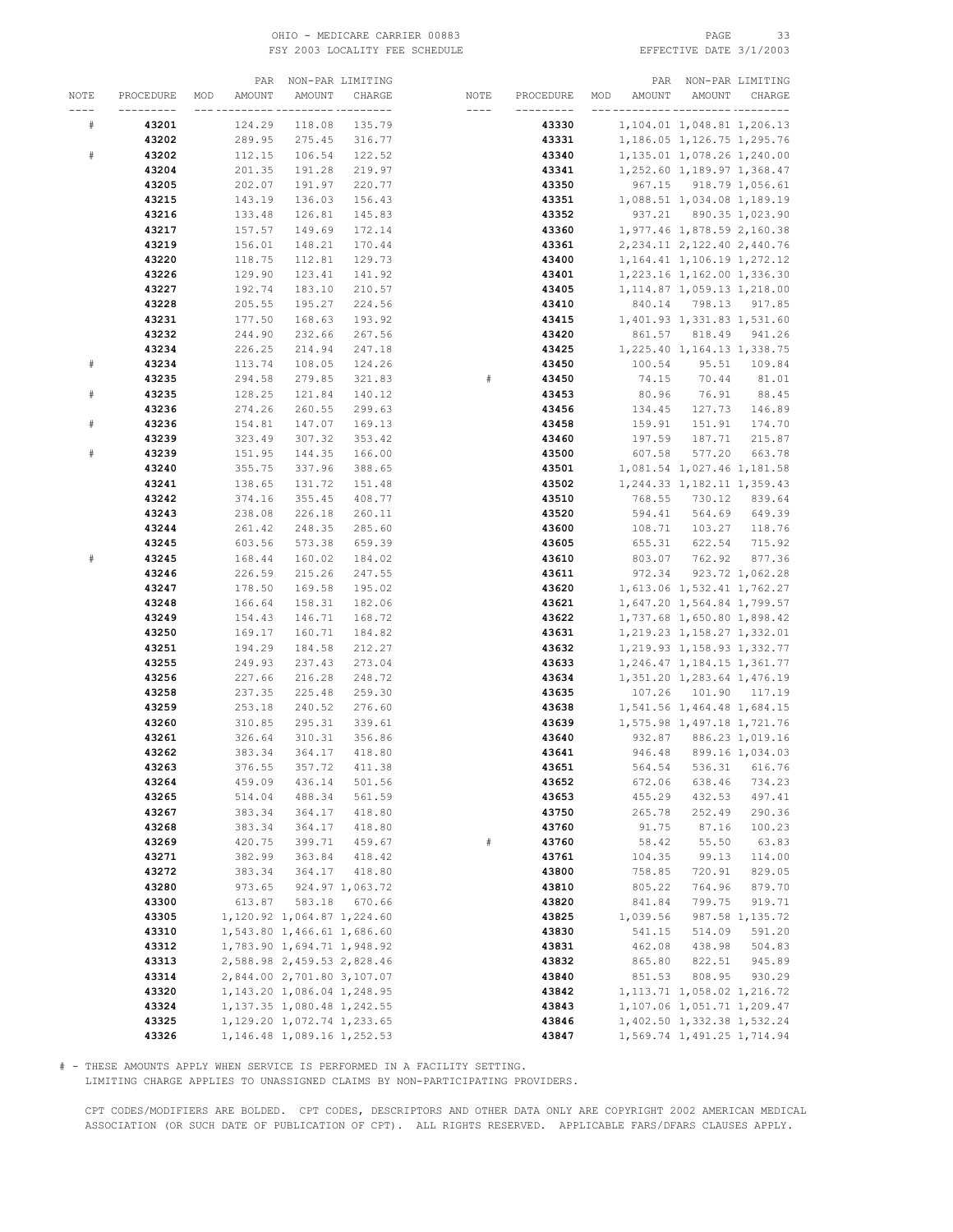### OHIO – MEDICARE CARRIER 00883 PAGE 34<br>
FSY 2003 LOCALITY FEE SCHEDULE FOR THE SERIE SOME PAGE 3/1/2003 FSY 2003 LOCALITY FEE SCHEDULE

|      |           | PAR           | NON-PAR LIMITING              |                 |           |           |     | PAR    |                               | NON-PAR LIMITING |
|------|-----------|---------------|-------------------------------|-----------------|-----------|-----------|-----|--------|-------------------------------|------------------|
| NOTE | PROCEDURE | MOD<br>AMOUNT | AMOUNT                        | CHARGE          | NOTE      | PROCEDURE | MOD | AMOUNT | AMOUNT                        | CHARGE           |
|      | --------- |               | -- ---------- ----------      |                 | $- - - -$ | --------- |     |        |                               | --- -----        |
|      | 43848     |               | 1,704.78 1,619.54 1,862.47    |                 |           | 44360     |     | 146.29 | 138.98                        | 159.83           |
|      | 43850     |               | 1,319.90 1,253.91 1,442.00    |                 |           | 44361     |     | 159.94 | 151.94                        | 174.73           |
|      | 43855     |               | 1,394.13 1,324.42 1,523.08    |                 |           | 44363     |     | 190.84 | 181.30                        | 208.50           |
|      |           |               |                               |                 |           |           |     |        |                               |                  |
|      | 43860     |               | 1, 337.74 1, 270.85 1, 461.48 |                 |           | 44364     |     | 204.44 | 194.22                        | 223.35           |
|      | 43865     |               | 1, 416.31 1, 345.49 1, 547.31 |                 |           | 44365     |     | 183.24 | 174.08                        | 200.19           |
|      | 43870     |               | 552.53 524.90 603.64          |                 |           | 44366     |     | 237.82 | 225.93                        | 259.82           |
|      | 43880     |               | 1,334.70 1,267.97 1,458.17    |                 |           | 44369     |     | 242.17 | 230.06                        | 264.57           |
|      | 44005     | 888.82        | 844.38                        | 971.04          |           | 44370     |     | 256.50 | 243.68                        | 280.23           |
|      | 44010     | 711.46        | 675.89                        | 777.27          |           | 44372     |     | 239.23 | 227.27                        | 261.36           |
|      | 44015     | 135.62        | 128.84                        | 148.17          |           | 44373     |     | 193.62 | 183.94                        | 211.53           |
|      | 44020     | 772.94        | 734.29                        | 844.43          |           | 44376     |     | 281.25 | 267.19                        | 307.27           |
|      | 44021     | 790.79        | 751.25                        | 863.94          |           | 44377     |     | 295.22 | 280.46                        | 322.53           |
|      | 44025     | 786.96        | 747.61                        | 859.75          |           | 44378     |     | 375.99 | 357.19                        | 410.77           |
|      |           |               |                               |                 |           |           |     |        |                               |                  |
|      | 44050     | 773.33        | 734.66                        | 844.86          |           | 44379     |     | 392.87 | 373.23                        | 429.21           |
|      | 44055     |               | 1, 165.52 1, 107.24 1, 273.33 |                 |           | 44380     |     | 68.06  | 64.66                         | 74.36            |
|      | 44100     | 114.09        | 108.39                        | 124.65          |           | 44382     |     | 79.54  | 75.56                         | 86.89            |
|      | 44110     | 662.02        | 628.92                        | 723.26          |           | 44383     |     | 160.74 | 152.70                        | 175.61           |
|      | 44111     | 807.12        | 766.76                        | 881.77          |           | 44385     |     | 227.68 | 216.30                        | 248.75           |
|      | 44120     | 927.95        |                               | 881.55 1,013.78 | #         | 44385     |     | 103.71 | 98.52                         | 113.30           |
|      | 44121     | 232.10        | 220.50                        | 253.58          |           | 44386     |     | 290.34 | 275.82                        | 317.19           |
|      | 44125     | 955.23        |                               | 907.47 1,043.59 | #         | 44386     |     | 120.18 | 114.17                        | 131.30           |
|      | 44126     |               | 1,920.66 1,824.63 2,098.32    |                 |           | 44388     |     | 334.20 | 317.49                        | 365.11           |
|      |           |               |                               |                 | $\#$      | 44388     |     |        |                               | 171.25           |
|      | 44127     |               | 2,208.78 2,098.34 2,413.09    |                 |           |           |     | 156.75 | 148.91                        |                  |
|      | 44128     | 237.65        |                               | 225.77 259.64   |           | 44389     |     | 371.51 | 352.93                        | 405.87           |
|      | 44130     | 798.07        | 758.17                        | 871.90          | $\#$      | 44389     |     | 172.53 | 163.90                        | 188.49           |
|      | 44139     | 115.53        | 109.75                        | 126.21          |           | 44390     |     | 388.63 | 369.20                        | 424.58           |
|      | 44140     |               | 1, 146.23 1, 088.92 1, 252.26 |                 | $\#$      | 44390     |     | 207.02 | 196.67                        | 226.17           |
|      | 44141     |               | 1, 131.92 1, 075.32 1, 236.62 |                 |           | 44391     |     | 373.80 | 355.11                        | 408.38           |
|      | 44143     |               | 1,284.83 1,220.59 1,403.68    |                 | #         | 44391     |     | 225.18 | 213.92                        | 246.01           |
|      | 44144     |               | 1, 185.86 1, 126.57 1, 295.56 |                 |           | 44392     |     | 405.29 | 385.03                        | 442.78           |
|      | 44145     |               | 1, 421.74 1, 350.65 1, 553.25 |                 | #         | 44392     |     | 207.35 | 196.98                        | 226.53           |
|      | 44146     |               | 1,533.97 1,457.27 1,675.86    |                 |           | 44393     |     | 454.88 | 432.14                        | 496.96           |
|      | 44147     |               | 1, 121.26 1, 065.20 1, 224.98 |                 | $\#$      | 44393     |     | 259.03 | 246.08                        | 282.99           |
|      |           |               |                               |                 |           |           |     |        |                               |                  |
|      | 44150     |               | 1,366.26 1,297.95 1,492.64    |                 |           | 44394     |     | 446.57 | 424.24                        | 487.88           |
|      | 44151     |               | 1,516.81 1,440.97 1,657.12    |                 | #         | 44394     |     | 238.91 | 226.96                        | 261.00           |
|      | 44152     |               | 1,509.16 1,433.70 1,648.76    |                 |           | 44397     |     | 252.57 | 239.94                        | 275.93           |
|      | 44153     |               | 1,705.65 1,620.37 1,863.43    |                 |           | 44500     |     | 31.01  | 29.46                         | 33.88            |
|      | 44155     |               | 1,562.99 1,484.84 1,707.57    |                 |           | 44602     |     | 850.50 | 807.98                        | 929.18           |
|      | 44156     |               | 1,723.62 1,637.44 1,883.06    |                 |           | 44603     |     | 988.25 |                               | 938.84 1,079.67  |
|      | 44160     |               | 1,017.58 966.70 1,111.71      |                 |           | 44604     |     | 864.90 | 821.66                        | 944.91           |
|      | 44200     | 797.76        | 757.87                        | 871.55          |           | 44605     |     |        | 1,064.74 1,011.50 1,163.23    |                  |
|      | 44201     | 550.37        | 522.85                        | 601.28          |           | 44615     |     | 867.16 | 823.80                        | 947.37           |
|      | 44202     |               | 1, 194.46 1, 134.74 1, 304.95 |                 |           | 44620     |     | 670.66 | 637.13                        | 732.70           |
|      | 44203     | 232.10        | 220.50                        | 253.58          |           | 44625     |     | 818.11 | 777.20                        | 893.78           |
|      | 44204     |               | 1, 355.83 1, 288.04 1, 481.25 |                 |           | 44626     |     |        | 1,361.14 1,293.08 1,487.04    |                  |
|      | 44205     |               | 1, 201.40 1, 141.33 1, 312.53 |                 |           | 44640     |     |        | 1, 144.53 1, 087.30 1, 250.40 |                  |
|      | 44206     |               | 1,442.03 1,369.93 1,575.42    |                 |           | 44650     |     |        | 1, 189.79 1, 130.30 1, 299.85 |                  |
|      |           |               |                               |                 |           |           |     |        |                               |                  |
|      | 44207     |               | 1,578.93 1,499.98 1,724.98    |                 |           | 44660     |     |        | 1, 113.70 1, 058.02 1, 216.72 |                  |
|      | 44208     |               | 1,706.48 1,621.16 1,864.33    |                 |           | 44661     |     |        | 1,295.87 1,231.08 1,415.74    |                  |
|      | 44210     |               | 1,510.33 1,434.81 1,650.03    |                 |           | 44680     |     | 838.51 | 796.58                        | 916.07           |
|      | 44211     |               | 1,875.65 1,781.87 2,049.15    |                 |           | 44700     |     | 867.01 | 823.66                        | 947.21           |
|      | 44212     |               | 1,752.46 1,664.84 1,914.57    |                 |           | 44701     |     | 157.22 | 149.36                        | 171.76           |
|      | 44300     | 666.61        | 633.28                        | 728.27          |           | 44800     |     | 638.21 | 606.30                        | 697.25           |
|      | 44310     | 858.38        | 815.46                        | 937.78          |           | 44820     |     | 671.17 | 637.61                        | 733.25           |
|      | 44312     | 452.52        | 429.89                        | 494.37          |           | 44850     |     | 603.33 | 573.16                        | 659.13           |
|      | 44314     | 814.84        | 774.10                        | 890.22          |           | 44900     |     | 567.21 | 538.85                        | 619.68           |
|      | 44316     |               | 1, 118.60 1, 062.67 1, 222.07 |                 |           | 44901     |     | 285.44 | 271.17                        | 311.85           |
|      | 44320     | 958.07        |                               | 910.17 1,046.70 |           | 44950     |     | 550.69 | 523.16                        | 601.63           |
|      |           |               |                               |                 |           |           |     |        |                               |                  |
|      | 44322     | 780.79        | 741.75                        | 853.01          |           | 44955     |     | 80.34  | 76.32                         | 87.77            |
|      | 44340     | 451.35        | 428.78                        | 493.10          |           | 44960     |     | 678.54 | 644.61                        | 741.30           |
|      | 44345     | 843.99        | 801.79                        | 922.06          |           | 44970     |     | 493.72 | 469.03                        | 539.38           |
|      | 44346     | 921.56        |                               | 875.48 1,006.80 |           | 45000     |     | 284.26 | 270.05                        | 310.56           |

# - THESE AMOUNTS APPLY WHEN SERVICE IS PERFORMED IN A FACILITY SETTING.

LIMITING CHARGE APPLIES TO UNASSIGNED CLAIMS BY NON-PARTICIPATING PROVIDERS.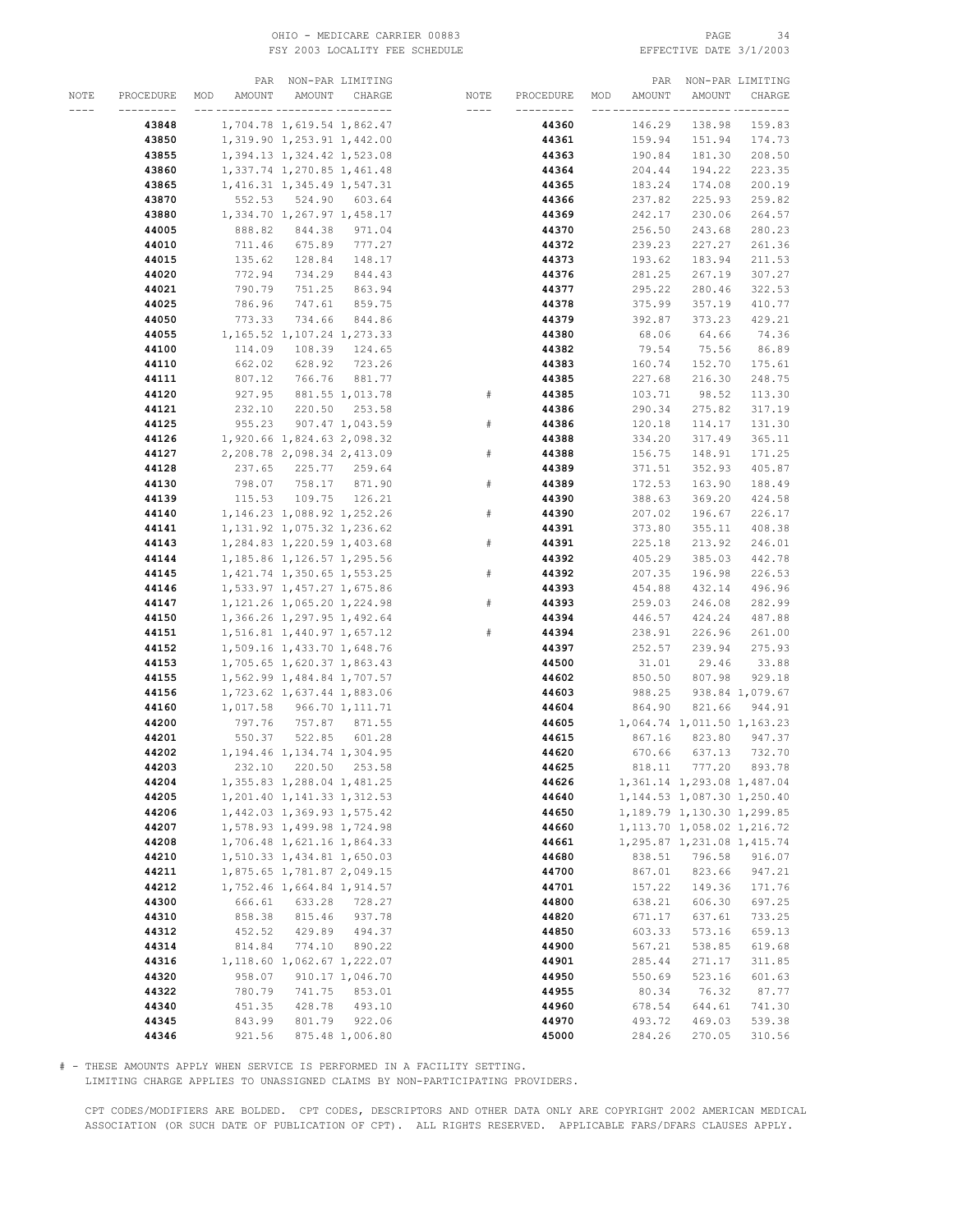### OHIO - MEDICARE CARRIER 00883 PAGE 35 FSY 2003 LOCALITY FEE SCHEDULE

|             |                | PAR              |                               | NON-PAR LIMITING |      |                |     | PAR              |                               | NON-PAR LIMITING |
|-------------|----------------|------------------|-------------------------------|------------------|------|----------------|-----|------------------|-------------------------------|------------------|
| NOTE        | PROCEDURE      | AMOUNT<br>MOD    | AMOUNT                        | CHARGE           | NOTE | PROCEDURE      | MOD | AMOUNT           | AMOUNT                        | CHARGE           |
|             |                |                  |                               |                  |      |                |     |                  |                               |                  |
|             | 45005          | 235.27           | 223.51                        | 257.04           |      | 45342          |     | 218.51           | 207.58                        | 238.72           |
| #           | 45005          | 133.18           | 126.52                        | 145.50           |      | 45345          |     | 160.02           | 152.02                        | 174.82           |
|             | 45020          | 303.35           | 288.18                        | 331.41           |      | 45355          |     | 180.14           | 171.13                        | 196.80           |
|             | 45100          | 231.83           | 220.24                        | 253.28           |      | 45378          |     | 420.36           | 399.34                        | 459.24           |
|             | 45108          | 294.06           | 279.36                        | 321.26           | #    | 45378          |     | 201.24           | 191.18                        | 219.86           |
|             | 45110          |                  | 1,531.61 1,455.03 1,673.28    |                  |      | 45378          | 53  | 99.85            | 94.86                         | 109.09           |
|             | 45111          | 910.51           | 864.98                        | 994.73           | $\#$ | 45378          | 53  | 54.71            | 51.97                         | 59.77            |
|             | 45112          |                  | 1,611.82 1,531.23 1,760.91    |                  |      | 45379          |     | 468.87           | 445.43                        | 512.24           |
|             | 45113          |                  | 1,637.13 1,555.27 1,788.56    |                  | $\#$ | 45379          |     | 251.48           | 238.91                        | 274.75           |
|             | 45114          |                  | 1,461.77 1,388.68 1,596.98    |                  |      | 45380          |     | 462.54           | 439.41                        | 505.32           |
|             | 45116          |                  | 1, 318.64 1, 252.71 1, 440.62 |                  | $\#$ | 45380          |     | 238.21           | 226.30                        | 260.25           |
|             | 45119          |                  | 1,642.06 1,559.96 1,793.95    |                  |      | 45381          |     | 373.60           | 354.92                        | 408.16           |
|             | 45120          |                  | 1, 332.35 1, 265.73 1, 455.59 |                  | $\#$ | 45381          |     | 219.07           | 208.12                        | 239.34           |
|             | 45121          |                  | 1,470.18 1,396.67 1,606.17    |                  |      | 45382          |     | 554.18           | 526.47                        | 605.44           |
|             | 45123          | 887.70           |                               | 843.32 969.82    | $\#$ | 45382          |     | 293.74           | 279.05                        | 320.91           |
|             | 45126          |                  | 2,429.04 2,307.59 2,653.73    |                  |      | 45383          |     | 548.94           | 521.49                        | 599.71           |
|             | 45130          | 877.57           |                               | 833.69 958.74    | #    | 45383          |     | 311.42           | 295.85                        | 340.23           |
|             | 45135          | 1,050.78         |                               | 998.24 1,147.98  |      | 45384          |     | 494.23           | 469.52                        | 539.95           |
|             | 45136          |                  | 1,515.42 1,439.65 1,655.60    |                  | $\#$ | 45384          |     | 251.84           | 239.25                        | 275.14           |
|             | 45150          | 329.22           | 312.76                        | 359.67           |      | 45385          |     | 523.71           | 497.52                        | 572.15           |
|             | 45160          | 829.90           | 788.41                        | 906.67           | $\#$ | 45385          |     | 283.06           | 268.91                        | 309.25           |
|             | 45170          | 636.10           | 604.30                        | 694.95           |      | 45386          |     | 704.80           | 669.56                        | 769.99           |
|             | 45190          | 558.54           | 530.61                        | 610.20           | #    | 45386          |     | 237.74           | 225.85                        | 259.73           |
|             |                |                  |                               |                  |      |                |     | 313.92           |                               | 342.95           |
|             | 45300          | 61.76            | 58.67                         | 67.47            |      | 45387          |     |                  | 298.22                        | 468.06           |
| $_{\rm \#}$ | 45300          | 23.56            | 22.38                         | 25.74<br>79.72   |      | 45500          |     | 428.43           | 407.01<br>400.50              | 460.58           |
| $\#$        | 45303<br>45303 | 72.97<br>27.13   | 69.32<br>25.77                |                  |      | 45505          |     | 421.58           |                               | 52.59            |
|             |                | 94.74            | 90.00                         | 29.64            | $\#$ | 45520<br>45520 |     | 48.14<br>28.00   | 45.73<br>26.60                |                  |
|             | 45305          |                  |                               | 103.50           |      |                |     |                  |                               | 30.59            |
| $\#$        | 45305<br>45307 | 55.50            | 52.73                         | 60.64            |      | 45540          |     | 906.84<br>753.43 | 861.50<br>715.76              | 990.73<br>823.12 |
| #           |                | 126.95           | 120.60                        | 138.69           |      | 45541          |     |                  |                               |                  |
|             | 45307<br>45308 | 54.03            | 51.33                         | 59.03            |      | 45550          |     | 614.75           | 1,244.00 1,181.80 1,359.07    |                  |
| $\#$        | 45308          | 87.53<br>48.29   | 83.15<br>45.88                | 95.62<br>52.76   |      | 45560<br>45562 |     | 852.95           | 584.01<br>810.30              | 671.61<br>931.85 |
|             |                |                  |                               |                  |      |                |     |                  | 1,296.28 1,231.47 1,416.19    |                  |
| $\#$        | 45309<br>45309 | 162.03<br>106.47 | 153.93<br>101.15              | 177.02<br>116.32 |      | 45563<br>45800 |     | 960.65           |                               | 912.62 1,049.51  |
|             | 45315          | 146.47           | 139.15                        | 160.02           |      | 45805          |     |                  | 1, 151.11 1, 093.55 1, 257.58 |                  |
| $\#$        | 45315          | 78.41            | 74.49                         | 85.66            |      | 45820          |     | 995.84           |                               | 946.05 1,087.96  |
|             | 45317          | 125.45           | 119.18                        | 137.06           |      | 45825          |     |                  | 1, 158.23 1, 100.32 1, 265.37 |                  |
| $\#$        | 45317          | 83.09            | 78.94                         | 90.78            |      | 45900          |     | 136.26           | 129.45                        | 148.87           |
|             | 45320          | 126.97           | 120.62                        | 138.71           |      | 45905          |     | 486.48           | 462.16                        | 531.48           |
| #           | 45320          | 87.38            | 83.01                         | 95.46            | #    | 45905          |     | 121.16           | 115.10                        | 132.37           |
|             | 45321          | 66.22            | 62.91                         | 72.35            |      | 45910          |     | 657.79           | 624.90                        | 718.64           |
|             | 45327          | 93.35            | 88.68                         | 101.98           | $\#$ | 45910          |     | 145.58           | 138.30                        | 159.05           |
|             | 45330          | 99.85            | 94.86                         | 109.09           |      | 45915          |     | 281.58           | 267.50                        | 307.63           |
| $\#$        | 45330          | 54.71            | 51.97                         | 59.77            | $\#$ | 45915          |     | 158.30           | 150.39                        | 172.95           |
|             | 45331          | 122.05           | 115.95                        | 133.34           |      | 46020          |     | 221.49           | 210.42                        | 241.98           |
| $\#$        | 45331          | 62.66            | 59.53                         | 68.46            | $\#$ | 46020          |     | 195.79           | 186.00                        | 213.90           |
|             | 45332          | 206.44           | 196.12                        | 225.54           |      | 46030          |     | 152.75           | 145.11                        | 166.88           |
| $\#$        | 45332          | 94.97            | 90.22                         | 103.75           | $\#$ | 46030          |     | 89.90            | 85.41                         | 98.22            |
|             | 45333          | 193.25           | 183.59                        | 211.13           |      | 46040          |     | 382.60           | 363.47                        | 417.99           |
| $\#$        | 45333          | 95.32            | 90.55                         | 104.13           | $\#$ | 46040          |     | 303.08           | 287.93                        | 331.12           |
|             | 45334          | 142.36           | 135.24                        | 155.53           |      | 46045          |     | 267.28           | 253.92                        | 292.01           |
|             | 45335          | 138.01           | 131.11                        | 150.78           |      | 46050          |     | 169.36           | 160.89                        | 185.02           |
| $\#$        | 45335          | 74.46            | 70.74                         | 81.35            | $\#$ | 46050          |     | 92.96            | 88.31                         | 101.56           |
|             | 45337          | 124.04           | 117.84                        | 135.52           |      | 46060          |     | 353.94           | 336.24                        | 386.68           |
|             | 45338          | 239.30           |                               |                  |      | 46070          |     |                  |                               | 209.04           |
| $\#$        | 45338          | 123.32           | 227.34<br>117.15              | 261.44<br>134.72 |      | 46080          |     | 191.34<br>223.95 | 181.77<br>212.75              | 244.66           |
|             | 45339          | 233.31           | 221.64                        | 254.89           | $\#$ | 46080          |     | 154.15           | 146.44                        | 168.41           |
| $\#$        | 45339          |                  |                               |                  |      |                |     |                  |                               | 236.99           |
|             | 45340          | 162.82<br>312.47 | 154.68<br>296.85              | 177.88<br>341.38 | $\#$ | 46083<br>46083 |     | 216.93<br>108.24 | 206.08<br>102.83              | 118.25           |
|             |                |                  |                               |                  |      |                |     |                  |                               |                  |
| $\#$        | 45340          | 89.19            | 84.73                         | 97.44            | $\#$ | 46200<br>46200 |     | 268.20           | 254.79                        | 293.01<br>236.49 |
|             | 45341          | 149.11           | 141.65                        | 162.90           |      |                |     | 216.46           | 205.64                        |                  |

# - THESE AMOUNTS APPLY WHEN SERVICE IS PERFORMED IN A FACILITY SETTING.

LIMITING CHARGE APPLIES TO UNASSIGNED CLAIMS BY NON-PARTICIPATING PROVIDERS.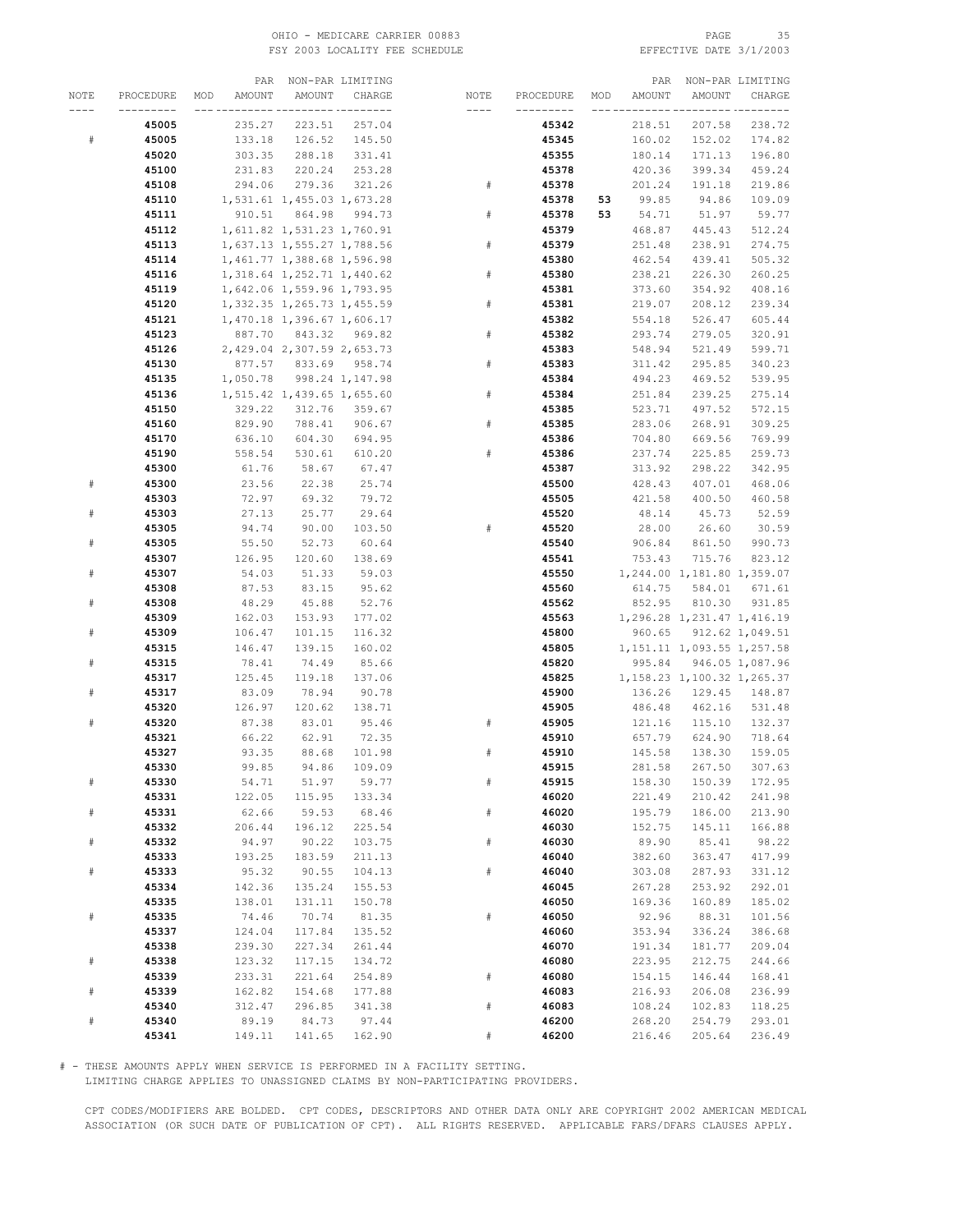# OHIO - MEDICARE CARRIER 00883 PAGE 36 FSY 2003 LOCALITY FEE SCHEDULE

|      |                |     | PAR    |                                  | NON-PAR LIMITING |           |           |     | PAR    |                                  | NON-PAR LIMITING |
|------|----------------|-----|--------|----------------------------------|------------------|-----------|-----------|-----|--------|----------------------------------|------------------|
| NOTE | PROCEDURE      | MOD | AMOUNT | AMOUNT                           | CHARGE           | NOTE      | PROCEDURE | MOD | AMOUNT | AMOUNT                           | CHARGE           |
|      | -------        |     |        | --- --------- ---------          |                  |           |           |     |        | ---- ----                        |                  |
|      | 46210          |     | 282.60 | 268.47                           | 308.74           |           | 46751     |     | 567.75 | 539.36                           | 620.26           |
| #    | 46210          |     | 181.55 | 172.47                           | 198.34           |           | 46753     |     | 460.96 | 437.91                           | 503.60           |
|      | 46211          |     | 348.06 | 330.66                           | 380.26           |           | 46754     |     | 273.09 | 259.44                           | 298.36           |
| #    | 46211          |     | 267.50 | 254.13                           | 292.25           | #         | 46754     |     | 131.41 | 124.84                           | 143.57           |
|      | 46220          |     | 105.38 | 100.11                           | 115.13           |           | 46760     |     | 800.23 | 760.22                           | 874.25           |
| $\#$ | 46220          |     | 80.72  | 76.68                            | 88.18            |           | 46761     |     | 760.72 | 722.68                           | 831.08           |
|      | 46221          |     | 137.75 | 130.86                           | 150.49           |           | 46762     |     | 685.56 | 651.28                           | 748.97           |
|      |                |     |        |                                  |                  |           |           |     |        |                                  |                  |
| $\#$ | 46221          |     | 115.52 | 109.74                           | 126.20           |           | 46900     |     | 193.45 | 183.78                           | 211.35           |
|      | 46230          |     | 249.08 | 236.63                           | 272.12           | ${}^{\#}$ | 46900     |     | 100.04 | 95.04                            | 109.30           |
| $\#$ | 46230          |     | 158.45 | 150.53                           | 173.11           |           | 46910     |     | 202.40 | 192.28                           | 221.12           |
|      | 46250          |     | 341.26 | 324.20                           | 372.83           | #         | 46910     |     | 123.23 | 117.07                           | 134.63           |
| #    | 46250          |     | 248.54 | 236.11                           | 271.53           |           | 46916     |     | 187.45 | 178.08                           | 204.79           |
|      | 46255          |     | 393.49 | 373.82                           | 429.89           | $\#$      | 46916     |     | 128.76 | 122.32                           | 140.67           |
| $\#$ | 46255          |     | 284.80 | 270.56                           | 311.14           |           | 46917     |     | 237.14 | 225.28                           | 259.07           |
|      | 46257          |     | 322.94 | 306.79                           | 352.81           | $\#$      | 46917     |     | 126.02 | 119.72                           | 137.68           |
|      | 46258          |     | 341.56 | 324.48                           | 373.15           |           | 46922     |     | 207.63 | 197.25                           | 226.84           |
|      | 46260          |     | 391.58 | 372.00                           | 427.80           | #         | 46922     |     | 123.24 | 117.08                           | 134.64           |
|      | 46261          |     | 422.25 | 401.14                           | 461.31           |           | 46924     |     | 284.10 | 269.90                           | 310.39           |
|      | 46262          |     | 447.27 | 424.91                           | 488.65           | #         | 46924     |     | 166.04 | 157.74                           | 181.40           |
|      | 46270          |     | 321.85 | 305.76                           | 351.62           |           | 46934     |     | 353.06 | 335.41                           | 385.72           |
| $\#$ | 46270          |     | 236.77 | 224.93                           | 258.67           | #         | 46934     |     | 261.04 | 247.99                           | 285.19           |
|      | 46275          |     | 341.63 | 324.55                           | 373.23           |           | 46935     |     | 241.19 | 229.13                           | 263.50           |
| $\#$ | 46275          |     | 275.65 | 261.87                           | 301.15           | $\#$      | 46935     |     | 124.17 | 117.96                           | 135.65           |
|      | 46280          |     | 363.08 | 344.93                           | 396.67           |           | 46936     |     | 349.90 | 332.41                           | 382.27           |
|      | 46285          |     | 301.95 | 286.85                           | 329.88           | $\#$      | 46936     |     | 263.78 | 250.59                           | 288.18           |
| $\#$ | 46285          |     | 250.90 | 238.36                           | 274.11           |           | 46937     |     | 255.13 | 242.37                           | 278.73           |
|      | 46288          |     | 425.76 | 404.47                           | 465.14           | $\#$      | 46937     |     | 163.45 | 155.28                           | 178.57           |
|      | 46320          |     | 197.48 | 187.61                           | 215.75           |           | 46938     |     | 358.12 | 340.21                           | 391.24           |
|      |                |     |        |                                  |                  |           |           |     |        | 281.49                           |                  |
| #    | 46320          |     | 116.92 | 111.07                           | 127.73           | #         | 46938     |     | 296.30 |                                  | 323.71           |
|      | 46500          |     | 156.84 | 149.00                           | 171.35           |           | 46940     |     | 199.34 | 189.37                           | 217.78           |
| $\#$ | 46500          |     | 82.53  | 78.40                            | 90.16            | #         | 46940     |     | 118.43 | 112.51                           | 129.39           |
|      | 46600          |     | 47.36  | 44.99                            | 51.74            |           | 46942     |     | 178.39 | 169.47                           | 194.89           |
| $\#$ | 46600          |     | 24.79  | 23.55                            | 27.08            | $\#$      | 46942     |     | 103.03 | 97.88                            | 112.56           |
|      | 46604          |     | 84.12  | 79.91                            | 91.90            |           | 46945     |     | 209.33 | 198.86                           | 228.69           |
| $\#$ | 46604          |     | 66.75  | 63.41                            | 72.92            | $\#$      | 46945     |     | 147.52 | 140.14                           | 161.16           |
|      | 46606          |     | 62.11  | 59.00                            | 67.85            |           | 46946     |     | 274.79 | 261.05                           | 300.21           |
| $\#$ | 46606          |     | 41.63  | 39.55                            | 45.48            | ${}^{\#}$ | 46946     |     | 186.59 | 177.26                           | 203.85           |
|      | 46608          |     | 123.00 | 116.85                           | 134.38           |           | 47000     |     | 358.36 | 340.44                           | 391.51           |
| $\#$ | 46608          |     | 75.78  | 71.99                            | 82.79            | #         | 47000     |     | 94.79  | 90.05                            | 103.56           |
|      | 46610          |     | 101.51 | 96.43                            | 110.89           |           | 47001     |     | 98.66  | 93.73                            | 107.79           |
| $\#$ | 46610          |     | 68.52  | 65.09                            | 74.85            |           | 47010     |     | 940.20 |                                  | 893.19 1,027.17  |
|      | 46611          |     | 140.51 | 133.48                           | 153.50           |           | 47011     |     | 292.56 | 277.93                           | 319.62           |
| $\#$ | 46611          |     | 93.29  | 88.63                            | 101.92           |           | 47015     |     | 851.68 | 809.10                           | 930.47           |
|      | 46612          |     | 176.46 | 167.64                           | 192.79           |           | 47100     |     | 669.31 | 635.84                           | 731.22           |
| $\#$ | 46612          |     | 120.55 | 114.52                           | 131.70           |           | 47120     |     |        | 1,945.54 1,848.26 2,125.50       |                  |
|      | 46614          |     | 140.14 | 133.13                           | 153.10           |           | 47122     |     |        | 2,944.01 2,796.81 3,216.33       |                  |
| $\#$ | 46614          |     | 101.94 | 96.84                            | 111.37           |           | 47125     |     |        | 2,643.54 2,511.36 2,888.06       |                  |
|      | 46615          |     | 165.57 | 157.29                           | 180.88           |           | 47130     |     |        | 2,855.64 2,712.86 3,119.79       |                  |
| $\#$ | 46615          |     | 138.14 | 131.23                           | 150.91           |           | 47134     |     |        | 2,033.86 1,932.17 2,222.00       |                  |
|      | 46700          |     | 512.66 | 487.03                           | 560.08           |           | 47135     |     |        | 4,725.52 4,489.24 5,162.63       |                  |
|      | 46705          |     | 417.46 | 396.59                           | 456.08           |           | 47136     |     |        | 4, 189. 74 3, 980. 25 4, 577. 29 |                  |
|      | 46706          |     | 135.91 | 129.11                           | 148.48           |           | 47300     |     | 843.70 |                                  | 801.52 921.75    |
|      | 46715          |     | 435.32 | 413.55                           | 475.58           |           | 47350     |     |        | 1,074.72 1,020.98 1,174.13       |                  |
|      | 46716          |     | 849.75 | 807.26                           | 928.35           |           | 47360     |     |        | 1,473.00 1,399.35 1,609.25       |                  |
|      | 46730          |     |        | 1,468.36 1,394.94 1,604.18       |                  |           | 47361     |     |        | 2,501.60 2,376.52 2,733.00       |                  |
|      | 46735          |     |        | 1,751.07 1,663.52 1,913.05       |                  |           | 47362     |     |        | 1,046.96 994.61 1,143.80         |                  |
|      | 46740          |     |        | 1,595.84 1,516.05 1,743.46       |                  |           | 47370     |     |        | 1,083.07 1,028.92 1,183.26       |                  |
|      | 46742          |     |        | 2,018.77 1,917.83 2,205.50       |                  |           | 47371     |     |        | 1,083.07 1,028.92 1,183.26       |                  |
|      |                |     |        | 2,736.88 2,600.04 2,990.05       |                  |           | 47380     |     |        | 1, 248.17 1, 185.76 1, 363.62    |                  |
|      | 46744<br>46746 |     |        |                                  |                  |           |           |     |        |                                  |                  |
|      |                |     |        | 3, 103. 71 2, 948. 52 3, 390. 80 |                  |           | 47381     |     |        | 1,261.80 1,198.71 1,378.52       |                  |
|      | 46748          |     |        | 3, 325.36 3, 159.09 3, 632.95    |                  |           | 47382     |     | 809.24 |                                  | 768.78 884.10    |
|      | 46750          |     |        | 592.32 562.70 647.11             |                  |           | 47400     |     |        | 1,746.33 1,659.01 1,907.86       |                  |

# - THESE AMOUNTS APPLY WHEN SERVICE IS PERFORMED IN A FACILITY SETTING.

LIMITING CHARGE APPLIES TO UNASSIGNED CLAIMS BY NON-PARTICIPATING PROVIDERS.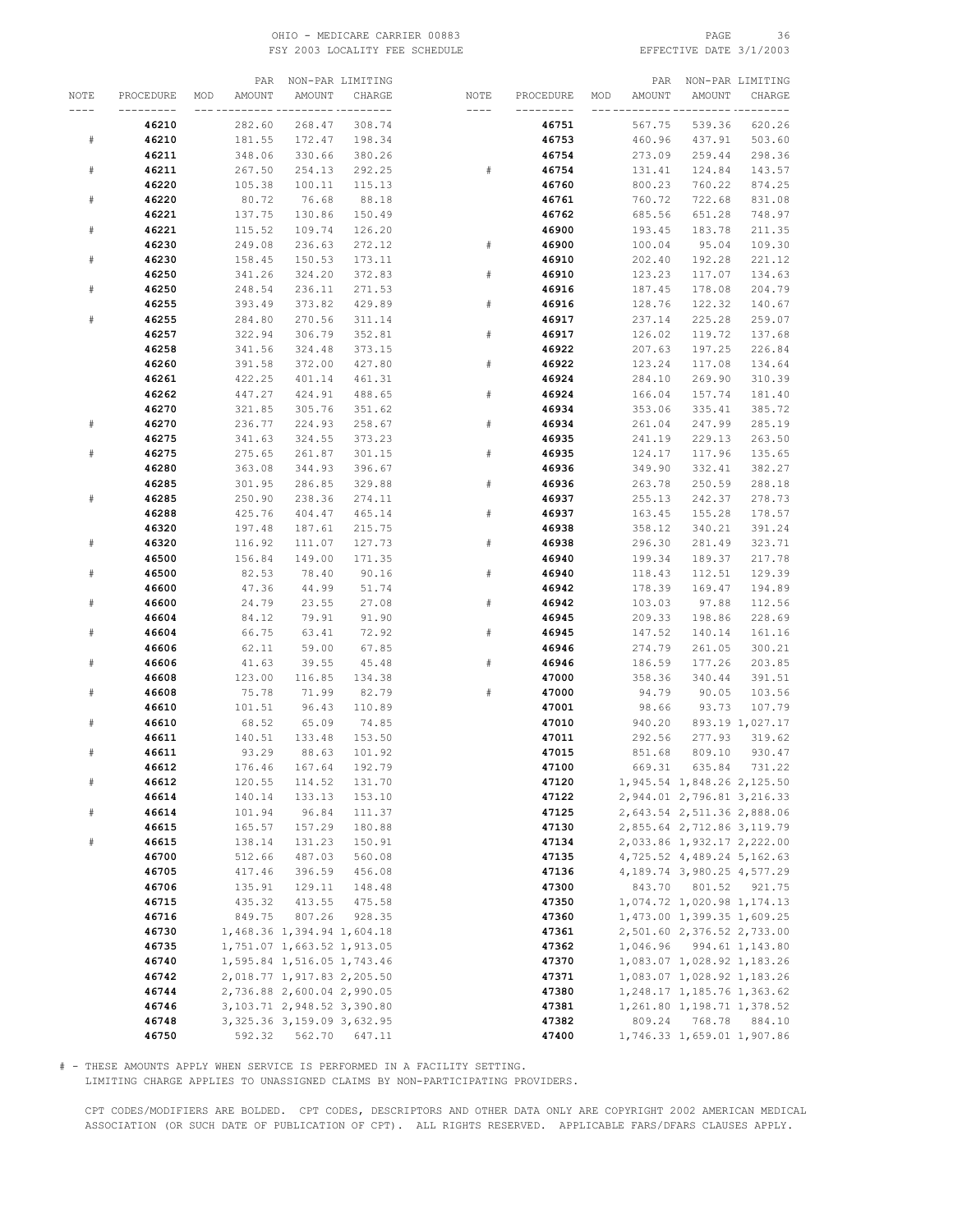# OHIO - MEDICARE CARRIER 00883 PAGE 37 FSY 2003 LOCALITY FEE SCHEDULE

|           |           | PAR           |                               | NON-PAR LIMITING |       |           |     | PAR    |                               | NON-PAR LIMITING |
|-----------|-----------|---------------|-------------------------------|------------------|-------|-----------|-----|--------|-------------------------------|------------------|
| NOTE      | PROCEDURE | AMOUNT<br>MOD | AMOUNT                        | CHARGE           | NOTE  | PROCEDURE | MOD | AMOUNT | AMOUNT                        | CHARGE           |
| $- - - -$ | --------- | -------       | __ _________ ________         |                  | $---$ | --------- |     |        | --- ---------- ---------      |                  |
|           | 47420     |               | 1,100.11 1,045.10 1,201.87    |                  |       | 48153     |     |        | 2,644.80 2,512.56 2,889.44    |                  |
|           |           |               |                               |                  |       |           |     |        |                               |                  |
|           | 47425     |               | 1,097.20 1,042.34 1,198.69    |                  |       | 48154     |     |        | 2,446.14 2,323.83 2,672.40    |                  |
|           | 47460     | 1,010.44      |                               | 959.92 1,103.91  |       | 48155     |     |        | 1,444.59 1,372.36 1,578.21    |                  |
|           | 47480     | 651.66        | 619.08                        | 711.94           |       | 48180     |     |        | 1,354.06 1,286.36 1,479.31    |                  |
|           | 47490     | 534.48        | 507.76                        | 583.92           |       | 48400     |     | 97.66  | 92.78                         | 106.70           |
|           | 47500     | 97.32         | 92.45                         | 106.32           |       | 48500     |     | 854.28 | 811.57                        | 933.31           |
|           | 47505     | 120.70        | 114.67                        | 131.87           |       | 48510     |     | 817.85 | 776.96                        | 893.50           |
|           |           | 37.71         |                               |                  |       |           |     |        | 266.51                        |                  |
|           | 47505     |               | 35.82                         | 41.19            |       | 48511     |     | 280.54 |                               | 306.49           |
|           | 47510     | 460.11        | 437.10                        | 502.67           |       | 48520     |     | 866.61 | 823.28                        | 946.77           |
|           | 47511     | 758.26        | 720.35                        | 828.40           |       | 48540     |     |        | 1,080.11 1,026.10 1,180.02    |                  |
|           | 47525     | 323.02        | 306.87                        | 352.90           |       | 48545     |     |        | 1,018.83 967.89 1,113.07      |                  |
|           | 47530     | 394.02        | 374.32                        | 430.47           |       | 48547     |     |        | 1, 394.43 1, 324.71 1, 523.42 |                  |
|           | 47550     | 156.44        | 148.62                        | 170.91           |       | 48554     |     |        | 1,772.68 1,684.05 1,936.66    |                  |
|           | 47552     | 319.03        | 303.08                        | 348.54           |       | 48556     |     | 918.26 |                               | 872.35 1,003.20  |
|           | 47553     | 333.02        | 316.37                        | 363.83           |       | 49000     |     | 676.13 | 642.32                        | 738.67           |
|           |           |               |                               |                  |       |           |     |        |                               |                  |
|           | 47554     | 474.79        | 451.05                        | 518.71           |       | 49002     |     | 625.53 | 594.25                        | 683.39           |
|           | 47555     | 393.00        | 373.35                        | 429.35           |       | 49010     |     | 729.90 | 693.41                        | 797.42           |
|           | 47556     | 442.20        | 420.09                        | 483.10           |       | 49020     |     |        | 1, 272.44 1, 208.82 1, 390.14 |                  |
|           | 47560     | 258.87        | 245.93                        | 282.82           |       | 49021     |     | 311.83 | 296.24                        | 340.68           |
|           | 47561     | 279.48        | 265.51                        | 305.34           |       | 49040     |     | 805.35 | 765.08                        | 879.84           |
|           | 47562     | 616.81        | 585.97                        | 673.87           |       | 49041     |     | 346.52 | 329.19                        | 378.57           |
|           | 47563     | 659.55        | 626.57                        | 720.56           |       | 49060     |     | 936.20 |                               | 889.39 1,022.80  |
|           | 47564     | 779.00        | 740.05                        | 851.06           |       | 49061     |     | 335.62 | 318.84                        | 366.67           |
|           |           |               |                               |                  |       |           |     |        |                               |                  |
|           | 47570     | 693.26        | 658.60                        | 757.39           |       | 49062     |     | 696.40 | 661.58                        | 760.82           |
|           | 47600     | 766.01        | 727.71                        | 836.87           |       | 49080     |     | 203.97 | 193.77                        | 222.84           |
|           | 47605     | 822.02        | 780.92                        | 898.06           | #     | 49080     |     | 67.85  | 64.46                         | 74.13            |
|           | 47610     | 1,038.97      |                               | 987.02 1,135.07  |       | 49081     |     | 154.51 | 146.78                        | 168.80           |
|           | 47612     | 1,032.30      |                               | 980.69 1,127.79  | #     | 49081     |     | 68.05  | 64.65                         | 74.35            |
|           | 47620     |               | 1, 129.15 1, 072.69 1, 233.59 |                  |       | 49085     |     | 700.00 | 665.00                        | 764.75           |
|           | 47630     | 454.24        | 431.53                        | 496.26           |       | 49180     |     | 351.14 | 333.58                        | 383.62           |
|           | 47700     | 912.50        | 866.88                        | 996.91           | $\#$  | 49180     |     | 86.18  | 81.87                         | 94.15            |
|           | 47701     |               | 1,569.86 1,491.37 1,715.08    |                  |       | 49200     |     | 622.64 | 591.51                        | 680.24           |
|           |           |               |                               |                  |       |           |     |        |                               |                  |
|           | 47711     |               | 1,289.39 1,224.92 1,408.66    |                  |       | 49201     |     | 888.35 | 843.93                        | 970.52           |
|           | 47712     |               | 1,666.35 1,583.03 1,820.48    |                  |       | 49215     |     |        | 1,816.69 1,725.86 1,984.74    |                  |
|           | 47715     | 1,043.09      |                               | 990.94 1,139.58  |       | 49220     |     | 858.92 | 815.97                        | 938.37           |
|           | 47716     | 931.89        |                               | 885.30 1,018.10  |       | 49250     |     | 509.45 | 483.98                        | 556.58           |
|           | 47720     | 920.94        |                               | 874.89 1,006.12  |       | 49255     |     | 669.67 | 636.19                        | 731.62           |
|           | 47721     |               | 1,085.65 1,031.37 1,186.08    |                  |       | 49320     |     | 307.48 | 292.11                        | 335.93           |
|           | 47740     |               | 1,054.04 1,001.34 1,151.54    |                  |       | 49321     |     | 318.75 | 302.81                        | 348.23           |
|           | 47741     |               | 1, 198.37 1, 138.45 1, 309.22 |                  |       | 49322     |     | 345.99 | 328.69                        | 377.99           |
|           | 47760     |               | 1,431.57 1,359.99 1,563.99    |                  |       | 49323     |     | 515.47 | 489.70                        | 563.16           |
|           | 47765     |               | 1,410.54 1,340.01 1,541.01    |                  |       | 49400     |     | 99.98  | 94.98                         | 109.23           |
|           |           |               |                               |                  |       |           |     |        |                               | 429.74           |
|           | 47780     |               | 1,465.64 1,392.36 1,601.21    |                  |       | 49419     |     | 393.36 | 373.69                        |                  |
|           | 47785     |               | 1,731.08 1,644.53 1,891.21    |                  |       | 49420     |     | 118.94 | 112.99                        | 129.94           |
|           | 47800     |               | 1,302.66 1,237.53 1,423.16    |                  |       | 49421     |     | 361.69 | 343.61                        | 395.15           |
|           | 47801     | 923.93        |                               | 877.73 1,009.39  |       | 49422     |     | 351.08 | 333.53                        | 383.56           |
|           | 47802     |               | 1, 234.49 1, 172.77 1, 348.69 |                  |       | 49423     |     | 79.14  | 75.18                         | 86.46            |
|           | 47900     |               | 1, 125.47 1, 069.20 1, 229.58 |                  |       | 49424     |     | 43.96  | 41.76                         | 48.02            |
|           | 48000     |               | 1,497.25 1,422.39 1,635.75    |                  |       | 49425     |     | 688.14 | 653.73                        | 751.79           |
|           | 48001     |               | 1,865.75 1,772.46 2,038.33    |                  |       | 49426     |     | 593.52 | 563.84                        | 648.42           |
|           | 48005     |               | 2, 202.18 2, 092.07 2, 405.88 |                  |       | 49427     |     | 50.77  | 48.23                         | 55.46            |
|           | 48020     | 874.76        | 831.02                        |                  |       | 49428     |     |        | 323.85                        | 372.43           |
|           |           |               |                               | 955.67           |       |           |     | 340.89 |                               |                  |
|           | 48100     | 719.69        | 683.71                        | 786.27           |       | 49429     |     | 416.92 | 396.07                        | 455.48           |
|           | 48102     | 484.11        | 459.90                        | 528.89           |       | 49491     |     | 634.57 | 602.84                        | 693.27           |
| $\#$      | 48102     | 259.78        | 246.79                        | 283.81           |       | 49492     |     | 779.74 | 740.75                        | 851.86           |
|           | 48120     | 879.16        | 835.20                        | 960.48           |       | 49495     |     | 355.33 | 337.56                        | 388.19           |
|           | 48140     |               | 1, 273.33 1, 209.66 1, 391.11 |                  |       | 49496     |     | 564.03 | 535.83                        | 616.20           |
|           | 48145     |               | 1,340.43 1,273.41 1,464.42    |                  |       | 49500     |     | 331.34 | 314.77                        | 361.99           |
|           | 48146     |               | 1,506.53 1,431.20 1,645.88    |                  |       | 49501     |     | 503.33 | 478.16                        | 549.88           |
|           | 48148     | 998.72        |                               | 948.78 1,091.10  |       | 49505     |     | 454.67 | 431.94                        | 496.73           |
|           | 48150     |               | 2,642.91 2,510.76 2,887.37    |                  | $\#$  | 49505     |     | 438.35 | 416.43                        | 478.89           |
|           |           |               |                               |                  |       |           |     |        |                               |                  |
|           | 48152     |               | 2,436.53 2,314.70 2,661.91    |                  |       | 49507     |     | 585.73 | 556.44                        | 639.91           |

# - THESE AMOUNTS APPLY WHEN SERVICE IS PERFORMED IN A FACILITY SETTING.

LIMITING CHARGE APPLIES TO UNASSIGNED CLAIMS BY NON-PARTICIPATING PROVIDERS.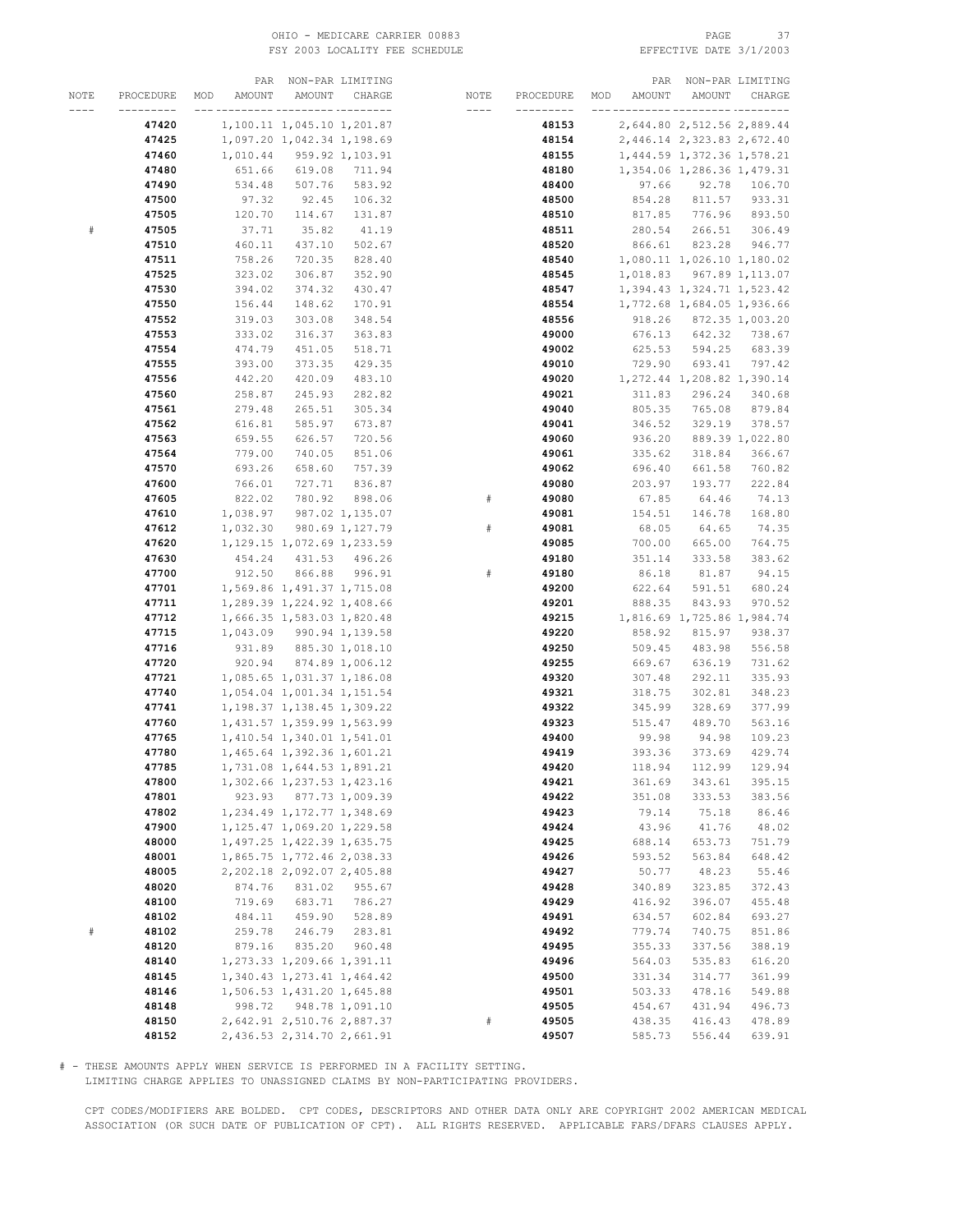### OHIO - MEDICARE CARRIER 00883 PAGE 38 FSY 2003 LOCALITY FEE SCHEDULE

|      |           |     | PAR      |                               | NON-PAR LIMITING |           |           |     | PAR    |                               | NON-PAR LIMITING |
|------|-----------|-----|----------|-------------------------------|------------------|-----------|-----------|-----|--------|-------------------------------|------------------|
| NOTE | PROCEDURE | MOD | AMOUNT   | AMOUNT                        | CHARGE           | NOTE      | PROCEDURE | MOD | AMOUNT | AMOUNT                        | CHARGE           |
|      | --------- |     |          |                               | -- ---------     | $- - - -$ | --------- |     |        |                               |                  |
|      | 49520     |     | 565.00   | 536.75                        | 617.26           |           | 50390     |     | 97.32  | 92.45                         | 106.32           |
|      |           |     |          |                               |                  |           |           |     |        |                               |                  |
|      | 49521     |     | 668.89   | 635.45                        | 730.77           |           | 50392     |     | 167.36 | 158.99                        | 182.84           |
|      | 49525     |     | 505.25   | 479.99                        | 551.99           |           | 50393     |     | 205.80 | 195.51                        | 224.84           |
|      | 49540     |     | 600.64   | 570.61                        | 656.20           |           | 50394     |     | 113.76 | 108.07                        | 124.28           |
|      | 49550     |     | 493.54   | 468.86                        | 539.19           | $\#$      | 50394     |     | 38.06  | 36.16                         | 41.58            |
|      | 49553     |     | 540.38   | 513.36                        | 590.36           |           | 50395     |     | 167.72 | 159.33                        | 183.23           |
|      | 49555     |     | 535.53   | 508.75                        | 585.06           |           | 50396     |     | 109.69 | 104.21                        | 119.84           |
|      |           |     |          |                               |                  |           |           |     |        |                               |                  |
|      | 49557     |     | 627.60   | 596.22                        | 685.65           |           | 50398     |     | 96.85  | 92.01                         | 105.81           |
|      | 49560     |     | 662.32   | 629.20                        | 723.58           | #         | 50398     |     | 72.54  | 68.91                         | 79.25            |
|      | 49561     |     | 787.96   | 748.56                        | 860.84           |           | 50400     |     |        | 1,070.44 1,016.92 1,169.46    |                  |
|      | 49565     |     | 667.88   | 634.49                        | 729.66           |           | 50405     |     |        | 1,318.02 1,252.12 1,439.94    |                  |
|      | 49566     |     | 796.20   | 756.39                        | 869.85           |           | 50500     |     |        | 1,130.05 1,073.55 1,234.58    |                  |
|      | 49568     |     | 254.71   | 241.97                        | 278.27           |           | 50520     |     |        | 1,019.21 968.25 1,113.49      |                  |
|      | 49570     |     | 343.51   | 326.33                        | 375.28           |           | 50525     |     |        | 1,278.90 1,214.96 1,397.20    |                  |
|      |           |     |          |                               |                  |           |           |     |        |                               |                  |
|      | 49572     |     | 400.79   | 380.75                        | 437.86           |           | 50526     |     |        | 1,396.38 1,326.56 1,525.54    |                  |
|      | 49580     |     | 262.74   | 249.60                        | 287.04           |           | 50540     |     |        | 1, 115.61 1, 059.83 1, 218.80 |                  |
|      | 49582     |     | 430.52   | 408.99                        | 470.34           |           | 50541     |     |        | 837.56 795.68                 | 915.03           |
|      | 49585     |     | 385.37   | 366.10                        | 421.02           |           | 50542     |     |        | 1,064.37 1,011.15 1,162.82    |                  |
|      | 49587     |     | 441.76   | 419.67                        | 482.62           |           | 50543     |     |        | 1,338.58 1,271.65 1,462.40    |                  |
|      | 49590     |     | 504.85   | 479.61                        | 551.55           |           | 50544     |     |        | 1, 161.00 1, 102.95 1, 268.39 |                  |
|      | 49600     |     | 648.90   | 616.46                        | 708.93           |           | 50545     |     |        | 1, 243.51 1, 181.33 1, 358.53 |                  |
|      |           |     |          |                               |                  |           |           |     |        |                               |                  |
|      | 49605     |     |          | 3,890.58 3,696.05 4,250.46    |                  |           | 50546     |     |        | 1,068.63 1,015.20 1,167.48    |                  |
|      | 49606     |     |          | 1,068.77 1,015.33 1,167.63    |                  |           | 50547     |     |        | 1, 373.28 1, 304.62 1, 500.31 |                  |
|      | 49610     |     | 643.81   | 611.62                        | 703.36           |           | 50548     |     |        | 1, 258.03 1, 195.13 1, 374.40 |                  |
|      | 49611     |     | 681.83   | 647.74                        | 744.90           |           | 50551     |     | 356.13 | 338.32                        | 389.07           |
|      | 49650     |     | 362.57   | 344.44                        | 396.11           | #         | 50551     |     | 279.04 | 265.09                        | 304.85           |
|      | 49651     |     | 477.67   | 453.79                        | 521.86           |           | 50553     |     | 716.88 | 681.04                        | 783.20           |
|      | 49900     |     | 720.53   | 684.50                        | 787.18           | $\#$      | 50553     |     | 299.47 | 284.50                        | 327.18           |
|      |           |     |          |                               |                  |           |           |     |        |                               |                  |
|      | 49904     |     |          | 1,349.04 1,281.59 1,473.83    |                  |           | 50555     |     | 806.66 | 766.33                        | 881.28           |
|      | 49905     |     | 340.79   | 323.75                        | 372.31           | #         | 50555     |     | 326.06 | 309.76                        | 356.22           |
|      | 50010     |     | 651.89   | 619.30                        | 712.20           |           | 50557     |     | 768.27 | 729.86                        | 839.34           |
|      | 50020     |     | 1,038.10 |                               | 986.20 1,134.13  | #         | 50557     |     | 330.03 | 313.53                        | 360.56           |
|      | 50021     |     | 474.69   | 450.96                        | 518.60           |           | 50559     |     | 336.13 | 319.32                        | 367.22           |
|      | 50040     |     | 947.93   |                               | 900.53 1,035.61  |           | 50561     |     | 780.63 | 741.60                        | 852.84           |
|      | 50045     |     | 872.83   | 829.19                        | 953.57           | #         | 50561     |     | 378.50 | 359.58                        | 413.52           |
|      |           |     |          |                               |                  |           |           |     |        |                               |                  |
|      | 50060     |     |          | 1,058.62 1,005.69 1,156.54    |                  |           | 50562     |     | 566.05 | 537.75                        | 618.41           |
|      | 50065     |     |          | 1,073.53 1,019.85 1,172.83    |                  |           | 50570     |     | 475.13 | 451.37                        | 519.08           |
|      | 50070     |     |          | 1, 111.69 1, 056.11 1, 214.53 |                  |           | 50572     |     | 517.11 | 491.25                        | 564.94           |
|      | 50075     |     |          | 1,377.28 1,308.42 1,504.68    |                  |           | 50574     |     | 549.80 | 522.31                        | 600.66           |
|      | 50080     |     |          | 917.71 871.82 1,002.59        |                  |           | 50575     |     | 697.40 | 662.53                        | 761.91           |
|      | 50081     |     |          | 1,262.76 1,199.62 1,379.56    |                  |           | 50576     |     | 547.67 | 520.29                        | 598.33           |
|      | 50100     |     | 977.96   |                               | 929.06 1,068.42  |           | 50578     |     | 565.62 | 537.34                        | 617.94           |
|      | 50120     |     | 895.43   | 850.66                        | 978.26           |           | 50580     |     | 591.11 | 561.55                        | 645.78           |
|      | 50125     |     | 928.38   |                               | 881.96 1,014.25  |           | 50590     |     | 721.98 | 685.88                        | 788.76           |
|      |           |     |          |                               |                  |           |           |     |        |                               |                  |
|      | 50130     |     | 957.05   |                               | 909.20 1,045.58  | $\#$      | 50590     |     | 520.92 | 494.87                        | 569.10           |
|      | 50135     |     |          | 1,052.89 1,000.25 1,150.29    |                  |           | 50600     |     | 892.17 | 847.56                        | 974.69           |
|      | 50200     |     | 132.10   | 125.50                        | 144.33           |           | 50605     |     | 888.49 | 844.07                        | 970.68           |
|      | 50205     |     | 659.44   |                               | 626.47 720.44    |           | 50610     |     | 909.70 | 864.22                        | 993.85           |
|      | 50220     |     | 961.74   |                               | 913.65 1,050.70  |           | 50620     |     | 848.32 | 805.90                        | 926.79           |
|      | 50225     |     |          | 1,108.10 1,052.70 1,210.61    |                  |           | 50630     |     | 838.58 | 796.65                        | 916.15           |
|      | 50230     |     |          | 1, 198.29 1, 138.38 1, 309.14 |                  |           | 50650     |     | 977.05 |                               | 928.20 1,067.43  |
|      | 50234     |     |          | 1, 214.46 1, 153.74 1, 326.80 |                  |           | 50660     |     |        | 1,084.75 1,030.51 1,185.09    |                  |
|      |           |     |          |                               |                  |           |           |     |        |                               |                  |
|      | 50236     |     |          | 1,415.05 1,344.30 1,545.95    |                  |           | 50684     |     | 466.92 | 443.57                        | 510.11           |
|      | 50240     |     |          | 1, 275.62 1, 211.84 1, 393.62 |                  | $\#$      | 50684     |     | 37.71  | 35.82                         | 41.19            |
|      | 50280     |     | 880.43   | 836.41                        | 961.87           |           | 50686     |     | 143.13 | 135.97                        | 156.37           |
|      | 50290     |     | 845.29   | 803.03                        | 923.48           | $\#$      | 50686     |     | 81.31  | 77.24                         | 88.83            |
|      | 50320     |     |          | 1, 225.46 1, 164.19 1, 338.82 |                  |           | 50688     |     | 103.32 | 98.15                         | 112.87           |
|      | 50340     |     | 797.03   | 757.18                        | 870.76           |           | 50690     |     | 487.72 | 463.33                        | 532.83           |
|      | 50360     |     |          | 1,855.75 1,762.96 2,027.40    |                  | $\#$      | 50690     |     | 57.81  | 54.92                         | 63.16            |
|      | 50365     |     |          |                               |                  |           | 50700     |     | 886.92 | 842.57                        | 968.96           |
|      |           |     |          | 2, 193.06 2, 083.41 2, 395.92 |                  |           |           |     |        |                               |                  |
|      | 50370     |     | 871.85   | 828.26                        | 952.50           |           | 50715     |     |        | 1, 152.68 1, 095.05 1, 259.31 |                  |
|      | 50380     |     |          | 1,286.32 1,222.00 1,405.30    |                  |           | 50722     |     | 975.84 |                               | 927.05 1,066.11  |

# - THESE AMOUNTS APPLY WHEN SERVICE IS PERFORMED IN A FACILITY SETTING.

LIMITING CHARGE APPLIES TO UNASSIGNED CLAIMS BY NON-PARTICIPATING PROVIDERS.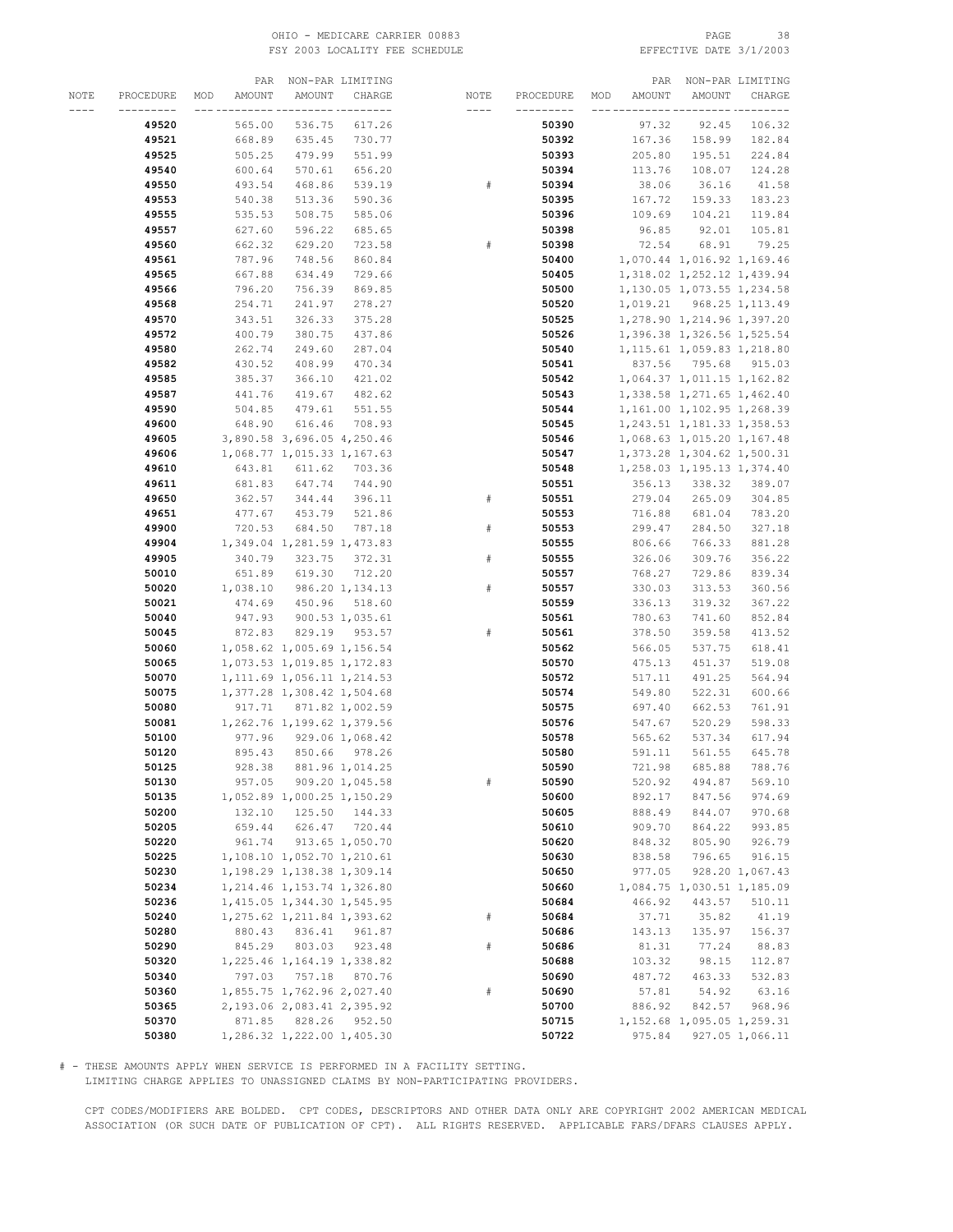# OHIO - MEDICARE CARRIER 00883 PAGE 39 FSY 2003 LOCALITY FEE SCHEDULE

|           |           | PAR           |                               | NON-PAR LIMITING |      |           |                             | PAR    |                               | NON-PAR LIMITING |
|-----------|-----------|---------------|-------------------------------|------------------|------|-----------|-----------------------------|--------|-------------------------------|------------------|
| NOTE      | PROCEDURE | AMOUNT<br>MOD | AMOUNT                        | CHARGE           | NOTE | PROCEDURE | MOD                         | AMOUNT | AMOUNT                        | CHARGE           |
|           |           |               |                               | -- ---------     | ---- |           |                             |        |                               |                  |
|           | 50725     |               | 1,065.09 1,011.84 1,163.62    |                  |      | 51535     |                             | 753.49 | 715.82                        | 823.19           |
|           | 50727     | 516.31        | 490.49                        | 564.06           |      | 51550     |                             | 882.88 | 838.74                        | 964.55           |
|           | 50728     | 730.01        | 693.51                        | 797.54           |      | 51555     |                             |        | 1, 173.67 1, 114.99 1, 282.24 |                  |
|           |           |               |                               |                  |      |           |                             |        |                               |                  |
|           | 50740     | 1,037.57      |                               | 985.69 1,133.54  |      | 51565     |                             |        | 1,205.22 1,144.96 1,316.70    |                  |
|           | 50750     |               | 1,087.14 1,032.78 1,187.70    |                  |      | 51570     |                             |        | 1, 343.59 1, 276.41 1, 467.87 |                  |
|           | 50760     | 1,038.84      |                               | 986.90 1,134.94  |      | 51575     |                             |        | 1,670.48 1,586.96 1,825.00    |                  |
|           | 50770     |               | 1,084.71 1,030.47 1,185.04    |                  |      | 51580     |                             |        | 1,717.71 1,631.82 1,876.59    |                  |
|           | 50780     |               | 1,029.69 978.21 1,124.94      |                  |      | 51585     |                             |        | 1,915.19 1,819.43 2,092.34    |                  |
|           | 50782     |               | 1, 134.01 1, 077.31 1, 238.91 |                  |      | 51590     |                             |        | 1,775.17 1,686.41 1,939.37    |                  |
|           | 50783     |               | 1, 147.90 1, 090.51 1, 254.09 |                  |      | 51595     |                             |        | 1,995.40 1,895.63 2,179.97    |                  |
|           | 50785     |               | 1, 137.41 1, 080.54 1, 242.62 |                  |      | 51596     |                             |        | 2, 131.63 2, 025.05 2, 328.81 |                  |
|           | 50800     |               | 872.29 828.68 952.98          |                  |      | 51597     |                             |        | 2,081.52 1,977.44 2,274.06    |                  |
|           | 50810     |               | 1, 217.79 1, 156.90 1, 330.44 |                  |      | 51600     |                             | 198.68 | 188.75                        | 217.06           |
|           | 50815     |               | 1, 151.74 1, 094.15 1, 258.27 |                  | #    | 51600     |                             | 43.81  | 41.62                         | 47.86            |
|           | 50820     |               | 1,237.60 1,175.72 1,352.08    |                  |      | 51605     |                             | 497.98 | 473.08                        | 544.04           |
|           |           |               |                               |                  |      |           |                             |        |                               |                  |
|           | 50825     |               | 1,578.22 1,499.31 1,724.21    |                  | #    | 51605     |                             | 32.31  | 30.69                         | 35.29            |
|           | 50830     |               | 1,728.23 1,641.82 1,888.09    |                  |      | 51610     |                             | 505.59 | 480.31                        | 552.36           |
|           | 50840     |               | 1, 150.44 1, 092.92 1, 256.86 |                  | #    | 51610     |                             | 52.08  | 49.48                         | 56.90            |
|           | 50845     |               | 1, 137.65 1, 080.77 1, 242.89 |                  |      | 51700     |                             | 74.02  | 70.32                         | 80.87            |
|           | 50860     | 879.59        | 835.61                        | 960.95           | $\#$ | 51700     |                             | 43.81  | 41.62                         | 47.86            |
|           | 50900     | 786.48        | 747.16                        | 859.23           |      | 51701     |                             | 56.04  | 53.24                         | 61.23            |
|           | 50920     | 826.45        | 785.13                        | 902.90           | #    | 51701     |                             | 26.17  | 24.86                         | 28.59            |
|           | 50930     |               | 1,064.83 1,011.59 1,163.33    |                  |      | 51702     |                             | 87.64  | 83.26                         | 95.75            |
|           | 50940     | 829.62        | 788.14                        | 906.36           | $\#$ | 51702     |                             | 28.60  | 27.17                         | 31.25            |
|           | 50945     | 901.07        | 856.02                        | 984.42           |      | 51703     |                             | 122.92 | 116.77                        | 134.29           |
|           | 50947     |               | 1,304.27 1,239.06 1,424.92    |                  | #    | 51703     |                             | 77.08  | 73.23                         | 84.21            |
|           | 50948     |               | 1, 189.49 1, 130.02 1, 299.52 |                  |      | 51705     |                             | 87.80  | 83.41                         | 95.92            |
|           | 50951     | 380.84        | 361.80                        | 416.07           | #    | 51705     |                             | 57.94  | 55.04                         | 63.30            |
|           |           |               |                               |                  |      |           |                             |        |                               |                  |
| ${}^{\#}$ | 50951     | 291.24        | 276.68                        | 318.18           |      | 51710     |                             | 192.75 | 183.11                        | 210.58           |
|           | 50953     | 724.24        | 688.03                        | 791.23           | $\#$ | 51710     |                             | 102.46 | 97.34                         | 111.94           |
| ${}^{\#}$ | 50953     | 311.35        | 295.78                        | 340.15           |      | 51715     |                             | 270.78 | 257.24                        | 295.83           |
|           | 50955     | 883.07        | 838.92                        | 964.76           | #    | 51715     |                             | 187.44 | 178.07                        | 204.78           |
| #         | 50955     | 337.18        | 320.32                        | 368.37           |      | 51720     |                             | 124.42 | 118.20                        | 135.93           |
|           | 50957     | 739.72        | 702.73                        | 808.14           | #    | 51720     |                             | 100.81 | 95.77                         | 110.14           |
| ${}^{\#}$ | 50957     | 338.64        | 321.71                        | 369.97           |      | 51725     |                             | 312.61 | 296.98                        | 341.53           |
|           | 50959     | 216.60        | 205.77                        | 236.64           |      | 51725     | ТC                          | 236.50 | 224.68                        | 258.38           |
|           | 50961     | 843.72        | 801.53                        | 921.76           |      | 51725     | 26                          | 76.11  | 72.30                         | 83.15            |
| #         | 50961     | 301.31        | 286.24                        | 329.18           |      | 51726     |                             | 309.47 | 294.00                        | 338.10           |
|           | 50970     | 356.59        | 338.76                        | 389.57           |      | 51726     | ТC                          | 223.30 | 212.14                        | 243.96           |
|           | 50972     | 344.70        | 327.47                        | 376.59           |      | 51726     | 26                          | 86.16  | 81.85                         | 94.13            |
|           | 50974     | 456.46        | 433.64                        | 498.69           |      | 51736     |                             | 43.03  | 40.88                         | 47.01            |
|           | 50976     | 451.04        | 428.49                        | 492.76           |      | 51736     | ТC                          | 12.16  | 11.55                         | 13.28            |
|           | 50978     | 256.34        | 243.52                        | 280.05           |      | 51736     | 26                          | 30.87  | 29.33                         | 33.73            |
|           | 50980     | 341.87        | 324.78                        | 373.50           |      | 51741     |                             | 72.03  | 68.43                         | 78.69            |
|           |           |               |                               |                  |      |           |                             |        |                               |                  |
|           | 51000     | 95.05         | 90.30                         | 103.85           |      | 51741     | ТC                          | 14.94  | 14.19                         | 16.32            |
| $\#$      | 51000     | 38.79         | 36.85                         | 42.38            |      | 51741     | 26                          | 57.09  | 54.24                         | 62.38            |
|           | 51005     | 145.80        | 138.51                        | 159.29           |      | 51772     |                             | 283.61 | 269.43                        | 309.84           |
| $\#$      | 51005     | 52.04         | 49.44                         | 56.86            |      | 51772     | ТC                          | 201.08 | 191.03                        | 219.68           |
|           | 51010     | 334.68        | 317.95                        | 365.64           |      | 51772     | 26                          | 82.53  | 78.40                         | 90.16            |
| $\#$      | 51010     | 208.62        | 198.19                        | 227.92           |      | 51784     |                             | 242.49 | 230.37                        | 264.93           |
|           | 51020     | 435.06        | 413.31                        | 475.31           |      | 51784     | $\protect\operatorname{TC}$ | 165.31 | 157.04                        | 180.60           |
|           | 51030     | 446.96        | 424.61                        | 488.30           |      | 51784     | 26                          | 77.18  | 73.32                         | 84.32            |
|           | 51040     | 301.38        | 286.31                        | 329.26           |      | 51785     |                             | 242.83 | 230.69                        | 265.29           |
|           | 51045     | 452.20        | 429.59                        | 494.03           |      | 51785     | ТC                          | 166.00 | 157.70                        | 181.36           |
|           | 51050     | 423.59        | 402.41                        | 462.77           |      | 51785     | 26                          | 76.83  | 72.99                         | 83.94            |
|           | 51060     | 536.86        | 510.02                        | 586.52           |      | 51792     |                             | 235.93 | 224.13                        | 257.75           |
|           | 51065     | 531.29        | 504.73                        | 580.44           |      | 51792     | ТC                          | 177.85 | 168.96                        | 194.30           |
|           | 51080     | 407.42        | 387.05                        | 445.11           |      | 51792     | 26                          | 58.08  | 55.18                         | 63.46            |
|           | 51500     | 602.65        | 572.52                        | 658.40           |      | 51795     |                             | 294.60 | 279.87                        | 321.85           |
|           | 51520     |               |                               |                  |      | 51795     |                             |        |                               |                  |
|           |           | 561.89        | 533.80                        | 613.87           |      |           | ТC                          | 217.42 | 206.55                        | 237.53           |
|           | 51525     | 790.45        | 750.93                        | 863.57           |      | 51795     | 26                          | 77.18  | 73.32                         | 84.32            |
|           | 51530     | 724.67        | 688.44                        | 791.71           |      | 51797     |                             | 212.75 | 202.11                        | 232.43           |

# - THESE AMOUNTS APPLY WHEN SERVICE IS PERFORMED IN A FACILITY SETTING.

LIMITING CHARGE APPLIES TO UNASSIGNED CLAIMS BY NON-PARTICIPATING PROVIDERS.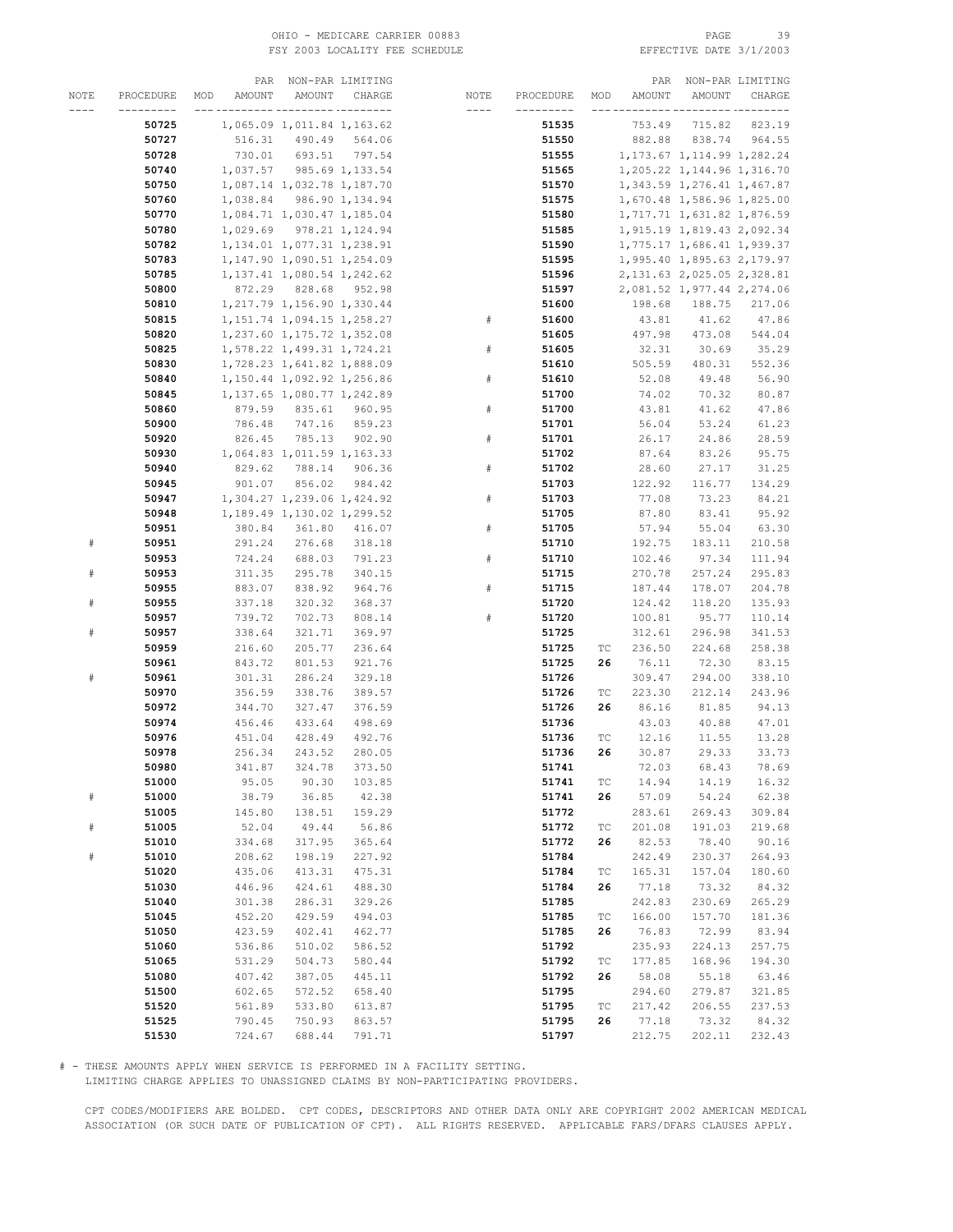# OHIO – MEDICARE CARRIER 00883 PAGE 40<br>
FSY 2003 LOCALITY FEE SCHEDULE FOR THE SERIE PATE 3/1/2003 FSY 2003 LOCALITY FEE SCHEDULE

|           |           |        | PAR    |                            | NON-PAR LIMITING |           |           |     | PAR    |                            | NON-PAR LIMITING |
|-----------|-----------|--------|--------|----------------------------|------------------|-----------|-----------|-----|--------|----------------------------|------------------|
| NOTE      | PROCEDURE | MOD    | AMOUNT | AMOUNT                     | CHARGE           | NOTE      | PROCEDURE | MOD | AMOUNT | AMOUNT                     | CHARGE           |
|           | --------- | --- -- |        | -- -----                   | -----------      | $- - - -$ | --------- |     |        |                            |                  |
|           | 51797     | ТC     | 132.32 | 125.70                     | 144.56           |           | 52315     |     | 399.94 | 379.94                     | 436.93           |
|           |           |        |        |                            |                  |           |           |     |        |                            |                  |
|           | 51797     | 26     | 80.42  | 76.40                      | 87.86            | #         | 52315     |     | 265.55 | 252.27                     | 290.11           |
|           | 51798     |        | 19.13  | 18.17                      | 20.90            |           | 52317     |     | 529.87 | 503.38                     | 578.89           |
|           | 51800     |        | 979.54 |                            | 930.56 1,070.14  | $\#$      | 52317     |     | 339.57 | 322.59                     | 370.98           |
|           | 51820     |        |        | 1,067.95 1,014.55 1,166.73 |                  |           | 52318     |     | 463.09 | 439.94                     | 505.93           |
|           | 51840     |        | 638.99 | 607.04                     | 698.10           |           | 52320     |     | 239.01 | 227.06                     | 261.12           |
|           | 51841     |        | 787.29 | 747.93                     | 860.12           |           | 52325     |     | 312.26 | 296.65                     | 341.15           |
|           |           |        |        |                            |                  |           |           |     |        |                            |                  |
|           | 51845     |        | 588.32 | 558.90                     | 642.74           |           | 52327     |     | 264.83 | 251.59                     | 289.33           |
|           | 51860     |        | 723.07 | 686.92                     | 789.96           |           | 52330     |     | 797.96 | 758.06                     | 871.77           |
|           | 51865     |        | 866.23 | 822.92                     | 946.36           | #         | 52330     |     | 256.24 | 243.43                     | 279.94           |
|           | 51880     |        | 481.45 | 457.38                     | 525.99           |           | 52332     |     | 678.34 | 644.42                     | 741.08           |
|           | 51900     |        | 766.62 | 728.29                     | 837.53           | #         | 52332     |     | 146.00 | 138.70                     | 159.51           |
|           | 51920     |        | 696.33 | 661.51                     | 760.74           |           | 52334     |     | 247.91 | 235.51                     | 270.84           |
|           |           |        | 941.64 |                            | 894.56 1,028.74  |           |           |     | 309.57 | 294.09                     | 338.20           |
|           | 51925     |        |        |                            |                  |           | 52341     |     |        |                            |                  |
|           | 51940     |        |        | 1,638.43 1,556.51 1,789.99 |                  |           | 52342     |     | 334.01 | 317.31                     | 364.91           |
|           | 51960     |        |        | 1,309.22 1,243.76 1,430.32 |                  |           | 52343     |     | 370.58 | 352.05                     | 404.86           |
|           | 51980     |        | 666.72 | 633.38                     | 728.39           |           | 52344     |     | 396.06 | 376.26                     | 432.70           |
|           | 51990     |        | 716.97 | 681.12                     | 783.29           |           | 52345     |     | 420.84 | 399.80                     | 459.77           |
|           | 51992     |        | 765.55 | 727.27                     | 836.36           |           | 52346     |     | 472.90 | 449.26                     | 516.65           |
|           | 52000     |        | 235.97 | 224.17                     | 257.80           |           | 52347     |     | 276.09 | 262.29                     | 301.63           |
| ${}^{\#}$ | 52000     |        | 104.36 | 99.14                      | 114.01           |           |           |     |        |                            | 329.61           |
|           |           |        |        |                            |                  |           | 52351     |     | 301.70 | 286.62                     |                  |
|           | 52001     |        | 483.33 | 459.16                     | 528.03           |           | 52352     |     | 354.08 | 336.38                     | 386.84           |
| #         | 52001     |        | 290.25 | 275.74                     | 317.10           |           | 52353     |     | 408.66 | 388.23                     | 446.46           |
|           | 52005     |        | 312.97 | 297.32                     | 341.92           |           | 52354     |     | 377.76 | 358.87                     | 412.70           |
| #         | 52005     |        | 123.36 | 117.19                     | 134.77           |           | 52355     |     | 451.73 | 429.14                     | 493.51           |
|           | 52007     |        | 156.73 | 148.89                     | 171.22           |           | 52400     |     | 522.60 | 496.47                     | 570.94           |
|           | 52010     |        | 385.91 | 366.61                     | 421.60           |           | 52450     |     | 420.61 | 399.58                     | 459.52           |
| #         | 52010     |        | 156.03 | 148.23                     | 170.46           |           | 52500     |     | 461.21 | 438.15                     | 503.87           |
|           |           |        |        |                            |                  |           |           |     |        |                            |                  |
|           | 52204     |        | 280.32 | 266.30                     | 306.25           |           | 52510     |     | 370.83 | 352.29                     | 405.13           |
| #         | 52204     |        | 123.71 | 117.52                     | 135.15           |           | 52601     |     | 657.24 | 624.38                     | 718.04           |
|           | 52214     |        | 394.00 | 374.30                     | 430.45           |           | 52606     |     | 436.35 | 414.53                     | 476.71           |
| ${}^{\#}$ | 52214     |        | 189.81 | 180.32                     | 207.37           |           | 52612     |     | 439.92 | 417.92                     | 480.61           |
|           | 52224     |        | 332.98 | 316.33                     | 363.78           |           | 52614     |     | 381.79 | 362.70                     | 417.11           |
| ${}^{\#}$ | 52224     |        | 161.43 | 153.36                     | 176.36           |           | 52620     |     | 360.92 | 342.87                     | 394.30           |
|           | 52234     |        | 235.77 | 223.98                     | 257.58           |           | 52630     |     | 390.12 | 370.61                     | 426.20           |
|           |           |        |        |                            |                  |           |           |     |        |                            |                  |
|           | 52235     |        | 277.06 | 263.21                     | 302.69           |           | 52640     |     | 361.98 | 343.88                     | 395.46           |
|           | 52240     |        | 490.71 | 466.17                     | 536.10           |           | 52647     |     |        | 1,886.69 1,792.36 2,061.21 |                  |
|           | 52250     |        | 232.09 | 220.49                     | 253.56           | #         | 52647     |     | 556.70 | 528.87                     | 608.20           |
|           | 52260     |        | 201.27 | 191.21                     | 219.89           |           | 52648     |     | 596.64 | 566.81                     | 651.83           |
|           | 52265     |        | 310.08 | 294.58                     | 338.77           |           | 52700     |     | 374.08 | 355.38                     | 408.69           |
|           | 52265     |        | 152.78 | 145.14                     | 166.91           |           | 53000     |     | 341.29 | 324.23                     | 372.86           |
|           | 52270     |        | 352.11 | 334.50                     | 384.68           | #         | 53000     |     | 164.88 | 156.64                     | 180.14           |
| #         | 52270     |        | 176.05 | 167.25                     | 192.34           |           | 53010     |     | 281.01 | 266.96                     | 307.00           |
|           |           |        |        |                            |                  |           |           |     |        |                            |                  |
|           | 52275     |        | 427.57 | 406.19                     | 467.12           |           | 53020     |     | 174.11 | 165.40                     | 190.21           |
| $\#$      | 52275     |        | 242.49 | 230.37                     | 264.93           | $\#$      | 53020     |     | 91.12  | 86.56                      | 99.54            |
|           | 52276     |        | 470.43 | 446.91                     | 513.95           |           | 53025     |     | 171.67 | 163.09                     | 187.55           |
| #         | 52276     |        | 258.26 | 245.35                     | 282.15           | $\#$      | 53025     |     | 59.16  | 56.20                      | 64.63            |
|           | 52277     |        | 317.84 | 301.95                     | 347.24           |           | 53040     |     | 658.88 | 625.94                     | 719.83           |
|           | 52281     |        | 387.29 | 367.93                     | 423.12           | $\#$      | 53040     |     | 496.02 | 471.22                     | 541.90           |
| $\#$      | 52281     |        | 145.95 | 138.65                     | 159.45           |           | 53060     |     | 308.91 | 293.46                     | 337.48           |
|           | 52282     |        | 700.19 | 665.18                     | 764.96           | $\#$      |           |     |        | 186.58                     | 214.57           |
|           |           |        |        |                            |                  |           | 53060     |     | 196.40 |                            |                  |
| $\#$      | 52282     |        | 325.50 | 309.23                     | 355.61           |           | 53080     |     | 494.11 | 469.40                     | 539.81           |
|           | 52283     |        | 347.16 | 329.80                     | 379.27           |           | 53085     |     | 696.52 | 661.69                     | 760.94           |
| $\#$      | 52283     |        | 192.64 | 183.01                     | 210.46           |           | 53200     |     | 265.41 | 252.14                     | 289.96           |
|           | 52285     |        | 358.07 | 340.17                     | 391.20           | $\#$      | 53200     |     | 133.11 | 126.45                     | 145.42           |
| $\#$      | 52285     |        | 186.52 | 177.19                     | 203.77           |           | 53210     |     | 745.46 | 708.19                     | 814.42           |
|           | 52290     |        | 235.01 | 223.26                     | 256.75           |           | 53215     |     | 879.56 | 835.58                     | 960.92           |
|           | 52300     |        | 271.97 | 258.37                     | 297.13           |           | 53220     |     | 446.30 | 423.99                     | 487.59           |
|           |           |        |        |                            |                  |           |           |     |        |                            |                  |
|           | 52301     |        | 284.83 | 270.59                     | 311.18           |           | 53230     |     | 570.71 | 542.17                     | 623.50           |
|           | 52305     |        | 269.88 | 256.39                     | 294.85           |           | 53235     |     | 598.01 | 568.11                     | 653.33           |
|           | 52310     |        | 272.36 | 258.74                     | 297.55           |           | 53240     |     | 417.62 | 396.74                     | 456.25           |
| #         | 52310     |        | 144.57 | 137.34                     | 157.94           |           | 53250     |     | 373.63 | 354.95                     | 408.19           |

# - THESE AMOUNTS APPLY WHEN SERVICE IS PERFORMED IN A FACILITY SETTING.

LIMITING CHARGE APPLIES TO UNASSIGNED CLAIMS BY NON-PARTICIPATING PROVIDERS.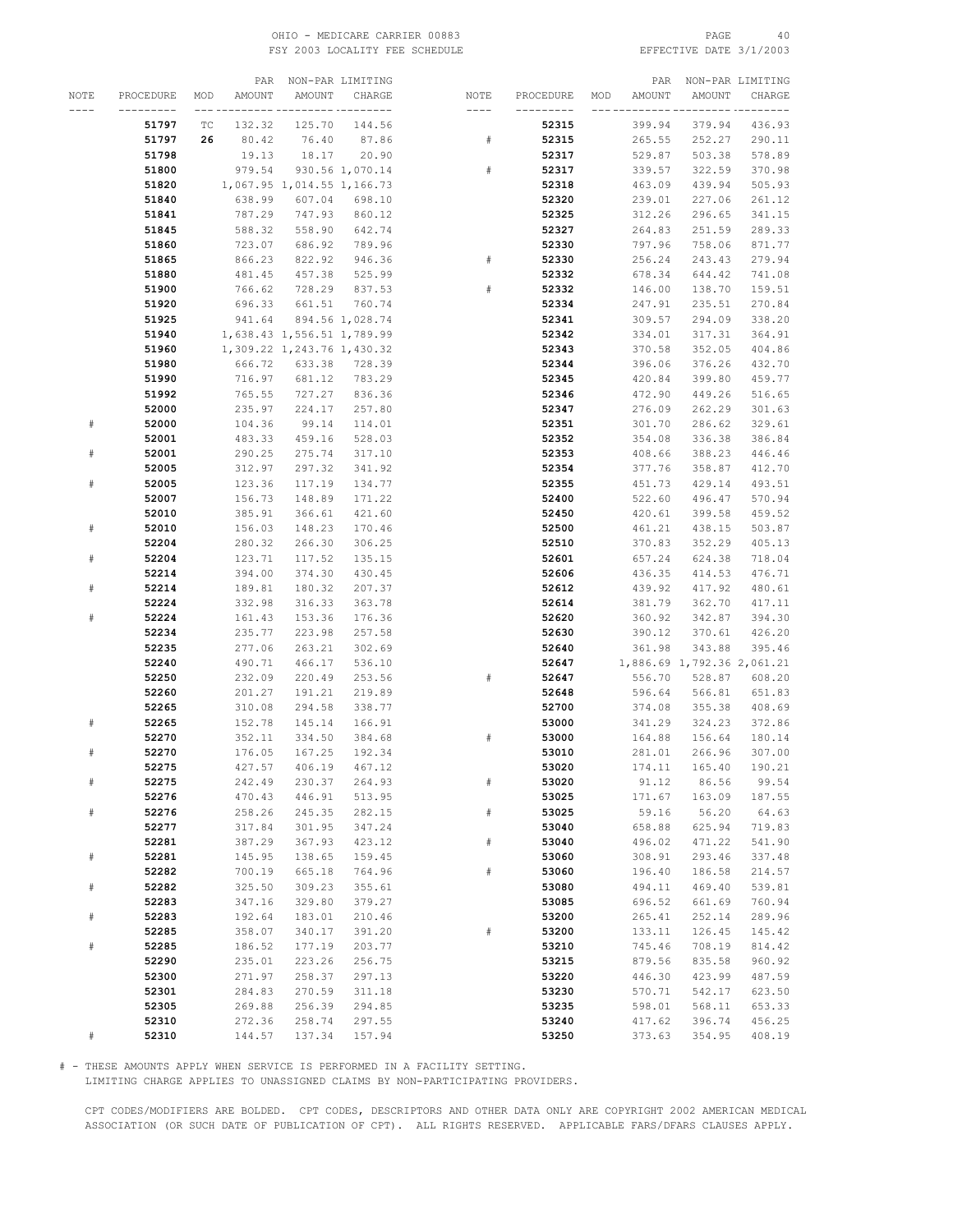# OHIO – MEDICARE CARRIER 00883 PAGE 41<br>
FSY 2003 LOCALITY FEE SCHEDULE FOR PAGE 2/1/2003 FSY 2003 LOCALITY FEE SCHEDULE

|      |           | PAR           |                               | NON-PAR LIMITING |           |           |     | PAR      |                               | NON-PAR LIMITING |
|------|-----------|---------------|-------------------------------|------------------|-----------|-----------|-----|----------|-------------------------------|------------------|
| NOTE | PROCEDURE | AMOUNT<br>MOD | AMOUNT                        | CHARGE           | NOTE      | PROCEDURE | MOD | AMOUNT   | AMOUNT                        | CHARGE           |
|      |           |               | __ _________ ________         |                  | ----      |           |     |          |                               | --- -----        |
|      | 53260     | 300.45        | 285.43                        | 328.24           |           | 54057     |     | 155.19   | 147.43                        | 169.54           |
| $\#$ | 53260     | 194.19        | 184.48                        | 212.15           | #         | 54057     |     | 90.94    | 86.39                         | 99.35            |
|      | 53265     | 320.80        | 304.76                        | 350.47           |           | 54060     |     | 244.18   | 231.97                        | 266.77           |
|      |           |               |                               |                  |           |           |     |          |                               | 140.43           |
| $\#$ | 53265     | 199.61        | 189.63                        | 218.07           | ${}^{\#}$ | 54060     |     | 128.54   | 122.11                        |                  |
|      | 53270     | 313.47        | 297.80                        | 342.47           |           | 54065     |     | 274.49   | 260.77                        | 299.89           |
| $\#$ | 53270     | 207.20        | 196.84                        | 226.37           | #         | 54065     |     | 162.68   | 154.55                        | 177.73           |
|      | 53275     | 280.06        | 266.06                        | 305.97           |           | 54100     |     | 187.86   | 178.47                        | 205.24           |
|      | 53400     | 751.70        | 714.12                        | 821.24           | #         | 54100     |     | 98.97    | 94.02                         | 108.12           |
|      | 53405     | 825.69        | 784.41                        | 902.07           |           | 54105     |     | 327.32   | 310.95                        | 357.59           |
|      | 53410     | 925.09        |                               | 878.84 1,010.67  | #         | 54105     |     | 206.48   | 196.16                        | 225.58           |
|      | 53415     |               | 1,058.46 1,005.54 1,156.37    |                  |           | 54110     |     | 627.51   | 596.13                        | 685.55           |
|      | 53420     | 839.62        | 797.64                        | 917.29           |           | 54111     |     | 812.00   | 771.40                        | 887.11           |
|      | 53425     | 909.75        | 864.26                        | 993.90           |           | 54112     |     | 917.18   |                               | 871.32 1,002.02  |
|      | 53430     | 928.75        |                               | 882.31 1,014.66  |           | 54115     |     | 568.18   | 539.77                        | 620.74           |
|      | 53431     |               | 1,082.57 1,028.44 1,182.71    |                  | #         | 54115     |     | 447.68   | 425.30                        | 489.10           |
|      |           |               |                               |                  |           |           |     |          |                               |                  |
|      | 53440     | 740.52        | 703.49                        | 809.01           |           | 54120     |     | 634.54   | 602.81                        | 693.23           |
|      | 53442     | 645.79        | 613.50                        | 705.53           |           | 54125     |     | 812.99   | 772.34                        | 888.19           |
|      | 53444     | 731.21        | 694.65                        | 798.85           |           | 54130     |     |          | 1, 153.76 1, 096.07 1, 260.48 |                  |
|      | 53445     | 810.04        | 769.54                        | 884.97           |           | 54135     |     |          | 1,465.09 1,391.84 1,600.62    |                  |
|      | 53446     | 597.49        | 567.62                        | 652.76           |           | 54150     |     | 261.02   | 247.97                        | 285.17           |
|      | 53447     | 745.55        | 708.27                        | 814.51           | #         | 54150     |     | 137.05   | 130.20                        | 149.73           |
|      | 53448     |               | 1, 159.66 1, 101.68 1, 266.93 |                  |           | 54152     |     | 146.88   | 139.54                        | 160.47           |
|      | 53449     | 577.49        | 548.62                        | 630.91           |           | 54160     |     | 268.35   | 254.93                        | 293.17           |
|      | 53450     | 393.49        | 373.82                        | 429.89           | #         | 54160     |     | 156.54   | 148.71                        | 171.02           |
|      | 53460     | 444.06        | 421.86                        | 485.14           |           | 54161     |     | 192.56   | 182.93                        | 210.37           |
|      |           |               |                               | 524.02           |           |           |     |          |                               |                  |
|      | 53502     | 479.65        | 455.67                        |                  |           | 54162     |     | 195.94   | 186.14                        | 214.06           |
|      | 53505     | 468.52        | 445.09                        | 511.85           |           | 54163     |     | 187.96   | 178.56                        | 205.34           |
|      | 53510     | 611.85        | 581.26                        | 668.45           |           | 54164     |     | 162.47   | 154.35                        | 177.50           |
|      | 53515     | 757.78        | 719.89                        | 827.87           |           | 54200     |     | 123.98   | 117.78                        | 135.45           |
|      | 53520     | 525.12        | 498.86                        | 573.69           | #         | 54200     |     | 53.49    | 50.82                         | 58.44            |
|      | 53600     | 76.65         | 72.82                         | 83.74            |           | 54205     |     | 529.43   | 502.96                        | 578.40           |
| $\#$ | 53600     | 62.07         | 58.97                         | 67.82            |           | 54220     |     | 158.86   | 150.92                        | 173.56           |
|      | 53601     | 70.72         | 67.18                         | 77.26            | $\#$      | 54220     |     | 128.65   | 122.22                        | 140.55           |
| $\#$ | 53601     | 51.27         | 48.71                         | 56.02            |           | 54230     |     | 66.80    | 63.46                         | 72.98            |
|      | 53605     | 63.92         | 60.72                         | 69.83            |           | 54231     |     | 153.38   | 145.71                        | 167.57           |
|      | 53620     | 107.54        | 102.16                        | 117.48           | #         | 54231     |     | 107.20   | 101.84                        | 117.12           |
| $\#$ | 53620     | 83.93         | 79.73                         | 91.69            |           | 54235     |     | 84.61    | 80.38                         | 92.44            |
|      | 53621     | 98.07         | 93.17                         | 107.15           | $\#$      | 54235     |     | 59.60    | 56.62                         | 65.11            |
|      | 53621     |               | 66.11                         | 76.03            |           |           |     | 116.43   |                               | 127.20           |
| $\#$ |           | 69.59         |                               |                  |           | 54240     |     |          | 110.61                        |                  |
|      | 53660     | 62.29         | 59.18                         | 68.06            |           | 54240     | ТC  | 50.72    | 48.18                         | 55.41            |
| $\#$ | 53660     | 38.67         | 36.74                         | 42.25            |           | 54240     | 26  | 65.71    | 62.42                         | 71.78            |
|      | 53661     | 61.26         | 58.20                         | 66.93            |           | 54250     |     | 185.28   | 176.02                        | 202.42           |
| $\#$ | 53661     | 38.34         | 36.42                         | 41.88            |           | 54250     | ТC  | 74.32    | 70.60                         | 81.19            |
|      | 53665     | 38.41         | 36.49                         | 41.96            |           | 54250     | 26  | 110.96   | 105.41                        | 121.22           |
|      | 53850     |               | 2,561.30 2,433.24 2,798.23    |                  |           | 54300     |     | 680.07   | 646.07                        | 742.98           |
| $\#$ | 53850     |               | 510.75 485.21 557.99          |                  |           | 54304     |     | 801.20   | 761.14                        | 875.31           |
|      | 53852     |               | 2, 199.81 2, 089.82 2, 403.29 |                  |           | 54308     |     | 760.87   | 722.83                        | 831.25           |
| $\#$ | 53852     | 533.33        | 506.66                        | 582.66           |           | 54312     |     | 864.45   | 821.23                        | 944.41           |
|      | 53853     |               | 1,539.66 1,462.68 1,682.08    |                  |           | 54316     |     | 1,022.59 |                               | 971.46 1,117.18  |
| $\#$ | 53853     | 314.54        | 298.81                        | 343.63           |           | 54318     |     | 749.39   | 711.92                        | 818.71           |
|      | 54000     | 225.13        | 213.87                        | 245.95           |           | 54322     |     | 797.20   | 757.34                        | 870.94           |
| $\#$ | 54000     | 108.11        | 102.70                        | 118.11           |           | 54324     |     | 1,013.10 |                               | 962.45 1,106.82  |
|      | 54001     | 270.65        | 257.12                        | 295.69           |           | 54326     |     | 956.53   |                               | 908.70 1,045.01  |
|      |           |               |                               |                  |           |           |     |          |                               |                  |
| $\#$ | 54001     | 154.32        | 146.60                        | 168.59           |           | 54328     |     | 951.56   |                               | 903.98 1,039.58  |
|      | 54015     | 431.03        | 409.48                        | 470.90           |           | 54332     |     | 1,023.02 |                               | 971.87 1, 117.65 |
| $\#$ | 54015     | 310.88        | 295.34                        | 339.64           |           | 54336     |     |          | 1,285.55 1,221.27 1,404.46    |                  |
|      | 54050     | 144.07        | 136.87                        | 157.40           |           | 54340     |     | 604.06   |                               | 573.86 659.94    |
| $\#$ | 54050     | 64.89         | 61.65                         | 70.90            |           | 54344     |     | 977.11   |                               | 928.25 1,067.49  |
|      | 54055     | 240.92        | 228.87                        | 263.20           |           | 54348     |     | 1,049.87 |                               | 997.38 1,146.99  |
| $\#$ | 54055     | 95.07         | 90.32                         | 103.87           |           | 54352     |     |          | 1,460.75 1,387.71 1,595.87    |                  |
|      | 54056     | 155.52        | 147.74                        | 169.90           |           | 54360     |     | 731.53   | 694.95                        | 799.19           |
| $\#$ | 54056     | 65.93         | 62.63                         | 72.02            |           | 54380     |     | 849.75   | 807.26                        | 928.35           |

# - THESE AMOUNTS APPLY WHEN SERVICE IS PERFORMED IN A FACILITY SETTING.

LIMITING CHARGE APPLIES TO UNASSIGNED CLAIMS BY NON-PARTICIPATING PROVIDERS.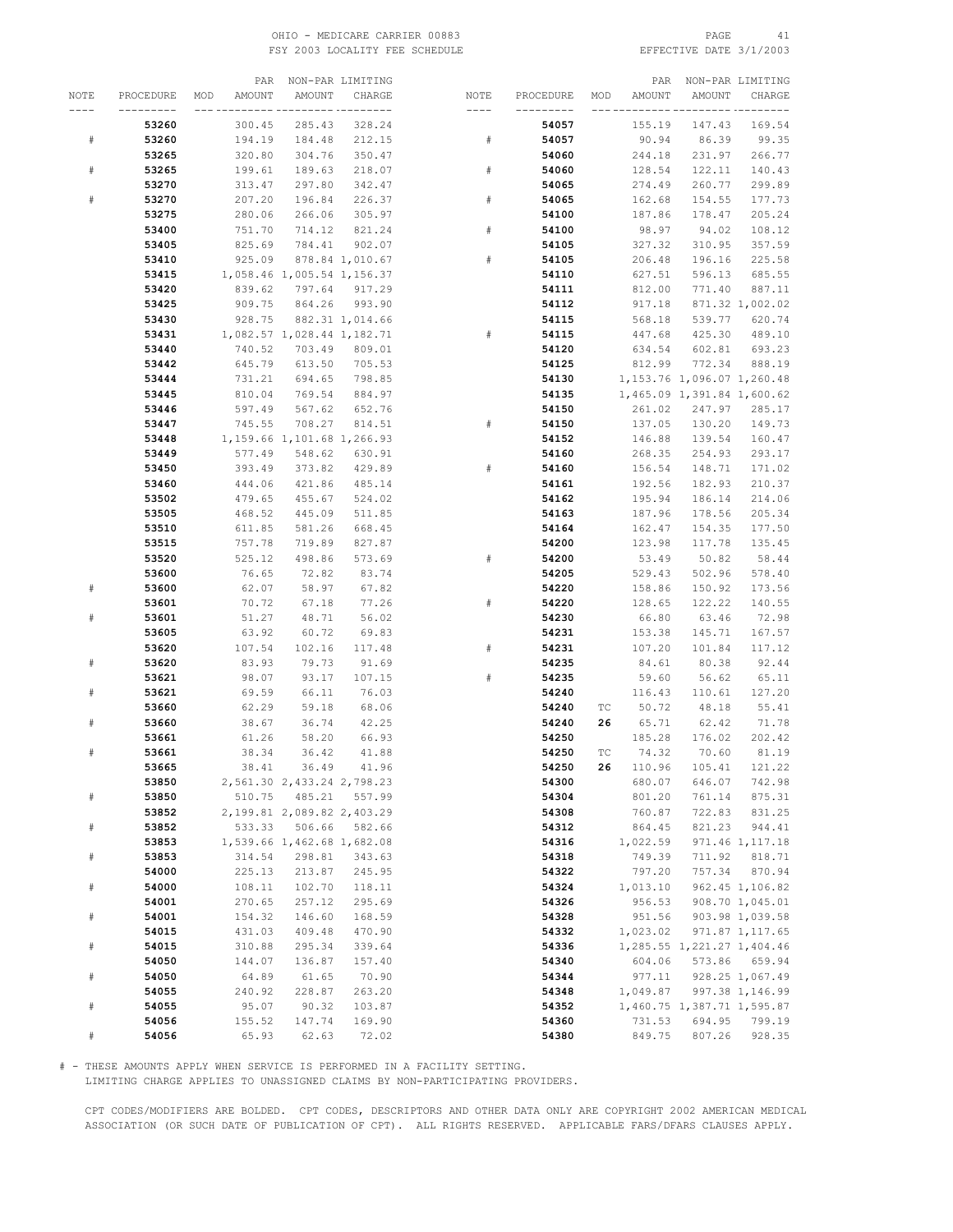### OHIO – MEDICARE CARRIER 00883 PAGE 42<br>
FSY 2003 LOCALITY FEE SCHEDULE FOR THE SERIE SOME PAGE 3/1/2003 FSY 2003 LOCALITY FEE SCHEDULE

|      |           | PAR              |                               | NON-PAR LIMITING |      |           |     | PAR      |                               | NON-PAR LIMITING       |
|------|-----------|------------------|-------------------------------|------------------|------|-----------|-----|----------|-------------------------------|------------------------|
| NOTE | PROCEDURE | AMOUNT<br>MOD    | AMOUNT                        | CHARGE           | NOTE | PROCEDURE | MOD | AMOUNT   | AMOUNT                        | CHARGE                 |
|      |           |                  |                               | -- ---------     | ---- | --------- |     |          |                               |                        |
|      | 54385     | 1,007.64         |                               | 957.26 1,100.85  |      | 55300     |     | 188.09   | 178.69                        | 205.49                 |
|      | 54390     |                  | 1, 282.59 1, 218.46 1, 401.23 |                  |      | 55400     |     | 492.85   | 468.21                        | 538.44                 |
|      | 54400     | 542.63           | 515.50                        | 592.83           |      | 55450     |     | 365.85   | 347.56                        | 399.69                 |
|      | 54401     | 619.42           | 588.45                        | 676.72           | #    | 55450     |     | 242.57   | 230.44                        | 265.01                 |
|      | 54405     | 777.75           | 738.86                        | 849.69           |      | 55500     |     | 337.76   | 320.87                        | 369.00                 |
|      |           |                  |                               |                  |      |           |     |          |                               |                        |
|      | 54406     | 657.16           | 624.30                        | 717.95           |      | 55520     |     | 365.27   | 347.01                        | 399.06                 |
|      | 54408     | 694.69           | 659.96                        | 758.95           |      | 55530     |     | 337.49   | 320.62                        | 368.71                 |
|      | 54410     | 832.22           | 790.61                        | 909.20           |      | 55535     |     | 382.04   | 362.94                        | 417.38                 |
|      | 54411     | 918.73           |                               | 872.79 1,003.71  |      | 55540     |     | 450.66   | 428.13                        | 492.35                 |
|      | 54415     | 477.12           | 453.26                        | 521.25           |      | 55550     |     | 376.87   | 358.03                        | 411.73                 |
|      | 54416     | 654.38           | 621.66                        | 714.91           |      | 55600     |     | 377.91   | 359.01                        | 412.86                 |
|      | 54417     | 806.29           | 765.98                        | 880.88           |      | 55605     |     | 478.47   | 454.55                        | 522.73                 |
|      | 54420     | 699.80           | 664.81                        | 764.53           |      | 55650     |     | 655.96   | 623.16                        | 716.63                 |
|      | 54430     | 642.47           | 610.35                        | 701.90           |      | 55680     |     | 320.38   | 304.36                        | 350.01                 |
|      | 54435     | 409.08           | 388.63                        | 446.92           |      | 55700     |     | 182.12   | 173.01                        | 198.96                 |
|      | 54450     | 77.90            | 74.01                         | 85.11            | #    | 55700     |     | 85.93    | 81.63                         | 93.87                  |
| $\#$ | 54450     | 59.84            | 56.85                         | 65.38            |      | 55705     |     | 289.84   | 275.35                        | 316.65                 |
|      | 54500     | 240.03           | 228.03                        | 262.23           |      | 55720     |     | 477.20   | 453.34                        | 521.34                 |
| #    | 54500     | 65.71            | 62.42                         | 71.78            |      | 55725     |     | 536.57   | 509.74                        | 586.20                 |
|      | 54505     | 212.32           | 201.70                        | 231.96           |      | 55801     |     | 991.23   |                               | 941.67 1,082.92        |
|      | 54512     | 487.81           | 463.42                        | 532.93           |      | 55810     |     |          | 1, 242.87 1, 180.73 1, 357.84 |                        |
|      | 54520     | 314.21           | 298.50                        | 343.28           |      | 55812     |     |          | 1,509.71 1,434.22 1,649.35    |                        |
|      | 54522     | 544.89           | 517.65                        | 595.30           |      | 55815     |     |          | 1,652.77 1,570.13 1,805.65    |                        |
|      | 54530     | 499.26           | 474.30                        | 545.45           |      | 55821     |     |          | 802.37 762.25                 | 876.59                 |
|      | 54535     | 704.52           | 669.29                        | 769.68           |      | 55831     |     | 871.99   | 828.39                        | 952.65                 |
|      |           |                  | 429.50                        |                  |      |           |     |          | 1, 264.24 1, 201.03 1, 381.18 |                        |
|      | 54550     | 452.11<br>652.48 |                               | 493.93           |      | 55840     |     |          | 1, 349.67 1, 282.19 1, 474.52 |                        |
|      | 54560     |                  | 619.86                        | 712.84           |      | 55842     |     |          |                               |                        |
|      | 54600     | 405.35           | 385.08                        | 442.84           |      | 55845     |     |          | 1,554.12 1,476.41 1,697.87    |                        |
|      | 54620     | 285.19           | 270.93                        | 311.57           |      | 55859     |     | 719.30   | 683.34                        | 785.84                 |
|      | 54640     | 404.84           | 384.60                        | 442.29           |      | 55860     |     |          | 817.26 776.40                 | 892.86                 |
|      | 54650     | 673.50           | 639.83                        | 735.80           |      | 55862     |     |          | 1,027.63 976.25 1,122.69      |                        |
|      | 54660     | 306.04           | 290.74                        | 334.35           |      | 55865     |     |          | 1,244.04 1,181.84 1,359.12    |                        |
|      | 54670     | 380.40           | 361.38                        | 415.59           |      | 55866     |     |          | 1,574.86 1,496.12 1,720.54    |                        |
|      | 54680     | 738.01           | 701.11                        | 806.28           |      | 55870     |     | 166.06   | 157.76                        | 181.42                 |
|      | 54690     | 652.65           | 620.02                        | 713.02           | #    | 55870     |     | 134.81   | 128.07                        | 147.28                 |
|      | 54692     | 688.69           | 654.26                        | 752.40           |      | 55873     |     |          | 1,072.03 1,018.43 1,171.19    |                        |
|      | 54700     | 376.53           | 357.70                        | 411.36           |      | 56405     |     | 136.79   | 129.95                        | 149.44                 |
| #    | 54700     | 239.02           | 227.07                        | 261.13           | #    | 56405     |     | 99.98    | 94.98                         | 109.23                 |
|      | 54800     | 262.54           | 249.41                        | 286.82           |      | 56420     |     | 134.62   | 127.89                        | 147.07                 |
|      | 54800     | 117.04           | 111.19                        | 127.87           | #    | 56420     |     | 98.15    | 93.24                         | 107.23                 |
|      | 54820     | 311.63           | 296.05                        | 340.46           |      | 56440     |     | 232.88   | 221.24                        | 254.43                 |
|      | 54830     | 323.14           | 306.98                        | 353.03           | $\#$ | 56440     |     | 190.17   | 180.66                        | 207.76                 |
|      | 54840     | 312.41           | 296.79                        | 341.31           |      | 56441     |     | 158.49   | 150.57                        | 173.16                 |
|      | 54860     | 375.03           | 356.28                        | 409.72           | $\#$ | 56441     |     | 140.44   | 133.42                        | 153.43                 |
|      | 54861     | 502.90           | 477.76                        | 549.42           |      | 56501     |     | 138.67   | 131.74                        | 151.50                 |
|      | 54900     | 742.91           | 705.76                        | 811.62           | $\#$ | 56501     |     | 105.68   | 100.40                        | 115.46                 |
|      | 54901     | 1,011.26         |                               | 960.70 1,104.81  |      | 56515     |     | 211.17   | 200.61                        | 230.70                 |
|      | 55000     | 130.85           | 124.31                        | 142.96           | $\#$ | 56515     |     | 184.43   | 175.21                        | 201.49                 |
| $\#$ | 55000     | 72.16            | 68.55                         | 78.83            |      | 56605     |     | 81.70    | 77.62                         | 89.26                  |
|      | 55040     | 314.78           | 299.04                        | 343.90           | $\#$ | 56605     |     | 60.17    | 57.16                         | 65.73                  |
|      | 55041     | 441.63           | 419.55                        | 482.48           |      | 56606     |     | 39.81    | 37.82                         | 43.49                  |
|      | 55060     | 324.42           | 308.20                        | 354.43           | $\#$ | 56606     |     | 29.74    | 28.25                         | 32.49                  |
|      | 55100     | 355.98           | 338.18                        | 388.91           |      | 56620     |     | 466.67   | 443.34                        | 509.84                 |
| $\#$ | 55100     | 194.51           | 184.78                        | 212.50           |      | 56625     |     | 535.58   | 508.80                        | 585.12                 |
|      | 55110     | 331.65           | 315.07                        | 362.33           |      | 56630     |     | 756.43   | 718.61                        | 826.40                 |
|      | 55120     | 302.52           | 287.39                        | 330.50           |      | 56631     |     | 1,002.79 |                               | 952.65 1,095.55        |
|      | 55150     | 425.49           | 404.22                        | 464.85           |      | 56632     |     |          | 1, 164.13 1, 105.92 1, 271.81 |                        |
|      | 55175     | 317.00           | 301.15                        | 346.32           |      | 56633     |     | 978.93   |                               | 929.98 1,069.48        |
|      | 55180     | 622.96           | 591.81                        | 680.58           |      | 56634     |     |          | 1,092.74 1,038.10 1,193.82    |                        |
|      | 55200     | 259.78           | 246.79                        | 283.81           |      | 56637     |     |          | 1, 314.16 1, 248.45 1, 435.72 |                        |
|      | 55250     | 394.35           | 374.63                        | 430.82           |      | 56640     |     |          | 1,310.35 1,244.83 1,431.55    |                        |
|      | 55250     | 228.36           | 216.94                        | 249.48           |      | 56700     |     |          |                               | 159.07  151.12  173.79 |

# - THESE AMOUNTS APPLY WHEN SERVICE IS PERFORMED IN A FACILITY SETTING.

LIMITING CHARGE APPLIES TO UNASSIGNED CLAIMS BY NON-PARTICIPATING PROVIDERS.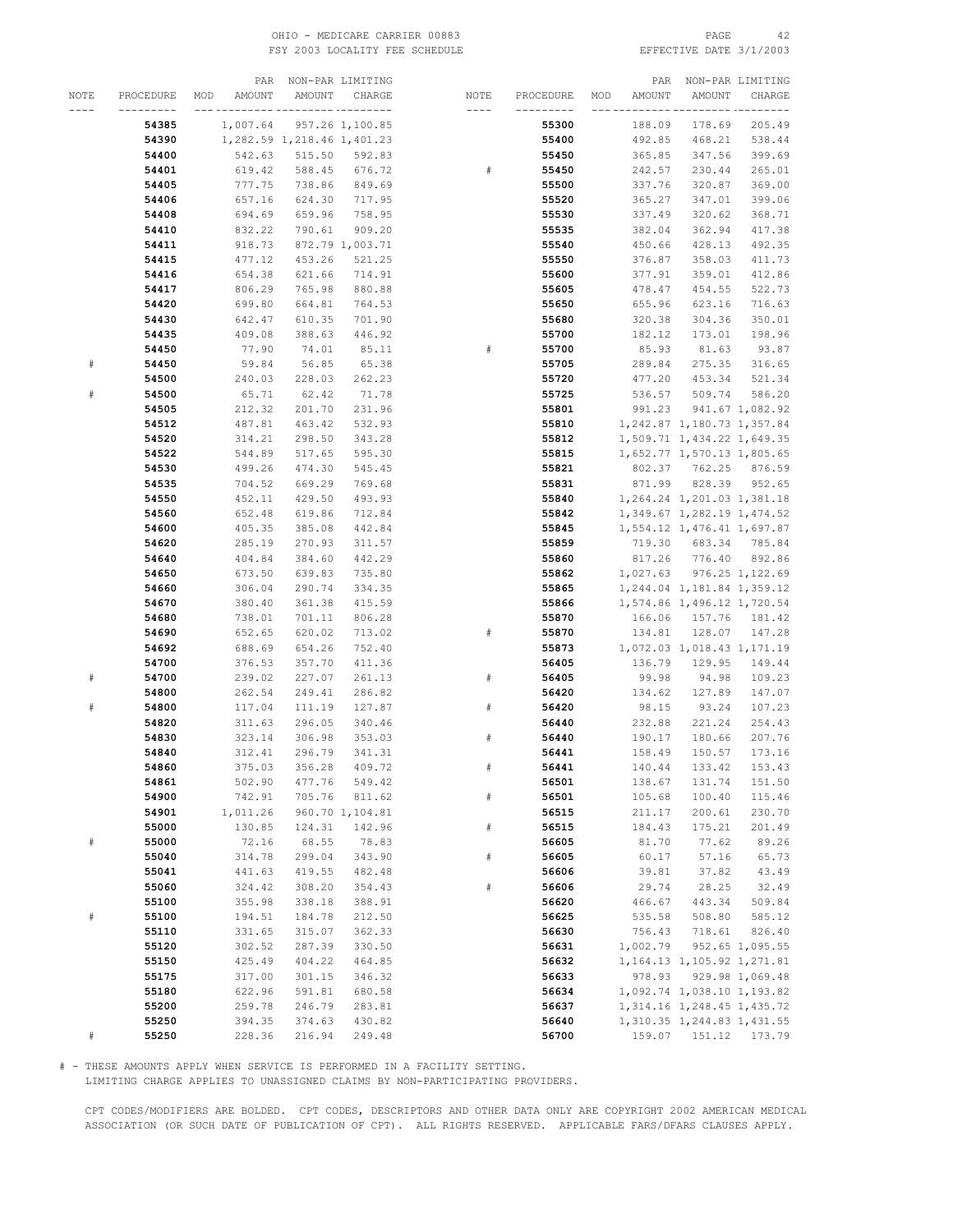# OHIO – MEDICARE CARRIER 00883 PAGE 43<br>
FSY 2003 LOCALITY FEE SCHEDULE FOR THE SERIE PATE 3/1/2003 FSY 2003 LOCALITY FEE SCHEDULE

|           |           | PAR           |                            | NON-PAR LIMITING |      |           |     | PAR           |                            | NON-PAR LIMITING |
|-----------|-----------|---------------|----------------------------|------------------|------|-----------|-----|---------------|----------------------------|------------------|
| NOTE      | PROCEDURE | AMOUNT<br>MOD | AMOUNT                     | CHARGE           | NOTE | PROCEDURE | MOD | <b>AMOUNT</b> | AMOUNT                     | CHARGE           |
|           |           |               |                            |                  |      |           |     |               |                            |                  |
|           | 56720     | 41.42         | 39.35                      | 45.25            |      | 57307     |     | 897.12        | 852.26                     | 980.10           |
|           | 56740     | 268.71        | 255.27                     | 293.56           |      | 57308     |     | 597.83        | 567.94                     | 653.13           |
|           | 56800     | 245.04        | 232.79                     | 267.71           |      | 57310     |     | 411.23        | 390.67                     | 449.27           |
|           | 56805     |               |                            |                  |      | 57311     |     |               | 452.58                     |                  |
|           |           |               | 1,066.22 1,012.91 1,164.85 |                  |      |           |     | 476.40        |                            | 520.47           |
|           | 56810     | 258.99        | 246.04                     | 282.95           |      | 57320     |     | 484.13        | 459.92                     | 528.91           |
|           | 56820     | 114.99        | 109.24                     | 125.63           |      | 57330     |     | 697.55        | 662.67                     | 762.07           |
| #         | 56820     | 80.61         | 76.58                      | 88.07            |      | 57335     |     | 1,050.65      |                            | 998.12 1,147.84  |
|           | 56821     | 149.23        | 141.77                     | 163.04           |      | 57400     |     | 129.83        | 123.34                     | 141.84           |
| #         | 56821     | 111.03        | 105.48                     | 121.30           |      | 57410     |     | 157.08        | 149.23                     | 171.61           |
|           | 57000     | 193.85        | 184.16                     | 211.78           | #    | 57410     |     | 104.30        | 99.09                      | 113.95           |
|           | 57010     | 370.83        | 352.29                     | 405.13           |      | 57415     |     | 197.02        | 187.17                     | 215.25           |
|           | 57020     | 113.97        | 108.27                     | 124.51           | #    | 57415     |     | 150.49        | 142.97                     | 164.42           |
| #         | 57020     | 81.67         | 77.59                      | 89.23            |      | 57420     |     | 120.01        | 114.01                     | 131.11           |
|           | 57022     | 171.98        | 163.38                     | 187.89           | #    | 57420     |     | 85.63         | 81.35                      | 93.55            |
|           | 57023     | 281.44        | 267.37                     | 307.48           |      | 57421     |     | 156.76        | 148.92                     | 171.26           |
|           | 57061     | 125.01        | 118.76                     | 136.57           | #    | 57421     |     | 118.56        | 112.63                     | 129.52           |
| #         | 57061     | 90.29         | 85.78                      | 98.65            |      | 57452     |     | 117.07        | 111.22                     | 127.90           |
|           | 57065     | 204.02        | 193.82                     | 222.89           | $\#$ | 57452     |     | 80.61         | 76.58                      | 88.07            |
| #         | 57065     | 181.45        | 172.38                     | 198.24           |      | 57454     |     |               | 152.43                     | 175.29           |
|           |           |               |                            |                  |      |           |     | 160.45        |                            |                  |
|           | 57100     | 85.68         | 81.40                      | 93.61            | $\#$ | 57454     |     | 124.68        | 118.45                     | 136.22           |
| #         | 57100     | 64.50         | 61.28                      | 70.47            |      | 57455     |     | 144.27        | 137.06                     | 157.62           |
|           | 57105     | 136.86        | 130.02                     | 149.52           | #    | 57455     |     | 107.81        | 102.42                     | 117.78           |
| #         | 57105     | 112.90        | 107.26                     | 123.35           |      | 57456     |     | 136.40        | 129.58                     | 149.02           |
|           | 57106     | 385.96        | 366.66                     | 421.66           | #    | 57456     |     | 100.98        | 95.93                      | 110.32           |
|           | 57107     |               | 1,269.29 1,205.83 1,386.70 |                  |      | 57460     |     | 286.69        | 272.36                     | 313.21           |
|           | 57109     |               | 1,451.03 1,378.48 1,585.25 |                  | #    | 57460     |     | 156.12        | 148.31                     | 170.56           |
|           | 57110     |               | 820.07 779.07              | 895.93           |      | 57461     |     | 319.62        | 303.64                     | 349.19           |
|           | 57111     |               | 1,503.82 1,428.63 1,642.92 |                  | $\#$ | 57461     |     | 186.97        | 177.62                     | 204.26           |
|           | 57112     |               | 1,561.33 1,483.26 1,705.75 |                  |      | 57500     |     | 108.92        | 103.47                     | 118.99           |
|           | 57120     | 455.10        | 432.35                     | 497.20           | $\#$ | 57500     |     | 55.79         | 53.00                      | 60.95            |
|           | 57130     | 166.91        | 158.56                     | 182.34           |      | 57505     |     | 111.64        | 106.06                     | 121.97           |
|           | 57135     | 205.85        | 195.56                     | 224.89           | #    | 57505     |     | 87.67         | 83.29                      | 95.78            |
| #         | 57135     | 180.16        | 171.15                     | 196.82           |      | 57510     |     | 179.91        | 170.91                     | 196.55           |
|           | 57150     | 56.48         | 53.66                      | 61.71            | #    | 57510     |     | 127.83        | 121.44                     | 139.66           |
| ${}^{\#}$ | 57150     | 29.74         | 28.25                      | 32.49            |      | 57511     |     | 157.34        | 149.47                     | 171.89           |
|           | 57155     | 376.44        | 357.62                     | 411.26           | #    | 57511     |     | 101.43        | 96.36                      | 110.81           |
|           |           |               |                            |                  |      |           |     |               |                            |                  |
|           | 57160     | 73.71         | 70.02                      | 80.52            |      | 57513     |     | 164.99        | 156.74                     | 180.25           |
| #         | 57160     | 49.40         | 46.93                      | 53.97            | $\#$ | 57513     |     | 127.83        | 121.44                     | 139.66           |
|           | 57170     | 84.16         | 79.95                      | 91.94            |      | 57520     |     | 304.68        | 289.45                     | 332.87           |
| #         | 57170     | 48.05         | 45.65                      | 52.50            | $\#$ | 57520     |     | 257.11        | 244.25                     | 280.89           |
|           | 57180     | 140.15        | 133.14                     | 153.11           |      | 57522     |     | 261.18        | 248.12                     | 285.34           |
| $\#$      | 57180     | 112.02        | 106.42                     | 122.38           | #    | 57522     |     | 220.55        | 209.52                     | 240.95           |
|           | 57200     | 264.57        | 251.34                     | 289.04           |      | 57530     |     | 313.57        | 297.89                     | 342.57           |
|           | 57210     | 332.94        | 316.29                     | 363.73           |      | 57531     |     |               | 1,574.08 1,495.38 1,719.69 |                  |
|           | 57220     | 287.41        | 273.04                     | 314.00           |      | 57540     |     | 699.94        | 664.94                     | 764.68           |
|           | 57230     | 345.51        | 328.23                     | 377.46           |      | 57545     |     | 748.17        | 710.76                     | 817.37           |
|           | 57240     | 374.70        | 355.97                     | 409.37           |      | 57550     |     | 351.61        | 334.03                     | 384.13           |
|           | 57250     | 352.30        | 334.69                     | 384.89           |      | 57555     |     | 551.08        | 523.53                     | 602.06           |
|           | 57260     | 508.28        | 482.87                     | 555.30           |      | 57556     |     | 500.09        | 475.09                     | 546.35           |
|           | 57265     | 673.82        | 640.13                     | 736.15           |      | 57700     |     | 225.37        | 214.10                     | 246.22           |
|           | 57268     | 424.49        | 403.27                     | 463.76           |      | 57720     |     | 275.66        | 261.88                     | 301.16           |
|           | 57270     | 710.51        | 674.98                     | 776.23           |      | 57800     |     | 57.54         | 54.66                      | 62.86            |
|           | 57280     | 865.74        | 822.45                     | 945.82           | #    | 57800     |     | 47.47         | 45.10                      | 51.87            |
|           | 57282     | 546.05        | 518.75                     | 596.56           |      | 57820     |     | 119.12        | 113.16                     | 130.13           |
|           | 57284     |               | 712.51                     | 819.39           | $\#$ | 57820     |     | 105.22        | 99.96                      | 114.95           |
|           |           | 750.01        |                            |                  |      |           |     |               |                            |                  |
|           | 57287     | 609.76        | 579.27                     | 666.16           |      | 58100     |     | 108.42        | 103.00                     | 118.45           |
|           | 57288     | 713.57        | 677.89                     | 779.57           | $\#$ | 58100     |     | 84.12         | 79.91                      | 91.90            |
|           | 57289     | 671.69        | 638.11                     | 733.83           |      | 58120     |     | 212.07        | 201.47                     | 231.69           |
|           | 57291     | 500.09        | 475.09                     | 546.35           | $\#$ | 58120     |     | 198.87        | 188.93                     | 217.27           |
|           | 57292     | 777.43        | 738.56                     | 849.34           |      | 58140     |     | 825.45        | 784.18                     | 901.81           |
|           | 57300     | 469.64        | 446.16                     | 513.08           |      | 58145     |     | 488.44        | 464.02                     | 533.62           |
|           | 57305     | 772.65        | 734.02                     | 844.12           |      | 58146     |     |               | 1,059.68 1,006.70 1,157.71 |                  |

# - THESE AMOUNTS APPLY WHEN SERVICE IS PERFORMED IN A FACILITY SETTING.

LIMITING CHARGE APPLIES TO UNASSIGNED CLAIMS BY NON-PARTICIPATING PROVIDERS.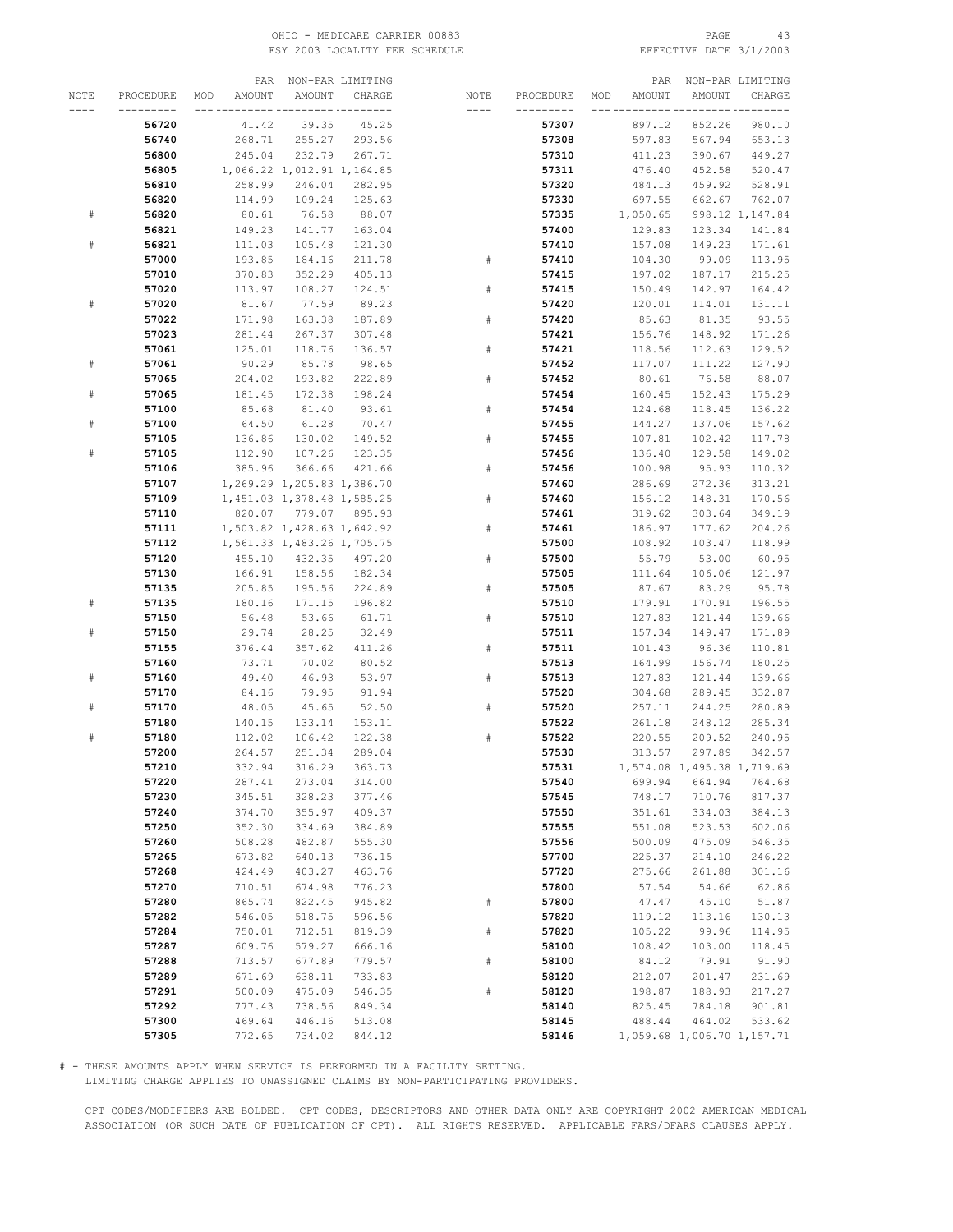# OHIO - MEDICARE CARRIER 00883 PAGE 44 FSY 2003 LOCALITY FEE SCHEDULE

|           |           | PAR           |                               | NON-PAR LIMITING |           |           |     | PAR    |                            | NON-PAR LIMITING |
|-----------|-----------|---------------|-------------------------------|------------------|-----------|-----------|-----|--------|----------------------------|------------------|
| NOTE      | PROCEDURE | AMOUNT<br>MOD | AMOUNT                        | CHARGE           | NOTE      | PROCEDURE | MOD | AMOUNT | AMOUNT                     | CHARGE           |
|           | --------- |               | $\frac{1}{2}$                 | -- ---------     | $- - - -$ | --------- |     |        |                            |                  |
|           | 58150     | 883.14        | 838.98                        | 964.83           |           | 58673     |     | 786.87 | 747.53                     | 859.66           |
|           |           |               |                               |                  |           |           |     |        |                            |                  |
|           | 58152     |               | 1, 159.18 1, 101.22 1, 266.40 |                  |           | 58700     |     | 661.89 | 628.80                     | 723.12           |
|           | 58180     | 882.51        | 838.38                        | 964.14           |           | 58720     |     | 652.67 | 620.04                     | 713.05           |
|           | 58200     |               | 1,228.45 1,167.03 1,342.08    |                  |           | 58740     |     | 772.32 | 733.70                     | 843.76           |
|           | 58210     |               | 1,635.74 1,553.95 1,787.04    |                  |           | 58750     |     | 848.79 | 806.35                     | 927.30           |
|           | 58240     |               | 2,169.35 2,060.88 2,370.01    |                  |           | 58752     |     | 837.67 | 795.79                     | 915.16           |
|           |           |               |                               |                  |           |           |     |        |                            |                  |
|           | 58260     | 747.02        | 709.67                        | 816.12           |           | 58760     |     | 755.99 | 718.19                     | 825.92           |
|           | 58262     | 844.80        | 802.56                        | 922.94           |           | 58770     |     | 799.75 | 759.76                     | 873.72           |
|           | 58263     | 914.32        | 868.60                        | 998.89           |           | 58800     |     | 315.58 | 299.80                     | 344.77           |
|           | 58267     | 968.32        |                               | 919.90 1,057.89  | #         | 58800     |     | 314.54 | 298.81                     | 343.63           |
|           | 58270     | 816.17        | 775.36                        | 891.66           |           | 58805     |     | 353.92 | 336.22                     | 386.65           |
|           | 58275     | 894.02        | 849.32                        | 976.72           |           | 58820     |     | 279.57 | 265.59                     | 305.43           |
|           |           |               |                               |                  |           |           |     |        |                            |                  |
|           | 58280     | 957.53        |                               | 909.65 1,046.10  |           | 58822     |     | 575.57 | 546.79                     | 628.81           |
|           | 58285     |               | 1, 251.98 1, 189.38 1, 367.79 |                  |           | 58823     |     | 209.74 | 199.25                     | 229.14           |
|           | 58290     |               | 1,059.22 1,006.26 1,157.20    |                  |           | 58825     |     | 620.21 | 589.20                     | 677.58           |
|           | 58291     |               | 1, 164.65 1, 106.42 1, 272.38 |                  |           | 58900     |     | 360.00 | 342.00                     | 393.30           |
|           | 58292     |               | 1, 233.82 1, 172.13 1, 347.95 |                  |           | 58920     |     | 630.58 | 599.05                     | 688.91           |
|           | 58293     |               | 1,281.92 1,217.82 1,400.49    |                  |           | 58925     |     | 645.38 | 613.11                     | 705.08           |
|           |           |               |                               |                  |           |           |     |        |                            |                  |
|           | 58294     |               | 1,136.02 1,079.22 1,241.10    |                  |           | 58940     |     | 427.47 | 406.10                     | 467.02           |
|           | 58301     | 104.21        | 99.00                         | 113.85           |           | 58943     |     |        | 1,063.11 1,009.95 1,161.44 |                  |
| ${}^{\#}$ | 58301     | 68.10         | 64.70                         | 74.41            |           | 58950     |     | 982.40 |                            | 933.28 1,073.27  |
|           | 58321     | 69.60         | 66.12                         | 76.04            |           | 58951     |     |        | 1,283.92 1,219.72 1,402.68 |                  |
| #         | 58321     | 50.15         | 47.64                         | 54.79            |           | 58952     |     |        | 1,430.39 1,358.87 1,562.70 |                  |
|           |           | 78.58         | 74.65                         |                  |           | 58953     |     |        | 1,802.85 1,712.71 1,969.62 |                  |
|           | 58322     |               |                               | 85.85            |           |           |     |        |                            |                  |
| #         | 58322     | 58.78         | 55.84                         | 64.22            |           | 58954     |     |        | 1,958.19 1,860.28 2,139.32 |                  |
|           | 58323     | 27.82         | 26.43                         | 30.39            |           | 58960     |     | 866.16 | 822.85                     | 946.28           |
| $\#$      | 58323     | 12.54         | 11.91                         | 13.70            |           | 58970     |     | 431.27 | 409.71                     | 471.17           |
|           | 58340     | 477.20        | 453.34                        | 521.34           | #         | 58970     |     | 198.96 | 189.01                     | 217.36           |
| #         | 58340     | 45.91         | 43.61                         | 50.15            |           | 58976     |     | 232.45 | 220.83                     | 253.95           |
|           | 58345     | 242.11        | 230.00                        | 264.50           | $\#$      | 58976     |     | 208.14 | 197.73                     | 227.39           |
|           |           |               |                               |                  |           |           |     |        |                            |                  |
|           | 58346     | 402.24        | 382.13                        | 439.45           |           | 59000     |     | 120.63 | 114.60                     | 131.79           |
|           | 58350     | 107.25        | 101.89                        | 117.17           | #         | 59000     |     | 80.00  | 76.00                      | 87.40            |
| #         | 58350     | 76.69         | 72.86                         | 83.79            |           | 59001     |     | 164.01 | 155.81                     | 179.18           |
|           | 58353     | 219.85        | 208.86                        | 240.19           |           | 59012     |     | 202.77 | 192.63                     | 221.52           |
|           | 58400     | 389.45        | 369.98                        | 425.48           |           | 59015     |     | 149.25 | 141.79                     | 163.06           |
|           | 58410     | 728.49        | 692.07                        | 795.88           | #         | 59015     |     | 131.54 | 124.96                     | 143.70           |
|           | 58520     |               | 646.31                        | 743.26           |           | 59020     |     | 58.46  | 55.54                      | 63.87            |
|           |           | 680.33        |                               |                  |           |           |     |        |                            |                  |
|           | 58540     | 816.75        | 775.91                        | 892.30           |           | 59020     | ТC  | 20.87  | 19.83                      | 22.80            |
|           | 58545     | 851.14        | 808.58                        | 929.87           |           | 59020     | 26  | 37.59  | 35.71                      | 41.07            |
|           | 58546     |               | 1,073.21 1,019.55 1,172.48    |                  |           | 59025     |     | 39.11  | 37.15                      | 42.72            |
|           | 58550     | 816.79        | 775.95                        | 892.34           |           | 59025     | ТC  | 8.69   | 8.26                       | 9.50             |
|           | 58552     | 828.94        | 787.49                        | 905.61           |           | 59025     | 26  | 30.42  | 28.90                      | 33.24            |
|           | 58553     |               | 1,066.16 1,012.85 1,164.78    |                  |           | 59030     |     | 121.81 | 115.72                     | 133.08           |
|           | 58554     |               | 1,055.40 1,002.63 1,153.02    |                  |           | 59050     |     | 50.48  | 47.96                      | 55.15            |
|           |           |               |                               |                  |           |           |     |        |                            |                  |
|           | 58555     | 205.92        | 195.62                        | 224.96           |           | 59051     |     | 42.24  | 40.13                      | 46.15            |
| $\#$      | 58555     | 184.74        | 175.50                        | 201.83           |           | 59100     |     | 745.08 | 707.83                     | 814.00           |
|           | 58558     | 263.50        | 250.33                        | 287.88           |           | 59120     |     | 700.55 | 665.52                     | 765.35           |
|           | 58559     | 339.48        | 322.51                        | 370.89           |           | 59121     |     | 712.66 | 677.03                     | 778.58           |
|           | 58560     | 385.32        | 366.05                        | 420.96           |           | 59130     |     | 807.99 | 767.59                     | 882.73           |
|           | 58561     | 547.98        | 520.58                        | 598.67           |           | 59135     |     | 836.58 | 794.75                     | 913.96           |
|           |           |               |                               |                  |           |           |     |        |                            |                  |
|           | 58562     | 286.49        | 272.17                        | 313.00           |           | 59136     |     | 791.63 | 752.05                     | 864.86           |
|           | 58563     | 340.18        | 323.17                        | 371.65           |           | 59140     |     | 349.62 | 332.14                     | 381.96           |
|           | 58600     | 331.16        | 314.60                        | 361.79           |           | 59150     |     | 689.68 | 655.20                     | 753.48           |
|           | 58605     | 301.68        | 286.60                        | 329.59           |           | 59151     |     | 670.03 | 636.53                     | 732.01           |
|           | 58611     | 75.65         | 71.87                         | 82.65            |           | 59160     |     | 236.59 | 224.76                     | 258.47           |
|           | 58615     | 263.82        | 250.63                        | 288.22           | $\#$      | 59160     |     | 190.40 | 180.88                     | 208.01           |
|           | 58660     | 644.92        | 612.67                        | 704.57           |           | 59200     |     | 79.83  | 75.84                      | 87.22            |
|           |           |               |                               |                  |           |           |     |        |                            |                  |
|           | 58661     | 624.04        | 592.84                        | 681.77           | $\#$      | 59200     |     | 44.76  | 42.52                      | 48.90            |
|           | 58662     | 662.42        | 629.30                        | 723.70           |           | 59300     |     | 174.96 | 166.21                     | 191.14           |
|           | 58670     | 348.60        | 331.17                        | 380.85           | $\#$      | 59300     |     | 137.11 | 130.25                     | 149.79           |
|           | 58671     | 349.30        | 331.84                        | 381.62           |           | 59320     |     | 150.77 | 143.23                     | 164.71           |
|           | 58672     | 737.47        | 700.60                        | 805.69           |           | 59325     |     | 241.68 | 229.60                     | 264.04           |
|           |           |               |                               |                  |           |           |     |        |                            |                  |

# - THESE AMOUNTS APPLY WHEN SERVICE IS PERFORMED IN A FACILITY SETTING.

LIMITING CHARGE APPLIES TO UNASSIGNED CLAIMS BY NON-PARTICIPATING PROVIDERS.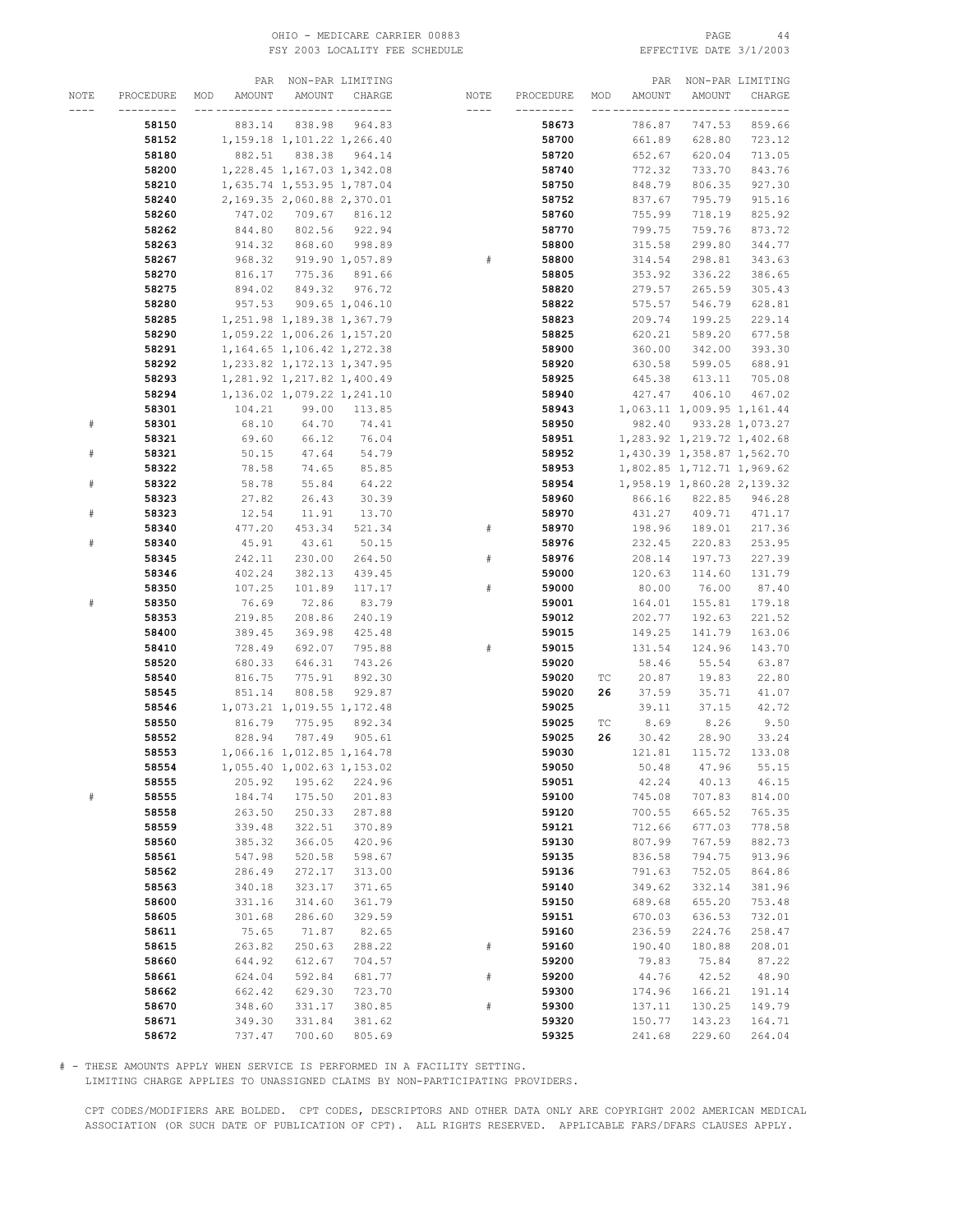# OHIO – MEDICARE CARRIER 00883 PAGE 45<br>
FSY 2003 LOCALITY FEE SCHEDULE FSY 2003 LOCALITY FEE SCHEDULE FSY 2003 LOCALITY FEE SCHEDULE

|      |           | PAR           | NON-PAR LIMITING              |                  |      |           |     | PAR    |                               | NON-PAR LIMITING |
|------|-----------|---------------|-------------------------------|------------------|------|-----------|-----|--------|-------------------------------|------------------|
| NOTE | PROCEDURE | AMOUNT<br>MOD | AMOUNT                        | CHARGE           | NOTE | PROCEDURE | MOD | AMOUNT | AMOUNT                        | CHARGE           |
|      |           |               |                               | -- ---------     | ---- |           |     |        |                               |                  |
|      | 59350     | 280.33        | 266.31                        | 306.26           |      | 60502     |     |        | 1, 143.03 1, 085.88 1, 248.76 |                  |
|      | 59400     |               | 1,542.58 1,465.45 1,685.27    |                  |      | 60505     |     |        | 1, 252.94 1, 190.29 1, 368.83 |                  |
|      | 59409     | 764.75        | 726.51                        | 835.49           |      | 60512     |     |        | 234.87 223.13 256.60          |                  |
|      |           |               |                               |                  |      |           |     |        |                               |                  |
|      | 59410     | 855.48        | 812.71                        | 934.62           |      | 60520     |     |        | 1,017.42 966.55 1,111.53      |                  |
|      | 59412     | 102.23        | 97.12                         | 111.69           |      | 60521     |     |        | 1, 176.91 1, 118.06 1, 285.77 |                  |
|      | 59414     | 91.29         | 86.73                         | 99.74            |      | 60522     |     |        | 1,390.59 1,321.06 1,519.22    |                  |
|      | 59425     | 359.97        | 341.97                        | 393.27           |      | 60540     |     |        | 934.23 887.52 1,020.65        |                  |
| #    | 59425     | 271.07        | 257.52                        | 296.15           |      | 60545     |     |        | 1,108.12 1,052.71 1,210.62    |                  |
|      | 59426     | 632.58        | 600.95                        | 691.09           |      | 60600     |     |        | 1, 177.25 1, 118.39 1, 286.15 |                  |
| $\#$ | 59426     | 467.98        | 444.58                        | 511.27           |      | 60605     |     |        | 1, 444.75 1, 372.51 1, 578.39 |                  |
|      | 59430     | 124.82        | 118.58                        | 136.37           |      | 60650     |     |        | 1,076.48 1,022.66 1,176.06    |                  |
|      | 59510     |               | 1,750.76 1,663.22 1,912.70    |                  |      | 61000     |     | 96.03  | 91.23                         | 104.91           |
|      | 59514     | 902.65        | 857.52                        | 986.15           |      | 61001     |     | 96.94  | 92.09                         | 105.90           |
|      | 59515     | 1,020.68      |                               | 969.65 1, 115.10 |      | 61020     |     | 111.95 | 106.35                        | 122.30           |
|      | 59525     | 481.96        | 457.86                        | 526.54           |      | 61026     |     | 119.17 | 113.21                        | 130.19           |
|      | 59610     |               | 1,628.57 1,547.14 1,779.21    |                  |      | 61050     |     | 103.56 | 98.38                         | 113.14           |
|      | 59612     | 858.04        | 815.14                        | 937.41           |      | 61055     |     | 130.21 | 123.70                        | 142.26           |
|      |           |               |                               |                  |      |           |     |        |                               | 78.26            |
|      | 59614     | 944.26        |                               | 897.05 1,031.61  |      | 61070     |     | 71.63  | 68.05                         |                  |
|      | 59618     |               | 1,862.80 1,769.66 2,035.11    |                  |      | 61105     |     | 364.06 | 345.86                        | 397.74           |
|      | 59620     | 989.00        |                               | 939.55 1,080.48  |      | 61107     |     | 335.00 | 318.25                        | 365.99           |
|      | 59622     |               | 1, 115.35 1, 059.58 1, 218.52 |                  |      | 61108     |     | 695.31 | 660.54                        | 759.62           |
|      | 59812     | 291.17        | 276.61                        | 318.10           |      | 61120     |     | 594.61 | 564.88                        | 649.61           |
| $\#$ | 59812     | 254.01        | 241.31                        | 277.51           |      | 61140     |     |        | 1,039.84 987.85 1,136.03      |                  |
|      | 59820     | 296.79        | 281.95                        | 324.24           |      | 61150     |     |        | 1, 132.66 1, 076.03 1, 237.43 |                  |
| $\#$ | 59820     | 263.46        | 250.29                        | 287.83           |      | 61151     |     | 815.80 |                               | 775.01 891.26    |
|      | 59821     | 322.23        | 306.12                        | 352.04           |      | 61154     |     | 989.01 |                               | 939.56 1,080.49  |
| $\#$ | 59821     | 289.59        | 275.11                        | 316.38           |      | 61156     |     |        | 1,063.22 1,010.06 1,161.57    |                  |
|      | 59830     | 397.61        | 377.73                        | 434.39           |      | 61210     |     | 384.35 | 365.13                        | 419.90           |
|      | 59840     | 266.61        | 253.28                        | 291.27           |      | 61215     |     | 354.60 | 336.87                        | 387.40           |
| $\#$ | 59840     | 206.19        | 195.88                        | 225.26           |      | 61250     |     | 693.24 | 658.58                        | 757.37           |
|      | 59841     | 418.00        | 397.10                        | 456.67           |      | 61253     |     | 802.07 | 761.97                        | 876.27           |
| $\#$ | 59841     | 346.81        | 329.47                        | 378.89           |      | 61304     |     |        | 1,408.23 1,337.82 1,538.49    |                  |
|      | 59850     | 346.91        | 329.56                        | 378.99           |      | 61305     |     |        | 1,697.13 1,612.27 1,854.11    |                  |
|      | 59851     | 361.53        | 343.45                        | 394.97           |      |           |     |        |                               |                  |
|      |           |               |                               |                  |      | 61312     |     |        | 1,604.11 1,523.90 1,752.49    |                  |
|      | 59852     | 510.27        | 484.76                        | 557.47           |      | 61313     |     |        | 1, 612.37 1, 531.75 1, 761.51 |                  |
|      | 59855     | 373.66        | 354.98                        | 408.23           |      | 61314     |     |        | 1,484.67 1,410.44 1,622.01    |                  |
|      | 59856     | 452.03        | 429.43                        | 493.84           |      | 61315     |     |        | 1,774.05 1,685.35 1,938.15    |                  |
|      | 59857     | 548.52        | 521.09                        | 599.25           |      | 61316     |     | 85.45  | 81.18                         | 93.36            |
|      | 59866     | 224.55        | 213.32                        | 245.32           |      | 61320     |     |        | 1,640.64 1,558.61 1,792.40    |                  |
|      | 59870     | 376.80        | 357.96                        | 411.65           |      | 61321     |     |        | 1,798.86 1,708.92 1,965.26    |                  |
|      | 59871     | 160.24        | 152.23                        | 175.06           |      | 61322     |     |        | 1,729.81 1,643.32 1,889.82    |                  |
| $\#$ | 59871     | 122.04        | 115.94                        | 133.33           |      | 61323     |     |        | 1,791.27 1,701.71 1,956.97    |                  |
|      | 60000     | 150.85        | 143.31                        | 164.81           |      | 61330     |     |        | 1,428.00 1,356.60 1,560.09    |                  |
| #    | 60000     | 143.55        | 136.37                        | 156.83           |      | 61332     |     |        | 1,692.13 1,607.52 1,848.65    |                  |
|      | 60001     | 94.32         | 89.60                         | 103.04           |      | 61333     |     |        | 1,650.98 1,568.43 1,803.69    |                  |
| $\#$ | 60001     | 49.52         | 47.04                         | 54.10            |      | 61334     |     |        | 1, 149.87 1, 092.38 1, 256.24 |                  |
|      | 60100     | 123.05        | 116.90                        | 134.44           |      | 61340     |     |        | 1,203.25 1,143.09 1,314.55    |                  |
| $\#$ | 60100     | 77.56         | 73.68                         | 84.73            |      | 61343     |     |        | 1,918.62 1,822.69 2,096.09    |                  |
|      | 60200     | 604.81        | 574.57                        | 660.76           |      | 61345     |     |        | 1,746.00 1,658.70 1,907.51    |                  |
|      | 60210     | 654.96        | 622.21                        | 715.54           |      | 61440     |     |        | 1,695.23 1,610.47 1,852.04    |                  |
|      | 60212     | 921.55        |                               | 875.47 1,006.79  |      | 61450     |     |        | 1,662.31 1,579.19 1,816.07    |                  |
|      | 60220     | 709.38        | 673.91                        | 775.00           |      | 61458     |     |        | 1,753.81 1,666.12 1,916.04    |                  |
|      | 60225     | 833.40        | 791.73                        | 910.49           |      | 61460     |     |        | 1,821.15 1,730.09 1,989.60    |                  |
|      |           |               |                               |                  |      |           |     |        |                               |                  |
|      | 60240     | 950.76        |                               | 903.22 1,038.70  |      | 61470     |     |        | 1,633.79 1,552.10 1,784.92    |                  |
|      | 60252     |               | 1,200.51 1,140.48 1,311.55    |                  |      | 61480     |     |        | 1,713.05 1,627.40 1,871.51    |                  |
|      | 60254     |               | 1,598.25 1,518.34 1,746.09    |                  |      | 61490     |     |        | 1,661.97 1,578.87 1,815.70    |                  |
|      | 60260     | 1,041.54      |                               | 989.46 1,137.88  |      | 61500     |     |        | 1, 174.43 1, 115.71 1, 283.07 |                  |
|      | 60270     |               | 1, 198.70 1, 138.77 1, 309.59 |                  |      | 61501     |     | 978.15 |                               | 929.24 1,068.63  |
|      | 60271     | 1,000.20      |                               | 950.19 1,092.72  |      | 61510     |     |        | 1,835.09 1,743.34 2,004.84    |                  |
|      | 60280     | 408.37        | 387.95                        | 446.14           |      | 61512     |     |        | 2, 246.19 2, 133.88 2, 453.96 |                  |
|      | 60281     | 554.11        | 526.40                        | 605.36           |      | 61514     |     |        | 1,635.50 1,553.73 1,786.79    |                  |
|      | 60500     | 915.67        |                               | 869.89 1,000.37  |      | 61516     |     |        | 1,586.44 1,507.12 1,733.19    |                  |

# - THESE AMOUNTS APPLY WHEN SERVICE IS PERFORMED IN A FACILITY SETTING.

LIMITING CHARGE APPLIES TO UNASSIGNED CLAIMS BY NON-PARTICIPATING PROVIDERS.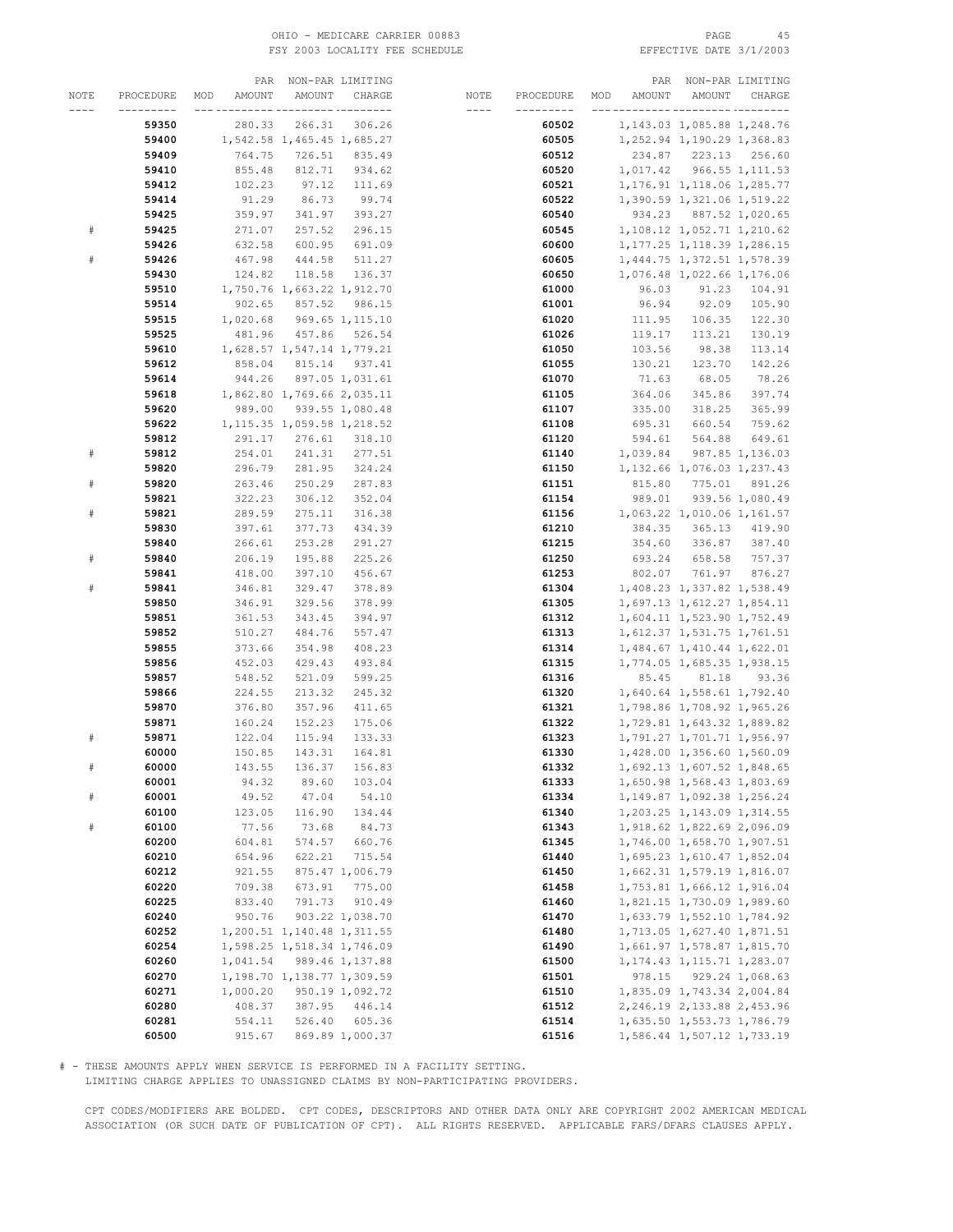# OHIO – MEDICARE CARRIER 00883 PAGE 46 PAGE 46 PAGE 46 PAGE 46 FSY 2003 LOCALITY FEE SCHEDULE

|      |           | PAR           | NON-PAR LIMITING              |               |           |           |     | PAR      | NON-PAR LIMITING               |                  |
|------|-----------|---------------|-------------------------------|---------------|-----------|-----------|-----|----------|--------------------------------|------------------|
| NOTE | PROCEDURE | MOD<br>AMOUNT | AMOUNT                        | CHARGE        | NOTE      | PROCEDURE | MOD | AMOUNT   | AMOUNT                         | CHARGE           |
|      |           |               |                               |               | $- - - -$ |           |     |          |                                | -- -----         |
|      |           |               |                               |               |           |           |     |          |                                |                  |
|      | 61517     | 72.42         | 68.80                         | 79.12         |           | 61618     |     |          | 1, 117.89 1, 062.00 1, 221.30  |                  |
|      | 61518     |               | 2,393.05 2,273.40 2,614.41    |               |           | 61619     |     |          | 1,337.71 1,270.82 1,461.44     |                  |
|      | 61519     |               | 2,631.90 2,500.31 2,875.36    |               |           | 61623     |     | 526.48   | 500.16                         | 575.18           |
|      | 61520     |               | 3,450.52 3,277.99 3,769.69    |               |           | 61624     |     |          | 1,020.41 969.39 1,114.80       |                  |
|      | 61521     |               | 2,822.67 2,681.54 3,083.77    |               |           | 61626     |     | 831.55   |                                | 789.97 908.47    |
|      | 61522     |               | 1,866.70 1,773.37 2,039.38    |               |           | 61680     |     |          | 1,969.10 1,870.65 2,151.25     |                  |
|      | 61524     |               | 1,771.96 1,683.36 1,935.86    |               |           | 61682     |     |          | 3,865.47 3,672.20 4,223.03     |                  |
|      |           |               |                               |               |           |           |     |          |                                |                  |
|      | 61526     |               | 3, 199.07 3, 039.12 3, 494.99 |               |           | 61684     |     |          | 2,526.77 2,400.43 2,760.49     |                  |
|      | 61530     |               | 2,746.77 2,609.43 3,000.84    |               |           | 61686     |     |          | 4,059.34 3,856.37 4,434.83     |                  |
|      | 61531     |               | 967.14 918.78 1,056.60        |               |           | 61690     |     |          | 1,875.95 1,782.15 2,049.47     |                  |
|      | 61533     |               | 1, 277.94 1, 214.04 1, 396.15 |               |           | 61692     |     |          | 3, 244.68 3, 082.45 3, 544.82  |                  |
|      | 61534     |               | 1, 364.18 1, 295.97 1, 490.37 |               |           | 61697     |     |          | 3, 196. 73 3, 036.89 3, 492.42 |                  |
|      | 61535     | 784.58        | 745.35 857.15                 |               |           | 61698     |     |          | 3,061.20 2,908.14 3,344.36     |                  |
|      | 61536     |               | 2, 256.04 2, 143.24 2, 464.73 |               |           | 61700     |     |          | 3, 190.41 3, 030.89 3, 485.52  |                  |
|      | 61538     |               | 1,730.51 1,643.98 1,890.58    |               |           | 61702     |     |          | 3,063.17 2,910.01 3,346.51     |                  |
|      |           |               |                               |               |           |           |     |          |                                |                  |
|      | 61539     |               | 2,057.72 1,954.83 2,248.05    |               |           | 61703     |     |          | 1, 152.69 1, 095.06 1, 259.32  |                  |
|      | 61541     |               | 1,829.36 1,737.89 1,998.57    |               |           | 61705     |     |          | 2, 246.72 2, 134.38 2, 454.54  |                  |
|      | 61542     |               | 2,018.09 1,917.19 2,204.77    |               |           | 61708     |     |          | 1,910.79 1,815.25 2,087.54     |                  |
|      | 61543     |               | 1,885.46 1,791.19 2,059.87    |               |           | 61710     |     |          | 1,668.09 1,584.69 1,822.39     |                  |
|      | 61544     |               | 1,603.84 1,523.65 1,752.20    |               |           | 61711     |     |          | 2,296.93 2,182.08 2,509.39     |                  |
|      | 61545     |               | 2,773.32 2,634.65 3,029.85    |               |           | 61720     |     |          | 1,106.01 1,050.71 1,208.32     |                  |
|      | 61546     |               | 1,999.58 1,899.60 2,184.54    |               |           | 61735     |     |          | 1,332.06 1,265.46 1,455.28     |                  |
|      |           |               |                               |               |           |           |     |          |                                |                  |
|      | 61548     |               | 1, 383.94 1, 314.74 1, 511.95 |               |           | 61750     |     |          | 1, 172.66 1, 114.03 1, 281.13  |                  |
|      | 61550     | 827.46        |                               | 786.09 904.00 |           | 61751     |     |          | 1,140.06 1,083.06 1,245.52     |                  |
|      | 61552     |               | 1,083.57 1,029.39 1,183.80    |               |           | 61760     |     |          | 1,277.60 1,213.72 1,395.78     |                  |
|      | 61556     |               | 1, 351.75 1, 284.16 1, 476.78 |               |           | 61770     |     |          | 1,376.37 1,307.55 1,503.68     |                  |
|      | 61557     |               | 1,459.43 1,386.46 1,594.43    |               |           | 61790     |     | 667.82   |                                | 634.43 729.59    |
|      | 61558     |               | 1,546.96 1,469.61 1,690.05    |               |           | 61791     |     | 959.22   |                                | 911.26 1,047.95  |
|      | 61559     |               | 2, 116.28 2, 010.47 2, 312.04 |               |           | 61793     |     |          | 1, 129.69 1, 073.21 1, 234.19  |                  |
|      | 61563     |               | 1,690.16 1,605.65 1,846.50    |               |           | 61795     |     | 247.92   | 235.52                         | 270.85           |
|      | 61564     |               | 2, 128.83 2, 022.39 2, 325.75 |               |           | 61850     |     | 809.39   | 768.92                         | 884.26           |
|      | 61570     |               | 1,555.01 1,477.26 1,698.85    |               |           | 61860     |     |          | 1,347.99 1,280.59 1,472.68     |                  |
|      |           |               |                               |               |           |           |     |          |                                |                  |
|      | 61571     |               | 1,688.43 1,604.01 1,844.61    |               |           | 61862     |     |          | 1, 262.14 1, 199.03 1, 378.88  |                  |
|      | 61575     |               | 2, 161.69 2, 053.61 2, 361.65 |               |           | 61870     |     | 979.60   |                                | 930.62 1,070.21  |
|      | 61576     |               | 3, 139.83 2, 982.84 3, 430.27 |               |           | 61875     |     | 954.79   |                                | 907.05 1,043.11  |
|      | 61580     |               | 1,864.85 1,771.61 2,037.35    |               |           | 61880     |     | 460.16   | 437.15                         | 502.72           |
|      | 61581     |               | 1,910.57 1,815.04 2,087.30    |               |           | 61885     |     | 432.32   | 410.70                         | 472.31           |
|      | 61582     |               | 2,041.26 1,939.20 2,230.08    |               |           | 61886     |     | 562.05   | 533.95                         | 614.04           |
|      | 61583     |               | 2, 345.83 2, 228.54 2, 562.82 |               |           | 61888     |     | 356.31   | 338.49                         | 389.26           |
|      | 61584     |               | 2, 215.67 2, 104.89 2, 420.62 |               |           | 62000     |     | 682.22   | 648.11                         | 745.33           |
|      | 61585     |               | 2,405.26 2,285.00 2,627.75    |               |           | 62005     |     | 998.21   |                                | 948.30 1,090.55  |
|      | 61586     |               | 1,599.41 1,519.44 1,747.36    |               |           | 62010     |     |          | 1,288.98 1,224.53 1,408.21     |                  |
|      | 61590     |               | 2,555.68 2,427.90 2,792.09    |               |           | 62100     |     |          | 1,424.89 1,353.65 1,556.70     |                  |
|      |           |               |                               |               |           |           |     |          |                                |                  |
|      | 61591     |               | 2,687.36 2,552.99 2,935.94    |               |           | 62115     |     |          | 1,352.63 1,285.00 1,477.75     |                  |
|      | 61592     |               | 2,526.34 2,400.02 2,760.02    |               |           | 62116     |     |          | 1,506.96 1,431.61 1,646.35     |                  |
|      | 61595     |               | 1,852.97 1,760.32 2,024.37    |               |           | 62117     |     |          | 1,713.58 1,627.90 1,872.09     |                  |
|      | 61596     |               | 2,208.87 2,098.43 2,413.19    |               |           | 62120     |     |          | 1,456.07 1,383.27 1,590.76     |                  |
|      | 61597     |               | 2,349.91 2,232.41 2,567.27    |               |           | 62121     |     |          | 1, 341.79 1, 274.70 1, 465.91  |                  |
|      | 61598     |               | 2,093.28 1,988.62 2,286.91    |               |           | 62140     |     | 881.53   | 837.45                         | 963.07           |
|      | 61600     |               | 1,603.55 1,523.37 1,751.88    |               |           | 62141     |     | 981.84   |                                | 932.75 1,072.66  |
|      | 61601     |               | 1,801.31 1,711.24 1,967.93    |               |           | 62142     |     | 717.50   | 681.63                         | 783.87           |
|      | 61605     |               | 1,796.76 1,706.92 1,962.96    |               |           | 62143     |     | 867.91   | 824.51                         | 948.19           |
|      | 61606     |               |                               |               |           |           |     |          |                                |                  |
|      |           |               | 2,462.52 2,339.39 2,690.30    |               |           | 62145     |     |          | 1, 224.07 1, 162.87 1, 337.30  |                  |
|      | 61607     |               | 2, 284.21 2, 170.00 2, 495.50 |               |           | 62146     |     | 1,050.51 |                                | 997.98 1, 147.68 |
|      | 61608     |               | 2,682.79 2,548.65 2,930.95    |               |           | 62147     |     |          | 1, 252.61 1, 189.98 1, 368.48  |                  |
|      | 61609     | 602.82        | 572.68                        | 658.58        |           | 62148     |     | 116.30   | 110.49                         | 127.06           |
|      | 61610     |               | 1,670.35 1,586.83 1,824.85    |               |           | 62160     |     | 167.62   | 159.24                         | 183.13           |
|      | 61611     | 442.31        |                               | 420.19 483.22 |           | 62161     |     |          | 1, 194.32 1, 134.60 1, 304.79  |                  |
|      | 61612     |               | 1, 612.95 1, 532.30 1, 762.15 |               |           | 62162     |     |          | 1,533.70 1,457.02 1,675.57     |                  |
|      | 61613     |               | 2,609.60 2,479.12 2,850.99    |               |           | 62163     |     | 970.35   |                                | 921.83 1,060.10  |
|      | 61615     |               | 2,043.56 1,941.38 2,232.59    |               |           | 62164     |     |          | 1,658.19 1,575.28 1,811.57     |                  |
|      | 61616     |               | 2,755.00 2,617.25 3,009.84    |               |           | 62165     |     |          | 1,298.23 1,233.32 1,418.32     |                  |
|      |           |               |                               |               |           |           |     |          |                                |                  |

# - THESE AMOUNTS APPLY WHEN SERVICE IS PERFORMED IN A FACILITY SETTING.

LIMITING CHARGE APPLIES TO UNASSIGNED CLAIMS BY NON-PARTICIPATING PROVIDERS.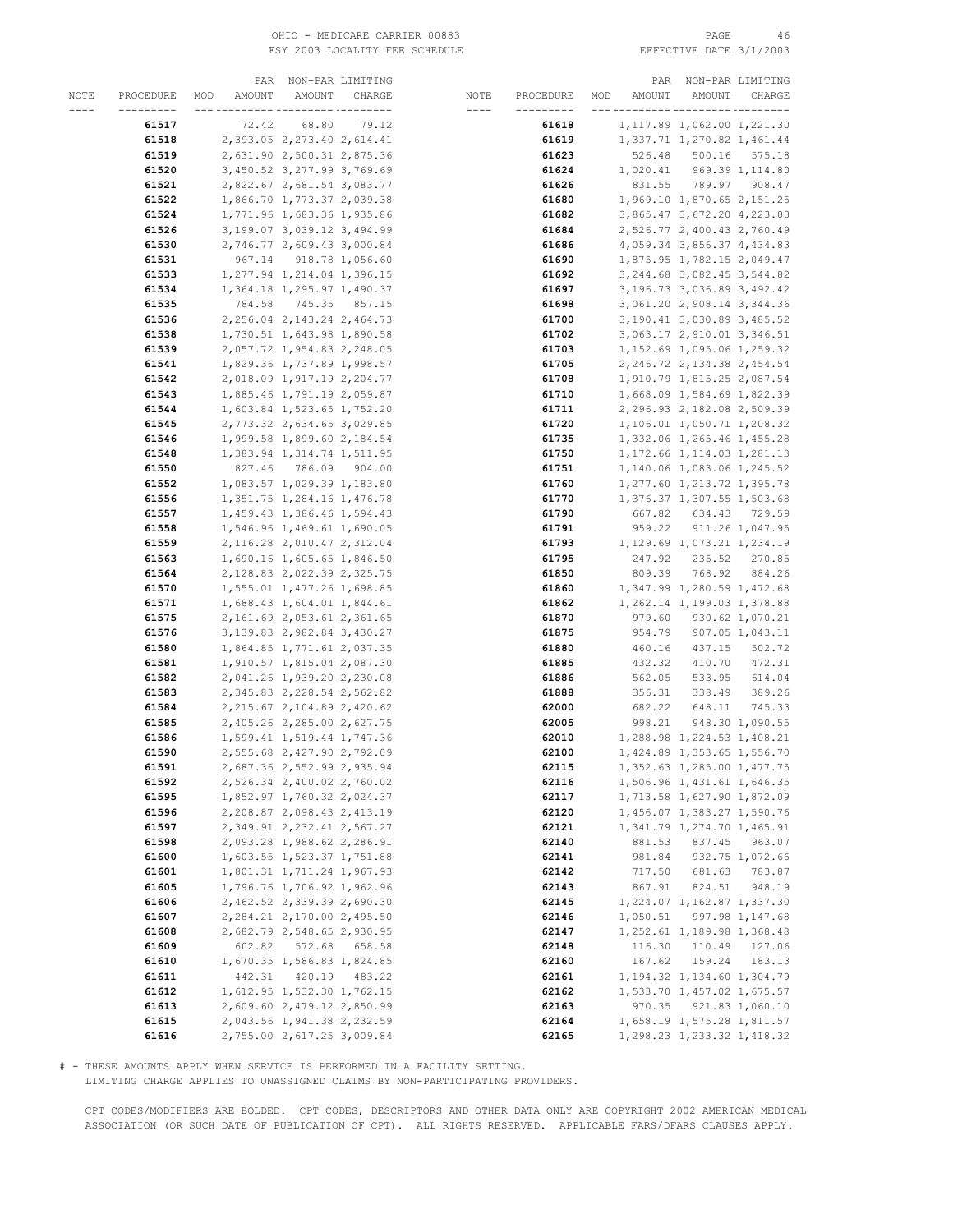# OHIO – MEDICARE CARRIER 00883 PAGE 47<br>
FSY 2003 LOCALITY FEE SCHEDULE FOR THE SERIE PATE 3/1/2003 FSY 2003 LOCALITY FEE SCHEDULE

|      |           |                             | PAR    | NON-PAR LIMITING              |                 |           |           |     | PAR    |                               | NON-PAR LIMITING |
|------|-----------|-----------------------------|--------|-------------------------------|-----------------|-----------|-----------|-----|--------|-------------------------------|------------------|
| NOTE | PROCEDURE | MOD                         | AMOUNT | AMOUNT                        | CHARGE          | NOTE      | PROCEDURE | MOD | AMOUNT | AMOUNT                        | CHARGE           |
|      |           |                             |        |                               | --- ---------   | $- - - -$ |           |     |        |                               | -- -----         |
|      | 62180     |                             |        | 1,365.45 1,297.18 1,491.76    |                 |           | 62368     | 26  | 35.62  | 33.84                         | 38.92            |
|      | 62190     |                             | 747.50 | 710.13                        | 816.65          |           | 63001     |     |        | 1,026.46 975.14 1,121.41      |                  |
|      | 62192     |                             | 819.00 | 778.05                        | 894.76          |           | 63003     |     |        |                               |                  |
|      |           |                             |        |                               |                 |           |           |     |        | 1,041.58 989.50 1,137.93      |                  |
|      | 62194     |                             | 296.60 | 281.77                        | 324.04          |           | 63005     |     | 992.51 |                               | 942.88 1,084.31  |
|      | 62200     |                             |        | 1, 198.55 1, 138.62 1, 309.41 |                 |           | 63011     |     |        | 876.70 832.87 957.80          |                  |
|      | 62201     |                             | 968.06 |                               | 919.66 1,057.61 |           | 63012     |     |        | 1,017.99 967.09 1,112.15      |                  |
|      | 62220     |                             | 861.92 | 818.82                        | 941.64          |           | 63015     |     |        | 1, 267.65 1, 204.27 1, 384.91 |                  |
|      | 62223     |                             | 854.09 | 811.39                        | 933.10          |           | 63016     |     |        | 1, 249.59 1, 187.11 1, 365.18 |                  |
|      | 62225     |                             | 402.02 | 381.92                        | 439.21          |           | 63017     |     |        | 1,055.76 1,002.97 1,153.42    |                  |
|      | 62230     |                             | 708.06 | 672.66                        | 773.56          |           | 63020     |     |        | 990.03 940.53 1,081.61        |                  |
|      | 62252     |                             | 84.28  | 80.07                         | 92.08           |           | 63030     |     |        | 817.78 776.89 893.42          |                  |
|      | 62252     | ТC                          | 38.55  | 36.62                         | 42.11           |           | 63035     |     | 191.15 | 181.59                        | 208.83           |
|      | 62252     | 26                          | 45.72  | 43.43                         | 49.94           |           | 63040     |     |        | 1, 215.50 1, 154.73 1, 327.94 |                  |
|      | 62256     |                             | 476.30 | 452.49                        | 520.36          |           | 63042     |     |        | 1, 151.05 1, 093.50 1, 257.53 |                  |
|      | 62258     |                             | 955.22 |                               | 907.46 1,043.58 |           | 63045     |     |        | 1,085.63 1,031.35 1,186.05    |                  |
|      |           |                             |        |                               |                 |           |           |     |        |                               |                  |
|      | 62263     |                             | 705.00 | 669.75                        | 770.21          |           | 63046     |     |        | 1,041.98 989.88 1,138.36      |                  |
| $\#$ | 62263     |                             | 322.32 | 306.20                        | 352.13          |           | 63047     |     |        | 978.11 929.20 1,068.58        |                  |
|      | 62264     |                             | 566.74 | 538.40                        | 619.16          |           | 63048     |     | 198.28 | 188.37 216.63                 |                  |
| $\#$ | 62264     |                             | 217.40 | 206.53                        | 237.51          |           | 63055     |     |        | 1, 415.46 1, 344.69 1, 546.39 |                  |
|      | 62268     |                             | 276.59 | 262.76                        | 302.17          |           | 63056     |     |        | 1,308.29 1,242.88 1,429.31    |                  |
|      | 62269     |                             | 274.96 | 261.21                        | 300.39          |           | 63057     |     |        | 313.79 298.10 342.82          |                  |
|      | 62270     |                             | 174.44 | 165.72                        | 190.58          |           | 63064     |     |        | 1,579.05 1,500.10 1,725.12    |                  |
| $\#$ | 62270     |                             | 60.54  | 57.51                         | 66.14           |           | 63066     |     | 200.04 | 190.04                        | 218.55           |
|      | 62272     |                             | 222.06 | 210.96                        | 242.60          |           | 63075     |     |        | 1,271.86 1,208.27 1,389.51    |                  |
| $\#$ | 62272     |                             | 76.21  | 72.40                         | 83.26           |           | 63076     |     | 247.92 | 235.52                        | 270.85           |
|      | 62273     |                             | 179.95 | 170.95                        | 196.59          |           | 63077     |     |        | 1,354.53 1,286.80 1,479.82    |                  |
| $\#$ | 62273     |                             | 103.21 | 98.05                         | 112.76          |           | 63078     |     | 194.80 | 185.06                        | 212.82           |
|      | 62280     |                             | 425.91 | 404.61                        | 465.30          |           | 63081     |     |        | 1,533.40 1,456.73 1,675.24    |                  |
|      |           |                             |        |                               |                 |           |           |     |        |                               |                  |
| $\#$ | 62280     |                             | 130.04 | 123.54                        | 142.07          |           | 63082     |     | 267.21 | 253.85                        | 291.93           |
|      | 62281     |                             | 377.33 | 358.46                        | 412.23          |           | 63085     |     |        | 1,693.55 1,608.87 1,850.20    |                  |
| $\#$ | 62281     |                             | 127.31 | 120.94                        | 139.08          |           | 63086     |     |        | 191.90  182.31  209.66        |                  |
|      | 62282     |                             | 486.52 | 462.19                        | 531.52          |           | 63087     |     |        | 2, 191.49 2, 081.92 2, 394.21 |                  |
| $\#$ | 62282     |                             | 114.96 | 109.21                        | 125.59          |           | 63088     |     |        | 261.92 248.82 286.14          |                  |
|      | 62284     |                             | 235.55 | 223.77                        | 257.34          |           | 63090     |     |        | 1,743.27 1,656.11 1,904.53    |                  |
| $\#$ | 62284     |                             | 80.67  | 76.64                         | 88.14           |           | 63091     |     |        | 177.71  168.82  194.14        |                  |
|      | 62287     |                             | 491.91 | 467.31                        | 537.41          |           | 63170     |     |        | 1, 333.04 1, 266.39 1, 456.35 |                  |
|      | 62290     |                             | 412.63 | 392.00                        | 450.80          |           | 63172     |     |        | 1, 222.37 1, 161.25 1, 335.44 |                  |
| $\#$ | 62290     |                             | 160.87 | 152.83                        | 175.75          |           | 63173     |     |        | 1, 473.48 1, 399.81 1, 609.78 |                  |
|      | 62291     |                             | 364.55 | 346.32                        | 398.27          |           | 63180     |     |        | 1, 259.65 1, 196.67 1, 376.17 |                  |
| $\#$ | 62291     |                             | 151.68 | 144.10                        | 165.72          |           | 63182     |     |        | 1, 316.57 1, 250.74 1, 438.35 |                  |
|      | 62292     |                             | 483.56 | 459.38                        | 528.29          |           | 63185     |     |        | 960.85 912.81 1,049.73        |                  |
|      | 62294     |                             | 691.84 | 657.25                        | 755.84          |           | 63190     |     |        | 1, 149.52 1, 092.04 1, 255.85 |                  |
|      | 62310     |                             | 243.79 | 231.60                        | 266.34          |           | 63191     |     |        | 1, 188.16 1, 128.75 1, 298.06 |                  |
| #    | 62310     |                             | 91.00  | 86.45                         | 99.42           |           | 63194     |     |        | 1,302.20 1,237.09 1,422.65    |                  |
|      | 62311     |                             | 233.46 | 221.79                        | 255.06          |           | 63195     |     |        | 1, 256.22 1, 193.41 1, 372.42 |                  |
| $\#$ | 62311     |                             | 74.76  | 71.02                         |                 |           |           |     |        | 1,448.53 1,376.10 1,582.52    |                  |
|      |           |                             |        |                               | 81.67           |           | 63196     |     |        |                               |                  |
|      | 62318     |                             | 270.40 | 256.88                        | 295.41          |           | 63197     |     |        | 1,403.78 1,333.59 1,533.63    |                  |
| $\#$ | 62318     |                             | 96.42  | 91.60                         | 105.34          |           | 63198     |     |        | 1,484.38 1,410.16 1,621.68    |                  |
|      | 62319     |                             | 241.99 | 229.89                        | 264.37          |           | 63199     |     |        | 1,740.82 1,653.78 1,901.85    |                  |
| $\#$ | 62319     |                             | 88.50  | 84.08                         | 96.69           |           | 63200     |     |        | 1, 279.07 1, 215.12 1, 397.39 |                  |
|      | 62350     |                             | 398.62 | 378.69                        | 435.49          |           | 63250     |     |        | 2,469.17 2,345.71 2,697.57    |                  |
|      | 62351     |                             | 659.81 | 626.82                        | 720.84          |           | 63251     |     |        | 2,586.02 2,456.72 2,825.23    |                  |
|      | 62355     |                             | 312.55 | 296.92                        | 341.46          |           | 63252     |     |        | 2,565.06 2,436.81 2,802.33    |                  |
|      | 62360     |                             | 181.79 | 172.70                        | 198.61          |           | 63265     |     |        | 1,396.46 1,326.64 1,525.64    |                  |
|      | 62361     |                             | 336.13 | 319.32                        | 367.22          |           | 63266     |     |        | 1,444.62 1,372.39 1,578.25    |                  |
|      | 62362     |                             | 427.12 | 405.76                        | 466.62          |           | 63267     |     |        | 1, 175.98 1, 117.18 1, 284.76 |                  |
|      | 62365     |                             | 359.43 | 341.46                        | 392.68          |           | 63268     |     |        | 1, 162.16 1, 104.05 1, 269.66 |                  |
|      | 62367     |                             | 45.43  | 43.16                         | 49.63           |           | 63270     |     |        | 1,723.56 1,637.38 1,882.99    |                  |
|      | 62367     | ТC                          | 13.15  | 12.49                         | 14.36           |           | 63271     |     |        | 1,736.67 1,649.84 1,897.32    |                  |
|      | 62367     | 26                          | 23.02  | 21.87                         | 25.15           |           | 63272     |     |        | 1,628.98 1,547.53 1,779.66    |                  |
|      | 62368     |                             | 67.40  |                               | 73.63           |           | 63273     |     |        |                               |                  |
|      |           |                             |        | 64.03                         |                 |           |           |     |        | 1,578.70 1,499.77 1,724.74    |                  |
|      | 62368     | $\protect\operatorname{TC}$ | 16.81  | 15.97                         | 18.37           |           | 63275     |     |        | 1,523.70 1,447.52 1,664.65    |                  |

# - THESE AMOUNTS APPLY WHEN SERVICE IS PERFORMED IN A FACILITY SETTING.

LIMITING CHARGE APPLIES TO UNASSIGNED CLAIMS BY NON-PARTICIPATING PROVIDERS.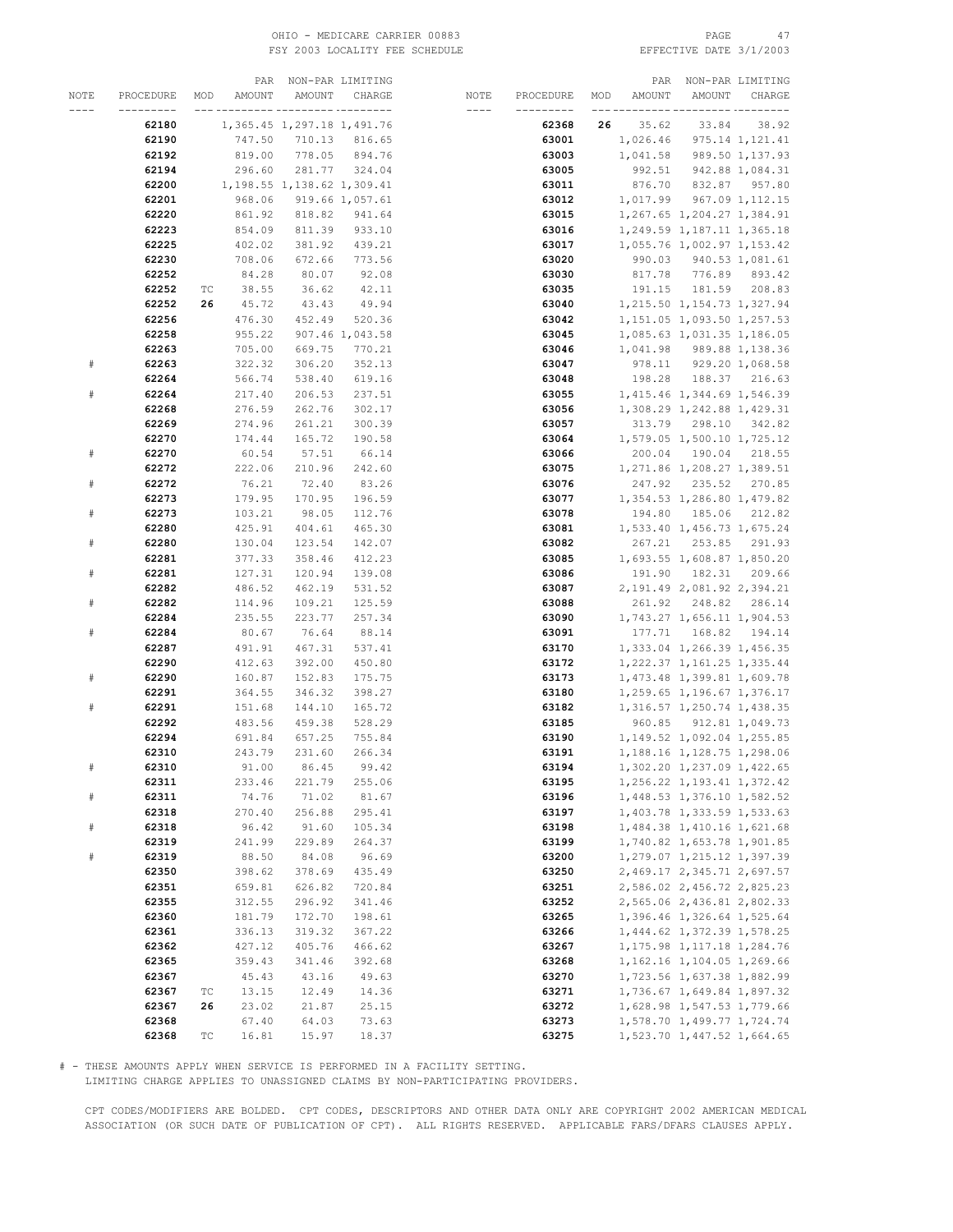# OHIO – MEDICARE CARRIER 00883 PAGE 48<br>
FSY 2003 LOCALITY FEE SCHEDULE FOR THE SERIE SOME PAGE 3/1/2003 FSY 2003 LOCALITY FEE SCHEDULE

|      |           | PAR           |                               | NON-PAR LIMITING |           |           |     | PAR           |        | NON-PAR LIMITING |
|------|-----------|---------------|-------------------------------|------------------|-----------|-----------|-----|---------------|--------|------------------|
| NOTE | PROCEDURE | AMOUNT<br>MOD | AMOUNT                        | CHARGE           | NOTE      | PROCEDURE | MOD | <b>AMOUNT</b> | AMOUNT | CHARGE           |
|      |           |               |                               |                  | ----      |           |     |               |        |                  |
|      | 63276     |               | 1,509.41 1,433.94 1,649.03    |                  |           | 64421     |     | 248.62        | 236.19 | 271.62           |
|      | 63277     |               | 1,350.70 1,283.17 1,475.65    |                  | $\#$      | 64421     |     | 80.55         | 76.52  | 88.00            |
|      |           |               |                               |                  |           | 64425     |     |               | 116.89 |                  |
|      | 63278     |               | 1,334.63 1,267.90 1,458.09    |                  |           |           |     | 123.04        |        | 134.42           |
|      | 63280     |               | 1,817.93 1,727.03 1,986.08    |                  | #         | 64425     |     | 84.14         | 79.93  | 91.92            |
|      | 63281     |               | 1,796.89 1,707.05 1,963.11    |                  |           | 64430     |     | 129.51        | 123.03 | 141.48           |
|      | 63282     |               | 1,694.38 1,609.66 1,851.11    |                  | #         | 64430     |     | 74.30         | 70.59  | 81.18            |
|      | 63283     |               | 1,612.86 1,532.22 1,762.05    |                  |           | 64435     |     | 135.76        | 128.97 | 148.32           |
|      | 63285     |               | 2, 278.65 2, 164.72 2, 489.43 |                  | ${}^{\#}$ | 64435     |     | 80.55         | 76.52  | 88.00            |
|      | 63286     |               | 2, 254.67 2, 141.94 2, 463.23 |                  |           | 64445     |     | 153.14        | 145.48 | 167.30           |
|      | 63287     |               | 2,327.78 2,211.39 2,543.10    |                  | #         | 64445     |     | 69.80         | 66.31  | 76.26            |
|      | 63290     |               | 2, 363.34 2, 245.17 2, 581.95 |                  |           | 64446     |     | 160.87        | 152.83 | 175.75           |
|      | 63300     |               | 1,571.49 1,492.92 1,716.86    |                  |           | 64447     |     | 75.39         | 71.62  | 82.36            |
|      |           |               |                               |                  |           |           |     |               |        |                  |
|      | 63301     |               | 1,730.23 1,643.72 1,890.28    |                  |           | 64448     |     | 147.96        | 140.56 | 161.64           |
|      | 63302     |               | 1,756.72 1,668.88 1,919.21    |                  |           | 64450     |     | 94.12         | 89.41  | 102.82           |
|      | 63303     |               | 1,895.79 1,801.00 2,071.15    |                  | ${}^{\#}$ | 64450     |     | 63.56         | 60.38  | 69.44            |
|      | 63304     |               | 1,885.55 1,791.27 2,059.96    |                  |           | 64470     |     | 244.74        | 232.50 | 267.38           |
|      | 63305     |               | 1,989.33 1,889.86 2,173.34    |                  | ${}^{\#}$ | 64470     |     | 91.25         | 86.69  | 99.69            |
|      | 63306     |               | 1,881.60 1,787.52 2,055.65    |                  |           | 64472     |     | 119.16        | 113.20 | 130.18           |
|      | 63307     |               | 1,900.27 1,805.26 2,076.05    |                  | #         | 64472     |     | 61.16         | 58.10  | 66.82            |
|      | 63308     | 319.08        | 303.13                        | 348.60           |           | 64475     |     | 215.89        | 205.10 | 235.87           |
|      | 63600     | 761.89        | 723.80                        | 832.37           | #         | 64475     |     | 71.08         | 67.53  | 77.66            |
|      |           |               |                               |                  |           |           |     |               |        |                  |
|      | 63610     | 464.03        | 440.83                        | 506.95           |           | 64476     |     | 102.32        | 97.20  | 111.78           |
|      | 63615     | 1,038.92      |                               | 986.97 1,135.02  | #         | 64476     |     | 46.41         | 44.09  | 50.70            |
|      | 63650     | 364.65        | 346.42                        | 398.38           |           | 64479     |     | 339.08        | 322.13 | 370.45           |
|      | 63655     | 690.17        | 655.66                        | 754.01           | #         | 64479     |     | 110.24        | 104.73 | 120.44           |
|      | 63660     | 376.64        | 357.81                        | 411.48           |           | 64480     |     | 141.09        | 134.04 | 154.15           |
|      | 63685     | 438.28        | 416.37                        | 478.83           | #         | 64480     |     | 75.81         | 72.02  | 82.82            |
|      | 63688     | 348.33        | 330.91                        | 380.55           |           | 64483     |     | 342.40        | 325.28 | 374.07           |
|      | 63700     |               | 1,058.35 1,005.43 1,156.24    |                  | #         | 64483     |     | 96.54         | 91.71  | 105.47           |
|      | 63702     |               | 1,091.43 1,036.86 1,192.39    |                  |           | 64484     |     | 144.91        | 137.66 | 158.31           |
|      | 63704     |               |                               |                  | #         | 64484     |     | 64.35         |        | 70.30            |
|      |           |               | 1, 342.84 1, 275.70 1, 467.06 |                  |           |           |     |               | 61.13  |                  |
|      | 63706     |               | 1,512.26 1,436.65 1,652.15    |                  |           | 64505     |     | 117.88        | 111.99 | 128.79           |
|      | 63707     | 756.39        | 718.57                        | 826.36           | #         | 64505     |     | 69.26         | 65.80  | 75.67            |
|      | 63709     | 944.94        |                               | 897.69 1,032.34  |           | 64508     |     | 209.15        | 198.69 | 228.49           |
|      | 63710     | 930.71        |                               | 884.17 1,016.80  | #         | 64508     |     | 60.88         | 57.84  | 66.52            |
|      | 63740     | 758.03        | 720.13                        | 828.15           |           | 64510     |     | 157.58        | 149.70 | 172.16           |
|      | 63741     | 505.57        | 480.29                        | 552.33           | #         | 64510     |     | 60.00         | 57.00  | 65.55            |
|      | 63744     | 541.31        | 514.24                        | 591.38           |           | 64520     |     | 209.54        | 199.06 | 228.92           |
|      | 63746     | 414.47        | 393.75                        | 452.81           | #         | 64520     |     | 66.47         | 63.15  | 72.62            |
|      | 64400     | 110.52        | 104.99                        | 120.74           |           | 64530     |     | 263.04        | 249.89 | 287.37           |
| #    | 64400     | 54.96         | 52.21                         | 60.04            | #         | 64530     |     | 77.26         | 73.40  | 84.41            |
|      | 64402     | 102.41        | 97.29                         | 111.88           |           | 64550     |     | 26.34         | 25.02  | 28.77            |
|      |           |               |                               |                  |           |           |     |               |        |                  |
| $\#$ | 64402     | 66.65         | 63.32                         | 72.82            | ${}^{\#}$ | 64550     |     | 8.63          | 8.20   | 9.43             |
|      | 64405     | 109.82        | 104.33                        | 119.98           |           | 64553     |     | 155.57        | 147.79 | 169.96           |
| $\#$ | 64405     | 64.68         | 61.45                         | 70.67            | $\#$      | 64553     |     | 134.04        | 127.34 | 146.44           |
|      | 64408     | 144.70        | 137.47                        | 158.09           |           | 64555     |     | 172.15        | 163.54 | 188.07           |
| $\#$ | 64408     | 77.68         | 73.80                         | 84.87            | $\#$      | 64555     |     | 108.60        | 103.17 | 118.65           |
|      | 64410     | 140.91        | 133.86                        | 153.94           |           | 64560     |     | 176.14        | 167.33 | 192.43           |
| $\#$ | 64410     | 68.68         | 65.25                         | 75.04            | $\#$      | 64560     |     | 116.41        | 110.59 | 127.18           |
|      | 64412     | 136.68        | 129.85                        | 149.33           |           | 64561     |     | 778.05        | 739.15 | 850.02           |
| $\#$ | 64412     | 58.55         | 55.62                         | 63.96            | $\#$      | 64561     |     | 380.09        | 361.09 | 415.25           |
|      | 64413     | 123.15        | 116.99                        | 134.54           |           | 64565     |     | 179.99        | 170.99 | 196.64           |
|      |           |               |                               |                  | #         |           |     |               |        |                  |
| $\#$ | 64413     | 69.33         | 65.86                         | 75.74            |           | 64565     |     | 89.70         | 85.22  | 98.00            |
|      | 64415     | 162.52        | 154.39                        | 177.55           |           | 64573     |     | 512.20        | 486.59 | 559.58           |
| $\#$ | 64415     | 70.15         | 66.64                         | 76.64            |           | 64575     |     | 275.65        | 261.87 | 301.15           |
|      | 64416     | 156.07        | 148.27                        | 170.51           |           | 64577     |     | 311.57        | 295.99 | 340.39           |
|      | 64417     | 168.36        | 159.94                        | 183.93           |           | 64580     |     | 296.38        | 281.56 | 323.79           |
| $\#$ | 64417     | 70.44         | 66.92                         | 76.96            |           | 64581     |     | 733.21        | 696.55 | 801.03           |
|      | 64418     | 143.16        | 136.00                        | 156.40           |           | 64585     |     | 202.45        | 192.33 | 221.18           |
| $\#$ | 64418     | 63.29         | 60.13                         | 69.15            | $\#$      | 64585     |     | 157.65        | 149.77 | 172.24           |
|      | 64420     | 168.97        | 160.52                        | 184.60           |           | 64590     |     | 179.09        | 170.14 | 195.66           |
| $\#$ | 64420     | 57.50         | 54.63                         | 62.82            |           | 64595     |     | 136.95        | 130.10 | 149.62           |
|      |           |               |                               |                  |           |           |     |               |        |                  |

# - THESE AMOUNTS APPLY WHEN SERVICE IS PERFORMED IN A FACILITY SETTING.

LIMITING CHARGE APPLIES TO UNASSIGNED CLAIMS BY NON-PARTICIPATING PROVIDERS.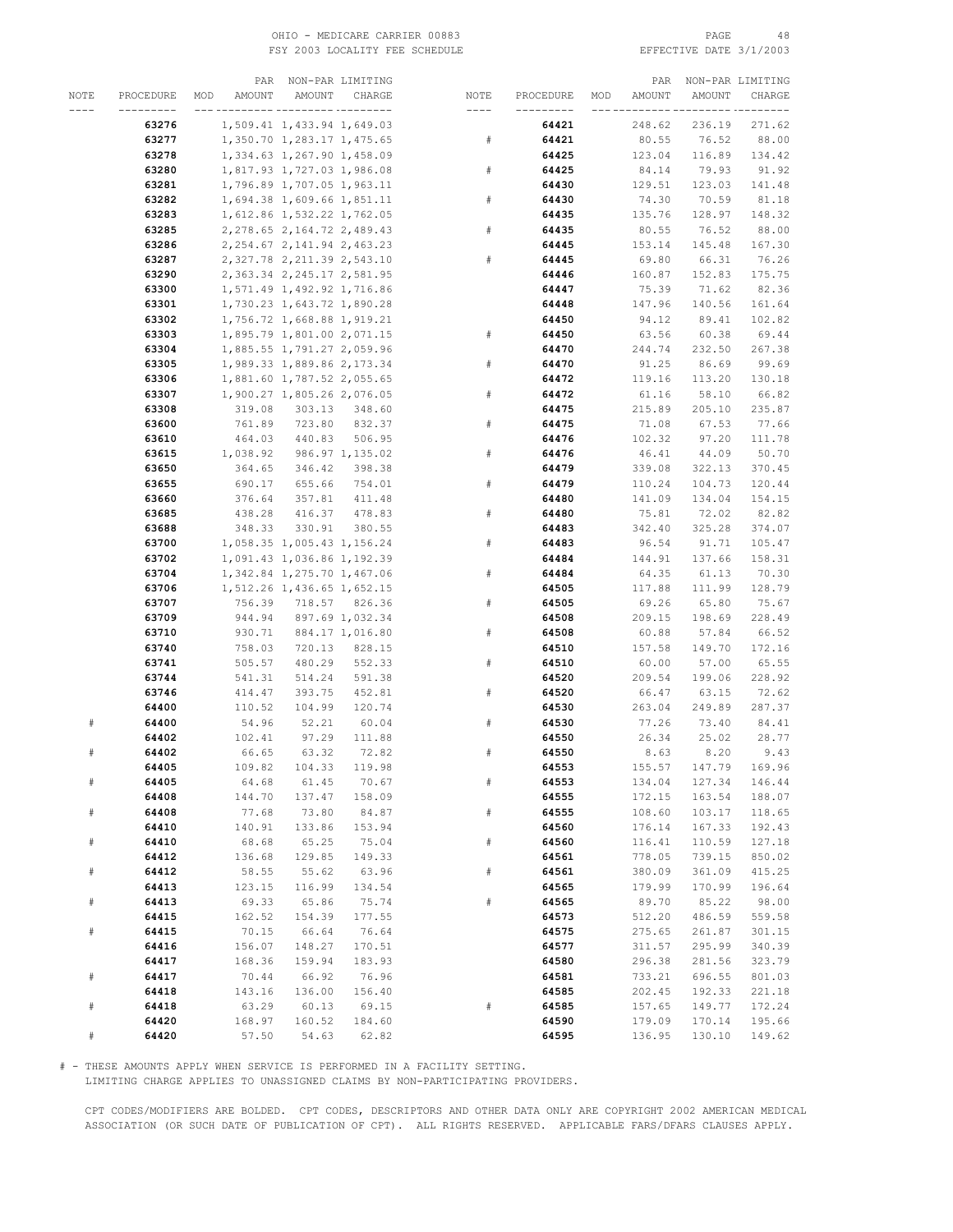# OHIO – MEDICARE CARRIER 00883 PAGE 49<br>
FSY 2003 LOCALITY FEE SCHEDULE FOR THE SERIE SOME PAGE 3/1/2003 FSY 2003 LOCALITY FEE SCHEDULE

|                             |           |     | PAR           | NON-PAR LIMITING |                  |      |           |     | PAR           |                               | NON-PAR LIMITING |
|-----------------------------|-----------|-----|---------------|------------------|------------------|------|-----------|-----|---------------|-------------------------------|------------------|
| NOTE                        | PROCEDURE | MOD | <b>AMOUNT</b> | AMOUNT           | CHARGE           | NOTE | PROCEDURE | MOD | <b>AMOUNT</b> | AMOUNT                        | CHARGE           |
|                             |           |     |               |                  |                  |      |           |     |               |                               |                  |
|                             | 64600     |     | 454.37        | 431.65           | 496.40           |      | 64784     |     | 630.06        | 598.56                        | 688.34           |
| ${}^{\scriptscriptstyle\#}$ | 64600     |     | 187.33        | 177.96           | 204.65           |      | 64786     |     | 991.80        |                               | 942.21 1,083.54  |
|                             | 64605     |     | 590.64        | 561.11           | 645.28           |      | 64787     |     | 251.70        | 239.12                        | 274.99           |
| $\#$                        | 64605     |     | 292.35        | 277.73           | 319.39           |      | 64788     |     | 307.40        | 292.03                        | 335.83           |
|                             | 64610     |     | 423.97        | 402.77           | 463.19           |      | 64790     |     | 723.34        | 687.17                        | 790.25           |
|                             | 64612     |     | 153.92        | 146.22           | 168.15           |      | 64792     |     | 915.76        |                               | 869.97 1,000.47  |
| ${}^{\scriptscriptstyle\#}$ | 64612     |     | 110.17        | 104.66           | 120.36           |      | 64795     |     | 185.98        | 176.68                        | 203.18           |
|                             | 64613     |     | 177.54        | 168.66           | 193.96           |      | 64802     |     | 551.74        | 524.15                        | 602.77           |
| $\#$                        | 64613     |     | 108.09        | 102.69           | 118.09           |      | 64804     |     | 852.76        | 810.12                        | 931.64           |
|                             | 64614     |     | 235.92        | 224.12           | 257.74           |      | 64809     |     | 749.74        | 712.25                        | 819.09           |
| $\#$                        | 64614     |     | 119.24        | 113.28           | 130.27           |      | 64818     |     | 612.73        | 582.09                        | 669.40           |
|                             | 64620     |     | 322.07        | 305.97           | 351.87           |      | 64820     |     | 676.44        | 642.62                        | 739.01           |
| $\#$                        | 64620     |     | 147.40        | 140.03           | 161.03           |      | 64821     |     | 673.38        | 639.71                        | 735.67           |
|                             | 64622     |     | 411.23        | 390.67           | 449.27           |      | 64822     |     | 673.38        | 639.71                        | 735.67           |
| $\#$                        | 64622     |     | 155.65        | 147.87           | 170.05           |      | 64823     |     | 766.38        | 728.06                        | 837.27           |
|                             | 64623     |     | 124.56        | 118.33           | 136.08           |      | 64831     |     | 634.63        | 602.90                        | 693.34           |
| $\#$                        | 64623     |     | 46.08         | 43.78            | 50.35            |      | 64832     |     | 334.52        | 317.79                        | 365.46           |
|                             | 64626     |     | 420.73        | 399.69           | 459.64           |      | 64834     |     | 662.98        | 629.83                        | 724.30           |
|                             |           |     | 190.85        | 181.31           | 208.51           |      |           |     |               |                               | 784.89           |
| $\#$                        | 64626     |     |               |                  |                  |      | 64835     |     | 718.43        | 682.51                        |                  |
|                             | 64627     |     | 138.73        | 131.79           | 151.56           |      | 64836     |     | 715.98        | 680.18                        | 782.21           |
| $\#$                        | 64627     |     | 54.35         | 51.63            | 59.37            |      | 64837     |     | 370.62        | 352.09                        | 404.90           |
|                             | 64630     |     | 269.54        | 256.06           | 294.47           |      | 64840     |     | 793.09        | 753.44                        | 866.46           |
| $\#$                        | 64630     |     | 157.03        | 149.18           | 171.56           |      | 64856     |     | 888.17        | 843.76                        | 970.32           |
|                             | 64640     |     | 337.54        | 320.66           | 368.76           |      | 64857     |     | 931.33        |                               | 884.76 1,017.47  |
| $\#$                        | 64640     |     | 163.22        | 155.06           | 178.32           |      | 64858     |     |               | 1,072.91 1,019.26 1,172.15    |                  |
|                             | 64680     |     | 353.30        | 335.64           | 385.99           |      | 64859     |     | 250.56        | 238.03                        | 273.73           |
| $\#$                        | 64680     |     | 142.52        | 135.39           | 155.70           |      | 64861     |     |               | 1, 224.44 1, 163.22 1, 337.70 |                  |
|                             | 64702     |     | 310.24        | 294.73           | 338.94           |      | 64862     |     |               | 1, 219.22 1, 158.26 1, 332.00 |                  |
|                             | 64704     |     | 298.68        | 283.75           | 326.31           |      | 64864     |     | 791.76        |                               | 752.17 865.00    |
|                             | 64708     |     | 429.09        | 407.64           | 468.79           |      | 64865     |     | 952.50        |                               | 904.88 1,040.61  |
|                             | 64712     |     | 483.68        | 459.50           | 528.43           |      | 64866     |     | 956.28        |                               | 908.47 1,044.74  |
|                             | 64713     |     | 636.75        | 604.91           | 695.65           |      | 64868     |     | 883.20        |                               | 839.04 964.90    |
|                             | 64714     |     | 544.51        | 517.28           | 594.87           |      | 64870     |     | 934.82        |                               | 888.08 1,021.29  |
|                             | 64716     |     | 422.69        | 401.56           | 461.79           |      | 64872     |     | 118.28        | 112.37                        | 129.23           |
|                             | 64718     |     | 432.37        | 410.75           | 472.36           |      | 64874     |     | 173.75        | 165.06                        | 189.82           |
|                             | 64719     |     | 364.09        | 345.89           | 397.77           |      | 64876     |     | 182.06        | 172.96                        | 198.90           |
|                             | 64721     |     | 384.00        | 364.80           | 419.52           |      | 64885     |     |               | 1,077.81 1,023.92 1,177.51    |                  |
| $\#$                        | 64721     |     | 372.54        | 353.91           | 407.00           |      | 64886     |     |               | 1,268.91 1,205.46 1,386.28    |                  |
|                             | 64722     |     | 297.72        | 282.83           | 325.25           |      | 64890     |     | 967.81        |                               | 919.42 1,057.33  |
|                             | 64726     |     | 279.29        | 265.33           | 305.13           |      | 64891     |     | 904.30        |                               | 859.09 987.95    |
|                             | 64727     |     | 180.23        | 171.22           | 196.90           |      | 64892     |     | 906.53        | 861.20                        | 990.38           |
|                             | 64732     |     | 313.79        | 298.10           | 342.82<br>365.75 |      | 64893     |     | 978.27        |                               | 929.36 1,068.76  |
|                             | 64734     |     | 334.78        | 318.04           |                  |      | 64895     |     |               | 1, 112.45 1, 056.83 1, 215.35 |                  |
|                             | 64736     |     | 294.62        | 279.89           | 321.87           |      | 64896     |     |               | 1,195.62 1,135.84 1,306.22    |                  |
|                             | 64738     |     | 364.57        | 346.34           | 398.29           |      | 64897     |     |               | 1, 134.71 1, 077.97 1, 239.67 |                  |
|                             | 64740     |     | 350.95        | 333.40           | 383.41           |      | 64898     |     |               | 1,216.65 1,155.82 1,329.19    |                  |
|                             | 64742     |     | 413.91        | 393.21           | 452.19           |      | 64901     |     | 594.15        | 564.44                        | 649.11           |
|                             | 64744     |     | 363.85        | 345.66           | 397.51           |      | 64902     |     |               | 681.54 647.46                 | 744.58           |
|                             | 64746     |     | 397.84        | 377.95           | 434.64           |      | 64905     |     |               | 873.50 829.83                 | 954.30           |
|                             | 64752     |     | 449.02        | 426.57           | 490.56           |      | 64907     |     |               | 1, 177.28 1, 118.42 1, 286.18 |                  |
|                             | 64755     |     | 746.47        | 709.15           | 815.52           |      | 65091     |     | 635.64        | 603.86<br>625.95              | 694.44           |
|                             | 64760     |     | 410.51        | 389.98           | 448.48           |      | 65093     |     | 658.89        |                               | 719.84           |
|                             | 64761     |     | 368.17        | 349.76           | 402.22           |      | 65101     |     | 667.83        | 634.44                        | 729.61           |
|                             | 64763     |     | 489.76        | 465.27           | 535.06           |      | 65103     |     | 693.37        | 658.70                        | 757.51           |
|                             | 64766     |     | 547.20        | 519.84           | 597.82           |      | 65105     |     |               | 745.57 708.29                 | 814.53           |
|                             | 64771     |     | 508.76        | 483.32           | 555.82           |      | 65110     |     |               | 1,061.89 1,008.80 1,160.12    |                  |
|                             | 64772     |     | 474.09        | 450.39           | 517.95           |      | 65112     |     |               | 1,238.20 1,176.29 1,352.73    |                  |
|                             | 64774     |     | 340.28        | 323.27           | 371.76           |      | 65114     |     |               | 1,277.90 1,214.01 1,396.11    |                  |
|                             | 64776     |     | 341.61        | 324.53           | 373.21           |      | 65125     |     | 325.64        | 309.36                        | 355.76           |
|                             | 64778     |     | 179.89        | 170.90           | 196.54           | #    | 65125     |     | 169.03        | 160.58                        | 184.67           |
|                             | 64782     |     | 383.41        | 364.24           | 418.88           |      | 65130     |     | 659.34        | 626.37                        | 720.33           |
|                             | 64783     |     | 217.73        | 206.84           | 237.87           |      | 65135     |     | 673.53        | 639.85                        | 735.83           |

# - THESE AMOUNTS APPLY WHEN SERVICE IS PERFORMED IN A FACILITY SETTING.

LIMITING CHARGE APPLIES TO UNASSIGNED CLAIMS BY NON-PARTICIPATING PROVIDERS.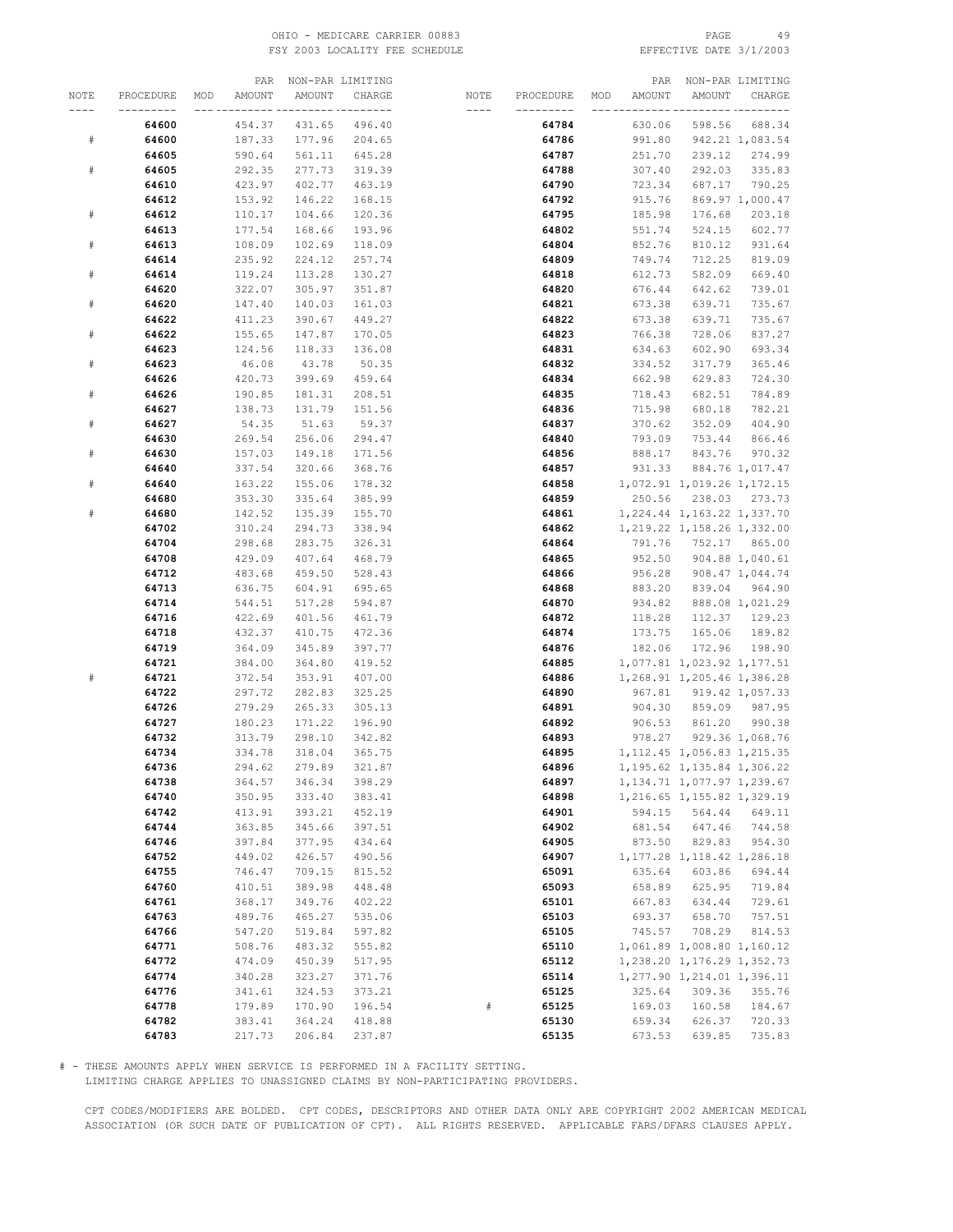# OHIO - MEDICARE CARRIER 00883 PAGE 50 FSY 2003 LOCALITY FEE SCHEDULE

|           |           |     | PAR      |                               | NON-PAR LIMITING |           |           |     | PAR      |                            | NON-PAR LIMITING |
|-----------|-----------|-----|----------|-------------------------------|------------------|-----------|-----------|-----|----------|----------------------------|------------------|
| NOTE      | PROCEDURE | MOD | AMOUNT   | AMOUNT                        | CHARGE           | NOTE      | PROCEDURE | MOD | AMOUNT   | AMOUNT                     | CHARGE           |
|           |           |     |          |                               | -- ---------     |           |           |     |          |                            |                  |
|           | 65140     |     | 709.03   | 673.58                        | 774.62           |           | 65855     |     | 319.89   | 303.90                     | 349.49           |
|           | 65150     |     | 609.62   | 579.14                        | 666.01           | #         | 65855     |     | 269.53   | 256.05                     | 294.46           |
|           | 65155     |     | 764.28   | 726.07                        | 834.98           |           | 65860     |     | 273.20   | 259.54                     | 298.47           |
|           | 65175     |     | 613.13   | 582.47                        | 669.84           | #         | 65860     |     | 240.56   | 228.53                     | 262.81           |
|           |           |     |          |                               |                  |           |           |     |          |                            |                  |
|           | 65205     |     | 48.39    | 45.97                         | 52.87            |           | 65865     |     | 443.59   | 421.41                     | 484.62           |
| $\#$      | 65205     |     | 33.46    | 31.79                         | 36.56            |           | 65870     |     | 480.10   | 456.10                     | 524.52           |
|           | 65210     |     | 58.32    | 55.40                         | 63.71            |           | 65875     |     | 493.74   | 469.05                     | 539.41           |
| $\#$      | 65210     |     | 42.00    | 39.90                         | 45.89            |           | 65880     |     | 523.81   | 497.62                     | 572.26           |
|           | 65220     |     | 307.45   | 292.08                        | 335.89           |           | 65900     |     | 846.81   | 804.47                     | 925.14           |
| ${}^{\#}$ | 65220     |     | 33.82    | 32.13                         | 36.95            |           | 65920     |     | 594.37   | 564.65                     | 649.35           |
|           | 65222     |     | 62.29    | 59.18                         | 68.06            |           | 65930     |     | 577.86   | 548.97                     | 631.32           |
| $\#$      | 65222     |     | 44.93    | 42.68                         | 49.08            |           | 66020     |     | 142.20   | 135.09                     | 155.35           |
|           | 65235     |     | 523.21   | 497.05                        | 571.61           | ${}^{\#}$ | 66020     |     | 113.03   | 107.38                     | 123.49           |
|           | 65260     |     | 843.37   | 801.20                        | 921.38           |           | 66030     |     | 123.59   | 117.41                     | 135.02           |
|           | 65265     |     | 957.17   |                               | 909.31 1,045.71  | $\#$      | 66030     |     | 94.07    | 89.37                      | 102.78           |
|           | 65270     |     | 209.73   | 199.24                        | 229.13           |           | 66130     |     | 547.02   | 519.67                     | 597.62           |
| $\#$      | 65270     |     | 152.09   | 144.49                        | 166.16           | $\#$      | 66130     |     | 515.42   | 489.65                     | 563.10           |
|           | 65272     |     | 338.58   | 321.65                        | 369.90           |           | 66150     |     | 681.71   | 647.62                     | 744.76           |
| $\#$      | 65272     |     | 305.59   | 290.31                        | 333.86           |           | 66155     |     | 679.96   | 645.96                     | 742.85           |
|           | 65273     |     | 337.38   | 320.51                        | 368.59           |           | 66160     |     | 781.31   | 742.24                     | 853.58           |
|           |           |     |          |                               |                  |           |           |     |          |                            |                  |
|           | 65275     |     | 396.66   | 376.83                        | 433.35           |           | 66165     |     | 664.57   | 631.34                     | 726.04           |
| $\#$      | 65275     |     | 379.99   | 360.99                        | 415.14           |           | 66170     |     | 1,032.51 |                            | 980.88 1,128.01  |
|           | 65280     |     | 554.26   | 526.55                        | 605.53           |           | 66172     |     |          | 1,092.44 1,037.82 1,193.49 |                  |
|           | 65285     |     | 954.20   |                               | 906.49 1,042.46  |           | 66180     |     | 966.97   |                            | 918.62 1,056.41  |
|           | 65286     |     | 513.93   | 488.23                        | 561.46           |           | 66185     |     | 592.90   | 563.26                     | 647.75           |
| $\#$      | 65286     |     | 471.91   | 448.31                        | 515.56           |           | 66220     |     | 638.48   | 606.56                     | 697.54           |
|           | 65290     |     | 423.50   | 402.33                        | 462.68           |           | 66225     |     | 740.39   | 703.37                     | 808.88           |
|           | 65400     |     | 519.70   | 493.72                        | 567.78           |           | 66250     |     | 495.95   | 471.15                     | 541.82           |
| $\#$      | 65400     |     | 468.65   | 445.22                        | 512.00           | #         | 66250     |     | 445.25   | 422.99                     | 486.44           |
|           | 65410     |     | 114.92   | 109.17                        | 125.55           |           | 66500     |     | 301.59   | 286.51                     | 329.49           |
| $\#$      | 65410     |     | 78.80    | 74.86                         | 86.09            |           | 66505     |     | 320.95   | 304.90                     | 350.64           |
|           | 65420     |     | 438.12   | 416.21                        | 478.64           |           | 66600     |     | 626.77   | 595.43                     | 684.74           |
| $\#$      | 65420     |     | 399.58   | 379.60                        | 436.54           |           | 66605     |     | 907.89   | 862.50                     | 991.88           |
|           | 65426     |     | 468.71   | 445.27                        | 512.06           |           | 66625     |     | 458.10   | 435.20                     | 500.48           |
| $\#$      | 65426     |     | 424.95   | 403.70                        | 464.26           | #         | 66625     |     | 422.33   | 401.21                     | 461.39           |
|           | 65430     |     | 345.15   | 327.89                        | 377.07           |           | 66630     |     | 492.77   | 468.13                     | 538.35           |
| $\#$      | 65430     |     | 79.15    | 75.19                         | 86.47            |           | 66635     |     | 459.93   | 436.93                     | 502.47           |
|           | 65435     |     | 81.03    | 76.98                         | 88.53            |           | 66680     |     | 415.54   | 394.76                     | 453.97           |
| $\#$      | 65435     |     | 48.74    | 46.30                         | 53.25            |           | 66682     |     | 494.94   | 470.19                     | 540.72           |
|           | 65436     |     | 360.02   | 342.02                        | 393.32           |           | 66700     |     | 369.32   | 350.85                     | 403.48           |
| $\#$      | 65436     |     | 327.03   | 310.68                        | 357.28           | #         | 66700     |     | 328.69   | 312.26                     | 359.10           |
|           | 65450     |     | 392.89   | 373.25                        | 429.24           |           | 66710     |     | 358.55   | 340.62                     | 391.71           |
| $\#$      | 65450     |     | 351.57   | 333.99                        | 384.09           | #         | 66710     |     | 312.37   | 296.75                     | 341.26           |
|           | 65600     |     | 315.67   | 299.89                        | 344.87           |           | 66720     |     | 369.67   | 351.19                     | 403.87           |
| $\#$      | 65600     |     | 178.16   | 169.25                        | 194.64           | $\#$      | 66720     |     | 336.33   | 319.51                     | 367.44           |
|           | 65710     |     | 907.81   | 862.42                        | 991.78           |           | 66740     |     | 348.13   | 330.72                     | 380.33           |
|           | 65730     |     | 946.34   |                               | 899.02 1,033.87  |           | 66761     |     | 335.86   | 319.07                     | 366.93           |
|           | 65750     |     |          | 1,056.61 1,003.78 1,154.35    |                  | $\#$      | 66761     |     | 291.76   | 277.17                     | 318.75           |
|           | 65755     |     | 1,049.13 |                               | 996.67 1,146.17  |           | 66762     |     | 357.88   | 339.99                     | 390.99           |
|           |           |     |          |                               |                  |           |           |     |          |                            |                  |
|           | 65770     |     |          | 1, 185.46 1, 126.19 1, 295.12 |                  | $\#$      | 66762     |     | 310.65   | 295.12                     | 339.39           |
|           | 65772     |     | 413.31   | 392.64                        | 451.54           |           | 66770     |     | 395.32   | 375.55                     | 431.88           |
| $\#$      | 65772     |     | 378.59   | 359.66                        | 413.61           | $\#$      | 66770     |     | 350.87   | 333.33                     | 383.33           |
|           | 65775     |     | 509.18   | 483.72                        | 556.28           |           | 66820     |     | 431.41   | 409.84                     | 471.32           |
|           | 65800     |     | 150.71   | 143.17                        | 164.65           |           | 66821     |     | 220.19   | 209.18                     | 240.56           |
| $\#$      | 65800     |     | 120.85   | 114.81                        | 132.03           | $\#$      | 66821     |     | 204.91   | 194.66                     | 223.86           |
|           | 65805     |     | 150.71   | 143.17                        | 164.65           |           | 66825     |     | 664.23   | 631.02                     | 725.67           |
| $\#$      | 65805     |     | 121.20   | 115.14                        | 132.41           |           | 66830     |     | 546.46   | 519.14                     | 597.01           |
|           | 65810     |     | 484.06   | 459.86                        | 528.84           |           | 66840     |     | 532.45   | 505.83                     | 581.70           |
|           | 65815     |     | 505.89   | 480.60                        | 552.69           |           | 66850     |     | 595.88   | 566.09                     | 651.00           |
| $\#$      | 65815     |     | 464.22   | 441.01                        | 507.16           |           | 66852     |     | 644.16   | 611.95                     | 703.74           |
|           | 65820     |     | 676.22   | 642.41                        | 738.77           |           | 66920     |     | 584.01   | 554.81                     | 638.03           |
|           | 65850     |     | 743.68   | 706.50                        | 812.48           |           | 66930     |     | 685.84   | 651.55                     | 749.28           |

# - THESE AMOUNTS APPLY WHEN SERVICE IS PERFORMED IN A FACILITY SETTING.

LIMITING CHARGE APPLIES TO UNASSIGNED CLAIMS BY NON-PARTICIPATING PROVIDERS.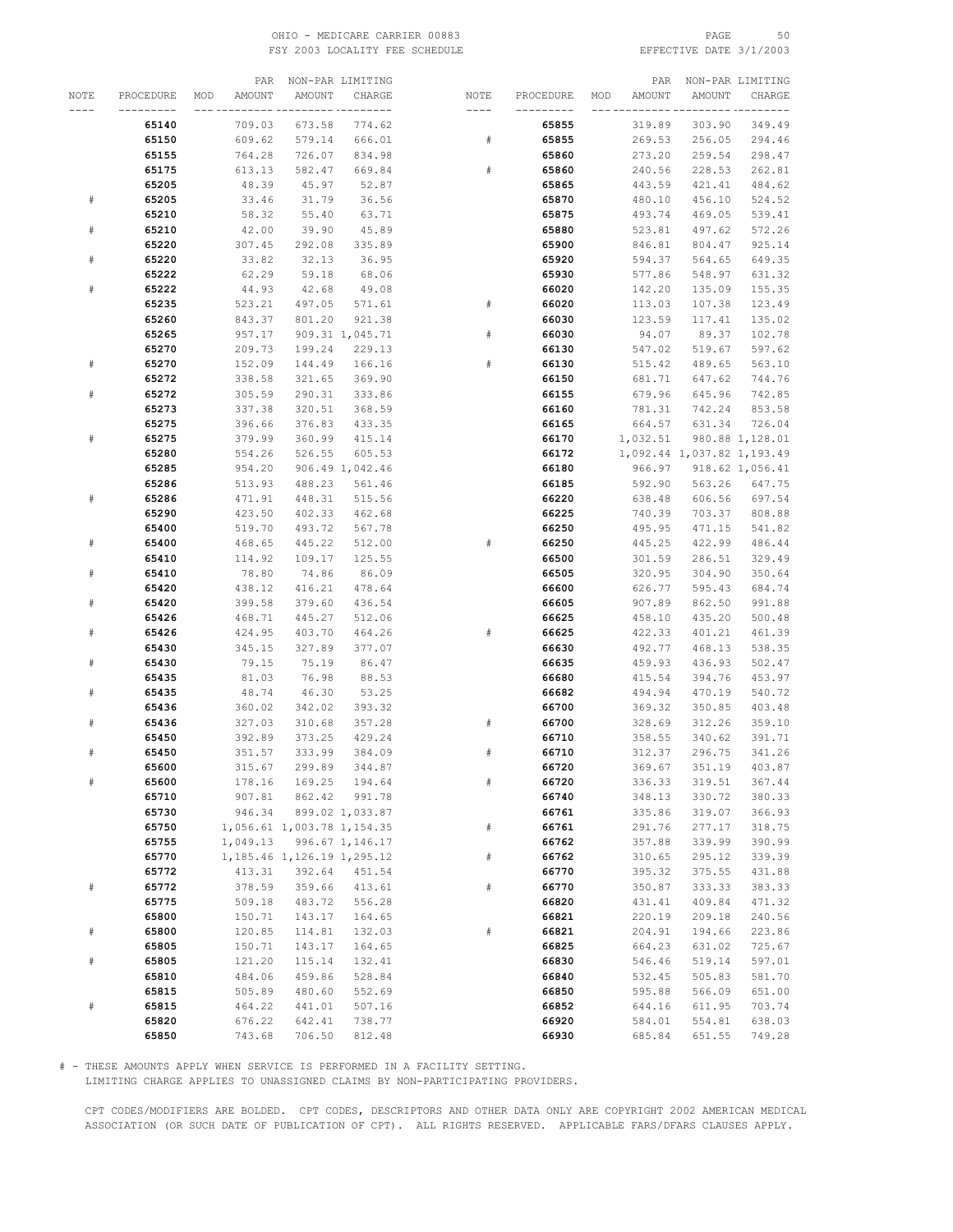### OHIO – MEDICARE CARRIER 00883 PAGE 51<br>
FSY 2003 LOCALITY FEE SCHEDULE FOR THE SERIE SOME PAGE 3/1/2003 FSY 2003 LOCALITY FEE SCHEDULE

|             |           | PAR           |                               | NON-PAR LIMITING |             |           |     | PAR    |                               | NON-PAR LIMITING |
|-------------|-----------|---------------|-------------------------------|------------------|-------------|-----------|-----|--------|-------------------------------|------------------|
| NOTE        | PROCEDURE | AMOUNT<br>MOD | AMOUNT                        | CHARGE           | NOTE        | PROCEDURE | MOD | AMOUNT | AMOUNT                        | CHARGE           |
|             |           |               |                               |                  |             |           |     |        |                               |                  |
|             | 66940     | 618.85        | 587.91                        | 676.10           |             | 67320     |     | 233.15 | 221.49                        | 254.71           |
|             | 66982     | 826.02        | 784.72                        | 902.43           |             | 67331     |     | 220.91 | 209.86                        | 241.34           |
|             | 66983     | 543.95        | 516.75                        | 594.26           |             | 67332     |     | 241.75 | 229.66                        | 264.11           |
|             | 66984     | 649.80        | 617.31                        | 709.91           |             | 67334     |     | 214.18 | 203.47                        | 233.99           |
|             | 66985     | 553.37        | 525.70                        | 604.56           |             | 67335     |     | 133.95 | 127.25                        | 146.34           |
|             | 66986     | 761.15        | 723.09                        | 831.55           |             | 67340     |     | 265.04 | 251.79                        | 289.56           |
|             | 66990     | 81.30         | 77.24                         | 88.83            |             | 67343     |     | 520.77 | 494.73                        | 568.94           |
|             | 67005     | 306.93        | 291.58                        | 335.32           |             | 67345     |     | 262.52 | 249.39                        | 286.80           |
|             | 67010     | 370.31        | 351.79                        | 404.56           | #           | 67345     |     | 158.69 | 150.76                        | 173.37           |
|             | 67015     | 542.98        | 515.83                        | 593.20           |             | 67350     |     | 175.90 | 167.11                        | 192.18           |
|             | 67025     | 840.10        | 798.10                        | 917.82           |             | 67400     |     | 834.83 | 793.09                        | 912.05           |
| $\#$        | 67025     | 518.89        | 492.95                        | 566.89           |             | 67405     |     | 728.01 | 691.61                        | 795.35           |
|             | 67027     | 900.16        | 855.15                        | 983.42           |             | 67412     |     | 896.21 | 851.40                        | 979.11           |
| ${}^{\#}$   | 67027     | 712.99        | 677.34                        | 778.94           |             | 67413     |     | 842.17 | 800.06                        | 920.07           |
|             | 67028     | 457.65        | 434.77                        | 499.99           |             | 67414     |     | 989.87 |                               | 940.38 1,081.44  |
| #           | 67028     | 135.74        | 128.95                        | 148.29           |             | 67415     |     | 94.57  | 89.84                         | 103.32           |
|             | 67030     | 415.95        | 395.15                        | 454.42           |             | 67420     |     |        | 1,456.62 1,383.79 1,591.36    |                  |
|             | 67031     | 280.34        | 266.32                        | 306.27           |             | 67430     |     |        | 1, 115.30 1, 059.54 1, 218.47 |                  |
| #           | 67031     | 247.35        | 234.98                        | 270.23           |             | 67440     |     |        | 1,070.18 1,016.67 1,169.17    |                  |
|             | 67036     | 760.86        | 722.82                        | 831.24           |             | 67445     |     |        | 1, 159.17 1, 101.21 1, 266.39 |                  |
|             | 67038     |               | 1,338.03 1,271.13 1,461.80    |                  |             | 67450     |     |        | 1,089.95 1,035.45 1,190.77    |                  |
|             | 67039     | 975.95        |                               | 927.15 1,066.22  |             | 67500     |     | 59.29  | 56.33                         | 64.78            |
|             | 67040     |               | 1, 122.07 1, 065.97 1, 225.87 |                  | #           | 67500     |     | 36.72  | 34.88                         | 40.11            |
|             | 67101     | 663.78        | 630.59                        | 725.18           |             | 67505     |     | 63.51  | 60.33                         | 69.38            |
| #           | 67101     | 591.90        | 562.31                        | 646.66           | #           | 67505     |     | 38.50  | 36.58                         | 42.07            |
|             | 67105     | 542.05        | 514.95                        | 592.19           |             | 67515     |     | 52.04  | 49.44                         | 56.86            |
| $\#$        | 67105     | 471.90        | 448.31                        | 515.56           | #           | 67515     |     | 32.60  | 30.97                         | 35.62            |
|             | 67107     | 1,017.45      |                               | 966.58 1,111.57  |             | 67550     |     | 845.98 | 803.68                        | 924.23           |
|             | 67108     |               | 1,399.85 1,329.86 1,529.34    |                  |             | 67560     |     | 854.96 | 812.21                        | 934.04           |
|             | 67110     | 1,033.28      |                               | 981.62 1,128.86  |             | 67570     |     |        | 1, 112.69 1, 057.06 1, 215.62 |                  |
| #           | 67110     | 689.84        | 655.35                        | 753.65           |             | 67700     |     | 310.23 | 294.72                        | 338.93           |
|             | 67112     |               | 1,180.84 1,121.80 1,290.07    |                  | $\#$        | 67700     |     | 71.32  | 67.75                         | 77.91            |
|             | 67115     | 424.53        | 403.30                        | 463.80           |             | 67710     |     | 302.74 | 287.60                        | 330.74           |
|             | 67120     | 783.48        | 744.31                        | 855.96           | $\#$        | 67710     |     | 55.15  | 52.39                         | 60.25            |
| $_{\rm \#}$ | 67120     | 472.68        | 449.05                        | 516.41           |             | 67715     |     | 65.89  | 62.60                         | 71.99            |
|             | 67121     | 822.76        | 781.62                        | 898.86           |             | 67800     |     | 141.86 | 134.77                        | 154.99           |
|             | 67141     | 474.88        | 451.14                        | 518.81           | #           | 67800     |     | 74.49  | 70.77                         | 81.39            |
| #           | 67141     | 437.37        | 415.50                        | 477.83           |             | 67801     |     | 345.82 | 328.53                        | 377.81           |
|             | 67145     | 385.56        | 366.28                        | 421.22           | #           | 67801     |     | 101.70 | 96.62                         | 111.11           |
| #           | 67145     | 347.02        | 329.67                        | 379.12           |             | 67805     |     | 364.44 | 346.22                        | 398.15           |
|             | 67208     | 542.97        | 515.82                        | 593.19           | #           | 67805     |     | 119.62 | 113.64                        | 130.69           |
| #           | 67208     | 500.25        | 475.24                        | 546.53           |             | 67808     |     | 288.55 | 274.12                        | 315.24           |
|             | 67210     | 584.98        | 555.73                        | 639.09           |             | 67810     |     | 247.59 | 235.21                        | 270.49           |
|             | 67210     | 532.20        | 505.59                        | 581.43           | #           | 67810     |     | 80.21  | 76.20                         | 87.63            |
|             | 67218     |               | 1, 240.43 1, 178.41 1, 355.17 |                  |             | 67820     |     | 101.82 | 96.73                         | 111.24           |
|             | 67220     | 870.54        | 827.01                        | 951.06           | $_{\rm \#}$ | 67820     |     | 46.95  | 44.60                         | 51.29            |
| $\#$        | 67220     | 829.21        | 787.75                        | 905.91           |             | 67825     |     | 242.91 | 230.76                        | 265.37           |
|             | 67221     | 312.15        | 296.54                        | 341.02           | $_{\rm \#}$ | 67825     |     | 88.03  | 83.63                         | 96.17            |
| $\#$        | 67221     | 216.66        | 205.83                        | 236.70           |             | 67830     |     | 448.31 | 425.89                        | 489.77           |
|             | 67225     | 27.16         | 25.80                         | 29.67            | $\#$        | 67830     |     | 137.52 | 130.64                        | 150.24           |
| $\#$        | 67225     | 24.73         | 23.49                         | 27.01            |             | 67835     |     | 371.29 | 352.73                        | 405.64           |
|             | 67227     | 564.30        | 536.09                        | 616.50           |             | 67840     |     | 350.25 | 332.74                        | 382.65           |
| $\#$        | 67227     | 496.59        | 471.76                        | 542.52           | $_{\rm \#}$ | 67840     |     | 110.30 | 104.79                        | 120.51           |
|             | 67228     | 822.33        | 781.21                        | 898.39           |             | 67850     |     | 377.81 | 358.92                        | 412.76           |
| $\#$        | 67228     | 731.00        | 694.45                        | 798.62           | $\#$        | 67850     |     | 135.42 | 128.65                        | 147.95           |
|             | 67250     | 732.66        | 696.03                        | 800.43           |             | 67875     |     | 440.10 | 418.10                        | 480.82           |
|             | 67255     | 746.94        | 709.59                        | 816.03           | $\#$        | 67875     |     | 123.41 | 117.24                        | 134.83           |
|             | 67311     | 464.76        | 441.52                        | 507.75           |             | 67880     |     | 569.48 | 541.01                        | 622.16           |
|             | 67312     | 572.72        | 544.08                        | 625.69           | $\#$        | 67880     |     | 252.43 | 239.81                        | 275.78           |
|             | 67314     | 517.23        | 491.37                        | 565.08           |             | 67882     |     | 680.59 | 646.56                        | 743.54           |
|             | 67316     | 632.55        | 600.92                        | 691.06           | $\#$        | 67882     |     | 352.09 | 334.49                        | 384.66           |
|             | 67318     | 543.11        | 515.95                        | 593.34           |             | 67900     |     | 614.31 | 583.59                        | 671.13           |

# - THESE AMOUNTS APPLY WHEN SERVICE IS PERFORMED IN A FACILITY SETTING.

LIMITING CHARGE APPLIES TO UNASSIGNED CLAIMS BY NON-PARTICIPATING PROVIDERS.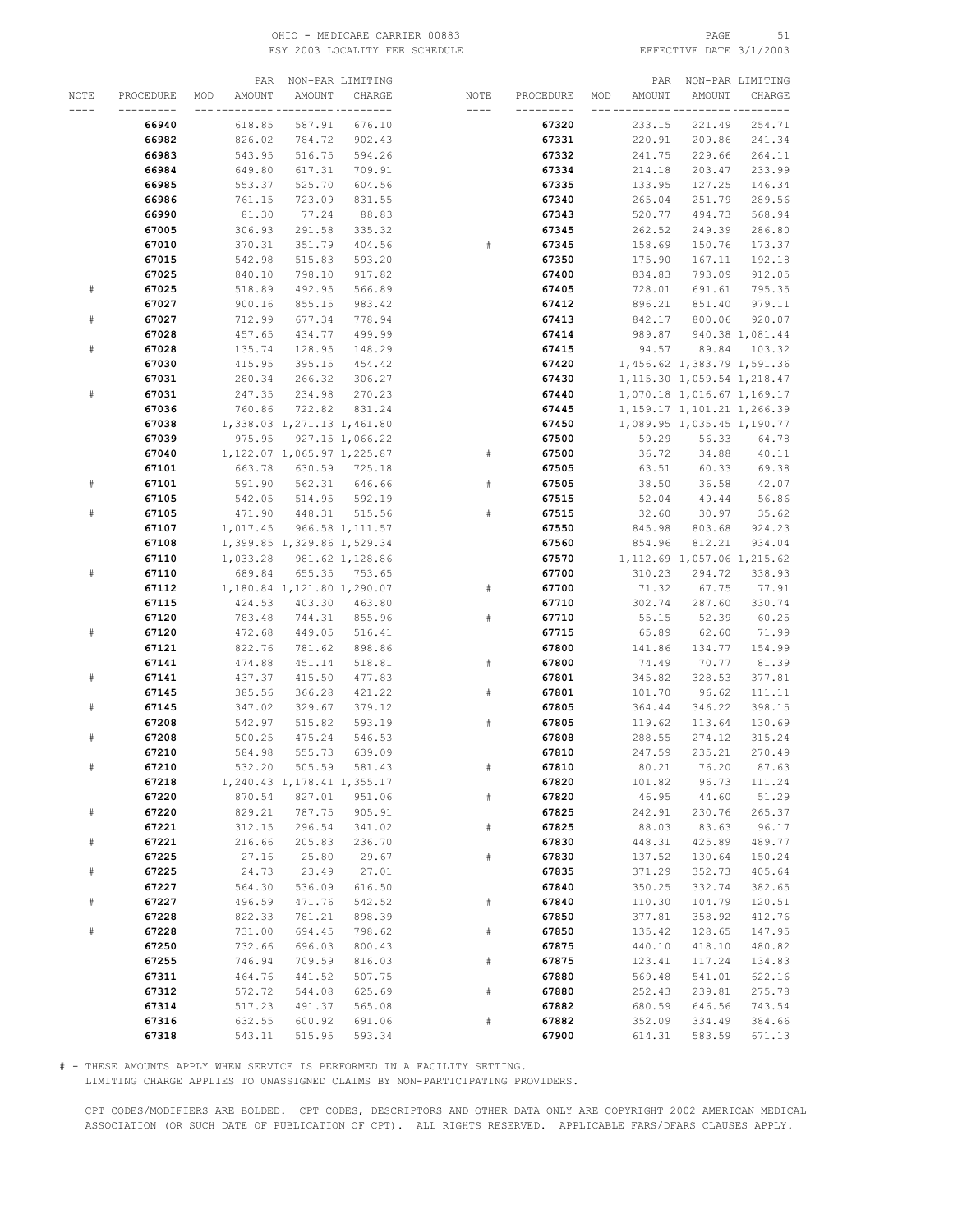# OHIO - MEDICARE CARRIER 00883 PAGE 52 FSY 2003 LOCALITY FEE SCHEDULE

|           |           |     | PAR    |        | NON-PAR LIMITING |           |           |     | PAR    |        | NON-PAR LIMITING |
|-----------|-----------|-----|--------|--------|------------------|-----------|-----------|-----|--------|--------|------------------|
| NOTE      | PROCEDURE | MOD | AMOUNT | AMOUNT | CHARGE           | NOTE      | PROCEDURE | MOD | AMOUNT | AMOUNT | CHARGE           |
|           |           |     |        |        | - ---------      |           |           |     |        |        |                  |
| ${}^{\#}$ | 67900     |     | 458.04 | 435.14 | 500.41           | #         | 68320     |     | 381.05 | 362.00 | 416.30           |
|           | 67901     |     | 500.72 | 475.68 | 547.03           |           | 68325     |     | 491.96 | 467.36 | 537.46           |
|           | 67902     |     | 506.38 | 481.06 | 553.22           |           | 68326     |     | 479.82 | 455.83 | 524.20           |
|           | 67903     |     | 665.77 | 632.48 | 727.35           |           | 68328     |     | 547.16 | 519.80 | 597.77           |
|           |           |     |        | 469.84 | 540.32           |           |           |     |        |        |                  |
| ${}^{\#}$ | 67903     |     | 494.57 |        |                  |           | 68330     |     | 426.70 | 405.37 | 466.18           |
|           | 67904     |     | 736.02 | 699.22 | 804.10           | #         | 68330     |     | 374.26 | 355.55 | 408.88           |
| $\#$      | 67904     |     | 517.94 | 492.04 | 565.85           |           | 68335     |     | 461.82 | 438.73 | 504.54           |
|           | 67906     |     | 593.89 | 564.20 | 648.83           |           | 68340     |     | 660.71 | 627.67 | 721.82           |
| $\#$      | 67906     |     | 482.76 | 458.62 | 527.41           | #         | 68340     |     | 302.35 | 287.23 | 330.31           |
|           | 67908     |     | 517.13 | 491.27 | 564.96           |           | 68360     |     | 393.30 | 373.64 | 429.69           |
| #         | 67908     |     | 405.31 | 385.04 | 442.80           | #         | 68360     |     | 346.42 | 329.10 | 378.47           |
|           | 67909     |     | 550.23 | 522.72 | 601.13           |           | 68362     |     | 548.53 | 521.10 | 599.27           |
| ${}^{\#}$ | 67909     |     | 433.55 | 411.87 | 473.65           |           | 68400     |     | 451.77 | 429.18 | 493.56           |
|           | 67911     |     | 431.60 | 410.02 | 471.52           | #         | 68400     |     | 137.85 | 130.96 | 150.60           |
|           | 67914     |     | 580.74 | 551.70 | 634.46           |           | 68420     |     | 486.46 | 462.14 | 531.46           |
| $\#$      | 67914     |     | 263.00 | 249.85 | 287.33           | #         | 68420     |     | 171.84 | 163.25 | 187.74           |
|           | 67915     |     | 511.16 | 485.60 | 558.44           |           | 68440     |     | 296.71 | 281.87 | 324.15           |
| #         | 67915     |     | 171.54 | 162.96 | 187.40           | #         | 68440     |     | 50.85  | 48.31  | 55.56            |
|           |           |     |        |        |                  |           |           |     |        |        |                  |
|           | 67916     |     | 749.40 | 711.93 | 818.72           |           | 68500     |     | 754.65 | 716.92 | 824.46           |
| $\#$      | 67916     |     | 385.82 | 366.53 | 421.51           |           | 68505     |     | 788.89 | 749.45 | 861.87           |
|           | 67917     |     | 583.88 | 554.69 | 637.89           |           | 68510     |     | 601.71 | 571.62 | 657.36           |
| $\#$      | 67917     |     | 456.78 | 433.94 | 499.03           | #         | 68510     |     | 248.90 | 236.46 | 271.93           |
|           | 67921     |     | 560.49 | 532.47 | 612.34           |           | 68520     |     | 533.54 | 506.86 | 582.89           |
| $\#$      | 67921     |     | 244.83 | 232.59 | 267.48           |           | 68525     |     | 239.22 | 227.26 | 261.35           |
|           | 67922     |     | 505.76 | 480.47 | 552.54           |           | 68530     |     | 618.21 | 587.30 | 675.40           |
| $\#$      | 67922     |     | 225.52 | 214.24 | 246.38           | ${}^{\#}$ | 68530     |     | 242.83 | 230.69 | 265.29           |
|           | 67923     |     | 740.26 | 703.25 | 808.74           |           | 68540     |     | 719.88 | 683.89 | 786.47           |
| #         | 67923     |     | 410.37 | 389.85 | 448.33           |           | 68550     |     | 893.74 | 849.05 | 976.41           |
|           | 67924     |     | 551.90 | 524.31 | 602.96           |           | 68700     |     | 479.95 | 455.95 | 524.34           |
| $\#$      | 67924     |     | 425.49 | 404.22 | 464.85           |           | 68705     |     | 357.92 | 340.02 | 391.02           |
|           | 67930     |     | 563.62 | 535.44 | 615.76           | ${}^{\#}$ | 68705     |     | 111.37 | 105.80 | 121.67           |
| $\#$      | 67930     |     | 243.10 | 230.95 | 265.59           |           | 68720     |     | 609.19 | 578.73 | 665.54           |
|           | 67935     |     | 757.85 | 719.96 | 827.95           |           | 68745     |     | 593.03 | 563.38 | 647.89           |
| $\#$      | 67935     |     | 423.79 | 402.60 | 462.99           |           | 68750     |     | 611.47 | 580.90 | 668.04           |
|           | 67938     |     | 376.87 | 358.03 | 411.73           |           | 68760     |     | 290.71 | 276.17 | 317.60           |
|           |           |     |        |        |                  |           |           |     |        |        |                  |
| ${}^{\#}$ | 67938     |     | 68.16  | 64.75  | 74.46            | #         | 68760     |     | 106.66 | 101.33 | 116.53           |
|           | 67950     |     | 525.93 | 499.63 | 574.57           |           | 68761     |     | 155.72 | 147.93 | 170.12           |
| #         | 67950     |     | 474.54 | 450.81 | 518.43           | #         | 68761     |     | 84.53  | 80.30  | 92.35            |
|           | 67961     |     | 532.65 | 506.02 | 581.92           |           | 68770     |     | 828.94 | 787.49 | 905.61           |
| #         | 67961     |     | 415.62 | 394.84 | 454.07           | #         | 68770     |     | 472.65 | 449.02 | 516.37           |
|           | 67966     |     | 555.98 | 528.18 | 607.41           |           | 68801     |     | 65.09  | 61.84  | 71.12            |
| $\#$      | 67966     |     | 454.93 | 432.18 | 497.01           | #         | 68801     |     | 55.02  | 52.27  | 60.11            |
|           | 67971     |     | 632.08 | 600.48 | 690.55           |           | 68810     |     | 155.21 | 147.45 | 169.57           |
|           | 67973     |     | 819.80 | 778.81 | 895.63           | #         | 68810     |     | 102.43 | 97.31  | 111.91           |
|           | 67974     |     | 813.83 | 773.14 | 889.11           |           | 68811     |     | 171.92 | 163.32 | 187.82           |
|           | 67975     |     | 595.22 | 565.46 | 650.28           |           | 68815     |     | 546.62 | 519.29 | 597.18           |
|           | 68020     |     | 313.04 | 297.39 | 342.00           | $\#$      | 68815     |     | 219.50 | 208.53 | 239.81           |
| $\#$      | 68020     |     | 73.78  | 70.09  | 80.60            |           | 68840     |     | 101.36 | 96.29  | 110.73           |
|           | 68040     |     | 288.22 | 273.81 | 314.88           | $\#$      | 68840     |     | 79.49  | 75.52  | 86.85            |
| $\#$      | 68040     |     | 45.49  | 43.22  | 49.70            |           | 68850     |     | 548.93 | 521.48 | 599.70           |
|           | 68100     |     | 314.74 | 299.00 | 343.85           | $\#$      | 68850     |     | 40.90  | 38.86  | 44.69            |
| $\#$      | 68100     |     | 72.71  | 69.07  | 79.43            |           | 69000     |     | 129.14 | 122.68 | 141.08           |
|           | 68110     |     | 366.82 | 348.48 | 400.75           | $\#$      | 69000     |     | 75.32  | 71.55  | 82.28            |
|           | 68110     |     | 113.67 | 107.99 | 124.19           |           | 69005     |     | 170.17 | 161.66 | 185.91           |
| $\#$      |           |     |        |        |                  |           |           |     |        |        |                  |
|           | 68115     |     | 371.96 | 353.36 | 406.36           | $\#$      | 69005     |     | 152.12 | 144.51 | 166.19           |
| $\#$      | 68115     |     | 127.14 | 120.78 | 138.90           |           | 69020     |     | 134.75 | 128.01 | 147.21           |
|           | 68130     |     | 265.73 | 252.44 | 290.31           | $\#$      | 69020     |     | 82.32  | 78.20  | 89.93            |
|           | 68135     |     | 343.32 | 326.15 | 375.07           |           | 69100     |     | 86.06  | 81.76  | 94.02            |
| $\#$      | 68135     |     | 99.20  | 94.24  | 108.38           | $\#$      | 69100     |     | 45.08  | 42.83  | 49.25            |
|           | 68200     |     | 44.21  | 42.00  | 48.30            |           | 69105     |     | 85.44  | 81.17  | 93.35            |
| $\#$      | 68200     |     | 26.50  | 25.18  | 28.96            | $\#$      | 69105     |     | 68.42  | 65.00  | 74.75            |
|           | 68320     |     | 395.64 | 375.86 | 432.24           |           | 69110     |     | 256.05 | 243.25 | 279.74           |

# - THESE AMOUNTS APPLY WHEN SERVICE IS PERFORMED IN A FACILITY SETTING.

LIMITING CHARGE APPLIES TO UNASSIGNED CLAIMS BY NON-PARTICIPATING PROVIDERS.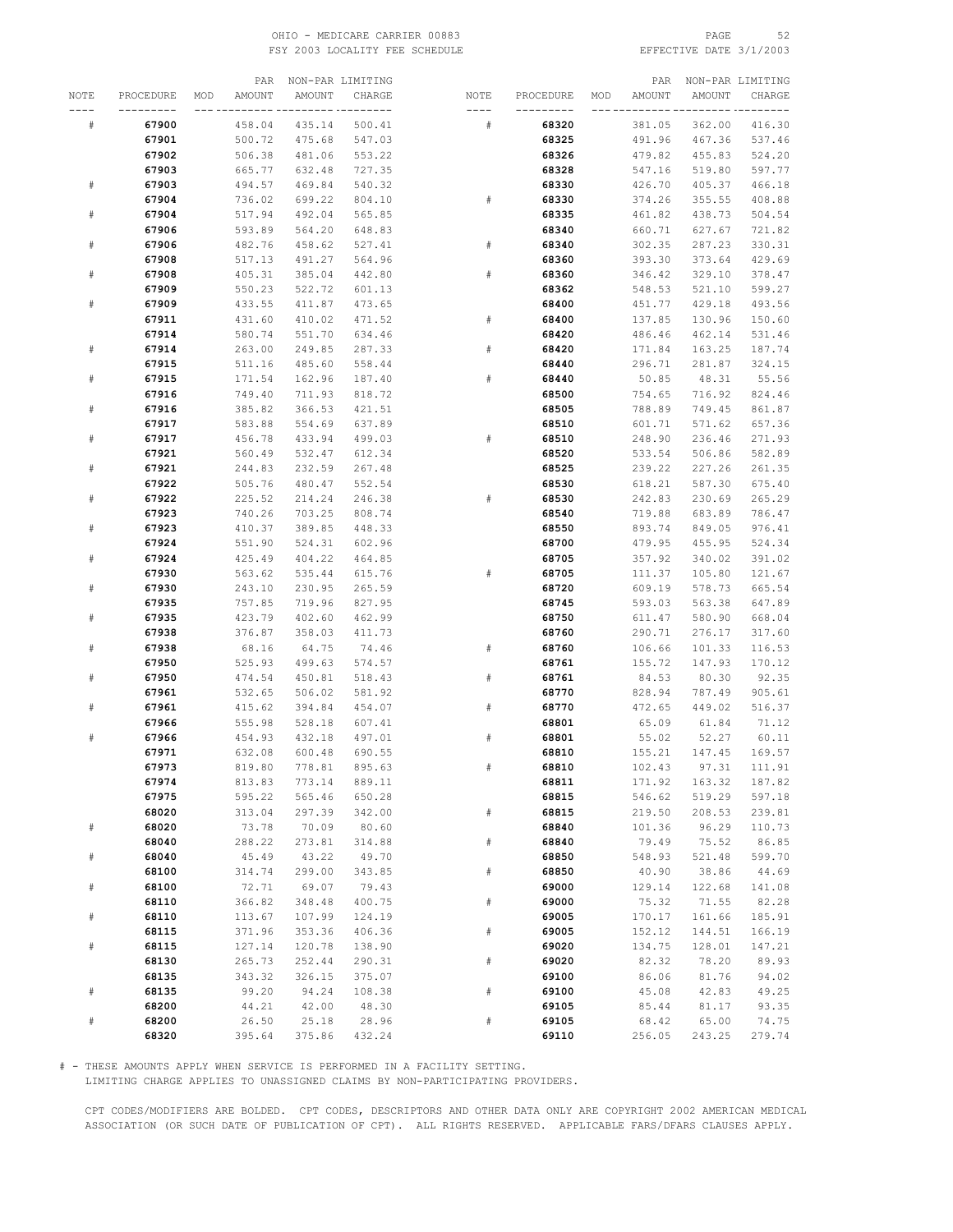# OHIO - MEDICARE CARRIER 00883 PAGE 53 FSY 2003 LOCALITY FEE SCHEDULE

|                             |           | PAR           |                               | NON-PAR LIMITING |      |           |                             | PAR      |                               | NON-PAR LIMITING |
|-----------------------------|-----------|---------------|-------------------------------|------------------|------|-----------|-----------------------------|----------|-------------------------------|------------------|
| NOTE                        | PROCEDURE | AMOUNT<br>MOD | AMOUNT                        | CHARGE           | NOTE | PROCEDURE | MOD                         | AMOUNT   | AMOUNT                        | CHARGE           |
|                             |           |               |                               |                  |      |           |                             |          |                               |                  |
| #                           | 69110     | 230.01        | 218.51                        | 251.29           |      | 69636     |                             | 1,042.61 |                               | 990.48 1,139.05  |
|                             | 69120     | 312.64        | 297.01                        | 341.56           |      | 69637     |                             |          | 1,035.13 983.37 1,130.88      |                  |
|                             |           |               |                               |                  |      |           |                             |          |                               |                  |
|                             | 69140     | 589.61        | 560.13                        | 644.15           |      | 69641     |                             | 870.73   |                               | 827.19 951.27    |
|                             | 69145     | 218.58        | 207.65                        | 238.80           |      | 69642     |                             |          | 1, 134.87 1, 078.13 1, 239.85 |                  |
| #                           | 69145     | 189.07        | 179.62                        | 206.56           |      | 69643     |                             |          | 1,046.59 994.26 1,143.40      |                  |
|                             | 69150     | 913.66        | 867.98                        | 998.18           |      | 69644     |                             |          | 1, 142.73 1, 085.59 1, 248.43 |                  |
|                             | 69155     |               | 1,339.03 1,272.08 1,462.89    |                  |      | 69645     |                             |          | 1,107.38 1,052.01 1,209.81    |                  |
|                             | 69200     | 79.75         | 75.76                         | 87.12            |      | 69646     |                             |          | 1, 202.75 1, 142.61 1, 314.00 |                  |
| $\#$                        | 69200     | 56.14         | 53.33                         | 61.33            |      | 69650     |                             | 667.76   |                               | 634.37 729.53    |
|                             | 69205     | 100.95        | 95.90                         | 110.29           |      | 69660     |                             | 797.17   | 757.31                        | 870.91           |
|                             | 69210     | 43.72         | 41.53                         | 47.76            |      | 69661     |                             | 1,042.77 |                               | 990.63 1,139.22  |
|                             |           |               |                               |                  |      |           |                             |          |                               |                  |
| $\#$                        | 69210     | 31.91         | 30.31                         | 34.86            |      | 69662     |                             | 1,026.65 |                               | 975.32 1,121.62  |
|                             | 69220     | 85.06         | 80.81                         | 92.93            |      | 69666     |                             | 673.81   | 640.12                        | 736.14           |
| $\#$                        | 69220     | 47.21         | 44.85                         | 51.58            |      | 69667     |                             | 674.89   | 641.15                        | 737.32           |
|                             | 69222     | 131.84        | 125.25                        | 144.04           |      | 69670     |                             | 796.86   | 757.02                        | 870.57           |
| $\#$                        | 69222     | 113.44        | 107.77                        | 123.94           |      | 69676     |                             | 683.86   | 649.67                        | 747.12           |
|                             | 69300     | 398.04        | 378.14                        | 434.86           |      | 69700     |                             | 510.51   | 484.98                        | 557.73           |
|                             | 69310     | 756.45        | 718.63                        | 826.42           |      | 69711     |                             | 725.94   | 689.64                        | 793.09           |
|                             | 69320     |               | 1, 136.45 1, 079.63 1, 241.57 |                  |      | 69714     |                             | 932.26   |                               | 885.65 1,018.50  |
|                             | 69400     | 84.71         | 80.47                         | 92.54            |      | 69715     |                             |          | 1, 186.53 1, 127.20 1, 296.28 |                  |
|                             |           |               |                               |                  |      |           |                             |          | 948.81 901.37 1,036.58        |                  |
| #                           | 69400     | 46.17         | 43.86                         | 50.44            |      | 69717     |                             |          |                               |                  |
|                             | 69401     | 73.27         | 69.61                         | 80.05            |      | 69718     |                             |          | 1, 192.16 1, 132.55 1, 302.43 |                  |
| ${}^{\scriptscriptstyle\#}$ | 69401     | 36.46         | 34.64                         | 39.84            |      | 69720     |                             |          | 991.92 942.32 1,083.67        |                  |
|                             | 69405     | 209.22        | 198.76                        | 228.57           |      | 69725     |                             |          | 1,611.53 1,530.95 1,760.59    |                  |
| #                           | 69405     | 152.62        | 144.99                        | 166.74           |      | 69740     |                             |          | 1,011.19 960.63 1,104.72      |                  |
|                             | 69410     | 62.01         | 58.91                         | 67.75            |      | 69745     |                             |          | 1,085.23 1,030.97 1,185.62    |                  |
| $\#$                        | 69410     | 18.25         | 17.34                         | 19.94            |      | 69801     |                             | 604.48   | 574.26                        | 660.40           |
|                             | 69420     | 133.81        | 127.12                        | 146.19           |      | 69802     |                             | 894.64   | 849.91                        | 977.40           |
| $\#$                        | 69420     | 76.51         | 72.68                         | 83.58            |      | 69805     |                             | 911.46   | 865.89                        | 995.77           |
|                             | 69421     | 157.04        | 149.19                        | 171.57           |      | 69806     |                             | 850.00   | 807.50                        | 928.63           |
|                             |           |               |                               |                  |      |           |                             |          |                               |                  |
| $\#$                        | 69421     | 133.43        | 126.76                        | 145.77           |      | 69820     |                             | 710.52   | 674.99                        | 776.24           |
|                             | 69424     | 91.69         | 87.11                         | 100.18           |      | 69840     |                             | 660.73   | 627.69                        | 721.84           |
| #                           | 69424     | 64.26         | 61.05                         | 70.21            |      | 69905     |                             | 768.41   | 729.99                        | 839.49           |
|                             | 69433     | 139.33        | 132.36                        | 152.21           |      | 69910     |                             | 917.04   |                               | 871.19 1,001.87  |
| #                           | 69433     | 88.63         | 84.20                         | 96.83            |      | 69915     |                             |          | 1,369.26 1,300.80 1,495.92    |                  |
|                             | 69436     | 147.00        | 139.65                        | 160.60           |      | 69930     |                             |          | 1,093.85 1,039.16 1,195.03    |                  |
|                             | 69440     | 547.28        | 519.92                        | 597.91           |      | 69950     |                             |          | 1,605.54 1,525.26 1,754.05    |                  |
|                             | 69450     | 428.34        | 406.92                        | 467.96           |      | 69955     |                             |          | 1,696.57 1,611.74 1,853.50    |                  |
|                             | 69501     | 632.76        | 601.12                        | 691.29           |      | 69960     |                             |          | 1,697.87 1,612.98 1,854.93    |                  |
|                             | 69502     | 849.70        | 807.22                        | 928.30           |      | 69970     |                             |          | 1,830.82 1,739.28 2,000.17    |                  |
|                             | 69505     | 882.66        | 838.53                        | 964.31           |      | 69990     |                             | 209.72   | 199.23                        | 229.11           |
|                             | 69511     | 915.14        | 869.38                        | 999.79           |      | 70010     |                             | 215.60   | 204.82                        | 235.54           |
|                             |           |               |                               |                  |      |           |                             |          |                               |                  |
|                             | 69530     |               | 1, 256.12 1, 193.31 1, 372.31 |                  |      | 70010     | ТC                          | 156.00   | 148.20                        | 170.43           |
|                             | 69535     |               | 2, 243.97 2, 131.77 2, 451.54 |                  |      | 70010     | 26                          | 59.60    | 56.62                         | 65.11            |
|                             | 69540     | 125.61        | 119.33                        | 137.23           |      | 70015     |                             | 108.24   | 102.83                        | 118.25           |
| $_{\rm \#}$                 | 69540     | 102.00        | 96.90                         | 111.44           |      | 70015     | ТC                          | 49.00    | 46.55                         | 53.53            |
|                             | 69550     | 766.16        | 727.85                        | 837.03           |      | 70015     | 26                          | 59.25    | 56.29                         | 64.73            |
|                             | 69552     |               | 1, 252.41 1, 189.79 1, 368.26 |                  |      | 70030     |                             | 23.90    | 22.71                         | 26.12            |
|                             | 69554     |               | 2,044.56 1,942.33 2,233.68    |                  |      | 70030     | $\protect\operatorname{TC}$ | 15.29    | 14.53                         | 16.71            |
|                             | 69601     | 924.04        |                               | 877.84 1,009.52  |      | 70030     | 26                          | 8.61     | 8.18                          | 9.41             |
|                             | 69602     |               | 921.13 875.07 1,006.33        |                  |      | 70100     |                             | 27.74    | 26.35                         | 30.30            |
|                             | 69603     | 945.83        |                               | 898.54 1,033.32  |      | 70100     | $\protect\operatorname{TC}$ | 18.76    | 17.82                         | 20.49            |
|                             | 69604     | 942.70        |                               | 895.57 1,029.91  |      | 70100     | 26                          |          |                               |                  |
|                             |           |               |                               |                  |      |           |                             | 8.98     | 8.53                          | 9.81             |
|                             | 69605     |               | 1, 220.24 1, 159.23 1, 333.11 |                  |      | 70110     |                             | 34.80    | 33.06                         | 38.02            |
|                             | 69610     | 318.46        | 302.54                        | 347.92           |      | 70110     | $\protect\operatorname{TC}$ | 22.59    | 21.46                         | 24.68            |
| $\#$                        | 69610     | 289.98        | 275.48                        | 316.80           |      | 70110     | 26                          | 12.22    | 11.61                         | 13.35            |
|                             | 69620     | 466.71        | 443.37                        | 509.88           |      | 70120     |                             | 31.56    | 29.98                         | 34.48            |
| $\#$                        | 69620     | 338.92        | 321.97                        | 370.27           |      | 70120     | $\protect\operatorname{TC}$ | 22.59    | 21.46                         | 24.68            |
|                             | 69631     | 701.77        | 666.68                        | 766.68           |      | 70120     | 26                          | 8.98     | 8.53                          | 9.81             |
|                             | 69632     | 895.45        | 850.68                        | 978.28           |      | 70130     |                             | 45.37    | 43.10                         | 49.57            |
|                             | 69633     | 857.92        | 815.02                        | 937.27           |      | 70130     | $\protect\operatorname{TC}$ | 28.49    | 27.07                         | 31.13            |
|                             | 69635     | 888.05        | 843.65                        | 970.20           |      | 70130     | 26                          | 16.88    | 16.04                         | $18 \, . \, 45$  |
|                             |           |               |                               |                  |      |           |                             |          |                               |                  |

# - THESE AMOUNTS APPLY WHEN SERVICE IS PERFORMED IN A FACILITY SETTING.

LIMITING CHARGE APPLIES TO UNASSIGNED CLAIMS BY NON-PARTICIPATING PROVIDERS.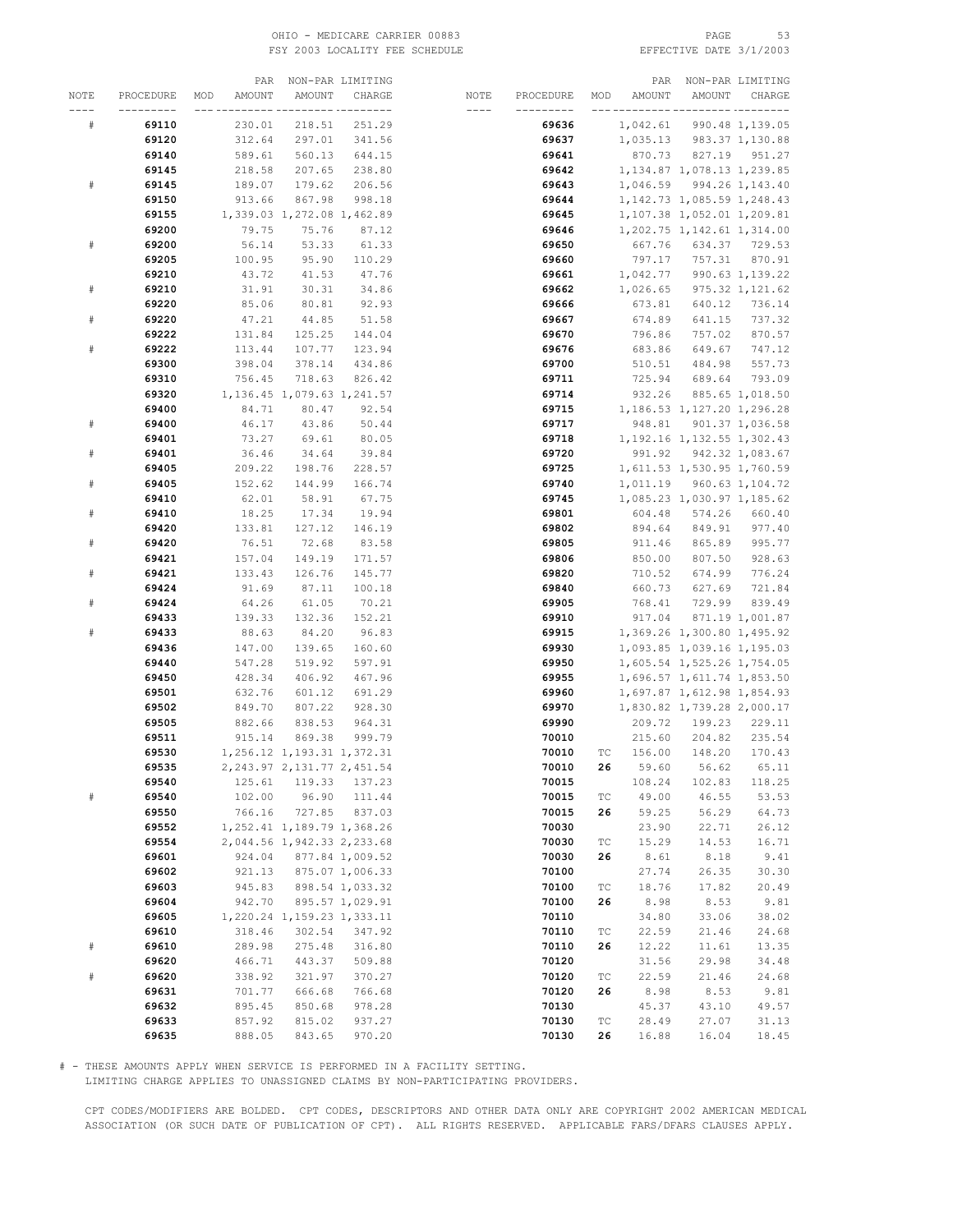# OHIO - MEDICARE CARRIER 00883 PAGE 54 FSY 2003 LOCALITY FEE SCHEDULE

|      |                |                             |                | PAR NON-PAR LIMITING |              |           |                |                             | PAR              |                  | NON-PAR LIMITING |
|------|----------------|-----------------------------|----------------|----------------------|--------------|-----------|----------------|-----------------------------|------------------|------------------|------------------|
| NOTE | PROCEDURE      | MOD                         | AMOUNT         | AMOUNT               | CHARGE       | NOTE      | PROCEDURE      | MOD                         | AMOUNT           | AMOUNT           | CHARGE           |
|      |                |                             |                |                      | -- --------- | $- - - -$ |                |                             |                  |                  |                  |
|      | 70134          |                             | 43.98          | 41.78                | 48.05        |           | 70355          | 26                          | 10.05            | 9.55             | 10.98            |
|      | 70134          | ТC                          | 27.11          | 25.75                | 29.61        |           | 70360          |                             | 23.90            | 22.71            | 26.12            |
|      | 70134          | 26                          | 16.88          | 16.04                | 18.45        |           | 70360          | ТC                          | 15.29            | 14.53            | 16.71            |
|      | 70140          |                             | 31.93          | 30.33                | 34.88        |           | 70360          | 26                          | 8.61             | 8.18             | 9.41             |
|      | 70140          | ТC                          | 22.59          | 21.46                | 24.68        |           | 70370          |                             | 63.06            | 59.91            | 68.90            |
|      | 70140          | 26                          | 9.34           | 8.87                 | 10.20        |           | 70370          | ТC                          | 47.26            | 44.90            | 51.64            |
|      |                |                             |                |                      |              |           |                | 26                          |                  |                  |                  |
|      | 70150          |                             | 41.42          | 39.35                | 45.25        |           | 70370          |                             | 15.80            | 15.01            | 17.26            |
|      | 70150          | ТC                          | 28.49          | 27.07                | 31.13        |           | 70371          |                             | 118.10           | 112.20           | 129.03           |
|      | 70150          | 26                          | 12.93          | 12.28                | 14.12        |           | 70371          | ТC                          | 76.10            | 72.30            | 83.15            |
|      | 70160          |                             | 27.38          | 26.01                | 29.91        |           | 70371          | 26                          | 42.01            | 39.91            | 45.90            |
|      | 70160          | ТC                          | 18.76          | 17.82                | 20.49        |           | 70373          |                             | 86.54            | 82.21            | 94.54            |
|      | 70160          | 26                          | 8.61           | 8.18                 | 9.41         |           | 70373          | ТC                          | 64.63            | 61.40            | 70.61            |
|      | 70170          |                             | 49.48          | 47.01                | 54.06        |           | 70373          | 26                          | 21.90            | 20.81            | 23.93            |
|      | 70170          | ТC                          | 34.75          | 33.01                | 37.96        |           | 70380          |                             | 32.94            | 31.29            | 35.98            |
|      | 70170          | 26                          | 14.73          | 13.99                | 16.09        |           | 70380          | ТC                          | 24.32            | 23.10            | 26.57            |
|      | 70190          |                             | 33.00          | 31.35                | 36.05        |           | 70380          | 26                          | 8.61             | 8.18             | 9.41             |
|      | 70190          | ТC                          | 22.59          | 21.46                | 24.68        |           | 70390          |                             | 83.66            | 79.48            | 91.40            |
|      | 70190          | 26                          | 10.42          | 9.90                 | 11.39        |           | 70390          | $\protect\operatorname{TC}$ | 64.63            | 61.40            | 70.61            |
|      | 70200          |                             | 42.50          | 40.38                | 46.44        |           | 70390          | 26                          | 19.03            | 18.08            | 20.79            |
|      | 70200          | ТC                          | 28.49          | 27.07                | 31.13        |           | 70450          |                             | 212.97           | 202.32           | 232.67           |
|      | 70200          | 26                          | 14.00          | 13.30                | 15.30        |           | 70450          | ТC                          | 170.60           | 162.07           | 186.38           |
|      | 70210          |                             | 31.20          | 29.64                | 34.09        |           | 70450          | 26                          | 42.37            | 40.25            | 46.29            |
|      | 70210          | ТC                          | 22.59          | 21.46                | 24.68        |           | 70460          |                             | 260.68           | 247.65           | 284.80           |
|      | 70210          | 26                          | 8.61           | 8.18                 | 9.41         |           | 70460          | ТC                          | 204.31           | 194.09           | 223.20           |
|      | 70220          |                             | 41.06          | 39.01                | 44.86        |           | 70460          | 26                          | 56.37            | 53.55            | 61.58            |
|      | 70220          | ТC                          | 28.49          | 27.07                | 31.13        |           | 70470          |                             | 318.58           | 302.65           | 348.05           |
|      | 70220          | 26                          | 12.56          | 11.93                | 13.72        |           | 70470          | ТC                          | 255.38           | 242.61           | 279.00           |
|      | 70240          |                             | 24.63          | 23.40                | 26.91        |           | 70470          | 26                          | 63.20            | 60.04            | 69.05            |
|      |                |                             |                |                      |              |           |                |                             |                  |                  |                  |
|      | 70240          | ТC                          | 15.29          | 14.53                | 16.71        |           | 70480          |                             | 234.52           | 222.79           | 256.21           |
|      | 70240          | 26                          | 9.34           | 8.87                 | 10.20        |           | 70480          | ТC<br>26                    | 170.60           | 162.07           | 186.38           |
|      | 70250          |                             | 34.44          | 32.72                | 37.63        |           | 70480          |                             | 63.91            | 60.71            | 69.82            |
|      | 70250<br>70250 | ТC<br>26                    | 22.59<br>11.85 | 21.46<br>11.26       | 24.68        |           | 70481<br>70481 |                             | 272.89<br>204.31 | 259.25<br>194.09 | 298.14<br>223.20 |
|      |                |                             |                |                      | 12.95        |           |                | ТC                          |                  |                  |                  |
|      | 70260          |                             | 49.54          | 47.06                | 54.12        |           | 70481          | 26                          | 68.59            | 65.16            | 74.93            |
|      | 70260          | ТC                          | 32.67          | 31.04                | 35.70        |           | 70482          |                             | 327.21           | 310.85           | 357.48           |
|      | 70260          | 26                          | 16.88          | 16.04                | 18.45        |           | 70482          | ТC                          | 255.38           | 242.61           | 279.00           |
|      | 70300          |                             | 15.11          | 14.35                | 16.50        |           | 70482          | 26                          | 71.83            | 68.24            | 78.48            |
|      | 70300          | ТC                          | 9.73           | 9.24                 | 10.63        |           | 70486          |                             | 227.34           | 215.97           | 248.37           |
|      | 70300          | 26                          | 5.38           | 5.11                 | 5.88         |           | 70486          | ТC                          | 170.60           | 162.07           | 186.38           |
|      | 70310          |                             | 23.54          | 22.36                | 25.71        |           | 70486          | 26                          | 56.74            | 53.90            | 61.99            |
|      | 70310          | ТC                          | 15.29          | 14.53                | 16.71        |           | 70487          |                             | 268.95           | 255.50           | 293.83           |
|      | 70310          | 26                          | 8.25           | 7.84                 | 9.02         |           | 70487          | ТC                          | 204.31           | 194.09           | 223.20           |
|      | 70320          |                             | 39.62          | 37.64                | 43.29        |           | 70487          | 26                          | 64.64            | 61.41            | 70.62            |
|      | 70320          | ТC                          | 28.49          | 27.07                | 31.13        |           | 70488          |                             | 325.77           | 309.48           | 355.90           |
|      | 70320          | 26                          | 11.13          | 10.57                | 12.16        |           | 70488          | ТC                          | 255.38           | 242.61           | 279.00           |
|      | 70328          |                             | 26.70          | 25.37                | 29.18        |           | 70488          | 26                          | 70.39            | 66.87            | 76.90            |
|      | 70328          | $\protect\operatorname{TC}$ | 17.72          | 16.83                | 19.35        |           | 70490          |                             | 234.17           | 222.46           | 255.83           |
|      | 70328          | 26                          | 8.98           | 8.53                 | 9.81         |           | 70490          | ТC                          | 170.60           | 162.07           | 186.38           |
|      | 70330          |                             | 42.43          | 40.31                | 46.36        |           | 70490          | 26                          | 63.56            | 60.38            | 69.44            |
|      | 70330          | $\protect\operatorname{TC}$ | 30.58          | 29.05                | 33.41        |           | 70491          |                             | 272.89           | 259.25           | 298.14           |
|      | 70330          | 26                          | 11.85          | 11.26                | 12.95        |           | 70491          | ТC                          | 204.31           | 194.09           | 223.20           |
|      | 70332          |                             | 103.02         | 97.87                | 112.55       |           | 70491          | 26                          | 68.59            | 65.16            | 74.93            |
|      | 70332          | TC                          | 76.10          | 72.30                | 83.15        |           | 70492          |                             | 327.21           | 310.85           | 357.48           |
|      | 70332          | 26                          | 26.93          | 25.58                | 29.42        |           | 70492          | ТC                          | 255.38           | 242.61           | 279.00           |
|      | 70336          |                             | 478.75         | 454.81               | 523.03       |           | 70492          | 26                          | 71.83            | 68.24            | 78.48            |
|      | 70336          | $\protect\operatorname{TC}$ | 404.79         | 384.55               | 442.23       |           | 70496          |                             | 470.51           | 446.98           | 514.03           |
|      | 70336          | 26                          | 73.96          | 70.26                | 80.80        |           | 70496          | ТC                          | 383.60           | 364.42           | 419.08           |
|      | 70350          |                             | 22.51          | 21.38                | 24.59        |           | 70496          | 26                          | 86.91            | 82.56            | 94.94            |
|      | 70350          | ТC                          | 13.90          | 13.21                | 15.19        |           | 70498          |                             | 470.85           | 447.31           | 514.41           |
|      | 70350          | 26                          | 8.61           | 8.18                 | 9.41         |           | 70498          | ТC                          | 383.60           | 364.42           | 419.08           |
|      | 70355          |                             | 30.90          | 29.36                | 33.76        |           | 70498          | 26                          | 87.25            | 82.89            | 95.32            |
|      | 70355          | TC                          | 20.85          | 19.81                | 22.78        |           | 70540          |                             | 465.25           | 441.99           | 508.29           |

# - THESE AMOUNTS APPLY WHEN SERVICE IS PERFORMED IN A FACILITY SETTING.

LIMITING CHARGE APPLIES TO UNASSIGNED CLAIMS BY NON-PARTICIPATING PROVIDERS.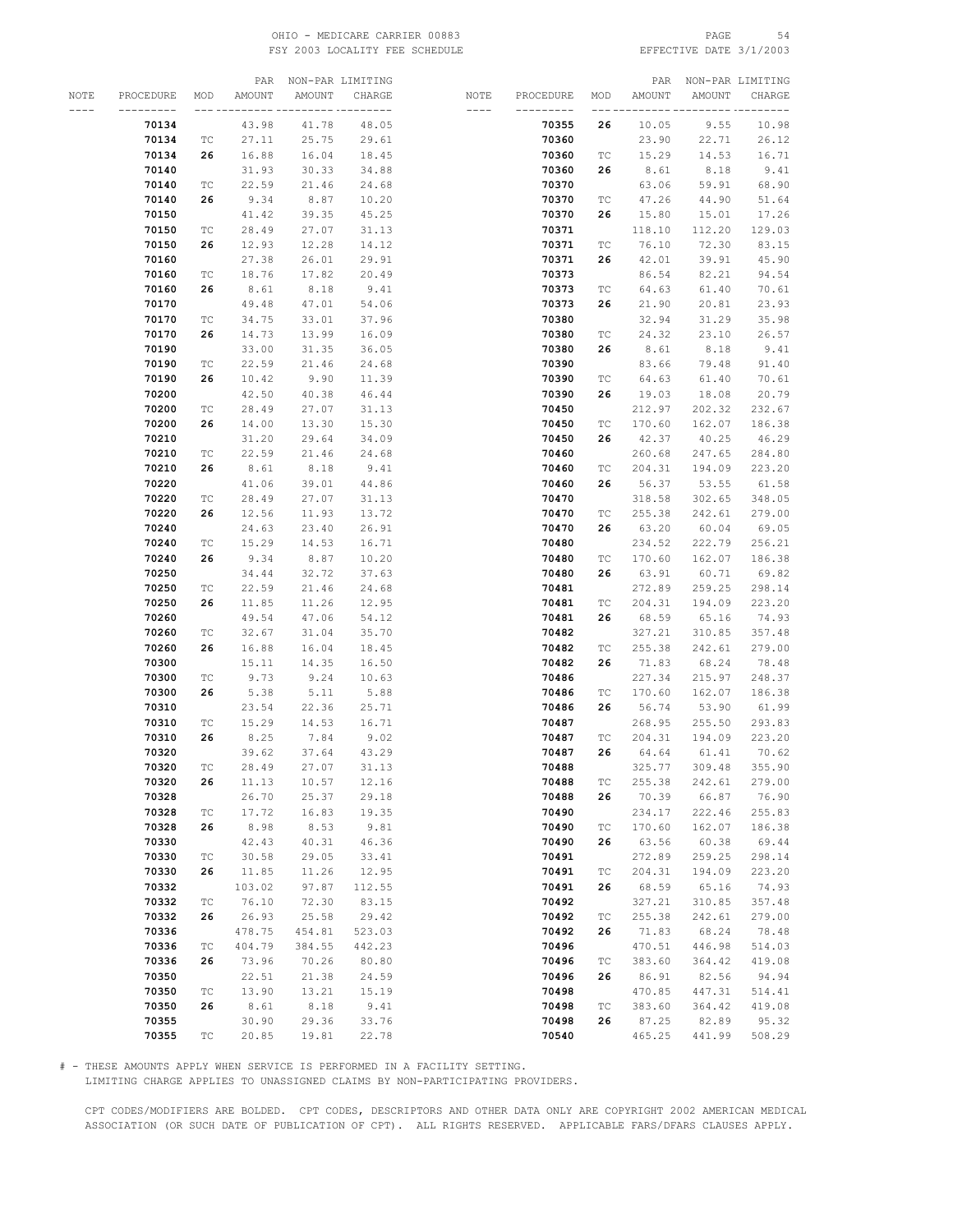# OHIO - MEDICARE CARRIER 00883 PAGE 55 FSY 2003 LOCALITY FEE SCHEDULE

|      |           |                             |          | PAR NON-PAR LIMITING    |                 |           |           |                             |        | PAR NON-PAR LIMITING |                 |
|------|-----------|-----------------------------|----------|-------------------------|-----------------|-----------|-----------|-----------------------------|--------|----------------------|-----------------|
| NOTE | PROCEDURE | MOD                         | AMOUNT   | AMOUNT                  | CHARGE          | NOTE      | PROCEDURE | MOD                         | AMOUNT | AMOUNT               | CHARGE          |
|      |           |                             |          | ______ _________ ______ |                 | $- - - -$ |           |                             |        |                      |                 |
|      | 70540     | ТC                          | 398.80   | 378.86                  | 435.69          |           | 71040     |                             | 81.90  | 77.81                | 89.48           |
|      | 70540     | 26                          | 66.45    | 63.13                   | 72.60           |           | 71040     | TC                          | 52.82  | 50.18                | 57.71           |
|      | 70542     |                             | 558.44   | 530.52                  | 610.10          |           | 71040     | 26                          | 29.08  | 27.63                | 31.77           |
|      |           |                             |          |                         |                 |           |           |                             |        |                      |                 |
|      | 70542     | TC                          | 478.36   | 454.44                  | 522.61          |           | 71060     |                             | 116.90 | 111.06               | 127.72          |
|      | 70542     | 26                          | 80.08    | 76.08                   | 87.49           |           | 71060     | ТC                          | 80.27  | 76.26                | 87.70           |
|      | 70543     |                             | 991.10   |                         | 941.55 1,082.78 |           | 71060     | 26                          | 36.63  | 34.80                | 40.02           |
|      | 70543     | TC                          | 885.14   | 840.88                  | 967.01          |           | 71090     |                             | 88.78  | 84.34                | 96.99           |
|      | 70543     | 26                          | 105.95   | 100.65                  | 115.75          |           | 71090     | ТC                          | 61.16  | 58.10                | 66.82           |
|      | 70544     |                             | 464.40   | 441.18                  | 507.36          |           | 71090     | 26                          | 27.62  | 26.24                | 30.18           |
|      | 70544     | ТC                          | 404.79   | 384.55                  | 442.23          |           | 71100     |                             | 31.63  | 30.05                | 34.56           |
|      | 70544     | 26                          | 59.61    | 56.63                   | 65.12           |           | 71100     | ТC                          | 20.85  | 19.81                | 22.78           |
|      | 70545     |                             | 464.40   | 441.18                  | 507.36          |           | 71100     | 26                          | 10.78  | 10.24                | 11.78           |
|      | 70545     | ТC                          | 404.79   | 384.55                  | 442.23          |           | 71101     |                             | 37.61  | 35.73                | 41.09           |
|      | 70545     | 26                          | 59.61    | 56.63                   | 65.12           |           | 71101     | TC                          | 24.32  | 23.10                | 26.57           |
|      | 70546     |                             | 881.74   | 837.65                  | 963.30          |           | 71101     | 26                          | 13.29  | 12.63                | 14.52           |
|      | 70546     | ТC                          | 791.98   | 752.38                  | 865.24          |           | 71110     |                             | 41.78  | 39.69                | 45.64           |
|      | 70546     | 26                          | 89.77    | 85.28                   | 98.07           |           | 71110     | TC                          | 28.49  | 27.07                | 31.13           |
|      | 70547     |                             | 464.40   | 441.18                  | 507.36          |           | 71110     | 26                          | 13.29  | 12.63                | 14.52           |
|      |           |                             |          |                         |                 |           |           |                             |        |                      |                 |
|      | 70547     | ТC                          | 404.79   | 384.55                  | 442.23          |           | 71111     |                             | 48.47  | 46.05                | 52.96           |
|      | 70547     | 26                          | 59.61    | 56.63                   | 65.12           |           | 71111     | ТC                          | 32.67  | 31.04                | 35.70           |
|      | 70548     |                             | 464.40   | 441.18                  | 507.36          |           | 71111     | 26                          | 15.80  | 15.01                | 17.26           |
|      | 70548     | TC                          | 404.79   | 384.55                  | 442.23          |           | 71120     |                             | 33.68  | 32.00                | 36.80           |
|      | 70548     | 26                          | 59.61    | 56.63                   | 65.12           |           | 71120     | ТC                          | 23.63  | 22.45                | 25.82           |
|      | 70549     |                             | 881.74   | 837.65                  | 963.30          |           | 71120     | 26                          | 10.05  | 9.55                 | 10.98           |
|      | 70549     | ТC                          | 791.98   | 752.38                  | 865.24          |           | 71130     |                             | 36.49  | 34.67                | 39.87           |
|      | 70549     | 26                          | 89.77    | 85.28                   | 98.07           |           | 71130     | ТC                          | 25.71  | 24.42                | 28.08           |
|      | 70551     |                             | 478.75   | 454.81                  | 523.03          |           | 71130     | 26                          | 10.78  | 10.24                | 11.78           |
|      | 70551     | ТC                          | 404.79   | 384.55                  | 442.23          |           | 71250     |                             | 270.80 | 257.26               | 295.85          |
|      | 70551     | 26                          | 73.96    | 70.26                   | 80.80           |           | 71250     | TC                          | 213.34 | 202.67               | 233.07          |
|      | 70552     |                             | 574.09   | 545.39                  | 627.20          |           | 71250     | 26                          | 57.46  | 54.59                | 62.78           |
|      | 70552     | ТC                          | 485.05   | 460.80                  | 529.92          |           | 71260     |                             | 316.79 | 300.95               | 346.09          |
|      | 70552     | 26                          | 89.04    | 84.59                   | 97.28           |           | 71260     | TC                          | 255.38 | 242.61               | 279.00          |
|      | 70553     |                             | 1,016.29 |                         | 965.48 1,110.30 |           | 71260     | 26                          | 61.41  | 58.34                | 67.09           |
|      | 70553     | TC                          | 898.87   | 853.93                  | 982.02          |           | 71270     |                             | 387.90 | 368.51               | 423.79          |
|      | 70553     | 26                          | 117.42   |                         | 128.28          |           | 71270     | ТC                          | 319.31 | 303.34               | 348.84          |
|      |           |                             |          | 111.55                  |                 |           |           |                             |        |                      |                 |
|      | 71010     |                             | 26.00    | 24.70                   | 28.41           |           | 71270     | 26                          | 68.59  | 65.16                | 74.93           |
|      | 71010     | TC                          | 17.03    | 16.18                   | 18.61           |           | 71275     |                             | 533.90 | 507.21               | 583.29          |
|      | 71010     | 26                          | 8.98     | 8.53                    | 9.81            |           | 71275     | ТC                          | 439.43 | 417.46               | 480.08          |
|      | 71015     |                             | 29.18    | 27.72                   | 31.88           |           | 71275     | 26                          | 94.46  | 89.74                | 103.20          |
|      | 71015     | ТC                          | 18.76    | 17.82                   | 20.49           |           | 71550     |                             | 472.40 | 448.78               | 516.10          |
|      | 71015     | 26                          | 10.42    | 9.90                    | 11.39           |           | 71550     | ТC                          | 400.56 | 380.53               | 437.61          |
|      | 71020     |                             | 33.36    | 31.69                   | 36.44           |           | 71550     | 26                          | 71.83  | 68.24                | 78.48           |
|      | 71020     | TC                          | 22.59    | 21.46                   | 24.68           |           | 71551     |                             | 565.24 | 536.98               | 617.53          |
|      | 71020     | 26                          | 10.78    | 10.24                   | 11.78           |           | 71551     | ТC                          | 479.77 | 455.78               | 524.15          |
|      | 71021     |                             | 40.40    | 38.38                   | 44.14           |           | 71551     | 26                          | 85.48  | 81.21                | 93.39           |
|      | 71021     | $\protect\operatorname{TC}$ | 27.11    | 25.75                   | 29.61           |           | 71552     |                             | 991.91 |                      | 942.31 1,083.66 |
|      | 71021     | 26                          | 13.29    | 12.63                   | 14.52           |           | 71552     | ТC                          | 880.21 | 836.20               | 961.63          |
|      | 71022     |                             | 42.90    | 40.76                   | 46.87           |           | 71552     | 26                          | 111.69 | 106.11               | 122.03          |
|      | 71022     | $\protect\operatorname{TC}$ | 27.11    | 25.75                   | 29.61           |           | 71555     |                             | 494.92 | 470.17               | 540.70          |
|      | 71022     | 26                          | 15.79    | 15.00                   | 17.25           |           | 71555     | ТC                          | 404.79 | 384.55               | 442.23          |
|      | 71023     |                             | 47.87    | 45.48                   | 52.30           |           | 71555     | 26                          | 90.13  | 85.62                | 98.46           |
|      | 71023     | ТC                          | 28.49    | 27.07                   | 31.13           |           | 72010     |                             | 59.80  | 56.81                | 65.33           |
|      | 71023     | 26                          | 19.38    | 18.41                   | 21.17           |           | 72010     | $\protect\operatorname{TC}$ | 37.18  | 35.32                | 40.62           |
|      | 71030     |                             | 43.59    | 41.41                   | 47.62           |           | 72010     | 26                          | 22.62  | 21.49                | 24.71           |
|      | 71030     | $\protect\operatorname{TC}$ |          |                         |                 |           | 72020     |                             |        |                      |                 |
|      |           |                             | 28.49    | 27.07                   | 31.13           |           |           |                             | 22.83  | 21.69                | 24.94           |
|      | 71030     | 26                          | 15.09    | 14.34                   | 16.49           |           | 72020     | ТC                          | 15.29  | 14.53                | 16.71           |
|      | 71034     |                             | 75.45    | 71.68                   | 82.43           |           | 72020     | 26                          | 7.54   | 7.16                 | 8.23            |
|      | 71034     | $\protect\operatorname{TC}$ | 52.12    | 49.51                   | 56.94           |           | 72040     |                             | 32.67  | 31.04                | 35.70           |
|      | 71034     | 26                          | 23.33    | 22.16                   | 25.48           |           | 72040     | $\protect\operatorname{TC}$ | 21.89  | 20.80                | 23.92           |
|      | 71035     |                             | 27.74    | 26.35                   | 30.30           |           | 72040     | 26                          | 10.78  | 10.24                | 11.78           |
|      | 71035     | $\protect\operatorname{TC}$ | 18.76    | 17.82                   | 20.49           |           | 72050     |                             | 48.46  | 46.04                | 52.95           |
|      | 71035     | 26                          | 8.98     | 8.53                    | 9.81            |           | 72050     | ТC                          | 32.67  | 31.04                | 35.70           |

# - THESE AMOUNTS APPLY WHEN SERVICE IS PERFORMED IN A FACILITY SETTING.

LIMITING CHARGE APPLIES TO UNASSIGNED CLAIMS BY NON-PARTICIPATING PROVIDERS.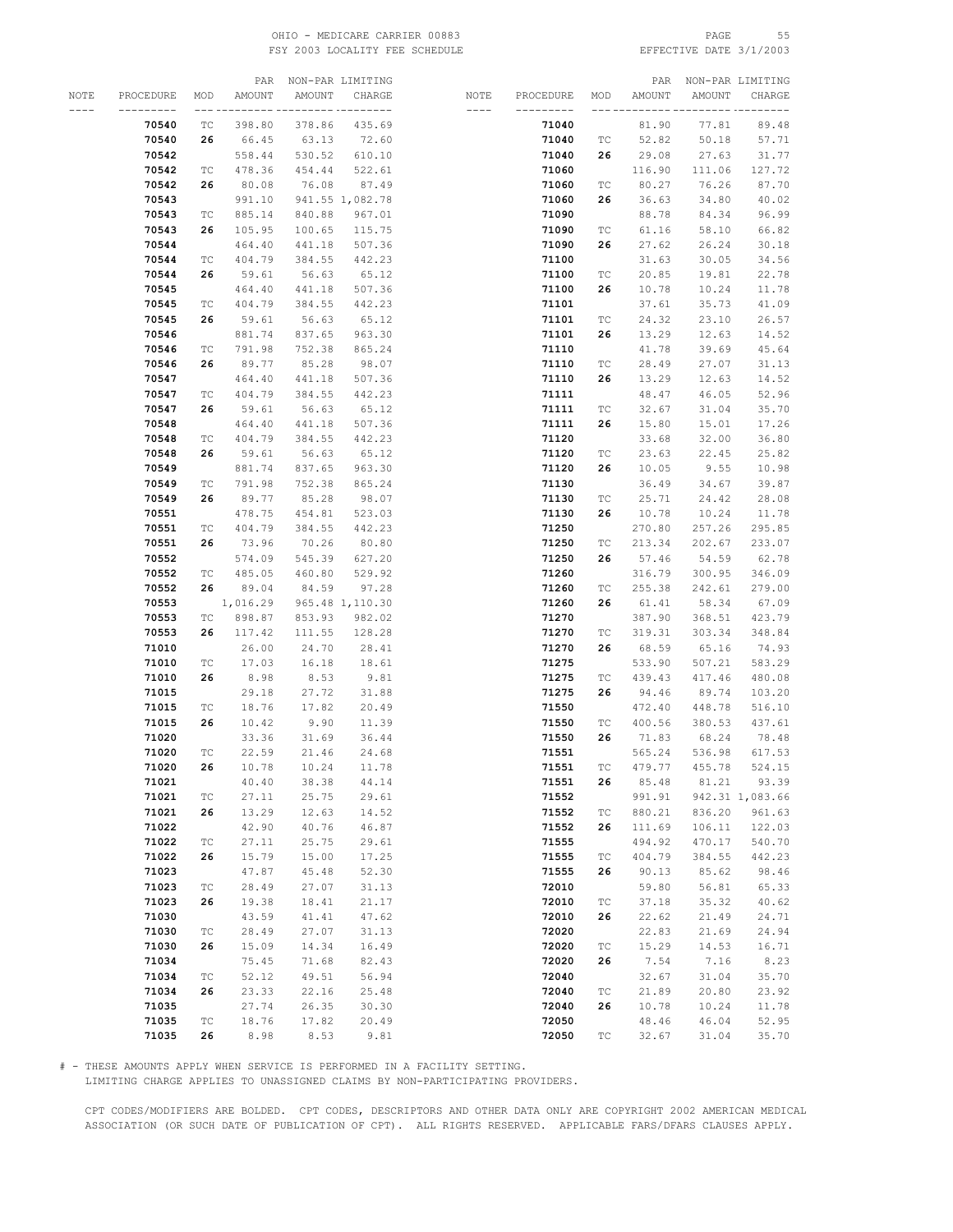# OHIO - MEDICARE CARRIER 00883 PAGE 56 FSY 2003 LOCALITY FEE SCHEDULE

|      |           |         |        | PAR NON-PAR LIMITING  |        |                      |            |                             |           | PAR NON-PAR LIMITING       |                 |
|------|-----------|---------|--------|-----------------------|--------|----------------------|------------|-----------------------------|-----------|----------------------------|-----------------|
| NOTE | PROCEDURE | MOD     | AMOUNT | AMOUNT                | CHARGE | NOTE                 | PROCEDURE  | MOD                         | AMOUNT    | AMOUNT                     | CHARGE          |
|      | --------- | --- --- |        | __ _________ ________ |        | $\cdots\cdots\cdots$ | ---------- | --- --                      |           | --- ---------- <i>----</i> |                 |
|      | 72050     | 26      | 15.79  | 15.00                 | 17.25  |                      | 72141      | ТC                          | 404.79    | 384.55                     | 442.23          |
|      | 72052     |         | 58.61  | 55.68                 | 64.03  |                      | 72141      | 26                          | 79.71     | 75.72                      | 87.08           |
|      | 72052     | ТC      | 40.65  | 38.62                 | 44.41  |                      | 72142      |                             | 581.26    | 552.20                     | 635.03          |
|      |           |         |        |                       |        |                      |            |                             |           |                            |                 |
|      | 72052     | 26      | 17.96  | 17.06                 | 19.62  |                      | 72142      | ТC                          | 485.05    | 460.80                     | 529.92          |
|      | 72069     |         | 29.20  | 27.74                 | 31.90  |                      | 72142      | 26                          | 96.22     | 91.41                      | 105.12          |
|      | 72069     | ТC      | 17.72  | 16.83                 | 19.35  |                      | 72146      |                             | 528.62    | 502.19                     | 577.52          |
|      | 72069     | 26      | 11.48  | 10.91                 | 12.55  |                      | 72146      | ТC                          | 448.91    | 426.46                     | 490.43          |
|      | 72070     |         | 34.41  | 32.69                 | 37.59  |                      | 72146      | 26                          | 79.71     | 75.72                      | 87.08           |
|      | 72070     | ТC      | 23.63  | 22.45                 | 25.82  |                      | 72147      |                             | 580.91    | 551.86                     | 634.64          |
|      | 72070     | 26      | 10.78  | 10.24                 | 11.78  |                      | 72147      | ТC                          | 485.05    | 460.80                     | 529.92          |
|      | 72072     |         | 37.88  | 35.99                 | 41.39  |                      | 72147      | 26                          | 95.87     | 91.08                      | 104.74          |
|      | 72072     | ТC      | 27.11  | 25.75                 | 29.61  |                      | 72148      |                             | 522.87    | 496.73                     | 571.24          |
|      | 72072     | 26      | 10.78  | 10.24                 | 11.78  |                      | 72148      | ТC                          | 448.91    | 426.46                     | 490.43          |
|      | 72074     |         | 44.14  | 41.93                 | 48.22  |                      | 72148      | 26                          | 73.96     | 70.26                      | 80.80           |
|      |           |         |        |                       |        |                      |            |                             |           |                            |                 |
|      | 72074     | ТC      | 33.36  | 31.69                 | 36.44  |                      | 72149      |                             | 574.44    | 545.72                     | 627.58          |
|      | 72074     | 26      | 10.78  | 10.24                 | 11.78  |                      | 72149      | ТC                          | 485.05    | 460.80                     | 529.92          |
|      | 72080     |         | 35.80  | 34.01                 | 39.11  |                      | 72149      | 26                          | 89.39     | 84.92                      | 97.66           |
|      | 72080     | ТC      | 24.32  | 23.10                 | 26.57  |                      | 72156      |                             | 1,026.71  |                            | 975.37 1,121.68 |
|      | 72080     | 26      | 11.48  | 10.91                 | 12.55  |                      | 72156      |                             | TC 898.87 | 853.93                     | 982.02          |
|      | 72090     |         | 38.68  | 36.75                 | 42.26  |                      | 72156      |                             | 26 127.84 | 121.45                     | 139.67          |
|      | 72090     | ТC      | 24.32  | 23.10                 | 26.57  |                      | 72157      |                             | 1,026.71  |                            | 975.37 1,121.68 |
|      | 72090     | 26      | 14.35  | 13.63                 | 15.67  |                      | 72157      |                             | TC 898.87 | 853.93                     | 982.02          |
|      | 72100     |         | 35.80  | 34.01                 | 39.11  |                      | 72157      |                             | 26 127.84 | 121.45                     | 139.67          |
|      | 72100     | ТC      | 24.32  | 23.10                 | 26.57  |                      | 72158      |                             | 1,016.65  |                            | 965.82 1,110.69 |
|      | 72100     | 26      | 11.48  | 10.91                 | 12.55  |                      | 72158      | TC                          | 898.87    | 853.93                     | 982.02          |
|      | 72110     |         | 49.15  | 46.69                 | 53.69  |                      | 72158      | 26                          | 117.77    | 111.88                     | 128.66          |
|      |           |         |        |                       |        |                      | 72170      |                             |           |                            |                 |
|      | 72110     | ТC      | 33.36  | 31.69                 | 36.44  |                      |            |                             | 27.38     | 26.01                      | 29.91           |
|      | 72110     | 26      | 15.79  | 15.00                 | 17.25  |                      | 72170      | ТC                          | 18.76     | 17.82                      | 20.49           |
|      | 72114     |         | 61.04  | 57.99                 | 66.69  |                      | 72170      | 26                          | 8.61      | 8.18                       | 9.41            |
|      | 72114     | ТC      | 42.74  | 40.60                 | 46.69  |                      | 72190      |                             | 34.74     | 33.00                      | 37.95           |
|      | 72114     | 26      | 18.31  | 17.39                 | 20.00  |                      | 72190      | ТC                          | 24.32     | 23.10                      | 26.57           |
|      | 72120     |         | 44.14  | 41.93                 | 48.22  |                      | 72190      | 26                          | 10.42     | 9.90                       | 11.39           |
|      | 72120     | ТC      | 32.67  | 31.04                 | 35.70  |                      | 72191      |                             | 516.36    | 490.54                     | 564.12          |
|      | 72120     | 26      | 11.48  | 10.91                 | 12.55  |                      | 72191      | ТC                          | 426.93    | 405.58                     | 466.42          |
|      | 72125     |         | 270.80 | 257.26                | 295.85 |                      | 72191      | 26                          | 89.43     | 84.96                      | 97.70           |
|      | 72125     | ТC      | 213.34 | 202.67                | 233.07 |                      | 72192      |                             | 267.56    | 254.18                     | 292.31          |
|      | 72125     | 26      | 57.46  | 54.59                 | 62.78  |                      | 72192      | ТC                          | 213.34    | 202.67                     | 233.07          |
|      | 72126     |         | 315.72 | 299.93                | 344.92 |                      | 72192      | 26                          | 54.22     | 51.51                      | 59.24           |
|      | 72126     | ТC      | 255.38 | 242.61                | 279.00 |                      | 72193      |                             | 304.85    | 289.61                     | 333.05          |
|      | 72126     | 26      | 60.34  | 57.32                 | 65.92  |                      | 72193      | ТC                          | 247.39    | 235.02                     | 270.27          |
|      | 72127     |         | 382.51 | 363.38                | 417.89 |                      | 72193      | 26                          | 57.46     | 54.59                      | 62.78           |
|      | 72127     | ТC      | 319.31 | 303.34                | 348.84 |                      | 72194      |                             | 366.44    |                            | 400.34          |
|      |           |         |        |                       |        |                      |            |                             |           | 348.12                     |                 |
|      | 72127     | 26      | 63.20  | 60.04                 | 69.05  |                      | 72194      | ТC                          | 306.10    | 290.80                     | 334.42          |
|      | 72128     |         | 270.80 | 257.26                | 295.85 |                      | 72194      | 26                          | 60.34     | 57.32                      | 65.92           |
|      | 72128     | ТC      | 213.34 | 202.67                | 233.07 |                      | 72195      |                             | 472.75    | 449.11                     | 516.48          |
|      | 72128     | 26      | 57.46  | 54.59                 | 62.78  |                      | 72195      | ТC                          | 400.56    | 380.53                     | 437.61          |
|      | 72129     |         | 315.72 | 299.93                | 344.92 |                      | 72195      | 26                          | 72.19     | 68.58                      | 78.87           |
|      | 72129     | ТC      | 255.38 | 242.61                | 279.00 |                      | 72196      |                             | 564.89    | 536.65                     | 617.15          |
|      | 72129     | 26      | 60.34  | 57.32                 | 65.92  |                      | 72196      | ТC                          | 479.77    | 455.78                     | 524.15          |
|      | 72130     |         | 382.51 | 363.38                | 417.89 |                      | 72196      | 26                          | 85.12     | 80.86                      | 92.99           |
|      | 72130     | TC      | 319.31 | 303.34                | 348.84 |                      | 72197      |                             | 998.95    |                            | 949.00 1,091.35 |
|      | 72130     | 26      | 63.20  | 60.04                 | 69.05  |                      | 72197      | ТC                          | 887.26    | 842.90                     | 969.34          |
|      | 72131     |         | 271.15 | 257.59                | 296.23 |                      | 72197      | 26                          | 111.69    | 106.11                     | 122.03          |
|      | 72131     | TC      | 213.34 | 202.67                | 233.07 |                      | 72200      |                             | 27.38     | 26.01                      | 29.91           |
|      | 72131     | 26      | 57.81  | 54.92                 | 63.16  |                      | 72200      | $\protect\operatorname{TC}$ | 18.76     | 17.82                      | 20.49           |
|      | 72132     |         | 316.07 | 300.27                | 345.31 |                      | 72200      | 26                          | 8.61      | 8.18                       | 9.41            |
|      | 72132     | TC      | 255.38 | 242.61                | 279.00 |                      | 72202      |                             | 31.93     | 30.33                      | 34.88           |
|      | 72132     | 26      | 60.69  | 57.66                 | 66.31  |                      | 72202      | ТC                          | 22.59     | 21.46                      | 24.68           |
|      |           |         |        |                       |        |                      |            |                             |           |                            |                 |
|      | 72133     |         | 382.86 | 363.72                | 418.28 |                      | 72202      | 26                          | 9.34      | 8.87                       | 10.20           |
|      | 72133     | TC      | 319.31 | 303.34                | 348.84 |                      | 72220      |                             | 29.46     | 27.99                      | 32.19           |
|      | 72133     | 26      | 63.55  | 60.37                 | 69.43  |                      | 72220      | $\protect\operatorname{TC}$ | 20.85     | 19.81                      | 22.78           |
|      | 72141     |         | 484.50 | 460.28                | 529.32 |                      | 72220      | 26                          | 8.61      | 8.18                       | 9.41            |

# - THESE AMOUNTS APPLY WHEN SERVICE IS PERFORMED IN A FACILITY SETTING.

LIMITING CHARGE APPLIES TO UNASSIGNED CLAIMS BY NON-PARTICIPATING PROVIDERS.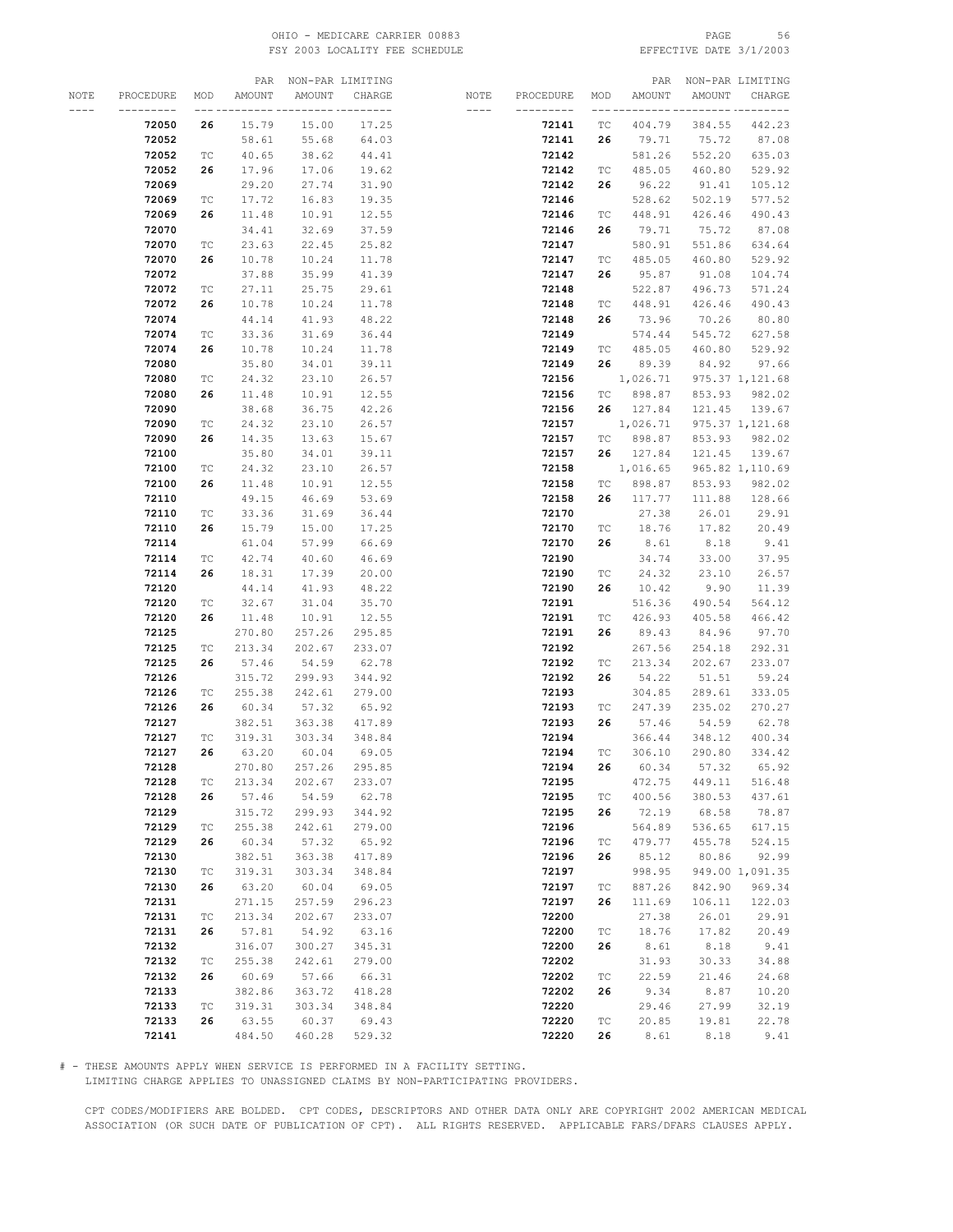# OHIO – MEDICARE CARRIER 00883 PAGE 57<br>
FSY 2003 LOCALITY FEE SCHEDULE FRY 2003 LOCALITY FEE SCHEDULE FSY 2003 LOCALITY FEE SCHEDULE

|      |           |                             |        | PAR NON-PAR LIMITING        |        |          |            |                             |        | PAR NON-PAR LIMITING |                 |
|------|-----------|-----------------------------|--------|-----------------------------|--------|----------|------------|-----------------------------|--------|----------------------|-----------------|
| NOTE | PROCEDURE | MOD                         | AMOUNT | AMOUNT                      | CHARGE | NOTE     | PROCEDURE  | MOD                         | AMOUNT | AMOUNT               | CHARGE          |
|      |           | --- --                      |        | ------- --------- --------- |        | $\cdots$ | ---------- | --- -----                   |        | --- ------           | --- -----       |
|      | 72240     |                             | 216.54 | 205.71                      | 236.57 |          | 73110      | 26                          | 8.61   | 8.18                 | 9.41            |
|      | 72240     | ТC                          | 171.64 | 163.06                      | 187.52 |          | 73115      |                             | 84.62  | 80.39                | 92.45           |
|      | 72240     | 26                          | 44.90  | 42.66                       | 49.06  |          | 73115      | ТC                          | 57.34  | 54.47                | 62.64           |
|      |           |                             |        | 190.20                      |        |          |            |                             |        |                      |                 |
|      | 72255     |                             | 200.21 |                             | 218.73 |          | 73115      | 26                          | 27.28  | 25.92                | 29.81           |
|      | 72255     | ТC                          | 156.00 | 148.20                      | 170.43 |          | 73120      |                             | 25.97  | 24.67                | 28.37           |
|      | 72255     | 26                          | 44.20  | 41.99                       | 48.29  |          | 73120      | ТC                          | 17.72  | 16.83                | 19.35           |
|      | 72265     |                             | 187.58 | 178.20                      | 204.93 |          | 73120      | 26                          | 8.25   | 7.84                 | 9.02            |
|      | 72265     | ТC                          | 146.98 | 139.63                      | 160.57 |          | 73130      |                             | 27.72  | 26.33                | 30.28           |
|      | 72265     | 26                          | 40.60  | 38.57                       | 44.36  |          | 73130      | TC                          | 19.11  | 18.15                | 20.87           |
|      | 72270     |                             | 286.02 | 271.72                      | 312.48 |          | 73130      | 26                          | 8.61   | 8.18                 | 9.41            |
|      | 72270     | ТC                          | 220.29 | 209.28                      | 240.67 |          | 73140      |                             | 21.75  | 20.66                | 23.76           |
|      | 72270     | 26                          | 65.73  | 62.44                       | 71.81  |          | 73140      | ТC                          | 15.29  | 14.53                | 16.71           |
|      | 72275     |                             | 114.54 | 108.81                      | 125.13 |          | 73140      | 26                          | 6.47   | 6.15                 | 7.07            |
|      | 72275     | $\protect\operatorname{TC}$ | 78.91  | 74.96                       | 86.20  |          | 73200      |                             | 233.16 | 221.50               | 254.73          |
|      | 72275     | 26                          | 35.62  | 33.84                       | 38.92  |          | 73200      | ТC                          | 178.94 | 169.99               | 195.49          |
|      | 72285     |                             | 359.75 | 341.76                      | 393.02 |          | 73200      | 26                          | 54.22  | 51.51                | 59.24           |
|      | 72285     | ТC                          | 302.63 | 287.50                      | 330.63 |          | 73201      |                             | 271.15 | 257.59               | 296.23          |
|      |           |                             |        |                             |        |          |            |                             |        |                      |                 |
|      | 72285     | 26                          | 57.12  | 54.26                       | 62.40  |          | 73201      | ТC                          | 213.34 | 202.67               | 233.07          |
|      | 72295     |                             | 324.47 | 308.25                      | 354.49 |          | 73201      | 26                          | 57.81  | 54.92                | 63.16           |
|      | 72295     | ТC                          | 283.17 | 269.01                      | 309.36 |          | 73202      |                             | 328.92 | 312.47               | 359.34          |
|      | 72295     | 26                          | 41.30  | 39.24                       | 45.13  |          | 73202      | ТC                          | 267.89 | 254.50               | 292.68          |
|      | 73000     |                             | 26.66  | 25.33                       | 29.13  |          | 73202      | 26                          | 61.04  | 57.99                | 66.69           |
|      | 73000     | ТC                          | 18.76  | 17.82                       | 20.49  |          | 73206      |                             | 479.89 | 455.90               | 524.29          |
|      | 73000     | 26                          | 7.90   | 7.51                        | 8.64   |          | 73206      | TC                          | 390.47 | 370.95               | 426.59          |
|      | 73010     |                             | 27.38  | 26.01                       | 29.91  |          | 73206      | 26                          | 89.43  | 84.96                | 97.70           |
|      | 73010     | ТC                          | 18.76  | 17.82                       | 20.49  |          | 73218      |                             | 465.25 | 441.99               | 508.29          |
|      | 73010     | 26                          | 8.61   | 8.18                        | 9.41   |          | 73218      | ТC                          | 398.80 | 378.86               | 435.69          |
|      | 73020     |                             | 24.57  | 23.34                       | 26.84  |          | 73218      | 26                          | 66.45  | 63.13                | 72.60           |
|      | 73020     | TC                          | 17.03  | 16.18                       | 18.61  |          | 73219      |                             | 558.44 | 530.52               | 610.10          |
|      | 73020     | 26                          | 7.54   | 7.16                        | 8.23   |          | 73219      | $\protect\operatorname{TC}$ | 478.36 | 454.44               | 522.61          |
|      |           |                             |        |                             |        |          |            |                             |        |                      |                 |
|      | 73030     |                             | 29.83  | 28.34                       | 32.59  |          | 73219      | 26                          | 80.08  | 76.08                | 87.49           |
|      | 73030     | ТC                          | 20.85  | 19.81                       | 22.78  |          | 73220      |                             | 991.80 |                      | 942.21 1,083.54 |
|      | 73030     | 26                          | 8.98   | 8.53                        | 9.81   |          | 73220      | ТC                          | 885.14 | 840.88               | 967.01          |
|      | 73040     |                             | 103.03 | 97.88                       | 112.56 |          | 73220      | 26                          | 106.65 | 101.32               | 116.52          |
|      | 73040     | ТC                          | 76.10  | 72.30                       | 83.15  |          | 73221      |                             | 465.25 | 441.99               | 508.29          |
|      | 73040     | 26                          | 26.93  | 25.58                       | 29.42  |          | 73221      | ТC                          | 398.80 | 378.86               | 435.69          |
|      | 73050     |                             | 34.73  | 32.99                       | 37.94  |          | 73221      | 26                          | 66.45  | 63.13                | 72.60           |
|      | 73050     | ТC                          | 24.32  | 23.10                       | 26.57  |          | 73222      |                             | 558.09 | 530.19               | 609.72          |
|      | 73050     | 26                          | 10.40  | 9.88                        | 11.36  |          | 73222      | ТC                          | 478.36 | 454.44               | 522.61          |
|      | 73060     |                             | 29.46  | 27.99                       | 32.19  |          | 73222      | 26                          | 79.74  | 75.75                | 87.11           |
|      | 73060     | ТC                          | 20.85  | 19.81                       | 22.78  |          | 73223      |                             | 991.44 |                      | 941.87 1,083.15 |
|      | 73060     | 26                          | 8.61   | 8.18                        | 9.41   |          | 73223      | ТC                          | 885.14 | 840.88               | 967.01          |
|      | 73070     |                             | 26.30  | 24.99                       | 28.74  |          | 73223      | 26                          | 106.30 | 100.99               | 116.14          |
|      | 73070     | TC                          | 18.76  | 17.82                       | 20.49  |          | 73500      |                             | 25.64  | 24.36                | 28.01           |
|      | 73070     | 26                          | 7.54   | 7.16                        | 8.23   |          | 73500      | $\protect\operatorname{TC}$ | 17.03  | 16.18                | 18.61           |
|      | 73080     |                             | 29.46  | 27.99                       | 32.19  |          | 73500      | 26                          | 8.61   | 8.18                 | 9.41            |
|      | 73080     | $\protect\operatorname{TC}$ | 20.85  | 19.81                       | 22.78  |          | 73510      |                             | 31.62  | 30.04                | 34.55           |
|      | 73080     | 26                          | 8.61   | 8.18                        | 9.41   |          | 73510      | ТC                          | 20.85  | 19.81                | 22.78           |
|      | 73085     |                             | 103.38 | 98.21                       | 112.94 |          | 73510      | 26                          | 10.77  | 10.23                | 11.76           |
|      | 73085     | $\protect\operatorname{TC}$ | 76.10  | 72.30                       | 83.15  |          | 73520      |                             |        | 35.72                | 41.08           |
|      |           |                             |        |                             |        |          |            |                             | 37.60  |                      |                 |
|      | 73085     | 26                          | 27.28  | 25.92                       | 29.81  |          | 73520      | $\protect\operatorname{TC}$ | 24.32  | 23.10                | 26.57           |
|      | 73090     |                             | 26.66  | 25.33                       | 29.13  |          | 73520      | 26                          | 13.28  | 12.62                | 14.51           |
|      | 73090     | ТC                          | 18.76  | 17.82                       | 20.49  |          | 73525      |                             | 103.03 | 97.88                | 112.56          |
|      | 73090     | 26                          | 7.90   | 7.51                        | 8.64   |          | 73525      | ТC                          | 76.10  | 72.30                | 83.15           |
|      | 73092     |                             | 25.62  | 24.34                       | 27.99  |          | 73525      | 26                          | 26.93  | 25.58                | 29.42           |
|      | 73092     | $\protect\operatorname{TC}$ | 17.72  | 16.83                       | 19.35  |          | 73530      |                             | 33.13  | 31.47                | 36.19           |
|      | 73092     | 26                          | 7.90   | 7.51                        | 8.64   |          | 73530      | $\protect\operatorname{TC}$ | 18.76  | 17.82                | 20.49           |
|      | 73100     |                             | 26.32  | 25.00                       | 28.75  |          | 73530      | 26                          | 14.36  | 13.64                | 15.69           |
|      | 73100     | ТC                          | 17.72  | 16.83                       | 19.35  |          | 73540      |                             | 31.25  | 29.69                | 34.14           |
|      | 73100     | 26                          | 8.60   | 8.17                        | 9.40   |          | 73540      | $\protect\operatorname{TC}$ | 20.85  | 19.81                | 22.78           |
|      | 73110     |                             | 27.72  | 26.33                       | 30.28  |          | 73540      | 26                          | 10.40  | 9.88                 | 11.36           |
|      | 73110     | ТC                          | 19.11  | 18.15                       | 20.87  |          | 73542      |                             | 104.50 | 99.28                | 114.17          |

# - THESE AMOUNTS APPLY WHEN SERVICE IS PERFORMED IN A FACILITY SETTING.

LIMITING CHARGE APPLIES TO UNASSIGNED CLAIMS BY NON-PARTICIPATING PROVIDERS.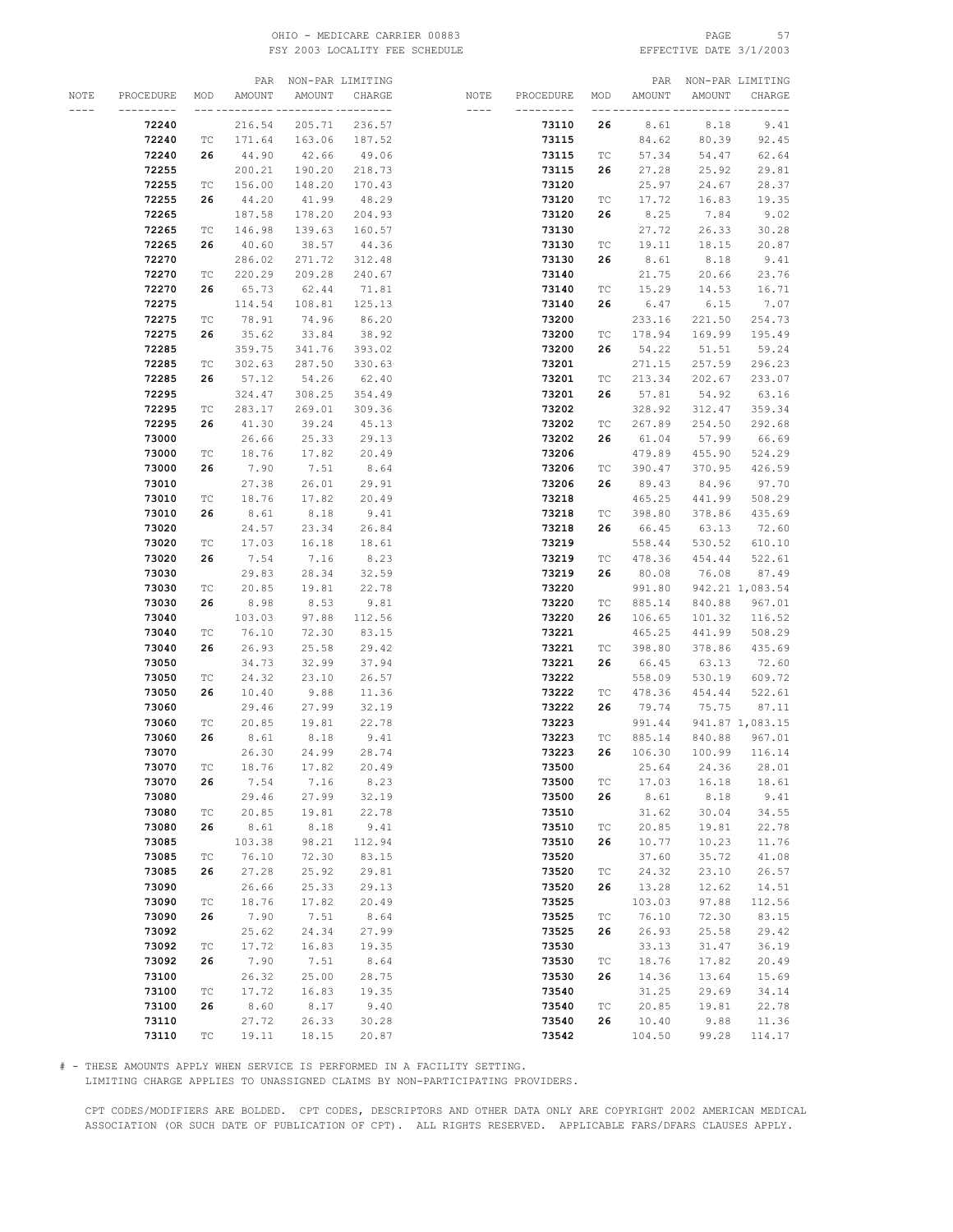# OHIO - MEDICARE CARRIER 00883 PAGE 58 FSY 2003 LOCALITY FEE SCHEDULE

|      |           |                             |        | PAR NON-PAR LIMITING  |        |                      |           |                             |        | PAR NON-PAR LIMITING |                 |
|------|-----------|-----------------------------|--------|-----------------------|--------|----------------------|-----------|-----------------------------|--------|----------------------|-----------------|
| NOTE | PROCEDURE | MOD                         | AMOUNT | AMOUNT                | CHARGE | NOTE                 | PROCEDURE | MOD                         | AMOUNT | AMOUNT               | CHARGE          |
|      | --------- | --- --                      |        | __ _________ ________ |        | $\cdots\cdots\cdots$ | --------- | --- --                      |        | --- ---------------  |                 |
|      | 73542     | ТC                          | 76.10  | 72.30                 | 83.15  |                      | 73719     |                             | 558.09 | 530.19               | 609.72          |
|      | 73542     | 26                          | 28.40  | 26.98                 | 31.03  |                      | 73719     | ТC                          | 478.36 | 454.44               | 522.61          |
|      | 73550     |                             | 29.46  | 27.99                 | 32.19  |                      | 73719     | 26                          | 79.74  | 75.75                | 87.11           |
|      |           |                             | 20.85  |                       |        |                      |           |                             | 991.45 |                      | 941.88 1,083.16 |
|      | 73550     | $\protect\operatorname{TC}$ |        | 19.81                 | 22.78  |                      | 73720     |                             |        |                      |                 |
|      | 73550     | 26                          | 8.61   | 8.18                  | 9.41   |                      | 73720     | ТC                          | 885.14 | 840.88               | 967.01          |
|      | 73560     |                             | 27.73  | 26.34                 | 30.29  |                      | 73720     | 26                          | 106.31 | 100.99               | 116.14          |
|      | 73560     | ТC                          | 18.76  | 17.82                 | 20.49  |                      | 73721     |                             | 465.25 | 441.99               | 508.29          |
|      | 73560     | 26                          | 8.97   | 8.52                  | 9.80   |                      | 73721     | ТC                          | 398.80 | 378.86               | 435.69          |
|      | 73562     |                             | 30.18  | 28.67                 | 32.97  |                      | 73721     | 26                          | 66.45  | 63.13                | 72.60           |
|      | 73562     | $\protect\operatorname{TC}$ | 20.85  | 19.81                 | 22.78  |                      | 73722     |                             | 558.79 | 530.85               | 610.48          |
|      | 73562     | 26                          | 9.33   | 8.86                  | 10.19  |                      | 73722     | ТC                          | 478.36 | 454.44               | 522.61          |
|      | 73564     |                             | 34.06  | 32.36                 | 37.21  |                      | 73722     | 26                          | 80.44  | 76.42                | 87.88           |
|      | 73564     | ТC                          | 22.59  | 21.46                 | 24.68  |                      | 73723     |                             | 991.44 |                      | 941.87 1,083.15 |
|      | 73564     | 26                          | 11.48  | 10.91                 | 12.55  |                      | 73723     | ТC                          | 885.14 | 840.88               | 967.01          |
|      | 73565     |                             | 26.69  | 25.36                 | 29.16  |                      | 73723     | 26                          | 106.30 | 100.99               | 116.14          |
|      | 73565     | ТC                          | 17.72  | 16.83                 | 19.35  |                      | 73725     |                             | 495.28 | 470.52               | 541.10          |
|      |           |                             |        |                       |        |                      |           |                             |        |                      |                 |
|      | 73565     | 26                          | 8.97   | 8.52                  | 9.80   |                      | 73725     | ТC                          | 404.79 | 384.55               | 442.23          |
|      | 73580     |                             | 121.79 | 115.70                | 133.06 |                      | 73725     | 26                          | 90.49  | 85.97                | 98.87           |
|      | 73580     | ТC                          | 94.86  | 90.12                 | 103.64 |                      | 74000     |                             | 27.74  | 26.35                | 30.30           |
|      | 73580     | 26                          | 26.93  | 25.58                 | 29.42  |                      | 74000     | ТC                          | 18.76  | 17.82                | 20.49           |
|      | 73590     |                             | 27.38  | 26.01                 | 29.91  |                      | 74000     | 26                          | 8.98   | 8.53                 | 9.81            |
|      | 73590     | ТC                          | 18.76  | 17.82                 | 20.49  |                      | 74010     |                             | 32.34  | 30.72                | 35.33           |
|      | 73590     | 26                          | 8.61   | 8.18                  | 9.41   |                      | 74010     | ТC                          | 20.85  | 19.81                | 22.78           |
|      | 73592     |                             | 25.97  | 24.67                 | 28.37  |                      | 74010     | 26                          | 11.49  | 10.92                | 12.56           |
|      | 73592     | ТC                          | 17.72  | 16.83                 | 19.35  |                      | 74020     |                             | 35.88  | 34.09                | 39.20           |
|      | 73592     | 26                          | 8.25   | 7.84                  | 9.02   |                      | 74020     | ТC                          | 22.59  | 21.46                | 24.68           |
|      | 73600     |                             | 25.97  | 24.67                 | 28.37  |                      | 74020     | 26                          | 13.29  | 12.63                | 14.52           |
|      | 73600     | ТC                          | 17.72  | 16.83                 | 19.35  |                      | 74022     |                             | 42.91  | 40.76                | 46.87           |
|      |           |                             |        |                       |        |                      |           |                             |        |                      |                 |
|      | 73600     | 26                          | 8.25   | 7.84                  | 9.02   |                      | 74022     | ТC                          | 27.11  | 25.75                | 29.61           |
|      | 73610     |                             | 27.72  | 26.33                 | 30.28  |                      | 74022     | 26                          | 15.80  | 15.01                | 17.26           |
|      | 73610     | ТC                          | 19.11  | 18.15                 | 20.87  |                      | 74150     |                             | 263.21 | 250.05               | 287.56          |
|      | 73610     | 26                          | 8.61   | 8.18                  | 9.41   |                      | 74150     | ТC                          | 204.31 | 194.09               | 223.20          |
|      | 73615     |                             | 103.38 | 98.21                 | 112.94 |                      | 74150     | 26                          | 58.90  | 55.96                | 64.35           |
|      | 73615     | ТC                          | 76.10  | 72.30                 | 83.15  |                      | 74160     |                             | 310.59 | 295.06               | 339.32          |
|      | 73615     | 26                          | 27.28  | 25.92                 | 29.81  |                      | 74160     | ТC                          | 247.39 | 235.02               | 270.27          |
|      | 73620     |                             | 25.97  | 24.67                 | 28.37  |                      | 74160     | 26                          | 63.20  | 60.04                | 69.05           |
|      | 73620     | ТC                          | 17.72  | 16.83                 | 19.35  |                      | 74170     |                             | 375.77 | 356.98               | 410.53          |
|      | 73620     | 26                          | 8.25   | 7.84                  | 9.02   |                      | 74170     | ТC                          | 306.10 | 290.80               | 334.42          |
|      | 73630     |                             | 27.72  | 26.33                 | 30.28  |                      | 74170     | 26                          | 69.66  | 66.18                | 76.11           |
|      | 73630     | ТC                          | 19.11  | 18.15                 | 20.87  |                      | 74175     |                             | 520.67 | 494.64               | 568.84          |
|      | 73630     | 26                          | 8.61   | 8.18                  | 9.41   |                      | 74175     | ТC                          | 426.93 | 405.58               | 466.42          |
|      | 73650     |                             | 25.28  | 24.02                 | 27.62  |                      | 74175     | 26                          | 93.74  | 89.05                | 102.41          |
|      | 73650     | ТC                          | 17.03  | 16.18                 | 18.61  |                      | 74181     |                             | 473.10 | 449.45               | 516.87          |
|      | 73650     | 26                          | 8.25   | 7.84                  | 9.02   |                      | 74181     | TC                          | 400.56 | 380.53               | 437.61          |
|      | 73660     |                             | 21.75  | 20.66                 | 23.76  |                      | 74181     | 26                          | 72.54  | 68.91                | 79.25           |
|      | 73660     |                             | 15.29  | 14.53                 | 16.71  |                      | 74182     |                             | 565.24 | 536.98               | 617.53          |
|      |           | ТC                          |        |                       |        |                      |           |                             |        |                      |                 |
|      | 73660     | 26                          | 6.47   | 6.15                  | 7.07   |                      | 74182     | ТC                          | 479.77 | 455.78               | 524.15          |
|      | 73700     |                             | 233.16 | 221.50                | 254.73 |                      | 74182     | 26                          | 85.48  | 81.21                | 93.39           |
|      | 73700     | ТC                          | 178.94 | 169.99                | 195.49 |                      | 74183     |                             | 998.95 |                      | 949.00 1,091.35 |
|      | 73700     | 26                          | 54.22  | 51.51                 | 59.24  |                      | 74183     | ТC                          | 887.26 | 842.90               | 969.34          |
|      | 73701     |                             | 270.80 | 257.26                | 295.85 |                      | 74183     | 26                          | 111.69 | 106.11               | 122.03          |
|      | 73701     | ТC                          | 213.34 | 202.67                | 233.07 |                      | 74185     |                             | 494.21 | 469.50               | 539.93          |
|      | 73701     | 26                          | 57.46  | 54.59                 | 62.78  |                      | 74185     | ТC                          | 404.79 | 384.55               | 442.23          |
|      | 73702     |                             | 328.23 | 311.82                | 358.59 |                      | 74185     | 26                          | 89.42  | 84.95                | 97.69           |
|      | 73702     | TC                          | 267.89 | 254.50                | 292.68 |                      | 74190     |                             | 70.96  | 67.41                | 77.52           |
|      | 73702     | 26                          | 60.34  | 57.32                 | 65.92  |                      | 74190     | ТC                          | 47.26  | 44.90                | 51.64           |
|      | 73706     |                             | 484.21 | 460.00                | 529.00 |                      | 74190     | 26                          | 23.71  | 22.52                | 25.90           |
|      | 73706     | ТC                          | 390.47 | 370.95                | 426.59 |                      | 74210     |                             | 60.69  | 57.66                | 66.31           |
|      | 73706     | 26                          | 93.74  | 89.05                 | 102.41 |                      | 74210     | $\protect\operatorname{TC}$ | 42.74  | 40.60                | 46.69           |
|      | 73718     |                             | 465.25 | 441.99                | 508.29 |                      | 74210     | 26                          | 17.96  | 17.06                | 19.62           |
|      | 73718     | ТC                          | 398.80 | 378.86                | 435.69 |                      | 74220     |                             | 65.71  | 62.42                | 71.78           |
|      | 73718     | 26                          | 66.45  | 63.13                 | 72.60  |                      | 74220     | ТC                          | 42.74  | 40.60                | 46.69           |
|      |           |                             |        |                       |        |                      |           |                             |        |                      |                 |

# - THESE AMOUNTS APPLY WHEN SERVICE IS PERFORMED IN A FACILITY SETTING.

LIMITING CHARGE APPLIES TO UNASSIGNED CLAIMS BY NON-PARTICIPATING PROVIDERS.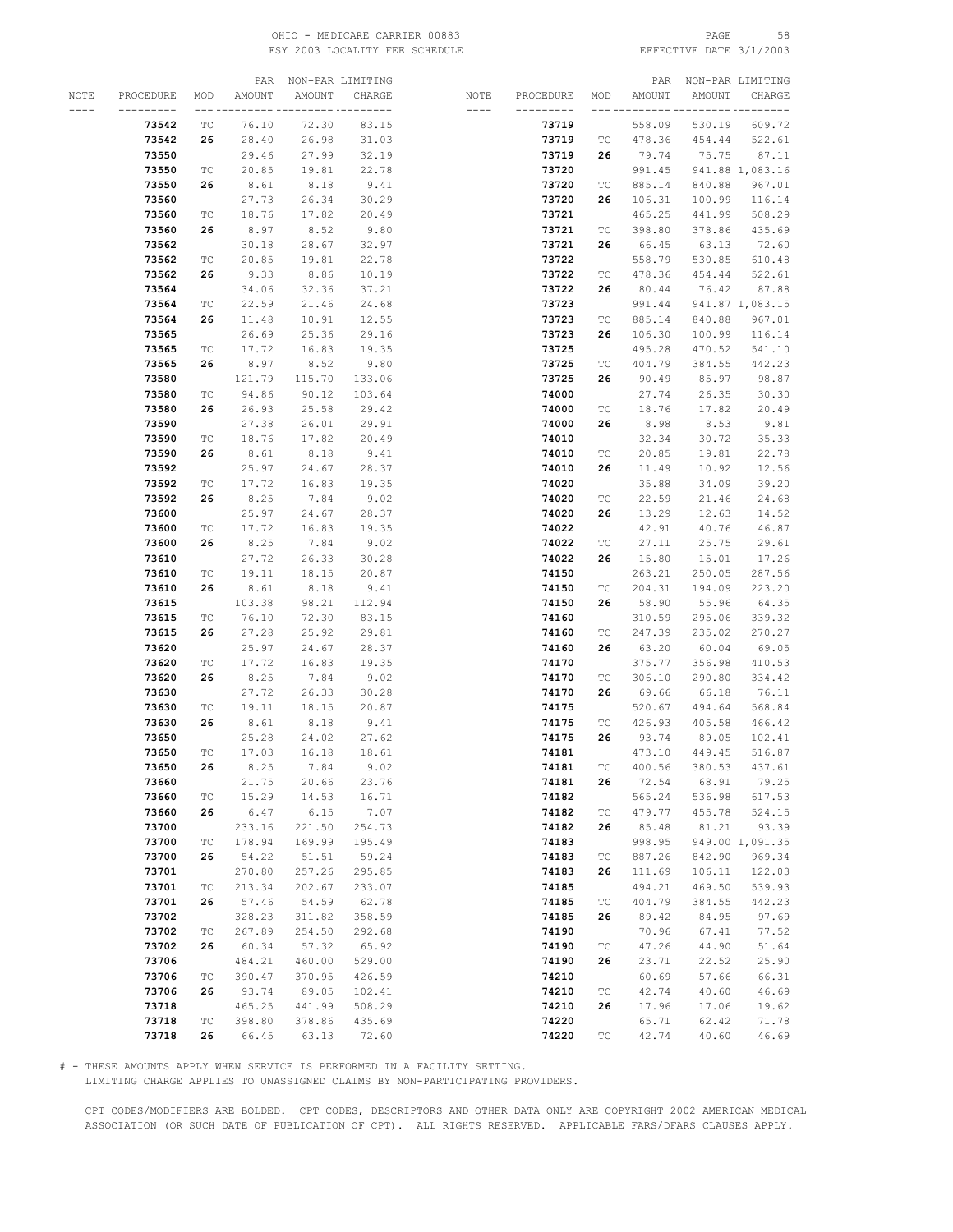# OHIO - MEDICARE CARRIER 00883 PAGE 59 FSY 2003 LOCALITY FEE SCHEDULE

|      |           |                             |        | PAR NON-PAR LIMITING |               |                      |           |                             |            | PAR NON-PAR LIMITING |        |
|------|-----------|-----------------------------|--------|----------------------|---------------|----------------------|-----------|-----------------------------|------------|----------------------|--------|
| NOTE | PROCEDURE | MOD                         | AMOUNT | AMOUNT               | CHARGE        | NOTE                 | PROCEDURE | MOD                         | AMOUNT     | AMOUNT               | CHARGE |
|      |           |                             |        |                      | -- ---------- | $\cdots\cdots\cdots$ | --------- |                             | --- ------ |                      |        |
|      | 74220     | 26                          | 22.98  | 21.83                | 25.10         |                      | 74328     | 26                          | 34.83      | 33.09                | 38.05  |
|      | 74230     |                             | 73.47  |                      |               |                      | 74329     |                             |            |                      |        |
|      |           |                             |        | 69.80                | 80.27         |                      |           |                             | 148.45     | 141.03               | 162.18 |
|      | 74230     | TC                          | 47.26  | 44.90                | 51.64         |                      | 74329     | ТC                          | 113.62     | 107.94               | 124.13 |
|      | 74230     | 26                          | 26.22  | 24.91                | 28.65         |                      | 74329     | 26                          | 34.83      | 33.09                | 38.05  |
|      | 74235     |                             | 154.11 | 146.40               | 168.36        |                      | 74330     |                             | 158.50     | 150.58               | 173.17 |
|      | 74235     | TC                          | 94.86  | 90.12                | 103.64        |                      | 74330     | ТC                          | 113.62     | 107.94               | 124.13 |
|      | 74235     | 26                          | 59.25  | 56.29                | 64.73         |                      | 74330     | 26                          | 44.88      | 42.64                | 49.04  |
|      | 74240     |                             | 86.94  | 82.59                | 94.98         |                      | 74340     |                             | 121.44     | 115.37               | 132.68 |
|      | 74240     | ТC                          | 52.82  | 50.18                | 57.71         |                      | 74340     | TC                          | 94.86      | 90.12                | 103.64 |
|      | 74240     | 26                          | 34.12  | 32.41                | 37.27         |                      | 74340     | 26                          | 26.58      | 25.25                | 29.04  |
|      | 74241     |                             | 87.98  | 83.58                | 96.12         |                      | 74350     |                             | 151.33     | 143.76               | 165.32 |
|      | 74241     | ТC                          | 53.86  | 51.17                | 58.85         |                      | 74350     | ТC                          | 113.62     | 107.94               | 124.13 |
|      | 74241     | 26                          | 34.12  | 32.41                | 37.27         |                      | 74350     | 26                          | 37.71      | 35.82                | 41.19  |
|      |           |                             |        |                      |               |                      |           |                             |            |                      |        |
|      | 74245     |                             | 131.42 | 124.85               | 143.58        |                      | 74355     |                             | 132.56     | 125.93               | 144.82 |
|      | 74245     | ТC                          | 86.17  | 81.86                | 94.14         |                      | 74355     | ТC                          | 94.86      | 90.12                | 103.64 |
|      | 74245     | 26                          | 45.25  | 42.99                | 49.44         |                      | 74355     | 26                          | 37.71      | 35.82                | 41.19  |
|      | 74246     |                             | 93.54  | 88.86                | 102.19        |                      | 74360     |                             | 140.55     | 133.52               | 153.55 |
|      | 74246     | ТC                          | 59.42  | 56.45                | 64.92         |                      | 74360     | ТC                          | 113.62     | 107.94               | 124.13 |
|      | 74246     | 26                          | 34.12  | 32.41                | 37.27         |                      | 74360     | 26                          | 26.93      | 25.58                | 29.42  |
|      | 74247     |                             | 95.28  | 90.52                | 104.10        |                      | 74363     |                             | 264.10     | 250.90               | 288.54 |
|      | 74247     | ТC                          | 61.16  | 58.10                | 66.82         |                      | 74363     | ТC                          | 220.29     | 209.28               | 240.67 |
|      | 74247     | 26                          | 34.12  | 32.41                | 37.27         |                      | 74363     | 26                          | 43.81      | 41.62                | 47.86  |
|      | 74249     |                             | 138.37 | 131.45               | 151.17        |                      | 74400     |                             | 85.58      | 81.30                | 93.50  |
|      | 74249     | ТC                          | 93.12  | 88.46                | 101.73        |                      | 74400     | ТC                          | 61.16      | 58.10                | 66.82  |
|      | 74249     | 26                          | 45.25  | 42.99                | 49.44         |                      | 74400     | 26                          | 24.42      | 23.20                | 26.68  |
|      |           |                             |        |                      |               |                      |           |                             |            |                      |        |
|      | 74250     |                             | 70.60  | 67.07                | 77.13         |                      | 74410     |                             | 94.95      | 90.20                | 103.73 |
|      | 74250     | ТC                          | 47.26  | 44.90                | 51.64         |                      | 74410     | ТC                          | 70.54      | 67.01                | 77.06  |
|      | 74250     | 26                          | 23.34  | 22.17                | 25.50         |                      | 74410     | 26                          | 24.42      | 23.20                | 26.68  |
|      | 74251     |                             | 81.38  | 77.31                | 88.91         |                      | 74415     |                             | 101.21     | 96.15                | 110.57 |
|      | 74251     | ТC                          | 47.26  | 44.90                | 51.64         |                      | 74415     | ТC                          | 76.79      | 72.95                | 83.89  |
|      | 74251     | 26                          | 34.12  | 32.41                | 37.27         |                      | 74415     | 26                          | 24.42      | 23.20                | 26.68  |
|      | 74260     |                             | 78.64  | 74.71                | 85.92         |                      | 74420     |                             | 112.81     | 107.17               | 123.25 |
|      | 74260     | ТC                          | 53.86  | 51.17                | 58.85         |                      | 74420     | ТC                          | 94.86      | 90.12                | 103.64 |
|      | 74260     | 26                          | 24.78  | 23.54                | 27.07         |                      | 74420     | 26                          | 17.96      | 17.06                | 19.62  |
|      | 74270     |                             | 95.98  | 91.18                | 104.86        |                      | 74425     |                             | 65.21      | 61.95                | 71.24  |
|      | 74270     | ТC                          | 61.85  | 58.76                | 67.57         |                      | 74425     | $\protect\operatorname{TC}$ | 47.26      | 44.90                | 51.64  |
|      | 74270     | 26                          | 34.12  | 32.41                | 37.27         |                      | 74425     | 26                          | 17.96      | 17.06                | 19.62  |
|      | 74280     |                             | 130.16 | 123.65               | 142.20        |                      | 74430     |                             | 54.03      | 51.33                | 59.03  |
|      | 74280     | TC                          | 80.96  | 76.91                | 88.45         |                      | 74430     | ТC                          | 37.87      | 35.98                | 41.38  |
|      | 74280     | 26                          | 49.20  | 46.74                | 53.75         |                      | 74430     | 26                          | 16.15      | 15.34                | 17.64  |
|      |           |                             | 193.32 | 183.65               | 211.20        |                      | 74440     |                             |            | 56.70                |        |
|      | 74283     |                             |        |                      |               |                      |           |                             | 59.68      |                      | 65.21  |
|      | 74283     | ТC                          | 92.77  | 88.13                | 101.35        |                      | 74440     | ТC                          | 40.65      | 38.62                | 44.41  |
|      | 74283     | 26                          | 100.54 | 95.51                | 109.84        |                      | 74440     | 26                          | 19.03      | 18.08                | 20.79  |
|      | 74290     |                             | 42.91  | 40.76                | 46.87         |                      | 74445     |                             | 97.04      | 92.19                | 106.02 |
|      | 74290     | ТC                          | 27.11  | 25.75                | 29.61         |                      | 74445     | ТC                          | 40.65      | 38.62                | 44.41  |
|      | 74290     | 26                          | 15.80  | 15.01                | 17.26         |                      | 74445     | 26                          | 56.39      | 53.57                | 61.61  |
|      | 74291     |                             | 25.34  | 24.07                | 27.68         |                      | 74450     |                             | 69.33      | 65.86                | 75.74  |
|      | 74291     | TC                          | 15.29  | 14.53                | 16.71         |                      | 74450     | $\protect\operatorname{TC}$ | 52.82      | 50.18                | 57.71  |
|      | 74291     | 26                          | 10.05  | 9.55                 | 10.98         |                      | 74450     | 26                          | 16.52      | 15.69                | 18.04  |
|      | 74300     | 26                          | 17.96  | 17.06                | 19.62         |                      | 74455     |                             | 73.85      | 70.16                | 80.68  |
|      | 74301     | 26                          | 10.42  | 9.90                 | 11.39         |                      | 74455     | $\protect\operatorname{TC}$ | 57.34      | 54.47                | 62.64  |
|      | 74305     |                             | 49.32  | 46.85                | 53.88         |                      | 74455     | 26                          | 16.52      | 15.69                | 18.04  |
|      | 74305     | ТC                          | 28.49  | 27.07                | 31.13         |                      | 74470     |                             | 71.75      | 68.16                | 78.38  |
|      | 74305     | 26                          | 20.83  | 19.79                | 22.76         |                      | 74470     | ТC                          | 45.17      | 42.91                | 49.35  |
|      | 74320     |                             | 140.20 | 133.19               | 153.17        |                      | 74470     | 26                          | 26.58      | 25.25                | 29.04  |
|      | 74320     | ТC                          | 113.62 | 107.94               | 124.13        |                      | 74475     |                             | 173.56     | 164.88               | 189.61 |
|      | 74320     | 26                          | 26.58  | 25.25                | 29.04         |                      | 74475     | $\protect\operatorname{TC}$ | 146.98     | 139.63               | 160.57 |
|      |           |                             | 98.77  |                      | 107.90        |                      | 74475     | 26                          |            |                      |        |
|      | 74327     |                             |        | 93.83                |               |                      |           |                             | 26.58      | 25.25                | 29.04  |
|      | 74327     | ТC                          | 63.94  | 60.74                | 69.85         |                      | 74480     |                             | 173.56     | 164.88               | 189.61 |
|      | 74327     | 26                          | 34.83  | 33.09                | 38.05         |                      | 74480     | ТC                          | 146.98     | 139.63               | 160.57 |
|      | 74328     |                             | 148.45 | 141.03               | 162.18        |                      | 74480     | 26                          | 26.58      | 25.25                | 29.04  |
|      | 74328     | $\protect\operatorname{TC}$ | 113.62 | 107.94               | 124.13        |                      | 74485     |                             | 140.55     | 133.52               | 153.55 |

# - THESE AMOUNTS APPLY WHEN SERVICE IS PERFORMED IN A FACILITY SETTING.

LIMITING CHARGE APPLIES TO UNASSIGNED CLAIMS BY NON-PARTICIPATING PROVIDERS.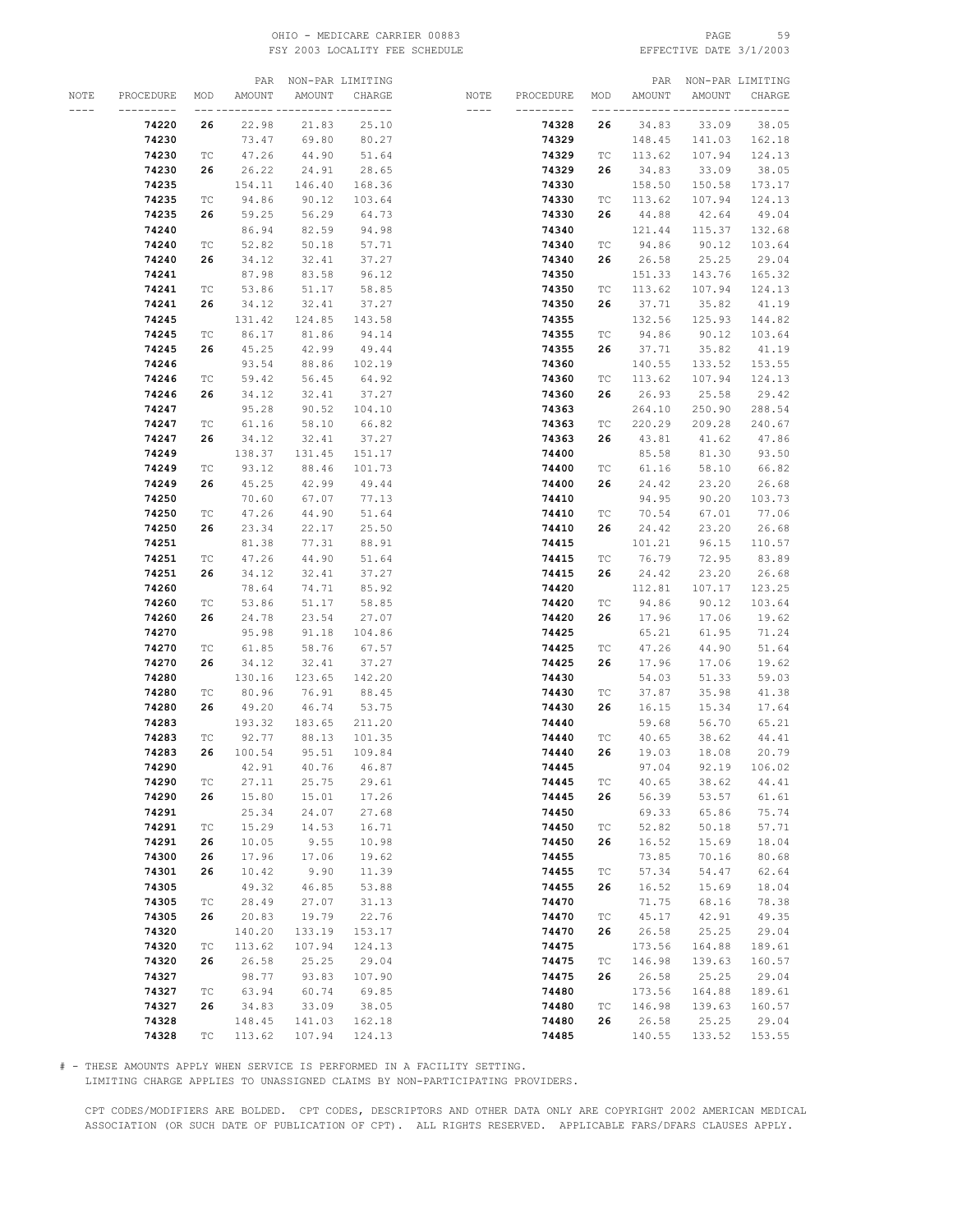# OHIO - MEDICARE CARRIER 00883 PAGE 60 FSY 2003 LOCALITY FEE SCHEDULE

|      |           |                             |        | PAR NON-PAR LIMITING  |                  |           |           |                             |        | PAR NON-PAR LIMITING |           |
|------|-----------|-----------------------------|--------|-----------------------|------------------|-----------|-----------|-----------------------------|--------|----------------------|-----------|
| NOTE | PROCEDURE | MOD                         | AMOUNT | AMOUNT                | CHARGE           | NOTE      | PROCEDURE | MOD                         | AMOUNT | AMOUNT               | CHARGE    |
|      |           | ----                        |        | __ _________ ________ |                  | $- - - -$ |           |                             |        |                      | --- ----- |
|      | 74485     | ТC                          | 113.62 | 107.94                | 124.13           |           | 75680     |                             | 537.76 | 510.87               | 587.50    |
|      | 74485     | 26                          | 26.93  | 25.58                 | 29.42            |           | 75680     | ТC                          | 454.82 | 432.08               | 496.89    |
|      | 74710     |                             | 55.10  | 52.35                 | 60.20            |           | 75680     | 26                          | 82.94  | 78.79                | 90.61     |
|      |           |                             |        |                       |                  |           |           |                             |        |                      |           |
|      | 74710     | ТC                          | 37.87  | 35.98                 | 41.38            |           | 75685     |                             | 520.17 | 494.16               | 568.28    |
|      | 74710     | 26                          | 17.23  | 16.37                 | 18.83            |           | 75685     | ТC                          | 454.82 | 432.08               | 496.89    |
|      | 74740     |                             | 66.28  | 62.97                 | 72.42            |           | 75685     | 26                          | 65.35  | 62.08                | 71.39     |
|      | 74740     | ТC                          | 47.26  | 44.90                 | 51.64            |           | 75705     |                             | 564.31 | 536.09               | 616.50    |
|      | 74740     | 26                          | 19.03  | 18.08                 | 20.79            |           | 75705     | ТC                          | 454.82 | 432.08               | 496.89    |
|      | 74742     |                             | 143.79 | 136.60                | 157.09           |           | 75705     | 26                          | 109.49 | 104.02               | 119.62    |
|      | 74742     | ТC                          | 113.62 | 107.94                | 124.13           |           | 75710     |                             | 512.25 | 486.64               | 559.64    |
|      | 74742     | 26                          | 30.17  | 28.66                 | 32.96            |           | 75710     | ТC                          | 454.82 | 432.08               | 496.89    |
|      | 74775     |                             | 84.05  | 79.85                 | 91.83            |           | 75710     | 26                          | 57.43  | 54.56                | 62.74     |
|      | 74775     | ТC                          | 52.82  | 50.18                 | 57.71            |           | 75716     |                             | 520.17 | 494.16               | 568.28    |
|      | 74775     | 26                          | 31.23  | 29.67                 | 34.12            |           | 75716     | TC                          | 454.82 | 432.08               | 496.89    |
|      | 75552     |                             | 484.50 | 460.28                | 529.32           |           | 75716     | 26                          | 65.35  | 62.08                | 71.39     |
|      |           |                             |        |                       |                  |           |           |                             |        |                      |           |
|      | 75552     | ТC                          | 404.79 | 384.55                | 442.23           |           | 75722     |                             | 512.25 | 486.64               | 559.64    |
|      | 75552     | 26                          | 79.71  | 75.72                 | 87.08            |           | 75722     | ТC                          | 454.82 | 432.08               | 496.89    |
|      | 75553     |                             | 504.26 | 479.05                | 550.91           |           | 75722     | 26                          | 57.43  | 54.56                | 62.74     |
|      | 75553     | ТC                          | 404.79 | 384.55                | 442.23           |           | 75724     |                             | 530.87 | 504.33               | 579.98    |
|      | 75553     | 26                          | 99.47  | 94.50                 | 108.68           |           | 75724     | ТC                          | 454.82 | 432.08               | 496.89    |
|      | 75554     |                             | 497.03 | 472.18                | 543.01           |           | 75724     | 26                          | 76.05  | 72.25                | 83.09     |
|      | 75554     | ТC                          | 404.79 | 384.55                | 442.23           |           | 75726     |                             | 511.55 | 485.97               | 558.87    |
|      | 75554     | 26                          | 92.24  | 87.63                 | 100.77           |           | 75726     | ТC                          | 454.82 | 432.08               | 496.89    |
|      | 75555     |                             | 493.41 | 468.74                | 539.05           |           | 75726     | 26                          | 56.74  | 53.90                | 61.99     |
|      | 75555     | ТC                          | 404.79 | 384.55                | 442.23           |           | 75731     |                             | 511.55 | 485.97               | 558.87    |
|      | 75555     | 26                          | 88.62  | 84.19                 | 96.82            |           | 75731     | ТC                          | 454.82 | 432.08               | 496.89    |
|      | 75600     |                             | 479.93 | 455.93                | 524.32           |           | 75731     | 26                          | 56.74  | 53.90                | 61.99     |
|      | 75600     |                             | 454.82 | 432.08                | 496.89           |           | 75733     |                             | 520.17 | 494.16               |           |
|      |           | ТC                          |        |                       |                  |           |           |                             |        |                      | 568.28    |
|      | 75600     | 26                          | 25.11  | 23.85                 | 27.43            |           | 75733     | TC                          | 454.82 | 432.08               | 496.89    |
|      | 75605     |                             | 512.25 | 486.64                | 559.64           |           | 75733     | 26                          | 65.35  | 62.08                | 71.39     |
|      | 75605     | ТC                          | 454.82 | 432.08                | 496.89           |           | 75736     |                             | 511.55 | 485.97               | 558.87    |
|      | 75605     | 26                          | 57.43  | 54.56                 | 62.74            |           | 75736     | ТC                          | 454.82 | 432.08               | 496.89    |
|      | 75625     |                             | 511.55 | 485.97                | 558.87           |           | 75736     | 26                          | 56.74  | 53.90                | 61.99     |
|      | 75625     | ТC                          | 454.82 | 432.08                | 496.89           |           | 75741     |                             | 520.17 | 494.16               | 568.28    |
|      | 75625     | 26                          | 56.74  | 53.90                 | 61.99            |           | 75741     | ТC                          | 454.82 | 432.08               | 496.89    |
|      | 75630     |                             | 564.37 | 536.15                | 616.57           |           | 75741     | 26                          | 65.35  | 62.08                | 71.39     |
|      | 75630     | ТC                          | 474.28 | 450.57                | 518.16           |           | 75743     |                             | 537.06 | 510.21               | 586.74    |
|      | 75630     | 26                          | 90.10  | 85.60                 | 98.44            |           | 75743     | ТC                          | 454.82 | 432.08               | 496.89    |
|      | 75635     |                             | 680.19 | 646.18                | 743.11           |           | 75743     | 26                          | 82.24  | 78.13                | 89.85     |
|      | 75635     | ТC                          | 561.32 | 533.25                | 613.24           |           | 75746     |                             | 511.55 | 485.97               | 558.87    |
|      | 75635     | 26                          | 118.87 | 112.93                | 129.87           |           | 75746     | ТC                          | 454.82 | 432.08               | 496.89    |
|      | 75650     |                             | 529.14 | 502.68                | 578.08           |           | 75746     | 26                          | 56.74  | 53.90                | 61.99     |
|      | 75650     | ТC                          | 454.82 | 432.08                | 496.89           |           | 75756     |                             | 513.63 | 487.95               | 561.14    |
|      | 75650     | 26                          | 74.33  | 70.61                 | 81.20            |           | 75756     | TC.                         | 454.82 | 432.08               | 496.89    |
|      |           |                             | 521.56 | 495.48                |                  |           |           |                             |        |                      | 64.25     |
|      | 75658     |                             |        |                       | 569.80<br>496.89 |           | 75756     | 26                          | 58.81  | 55.87                |           |
|      | 75658     | $\protect\operatorname{TC}$ | 454.82 | 432.08                |                  |           | 75774     |                             | 473.12 | 449.46               | 516.88    |
|      | 75658     | 26                          | 66.74  | 63.40                 | 72.91            |           | 75774     | ТC                          | 454.82 | 432.08               | 496.89    |
|      | 75660     |                             | 520.51 | 494.48                | 568.65           |           | 75774     | 26                          | 18.30  | 17.39                | 20.00     |
|      | 75660     | ТC                          | 454.82 | 432.08                | 496.89           |           | 75790     |                             | 140.57 | 133.54               | 153.57    |
|      | 75660     | 26                          | 65.70  | 62.42                 | 71.78            |           | 75790     | $\protect\operatorname{TC}$ | 49.00  | 46.55                | 53.53     |
|      | 75662     |                             | 539.15 | 512.19                | 589.02           |           | 75790     | 26                          | 91.57  | 86.99                | 100.04    |
|      | 75662     | ТC                          | 454.82 | 432.08                | 496.89           |           | 75801     |                             | 236.54 | 224.71               | 258.42    |
|      | 75662     | 26                          | 84.33  | 80.11                 | 92.13            |           | 75801     | ТC                          | 195.62 | 185.84               | 213.72    |
|      | 75665     |                             | 520.52 | 494.49                | 568.66           |           | 75801     | 26                          | 40.92  | 38.87                | 44.70     |
|      | 75665     | $\protect\operatorname{TC}$ | 454.82 | 432.08                | 496.89           |           | 75803     |                             | 253.79 | 241.10               | 277.27    |
|      | 75665     | 26                          | 65.70  | 62.42                 | 71.78            |           | 75803     | ТC                          | 195.62 | 185.84               | 213.72    |
|      | 75671     |                             | 537.76 | 510.87                | 587.50           |           | 75803     | 26                          | 58.17  | 55.26                | 63.55     |
|      | 75671     | ТC                          | 454.82 | 432.08                | 496.89           |           | 75805     |                             | 260.86 | 247.82               | 284.99    |
|      | 75671     | 26                          | 82.94  | 78.79                 | 90.61            |           | 75805     | ТC                          | 220.29 | 209.28               | 240.67    |
|      | 75676     |                             | 520.87 | 494.83                | 569.05           |           | 75805     | 26                          | 40.57  | 38.54                | 44.32     |
|      |           |                             |        |                       |                  |           |           |                             |        |                      |           |
|      | 75676     | $\protect\operatorname{TC}$ | 454.82 | 432.08                | 496.89           |           | 75807     |                             | 278.46 | 264.54               | 304.22    |
|      | 75676     | 26                          | 66.05  | 62.75                 | 72.16            |           | 75807     | ТC                          | 220.29 | 209.28               | 240.67    |

# - THESE AMOUNTS APPLY WHEN SERVICE IS PERFORMED IN A FACILITY SETTING.

LIMITING CHARGE APPLIES TO UNASSIGNED CLAIMS BY NON-PARTICIPATING PROVIDERS.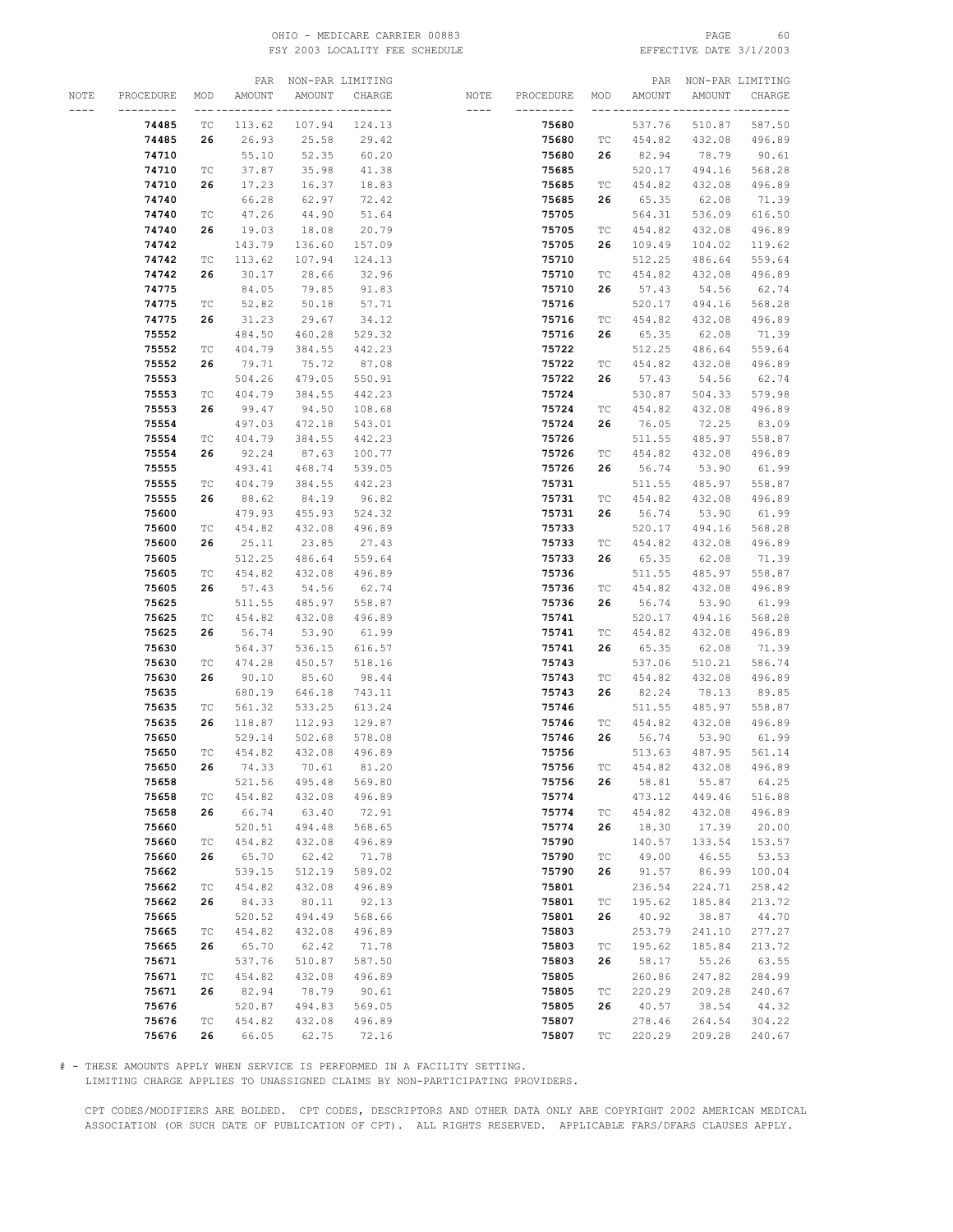# OHIO - MEDICARE CARRIER 00883 PAGE 61 FSY 2003 LOCALITY FEE SCHEDULE

|      |           |                             |        | PAR NON-PAR LIMITING |                 |           |           |                             |        | PAR NON-PAR LIMITING |        |
|------|-----------|-----------------------------|--------|----------------------|-----------------|-----------|-----------|-----------------------------|--------|----------------------|--------|
| NOTE | PROCEDURE | MOD                         | AMOUNT | AMOUNT               | CHARGE          | NOTE      | PROCEDURE | MOD                         | AMOUNT | <b>AMOUNT</b>        | CHARGE |
|      |           |                             |        |                      |                 | $- - - -$ |           | --- --                      |        |                      |        |
|      | 75807     | 26                          | 58.17  | 55.26                | 63.55           |           | 75896     | ТC                          | 757.80 | 719.91               | 827.90 |
|      | 75809     |                             | 51.84  | 49.25                | 56.64           |           | 75896     | 26                          | 66.04  | 62.74                | 72.15  |
|      | 75809     | ТC                          | 28.49  | 27.07                | 31.13           |           | 75898     |                             | 120.10 | 114.10               | 131.22 |
|      | 75809     | 26                          | 23.34  | 22.17                | 25.50           |           | 75898     | ТC                          | 37.87  | 35.98                | 41.38  |
|      | 75810     |                             | 511.90 | 486.31               | 559.26          |           | 75898     | 26                          | 82.23  | 78.12                | 89.84  |
|      | 75810     | ТC                          | 454.82 | 432.08               | 496.89          |           | 75900     |                             | 781.87 | 742.78               | 854.20 |
|      | 75810     | 26                          | 57.09  | 54.24                | 62.38           |           | 75900     | TC                          | 757.46 |                      | 827.53 |
|      |           |                             |        |                      |                 |           |           |                             |        | 719.59               |        |
|      | 75820     |                             | 69.58  | 66.10                | 76.02           |           | 75900     | 26                          | 24.42  | 23.20                | 26.68  |
|      | 75820     | ТC                          | 34.75  | 33.01                | 37.96           |           | 75901     |                             | 93.85  | 89.16                | 102.53 |
|      | 75820     | 26                          | 34.83  | 33.09                | 38.05           |           | 75901     | ТC                          | 69.43  | 65.96                | 75.85  |
|      | 75822     |                             | 106.30 | 100.99               | 116.14          |           | 75901     | 26                          | 24.42  | 23.20                | 26.68  |
|      | 75822     | TC                          | 53.51  | 50.83                | 58.45           |           | 75902     |                             | 88.83  | 84.39                | 97.05  |
|      | 75822     | 26                          | 52.79  | 50.15                | 57.67           |           | 75902     | ТC                          | 69.43  | 65.96                | 75.85  |
|      | 75825     |                             | 511.90 | 486.31               | 559.26          |           | 75902     | 26                          | 19.39  | 18.42                | 21.18  |
|      | 75825     | ТC                          | 454.82 | 432.08               | 496.89          |           | 75940     |                             | 481.75 | 457.66               | 526.31 |
|      | 75825     | 26                          | 57.09  | 54.24                | 62.38           |           | 75940     | ТC                          | 454.82 | 432.08               | 496.89 |
|      | 75827     |                             | 511.20 | 485.64               | 558.49          |           | 75940     | 26                          | 26.93  | 25.58                | 29.42  |
|      | 75827     | ТC                          | 454.82 | 432.08               | 496.89          |           | 75945     |                             | 185.84 | 176.55               | 203.03 |
|      | 75827     | 26                          | 56.39  | 53.57                | 61.61           |           | 75945     | ТC                          | 165.04 | 156.79               | 180.31 |
|      | 75831     |                             | 511.20 | 485.64               | 558.49          |           | 75945     | 26                          | 20.80  | 19.76                | 22.72  |
|      | 75831     | ТC                          | 454.82 | 432.08               | 496.89          |           | 75946     |                             | 103.50 | 98.33                | 113.08 |
|      |           | 26                          |        | 53.57                |                 |           |           | TC                          |        |                      |        |
|      | 75831     |                             | 56.39  |                      | 61.61           |           | 75946     |                             | 83.05  | 78.90                | 90.74  |
|      | 75833     |                             | 529.14 | 502.68               | 578.08          |           | 75946     | 26                          | 20.46  | 19.44                | 22.36  |
|      | 75833     | ТC                          | 454.82 | 432.08               | 496.89          |           | 75952     | 26                          | 248.26 | 235.85               | 271.23 |
|      | 75833     | 26                          | 74.33  | 70.61                | 81.20           |           | 75953     | 26                          | 91.77  | 87.18                | 100.26 |
|      | 75840     |                             | 512.26 | 486.65               | 559.65          |           | 75954     | 26                          | 90.03  | 85.53                | 98.36  |
|      | 75840     | TC                          | 454.82 | 432.08               | 496.89          |           | 75960     |                             | 579.14 | 550.18               | 632.71 |
|      | 75840     | 26                          | 57.44  | 54.57                | 62.76           |           | 75960     | ТC                          | 537.86 | 510.97               | 587.62 |
|      | 75842     |                             | 528.80 | 502.36               | 577.71          |           | 75960     | 26                          | 41.28  | 39.22                | 45.10  |
|      | 75842     | ТC                          | 454.82 | 432.08               | 496.89          |           | 75961     |                             | 590.23 | 560.72               | 644.83 |
|      | 75842     | 26                          | 73.98  | 70.28                | 80.82           |           | 75961     | ТC                          | 379.42 | 360.45               | 414.52 |
|      | 75860     |                             | 512.25 | 486.64               | 559.64          |           | 75961     | 26                          | 210.80 | 200.26               | 230.30 |
|      | 75860     | ТC                          | 454.82 | 432.08               | 496.89          |           | 75962     |                             | 595.72 | 565.93               | 650.82 |
|      | 75860     | 26                          | 57.43  | 54.56                | 62.74           |           | 75962     | TC                          | 568.44 | 540.02               | 621.02 |
|      | 75870     |                             | 512.25 | 486.64               | 559.64          |           | 75962     | 26                          | 27.28  | 25.92                | 29.81  |
|      | 75870     | ТC                          | 454.82 | 432.08               | 496.89          |           | 75964     |                             | 321.28 | 305.22               | 351.00 |
|      | 75870     | 26                          | 57.43  | 54.56                | 62.74           |           | 75964     | TC                          | 302.98 | 287.83               | 331.00 |
|      | 75872     |                             | 511.55 | 485.97               | 558.87          |           | 75964     | 26                          | 18.30  | 17.39                | 20.00  |
|      | 75872     |                             | 454.82 | 432.08               | 496.89          |           | 75966     |                             | 634.83 | 603.09               | 693.55 |
|      |           | ТC<br>26                    | 56.74  |                      |                 |           |           |                             |        |                      |        |
|      | 75872     |                             |        | 53.90                | 61.99           |           | 75966     | TC                          | 568.44 | 540.02               | 621.02 |
|      | 75880     |                             | 69.58  | 66.10                | 76.02           |           | 75966     | 26                          | 66.39  | 63.07                | 72.53  |
|      | 75880     | TC                          | 34.75  | 33.01                | 37.96           |           | 75968     |                             | 320.93 | 304.88               | 350.61 |
|      | 75880     | 26                          | 34.83  | 33.09                | 38.05           |           | 75968     | TC                          | 302.98 | 287.83               | 331.00 |
|      | 75885     |                             | 526.28 | 499.97               | 574.97          |           | 75968     | 26                          | 17.95  | 17.05                | 19.61  |
|      | 75885     | ТC                          | 454.82 | 432.08               | 496.89          |           | 75970     |                             | 458.24 | 435.33               | 500.63 |
|      | 75885     | 26                          | 71.46  | 67.89                | 78.07           |           | 75970     | ТC                          | 416.60 | 395.77               | 455.14 |
|      | 75887     |                             | 526.28 | 499.97               | 574.97          |           | 75970     | 26                          | 41.64  | 39.56                | 45.49  |
|      | 75887     | ТC                          | 454.82 | 432.08               | 496.89          |           | 75978     |                             | 595.02 | 565.27               | 650.06 |
|      | 75887     | 26                          | 71.46  | 67.89                | 78.07           |           | 75978     | ТC                          | 568.44 | 540.02               | 621.02 |
|      | 75889     |                             | 511.20 | 485.64               | 558.49          |           | 75978     | 26                          | 26.58  | 25.25                | 29.04  |
|      | 75889     | $\protect\operatorname{TC}$ | 454.82 | 432.08               | 496.89          |           | 75980     |                             | 267.08 | 253.73               | 291.79 |
|      | 75889     | 26                          | 56.39  | 53.57                | 61.61           |           | 75980     | ТC                          | 195.62 | 185.84               | 213.72 |
|      | 75891     |                             | 511.20 | 485.64               | 558.49          |           | 75980     | 26                          | 71.46  | 67.89                | 78.07  |
|      | 75891     | $\protect\operatorname{TC}$ | 454.82 | 432.08               | 496.89          |           | 75982     |                             | 291.41 | 276.84               | 318.37 |
|      | 75891     | 26                          | 56.39  | 53.57                | 61.61           |           | 75982     | ТC                          | 220.29 | 209.28               | 240.67 |
|      | 75893     |                             | 481.74 | 457.65               | 526.30          |           | 75982     | 26                          | 71.12  | 67.56                | 77.69  |
|      | 75893     | ТC                          | 454.82 | 432.08               | 496.89          |           | 75984     |                             | 106.09 | 100.79               | 115.91 |
|      | 75893     | 26                          | 26.93  | 25.58                | 29.42           |           | 75984     | ТC                          | 70.54  | 67.01                | 77.06  |
|      |           |                             |        |                      |                 |           |           | 26                          |        | 33.78                |        |
|      | 75894     |                             | 937.12 |                      | 890.26 1,023.80 |           | 75984     |                             | 35.56  |                      | 38.85  |
|      | 75894     | $\protect\operatorname{TC}$ | 871.42 | 827.85               | 952.03          |           | 75989     |                             | 172.52 | 163.89               | 188.47 |
|      | 75894     | 26                          | 65.70  | 62.42                | 71.78           |           | 75989     | $\protect\operatorname{TC}$ | 113.62 | 107.94               | 124.13 |
|      | 75896     |                             | 823.84 | 782.65               | 900.05          |           | 75989     | 26                          | 58.90  | 55.96                | 64.35  |

# - THESE AMOUNTS APPLY WHEN SERVICE IS PERFORMED IN A FACILITY SETTING.

LIMITING CHARGE APPLIES TO UNASSIGNED CLAIMS BY NON-PARTICIPATING PROVIDERS.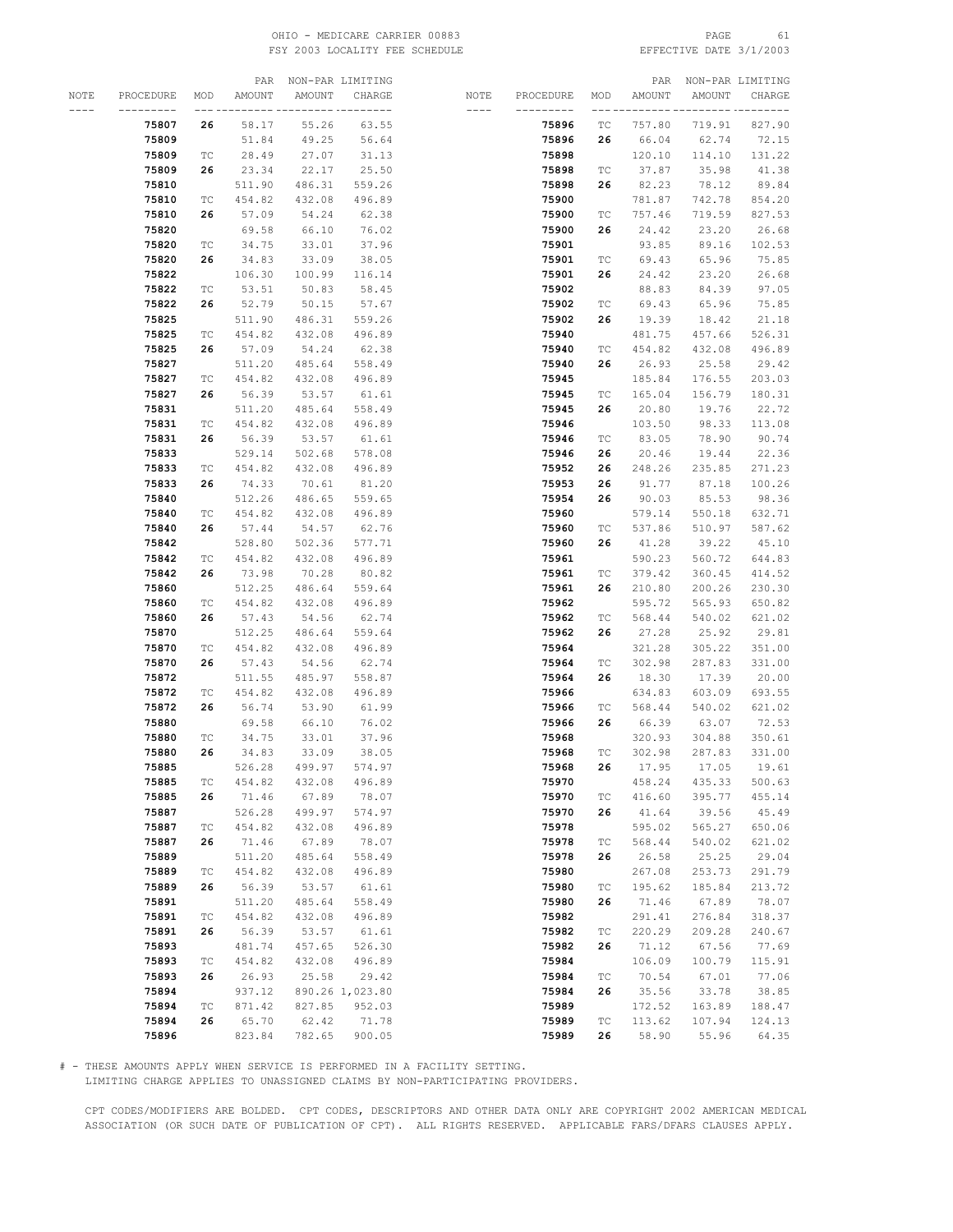# OHIO - MEDICARE CARRIER 00883 PAGE 62 FSY 2003 LOCALITY FEE SCHEDULE

|      |           |                             | PAR    | NON-PAR LIMITING |              |           |           |                             | PAR    |        | NON-PAR LIMITING |
|------|-----------|-----------------------------|--------|------------------|--------------|-----------|-----------|-----------------------------|--------|--------|------------------|
| NOTE | PROCEDURE | MOD                         | AMOUNT | AMOUNT           | CHARGE       | NOTE      | PROCEDURE | MOD                         | AMOUNT | AMOUNT | CHARGE           |
|      |           |                             |        |                  | -- --------- | $- - - -$ |           |                             |        |        |                  |
|      | 75992     |                             | 595.72 | 565.93           | 650.82       |           | 76076     | 26                          | 11.13  | 10.57  | 12.16            |
|      |           |                             |        |                  |              |           |           |                             |        |        |                  |
|      | 75992     | ТC                          | 568.44 | 540.02           | 621.02       |           | 76078     |                             | 37.50  | 35.63  | 40.97            |
|      | 75992     | 26                          | 27.28  | 25.92            | 29.81        |           | 76078     | ТC                          | 27.45  | 26.08  | 29.99            |
|      | 75993     |                             | 321.28 | 305.22           | 351.00       |           | 76078     | 26                          | 10.05  | 9.55   | 10.98            |
|      | 75993     | ТC                          | 302.98 | 287.83           | 331.00       |           | 76080     |                             | 64.46  | 61.24  | 70.43            |
|      | 75993     | 26                          | 18.30  | 17.39            | 20.00        |           | 76080     | ТC                          | 37.87  | 35.98  | 41.38            |
|      | 75994     |                             | 634.83 | 603.09           | 693.55       |           | 76080     | 26                          | 26.58  | 25.25  | 29.04            |
|      |           |                             |        |                  |              |           |           |                             |        |        |                  |
|      | 75994     | ТC                          | 568.44 | 540.02           | 621.02       |           | 76085     |                             | 18.16  | 17.25  | 19.84            |
|      | 75994     | 26                          | 66.39  | 63.07            | 72.53        |           | 76085     | ТC                          | 14.94  | 14.19  | 16.32            |
|      | 75995     |                             | 635.18 | 603.42           | 693.93       |           | 76085     | 26                          | 3.23   | 3.07   | 3.53             |
|      | 75995     | ТC                          | 568.44 | 540.02           | 621.02       |           | 76086     |                             | 112.81 | 107.17 | 123.25           |
|      | 75995     | 26                          | 66.74  | 63.40            | 72.91        |           | 76086     | ТC                          | 94.86  | 90.12  | 103.64           |
|      | 75996     |                             | 320.58 | 304.55           | 350.23       |           | 76086     | 26                          | 17.96  | 17.06  | 19.62            |
|      |           |                             |        |                  |              |           |           |                             |        |        |                  |
|      | 75996     | ТC                          | 302.98 | 287.83           | 331.00       |           | 76088     |                             | 154.65 | 146.92 | 168.96           |
|      | 75996     | 26                          | 17.60  | 16.72            | 19.23        |           | 76088     | ТC                          | 132.38 | 125.76 | 144.62           |
|      | 76000     |                             | 55.52  | 52.74            | 60.65        |           | 76088     | 26                          | 22.27  | 21.16  | 24.33            |
|      | 76000     | ТC                          | 47.26  | 44.90            | 51.64        |           | 76090     |                             | 72.71  | 69.07  | 79.43            |
|      | 76000     | 26                          | 8.27   | 7.86             | 9.04         |           | 76090     | ТC                          | 37.87  | 35.98  | 41.38            |
|      | 76001     |                             | 128.25 | 121.84           | 140.12       |           | 76090     | 26                          | 34.83  | 33.09  | 38.05            |
|      | 76001     | TС                          | 94.86  | 90.12            | 103.64       |           | 76091     |                             | 90.35  | 85.83  | 98.70            |
|      |           |                             |        |                  |              |           |           |                             |        |        |                  |
|      | 76001     | 26                          | 33.39  | 31.72            | 36.48        |           | 76091     | ТC                          | 47.26  | 44.90  | 51.64            |
|      | 76003     |                             | 74.19  | 70.48            | 81.05        |           | 76091     | 26                          | 43.09  | 40.94  | 47.08            |
|      | 76003     | ТC                          | 47.26  | 44.90            | 51.64        |           | 76092     |                             | 79.31  | 75.34  | 86.64            |
|      | 76003     | 26                          | 26.93  | 25.58            | 29.42        |           | 76092     | ТC                          | 44.13  | 41.92  | 48.21            |
|      | 76005     |                             | 75.67  | 71.89            | 82.67        |           | 76092     | 26                          | 35.18  | 33.42  | 38.43            |
|      | 76005     | ТC                          | 47.26  | 44.90            | 51.64        |           | 76093     |                             | 717.34 | 681.47 | 783.69           |
|      | 76005     | 26                          | 28.42  |                  | 31.05        |           | 76093     | ТC                          | 636.19 | 604.38 | 695.04           |
|      |           |                             |        | 27.00            |              |           |           |                             |        |        |                  |
|      | 76006     |                             | 22.91  | 21.76            | 25.02        |           | 76093     | 26                          | 81.15  | 77.09  | 88.65            |
|      | 76010     |                             | 27.74  | 26.35            | 30.30        |           | 76094     |                             | 943.53 |        | 896.35 1,030.80  |
|      | 76010     | TС                          | 18.76  | 17.82            | 20.49        |           | 76094     | ТC                          | 862.73 | 819.59 | 942.53           |
|      | 76010     | 26                          | 8.98   | 8.53             | 9.81         |           | 76094     | 26                          | 80.80  | 76.76  | 88.27            |
|      | 76012     | 26                          | 73.42  | 69.75            | 80.21        |           | 76095     |                             | 338.21 | 321.30 | 369.50           |
|      | 76013     | 26                          | 85.80  | 81.51            | 93.74        |           | 76095     | ТC                          | 258.51 | 245.58 | 282.42           |
|      |           |                             |        |                  |              |           |           |                             |        |        |                  |
|      | 76020     |                             | 28.10  | 26.70            | 30.71        |           | 76095     | 26                          | 79.71  | 75.72  | 87.08            |
|      | 76020     | TС                          | 18.76  | 17.82            | 20.49        |           | 76096     |                             | 75.26  | 71.50  | 82.23            |
|      | 76020     | 26                          | 9.34   | 8.87             | 10.20        |           | 76096     | ТC                          | 47.26  | 44.90  | 51.64            |
|      | 76040     |                             | 42.49  | 40.37            | 46.43        |           | 76096     | 26                          | 28.01  | 26.61  | 30.60            |
|      | 76040     | ТC                          | 28.49  | 27.07            | 31.13        |           | 76098     |                             | 23.54  | 22.36  | 25.71            |
|      | 76040     | 26                          | 13.99  | 13.29            | 15.28        |           | 76098     | ТC                          | 15.29  | 14.53  | 16.71            |
|      | 76061     |                             | 58.75  | 55.81            | 64.18        |           | 76098     | 26                          | 8.25   | 7.84   | 9.02             |
|      | 76061     | ТC                          | 36.49  | 34.67            | 39.87        |           | 76100     |                             | 74.25  | 70.54  | 81.12            |
|      |           |                             |        |                  |              |           |           |                             |        |        |                  |
|      | 76061     | 26                          | 22.27  | 21.16            | 24.33        |           | 76100     | ТC                          | 45.17  | 42.91  | 49.35            |
|      | 76062     |                             | 78.70  | 74.77            | 85.99        |           | 76100     | 26                          | 29.08  | 27.63  | 31.77            |
|      | 76062     | ТC                          | 52.12  | 49.51            | 56.94        |           | 76101     |                             | 80.51  | 76.48  | 87.95            |
|      | 76062     | 26                          | 26.58  | 25.25            | 29.04        |           | 76101     | ТC                          | 51.43  | 48.86  | 56.19            |
|      | 76065     |                             | 61.23  | 58.17            | 66.90        |           | 76101     | 26                          | 29.08  | 27.63  | 31.77            |
|      | 76065     | $\protect\operatorname{TC}$ | 27.11  | 25.75            | 29.61        |           | 76102     |                             | 91.98  | 87.38  | 100.49           |
|      | 76065     | 26                          | 34.13  | 32.42            | 37.28        |           | 76102     | $\protect\operatorname{TC}$ | 62.90  | 59.76  | 68.72            |
|      | 76066     |                             | 55.75  | 52.96            | 60.90        |           | 76102     | 26                          | 29.08  | 27.63  | 31.77            |
|      |           |                             |        |                  |              |           |           |                             |        |        |                  |
|      | 76066     | $\protect\operatorname{TC}$ | 39.96  | 37.96            | 43.65        |           | 76120     |                             | 56.90  | 54.06  | 62.17            |
|      | 76066     | 26                          | 15.79  | 15.00            | 17.25        |           | 76120     | $\protect\operatorname{TC}$ | 37.87  | 35.98  | 41.38            |
|      | 76070     |                             | 118.89 | 112.95           | 129.89       |           | 76120     | 26                          | 19.03  | 18.08  | 20.79            |
|      | 76070     | ТC                          | 106.67 | 101.34           | 116.54       |           | 76125     |                             | 42.13  | 40.02  | 46.02            |
|      | 76070     | 26                          | 12.22  | 11.61            | 13.35        |           | 76125     | $\protect\operatorname{TC}$ | 28.49  | 27.07  | 31.13            |
|      | 76071     |                             | 114.28 | 108.57           | 124.86       |           | 76125     | 26                          | 13.64  | 12.96  | 14.90            |
|      | 76071     | $\protect\operatorname{TC}$ | 103.50 | 98.33            | 113.08       |           | 76150     |                             | 15.29  | 14.53  | 16.71            |
|      | 76071     | 26                          |        |                  |              |           | 76355     |                             |        |        | 391.60           |
|      |           |                             | 10.78  | 10.24            | 11.78        |           |           |                             | 358.44 | 340.52 |                  |
|      | 76075     |                             | 126.96 | 120.61           | 138.70       |           | 76355     | ТC                          | 297.77 | 282.88 | 325.31           |
|      | 76075     | $\protect\operatorname{TC}$ | 111.88 | 106.29           | 122.23       |           | 76355     | 26                          | 60.67  | 57.64  | 66.29            |
|      | 76075     | 26                          | 15.08  | 14.33            | 16.48        |           | 76360     |                             | 355.23 | 337.47 | 388.09           |
|      | 76076     |                             | 38.58  | 36.65            | 42.15        |           | 76360     | $\protect\operatorname{TC}$ | 297.77 | 282.88 | 325.31           |
|      | 76076     | $\protect\operatorname{TC}$ | 27.45  | 26.08            | 29.99        |           | 76360     | 26                          | 57.46  | 54.59  | 62.78            |
|      |           |                             |        |                  |              |           |           |                             |        |        |                  |

# - THESE AMOUNTS APPLY WHEN SERVICE IS PERFORMED IN A FACILITY SETTING.

LIMITING CHARGE APPLIES TO UNASSIGNED CLAIMS BY NON-PARTICIPATING PROVIDERS.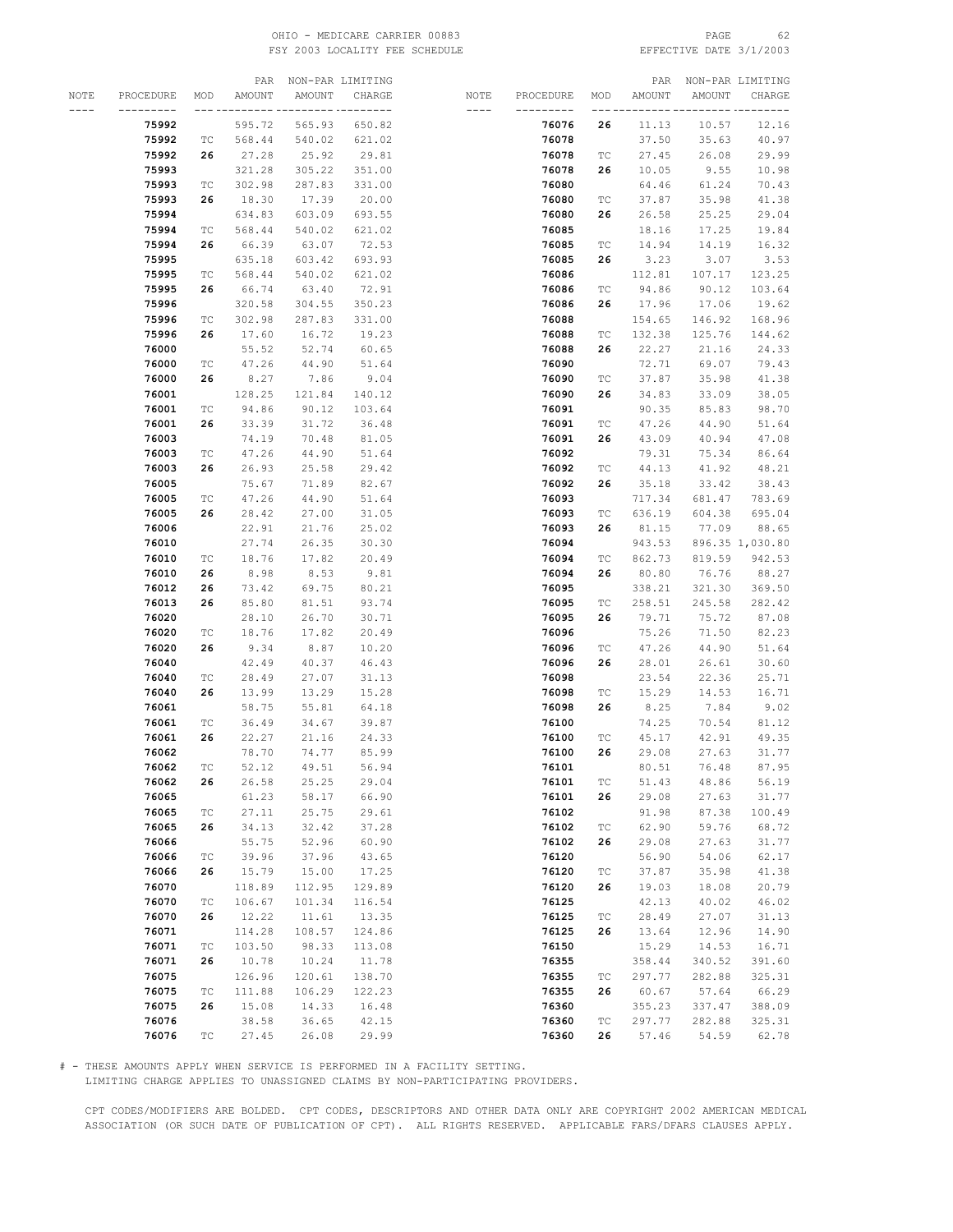# OHIO - MEDICARE CARRIER 00883 PAGE 63 FSY 2003 LOCALITY FEE SCHEDULE

|      |           |                             |        |        | PAR NON-PAR LIMITING    |           |           |                             |        | PAR NON-PAR LIMITING |        |
|------|-----------|-----------------------------|--------|--------|-------------------------|-----------|-----------|-----------------------------|--------|----------------------|--------|
| NOTE | PROCEDURE | MOD                         | AMOUNT | AMOUNT | CHARGE                  | NOTE      | PROCEDURE | MOD                         | AMOUNT | AMOUNT               | CHARGE |
|      |           |                             |        |        | ______ _________ ______ | $- - - -$ |           |                             |        |                      |        |
|      | 76362     |                             | 526.63 | 500.30 | 575.35                  |           | 76770     | 26                          | 36.63  | 34.80                | 40.02  |
|      | 76362     | TC                          | 328.04 | 311.64 | 358.39                  |           | 76775     |                             | 80.51  | 76.48                | 87.95  |
|      | 76362     | 26                          | 198.59 | 188.66 | 216.96                  |           | 76775     | ТC                          | 51.43  | 48.86                | 56.19  |
|      | 76370     |                             | 149.04 | 141.59 | 162.83                  |           | 76775     | 26                          | 29.08  | 27.63                | 31.77  |
|      | 76370     | ТC                          | 106.67 | 101.34 | 116.54                  |           | 76778     |                             | 107.86 | 102.47               | 117.84 |
|      | 76370     | 26                          | 42.37  | 40.25  | 46.29                   |           | 76778     | ТC                          | 71.23  | 67.67                | 77.82  |
|      | 76375     |                             | 135.42 | 128.65 | 147.95                  |           | 76778     | 26                          | 36.63  | 34.80                | 40.02  |
|      |           |                             |        |        |                         |           |           |                             |        |                      |        |
|      | 76375     | ТC                          | 127.51 | 121.13 | 139.30                  |           | 76800     |                             | 106.06 | 100.76               | 115.87 |
|      | 76375     | 26                          | 7.90   | 7.51   | 8.64                    |           | 76800     | ТC                          | 51.43  | 48.86                | 56.19  |
|      | 76380     |                             | 174.61 | 165.88 | 190.76                  |           | 76800     | 26                          | 54.63  | 51.90                | 59.69  |
|      | 76380     | ТC                          | 126.13 | 119.82 | 137.79                  |           | 76801     |                             | 89.53  | 85.05                | 97.81  |
|      | 76380     | 26                          | 48.48  | 46.06  | 52.97                   |           | 76801     | TC                          | 39.64  | 37.66                | 43.31  |
|      | 76393     |                             | 478.77 | 454.83 | 523.05                  |           | 76801     | 26                          | 49.89  | 47.40                | 54.51  |
|      | 76393     | ТC                          | 403.73 | 383.54 | 441.07                  |           | 76802     |                             | 70.17  | 66.66                | 76.66  |
|      | 76393     | 26                          | 75.04  | 71.29  | 81.98                   |           | 76802     | ТC                          | 28.18  | 26.77                | 30.79  |
|      | 76394     |                             | 644.11 | 611.90 | 703.69                  |           | 76802     | 26                          | 41.99  | 39.89                | 45.87  |
|      | 76394     | TC                          | 432.95 | 411.30 | 473.00                  |           | 76805     |                             | 125.64 | 119.36               | 137.26 |
|      | 76394     | 26                          | 211.16 | 200.60 | 230.69                  |           | 76805     | ТC                          | 76.10  | 72.30                | 83.15  |
|      | 76400     |                             | 484.15 | 459.94 | 528.93                  |           | 76805     | 26                          | 49.54  | 47.06                | 54.12  |
|      | 76400     | ТC                          | 404.79 | 384.55 | 442.23                  |           | 76810     |                             | 93.03  | 88.38                | 101.64 |
|      | 76400     | 26                          | 79.37  | 75.40  | 86.71                   |           | 76810     | ТC                          | 42.45  | 40.33                | 46.38  |
|      | 76490     |                             | 256.67 | 243.84 | 280.42                  |           | 76810     | 26                          | 50.58  | 48.05                | 55.26  |
|      | 76490     | ТC                          | 60.88  | 57.84  | 66.52                   |           | 76811     |                             | 232.51 | 220.88               | 254.01 |
|      | 76490     | 26                          | 195.78 | 185.99 | 213.89                  |           | 76811     | ТC                          | 134.56 | 127.83               | 147.00 |
|      | 76506     |                             | 84.06  | 79.86  | 91.84                   |           | 76811     | 26                          | 97.95  | 93.05                | 107.01 |
|      | 76506     | ТC                          | 51.43  | 48.86  | 56.19                   |           | 76812     |                             | 139.57 | 132.59               | 152.48 |
|      | 76506     | 26                          | 32.63  | 31.00  | 35.65                   |           | 76812     | TC                          | 48.08  | 45.68                | 52.53  |
|      | 76511     |                             | 126.92 | 120.57 | 138.66                  |           | 76812     | 26                          | 91.49  | 86.92                | 99.96  |
|      | 76511     |                             | 77.81  | 73.92  | 85.01                   |           | 76815     |                             | 84.09  | 79.89                | 91.87  |
|      |           | ТC<br>26                    |        |        |                         |           |           |                             |        |                      |        |
|      | 76511     |                             | 49.11  | 46.65  | 53.65                   |           | 76815     | ТC                          | 51.43  | 48.86                | 56.19  |
|      | 76512     |                             | 115.36 | 109.59 | 126.03                  |           | 76815     | 26                          | 32.66  | 31.03                | 35.68  |
|      | 76512     | ТC                          | 80.60  | 76.57  | 88.06                   |           | 76816     |                             | 83.01  | 78.86                | 90.69  |
|      | 76512     | 26                          | 34.76  | 33.02  | 37.97                   |           | 76816     | ТC                          | 39.96  | 37.96                | 43.65  |
|      | 76513     |                             | 124.39 | 118.17 | 135.90                  |           | 76816     | 26                          | 43.06  | 40.91                | 47.05  |
|      | 76513     | ТC                          | 89.63  | 85.15  | 97.92                   |           | 76817     |                             | 91.88  | 87.29                | 100.38 |
|      | 76513     | 26                          | 34.76  | 33.02  | 37.97                   |           | 76817     | ТC                          | 54.20  | 51.49                | 59.21  |
|      | 76516     |                             | 96.06  | 91.26  | 104.95                  |           | 76817     | 26                          | 37.69  | 35.81                | 41.18  |
|      | 76516     | ТC                          | 67.40  | 64.03  | 73.63                   |           | 76818     |                             | 112.18 | 106.57               | 122.56 |
|      | 76516     | 26                          | 28.66  | 27.23  | 31.31                   |           | 76818     | ТC                          | 58.72  | 55.78                | 64.15  |
|      | 76519     |                             | 86.68  | 82.35  | 94.70                   |           | 76818     | 26                          | 53.46  | 50.79                | 58.41  |
|      | 76519     | ТC                          | 58.02  | 55.12  | 63.39                   |           | 76819     |                             | 97.48  | 92.61                | 106.50 |
|      | 76519     | 26                          | 28.66  | 27.23  | 31.31                   |           | 76819     | ТC                          | 58.72  | 55.78                | 64.15  |
|      | 76529     |                             | 107.57 | 102.19 | 117.52                  |           | 76819     | 26                          | 38.76  | 36.82                | 42.34  |
|      | 76529     | $\protect\operatorname{TC}$ | 77.82  | 73.93  | 85.02                   |           | 76825     |                             | 155.57 | 147.79 169.96        |        |
|      | 76529     | 26                          | 29.75  | 28.26  | 32.50                   |           | 76825     | TС                          | 71.23  | 67.67                | 77.82  |
|      | 76536     |                             | 79.08  | 75.13  | 86.40                   |           | 76825     | 26                          | 84.34  | 80.12                | 92.14  |
|      | 76536     | ТC                          | 51.43  | 48.86  | 56.19                   |           | 76826     |                             | 67.70  | 64.32                | 73.97  |
|      | 76536     | 26                          | 27.65  | 26.27  | 30.21                   |           | 76826     | $\protect\operatorname{TC}$ | 26.06  | 24.76                | 28.47  |
|      | 76604     |                             | 74.55  | 70.82  | 81.44                   |           | 76826     | 26                          | 41.64  | 39.56                | 45.49  |
|      | 76604     | $\protect\operatorname{TC}$ | 47.26  | 44.90  | 51.64                   |           | 76827     |                             | 92.32  | 87.70                | 100.86 |
|      | 76604     | 26                          | 27.29  | 25.93  | 29.82                   |           | 76827     | ТC                          | 62.90  | 59.76                | 68.72  |
|      | 76645     |                             | 64.81  | 61.57  | 70.81                   |           | 76827     | 26                          | 29.42  | 27.95                | 32.14  |
|      | 76645     | $\protect\operatorname{TC}$ | 37.87  | 35.98  | 41.38                   |           | 76828     |                             | 69.36  | 65.89                | 75.77  |
|      | 76645     | 26                          | 26.93  | 25.58  | 29.42                   |           | 76828     | $\protect\operatorname{TC}$ | 40.66  | 38.63                | 44.42  |
|      | 76700     |                             | 111.80 | 106.21 | 122.14                  |           | 76828     | 26                          | 28.70  | 27.27                | 31.36  |
|      | 76700     | ТC                          | 71.23  | 67.67  | 77.82                   |           | 76830     |                             | 89.72  | 85.23                | 98.01  |
|      | 76700     | 26                          | 40.57  | 38.54  | 44.32                   |           | 76830     | ТC                          | 55.25  | 52.49                | 60.36  |
|      | 76705     |                             | 80.87  | 76.83  | 88.35                   |           | 76830     | 26                          | 34.47  | 32.75                | 37.66  |
|      | 76705     | $\protect\operatorname{TC}$ | 51.43  | 48.86  | 56.19                   |           | 76831     |                             | 91.15  | 86.59                | 99.58  |
|      | 76705     | 26                          | 29.44  | 27.97  | 32.17                   |           | 76831     | TС                          | 55.25  | 52.49                | 60.36  |
|      | 76770     |                             | 107.86 | 102.47 | 117.84                  |           | 76831     | 26                          | 35.90  | 34.11                | 39.23  |
|      | 76770     | $\protect\operatorname{TC}$ | 71.23  | 67.67  | 77.82                   |           | 76856     |                             | 89.72  | 85.23                | 98.01  |

# - THESE AMOUNTS APPLY WHEN SERVICE IS PERFORMED IN A FACILITY SETTING.

LIMITING CHARGE APPLIES TO UNASSIGNED CLAIMS BY NON-PARTICIPATING PROVIDERS.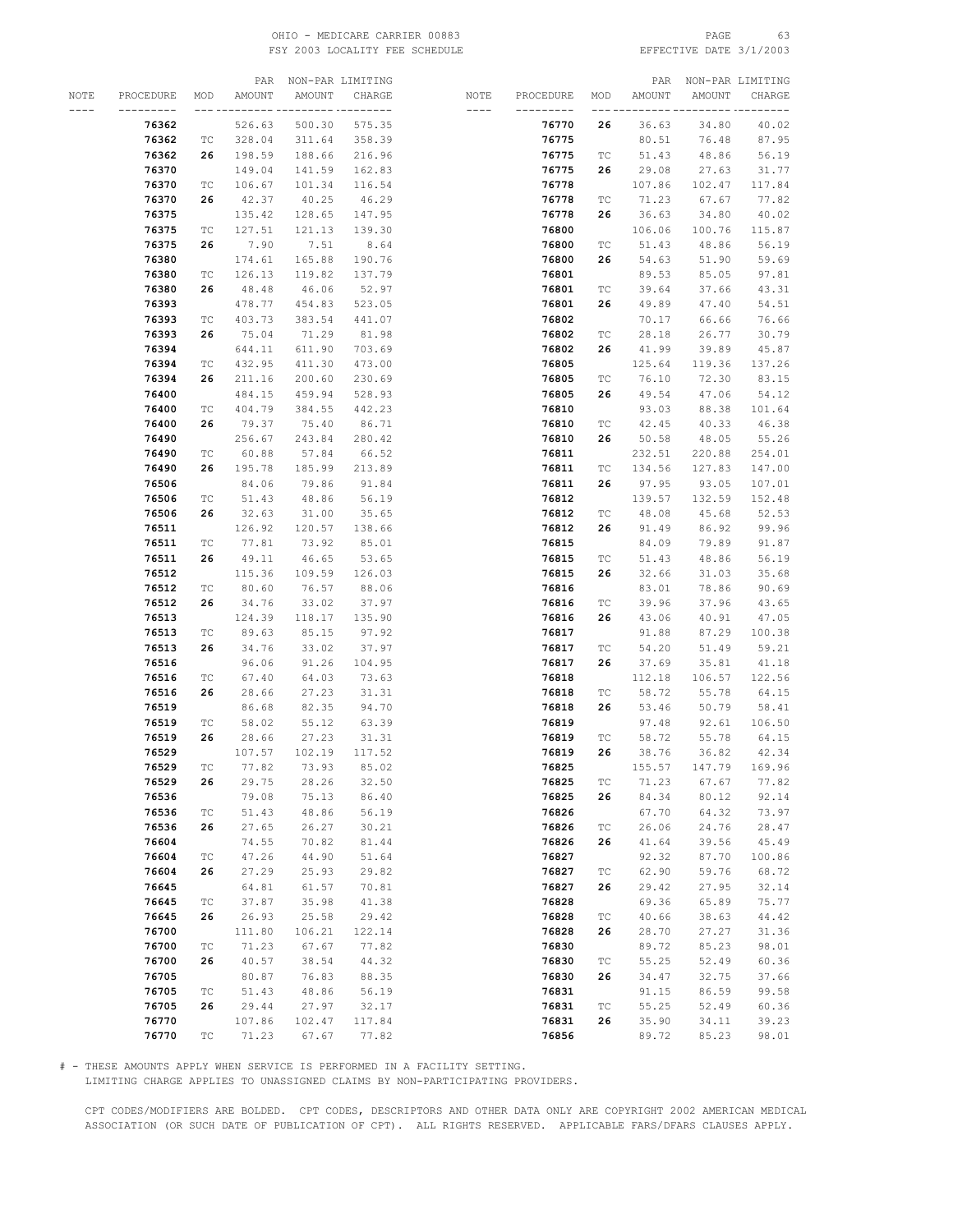# OHIO - MEDICARE CARRIER 00883 PAGE 64 FSY 2003 LOCALITY FEE SCHEDULE

|      |           |                             |        | PAR NON-PAR LIMITING |              |          |           |                             | PAR    |                               | NON-PAR LIMITING |
|------|-----------|-----------------------------|--------|----------------------|--------------|----------|-----------|-----------------------------|--------|-------------------------------|------------------|
| NOTE | PROCEDURE | MOD                         | AMOUNT | AMOUNT               | CHARGE       | NOTE     | PROCEDURE | MOD                         | AMOUNT | AMOUNT                        | CHARGE           |
|      |           |                             |        |                      | -- --------- | $\cdots$ | --------- |                             |        |                               |                  |
|      | 76856     | ТC                          | 55.25  | 52.49                | 60.36        |          | 76986     |                             | 155.17 | 147.41                        | 169.52           |
|      | 76856     | 26                          | 34.47  | 32.75                | 37.66        |          | 76986     | ТC                          | 94.86  | 90.12                         | 103.64           |
|      | 76857     |                             | 88.85  | 84.41                | 97.07        |          | 76986     | 26                          | 60.31  | 57.29                         | 65.88            |
|      | 76857     |                             | 69.82  | 66.33                | 76.28        |          | 77261     |                             | 71.38  | 67.81                         | 77.98            |
|      |           | ТC                          |        |                      |              |          |           |                             |        |                               |                  |
|      | 76857     | 26                          | 19.03  | 18.08                | 20.79        |          | 77262     |                             | 107.64 | 102.26                        | 117.60           |
|      | 76870     |                             | 87.21  | 82.85                | 95.28        |          | 77263     |                             | 159.33 | 151.36                        | 174.06           |
|      | 76870     | ТC                          | 55.25  | 52.49                | 60.36        |          | 77280     |                             | 159.92 | 151.92                        | 174.71           |
|      | 76870     | 26                          | 31.96  | 30.36                | 34.91        |          | 77280     | ТC                          | 125.08 | 118.83                        | 136.65           |
|      | 76872     |                             | 92.16  | 87.55                | 100.68       |          | 77280     | 26                          | 34.83  | 33.09                         | 38.05            |
|      | 76872     | ТC                          | 57.68  | 54.80                | 63.02        |          | 77285     |                             | 253.25 | 240.59                        | 276.68           |
|      | 76872     | 26                          | 34.47  | 32.75                | 37.66        |          | 77285     | ТC                          | 201.18 | 191.12                        | 219.79           |
|      | 76873     |                             | 154.36 | 146.64               | 168.64       |          | 77285     | 26                          | 52.07  | 49.47                         | 56.89            |
|      | 76873     | ТC                          | 77.15  | 73.29                | 84.28        |          | 77290     |                             | 312.44 | 296.82                        | 341.34           |
|      | 76873     | 26                          | 77.21  | 73.35                | 84.35        |          | 77290     | TC                          | 235.23 | 223.47                        | 256.99           |
|      | 76880     |                             | 80.87  | 76.83                | 88.35        |          | 77290     | 26                          | 77.21  | 73.35                         | 84.35            |
|      | 76880     | ТC                          | 51.43  | 48.86                | 56.19        |          | 77295     |                             |        | 1,234.93 1,173.18 1,349.16    |                  |
|      | 76880     | 26                          | 29.44  | 27.97                | 32.17        |          | 77295     |                             |        | TC 1,009.02 958.57 1,102.36   |                  |
|      | 76885     |                             | 91.88  | 87.29                | 100.38       |          | 77295     |                             |        | 26 225.91 214.61 246.80       |                  |
|      | 76885     | ТC                          | 55.25  | 52.49                | 60.36        |          | 77300     |                             | 79.18  | 75.22                         | 86.50            |
|      |           |                             |        |                      |              |          |           |                             |        |                               |                  |
|      | 76885     | 26                          | 36.63  | 34.80                | 40.02        |          | 77300     | TC                          | 48.30  | 45.89                         | 52.77            |
|      | 76886     |                             | 82.31  | 78.19                | 89.92        |          | 77300     | 26                          | 30.88  | 29.34                         | 33.74            |
|      | 76886     | ТC                          | 51.43  | 48.86                | 56.19        |          | 77301     |                             |        | 1, 414.11 1, 343.40 1, 544.91 |                  |
|      | 76886     | 26                          | 30.88  | 29.34                | 33.74        |          | 77301     |                             |        | TC 1,009.02 958.57 1,102.36   |                  |
|      | 76930     |                             | 89.34  | 84.87                | 97.60        |          | 77301     | 26                          | 405.09 | 384.84                        | 442.57           |
|      | 76930     | ТC                          | 55.25  | 52.49                | 60.36        |          | 77305     |                             | 102.24 | 97.13                         | 111.70           |
|      | 76930     | 26                          | 34.08  | 32.38                | 37.24        |          | 77305     | ТC                          | 67.41  | 64.04                         | 73.65            |
|      | 76932     |                             | 89.34  | 84.87                | 97.60        |          | 77305     | 26                          | 34.83  | 33.09                         | 38.05            |
|      | 76932     | ТC                          | 55.25  | 52.49                | 60.36        |          | 77310     |                             | 136.51 | 129.68                        | 149.13           |
|      | 76932     | 26                          | 34.08  | 32.38                | 37.24        |          | 77310     | TC                          | 84.44  | 80.22                         | 92.25            |
|      | 76936     |                             | 327.40 | 311.03               | 357.68       |          | 77310     | 26                          | 52.07  | 49.47                         | 56.89            |
|      | 76936     | ТC                          | 227.59 | 216.21               | 248.64       |          | 77315     |                             | 173.46 | 164.79                        | 189.51           |
|      | 76936     | 26                          | 99.81  | 94.82                | 109.04       |          | 77315     | ТC                          | 96.25  | 91.44                         | 105.16           |
|      | 76941     |                             | 123.08 | 116.93               | 134.47       |          | 77315     | 26                          | 77.21  | 73.35                         | 84.35            |
|      | 76941     | ТC                          | 55.25  | 52.49                | 60.36        |          | 77321     |                             | 192.63 | 183.00                        | 210.45           |
|      | 76941     | 26                          | 67.83  | 64.44                | 74.11        |          | 77321     | ТC                          | 145.58 | 138.30                        | 159.05           |
|      | 76942     |                             | 139.00 | 132.05               | 151.86       |          | 77321     | 26                          | 47.05  | 44.70                         | 51.41            |
|      | 76942     | ТC                          | 105.26 | 100.00               | 115.00       |          | 77326     |                             | 131.45 | 124.88                        | 143.61           |
|      |           |                             | 33.75  |                      |              |          |           |                             |        |                               |                  |
|      | 76942     | 26                          |        | 32.06                | 36.87        |          | 77326     | ТC                          | 85.48  | 81.21                         | 93.39            |
|      | 76945     |                             | 88.64  | 84.21                | 96.84        |          | 77326     | 26                          | 45.97  | 43.67                         | 50.22            |
|      | 76945     | ТC                          | 55.25  | 52.49                | 60.36        |          | 77327     |                             | 194.04 | 184.34                        | 211.99           |
|      | 76945     | 26                          | 33.39  | 31.72                | 36.48        |          | 77327     | ТC                          | 125.08 | 118.83                        | 136.65           |
|      | 76946     |                             | 74.28  | 70.57                | 81.16        |          | 77327     | 26                          | 68.95  | 65.50                         | 75.33            |
|      | 76946     | ТC                          | 55.25  | 52.49                | 60.36        |          | 77328     |                             | 282.72 | 268.58                        | 308.87           |
|      | 76946     | 26                          | 19.02  | 18.07                | 20.78        |          | 77328     | ТC                          | 178.94 | 169.99                        | 195.49           |
|      | 76948     |                             | 74.28  | 70.57                | 81.16        |          | 77328     | 26                          | 103.78 | 98.59                         | 113.38           |
|      | 76948     | $\protect\operatorname{TC}$ | 55.25  | 52.49                | 60.36        |          | 77331     |                             | 61.51  | 58.43                         | 67.19            |
|      | 76948     | 26                          | 19.03  | 18.08                | 20.79        |          | 77331     | $\protect\operatorname{TC}$ | 18.07  | 17.17                         | 19.75            |
|      | 76950     |                             | 76.34  | 72.52                | 83.40        |          | 77331     | 26                          | 43.45  | 41.28                         | 47.47            |
|      | 76950     | ТC                          | 47.26  | 44.90                | 51.64        |          | 77332     |                             | 74.88  | 71.14                         | 81.81            |
|      | 76950     | 26                          | 29.08  | 27.63                | 31.77        |          | 77332     | ТC                          | 48.30  | 45.89                         | 52.77            |
|      | 76965     |                             | 267.62 | 254.24               | 292.38       |          | 77332     | 26                          | 26.58  | 25.25                         | 29.04            |
|      | 76965     | ТC                          | 200.83 | 190.79               | 219.41       |          | 77333     |                             | 110.81 | 105.27                        | 121.06           |
|      | 76965     | 26                          | 66.79  | 63.45                | 72.97        |          | 77333     | ТC                          | 68.80  | 65.36                         | 75.16            |
|      | 76970     |                             | 57.98  | 55.08                | 63.34        |          | 77333     | 26                          | 42.01  | 39.91                         | 45.90            |
|      | 76970     | $\protect\operatorname{TC}$ | 37.87  | 35.98                | 41.38        |          | 77334     |                             | 178.50 | 169.58                        | 195.02           |
|      | 76970     | 26                          | 20.10  | 19.10                | 21.97        |          | 77334     | $\protect\operatorname{TC}$ | 117.09 | 111.24                        | 127.93           |
|      | 76975     |                             | 95.82  | 91.03                | 104.68       |          | 77334     | 26                          | 61.41  | 58.34                         | 67.09            |
|      | 76975     | $\protect\operatorname{TC}$ | 55.25  | 52.49                | 60.36        |          | 77336     |                             | 107.71 | 102.32                        | 117.67           |
|      |           |                             |        |                      |              |          |           |                             |        |                               |                  |
|      | 76975     | 26                          | 40.57  | 38.54                | 44.32        |          | 77370     |                             | 125.78 | 119.49                        | 137.41           |
|      | 76977     |                             | 32.75  | 31.11                | 35.78        |          | 77401     |                             | 64.29  | 61.08                         | 70.24            |
|      | 76977     | $\protect\operatorname{TC}$ | 29.88  | 28.39                | 32.65        |          | 77402     |                             | 64.29  | 61.08                         | 70.24            |
|      | 76977     | 26                          | 2.86   | 2.72                 | 3.13         |          | 77403     |                             | 64.29  | 61.08                         | 70.24            |

# - THESE AMOUNTS APPLY WHEN SERVICE IS PERFORMED IN A FACILITY SETTING.

LIMITING CHARGE APPLIES TO UNASSIGNED CLAIMS BY NON-PARTICIPATING PROVIDERS.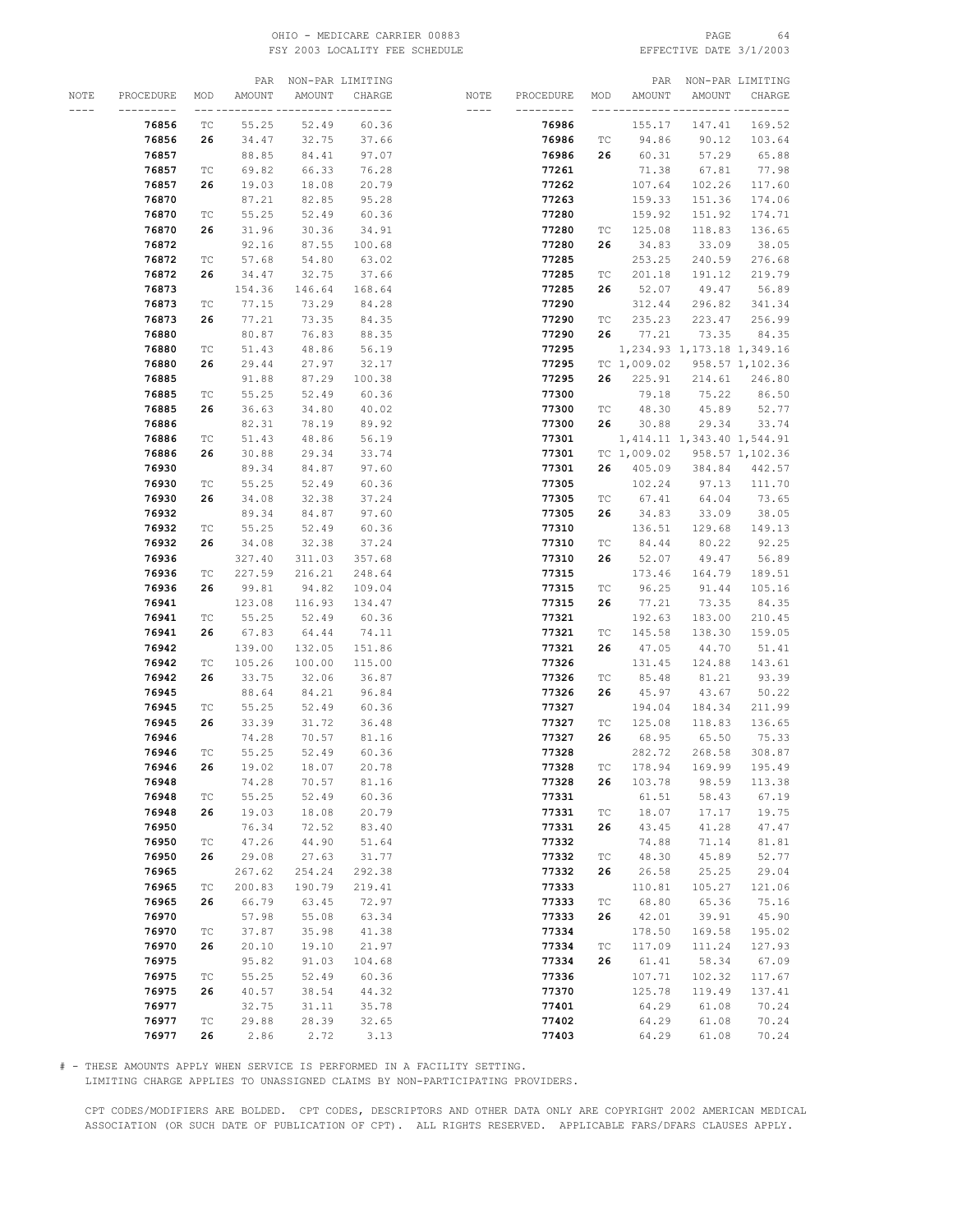# OHIO - MEDICARE CARRIER 00883 PAGE 65 FSY 2003 LOCALITY FEE SCHEDULE

|      |           |                             |        | PAR NON-PAR LIMITING    |                 |      |           |                             |          | PAR NON-PAR LIMITING |                 |
|------|-----------|-----------------------------|--------|-------------------------|-----------------|------|-----------|-----------------------------|----------|----------------------|-----------------|
| NOTE | PROCEDURE | MOD                         | AMOUNT | AMOUNT                  | CHARGE          | NOTE | PROCEDURE | MOD                         | AMOUNT   | AMOUNT               | CHARGE          |
|      |           |                             |        | -- ---------- --------- |                 |      |           |                             |          |                      |                 |
|      | 77404     |                             | 64.29  | 61.08                   | 70.24           |      | 77783     | 26                          | 184.60   | 175.37               | 201.68          |
|      | 77406     |                             | 64.29  | 61.08                   | 70.24           |      | 77784     |                             | 1,010.40 |                      | 959.88 1,103.86 |
|      | 77407     |                             | 75.75  |                         |                 |      |           |                             |          |                      |                 |
|      |           |                             |        | 71.96                   | 82.75           |      | 77784     | TC                          | 733.13   | 696.47               | 800.94          |
|      | 77408     |                             | 75.75  | 71.96                   | 82.75           |      | 77784     | 26                          | 277.27   | 263.41               | 302.92          |
|      | 77409     |                             | 75.75  | 71.96                   | 82.75           |      | 77789     |                             | 71.64    | 68.06                | 78.27           |
|      | 77411     |                             | 75.75  | 71.96                   | 82.75           |      | 77789     | ТC                          | 16.33    | 15.51                | 17.84           |
|      | 77412     |                             | 84.44  | 80.22                   | 92.25           |      | 77789     | 26                          | 55.30    | 52.54                | 60.42           |
|      | 77413     |                             | 84.44  | 80.22                   | 92.25           |      | 77790     |                             | 70.14    | 66.63                | 76.62           |
|      | 77414     |                             | 84.44  | 80.22                   | 92.25           |      | 77790     | TC                          | 18.07    | 17.17                | 19.75           |
|      | 77416     |                             | 84.44  | 80.22                   | 92.25           |      | 77790     | 26                          | 52.07    | 49.47                | 56.89           |
|      | 77417     |                             | 21.54  | 20.46                   | 23.53           |      | 78000     |                             | 45.13    | 42.87                | 49.30           |
|      | 77418     |                             | 627.89 | 596.50                  | 685.98          |      | 78000     | ТC                          | 35.44    | 33.67                | 38.72           |
|      |           |                             |        |                         |                 |      |           |                             |          |                      |                 |
|      | 77427     |                             | 164.12 | 155.91                  | 179.30          |      | 78000     | 26                          | 9.69     | 9.21                 | 10.59           |
|      | 77431     |                             | 92.90  | 88.26                   | 101.50          |      | 78001     |                             | 60.18    | 57.17                | 65.75           |
|      | 77432     |                             | 406.09 | 385.79                  | 443.66          |      | 78001     | ТC                          | 47.26    | 44.90                | 51.64           |
|      | 77470     |                             | 506.49 | 481.17                  | 553.35          |      | 78001     | 26                          | 12.93    | 12.28                | 14.12           |
|      | 77470     | TC                          | 402.70 | 382.57                  | 439.96          |      | 78003     |                             | 51.61    | 49.03                | 56.38           |
|      | 77470     | 26                          | 103.78 | 98.59                   | 113.38          |      | 78003     | ТC                          | 35.44    | 33.67                | 38.72           |
|      | 77600     |                             | 188.06 | 178.66                  | 205.46          |      | 78003     | 26                          | 16.17    | 15.36                | 17.66           |
|      | 77600     | ТC                          | 110.14 | 104.63                  | 120.32          |      | 78006     |                             | 110.59   | 105.06               | 120.82          |
|      | 77600     | 26                          | 77.92  | 74.02                   | 85.12           |      | 78006     | ТC                          | 86.17    | 81.86                | 94.14           |
|      |           |                             |        |                         |                 |      |           |                             |          |                      |                 |
|      | 77605     |                             | 251.82 | 239.23                  | 275.11          |      | 78006     | 26                          | 24.42    | 23.20                | 26.68           |
|      | 77605     | ТC                          | 146.63 | 139.30                  | 160.20          |      | 78007     |                             | 117.90   | 112.01               | 128.81          |
|      | 77605     | 26                          | 105.19 | 99.93                   | 114.92          |      | 78007     | ТC                          | 93.12    | 88.46                | 101.73          |
|      | 77610     |                             | 187.71 | 178.32                  | 205.07          |      | 78007     | 26                          | 24.78    | 23.54                | 27.07           |
|      | 77610     | TC                          | 110.14 | 104.63                  | 120.32          |      | 78010     |                             | 85.76    | 81.47                | 93.69           |
|      | 77610     | 26                          | 77.57  | 73.69                   | 84.74           |      | 78010     | ТC                          | 66.02    | 62.72                | 72.13           |
|      | 77615     |                             | 250.41 | 237.89                  | 273.57          |      | 78010     | 26                          | 19.74    | 18.75                | 21.56           |
|      | 77615     | TC                          | 146.63 | 139.30                  | 160.20          |      | 78011     |                             | 109.83   | 104.34               | 119.99          |
|      | 77615     | 26                          | 103.78 | 98.59                   | 113.38          |      | 78011     | ТC                          | 87.21    | 82.85                | 95.28           |
|      | 77620     |                             | 187.70 | 178.32                  | 205.07          |      | 78011     | 26                          | 22.62    | 21.49                | 24.71           |
|      |           |                             |        |                         |                 |      |           |                             |          |                      |                 |
|      | 77620     | TC                          | 110.14 | 104.63                  | 120.32          |      | 78015     |                             | 126.52   | 120.19               | 138.22          |
|      | 77620     | 26                          | 77.56  | 73.68                   | 84.73           |      | 78015     | ТC                          | 93.12    | 88.46                | 101.73          |
|      | 77750     |                             | 290.72 | 276.18                  | 317.61          |      | 78015     | 26                          | 33.39    | 31.72                | 36.48           |
|      | 77750     | ТC                          | 48.30  | 45.89                   | 52.77           |      | 78016     |                             | 166.71   | 158.37               | 182.13          |
|      | 77750     | 26                          | 242.43 | 230.31                  | 264.86          |      | 78016     | ТC                          | 125.43   | 119.16               | 137.03          |
|      | 77761     |                             | 274.73 | 260.99                  | 300.14          |      | 78016     | 26                          | 41.28    | 39.22                | 45.10           |
|      | 77761     | ТC                          | 91.04  | 86.49                   | 99.46           |      | 78018     |                             | 239.04   | 227.09               | 261.15          |
|      | 77761     | 26                          | 183.69 | 174.51                  | 200.69          |      | 78018     | TC                          | 195.97   | 186.17               | 214.10          |
|      | 77762     |                             | 412.60 | 391.97                  | 450.77          |      | 78018     | 26                          | 43.08    | 40.93                | 47.07           |
|      | 77762     | TC                          | 130.30 | 123.79                  | 142.36          |      | 78020     |                             | 79.52    | 75.54                | 86.87           |
|      | 77762     | 26                          | 282.31 | 268.19                  | 308.42          |      | 78020     | ТC                          | 49.37    | 46.90                | 53.94           |
|      | 77763     |                             | 585.36 | 556.09                  | 639.50          |      | 78020     | 26                          | 30.15    | 28.64                | 32.94           |
|      | 77763     | TC                          | 161.91 | 153.81                  | 176.88          |      | 78070     |                             | 106.95   | 101.60               | 116.84          |
|      | 77763     | 26                          | 423.45 | 402.28                  | 462.62          |      | 78070     |                             | 66.02    | 62.72                | 72.13           |
|      | 77776     |                             |        |                         |                 |      |           | ТC                          |          |                      |                 |
|      |           |                             | 291.07 | 276.52                  | 318.00          |      | 78070     | 26                          | 40.93    | 38.88                | 44.71           |
|      | 77776     | ТC                          | 79.23  | 75.27                   | 86.56           |      | 78075     |                             | 233.29   | 221.63               | 254.87          |
|      | 77776     | 26                          | 211.84 | 201.25                  | 231.44          |      | 78075     | ТC                          | 195.97   | 186.17               | 214.10          |
|      | 77777     |                             | 522.12 | 496.01                  | 570.41          |      | 78075     | 26                          | 37.33    | 35.46                | 40.78           |
|      | 77777     | $\protect\operatorname{TC}$ | 152.88 | 145.24                  | 167.03          |      | 78102     |                             | 101.65   | 96.57                | 111.06          |
|      | 77777     | 26                          | 369.24 | 350.78                  | 403.40          |      | 78102     | $\protect\operatorname{TC}$ | 74.01    | 70.31                | 80.86           |
|      | 77778     |                             | 739.35 | 702.38                  | 807.74          |      | 78102     | 26                          | 27.64    | 26.26                | 30.20           |
|      | 77778     | TC                          | 185.19 | 175.93                  | 202.32          |      | 78103     |                             | 152.00   | 144.40               | 166.06          |
|      | 77778     | 26                          | 554.15 | 526.44                  | 605.41          |      | 78103     | ТC                          | 114.31   | 108.59               | 124.88          |
|      | 77781     |                             | 815.72 | 774.93                  | 891.17          |      | 78103     | 26                          | 37.69    | 35.81                | 41.18           |
|      | 77781     | TC                          | 733.13 | 696.47                  | 800.94          |      | 78104     |                             | 186.83   | 177.49               | 204.11          |
|      |           |                             |        |                         |                 |      |           |                             |          |                      |                 |
|      | 77781     | 26                          | 82.59  | 78.46                   | 90.23           |      | 78104     | $\protect\operatorname{TC}$ | 146.98   | 139.63               | 160.57          |
|      | 77782     |                             | 856.67 | 813.84                  | 935.92          |      | 78104     | 26                          | 39.85    | 37.86                | 43.54           |
|      | 77782     | TC                          | 733.13 | 696.47                  | 800.94          |      | 78110     |                             | 44.44    | 42.22                | 48.55           |
|      | 77782     | 26                          | 123.53 | 117.35                  | 134.95          |      | 78110     | $\protect\operatorname{TC}$ | 34.75    | 33.01                | 37.96           |
|      | 77783     |                             | 917.73 |                         | 871.84 1,002.62 |      | 78110     | 26                          | 9.69     | 9.21                 | 10.59           |
|      | 77783     | ТC                          | 733.13 | 696.47                  | 800.94          |      | 78111     |                             | 104.25   | 99.04                | 113.90          |

# - THESE AMOUNTS APPLY WHEN SERVICE IS PERFORMED IN A FACILITY SETTING.

LIMITING CHARGE APPLIES TO UNASSIGNED CLAIMS BY NON-PARTICIPATING PROVIDERS.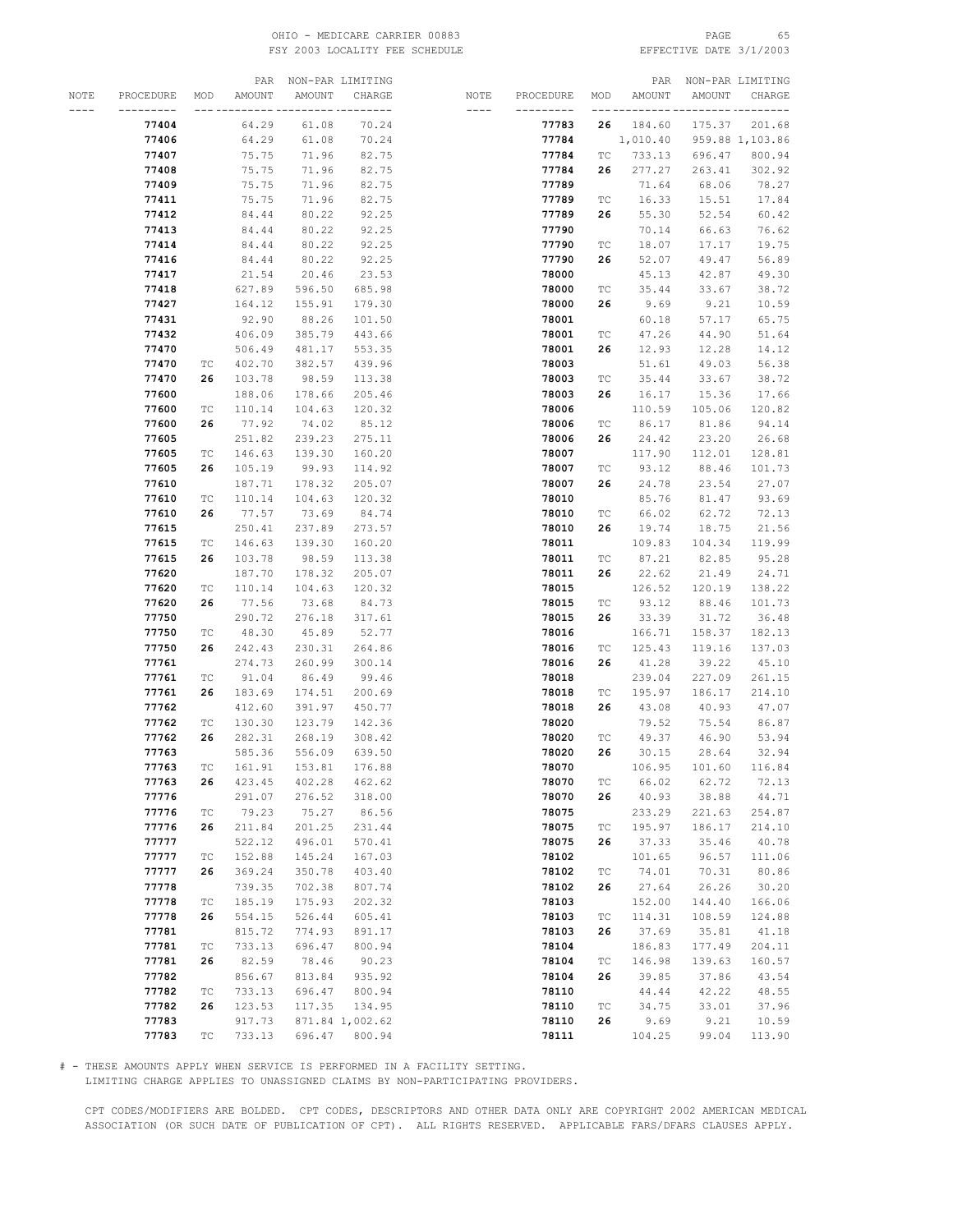# OHIO - MEDICARE CARRIER 00883 PAGE 66 FSY 2003 LOCALITY FEE SCHEDULE

|      |           |                             |        | PAR NON-PAR LIMITING |              |                      |           |                             |        | PAR NON-PAR LIMITING |        |
|------|-----------|-----------------------------|--------|----------------------|--------------|----------------------|-----------|-----------------------------|--------|----------------------|--------|
| NOTE | PROCEDURE | MOD                         | AMOUNT | AMOUNT               | CHARGE       | NOTE                 | PROCEDURE | MOD                         | AMOUNT | AMOUNT               | CHARGE |
|      |           | --- --                      |        |                      | -- --------- | $\cdots\cdots\cdots$ | --------- |                             |        |                      |        |
|      | 78111     | ТC                          | 93.12  | 88.46                | 101.73       |                      | 78220     | 26                          | 24.42  | 23.20                | 26.68  |
|      | 78111     | 26                          | 11.13  | 10.57                | 12.16        |                      | 78223     |                             | 174.39 | 165.67               | 190.52 |
|      | 78120     |                             | 74.39  | 70.67                | 81.27        |                      | 78223     | ТC                          | 132.38 | 125.76               | 144.62 |
|      |           |                             |        |                      |              |                      |           |                             |        |                      |        |
|      | 78120     | ТC                          | 62.90  | 59.76                | 68.72        |                      | 78223     | 26                          | 42.01  | 39.91                | 45.90  |
|      | 78120     | 26                          | 11.49  | 10.92                | 12.56        |                      | 78230     |                             | 101.49 | 96.42                | 110.88 |
|      | 78121     |                             | 121.08 | 115.03               | 132.28       |                      | 78230     | ТC                          | 79.23  | 75.27                | 86.56  |
|      | 78121     | ТC                          | 104.93 | 99.68                | 114.63       |                      | 78230     | 26                          | 22.27  | 21.16                | 24.33  |
|      | 78121     | 26                          | 16.15  | 15.34                | 17.64        |                      | 78231     |                             | 140.52 | 133.49               | 153.51 |
|      | 78122     |                             | 188.70 | 179.27               | 206.16       |                      | 78231     | TC                          | 114.31 | 108.59               | 124.88 |
|      | 78122     | ТC                          | 166.08 | 157.78               | 181.45       |                      | 78231     | 26                          | 26.20  | 24.89                | 28.62  |
|      | 78122     | 26                          | 22.62  | 21.49                | 24.71        |                      | 78232     |                             | 150.85 | 143.31               | 164.81 |
|      | 78130     |                             | 133.71 | 127.02               | 146.07       |                      | 78232     | ТC                          | 127.51 | 121.13               | 139.30 |
|      | 78130     | ТC                          | 102.85 | 97.71                | 112.37       |                      | 78232     | 26                          | 23.34  | 22.17                | 25.50  |
|      | 78130     | 26                          | 30.87  | 29.33                | 33.73        |                      | 78258     |                             | 140.87 | 133.83               | 153.90 |
|      | 78135     |                             | 208.46 | 198.04               | 227.75       |                      | 78258     | ТC                          | 103.89 | 98.70                | 113.51 |
|      | 78135     | ТC                          | 176.16 | 167.35               | 192.45       |                      | 78258     | 26                          | 36.98  | 35.13                | 40.40  |
|      | 78135     | 26                          | 32.30  | 30.69                | 35.29        |                      | 78261     |                             | 182.83 | 173.69               | 199.74 |
|      | 78140     |                             | 172.63 | 164.00               | 188.60       |                      | 78261     | ТC                          | 148.02 | 140.62               | 161.71 |
|      | 78140     | ТC                          | 142.11 | 135.00               | 155.25       |                      | 78261     | 26                          | 34.81  | 33.07                | 38.03  |
|      | 78140     | 26                          | 30.52  | 28.99                | 33.34        |                      | 78262     |                             | 187.68 | 178.30               | 205.05 |
|      |           |                             |        | 142.12               | 163.44       |                      | 78262     | ТC                          |        |                      | 167.77 |
|      | 78160     |                             | 149.60 |                      |              |                      |           | 26                          | 153.57 | 145.89               |        |
|      | 78160     | ТC                          | 132.38 | 125.76               | 144.62       |                      | 78262     |                             | 34.10  | 32.40                | 37.26  |
|      | 78160     | 26                          | 17.22  | 16.36                | 18.81        |                      | 78264     |                             | 187.84 | 178.45               | 205.22 |
|      | 78162     |                             | 138.66 | 131.73               | 151.49       |                      | 78264     | TC                          | 149.06 | 141.61               | 162.85 |
|      | 78162     | ТC                          | 115.36 | 109.59               | 126.03       |                      | 78264     | 26                          | 38.78  | 36.84                | 42.37  |
|      | 78162     | 26                          | 23.30  | 22.14                | 25.46        |                      | 78270     |                             | 66.35  | 63.03                | 72.48  |
|      | 78170     |                             | 212.62 | 201.99               | 232.29       |                      | 78270     | ТC                          | 56.29  | 53.48                | 61.50  |
|      | 78170     | ТC                          | 191.45 | 181.88               | 209.16       |                      | 78270     | 26                          | 10.05  | 9.55                 | 10.98  |
|      | 78170     | 26                          | 21.17  | 20.11                | 23.13        |                      | 78271     |                             | 69.47  | 66.00                | 75.90  |
|      | 78172     | 26                          | 26.22  | 24.91                | 28.65        |                      | 78271     | ТC                          | 59.42  | 56.45                | 64.92  |
|      | 78185     |                             | 105.58 | 100.30               | 115.35       |                      | 78271     | 26                          | 10.05  | 9.55                 | 10.98  |
|      | 78185     | ТC                          | 85.48  | 81.21                | 93.39        |                      | 78272     |                             | 97.73  | 92.84                | 106.77 |
|      | 78185     | 26                          | 20.10  | 19.10                | 21.97        |                      | 78272     | ТC                          | 84.09  | 79.89                | 91.87  |
|      | 78190     |                             | 262.01 | 248.91               | 286.25       |                      | 78272     | 26                          | 13.64  | 12.96                | 14.90  |
|      | 78190     | ТC                          | 206.39 | 196.07               | 225.48       |                      | 78278     |                             | 225.35 | 214.08               | 246.19 |
|      | 78190     | 26                          | 55.62  | 52.84                | 60.77        |                      | 78278     | ТC                          | 176.16 | 167.35               | 192.45 |
|      | 78191     |                             | 294.93 | 280.18               | 322.21       |                      | 78278     | 26                          | 49.20  | 46.74                | 53.75  |
|      | 78191     | ТC                          | 264.41 | 251.19               | 288.87       |                      | 78282     | 26                          | 19.38  | 18.41                | 21.17  |
|      | 78191     | 26                          | 30.52  | 28.99                | 33.34        |                      | 78290     |                             | 144.25 | 137.04               | 157.60 |
|      | 78195     |                             | 207.28 | 196.92               | 226.46       |                      | 78290     | ТC                          | 110.14 | 104.63               | 120.32 |
|      | 78195     | ТC                          | 146.98 | 139.63               | 160.57       |                      | 78290     | 26                          | 34.10  | 32.40                | 37.26  |
|      | 78195     | 26                          | 60.31  | 57.29                | 65.88        |                      | 78291     |                             | 154.65 | 146.92               | 168.96 |
|      | 78201     |                             | 107.38 | 102.01               | 117.31       |                      | 78291     | ТC                          | 110.49 | 104.97               | 120.72 |
|      | 78201     | ТC                          | 85.48  | 81.21                | 93.39        |                      | 78291     | 26                          | 44.16  | 41.95                | 48.24  |
|      | 78201     | 26                          | 21.90  | 20.81                | 23.93        |                      | 78300     |                             | 121.23 | 115.17               | 132.45 |
|      | 78202     |                             | 129.38 | 122.91               | 141.35       |                      | 78300     | ТC                          | 90.34  | 85.82                | 98.69  |
|      | 78202     | $\protect\operatorname{TC}$ | 103.89 | 98.70                | 113.51       |                      | 78300     | 26                          | 30.88  | 29.34                | 33.74  |
|      | 78202     | 26                          | 25.49  | 24.22                | 27.85        |                      | 78305     |                             | 173.67 | 164.99               | 189.74 |
|      | 78205     |                             | 248.88 | 236.44               | 271.91       |                      | 78305     | ТC                          | 132.38 | 125.76               | 144.62 |
|      | 78205     | ТC                          | 213.34 | 202.67               | 233.07       |                      | 78305     | 26                          | 41.29  | 39.23                | 45.11  |
|      | 78205     | 26                          | 35.54  | 33.76                | 38.82        |                      | 78306     |                             | 197.35 | 187.48               | 215.60 |
|      | 78206     |                             | 255.46 | 242.69               | 279.09       |                      | 78306     | ТC                          | 154.27 | 146.56               | 168.54 |
|      | 78206     | $\protect\operatorname{TC}$ | 207.35 | 196.98               | 226.53       |                      | 78306     | 26                          | 43.08  | 40.93                | 47.07  |
|      | 78206     | 26                          | 48.11  | 45.70                | 52.56        |                      | 78315     |                             | 223.67 | 212.49               | 244.36 |
|      | 78215     |                             | 130.39 | 123.87               | 142.45       |                      | 78315     | ТC                          | 172.69 | 164.06               | 188.67 |
|      | 78215     | ТC                          | 105.97 | 100.67               | 115.77       |                      | 78315     | 26                          | 50.98  | 48.43                | 55.69  |
|      | 78215     | 26                          | 24.42  | 23.20                | 26.68        |                      | 78320     |                             | 265.39 | 252.12               | 289.94 |
|      | 78216     |                             | 153.80 | 146.11               | 168.03       |                      | 78320     | ТC                          | 213.34 | 202.67               | 233.07 |
|      | 78216     | ТC                          | 125.43 | 119.16               | 137.03       |                      | 78320     | 26                          | 52.05  | 49.45                | 56.87  |
|      | 78216     | 26                          | 28.37  | 26.95                | 30.99        |                      | 78350     |                             | 38.58  | 36.65                | 42.15  |
|      | 78220     |                             | 158.53 | 150.60               | 173.19       |                      | 78350     | $\protect\operatorname{TC}$ | 27.45  | 26.08                | 29.99  |
|      | 78220     | TC                          | 134.12 | 127.41               | 146.52       |                      | 78350     | 26                          | 11.13  | 10.57                | 12.16  |
|      |           |                             |        |                      |              |                      |           |                             |        |                      |        |

# - THESE AMOUNTS APPLY WHEN SERVICE IS PERFORMED IN A FACILITY SETTING.

LIMITING CHARGE APPLIES TO UNASSIGNED CLAIMS BY NON-PARTICIPATING PROVIDERS.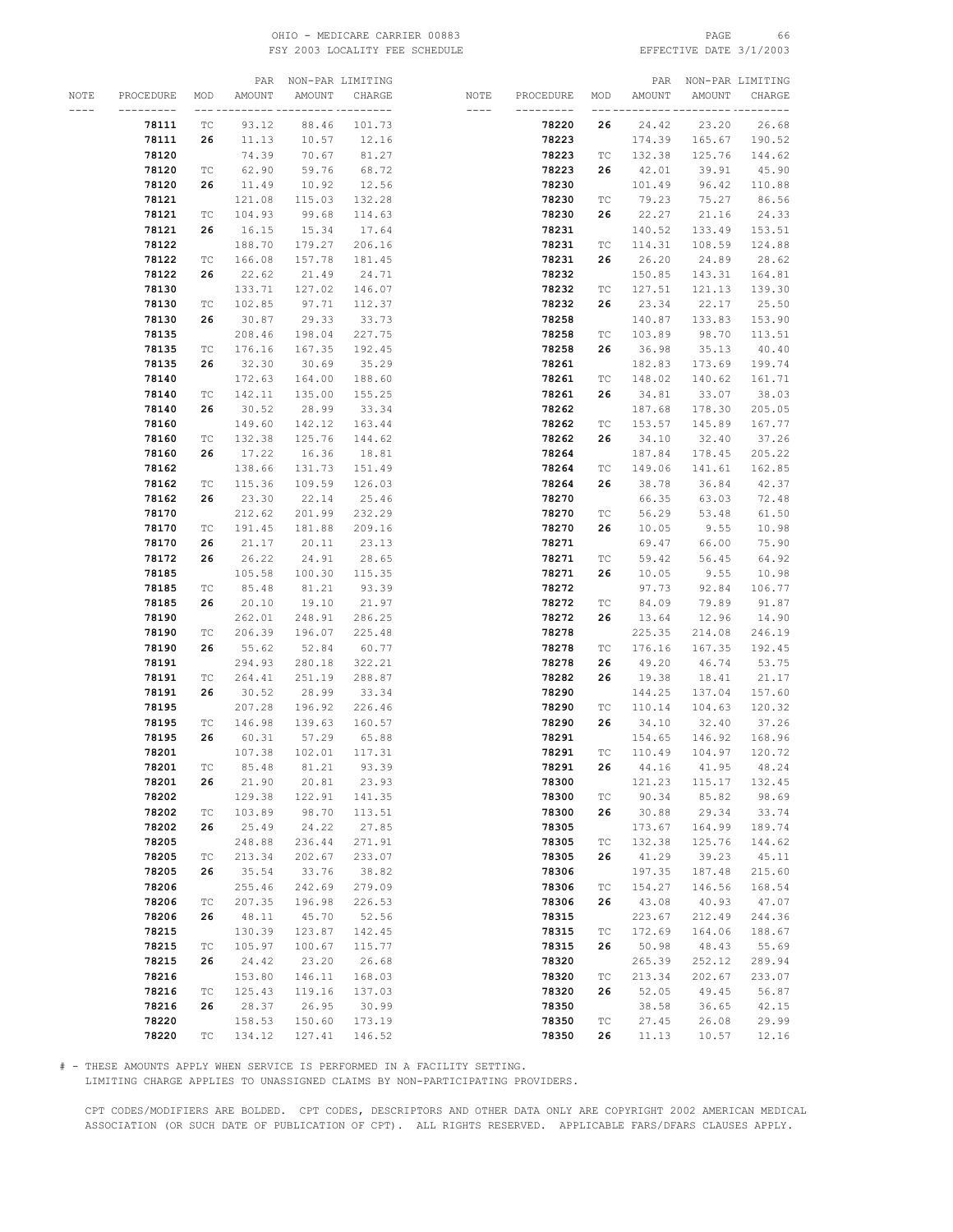# OHIO - MEDICARE CARRIER 00883 PAGE 67 FSY 2003 LOCALITY FEE SCHEDULE

|      |           |                             |                                 |        | PAR NON-PAR LIMITING |                      |           |                             |        | PAR NON-PAR LIMITING               |        |
|------|-----------|-----------------------------|---------------------------------|--------|----------------------|----------------------|-----------|-----------------------------|--------|------------------------------------|--------|
| NOTE | PROCEDURE | MOD                         | AMOUNT                          | AMOUNT | CHARGE               | NOTE                 | PROCEDURE | MOD                         | AMOUNT | AMOUNT                             | CHARGE |
|      | --------- |                             | ------------------------------- |        |                      | $\cdots\cdots\cdots$ | --------- |                             |        | --- --------- ---------- --------- |        |
|      | 78414     | 26                          | 22.62                           | 21.49  | 24.71                |                      | 78496     |                             | 278.74 | 264.80                             | 304.52 |
|      | 78428     |                             | 121.48                          | 115.41 | 132.72               |                      | 78496     | ТC                          | 253.27 | 240.61                             | 276.70 |
|      | 78428     | ТC                          | 81.66                           | 77.58  | 89.22                |                      | 78496     | 26                          | 25.47  | 24.20                              | 27.83  |
|      |           |                             |                                 |        |                      |                      |           |                             |        |                                    |        |
|      | 78428     | 26                          | 39.82                           | 37.83  | 43.50                |                      | 78580     |                             | 160.67 | 152.64                             | 175.54 |
|      | 78445     |                             | 92.17                           | 87.56  | 100.69               |                      | 78580     | ТC                          | 123.69 | 117.51                             | 135.14 |
|      | 78445     | ТC                          | 67.41                           | 64.04  | 73.65                |                      | 78580     | 26                          | 36.98  | 35.13                              | 40.40  |
|      | 78445     | 26                          | 24.76                           | 23.52  | 27.05                |                      | 78584     |                             | 164.55 | 156.32                             | 179.77 |
|      | 78455     |                             | 180.46                          | 171.44 | 197.16               |                      | 78584     | ТC                          | 115.36 | 109.59                             | 126.03 |
|      | 78455     | ТC                          | 143.85                          | 136.66 | 157.16               |                      | 78584     | 26                          | 49.20  | 46.74                              | 53.75  |
|      | 78455     | 26                          | 36.62                           | 34.79  | 40.01                |                      | 78585     |                             | 258.18 | 245.27                             | 282.06 |
|      | 78456     |                             | 196.56                          | 186.73 | 214.74               |                      | 78585     | ТC                          | 203.61 | 193.43                             | 222.44 |
|      | 78456     | ТC                          | 146.31                          | 138.99 | 159.84               |                      | 78585     | 26                          | 54.57  | 51.84                              | 59.62  |
|      | 78456     | 26                          | 50.25                           | 47.74  | 54.90                |                      | 78586     |                             | 113.92 | 108.22                             | 124.45 |
|      | 78457     |                             | 134.66                          | 127.93 | 147.12               |                      | 78586     | TC                          | 93.82  | 89.13                              | 102.50 |
|      | 78457     | ТC                          | 96.25                           | 91.44  | 105.16               |                      | 78586     | 26                          | 20.10  | 19.10                              | 21.97  |
|      |           |                             |                                 |        |                      |                      |           |                             |        |                                    |        |
|      | 78457     | 26                          | 38.42                           | 36.50  | 41.98                |                      | 78587     |                             | 125.87 | 119.58                             | 137.52 |
|      | 78458     |                             | 190.11                          | 180.60 | 207.69               |                      | 78587     | ТC                          | 101.46 | 96.39                              | 110.85 |
|      | 78458     | ТC                          | 144.89                          | 137.65 | 158.30               |                      | 78587     | 26                          | 24.42  | 23.20                              | 26.68  |
|      | 78458     | 26                          | 45.23                           | 42.97  | 49.42                |                      | 78588     |                             | 170.28 | 161.77                             | 186.04 |
|      | 78459     | 26                          | 76.41                           | 72.59  | 83.48                |                      | 78588     | ТC                          | 115.71 | 109.92                             | 126.41 |
|      | 78460     |                             | 128.21                          | 121.80 | 140.07               |                      | 78588     | 26                          | 54.57  | 51.84                              | 59.62  |
|      | 78460     | ТC                          | 85.48                           | 81.21  | 93.39                |                      | 78591     |                             | 122.95 | 116.80                             | 134.32 |
|      | 78460     | 26                          | 42.73                           | 40.59  | 46.68                |                      | 78591     | ТC                          | 102.85 | 97.71                              | 112.37 |
|      | 78461     |                             | 232.69                          | 221.06 | 254.22               |                      | 78591     | 26                          | 20.10  | 19.10                              | 21.97  |
|      | 78461     | ТC                          | 170.60                          | 162.07 | 186.38               |                      | 78593     |                             | 148.81 | 141.37                             | 162.58 |
|      | 78461     | 26                          | 62.09                           | 58.99  | 67.84                |                      | 78593     | ТC                          | 124.39 | 118.17                             | 135.90 |
|      | 78464     |                             | 309.95                          | 294.45 | 338.62               |                      | 78593     | 26                          | 24.42  | 23.20                              | 26.68  |
|      |           |                             |                                 |        |                      |                      |           |                             |        |                                    |        |
|      | 78464     | ТC                          | 255.38                          | 242.61 | 279.00               |                      | 78594     |                             | 206.20 | 195.89                             | 225.27 |
|      | 78464     | 26                          | 54.57                           | 51.84  | 59.62                |                      | 78594     | TC                          | 179.63 | 170.65                             | 196.25 |
|      | 78465     |                             | 499.21                          | 474.25 | 545.39               |                      | 78594     | 26                          | 26.56  | 25.23                              | 29.01  |
|      | 78465     | ТC                          | 425.63                          | 404.35 | 465.00               |                      | 78596     |                             | 318.58 | 302.65                             | 348.05 |
|      | 78465     | 26                          | 73.57                           | 69.89  | 80.37                |                      | 78596     | ТC                          | 255.38 | 242.61                             | 279.00 |
|      | 78466     |                             | 129.67                          | 123.19 | 141.67               |                      | 78596     | 26                          | 63.20  | 60.04                              | 69.05  |
|      | 78466     | ТC                          | 94.86                           | 90.12  | 103.64               |                      | 78600     |                             | 126.14 | 119.83                             | 137.80 |
|      | 78466     | 26                          | 34.81                           | 33.07  | 38.03                |                      | 78600     | ТC                          | 103.89 | 98.70                              | 113.51 |
|      | 78468     |                             | 172.24                          | 163.63 | 188.17               |                      | 78600     | 26                          | 22.25  | 21.14                              | 24.31  |
|      | 78468     | ТC                          | 132.38                          | 125.76 | 144.62               |                      | 78601     |                             | 148.49 | 141.07                             | 162.23 |
|      | 78468     | 26                          | 39.85                           | 37.86  | 43.54                |                      | 78601     | ТC                          | 123.00 | 116.85                             | 134.38 |
|      | 78469     |                             | 233.93                          | 222.23 | 255.56               |                      | 78601     | 26                          | 25.49  | 24.22                              | 27.85  |
|      | 78469     | ТC                          | 188.32                          | 178.90 | 205.74               |                      | 78605     |                             | 149.56 | 142.08                             | 163.39 |
|      | 78469     | 26                          | 45.60                           | 43.32  | 49.82                |                      | 78605     | ТC                          | 123.00 | 116.85                             | 134.38 |
|      | 78472     |                             | 248.28                          | 235.87 | 271.25               |                      | 78605     | 26                          | 26.56  | 25.23                              | 29.01  |
|      | 78472     | ТC                          | 199.10                          | 189.15 | 217.52               |                      | 78606     |                             | 171.63 | 163.05                             | 187.51 |
|      |           | 26                          | 49.18                           |        |                      |                      |           | TC                          | 139.68 | 132.70                             |        |
|      | 78472     |                             |                                 | 46.72  | 53.73                |                      | 78606     |                             |        |                                    | 152.61 |
|      | 78473     |                             | 371.36                          | 352.79 | 405.71               |                      | 78606     | 26                          | 31.96  | 30.36                              | 34.91  |
|      | 78473     | ТC                          | 297.77                          | 282.88 | 325.31               |                      | 78607     |                             | 299.06 | 284.11                             | 326.73 |
|      | 78473     | 26                          | 73.59                           | 69.91  | 80.40                |                      | 78607     | ТC                          | 236.97 | 225.12                             | 258.89 |
|      | 78478     |                             | 87.87                           | 83.48  | 96.00                |                      | 78607     | 26                          | 62.09  | 58.99                              | 67.84  |
|      | 78478     | $\protect\operatorname{TC}$ | 56.64                           | 53.81  | 61.88                |                      | 78610     |                             | 72.41  | 68.79                              | 79.11  |
|      | 78478     | 26                          | 31.22                           | 29.66  | 34.11                |                      | 78610     | $\protect\operatorname{TC}$ | 57.34  | 54.47                              | 62.64  |
|      | 78480     |                             | 87.87                           | 83.48  | 96.00                |                      | 78610     | 26                          | 15.08  | 14.33                              | 16.48  |
|      | 78480     | $\protect\operatorname{TC}$ | 56.64                           | 53.81  | 61.88                |                      | 78615     |                             | 160.51 | 152.48                             | 175.35 |
|      | 78480     | 26                          | 31.22                           | 29.66  | 34.11                |                      | 78615     | ТC                          | 138.98 | 132.03                             | 151.83 |
|      | 78481     |                             | 237.84                          | 225.95 | 259.84               |                      | 78615     | 26                          | 21.52  | 20.44                              | 23.51  |
|      | 78481     | $\protect\operatorname{TC}$ | 188.32                          | 178.90 | 205.74               |                      | 78630     |                             | 216.17 | 205.36                             | 236.16 |
|      | 78481     | 26                          | 49.52                           | 47.04  | 54.10                |                      | 78630     | ТC                          | 182.07 | 172.97                             | 198.92 |
|      | 78483     |                             | 358.50                          | 340.58 | 391.67               |                      | 78630     | 26                          | 34.10  | 32.40                              | 37.26  |
|      | 78483     | ТC                          | 283.87                          | 269.68 | 310.13               |                      | 78635     |                             | 123.29 | 117.13                             | 134.70 |
|      |           |                             |                                 |        |                      |                      |           |                             |        |                                    |        |
|      | 78483     | 26                          | 74.63                           | 70.90  | 81.54                |                      | 78635     | $\protect\operatorname{TC}$ | 92.08  | 87.48                              | 100.60 |
|      | 78494     |                             | 312.86                          | 297.22 | 341.80               |                      | 78635     | 26                          | 31.21  | 29.65                              | 34.10  |
|      | 78494     | $\protect\operatorname{TC}$ | 253.27                          | 240.61 | 276.70               |                      | 78645     |                             | 152.06 | 144.46                             | 166.13 |
|      | 78494     | 26                          | 59.59                           | 56.61  | 65.10                |                      | 78645     | ТC                          | 123.69 | 117.51                             | 135.14 |

# - THESE AMOUNTS APPLY WHEN SERVICE IS PERFORMED IN A FACILITY SETTING.

LIMITING CHARGE APPLIES TO UNASSIGNED CLAIMS BY NON-PARTICIPATING PROVIDERS.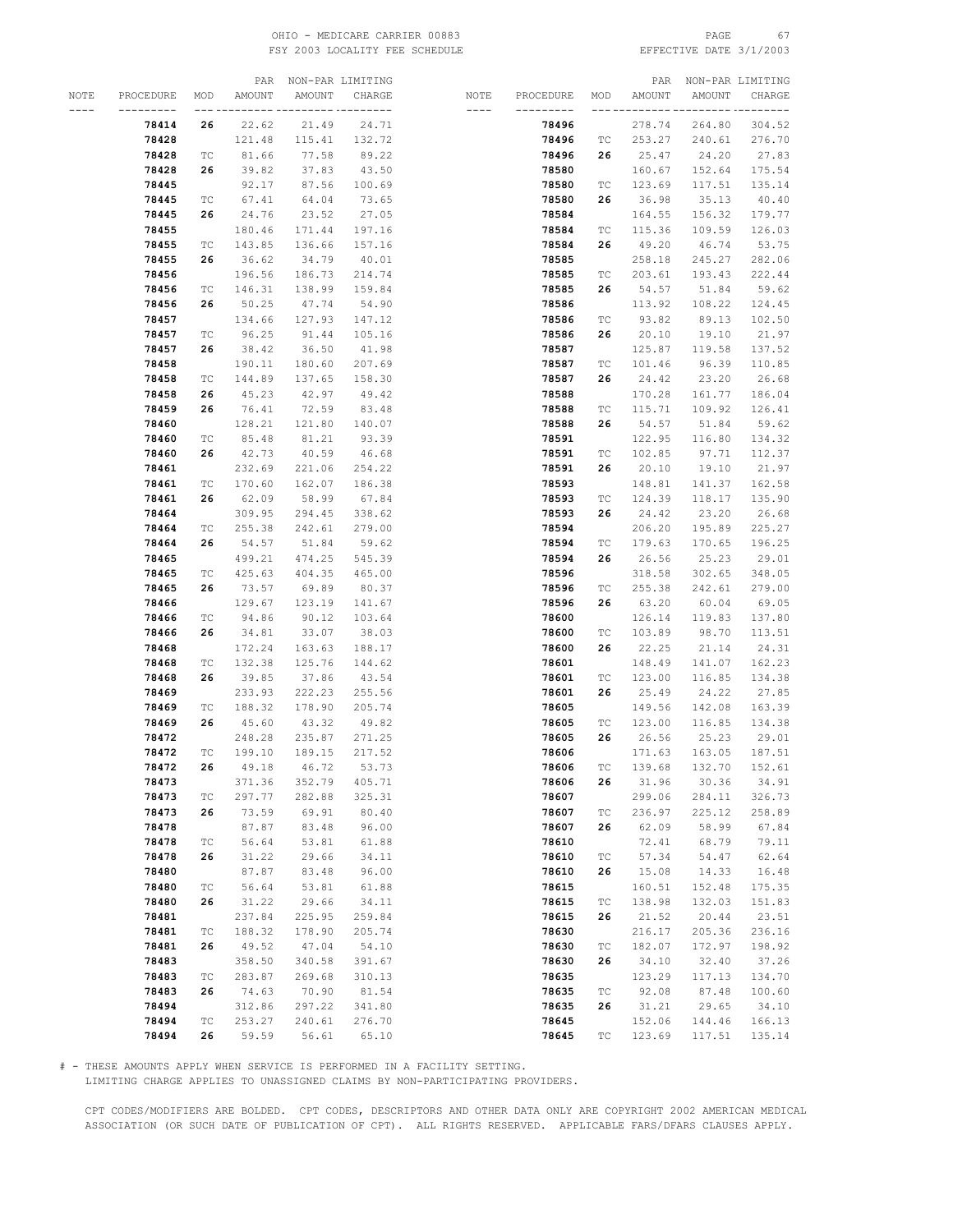# OHIO - MEDICARE CARRIER 00883 PAGE 68 FSY 2003 LOCALITY FEE SCHEDULE

|      |           |                             |        | PAR NON-PAR LIMITING |        |       |           |                             | PAR    |        | NON-PAR LIMITING |
|------|-----------|-----------------------------|--------|----------------------|--------|-------|-----------|-----------------------------|--------|--------|------------------|
| NOTE | PROCEDURE | MOD                         | AMOUNT | AMOUNT               | CHARGE | NOTE  | PROCEDURE | MOD                         | AMOUNT | AMOUNT | CHARGE           |
|      | --------- |                             |        | __________________   |        | $---$ | --------- | --- --                      |        |        | --- -----        |
|      | 78645     | 26                          | 28.37  | 26.95                | 30.99  |       | 78805     | ТC                          | 123.00 | 116.85 | 134.38           |
|      | 78647     |                             | 258.56 | 245.63               | 282.47 |       | 78805     | 26                          | 36.62  | 34.79  | 40.01            |
|      | 78647     | ТC                          | 213.34 | 202.67               | 233.07 |       | 78806     |                             | 275.53 | 261.75 | 301.01           |
|      |           |                             |        |                      |        |       |           |                             |        | 220.83 |                  |
|      | 78647     | 26                          | 45.23  | 42.97                | 49.42  |       | 78806     | $\protect\operatorname{TC}$ | 232.45 |        | 253.95           |
|      | 78650     |                             | 197.99 | 188.09               | 216.30 |       | 78806     | 26                          | 43.08  | 40.93  | 47.07            |
|      | 78650     | ТC                          | 167.47 | 159.10               | 182.97 |       | 78807     |                             | 292.23 | 277.62 | 319.26           |
|      | 78650     | 26                          | 30.51  | 28.98                | 33.33  |       | 78807     | ТC                          | 236.97 | 225.12 | 258.89           |
|      | 78660     |                             | 103.36 | 98.19                | 112.92 |       | 78807     | 26                          | 55.26  | 52.50  | 60.38            |
|      | 78660     | ТC                          | 76.79  | 72.95                | 83.89  |       | 79000     |                             | 184.62 | 175.39 | 201.70           |
|      | 78660     | 26                          | 26.56  | 25.23                | 29.01  |       | 79000     | $\protect\operatorname{TC}$ | 94.86  | 90.12  | 103.64           |
|      | 78700     |                             | 132.76 | 126.12               | 145.04 |       | 79000     | 26                          | 89.76  | 85.27  | 98.06            |
|      | 78700     | ТC                          | 110.14 | 104.63               | 120.32 |       | 79001     |                             | 99.67  | 94.69  | 108.89           |
|      | 78700     | 26                          | 22.62  | 21.49                | 24.71  |       | 79001     | ТC                          | 47.26  | 44.90  | 51.64            |
|      | 78701     |                             | 152.63 | 145.00               | 166.75 |       | 79001     | 26                          | 52.42  | 49.80  | 57.27            |
|      | 78701     | ТC                          | 128.21 | 121.80               | 140.07 |       | 79020     |                             | 184.64 | 175.41 | 201.72           |
|      | 78701     | 26                          | 24.42  | 23.20                | 26.68  |       | 79020     | ТC                          | 94.86  | 90.12  | 103.64           |
|      |           |                             |        |                      |        |       |           |                             |        |        |                  |
|      | 78704     |                             | 179.78 | 170.79               | 196.41 |       | 79020     | 26                          | 89.78  | 85.29  | 98.08            |
|      | 78704     | ТC                          | 142.80 | 135.66               | 156.01 |       | 79030     |                             | 199.69 | 189.71 | 218.17           |
|      | 78704     | 26                          | 36.98  | 35.13                | 40.40  |       | 79030     | $\protect\operatorname{TC}$ | 94.86  | 90.12  | 103.64           |
|      | 78707     |                             | 209.32 | 198.85               | 228.68 |       | 79030     | 26                          | 104.84 | 99.60  | 114.54           |
|      | 78707     | ТC                          | 161.22 | 153.16               | 176.13 |       | 79035     |                             | 221.21 | 210.15 | 241.67           |
|      | 78707     | 26                          | 48.11  | 45.70                | 52.56  |       | 79035     | ТC                          | 94.86  | 90.12  | 103.64           |
|      | 78708     |                             | 221.89 | 210.80               | 242.42 |       | 79035     | 26                          | 126.36 | 120.04 | 138.05           |
|      | 78708     | ТC                          | 161.22 | 153.16               | 176.13 |       | 79100     |                             | 161.26 | 153.20 | 176.18           |
|      | 78708     | 26                          | 60.67  | 57.64                | 66.29  |       | 79100     | $\protect\operatorname{TC}$ | 94.86  | 90.12  | 103.64           |
|      | 78709     |                             | 231.59 | 220.01               | 253.01 |       | 79100     | 26                          | 66.40  | 63.08  | 72.54            |
|      | 78709     | ТC                          | 161.22 | 153.16               | 176.13 |       | 79200     |                             | 194.65 | 184.92 | 212.66           |
|      | 78709     | 26                          | 70.37  | 66.85                | 76.88  |       | 79200     | ТC                          | 94.86  | 90.12  | 103.64           |
|      |           |                             |        |                      |        |       |           |                             |        |        |                  |
|      | 78710     |                             | 246.37 | 234.05               | 269.16 |       | 79200     | 26                          | 99.79  | 94.80  | 109.02           |
|      | 78710     | ТC                          | 213.34 | 202.67               | 233.07 |       | 79300     | 26                          | 81.10  | 77.05  | 88.61            |
|      | 78710     | 26                          | 33.03  | 31.38                | 36.09  |       | 79400     |                             | 193.22 | 183.56 | 211.09           |
|      | 78715     |                             | 72.41  | 68.79                | 79.11  |       | 79400     | ТC                          | 94.86  | 90.12  | 103.64           |
|      | 78715     | ТC                          | 57.34  | 54.47                | 62.64  |       | 79400     | 26                          | 98.36  | 93.44  | 107.46           |
|      | 78715     | 26                          | 15.08  | 14.33                | 16.48  |       | 79420     | 26                          | 75.05  | 71.30  | 82.00            |
|      | 78725     |                             | 83.31  | 79.14                | 91.01  |       | 79440     |                             | 196.04 | 186.24 | 214.18           |
|      | 78725     | ТC                          | 64.63  | 61.40                | 70.61  |       | 79440     | ТC                          | 94.86  | 90.12  | 103.64           |
|      | 78725     | 26                          | 18.68  | 17.75                | 20.41  |       | 79440     | 26                          | 101.19 | 96.13  | 110.55           |
|      | 78730     |                             | 71.12  | 67.56                | 77.69  |       | 80500     |                             | 21.44  | 20.37  | 23.43            |
|      | 78730     | ТC                          | 52.82  | 50.18                | 57.71  | #     | 80500     |                             | 19.70  | 18.72  | 21.53            |
|      | 78730     | 26                          | 18.30  | 17.39                | 20.00  |       | 80502     |                             | 72.67  | 69.04  | 79.40            |
|      | 78740     |                             | 104.81 | 99.57                | 114.51 | #     | 80502     |                             | 70.93  | 67.38  | 77.49            |
|      | 78740     | ТC                          | 76.79  | 72.95                | 83.89  |       | 83020     | 26                          | 19.36  | 18.39  | 21.15            |
|      | 78740     | 26                          | 28.02  | 26.62                | 30.61  |       | 83912     | 26                          | 19.01  | 18.06  | 20.77            |
|      | 78760     |                             | 129.97 | 123.47               | 141.99 |       | 84165     | 26                          | 19.36  | 18.39  | 21.15            |
|      |           |                             |        |                      |        |       |           |                             |        |        |                  |
|      | 78760     | $\protect\operatorname{TC}$ | 96.94  | 92.09                | 105.90 |       | 84181     | 26                          | 18.66  | 17.73  | 20.39            |
|      | 78760     | 26                          | 33.03  | 31.38                | 36.09  |       | 84182     | 26                          | 19.70  | 18.72  | 21.53            |
|      | 78761     |                             | 150.90 | 143.36               | 164.86 |       | 85060     |                             | 23.66  | 22.48  | 25.85            |
|      | 78761     | ТC                          | 115.36 | 109.59               | 126.03 |       | 85097     |                             | 98.07  | 93.17  | 107.15           |
|      | 78761     | 26                          | 35.54  | 33.76                | 38.82  | $\#$  | 85097     |                             | 49.46  | 46.99  | 54.04            |
|      | 78800     |                             | 156.03 | 148.23               | 170.46 |       | 85390     | 26                          | 18.31  | 17.39  | 20.00            |
|      | 78800     | $\protect\operatorname{TC}$ | 123.00 | 116.85               | 134.38 |       | 85576     | 26                          | 19.36  | 18.39  | 21.15            |
|      | 78800     | 26                          | 33.03  | 31.38                | 36.09  |       | 86077     |                             | 51.54  | 48.96  | 56.30            |
|      | 78801     |                             | 192.02 | 182.42               | 209.78 | $\#$  | 86077     |                             | 49.80  | 47.31  | 54.41            |
|      | 78801     | TC                          | 152.53 | 144.90               | 166.64 |       | 86078     |                             | 52.93  | 50.28  | 57.82            |
|      | 78801     | 26                          | 39.49  | 37.52                | 43.15  | $\#$  | 86078     |                             | 49.80  | 47.31  | 54.41            |
|      | 78802     |                             | 242.87 | 230.73               | 265.34 |       | 86079     |                             | 52.58  | 49.95  | 57.44            |
|      | 78802     | TC                          | 199.79 | 189.80               | 218.27 | $\#$  | 86079     |                             | 49.80  | 47.31  | 54.41            |
|      | 78802     | 26                          | 43.08  | 40.93                | 47.07  |       | 86255     | 26                          | 19.70  | 18.72  | 21.53            |
|      | 78803     |                             | 291.88 | 277.29               | 318.88 |       | 86256     | 26                          | 19.36  | 18.39  | 21.15            |
|      | 78803     | $\protect\operatorname{TC}$ | 236.97 | 225.12               | 258.89 |       | 86320     | 26                          | 19.70  | 18.72  | 21.53            |
|      |           |                             |        |                      |        |       |           |                             |        |        |                  |
|      | 78803     | 26                          | 54.91  | 52.16                | 59.98  | #     | 86320     | 26                          | 19.36  | 18.39  | 21.15            |
|      | 78805     |                             | 159.62 | 151.64               | 174.39 |       | 86325     | 26                          | 19.36  | 18.39  | 21.15            |

# - THESE AMOUNTS APPLY WHEN SERVICE IS PERFORMED IN A FACILITY SETTING.

LIMITING CHARGE APPLIES TO UNASSIGNED CLAIMS BY NON-PARTICIPATING PROVIDERS.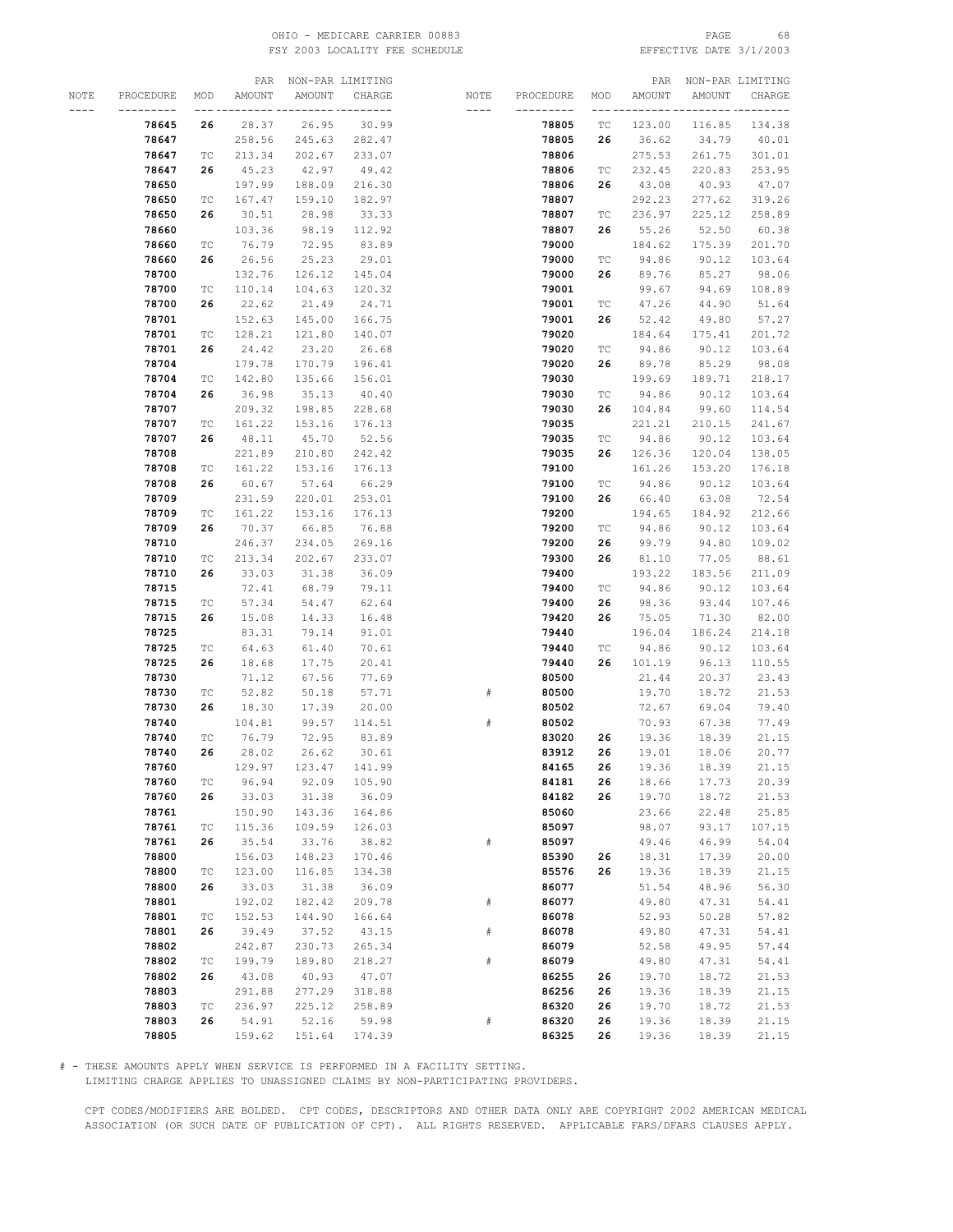# OHIO - MEDICARE CARRIER 00883 PAGE 69 FSY 2003 LOCALITY FEE SCHEDULE

|      |           |                             | PAR    |        | NON-PAR LIMITING |             |           |                             | PAR    |        | NON-PAR LIMITING |
|------|-----------|-----------------------------|--------|--------|------------------|-------------|-----------|-----------------------------|--------|--------|------------------|
| NOTE | PROCEDURE | MOD                         | AMOUNT | AMOUNT | CHARGE           | NOTE        | PROCEDURE | MOD                         | AMOUNT | AMOUNT | CHARGE           |
|      |           |                             |        |        |                  | $- - - - -$ |           |                             |        |        |                  |
|      |           |                             |        |        |                  |             |           |                             |        | 77.88  |                  |
|      | 86327     | 26                          | 22.21  | 21.10  | 24.27            |             | 88309     | ТC                          | 81.98  |        | 89.56            |
|      | 86334     | 26                          | 19.36  | 18.39  | 21.15            |             | 88309     | 26                          | 121.10 | 115.05 | 132.31           |
|      | 86490     |                             | 10.77  | 10.23  | 11.76            |             | 88311     |                             | 16.37  | 15.55  | 17.88            |
|      | 86510     |                             | 11.82  | 11.23  | 12.91            |             | 88311     | ТC                          | 3.48   | 3.31   | 3.81             |
|      | 86580     |                             | 9.39   | 8.92   | 10.26            |             | 88311     | 26                          | 12.89  | 12.25  | 14.09            |
|      | 86585     |                             | 7.30   | 6.94   | 7.98             |             | 88312     |                             | 76.59  | 72.76  | 83.67            |
|      |           |                             |        |        |                  |             |           |                             |        |        |                  |
|      | 87164     | 26                          | 17.97  | 17.07  | 19.63            |             | 88312     | TС                          | 47.93  | 45.53  | 52.36            |
|      | 87207     | 26                          | 19.70  | 18.72  | 21.53            |             | 88312     | 26                          | 28.66  | 27.23  | 31.31            |
|      | 88104     |                             | 49.19  | 46.73  | 53.74            |             | 88313     |                             | 50.75  | 48.21  | 55.44            |
|      | 88104     | ТC                          | 19.46  | 18.49  | 21.26            |             | 88313     | ТC                          | 37.86  | 35.97  | 41.37            |
|      | 88104     | 26                          | 29.74  | 28.25  | 32.49            |             | 88313     | 26                          | 12.89  | 12.25  | 14.09            |
|      | 88106     |                             | 43.29  | 41.13  | 47.30            |             | 88314     |                             | 46.93  | 44.58  | 51.27            |
|      |           |                             |        |        |                  |             |           |                             |        |        |                  |
|      | 88106     | ТC                          | 13.55  | 12.87  | 14.80            |             | 88314     | ТC                          | 22.93  | 21.78  | 25.05            |
|      | 88106     | 26                          | 29.74  | 28.25  | 32.49            |             | 88314     | 26                          | 24.00  | 22.80  | 26.22            |
|      | 88107     |                             | 64.11  | 60.90  | 70.04            |             | 88318     |                             | 41.67  | 39.59  | 45.53            |
|      | 88107     | ТC                          | 23.62  | 22.44  | 25.81            |             | 88318     | TС                          | 19.45  | 18.48  | 21.25            |
|      | 88107     | 26                          | 40.48  | 38.46  | 44.23            |             | 88318     | 26                          | 22.21  | 21.10  | 24.27            |
|      | 88108     |                             | 50.58  | 48.05  | 55.26            |             | 88319     |                             | 96.37  | 91.55  | 105.28           |
|      |           |                             |        |        |                  |             |           |                             |        |        |                  |
|      | 88108     | ТC                          | 20.84  | 19.80  | 22.77            |             | 88319     | ТC                          | 68.07  | 64.67  | 74.37            |
|      | 88108     | 26                          | 29.74  | 28.25  | 32.49            |             | 88319     | 26                          | 28.30  | 26.89  | 30.92            |
|      | 88125     |                             | 20.57  | 19.54  | 22.47            |             | 88321     |                             | 77.48  | 73.61  | 84.65            |
|      | 88125     | ТC                          | 6.60   | 6.27   | 7.21             | #           | 88321     |                             | 68.80  | 65.36  | 75.16            |
|      | 88125     | 26                          | 13.97  | 13.27  | 15.26            |             | 88323     |                             | 100.84 | 95.80  | 110.17           |
|      | 88141     |                             | 22.21  | 21.10  | 24.27            |             | 88323     | TС                          | 28.83  | 27.39  | 31.50            |
|      |           |                             |        |        |                  |             |           |                             |        |        |                  |
|      | 88160     |                             | 53.61  | 50.93  | 58.57            |             | 88323     | 26                          | 72.01  | 68.41  | 78.67            |
|      | 88160     | ТC                          | 27.10  | 25.75  | 29.61            |             | 88325     |                             | 185.25 | 175.99 | 202.39           |
|      | 88160     | 26                          | 26.52  | 25.19  | 28.97            | #           | 88325     |                             | 117.88 | 111.99 | 128.79           |
|      | 88161     |                             | 51.88  | 49.29  | 56.68            |             | 88329     |                             | 47.97  | 45.57  | 52.41            |
|      | 88161     | ТC                          | 25.36  | 24.09  | 27.70            | #           | 88329     |                             | 35.47  | 33.70  | 38.76            |
|      | 88161     | 26                          | 26.52  | 25.19  | 28.97            |             | 88331     |                             | 81.48  | 77.41  | 89.02            |
|      | 88162     |                             | 54.04  | 51.34  | 59.04            |             | 88331     | ТC                          | 18.07  | 17.17  | 19.75            |
|      |           |                             |        |        |                  |             |           |                             |        |        |                  |
|      | 88162     | ТC                          | 13.55  | 12.87  | 14.80            |             | 88331     | 26                          | 63.41  | 60.24  | 69.28            |
|      | 88162     | 26                          | 40.48  | 38.46  | 44.23            |             | 88332     |                             | 40.91  | 38.86  | 44.69            |
|      | 88172     |                             | 47.18  | 44.82  | 51.54            |             | 88332     | ТC                          | 9.39   | 8.92   | 10.26            |
|      | 88172     | ТC                          | 15.29  | 14.53  | 16.71            |             | 88332     | 26                          | 31.52  | 29.94  | 34.43            |
|      | 88172     | 26                          | 31.89  | 30.30  | 34.85            |             | 88342     |                             | 78.14  | 74.23  | 85.36            |
|      | 88173     |                             | 116.53 | 110.70 | 127.31           |             | 88342     | TС                          | 33.00  | 31.35  | 36.05            |
|      | 88173     | ТC                          | 42.72  | 40.58  | 46.67            |             | 88342     | 26                          | 45.14  | 42.88  | 49.31            |
|      |           |                             |        |        |                  |             |           |                             |        |        |                  |
|      | 88173     | 26                          | 73.81  | 70.12  | 80.64            |             | 88346     |                             | 83.72  | 79.53  | 91.46            |
|      | 88180     |                             | 55.81  | 53.02  | 60.97            |             | 88346     | ТC                          | 38.21  | 36.30  | 41.75            |
|      | 88180     | ТC                          | 36.82  | 34.98  | 40.23            |             | 88346     | 26                          | 45.51  | 43.23  | 49.71            |
|      | 88180     | 26                          | 18.99  | 18.04  | 20.75            |             | 88347     |                             | 97.61  | 92.73  | 106.64           |
|      | 88182     |                             | 84.27  | 80.06  | 92.07            |             | 88347     | ТC                          | 52.79  | 50.15  | 57.67            |
|      | 88182     | ТC                          | 43.07  | 40.92  | 47.06            |             | 88347     | 26                          | 44.81  | 42.57  | 48.96            |
|      | 88182     | 26                          | 41.20  | 39.14  | 45.01            |             | 88348     |                             | 339.68 | 322.70 | 371.11           |
|      | 88291     |                             | 30.02  | 28.52  | 32.80            |             | 88348     | ТC                          | 259.78 | 246.79 | 283.81           |
|      |           |                             |        |        |                  |             |           |                             |        |        |                  |
|      | 88300     |                             | 14.03  | 13.33  | 15.33            |             | 88348     | 26                          | 79.91  | 75.91  | 87.30            |
|      | 88300     | ТC                          | 9.38   | 8.91   | 10.25            |             | 88349     |                             | 356.16 | 338.35 | 389.10           |
|      | 88300     | 26                          | 4.65   | 4.42   | 5.08             |             | 88349     | ТC                          | 315.68 | 299.90 | 344.89           |
|      | 88302     |                             | 31.13  | 29.57  | 34.01            |             | 88349     | 26                          | 40.48  | 38.46  | 44.23            |
|      | 88302     | $\protect\operatorname{TC}$ | 23.97  | 22.77  | 26.19            |             | 88355     |                             | 160.01 | 152.01 | 174.81           |
|      | 88302     | 26                          | 7.16   | 6.80   | 7.82             |             | 88355     | $\protect\operatorname{TC}$ | 61.49  | 58.42  | 67.18            |
|      | 88304     |                             | 40.30  | 38.29  | 44.03            |             | 88355     | 26                          | 98.52  | 93.59  | 107.63           |
|      |           |                             |        |        |                  |             |           |                             |        |        |                  |
|      | 88304     | $\protect\operatorname{TC}$ | 28.48  | 27.06  | 31.12            |             | 88356     |                             | 213.67 | 202.99 | 233.44           |
|      | 88304     | 26                          | 11.82  | 11.23  | 12.91            |             | 88356     | ТC                          | 55.24  | 52.48  | 60.35            |
|      | 88305     |                             | 90.48  | 85.96  | 98.85            |             | 88356     | 26                          | 158.42 | 150.50 | 173.08           |
|      | 88305     | $\protect\operatorname{TC}$ | 50.71  | 48.17  | 55.40            |             | 88358     |                             | 167.85 | 159.46 | 183.38           |
|      | 88305     | 26                          | 39.77  | 37.78  | 43.45            |             | 88358     | ТC                          | 18.43  | 17.51  | 20.14            |
|      | 88307     |                             | 156.11 | 148.30 | 170.55           |             | 88358     | 26                          | 149.42 | 141.95 | 163.24           |
|      | 88307     | TC                          | 71.56  | 67.98  | 78.18            |             | 88362     |                             | 240.75 | 228.71 | 263.02           |
|      |           |                             |        |        |                  |             |           |                             |        |        |                  |
|      | 88307     | 26                          | 84.55  | 80.32  | 92.37            |             | 88362     | $\protect\operatorname{TC}$ | 126.43 | 120.11 | 138.13           |
|      | 88309     |                             | 203.08 | 192.93 | 221.87           |             | 88362     | 26                          | 114.32 | 108.60 | 124.89           |

# - THESE AMOUNTS APPLY WHEN SERVICE IS PERFORMED IN A FACILITY SETTING.

LIMITING CHARGE APPLIES TO UNASSIGNED CLAIMS BY NON-PARTICIPATING PROVIDERS.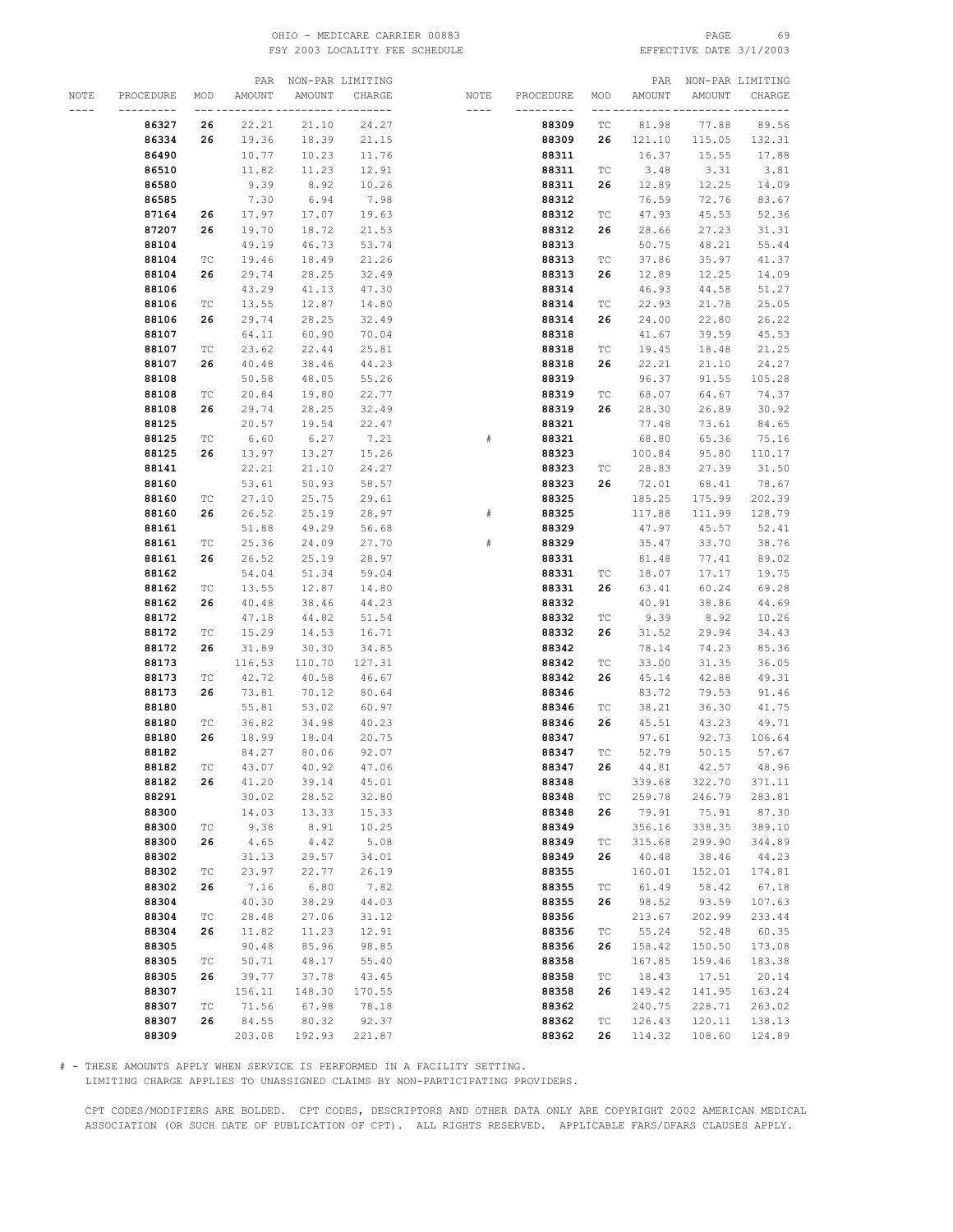# OHIO – MEDICARE CARRIER 00883 PAGE 70<br>
FSY 2003 LOCALITY FEE SCHEDULE FOR THE SERIE SOME PAGE 3/1/2003 FSY 2003 LOCALITY FEE SCHEDULE

|           |           |     | PAR    |        | NON-PAR LIMITING |             |           |                             | PAR    |        | NON-PAR LIMITING |
|-----------|-----------|-----|--------|--------|------------------|-------------|-----------|-----------------------------|--------|--------|------------------|
| NOTE      | PROCEDURE | MOD | AMOUNT | AMOUNT | CHARGE           | NOTE        | PROCEDURE | MOD                         | AMOUNT | AMOUNT | CHARGE           |
|           |           |     |        |        |                  |             |           |                             |        |        |                  |
|           | 88365     |     | 106.05 | 100.75 | 115.86           |             | 90818     |                             | 94.75  | 90.01  | 103.51           |
|           | 88365     | ТC  | 56.96  | 54.11  | 62.23            |             | 90819     |                             | 99.53  | 94.55  | 108.73           |
|           | 88365     | 26  | 49.09  | 46.64  | 53.64            |             | 90821     |                             | 140.73 | 133.69 | 153.74           |
|           |           |     |        |        |                  |             |           |                             |        |        | 158.22           |
|           | 88371     | 26  | 18.31  | 17.39  | 20.00            |             | 90822     |                             | 144.82 | 137.58 |                  |
|           | 88372     | 26  | 19.70  | 18.72  | 21.53            |             | 90823     |                             | 67.50  | 64.13  | 73.75            |
|           | 89060     | 26  | 19.70  | 18.72  | 21.53            |             | 90824     |                             | 74.01  | 70.31  | 80.86            |
|           | 89100     |     | 82.24  | 78.13  | 89.85            |             | 90826     |                             | 100.50 | 95.48  | 109.80           |
| ${}^{\#}$ | 89100     |     | 30.15  | 28.64  | 32.94            |             | 90827     |                             | 104.92 | 99.67  | 114.62           |
|           | 89105     |     | 98.05  | 93.15  | 107.12           |             | 90828     |                             | 147.17 | 139.81 | 160.78           |
| ${}^{\#}$ | 89105     |     | 25.13  | 23.87  | 27.45            |             | 90829     |                             | 150.20 | 142.69 | 164.09           |
|           | 89130     |     | 85.47  | 81.20  | 93.38            |             | 90845     |                             | 87.30  | 82.94  | 95.38            |
| $\#$      | 89130     |     | 21.57  | 20.49  | 23.56            | #           | 90845     |                             | 86.26  | 81.95  | 94.24            |
|           | 89132     |     | 68.37  | 64.95  | 74.69            |             | 90846     |                             | 91.18  | 86.62  | 99.61            |
| #         | 89132     |     | 9.69   | 9.21   | 10.59            | $_{\rm \#}$ | 90846     |                             | 90.84  | 86.30  | 99.25            |
|           | 89135     |     | 90.54  | 86.01  | 98.91            |             | 90847     |                             | 111.25 | 105.69 | 121.54           |
| $\#$      | 89135     |     | 38.80  | 36.86  | 42.39            | #           | 90847     |                             | 109.17 | 103.71 | 119.27           |
|           | 89136     |     | 69.45  | 65.98  | 75.88            |             | 90849     |                             | 31.52  | 29.94  | 34.43            |
| $\#$      | 89136     |     | 10.76  | 10.22  | 11.75            | #           | 90849     |                             | 30.48  | 28.96  | 33.30            |
|           | 89140     |     | 112.31 | 106.69 | 122.69           |             | 90853     |                             |        |        | 33.67            |
|           |           |     |        |        |                  |             |           |                             | 30.82  | 29.28  |                  |
| ${}^{\#}$ | 89140     |     | 44.94  | 42.69  | 49.09            | #           | 90853     |                             | 30.13  | 28.62  | 32.91            |
|           | 89141     |     | 129.18 | 122.72 | 141.13           |             | 90857     |                             | 34.37  | 32.65  | 37.55            |
| $\#$      | 89141     |     | 44.10  | 41.90  | 48.19            | ${}^{\#}$   | 90857     |                             | 32.63  | 31.00  | 35.65            |
|           | 89350     |     | 14.94  | 14.19  | 16.32            |             | 90862     |                             | 49.47  | 47.00  | 54.05            |
|           | 89360     |     | 16.33  | 15.51  | 17.84            | #           | 90862     |                             | 46.69  | 44.36  | 51.01            |
|           | 90471     |     | 7.30   | 6.94   | 7.98             |             | 90865     |                             | 161.94 | 153.84 | 176.92           |
|           | 90472     |     | 5.21   | 4.95   | 5.69             | #           | 90865     |                             | 137.28 | 130.42 | 149.98           |
|           | 90780     |     | 40.31  | 38.29  | 44.03            |             | 90870     |                             | 97.86  | 92.97  | 106.92           |
|           | 90781     |     | 20.50  | 19.48  | 22.40            |             | 90871     |                             | 138.47 | 131.55 | 151.28           |
|           | 90782     |     | 4.17   | 3.96   | 4.55             |             | 90880     |                             | 118.16 | 112.25 | 129.09           |
|           | 90783     |     | 14.94  | 14.19  | 16.32            | ${}^{\#}$   | 90880     |                             | 106.01 | 100.71 | 115.82           |
|           | 90784     |     | 17.38  | 16.51  | 18.99            |             | 90901     |                             | 45.47  | 43.20  | 49.68            |
|           | 90788     |     | 4.52   | 4.29   | 4.93             | ${}^{\#}$   | 90901     |                             | 22.20  | 21.09  | 24.25            |
|           | 90801     |     | 145.20 | 137.94 | 158.63           |             | 90911     |                             | 64.31  | 61.09  | 70.25            |
| #         | 90801     |     | 137.21 | 130.35 | 149.90           | #           | 90911     |                             | 46.26  | 43.95  | 50.54            |
|           | 90802     |     | 154.57 | 146.84 | 168.87           |             | 90918     |                             | 679.41 | 645.44 | 742.26           |
| $\#$      | 90802     |     | 146.93 | 139.58 | 160.52           |             | 90919     |                             | 463.98 | 440.78 | 506.90           |
|           | 90804     |     | 62.74  | 59.60  | 68.54            |             | 90920     |                             | 407.04 | 386.69 | 444.69           |
| $\#$      | 90804     |     | 58.58  | 55.65  | 64.00            |             | 90921     |                             | 254.89 | 242.15 | 278.47           |
|           | 90805     |     | 68.90  | 65.46  | 75.28            |             | 90922     |                             | 21.44  | 20.37  | 23.43            |
| ${}^{\#}$ | 90805     |     | 66.13  | 62.82  | 72.24            |             | 90923     |                             | 15.04  | 14.29  | 16.43            |
|           | 90806     |     | 94.01  | 89.31  | 102.71           |             | 90924     |                             | 13.24  | 12.58  | 14.47            |
| $\#$      | 90806     |     | 90.54  | 86.01  | 98.91            |             | 90925     |                             | 8.58   | 8.15   | 9.37             |
|           | 90807     |     | 100.18 | 95.17  | 109.45           |             | 90935     |                             | 69.36  | 65.89  | 75.77            |
| #         | 90807     |     | 97.75  | 92.86  | 106.79           |             | 90937     |                             | 113.52 | 107.84 | 124.02           |
|           | 90808     |     | 140.33 | 133.31 | 153.31           |             | 90945     |                             | 72.93  | 69.28  | 79.67            |
| $\#$      | 90808     |     | 136.16 | 129.35 | 148.75           |             | 90947     |                             | 116.04 | 110.24 | 126.78           |
|           | 90809     |     |        |        |                  |             |           |                             |        |        |                  |
|           |           |     | 145.10 | 137.85 | 158.53           |             | 90997     |                             | 118.29 | 112.38 | 129.24           |
| $\#$      | 90809     |     | 142.67 | 135.54 | 155.87           |             | 91000     |                             | 39.40  | 37.43  | 43.04            |
|           | 90810     |     | 67.43  | 64.06  | 73.67            |             | 91000     | ТC                          | 3.13   | 2.97   | 3.42             |
| $\#$      | 90810     |     | 63.96  | 60.76  | 69.87            |             | 91000     | 26                          | 36.27  | 34.46  | 39.63            |
|           | 90811     |     | 75.33  | 71.56  | 82.29            |             | 91010     |                             | 144.45 | 137.23 | 157.81           |
| $\#$      | 90811     |     | 71.51  | 67.93  | 78.12            |             | 91010     | ТC                          | 81.63  | 77.55  | 89.18            |
|           | 90812     |     | 101.83 | 96.74  | 111.25           |             | 91010     | 26                          | 62.82  | 59.68  | 68.63            |
| $\#$      | 90812     |     | 96.28  | 91.47  | 105.19           |             | 91011     |                             | 168.46 | 160.04 | 184.05           |
|           | 90813     |     | 106.61 | 101.28 | 116.47           |             | 91011     | $\protect\operatorname{TC}$ | 93.44  | 88.77  | 102.09           |
| $\#$      | 90813     |     | 103.13 | 97.97  | 112.67           |             | 91011     | 26                          | 75.03  | 71.28  | 81.97            |
|           | 90814     |     | 147.10 | 139.75 | 160.71           |             | 91012     |                             | 172.23 | 163.62 | 188.16           |
| $\#$      | 90814     |     | 142.94 | 135.79 | 156.16           |             | 91012     | $\protect\operatorname{TC}$ | 98.65  | 93.72  | 107.78           |
|           | 90815     |     | 151.18 | 143.62 | 165.16           |             | 91012     | 26                          | 73.58  | 69.90  | 80.39            |
| $\#$      | 90815     |     | 147.71 | 140.32 | 161.37           |             | 91020     |                             | 162.12 | 154.01 | 177.11           |
|           | 90816     |     | 63.15  | 59.99  | 68.99            |             | 91020     | $\protect\operatorname{TC}$ | 90.31  | 85.79  | 98.66            |
|           | 90817     |     | 68.62  | 65.19  | 74.97            |             | 91020     | 26                          | 71.81  | 68.22  | 78.45            |
|           |           |     |        |        |                  |             |           |                             |        |        |                  |

# - THESE AMOUNTS APPLY WHEN SERVICE IS PERFORMED IN A FACILITY SETTING.

LIMITING CHARGE APPLIES TO UNASSIGNED CLAIMS BY NON-PARTICIPATING PROVIDERS.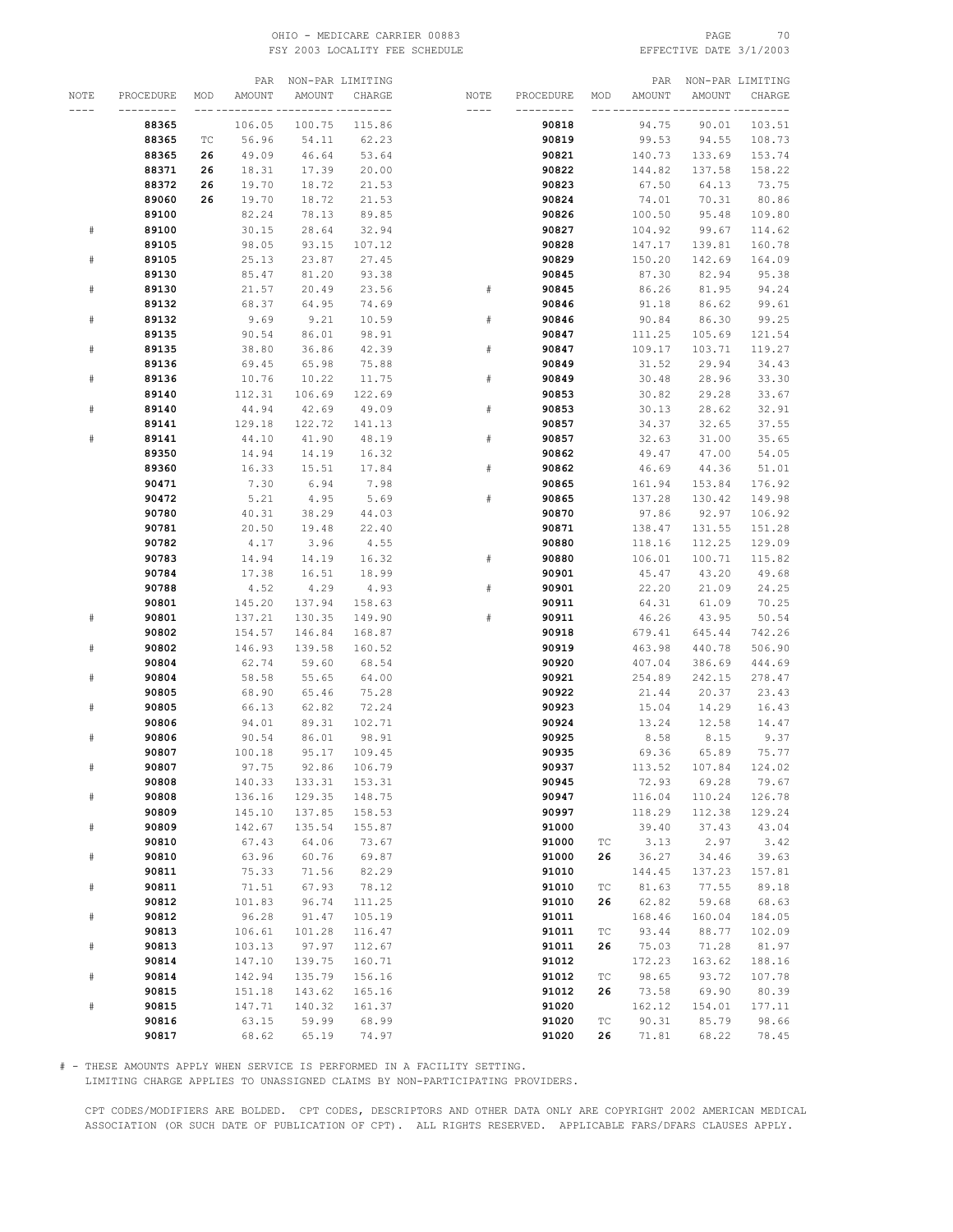# OHIO – MEDICARE CARRIER 00883 PAGE 71<br>
FSY 2003 LOCALITY FEE SCHEDULE FOR PAGE REFECTIVE DATE 3/1/2003 FSY 2003 LOCALITY FEE SCHEDULE

|           |           |                             | PAR    |        | NON-PAR LIMITING |           |           |     | PAR    |        | NON-PAR LIMITING |
|-----------|-----------|-----------------------------|--------|--------|------------------|-----------|-----------|-----|--------|--------|------------------|
| NOTE      | PROCEDURE | MOD                         | AMOUNT | AMOUNT | CHARGE           | NOTE      | PROCEDURE | MOD | AMOUNT | AMOUNT | CHARGE           |
|           | --------- |                             |        |        | -- ---------     | $- - - -$ | --------- |     |        |        |                  |
|           | 91030     |                             | 124.08 | 117.88 | 135.56           | #         | 92130     |     | 43.34  | 41.17  | 47.35            |
|           |           | $\protect\operatorname{TC}$ |        |        |                  |           |           |     |        |        |                  |
|           | 91030     |                             | 78.49  | 74.57  | 85.76            |           | 92135     |     | 66.90  | 63.56  | 73.09            |
|           | 91030     | 26                          | 45.59  | 43.31  | 49.81            |           | 92135     | ТC  | 48.27  | 45.86  | 52.74            |
|           | 91032     |                             | 131.88 | 125.29 | 144.08           |           | 92135     | 26  | 18.63  | 17.70  | 20.36            |
|           | 91032     | ТC                          | 71.21  | 67.65  | 77.80            |           | 92136     |     | 87.37  | 83.00  | 95.45            |
|           | 91032     | 26                          | 60.67  | 57.64  | 66.29            |           | 92136     | ТC  | 58.71  | 55.77  | 64.14            |
|           | 91033     |                             | 143.85 | 136.66 | 157.16           |           | 92136     | 26  | 28.66  | 27.23  | 31.31            |
|           | 91033     | ТC                          | 78.52  | 74.59  | 85.78            |           | 92140     |     | 52.90  | 50.26  | 57.80            |
|           | 91033     | 26                          | 65.33  | 62.06  | 71.37            | #         | 92140     |     | 26.16  | 24.85  | 28.58            |
|           | 91052     |                             | 113.12 | 107.46 | 123.58           |           | 92225     |     | 21.80  | 20.71  | 23.82            |
|           | 91052     | ТC                          | 73.63  | 69.95  | 80.44            | #         | 92225     |     | 19.72  | 18.73  | 21.54            |
|           | 91052     | 26                          | 39.49  | 37.52  | 43.15            |           | 92226     |     | 19.64  | 18.66  | 21.46            |
|           |           |                             |        |        |                  |           |           |     |        |        |                  |
|           | 91055     |                             | 111.63 | 106.05 | 121.96           | #         | 92226     |     | 17.55  | 16.67  | 19.17            |
|           | 91055     | ТC                          | 66.68  | 63.35  | 72.85            |           | 92230     |     | 81.20  | 77.14  | 88.71            |
|           | 91055     | 26                          | 44.95  | 42.70  | 49.11            | #         | 92230     |     | 29.46  | 27.99  | 32.19            |
|           | 91060     |                             | 28.18  | 26.77  | 30.79            |           | 92235     |     | 122.54 | 116.41 | 133.87           |
|           | 91060     | $\protect\operatorname{TC}$ | 6.26   | 5.95   | 6.84             |           | 92235     | ТC  | 79.20  | 75.24  | 86.53            |
|           | 91060     | 26                          | 21.92  | 20.82  | 23.94            |           | 92235     | 26  | 43.34  | 41.17  | 47.35            |
|           | 91065     |                             | 143.06 | 135.91 | 156.30           |           | 92240     |     | 219.20 | 208.24 | 239.48           |
|           | 91065     | ТC                          | 133.01 | 126.36 | 145.31           |           | 92240     | ТC  | 160.80 | 152.76 | 175.67           |
|           | 91065     | 26                          | 10.05  | 9.55   | 10.98            |           | 92240     | 26  | 58.39  | 55.47  | 63.79            |
|           | 91100     |                             | 51.43  | 48.86  | 56.19            |           | 92250     |     | 68.44  | 65.02  | 74.77            |
|           | 91105     |                             | 17.62  | 16.74  | 19.25            |           | 92250     | ТC  | 45.15  | 42.89  | 49.32            |
|           |           |                             |        |        |                  |           |           |     |        |        |                  |
|           | 91122     |                             | 228.32 | 216.90 | 249.44           |           | 92250     | 26  | 23.29  | 22.13  | 25.45            |
|           | 91122     | ТC                          | 138.94 | 131.99 | 151.79           |           | 92260     |     | 15.96  | 15.16  | 17.43            |
|           | 91122     | 26                          | 89.38  | 84.91  | 97.65            | #         | 92260     |     | 10.75  | 10.21  | 11.74            |
|           | 91132     | 26                          | 26.55  | 25.22  | 29.00            |           | 92265     |     | 96.48  | 91.66  | 105.41           |
|           | 91133     | 26                          | 33.38  | 31.71  | 36.47            |           | 92265     | ТC  | 56.27  | 53.46  | 61.48            |
|           | 92002     |                             | 65.33  | 62.06  | 71.37            |           | 92265     | 26  | 40.21  | 38.20  | 43.93            |
| #         | 92002     |                             | 44.84  | 42.60  | 48.99            |           | 92270     |     | 92.32  | 87.70  | 100.86           |
|           | 92004     |                             | 119.40 | 113.43 | 130.44           |           | 92270     | ТC  | 49.67  | 47.19  | 54.27            |
| $\#$      | 92004     |                             | 86.06  | 81.76  | 94.02            |           | 92270     | 26  | 42.65  | 40.52  | 46.60            |
|           | 92012     |                             | 59.08  | 56.13  | 64.55            |           | 92275     |     | 106.87 | 101.53 | 116.76           |
| $\#$      | 92012     |                             | 35.12  | 33.36  | 38.36            |           | 92275     | ТC  | 54.18  | 51.47  | 59.19            |
|           | 92014     |                             | 87.56  | 83.18  | 95.66            |           | 92275     | 26  | 52.69  | 50.06  | 57.57            |
|           |           |                             |        |        |                  |           |           |     |        |        |                  |
| ${}^{\#}$ | 92014     |                             | 57.35  | 54.48  | 62.65            |           | 92283     |     | 36.75  | 34.91  | 40.15            |
|           | 92018     |                             | 130.11 | 123.60 | 142.14           |           | 92283     | ТC  | 27.79  | 26.40  | 30.36            |
|           | 92019     |                             | 68.81  | 65.37  | 75.18            |           | 92283     | 26  | 8.96   | 8.51   | 9.79             |
|           | 92020     |                             | 45.75  | 43.46  | 49.98            |           | 92284     |     | 88.60  | 84.17  | 96.80            |
| #         | 92020     |                             | 19.36  | 18.39  | 21.15            |           | 92284     | ТC  | 76.40  | 72.58  | 83.47            |
|           | 92060     |                             | 51.48  | 48.91  | 56.25            |           | 92284     | 26  | 12.20  | 11.59  | 13.33            |
|           | 92060     | ТC                          | 15.63  | 14.85  | 17.08            |           | 92285     |     | 37.49  | 35.62  | 40.96            |
|           | 92060     | 26                          | 35.85  | 34.06  | 39.17            |           | 92285     | ТC  | 26.74  | 25.40  | 29.21            |
|           | 92065     |                             | 33.60  | 31.92  | 36.71            |           | 92285     | 26  | 10.75  | 10.21  | 11.74            |
|           | 92065     | ТC                          | 14.24  | 13.53  | 15.56            |           | 92286     |     | 124.36 | 118.14 | 135.86           |
|           | 92065     | 26                          | 19.36  | 18.39  | 21.15            |           | 92286     | ТC  | 89.60  | 85.12  | 97.89            |
|           | 92070     |                             | 61.91  | 58.81  | 67.63            |           | 92286     | 26  | 34.76  | 33.02  | 37.97            |
| $\#$      | 92070     |                             | 37.25  | 35.39  | 40.70            |           | 92287     |     | 123.90 | 117.71 | 135.37           |
|           |           |                             |        |        |                  |           |           |     |        |        |                  |
|           | 92081     |                             | 84.63  | 80.40  | 92.46            | $\#$      | 92287     |     | 41.26  | 39.20  | 45.08            |
|           | 92081     | ТC                          | 65.64  | 62.36  | 71.71            |           | 92311     |     | 79.90  | 75.91  | 87.30            |
|           | 92081     | 26                          | 18.99  | 18.04  | 20.75            | $\#$      | 92311     |     | 52.81  | 50.17  | 57.70            |
|           | 92082     |                             | 53.50  | 50.83  | 58.45            |           | 92312     |     | 86.09  | 81.79  | 94.06            |
|           | 92082     | $\protect\operatorname{TC}$ | 30.56  | 29.03  | 33.38            | $\#$      | 92312     |     | 64.56  | 61.33  | 70.53            |
|           | 92082     | 26                          | 22.94  | 21.79  | 25.06            |           | 92313     |     | 72.69  | 69.06  | 79.42            |
|           | 92083     |                             | 74.09  | 70.39  | 80.95            | $\#$      | 92313     |     | 44.21  | 42.00  | 48.30            |
|           | 92083     | TC                          | 47.58  | 45.20  | 51.98            |           | 92315     |     | 47.96  | 45.56  | 52.39            |
|           | 92083     | 26                          | 26.51  | 25.18  | 28.96            | $\#$      | 92315     |     | 22.61  | 21.48  | 24.70            |
|           | 92100     |                             | 59.49  | 56.52  | 65.00            |           | 92316     |     | 58.40  | 55.48  | 63.80            |
| $\#$      | 92100     |                             | 47.34  | 44.97  | 51.72            | $\#$      | 92316     |     | 35.48  | 33.71  | 38.77            |
|           | 92120     |                             | 57.92  | 55.02  | 63.27            |           | 92317     |     | 51.09  | 48.54  | 55.82            |
| $\#$      | 92120     |                             | 41.60  | 39.52  | 45.45            | $\#$      | 92317     |     | 21.57  | 20.49  | 23.56            |
|           |           |                             |        |        |                  |           |           |     |        |        | 15.56            |
|           | 92130     |                             | 61.74  | 58.65  | 67.45            |           | 92325     |     | 14.24  | 13.53  |                  |

# - THESE AMOUNTS APPLY WHEN SERVICE IS PERFORMED IN A FACILITY SETTING.

LIMITING CHARGE APPLIES TO UNASSIGNED CLAIMS BY NON-PARTICIPATING PROVIDERS.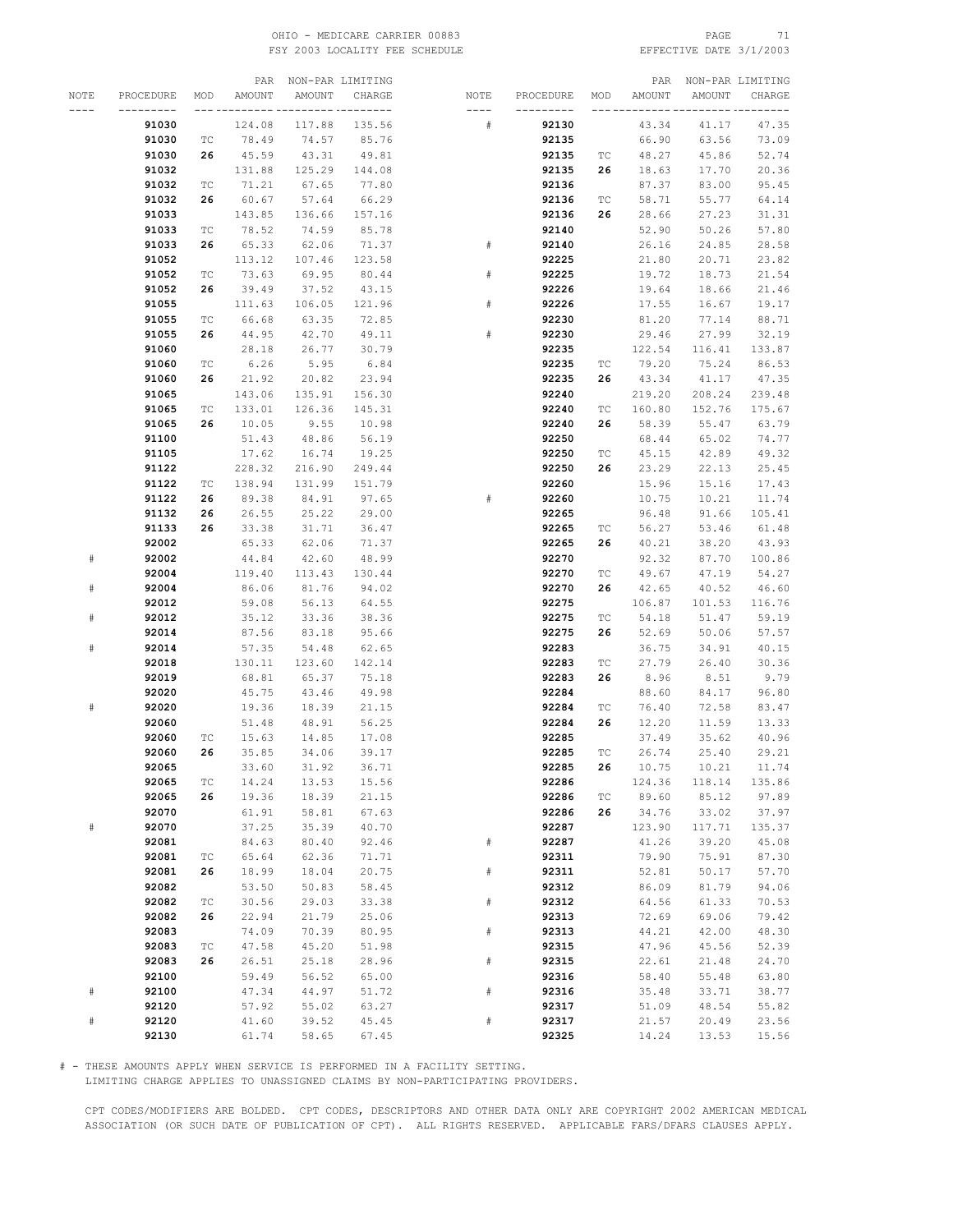## OHIO – MEDICARE CARRIER 00883 PAGE 72<br>
FSY 2003 LOCALITY FEE SCHEDULE FOR THE SERIE SOME PAGE 3/1/2003 FSY 2003 LOCALITY FEE SCHEDULE

|      |                |                             | PAR            | NON-PAR LIMITING |                    |      |                |     | PAR    |                               | NON-PAR LIMITING |
|------|----------------|-----------------------------|----------------|------------------|--------------------|------|----------------|-----|--------|-------------------------------|------------------|
| NOTE | PROCEDURE      | MOD                         | AMOUNT         | <b>AMOUNT</b>    | CHARGE             | NOTE | PROCEDURE      | MOD | AMOUNT | AMOUNT                        | CHARGE           |
|      | ------         |                             |                |                  | -------- --------- |      |                |     |        |                               |                  |
|      | 92326          |                             | 58.02          | 55.12            | 63.39              |      | 92575          |     | 11.12  | 10.56                         | 12.14            |
|      | 92330          |                             | 76.43          | 72.61            | 83.50              |      | 92576          |     | 17.03  | 16.18                         | 18.61            |
| $\#$ | 92330          |                             | 52.12          | 49.51            | 56.94              |      | 92577          |     | 27.11  | 25.75                         | 29.61            |
|      | 92335          |                             | 50.04          | 47.54            | 54.67              |      | 92579          |     | 27.11  | 25.75                         | 29.61            |
| $\#$ | 92335          |                             | 22.61          | 21.48            | 24.70              |      | 92582          |     | 27.11  | 25.75                         | 29.61            |
|      | 92502          |                             | 100.05         | 95.05            | 109.31             |      | 92583          |     | 33.37  | 31.70                         | 36.46            |
|      | 92504          |                             | 24.60          | 23.37            | 26.88              |      | 92584          |     | 91.76  | 87.17                         | 100.25           |
| $\#$ | 92504          |                             | 10.02          | 9.52             | 10.95              |      | 92585          |     | 94.64  | 89.91                         | 103.40           |
|      | 92506          |                             | 89.27          | 84.81            | 97.53              |      | 92585          | ТC  | 68.12  | 64.71                         | 74.42            |
| $\#$ | 92506          |                             | 46.90          | 44.56            | 51.24              |      | 92585          | 26  | 26.52  | 25.19                         | 28.97            |
|      | 92507          |                             | 73.77          |                  |                    |      | 92586          |     |        |                               | 74.42            |
|      |                |                             |                | 70.08            | 80.59              |      |                |     | 68.12  | 64.71                         | 60.98            |
| $\#$ | 92507          |                             | 27.94          | 26.54            | 30.52              |      | 92587          |     | 55.82  | 53.03                         |                  |
|      | 92508          |                             | 60.15          | 57.14            | 65.71              |      | 92587          | ТC  | 48.31  | 45.89                         | 52.77            |
| $\#$ | 92508          |                             | 13.97          | 13.27            | 15.26              |      | 92587          | 26  | 7.51   | 7.13                          | 8.20             |
|      | 92511          |                             | 79.51          | 75.53            | 86.86              |      | 92588          |     | 73.91  | 70.21                         | 80.74            |
| $\#$ | 92511          |                             | 46.17          | 43.86            | 50.44              |      | 92588          | ТC  | 54.57  | 51.84                         | 59.62            |
|      | 92512          |                             | 58.89          | 55.95            | 64.34              |      | 92588          | 26  | 19.34  | 18.37                         | 21.13            |
| $\#$ | 92512          |                             | 26.94          | 25.59            | 29.43              |      | 92589          |     | 20.16  | 19.15                         | 22.02            |
|      | 92516          |                             | 50.02          | 47.52            | 54.65              |      | 92596          |     | 22.25  | 21.14                         | 24.31            |
| $\#$ | 92516          |                             | 23.97          | 22.77            | 26.19              |      | 92597          |     | 89.27  | 84.81                         | 97.53            |
|      | 92520          |                             | 47.78          | 45.39            | 52.20              | #    | 92597          |     | 46.90  | 44.56                         | 51.24            |
| $\#$ | 92520          |                             | 42.57          | 40.44            | 46.51              |      | 92601          |     | 123.65 | 117.47                        | 135.09           |
|      | 92526          |                             | 76.95          | 73.10            | 84.07              |      | 92602          |     | 86.84  | 82.50                         | 94.88            |
| $\#$ | 92526          |                             | 27.99          | 26.59            | 30.58              |      | 92603          |     | 83.37  | 79.20                         | 91.08            |
|      | 92541          |                             | 54.49          | 51.77            | 59.54              |      | 92604          |     | 56.98  | 54.13                         | 62.25            |
|      | 92541          | ТC                          | 32.30          | 30.69            | 35.29              |      | 92607          |     | 103.15 | 97.99                         | 112.69           |
|      | 92541          | 26                          | 22.19          | 21.08            | 24.24              |      | 92608          |     | 20.51  | 19.48                         | 22.40            |
|      | 92542          |                             | 54.72          | 51.98            | 59.78              |      | 92609          |     | 55.92  | 53.12                         | 61.09            |
|      | 92542          | $\protect\operatorname{TC}$ | 36.82          | 34.98            | 40.23              |      | 92610          |     | 39.97  | 37.97                         | 43.67            |
|      | 92542          | 26                          | 17.90          | 17.01            | 19.56              |      | 92611          |     | 43.44  | 41.27                         | 47.46            |
|      | 92543          |                             | 26.22          | 24.91            | 28.65              |      | 92612          |     | 165.30 | 157.04                        | 180.60           |
|      | 92543          | ТC                          | 20.49          | 19.47            | 22.39              | #    | 92612          |     | 65.98  | 62.68                         | 72.08            |
|      | 92543          | 26                          | 5.72           | 5.43             | 6.24               |      | 92614          |     | 128.14 | 121.73                        | 139.99           |
|      | 92544          |                             | 44.19          | 41.98            | 48.28              | $\#$ | 92614          |     | 65.98  | 62.68                         | 72.08            |
|      | 92544          | ТC                          | 29.87          | 28.38            | 32.64              |      | 92616          |     | 175.66 | 166.88                        | 191.91           |
|      |                | 26                          |                |                  |                    | #    |                |     |        |                               |                  |
|      | 92544<br>92545 |                             | 14.32<br>40.67 | 13.60<br>38.64   | 15.64<br>44.44     |      | 92616<br>92950 |     | 96.14  | 91.33<br>171.54               | 105.03<br>197.27 |
|      |                |                             |                |                  |                    |      |                |     | 180.57 |                               |                  |
|      | 92545          | ТC                          | 28.14          | 26.73            | 30.74              |      | 92953          |     | 16.70  | 15.87                         | 18.25            |
|      | 92545          | 26                          | 12.53          | 11.90            | 13.69              |      | 92960          |     | 163.77 | 155.58                        | 178.92           |
|      | 92546          |                             | 89.73          | 85.24            | 98.03              | $\#$ | 92960          |     | 114.45 | 108.73                        | 125.04           |
|      | 92546          | ТC                          | 73.98          | 70.28            | 80.82              |      | 92961          |     | 234.63 | 222.90                        | 256.34           |
|      | 92546          | 26                          | 15.75          | 14.96            | 17.20              |      | 92970          |     | 171.42 | 162.85                        | 187.28           |
|      | 92547          |                             | 48.29          | 45.88            | 52.76              |      | 92971          |     | 97.00  | 92.15                         | 105.97           |
|      | 92548          |                             | 160.96         |                  | 152.91 175.85      |      | 92973          |     |        | 169.27 160.81 184.93          |                  |
|      | 92548          | ТC                          | 132.70         | 126.07           | 144.98             |      | 92974          |     | 155.63 | 147.85                        | 170.03           |
|      | 92548          | 26                          | 28.25          | 26.84            | 30.87              |      | 92975          |     | 371.25 | 352.69                        | 405.59           |
|      | 92552          |                             | 16.68          | 15.85            | 18.23              |      | 92977          |     | 291.88 | 277.29                        | 318.88           |
|      | 92553          |                             | 24.68          | 23.45            | 26.97              |      | 92978          |     | 257.92 | 245.02                        | 281.77           |
|      | 92555          |                             | 14.25          | 13.54            | 15.57              |      | 92978          | ТC  | 165.04 | 156.79                        | 180.31           |
|      | 92556          |                             | 21.55          | 20.47            | 23.54              |      | 92978          | 26  | 92.88  | 88.24                         | 101.48           |
|      | 92557          |                             | 44.50          | 42.28            | 48.62              |      | 92979          |     | 156.93 | 149.08                        | 171.44           |
|      | 92561          |                             | 26.76          | 25.42            | 29.23              |      | 92979          | ТC  | 83.05  | 78.90                         | 90.74            |
|      | 92562          |                             | 15.29          | 14.53            | 16.71              |      | 92979          | 26  | 73.88  | 70.19                         | 80.72            |
|      | 92563          |                             | 14.25          | 13.54            | 15.57              |      | 92980          |     | 779.99 | 740.99                        | 852.14           |
|      | 92564          |                             | 17.73          | 16.84            | 19.37              |      | 92981          |     | 216.93 | 206.08                        | 236.99           |
|      | 92565          |                             | 14.95          | $14.20\,$        | 16.33              |      | 92982          |     | 579.19 | 550.23                        | 632.76           |
|      | 92567          |                             | 19.82          | 18.83            | 21.65              |      | 92984          |     | 154.19 | 146.48                        | 168.45           |
|      | 92568          |                             | 14.25          | 13.54            | 15.57              |      | 92986          |     |        | 1,189.07 1,129.62 1,299.06    |                  |
|      | 92569          |                             | 15.29          | 14.53            | 16.71              |      | 92987          |     |        | 1, 236.73 1, 174.89 1, 351.12 |                  |
|      | 92571          |                             | 14.60          | 13.87            | 15.95              |      | 92990          |     | 948.03 |                               | 900.63 1,035.72  |
|      | 92572          |                             | 3.48           | 3.31             | 3.81               |      | 92995          |     | 636.92 | 605.07                        | 695.83           |
|      | 92573          |                             | 13.21          | 12.55            | 14.43              |      | 92996          |     | 169.26 | 160.80                        | 184.92           |
|      |                |                             |                |                  |                    |      |                |     |        |                               |                  |

# - THESE AMOUNTS APPLY WHEN SERVICE IS PERFORMED IN A FACILITY SETTING.

LIMITING CHARGE APPLIES TO UNASSIGNED CLAIMS BY NON-PARTICIPATING PROVIDERS.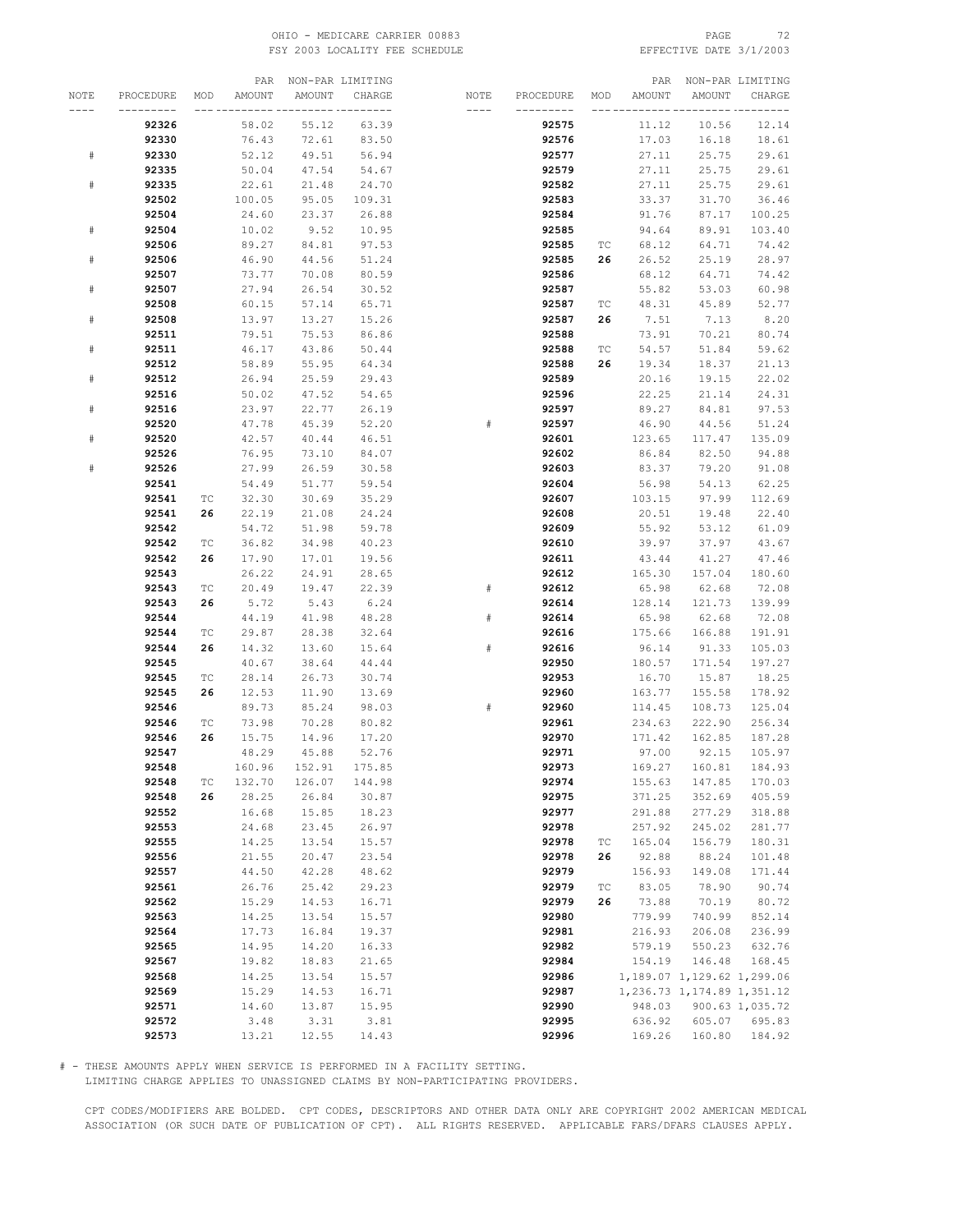# OHIO – MEDICARE CARRIER 00883 PAGE 73<br>
FSY 2003 LOCALITY FEE SCHEDULE FRAME REFECTIVE DATE 3/1/2003 FSY 2003 LOCALITY FEE SCHEDULE

|      |           |     |        | PAR NON-PAR LIMITING     |        |                      |           |     |                               | PAR NON-PAR LIMITING          |                            |
|------|-----------|-----|--------|--------------------------|--------|----------------------|-----------|-----|-------------------------------|-------------------------------|----------------------------|
| NOTE | PROCEDURE | MOD | AMOUNT | AMOUNT                   | CHARGE | NOTE                 | PROCEDURE | MOD | AMOUNT                        | AMOUNT                        | CHARGE                     |
| ---- | --------- |     |        | --- --------- ---------- |        | $\cdots\cdots\cdots$ | --------- |     | ___ _________ _______________ |                               |                            |
|      |           |     |        |                          |        |                      |           |     |                               |                               |                            |
|      | 92997     |     | 630.55 | 599.02                   | 688.87 |                      | 93318     | 26  | 99.08                         | 94.13                         | 108.25                     |
|      | 92998     |     | 307.46 | 292.09                   | 335.90 |                      | 93320     |     | 81.93                         | 77.83                         | 89.50                      |
|      | 93000     |     | 24.94  | 23.69                    | 27.24  |                      | 93320     | ТC  | 62.55                         | 59.42                         | 68.33                      |
|      | 93005     |     | 16.33  | 15.51                    | 17.84  |                      | 93320     | 26  | 19.37                         | 18.40                         | 21.16                      |
|      | 93010     |     | 8.61   | 8.18                     | 9.41   |                      | 93321     |     | 48.55                         | 46.12                         | 53.04                      |
|      | 93012     |     | 213.29 | 202.63                   | 233.02 |                      | 93321     | ТC  | 40.66                         | 38.63                         | 44.42                      |
|      |           |     |        |                          |        |                      |           |     |                               |                               |                            |
| #    | 93012     |     | 86.89  | 82.55                    | 94.93  |                      | 93321     | 26  | 7.89                          | 7.50                          | 8.63                       |
|      | 93014     |     | 26.20  | 24.89                    | 28.62  |                      | 93325     |     | 110.28                        | 104.77                        | 120.49                     |
|      | 93015     |     | 99.54  | 94.56                    | 108.74 |                      | 93325     | ТC  | 106.34                        | 101.02                        | 116.17                     |
|      | 93016     |     | 22.96  | 21.81                    | 25.08  |                      | 93325     | 26  | 3.94                          | 3.74                          | 4.30                       |
|      | 93017     |     | 61.16  | 58.10                    | 66.82  |                      | 93350     |     | 139.28                        | 132.32                        | 152.17                     |
|      | 93018     |     | 15.42  | 14.65                    | 16.85  |                      | 93350     | ТC  | 64.64                         | 61.41                         | 70.62                      |
|      |           |     |        |                          |        |                      |           |     |                               |                               |                            |
|      | 93024     |     | 100.91 | 95.86                    | 110.24 |                      | 93350     | 26  | 74.63                         | 70.90                         | 81.54                      |
|      | 93024     | TC  | 41.01  | 38.96                    | 44.80  |                      | 93501     |     | 771.43                        | 732.86                        | 842.79                     |
|      | 93024     | 26  | 59.90  | 56.91                    | 65.45  |                      | 93501     | ТC  | 615.06                        | 584.31                        | 671.96                     |
|      | 93025     |     | 403.74 | 383.55                   | 441.08 |                      | 93501     | 26  | 156.37                        | 148.55                        | 170.83                     |
|      | 93025     | ТC  | 365.01 | 346.76                   | 398.77 |                      | 93503     |     | 135.35                        | 128.58                        | 147.87                     |
|      | 93025     | 26  | 38.73  | 36.79                    | 42.31  |                      | 93505     |     | 300.00                        | 285.00                        | 327.75                     |
|      |           |     |        |                          |        |                      |           |     |                               |                               |                            |
|      | 93040     |     | 13.46  | 12.79                    | 14.71  |                      | 93505     | TC  | 72.99                         | 69.34                         | 79.74                      |
|      | 93041     |     | 5.56   | 5.28                     | 6.07   |                      | 93505     | 26  | 227.01                        | 215.66                        | 248.01                     |
|      | 93042     |     | 7.90   | 7.51                     | 8.64   |                      | 93508     |     | 668.17                        | 634.76                        | 729.97                     |
|      | 93224     |     | 151.65 | 144.07                   | 165.68 |                      | 93508     | ТC  | 454.82                        | 432.08                        | 496.89                     |
|      | 93225     |     | 45.18  | 42.92                    | 49.36  |                      | 93508     | 26  | 213.35                        | 202.68                        | 233.08                     |
|      | 93226     |     | 79.93  | 75.93                    | 87.32  |                      | 93510     |     |                               | 1,570.33 1,491.81 1,715.58    |                            |
|      |           |     |        |                          |        |                      |           |     |                               |                               |                            |
|      | 93227     |     | 26.55  | 25.22                    | 29.00  |                      | 93510     |     | TC 1,344.79 1,277.55 1,469.18 |                               |                            |
|      | 93230     |     | 161.38 | 153.31                   | 176.31 |                      | 93510     | 26  |                               | 225.54 214.26 246.40          |                            |
|      | 93231     |     | 55.60  | 52.82                    | 60.74  |                      | 93511     |     |                               | 1,571.11 1,492.55 1,716.43    |                            |
|      | 93232     |     | 79.23  | 75.27                    | 86.56  |                      | 93511     |     | TC 1,309.00 1,243.55 1,430.08 |                               |                            |
|      | 93233     |     | 26.55  | 25.22                    | 29.00  |                      | 93511     |     | 26  262.11  249.00  286.35    |                               |                            |
|      | 93235     |     | 117.47 | 111.60                   | 128.34 |                      | 93514     |     |                               | 1,674.09 1,590.39 1,828.95    |                            |
|      | 93236     |     | 94.86  | 90.12                    | 103.64 |                      | 93514     |     | TC 1,309.00 1,243.55 1,430.08 |                               |                            |
|      |           |     |        |                          |        |                      |           | 26  |                               |                               |                            |
|      | 93237     |     | 22.61  | 21.48                    | 24.70  |                      | 93514     |     |                               | 365.09 346.84 398.87          |                            |
|      | 93268     |     | 284.66 | 270.43                   | 310.99 |                      | 93524     |     |                               | 2,072.16 1,968.55 2,263.83    |                            |
|      | 93270     |     | 45.18  | 42.92                    | 49.36  |                      | 93524     |     | TC 1,710.70 1,625.17 1,868.95 |                               |                            |
|      | 93271     |     | 213.29 | 202.63                   | 233.02 |                      | 93524     | 26  |                               | 361.46 343.39 394.90          |                            |
|      | 93272     |     | 26.20  | 24.89                    | 28.62  |                      | 93526     |     |                               | 2,069.57 1,966.09 2,261.00    |                            |
|      | 93278     |     | 55.67  | 52.89                    | 60.82  |                      | 93526     |     | TC 1,757.62 1,669.74 1,920.20 |                               |                            |
|      | 93278     | ТC  | 42.76  | 40.62                    | 46.71  |                      | 93526     | 26  |                               | 311.96 296.36 340.81          |                            |
|      |           | 26  | 12.91  | 12.26                    | 14.10  |                      | 93527     |     |                               | 2,090.07 1,985.57 2,283.41    |                            |
|      | 93278     |     |        |                          |        |                      |           |     |                               |                               |                            |
|      | 93303     |     | 205.71 | 195.42                   | 224.73 |                      | 93527     |     | TC 1,710.70 1,625.17 1,868.95 |                               |                            |
|      | 93303     | TC  | 140.04 | 133.04                   | 153.00 |                      | 93527     | 26  |                               | 379.36 360.39 414.45          |                            |
|      | 93303     | 26  | 65.67  | 62.39                    | 71.75  |                      | 93528     |     |                               |                               | 2,180.75 2,071.71 2,382.47 |
|      | 93304     |     | 108.93 | 103.48                   | 119.00 |                      | 93528     |     | TC 1,710.70 1,625.17 1,868.95 |                               |                            |
|      | 93304     | ТC  | 70.89  | 67.35                    | 77.45  |                      | 93528     | 26  |                               | 470.04 446.54 513.52          |                            |
|      | 93304     | 26  | 38.03  | 36.13                    | 41.55  |                      | 93529     |     |                               | 1,958.89 1,860.95 2,140.09    |                            |
|      | 93307     |     | 187.03 | 177.68                   | 204.33 |                      | 93529     |     | TC 1,710.70 1,625.17 1,868.95 |                               |                            |
|      | 93307     |     |        |                          |        |                      | 93529     | 26  | 248.19                        |                               |                            |
|      |           | ТC  | 140.04 | 133.04                   | 153.00 |                      |           |     |                               | 235.78                        | 271.15                     |
|      | 93307     | 26  | 46.99  | 44.64                    | 51.34  |                      | 93530     |     | 830.72                        | 789.18                        | 907.56                     |
|      | 93308     |     | 98.15  | 93.24                    | 107.23 |                      | 93530     | ТC  | 615.06                        | 584.31                        | 671.96                     |
|      | 93308     | ТC  | 70.89  | 67.35                    | 77.45  |                      | 93530     | 26  | 215.66                        | 204.88                        | 235.61                     |
|      | 93308     | 26  | 27.26  | 25.90                    | 29.79  |                      | 93531     |     |                               | 2,189.10 2,079.65 2,391.60    |                            |
|      | 93312     |     | 249.92 | 237.42                   | 273.03 |                      | 93531     |     | TC 1,757.62 1,669.74 1,920.20 |                               |                            |
|      | 93312     | ТC  | 139.02 | 132.07                   | 151.88 |                      | 93531     | 26  |                               | 431.48 409.91 471.40          |                            |
|      | 93312     | 26  | 110.90 | 105.36                   | 121.16 |                      | 93532     |     |                               | 2, 227.88 2, 116.49 2, 433.96 |                            |
|      |           |     |        |                          |        |                      |           |     |                               |                               |                            |
|      | 93313     |     | 43.93  | 41.73                    | 47.99  |                      | 93532     |     | TC 1,710.70 1,625.17 1,868.95 |                               |                            |
| $\#$ | 93313     |     | 43.58  | 41.40                    | 47.61  |                      | 93532     | 26  |                               | 517.18 491.32 565.02          |                            |
|      | 93314     |     | 202.52 | 192.39                   | 221.25 |                      | 93533     |     |                               | 2,054.08 1,951.38 2,244.09    |                            |
|      | 93314     | ТC  | 139.02 | 132.07                   | 151.88 |                      | 93533     |     | TC 1,710.70 1,625.17 1,868.95 |                               |                            |
|      | 93314     | 26  | 63.51  | 60.33                    | 69.38  |                      | 93533     | 26  | 343.37                        | 326.20                        | 375.13                     |
|      | 93315     | 26  | 140.32 | 133.30                   | 153.30 |                      | 93539     |     | 20.45                         | 19.43                         | 22.34                      |
|      | 93316     |     | 44.62  | 42.39                    | 48.75  |                      | 93540     |     | 21.88                         | 20.79                         | 23.91                      |
|      |           | 26  |        |                          |        |                      |           |     |                               |                               | 16.46                      |
|      | 93317     |     | 92.58  | 87.95                    | 101.14 |                      | 93541     |     | 15.06                         | 14.31                         |                            |

# - THESE AMOUNTS APPLY WHEN SERVICE IS PERFORMED IN A FACILITY SETTING.

LIMITING CHARGE APPLIES TO UNASSIGNED CLAIMS BY NON-PARTICIPATING PROVIDERS.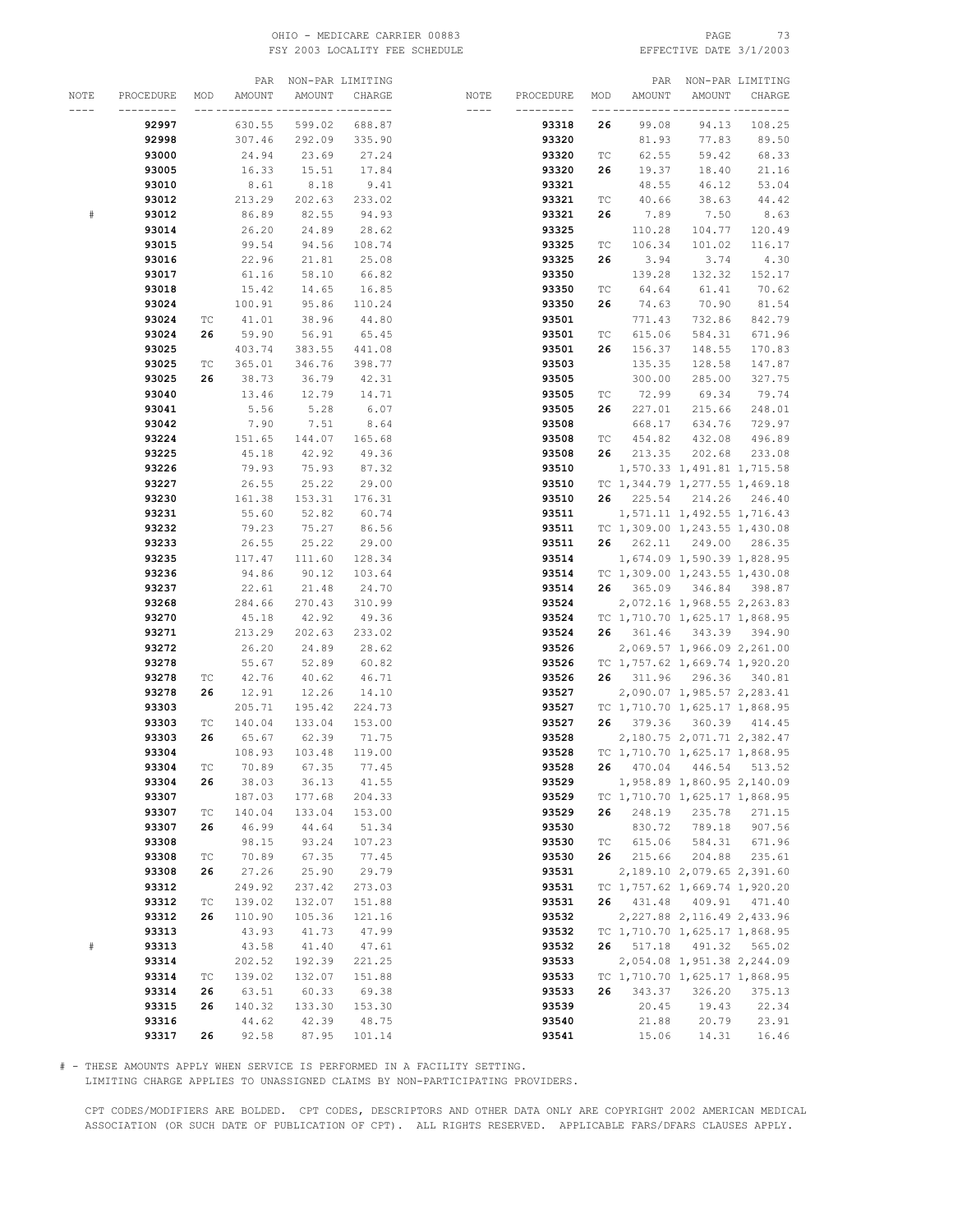## OHIO – MEDICARE CARRIER 00883 PAGE 74<br>
FSY 2003 LOCALITY FEE SCHEDULE FOR THE SERIE SOME PAGE 3/1/2003 FSY 2003 LOCALITY FEE SCHEDULE

|      |           |                             | PAR    | NON-PAR LIMITING           |                 |       |           |                             | PAR    |        | NON-PAR LIMITING |
|------|-----------|-----------------------------|--------|----------------------------|-----------------|-------|-----------|-----------------------------|--------|--------|------------------|
| NOTE | PROCEDURE | MOD                         | AMOUNT | AMOUNT                     | CHARGE          | NOTE  | PROCEDURE | MOD                         | AMOUNT | AMOUNT | CHARGE           |
|      |           |                             |        | -- ---------- ---------    |                 | $---$ | --------- |                             |        |        | --- -----        |
|      | 93542     |                             | 15.06  | 14.31                      | 16.46           |       |           |                             | 627.50 | 596.13 | 685.55           |
|      |           |                             |        |                            |                 |       | 93631     |                             |        |        |                  |
|      | 93543     |                             | 15.06  | 14.31                      | 16.46           |       | 93631     | ТC                          | 230.47 | 218.95 | 251.79           |
|      | 93544     |                             | 12.91  | 12.26                      | 14.10           |       | 93631     | 26                          | 397.03 | 377.18 | 433.76           |
|      | 93545     |                             | 20.45  | 19.43                      | 22.34           |       | 93640     |                             | 442.80 | 420.66 | 483.76           |
|      | 93555     |                             | 268.85 | 255.41                     | 293.72          |       | 93640     | ТC                          | 260.26 | 247.25 | 284.34           |
|      | 93555     | ТC                          | 226.89 | 215.55                     | 247.88          |       | 93640     | 26                          | 182.54 | 173.41 | 199.42           |
|      | 93555     | 26                          | 41.95  | 39.85                      | 45.83           |       | 93641     |                             | 569.00 | 540.55 | 621.63           |
|      |           |                             |        |                            |                 |       |           |                             |        |        |                  |
|      | 93556     |                             | 399.51 | 379.53                     | 436.46          |       | 93641     | ТC                          | 260.26 | 247.25 | 284.34           |
|      | 93556     | TC                          | 356.83 | 338.99                     | 389.84          |       | 93641     | 26                          | 308.73 | 293.29 | 337.28           |
|      | 93556     | 26                          | 42.68  | 40.55                      | 46.63           |       | 93642     |                             | 510.64 | 485.11 | 557.88           |
|      | 93561     |                             | 44.25  | 42.04                      | 48.35           |       | 93642     | ТC                          | 260.26 | 247.25 | 284.34           |
|      | 93561     | ТC                          | 19.82  | 18.83                      | 21.65           |       | 93642     | 26                          | 250.38 | 237.86 | 273.54           |
|      | 93561     | 26                          | 24.43  | 23.21                      | 26.69           |       | 93650     |                             | 546.84 | 519.50 | 597.43           |
|      |           |                             |        |                            |                 |       |           |                             |        |        |                  |
|      | 93562     |                             | 20.07  | 19.07                      | 21.93           |       | 93651     |                             | 845.89 | 803.60 | 924.14           |
|      | 93562     | ТC                          | 12.17  | 11.56                      | 13.29           |       | 93652     |                             | 920.46 |        | 874.44 1,005.61  |
|      | 93562     | 26                          | 7.90   | 7.51                       | 8.64            |       | 93660     |                             | 155.89 | 148.10 | 170.32           |
|      | 93571     |                             | 258.64 | 245.71                     | 282.57          |       | 93660     | ТC                          | 58.70  | 55.77  | 64.14            |
|      | 93571     | ТC                          | 165.04 | 156.79                     | 180.31          |       | 93660     | 26                          | 97.19  | 92.33  | 106.18           |
|      | 93571     | 26                          | 93.60  | 88.92                      | 102.26          |       | 93662     | 26                          | 153.70 | 146.02 | 167.92           |
|      | 93572     |                             | 158.73 | 150.79                     | 173.41          |       | 93701     |                             | 46.47  | 44.15  | 50.77            |
|      |           |                             | 83.05  |                            | 90.74           |       |           |                             |        |        |                  |
|      | 93572     | ТC                          |        | 78.90                      |                 |       | 93701     | ТC                          | 37.51  | 35.63  | 40.97            |
|      | 93572     | 26                          | 75.68  | 71.90                      | 82.69           |       | 93701     | 26                          | 8.96   | 8.51   | 9.79             |
|      | 93580     |                             | 949.21 |                            | 901.75 1,037.01 |       | 93720     |                             | 34.68  | 32.95  | 37.89            |
|      | 93581     |                             |        | 1,269.72 1,206.23 1,387.16 |                 |       | 93721     |                             | 26.42  | 25.10  | 28.87            |
|      | 93600     |                             | 181.68 | 172.60                     | 198.49          |       | 93722     |                             | 8.27   | 7.86   | 9.04             |
|      | 93600     | ТC                          | 71.24  | 67.68                      | 77.83           |       | 93724     |                             | 396.33 | 376.51 | 432.99           |
|      | 93600     | 26                          | 110.44 | 104.92                     | 120.66          |       | 93724     | ТC                          | 144.21 | 137.00 | 157.55           |
|      |           |                             |        |                            |                 |       |           | 26                          | 252.12 |        |                  |
|      | 93602     |                             | 150.75 | 143.21                     | 164.69          |       | 93724     |                             |        | 239.51 | 275.44           |
|      | 93602     | ТC                          | 40.31  | 38.29                      | 44.03           |       | 93727     |                             | 27.60  | 26.22  | 30.15            |
|      | 93602     | 26                          | 110.44 | 104.92                     | 120.66          |       | 93731     |                             | 41.38  | 39.31  | 45.21            |
|      | 93603     |                             | 171.25 | 162.69                     | 187.09          |       | 93731     | $\protect\operatorname{TC}$ | 18.07  | 17.17  | 19.75            |
|      | 93603     | ТC                          | 61.16  | 58.10                      | 66.82           |       | 93731     | 26                          | 23.31  | 22.14  | 25.46            |
|      | 93603     | 26                          | 110.09 | 104.59                     | 120.28          |       | 93732     |                             | 65.76  | 62.47  | 71.84            |
|      | 93609     |                             | 368.51 | 350.08                     | 402.59          |       | 93732     | ТC                          | 18.77  | 17.83  | 20.50            |
|      | 93609     | ТC                          | 99.03  | 94.08                      | 108.19          |       | 93732     | 26                          | 46.99  | 44.64  | 51.34            |
|      |           |                             |        |                            |                 |       |           |                             |        |        |                  |
|      | 93609     | 26                          | 269.48 | 256.01                     | 294.41          |       | 93733     |                             | 36.07  | 34.27  | 39.41            |
|      | 93610     |                             | 206.07 | 195.77                     | 225.14          |       | 93733     | ТC                          | 27.11  | 25.75  | 29.61            |
|      | 93610     | ТC                          | 49.35  | 46.88                      | 53.91           |       | 93733     | 26                          | 8.96   | 8.51   | 9.79             |
|      | 93610     | 26                          | 156.72 | 148.88                     | 171.21          |       | 93734     |                             | 32.23  | 30.62  | 35.21            |
|      | 93612     |                             | 215.80 | 205.01                     | 235.76          |       | 93734     | ТC                          | 12.86  | 12.22  | 14.05            |
|      | 93612     | ТC                          | 59.08  | 56.13                      | 64.55           |       | 93734     | 26                          | 19.37  | 18.40  | 21.16            |
|      | 93612     | 26                          | 156.72 | 148.88                     | 171.21          |       | 93735     |                             | 54.70  | 51.97  | 59.77            |
|      | 93613     |                             | 367.17 | 348.81                     | 401.13          |       | 93735     | ТC                          | 16.68  | 15.85  | 18.23            |
|      |           |                             |        |                            |                 |       |           |                             |        |        |                  |
|      | 93615     |                             | 58.23  | 55.32                      | 63.62           |       | 93735     | 26                          | 38.02  | 36.12  | 41.54            |
|      | 93615     | ТC                          | 11.82  | 11.23                      | 12.91           |       | 93736     |                             | 31.52  | 29.94  | 34.43            |
|      | 93615     | 26                          | 46.41  | 44.09                      | 50.70           |       | 93736     | $\protect\operatorname{TC}$ | 23.64  | 22.46  | 25.83            |
|      | 93616     |                             | 83.36  | 79.19                      | 91.07           |       | 93736     | 26                          | 7.89   | 7.50   | 8.63             |
|      | 93616     | ТC                          | 11.82  | 11.23                      | 12.91           |       | 93741     |                             | 65.21  | 61.95  | 71.24            |
|      | 93616     | 26                          | 71.54  | 67.96                      | 78.15           |       | 93741     | ТC                          | 24.32  | 23.10  | 26.57            |
|      | 93618     |                             | 366.16 | 347.85                     | 400.03          |       | 93741     | 26                          | 40.89  | 38.85  | 44.68            |
|      |           |                             |        |                            |                 |       | 93742     |                             |        |        |                  |
|      | 93618     | $\protect\operatorname{TC}$ | 144.21 | 137.00                     | 157.55          |       |           |                             | 70.95  | 67.40  | 77.51            |
|      | 93618     | 26                          | 221.95 | 210.85                     | 242.48          |       | 93742     | $\protect\operatorname{TC}$ | 24.32  | 23.10  | 26.57            |
|      | 93619     |                             | 660.89 | 627.85                     | 722.03          |       | 93742     | 26                          | 46.63  | 44.30  | 50.95            |
|      | 93619     | ТC                          | 280.07 | 266.07                     | 305.98          |       | 93743     |                             | 79.48  | 75.51  | 86.84            |
|      | 93619     | 26                          | 380.82 | 361.78                     | 416.05          |       | 93743     | ТC                          | 26.75  | 25.41  | 29.22            |
|      | 93620     | 26                          | 602.78 | 572.64                     | 658.54          |       | 93743     | 26                          | 52.73  | 50.09  | 57.60            |
|      | 93621     | 26                          | 110.77 | 105.23                     | 121.01          |       | 93744     |                             | 84.59  | 80.36  | 92.41            |
|      | 93622     | 26                          | 178.97 | 170.02                     | 195.52          |       | 93744     | $\protect\operatorname{TC}$ | 24.32  | 23.10  | 26.57            |
|      |           |                             |        |                            |                 |       |           |                             |        |        |                  |
|      | 93623     | 26                          | 148.10 | 140.70                     | 161.81          |       | 93744     | 26                          | 60.26  | 57.25  | 65.84            |
|      | 93624     |                             | 322.22 | 306.11                     | 352.03          |       | 93784     |                             | 40.91  | 38.86  | 44.69            |
|      | 93624     | $\protect\operatorname{TC}$ | 72.28  | 68.67                      | 78.97           |       | 93786     |                             | 31.95  | 30.35  | 34.90            |
|      | 93624     | 26                          | 249.94 | 237.44                     | 273.06          |       | 93790     |                             | 8.96   | 8.51   | 9.79             |

# - THESE AMOUNTS APPLY WHEN SERVICE IS PERFORMED IN A FACILITY SETTING.

LIMITING CHARGE APPLIES TO UNASSIGNED CLAIMS BY NON-PARTICIPATING PROVIDERS.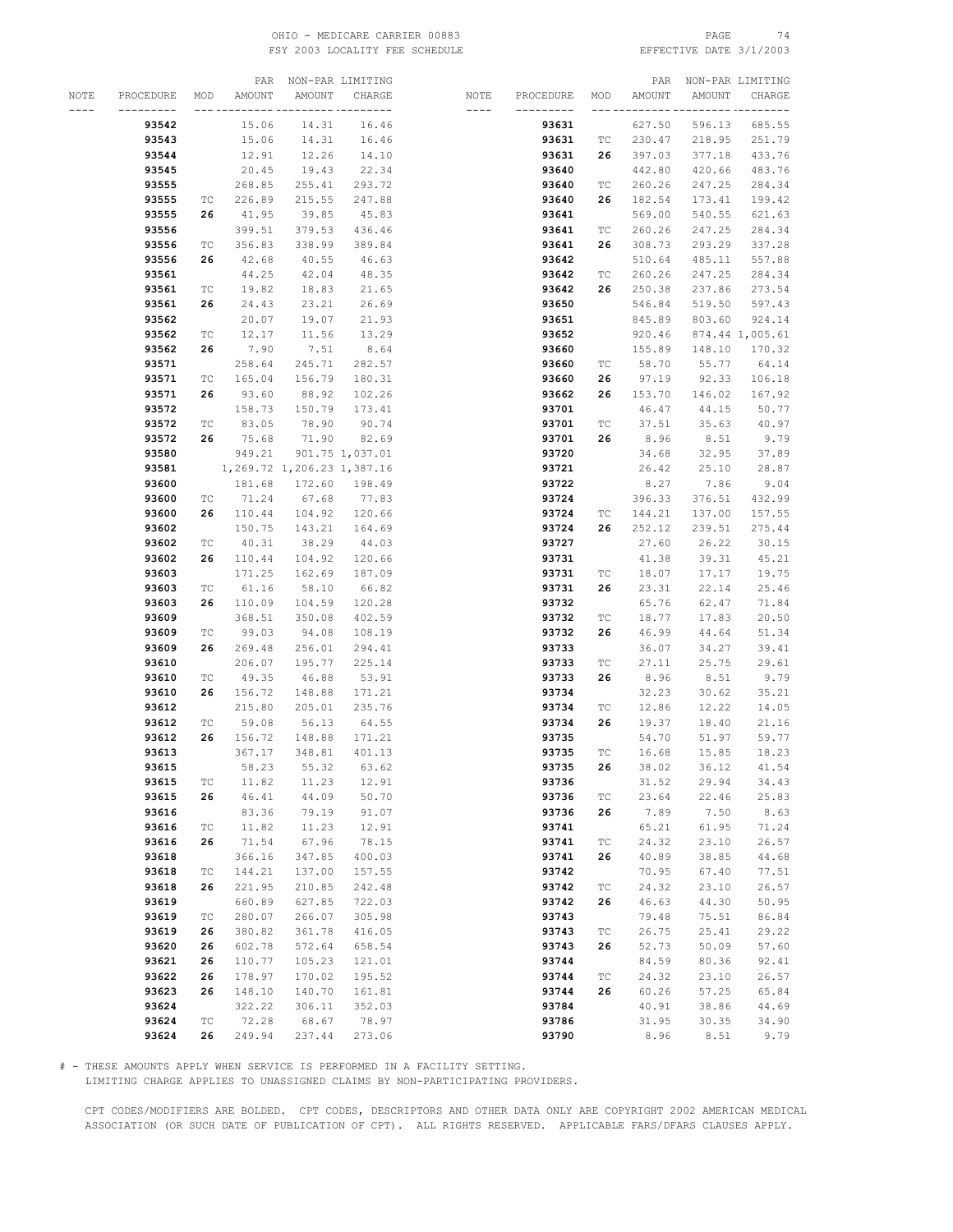# OHIO – MEDICARE CARRIER 00883 PAGE 75<br>
FSY 2003 LOCALITY FEE SCHEDULE FOR THE SERIE RESOLUTION PATE 3/1/2003 FSY 2003 LOCALITY FEE SCHEDULE

|      |           |                             | PAR    |        | NON-PAR LIMITING |           |           |                             | PAR    |        | NON-PAR LIMITING |
|------|-----------|-----------------------------|--------|--------|------------------|-----------|-----------|-----------------------------|--------|--------|------------------|
| NOTE | PROCEDURE | MOD                         | AMOUNT | AMOUNT | CHARGE           | NOTE      | PROCEDURE | MOD                         | AMOUNT | AMOUNT | CHARGE           |
|      |           |                             |        |        |                  | $- - - -$ |           |                             |        |        |                  |
|      | 93797     |                             | 20.44  | 19.42  | 22.33            |           | 93980     | ТC                          | 151.54 | 143.96 | 165.55           |
| $\#$ | 93797     |                             | 9.32   | 8.85   | 10.18            |           | 93980     | 26                          | 62.48  | 59.36  | 68.26            |
|      | 93798     |                             | 27.89  | 26.50  | 30.48            |           | 93981     |                             | 193.23 | 183.57 | 211.11           |
|      |           |                             |        |        |                  |           |           |                             |        |        |                  |
| $\#$ | 93798     |                             | 14.35  | 13.63  | 15.67            |           | 93981     | ТC                          | 171.32 | 162.75 | 187.16           |
|      | 93875     |                             | 68.81  | 65.37  | 75.18            |           | 93981     | 26                          | 21.90  | 20.81  | 23.93            |
|      | 93875     | $\protect\operatorname{TC}$ | 57.69  | 54.81  | 63.03            |           | 93990     |                             | 132.81 | 126.17 | 145.10           |
|      | 93875     | 26                          | 11.13  | 10.57  | 12.16            |           | 93990     | $\protect\operatorname{TC}$ | 119.89 | 113.90 | 130.99           |
|      | 93880     |                             | 182.74 | 173.60 | 199.64           |           | 93990     | 26                          | 12.92  | 12.27  | 14.11            |
|      | 93880     | ТC                          | 152.24 | 144.63 | 166.32           |           | 94010     |                             | 37.79  | 35.90  | 41.29            |
|      | 93880     | 26                          | 30.51  | 28.98  | 33.33            |           | 94010     | ТC                          | 29.53  | 28.05  | 32.26            |
|      | 93882     |                             | 124.72 | 118.48 | 136.25           |           | 94010     | 26                          | 8.27   | 7.86   | 9.04             |
|      | 93882     | $\protect\operatorname{TC}$ | 103.92 | 98.72  | 113.53           |           | 94014     |                             | 35.93  | 34.13  | 39.25            |
|      | 93882     | 26                          | 20.81  | 19.77  | 22.74            |           | 94015     |                             | 10.42  | 9.90   | 11.39            |
|      | 93886     |                             | 211.44 | 200.87 | 231.00           |           | 94016     |                             | 25.51  | 24.23  | 27.86            |
|      | 93886     | ТC                          | 162.32 | 154.20 | 177.33           |           | 94060     |                             | 66.16  | 62.85  | 72.28            |
|      | 93886     | 26                          | 49.12  | 46.66  | 53.66            |           | 94060     | ТC                          | 51.07  | 48.52  | 55.80            |
|      | 93888     |                             | 140.72 | 133.68 | 153.73           |           | 94060     | 26                          | 15.09  | 14.34  | 16.49            |
|      | 93888     | ТC                          | 108.80 | 103.36 | 118.86           |           | 94070     |                             | 176.04 | 167.24 | 192.33           |
|      |           |                             |        | 30.33  |                  |           |           |                             |        |        |                  |
|      | 93888     | 26                          | 31.93  |        | 34.88            |           | 94070     | ТC                          | 146.93 | 139.58 | 160.52           |
|      | 93922     |                             | 78.95  | 75.00  | 86.25            |           | 94070     | 26                          | 29.11  | 27.65  | 31.80            |
|      | 93922     | $\protect\operatorname{TC}$ | 66.03  | 62.73  | 72.14            |           | 94200     |                             | 26.93  | 25.58  | 29.42            |
|      | 93922     | 26                          | 12.92  | 12.27  | 14.11            |           | 94200     | ТC                          | 21.54  | 20.46  | 23.53            |
|      | 93923     |                             | 126.54 | 120.21 | 138.24           |           | 94200     | 26                          | 5.39   | 5.12   | 5.89             |
|      | 93923     | ТC                          | 103.22 | 98.06  | 112.77           |           | 94240     |                             | 76.84  | 73.00  | 83.95            |
|      | 93923     | 26                          | 23.32  | 22.15  | 25.47            |           | 94240     | ТC                          | 64.26  | 61.05  | 70.21            |
|      | 93924     |                             | 154.77 | 147.03 | 169.08           |           | 94240     | 26                          | 12.58  | 11.95  | 13.74            |
|      | 93924     | $\protect\operatorname{TC}$ | 128.93 | 122.48 | 140.85           |           | 94250     |                             | 29.01  | 27.56  | 31.69            |
|      | 93924     | 26                          | 25.84  | 24.55  | 28.23            |           | 94250     | ТC                          | 23.62  | 22.44  | 25.81            |
|      | 93925     |                             | 204.59 | 194.36 | 223.51           |           | 94250     | 26                          | 5.39   | 5.12   | 5.89             |
|      | 93925     | ТC                          | 175.16 | 166.40 | 191.36           |           | 94260     |                             | 25.23  | 23.97  | 27.57            |
|      | 93925     | 26                          | 29.43  | 27.96  | 32.15            |           | 94260     | $\protect\operatorname{TC}$ | 18.77  | 17.83  | 20.50            |
|      | 93926     |                             | 139.64 | 132.66 | 152.56           |           | 94260     | 26                          | 6.47   | 6.15   | 7.07             |
|      | 93926     | ТC                          | 119.89 | 113.90 | 130.99           |           | 94350     |                             | 78.92  | 74.97  | 86.22            |
|      | 93926     | 26                          | 19.74  | 18.75  | 21.56            |           | 94350     | ТC                          | 66.34  | 63.02  | 72.47            |
|      | 93930     |                             | 165.51 | 157.23 | 180.81           |           | 94350     | 26                          | 12.58  | 11.95  | 13.74            |
|      |           |                             |        |        |                  |           |           |                             |        |        |                  |
|      | 93930     | $\protect\operatorname{TC}$ | 142.18 | 135.07 | 155.33           |           | 94360     |                             | 31.36  | 29.79  | 34.26            |
|      | 93930     | 26                          | 23.33  | 22.16  | 25.48            |           | 94360     | $\protect\operatorname{TC}$ | 18.78  | 17.84  | 20.52            |
|      | 93931     |                             | 117.28 | 111.42 | 128.13           |           | 94360     | 26                          | 12.58  | 11.95  | 13.74            |
|      | 93931     | ТC                          | 101.49 | 96.42  | 110.88           |           | 94370     |                             | 78.57  | 74.64  | 85.84            |
|      | 93931     | 26                          | 15.79  | 15.00  | 17.25            |           | 94370     | ТC                          | 65.99  | 62.69  | 72.09            |
|      | 93965     |                             | 81.19  | 77.13  | 88.70            |           | 94370     | 26                          | 12.58  | 11.95  | 13.74            |
|      | 93965     | $\protect\operatorname{TC}$ | 63.60  | 60.42  | 69.48            |           | 94375     |                             | 35.59  | 33.81  | 38.88            |
|      | 93965     | 26                          | 17.59  | 16.71  | 19.22            |           | 94375     | $\protect\operatorname{TC}$ | 20.50  | 19.48  | 22.40            |
|      | 93970     |                             | 178.73 | 169.79 | 195.26           |           | 94375     | 26                          | 15.09  | 14.34  | 16.49            |
|      | 93970     | ТC                          | 143.92 | 136.72 | 157.23           |           | 94400     |                             | 47.56  | 45.18  | 51.96            |
|      | 93970     | 26                          | 34.81  | 33.07  | 38.03            |           | 94400     | $\protect\operatorname{TC}$ | 28.15  | 26.74  | 30.75            |
|      | 93971     |                             | 124.82 | 118.58 | 136.37           |           | 94400     | 26                          | 19.40  | 18.43  | 21.19            |
|      | 93971     | $\protect\operatorname{TC}$ | 102.20 | 97.09  | 111.65           |           | 94450     |                             | 39.56  | 37.58  | 43.22            |
|      | 93971     | 26                          | 22.62  | 21.49  | 24.71            |           | 94450     | ТC                          | 20.15  | 19.14  | 22.01            |
|      | 93975     |                             | 287.54 | 273.16 | 314.13           |           | 94450     | 26                          | 19.41  | 18.44  | 21.21            |
|      | 93975     | $\protect\operatorname{TC}$ | 196.72 | 186.88 | 214.91           |           | 94620     |                             | 112.55 | 106.92 | 122.96           |
|      | 93975     | 26                          | 90.82  | 86.28  | 99.22            |           | 94620     | $\protect\operatorname{TC}$ | 81.64  | 77.56  | 89.19            |
|      | 93976     |                             |        |        | 192.37           |           | 94620     | 26                          | 30.91  | 29.36  | 33.76            |
|      |           |                             | 176.08 | 167.28 |                  |           |           |                             |        |        |                  |
|      | 93976     | ТC                          | 115.76 | 109.97 | 126.47           |           | 94621     |                             | 129.80 | 123.31 | 141.81           |
|      | 93976     | 26                          | 60.33  | 57.31  | 65.91            |           | 94621     | $\protect\operatorname{TC}$ | 60.81  | 57.77  | 66.44            |
|      | 93978     |                             | 162.35 | 154.23 | 177.36           |           | 94621     | 26                          | 69.00  | 65.55  | 75.38            |
|      | 93978     | $\protect\operatorname{TC}$ | 128.98 | 122.53 | 140.91           |           | 94640     |                             | 25.01  | 23.76  | 27.32            |
|      | 93978     | 26                          | 33.37  | 31.70  | 36.46            |           | 94656     |                             | 57.56  | 54.68  | 62.88            |
|      | 93979     |                             | 115.77 | 109.98 | 126.48           |           | 94657     |                             | 40.25  | 38.24  | 43.98            |
|      | 93979     | $\protect\operatorname{TC}$ | 92.81  | 88.17  | 101.40           |           | 94660     |                             | 52.29  | 49.68  | 57.13            |
|      | 93979     | 26                          | 22.96  | 21.81  | 25.08            | $\#$      | 94660     |                             | 37.01  | 35.16  | 40.43            |
|      | 93980     |                             | 214.02 | 203.32 | 233.82           |           | 94662     |                             | 36.66  | 34.83  | 40.05            |

# - THESE AMOUNTS APPLY WHEN SERVICE IS PERFORMED IN A FACILITY SETTING.

LIMITING CHARGE APPLIES TO UNASSIGNED CLAIMS BY NON-PARTICIPATING PROVIDERS.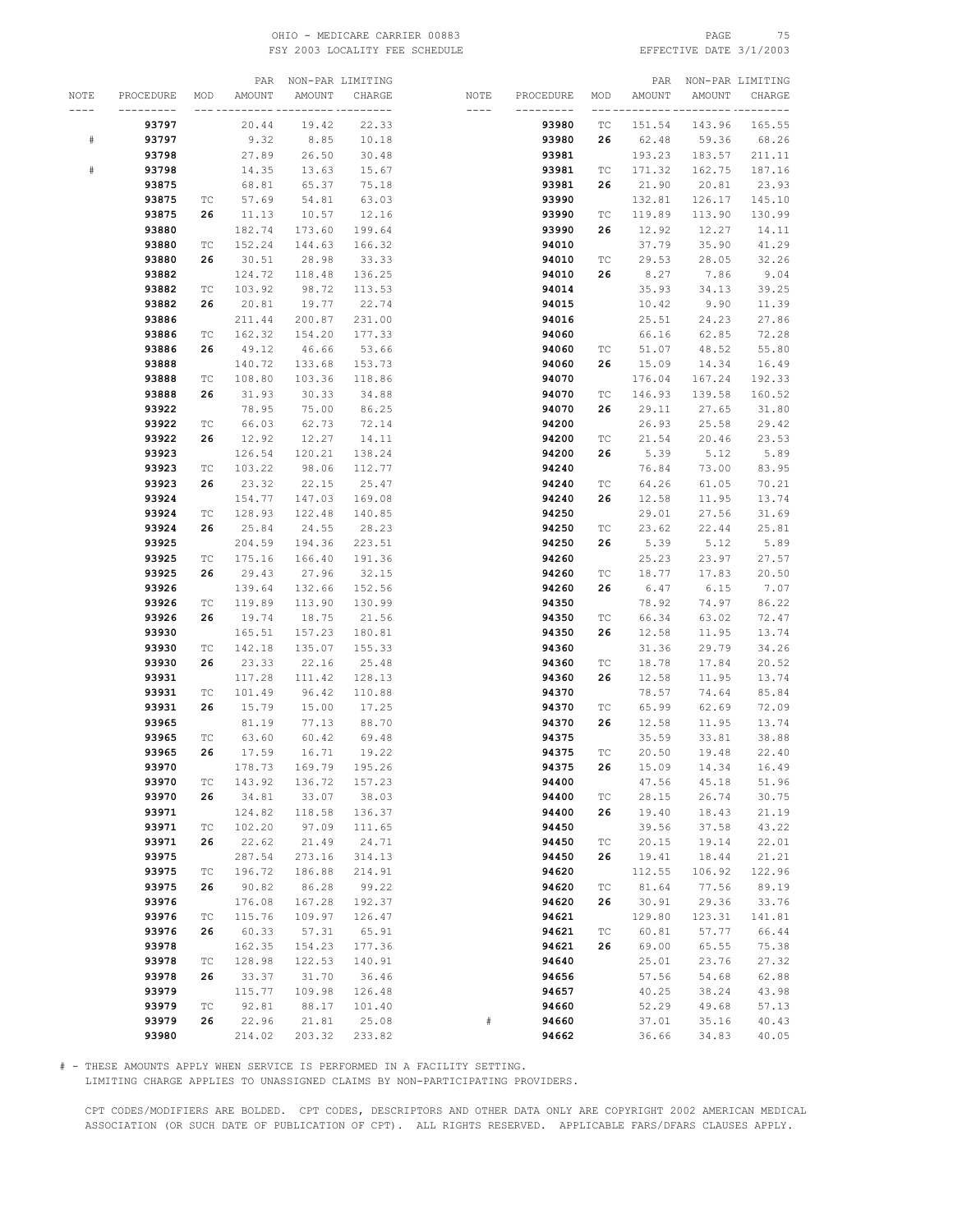# OHIO – MEDICARE CARRIER 00883 PAGE 76 PAGE 76 PAGE 76 PAGE 76 FSY 2003 LOCALITY FEE SCHEDULE

|      |           |     |        | PAR NON-PAR LIMITING |              |      |           |     |        | PAR NON-PAR LIMITING             |        |
|------|-----------|-----|--------|----------------------|--------------|------|-----------|-----|--------|----------------------------------|--------|
| NOTE | PROCEDURE | MOD | AMOUNT | AMOUNT               | CHARGE       | NOTE | PROCEDURE | MOD | AMOUNT | AMOUNT                           | CHARGE |
|      |           |     |        |                      | -- --------- | ---- |           |     |        |                                  |        |
|      | 94664     |     | 19.11  | 18.15                | 20.87        | #    | 95170     |     | 3.23   | 3.07                             | 3.53   |
|      | 94667     |     | 29.54  | 28.06                | 32.27        |      | 95180     |     | 130.02 | 123.52                           | 142.05 |
|      | 94668     |     | 25.36  | 24.09                | 27.70        | $\#$ | 95180     |     | 103.63 | 98.45                            | 113.22 |
|      | 94680     |     | 77.89  | 74.00                | 85.10        |      | 95250     |     | 112.17 | 106.56                           | 122.54 |
|      | 94680     | ТC  | 64.96  | 61.71                | 70.97        |      | 95805     |     | 674.45 | 640.73                           | 736.84 |
|      | 94680     | 26  | 12.93  | 12.28                | 14.12        |      | 95805     | ТC  | 580.40 | 551.38                           | 634.09 |
|      | 94681     |     | 108.37 | 102.95               | 118.39       |      | 95805     | 26  | 94.05  | 89.35                            | 102.75 |
|      |           |     |        |                      |              |      |           |     | 213.97 |                                  | 233.76 |
|      | 94681     | ТC  | 98.32  | 93.40                | 107.41       |      | 95806     |     |        | 203.27                           |        |
|      | 94681     | 26  | 10.05  | 9.55                 | 10.98        |      | 95806     | TC  | 132.43 | 125.81                           | 144.68 |
|      | 94690     |     | 77.92  | 74.02                | 85.12        |      | 95806     | 26  | 81.54  | 77.46                            | 89.08  |
|      | 94690     | TC  | 74.33  | 70.61                | 81.20        |      | 95807     |     | 491.12 | 466.56                           | 536.54 |
|      | 94690     | 26  | 3.59   | 3.41                 | 3.92         |      | 95807     | ТC  | 410.28 | 389.77                           | 448.24 |
|      | 94720     |     | 65.39  | 62.12                | 71.44        |      | 95807     | 26  | 80.84  | 76.80                            | 88.32  |
|      | 94720     | ТC  | 52.81  | 50.17                | 57.70        |      | 95808     |     | 566.71 | 538.37                           | 619.13 |
|      | 94720     | 26  | 12.58  | 11.95                | 13.74        |      | 95808     | ТC  | 434.24 | 412.53                           | 474.41 |
|      | 94725     |     | 102.22 | 97.11                | 111.68       |      | 95808     | 26  | 132.47 | 125.85                           | 144.73 |
|      | 94725     | ТC  | 89.64  | 85.16                | 97.93        |      | 95810     |     | 745.25 | 707.99                           | 814.19 |
|      | 94725     | 26  | 12.58  | 11.95                | 13.74        |      | 95810     | ТC  | 570.71 | 542.17                           | 623.50 |
|      | 94750     |     | 81.65  | 77.57                | 89.21        |      | 95810     | 26  | 174.54 | 165.81                           | 190.68 |
|      | 94750     | ТC  | 70.51  | 66.98                | 77.03        |      | 95811     |     | 768.96 | 730.51                           | 840.09 |
|      | 94750     | 26  | 11.14  | 10.58                | 12.17        |      | 95811     | ТC  | 581.13 | 552.07                           | 634.88 |
|      | 94760     |     | 3.83   | 3.64                 | 4.19         |      | 95811     | 26  | 187.83 | 178.44                           | 205.21 |
|      | 94761     |     | 7.66   | 7.28                 | 8.37         |      | 95812     |     | 207.73 | 197.34                           | 226.94 |
|      | 94762     |     | 28.51  | 27.08                | 31.14        |      | 95812     | ТC  | 151.10 | 143.55                           | 165.08 |
|      | 94770     |     | 66.25  | 62.94                | 72.38        |      | 95812     | 26  | 56.63  | 53.80                            | 61.87  |
|      | 94770     | TC  | 59.06  | 56.11                | 64.53        |      | 95813     |     | 269.56 | 256.08                           | 294.49 |
|      | 94770     | 26  | 7.19   | 6.83                 | 7.85         |      | 95813     | ТC  | 179.57 | 170.59                           | 196.18 |
|      | 95004     |     | 3.82   | 3.63                 | 4.17         |      | 95813     | 26  | 89.99  | 85.49                            | 98.31  |
|      | 95010     |     | 21.08  | 20.03                | 23.03        |      | 95816     |     | 170.92 | 162.37                           | 186.73 |
| #    | 95010     |     | 7.89   | 7.50                 | 8.63         |      | 95816     | ТC  | 113.94 | 108.24                           | 124.48 |
|      | 95015     |     | 19.00  | 18.05                | 20.76        |      | 95816     | 26  | 56.98  | 54.13                            | 62.25  |
| $\#$ | 95015     |     | 7.89   | 7.50                 | 8.63         |      | 95819     |     | 193.14 |                                  | 211.00 |
|      | 95024     |     | 5.56   | 5.28                 | 6.07         |      | 95819     | ТC  | 136.16 | 183.48<br>129.35                 | 148.75 |
|      |           |     |        |                      |              |      |           |     |        |                                  |        |
|      | 95027     |     | 5.56   | 5.28                 | 6.07         |      | 95819     | 26  | 56.98  | 54.13                            | 62.25  |
|      | 95028     |     | 8.34   | 7.92                 | 9.11         |      | 95822     |     | 221.98 | 210.88                           | 242.51 |
|      | 95044     |     | 7.30   | 6.94                 | 7.98         |      | 95822     | ТC  | 165.00 | 156.75                           | 180.26 |
|      | 95052     |     | 9.03   | 8.58                 | 9.87         |      | 95822     | 26  | 56.98  | 54.13                            | 62.25  |
|      | 95056     |     | 6.26   | 5.95                 | 6.84         |      | 95824     | 26  | 39.77  | 37.78                            | 43.45  |
|      | 95060     |     | 12.86  | 12.22                | 14.05        |      | 95827     |     | 138.29 | 131.38                           | 151.09 |
|      | 95065     |     | 7.30   | 6.94                 | 7.98         |      | 95827     | TC  | 83.40  | 79.23                            | 91.11  |
|      | 95070     |     | 79.53  | 75.55                | 86.88        |      | 95827     | 26  | 54.89  | 52.15                            | 59.97  |
|      | 95071     |     | 101.76 | 96.67                | 111.17       |      | 95829     |     |        | 1,630.51 1,548.98 1,781.33       |        |
|      | 95075     |     | 64.75  | 61.51                | 70.74        |      | 95829     |     |        | TC 1, 311.25 1, 245.69 1, 432.54 |        |
| #    | 95075     |     | 49.47  | 47.00                | 54.05        |      | 95829     |     |        | 26 319.26 303.30 348.80          |        |
|      | 95078     |     | 9.39   | 8.92                 | 10.26        |      | 95830     |     | 187.53 | 178.15                           | 204.87 |
|      | 95115     |     | 14.25  | 13.54                | 15.57        | $\#$ | 95830     |     | 90.29  | 85.78                            | 98.65  |
|      | 95117     |     | 18.07  | 17.17                | 19.75        |      | 95831     |     | 28.93  | 27.48                            | 31.60  |
|      | 95144     |     | 11.21  | 10.65                | 12.25        | $\#$ | 95831     |     | 15.04  | 14.29                            | 16.43  |
| $\#$ | 95144     |     | 3.23   | 3.07                 | 3.53         |      | 95832     |     | 26.52  | 25.19                            | 28.97  |
|      | 95145     |     | 19.55  | 18.57                | 21.36        | $\#$ | 95832     |     | 15.06  | 14.31                            | 16.46  |
| $\#$ | 95145     |     | 3.23   | 3.07                 | 3.53         |      | 95833     |     | 38.62  | 36.69                            | 42.19  |
|      | 95146     |     | 23.72  | 22.53                | 25.91        | $\#$ | 95833     |     | 25.42  | 24.15                            | 27.77  |
| $\#$ | 95146     |     | 3.57   | 3.39                 | 3.90         |      | 95834     |     | 42.65  | 40.52                            | 46.60  |
|      | 95147     |     | 31.35  | 29.78                | 34.25        | $\#$ | 95834     |     | 32.23  | 30.62                            | 35.21  |
| $\#$ | 95147     |     | 3.23   | 3.07                 | 3.53         |      | 95851     |     | 25.96  | 24.66                            | 28.36  |
|      | 95148     |     | 30.66  | 29.13                | 33.50        | $\#$ | 95851     |     | 8.95   | 8.50                             | 9.78   |
| $\#$ | 95148     |     | 3.57   | 3.39                 | 3.90         |      | 95852     |     | 20.67  | 19.64                            | 22.59  |
|      | 95149     |     | 37.95  | 36.05                | 41.46        | $\#$ | 95852     |     | 6.09   | 5.79                             | 6.66   |
| $\#$ | 95149     |     | 3.57   | 3.39                 | 3.90         |      | 95857     |     | 42.54  | 40.41                            | 46.47  |
|      | 95165     |     | 9.48   | 9.01                 | 10.36        | $\#$ | 95857     |     | 27.95  | 26.55                            | 30.53  |
| $\#$ | 95165     |     | 3.23   | 3.07                 | 3.53         |      | 95858     |     | 97.01  | 92.16                            | 105.98 |
|      | 95170     |     | 11.56  | 10.98                | 12.63        |      | 95858     | ТC  | 14.95  | 14.20                            | 16.33  |
|      |           |     |        |                      |              |      |           |     |        |                                  |        |

# - THESE AMOUNTS APPLY WHEN SERVICE IS PERFORMED IN A FACILITY SETTING.

LIMITING CHARGE APPLIES TO UNASSIGNED CLAIMS BY NON-PARTICIPATING PROVIDERS.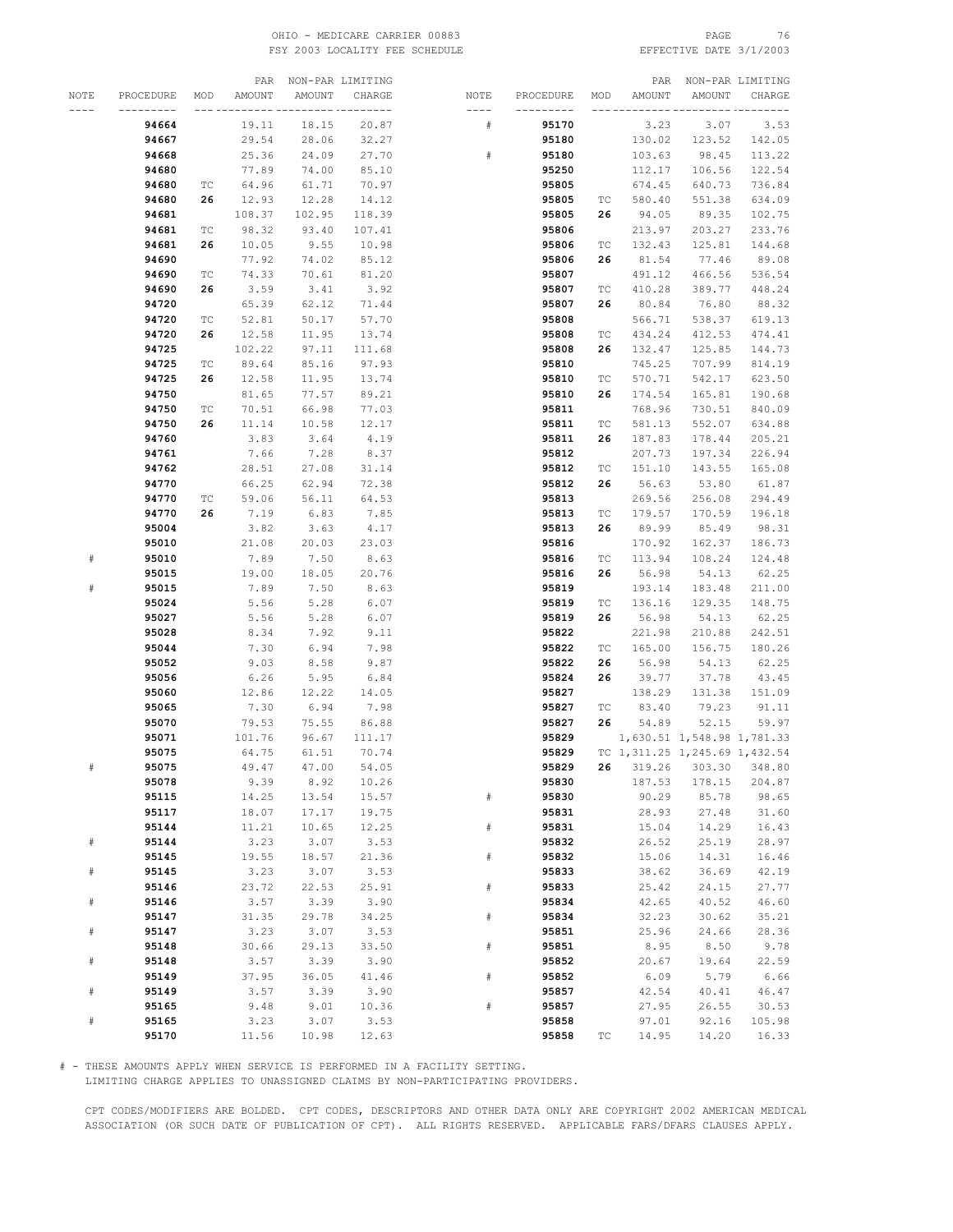# OHIO – MEDICARE CARRIER 00883 PAGE 77<br>
FSY 2003 LOCALITY FEE SCHEDULE FOR PAGE REFECTIVE DATE 3/1/2003 FSY 2003 LOCALITY FEE SCHEDULE

|      |           |                             |        | PAR NON-PAR LIMITING |        |      |           |                             |        | PAR NON-PAR LIMITING |                      |
|------|-----------|-----------------------------|--------|----------------------|--------|------|-----------|-----------------------------|--------|----------------------|----------------------|
| NOTE | PROCEDURE | MOD                         | AMOUNT | AMOUNT               | CHARGE | NOTE | PROCEDURE | MOD                         | AMOUNT | AMOUNT               | CHARGE               |
|      | --------- |                             |        |                      |        |      | --------- |                             |        |                      |                      |
|      | 95858     | 26                          | 82.07  | 77.97                | 89.67  |      | 95930     | ТC                          | 36.12  | 34.31                | 39.46                |
|      | 95860     |                             | 92.91  | 88.26                | 101.50 |      | 95930     | 26                          | 18.28  | 17.37                | 19.98                |
|      | 95860     | ТC                          | 42.03  | 39.93                | 45.92  |      | 95933     |                             | 59.67  | 56.69                | 65.19                |
|      | 95860     | 26                          | 50.88  | 48.34                | 55.59  |      | 95933     | ТC                          | 28.85  | 27.41                | 31.52                |
|      | 95861     |                             | 109.50 | 104.03               | 119.63 |      | 95933     | 26                          | 30.83  | 29.29                | 33.68                |
|      |           |                             | 27.46  | 26.09                | 30.00  |      |           |                             | 35.22  |                      |                      |
|      | 95861     | ТC                          |        |                      |        |      | 95934     |                             |        | 33.46                | 38.48                |
|      | 95861     | 26                          | 82.04  | 77.94                | 89.63  |      | 95934     | $\protect\operatorname{TC}$ | 8.00   | 7.60                 | 8.74                 |
|      | 95863     |                             | 133.30 | 126.64               | 145.64 |      | 95934     | 26                          | 27.23  | 25.87                | 29.75                |
|      | 95863     | $\protect\operatorname{TC}$ | 34.40  | 32.68                | 37.58  |      | 95936     |                             | 37.37  | 35.50                | 40.83                |
|      | 95863     | 26                          | 98.90  | 93.96                | 108.05 |      | 95936     | ТC                          | 8.00   | 7.60                 | 8.74                 |
|      | 95864     |                             | 170.33 | 161.81               | 186.08 |      | 95936     | 26                          | 29.37  | 27.90                | 32.09                |
|      | 95864     | $\protect\operatorname{TC}$ | 64.98  | 61.73                | 70.99  |      | 95937     |                             | 46.21  | 43.90                | 50.49                |
|      | 95864     | 26                          | 105.34 | 100.07               | 115.08 |      | 95937     | ТC                          | 12.51  | 11.88                | 13.66                |
|      | 95867     |                             | 63.47  | 60.30                | 69.35  |      | 95937     | 26                          | 33.70  | 32.02                | 36.82                |
|      | 95867     | ТC                          | 21.20  | 20.14                | 23.16  |      | 95950     |                             | 306.16 | 290.85               | 334.48               |
|      | 95867     | 26                          | 42.27  | 40.16                | 46.18  |      | 95950     | ТC                          | 225.89 | 214.60               | 246.79               |
|      | 95868     |                             | 88.41  | 83.99                | 96.59  |      | 95950     | 26                          | 80.27  | 76.26                | 87.70                |
|      | 95868     | ТC                          | 25.72  | 24.43                | 28.09  |      | 95951     | 26                          | 316.09 | 300.29               | 345.33               |
|      | 95868     | 26                          | 62.70  | 59.57                | 68.51  |      | 95953     |                             | 393.09 | 373.44               | 429.46               |
|      | 95869     |                             | 27.70  | 26.32                | 30.27  |      | 95953     | ТC                          | 231.79 | 220.20               | 253.23               |
|      | 95869     |                             |        |                      |        |      |           | 26                          | 161.30 | 153.24               |                      |
|      |           | ТC                          | 8.00   | 7.60                 | 8.74   |      | 95953     |                             |        |                      | 176.23               |
|      | 95869     | 26                          | 19.70  | 18.72                | 21.53  |      | 95954     |                             | 269.34 | 255.87               | 294.25               |
|      | 95870     |                             | 27.35  | 25.98                | 29.88  |      | 95954     | ТC                          | 139.97 | 132.97               | 152.92               |
|      | 95870     | ТC                          | 8.00   | 7.60                 | 8.74   |      | 95954     | 26                          | 129.37 | 122.90               | 141.34               |
|      | 95870     | 26                          | 19.36  | 18.39                | 21.15  |      | 95955     |                             | 123.96 | 117.76               | 135.42               |
|      | 95872     |                             | 100.74 | 95.70                | 110.06 |      | 95955     | ТC                          | 72.64  | 69.01                | 79.36                |
|      | 95872     | ТC                          | 22.24  | 21.13                | 24.30  |      | 95955     | 26                          | 51.32  | 48.75                | 56.06                |
|      | 95872     | 26                          | 78.50  | 74.58                | 85.77  |      | 95956     |                             | 673.33 | 639.66               | 735.61               |
|      | 95875     |                             | 102.87 | 97.73                | 112.39 |      | 95956     | ТC                          | 511.33 | 485.76               | 558.62               |
|      | 95875     | ТC                          | 44.82  | 42.58                | 48.97  |      | 95956     | 26                          | 162.00 | 153.90               | 176.99               |
|      | 95875     | 26                          | 58.06  | 55.16                | 63.43  |      | 95957     |                             | 166.84 | 158.50               | 182.28               |
|      | 95900     |                             | 55.21  | 52.45                | 60.32  |      | 95957     | TC                          | 62.21  | 59.10                | 67.97                |
|      | 95900     | ТC                          | 33.00  | 31.35                | 36.05  |      | 95957     | 26                          | 104.64 | 99.41                | 114.32               |
|      | 95900     | 26                          | 22.21  | 21.10                | 24.27  |      | 95958     |                             | 286.56 | 272.23               | 313.06               |
|      | 95903     |                             | 60.37  | 57.35                | 65.95  |      | 95958     | ТC                          | 63.95  | 60.75                | 69.86                |
|      | 95903     | ТC                          | 28.48  | 27.06                | 31.12  |      | 95958     | 26                          | 222.61 | 211.48               | 243.20               |
|      | 95903     | 26                          | 31.89  | 30.30                | 34.85  |      | 95961     |                             | 208.41 | 197.99               | 227.69               |
|      | 95904     |                             | 46.40  | 44.08                | 50.69  |      | 95961     | ТC                          | 47.26  | 44.90                | 51.64                |
|      | 95904     | ТC                          | 28.48  | 27.06                | 31.12  |      | 95961     | 26                          | 161.16 | 153.10               | 176.07               |
|      | 95904     | 26                          | 17.92  | 17.02                | 19.57  |      | 95962     |                             | 219.22 | 208.26               | 239.50               |
|      | 95920     |                             | 162.21 | 154.10               | 177.22 |      | 95962     | ТC                          | 47.26  | 44.90                | 51.64                |
|      | 95920     | $\protect\operatorname{TC}$ | 47.26  | 44.90                | 51.64  |      | 95962     | 26                          | 171.96 | 163.36               | 187.86               |
|      | 95920     | 26                          | 114.95 | 109.20               | 125.58 |      | 95965     | 26                          | 409.66 | 389.18               | 447.56               |
|      | 95921     |                             |        | 59.47 56.50 64.98    |        |      | 95966     | 26                          |        |                      | 204.48 194.26 223.40 |
|      |           |                             |        |                      |        |      |           |                             |        |                      |                      |
|      | 95921     | $\protect\operatorname{TC}$ | 13.90  | 13.21                | 15.19  |      | 95967     | 26                          | 179.01 | 170.06               | 195.57               |
|      | 95921     | 26                          | 45.57  | 43.29                | 49.78  |      | 95970     |                             | 23.31  | 22.14                | 25.46                |
|      | 95922     |                             | 64.08  | 60.88                | 70.01  | $\#$ | 95970     |                             | 22.62  | 21.49                | 24.71                |
|      | 95922     | $\protect\operatorname{TC}$ | 13.90  | 13.21                | 15.19  |      | 95971     |                             | 40.18  | 38.17                | 43.90                |
|      | 95922     | 26                          | 50.18  | 47.67                | 54.82  | $\#$ | 95971     |                             | 38.45  | 36.53                | 42.01                |
|      | 95923     |                             | 135.87 | 129.08               | 148.44 |      | 95972     |                             | 81.68  | 77.60                | 89.24                |
|      | 95923     | $\protect\operatorname{TC}$ | 88.56  | 84.13                | 96.75  | $\#$ | 95972     |                             | 78.21  | 74.30                | 85.45                |
|      | 95923     | 26                          | 47.31  | 44.94                | 51.68  |      | 95973     |                             | 50.14  | 47.63                | 54.77                |
|      | 95925     |                             | 61.68  | 58.60                | 67.39  | $\#$ | 95973     |                             | 48.05  | 45.65                | 52.50                |
|      | 95925     | $\protect\operatorname{TC}$ | 33.36  | 31.69                | 36.44  |      | 95974     |                             | 160.15 | 152.14               | 174.96               |
|      | 95925     | 26                          | 28.32  | 26.90                | 30.94  |      | 95975     |                             | 90.29  | 85.78                | 98.65                |
|      | 95926     |                             | 62.02  | 58.92                | 67.76  |      | 95990     |                             | 53.50  | 50.83                | 58.45                |
|      | 95926     | $\protect\operatorname{TC}$ | 33.36  | 31.69                | 36.44  |      | 96000     |                             | 90.43  | 85.91                | 98.80                |
|      | 95926     | 26                          | 28.66  | 27.23                | 31.31  |      | 96001     |                             | 108.01 | 102.61               | 118.00               |
|      | 95927     |                             | 63.07  | 59.92                | 68.91  |      | 96002     |                             | 21.16  | 20.10                | 23.12                |
|      | 95927     | ТC                          | 33.36  | 31.69                | 36.44  |      | 96003     |                             | 19.37  | 18.40                | 21.16                |
|      | 95927     | 26                          | 29.71  | 28.22                | 32.45  |      | 96004     |                             | 109.76 | 104.27               | 119.91               |
|      | 95930     |                             | 54.40  | 51.68                | 59.43  |      | 96100     |                             | 66.05  | 62.75                | 72.16                |
|      |           |                             |        |                      |        |      |           |                             |        |                      |                      |

# - THESE AMOUNTS APPLY WHEN SERVICE IS PERFORMED IN A FACILITY SETTING.

LIMITING CHARGE APPLIES TO UNASSIGNED CLAIMS BY NON-PARTICIPATING PROVIDERS.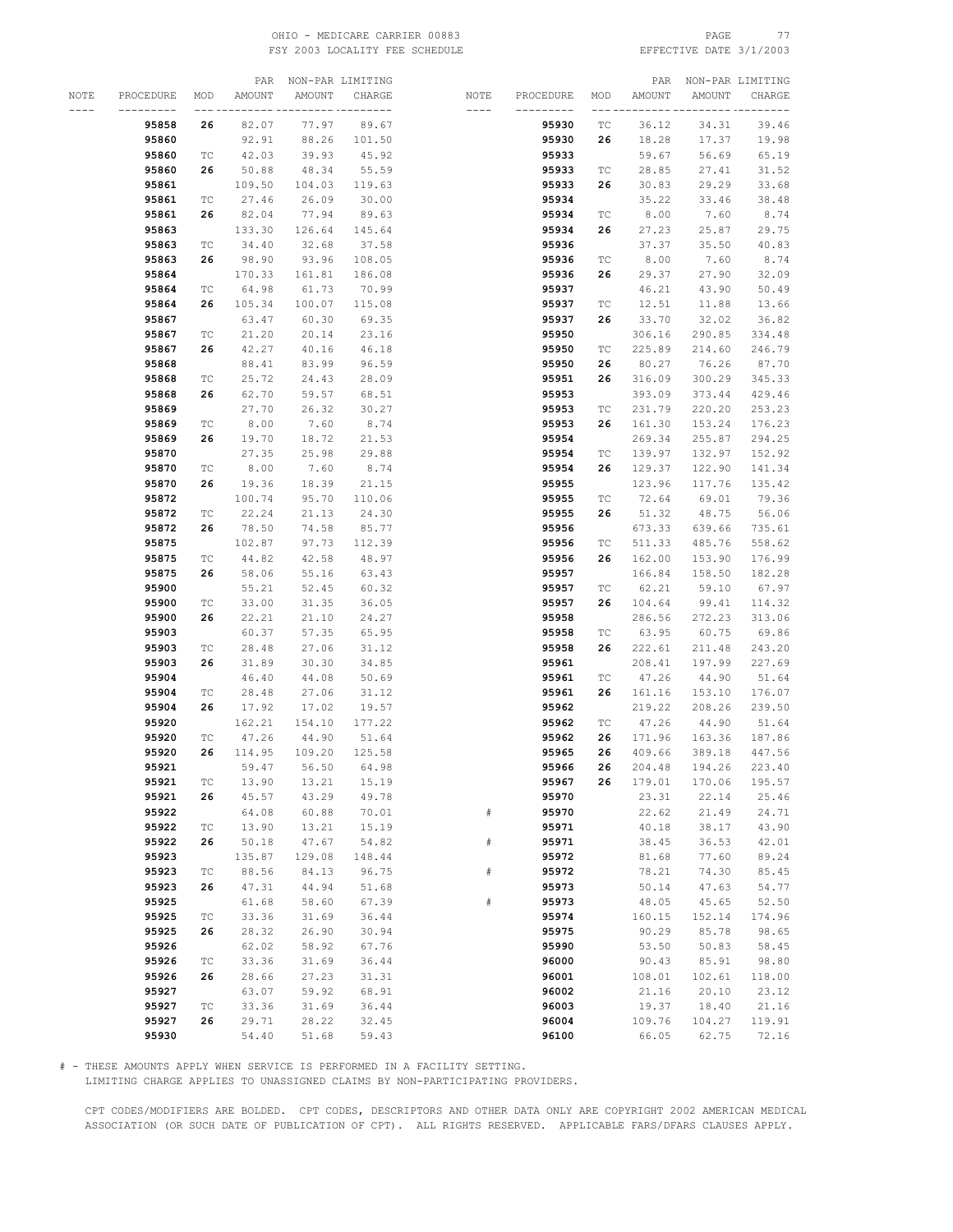# OHIO – MEDICARE CARRIER 00883 PAGE 78<br>
FSY 2003 LOCALITY FEE SCHEDULE FOR THE SERETIVE DATE 3/1/2003 FSY 2003 LOCALITY FEE SCHEDULE

|                             |                |                | PAR NON-PAR LIMITING |                |      |                |     |                | PAR NON-PAR LIMITING |                |
|-----------------------------|----------------|----------------|----------------------|----------------|------|----------------|-----|----------------|----------------------|----------------|
| NOTE                        | PROCEDURE      | AMOUNT<br>MOD  | AMOUNT               | CHARGE         | NOTE | PROCEDURE      | MOD | AMOUNT         | AMOUNT               | CHARGE         |
|                             |                |                |                      |                |      |                |     |                |                      |                |
|                             | 96105          | 66.05          | 62.75                | 72.16          |      | 97012          |     | 14.30          | 13.59                | 15.63          |
|                             | 96110          | 37.02          | 35.17                | 40.45          |      | 97016          |     | 13.49          | 12.82                | 14.74          |
|                             | 96111          | 66.05<br>66.05 | 62.75<br>62.75       | 72.16          |      | 97018<br>97020 |     | 6.35           | 6.03                 | 6.93           |
|                             | 96115<br>96117 | 66.05          | 62.75                | 72.16<br>72.16 |      | 97022          |     | 4.62<br>14.17  | 4.39<br>13.46        | 5.05<br>15.48  |
|                             | 96150          | 26.17          | 24.86                | 28.59          |      | 97024          |     | 4.62           | 4.39                 | 5.05           |
| ${}^{\scriptscriptstyle\#}$ | 96150          | 25.82          | 24.53                | 28.21          |      | 97026          |     | 4.62           | 4.39                 | 5.05           |
|                             | 96151          | 25.09          | 23.84                | 27.42          |      | 97028          |     | 5.69           | 5.41                 | 6.22           |
| $\#$                        | 96151          | 24.75          | 23.51                | 27.04          |      | 97032          |     | 15.69          | 14.91                | 17.15          |
|                             | 96152          | 24.02          | 22.82                | 26.24          |      | 97033          |     | 19.53          | 18.55                | 21.33          |
| $\#$                        | 96152          | 23.67          | 22.49                | 25.86          |      | 97034          |     | 13.54          | 12.86                | 14.79          |
|                             | 96153          | 5.38           | 5.11                 | 5.88           |      | 97035          |     | 11.80          | 11.21                | 12.89          |
|                             | 96154          | 23.66          | 22.48                | 25.85          |      | 97036          |     | 21.99          | 20.89                | 24.02          |
| #                           | 96154          | 23.31          | 22.14                | 25.46          |      | 97039          |     | 11.44          | 10.87                | 12.50          |
|                             | 96155          | 22.95          | 21.80                | 25.07          |      | 97110          |     | 27.13          | 25.77                | 29.64          |
| $\#$                        | 96155          | 22.60          | 21.47                | 24.69          |      | 97112          |     | 27.82          | 26.43                | 30.39          |
|                             | 96400          | 35.42          | 33.65                | 38.70          |      | 97113          |     | 28.85          | 27.41                | 31.52          |
|                             | 96405          | 77.94          | 74.04                | 85.15          |      | 97116          |     | 23.92          | 22.72                | 26.13          |
| ${}^{\scriptscriptstyle\#}$ | 96405          | 27.59          | 26.21                | 30.14          |      | 97124          |     | 21.41          | 20.34                | 23.39          |
|                             | 96406          | 117.98         | 112.08               | 128.89         |      | 97139          |     | 15.28          | 14.52                | 16.70          |
| ${}^{\#}$                   | 96406          | 40.20          | 38.19                | 43.92          |      | 97140          |     | 25.71          | 24.42                | 28.08          |
|                             | 96408          | 35.44          | 33.67                | 38.72          |      | 97150          |     | 17.81          | 16.92                | 19.46          |
|                             | 96410          | 55.94          | 53.14                | 61.11          |      | 97504          |     | 27.48          | 26.11                | 30.03          |
|                             | 96412          | 41.70          | 39.62                | 45.56          |      | 97520          |     | 26.78          | 25.44                | 29.26          |
|                             | 96414          | 48.65          | 46.22                | 53.15          |      | 97530          |     | 27.46          | 26.09                | 30.00          |
|                             | 96420          | 45.52          | 43.24                | 49.73          |      | 97532          |     | 23.29          | 22.13                | 25.45          |
|                             | 96422<br>96423 | 44.83<br>17.37 | 42.59<br>16.50       | 48.98<br>18.98 |      | 97533<br>97535 |     | 24.68<br>29.56 | 23.45<br>28.08       | 26.97<br>32.29 |
|                             | 96425          | 51.77          | 49.18                | 56.56          |      | 97537          |     | 26.08          | 24.78                | 28.50          |
|                             | 96440          | 365.39         | 347.12               | 399.19         |      | 97542          |     | 26.78          | 25.44                | 29.26          |
| ${}^{\#}$                   | 96440          | 126.47         | 120.15               | 138.17         |      | 97601          |     | 37.98          | 36.08                | 41.49          |
|                             | 96445          | 359.18         | 341.22               | 392.40         |      | 97703          |     | 21.25          | 20.19                | 23.22          |
| $\#$                        | 96445          | 117.84         | 111.95               | 128.74         |      | 97750          |     | 27.82          | 26.43                | 30.39          |
|                             | 96450          | 289.57         | 275.09               | 316.35         |      | 97802          |     | 16.67          | 15.84                | 18.22          |
| $\#$                        | 96450          | 103.10         | 97.95                | 112.64         |      | 97803          |     | 16.67          | 15.84                | 18.22          |
|                             | 96520          | 32.67          | 31.04                | 35.70          |      | 97804          |     | 6.60           | 6.27                 | 7.21           |
|                             | 96530          | 38.22          | 36.31                | 41.76          |      | 98925          |     | 29.56          | 28.08                | 32.29          |
|                             | 96542          | 191.92         | 182.32               | 209.67         | #    | 98925          |     | 21.92          | 20.82                | 23.94          |
| ${}^{\#}$                   | 96542          | 72.47          | 68.85                | 79.18          |      | 98926          |     | 39.61          | 37.63                | 43.27          |
|                             | 96567          | 178.16         | 169.25               | 194.64         | #    | 98926          |     | 33.36          | 31.69                | 36.44          |
|                             | 96570          | 54.58          | 51.85                | 59.63          |      | 98927          |     | 50.39          | 47.87                | 55.05          |
| $\#$                        | 96570          | 54.24          | 51.53                | 59.26          | #    | 98927          |     | 43.09          | 40.94                | 47.08          |
|                             | 96571          | 27.99          | 26.59                | 30.58          |      | 98928          |     | 58.98          | 56.03                | 64.43          |
|                             | 96571<br>96900 | 27.64          | 26.26<br>16.83       | 30.20<br>19.35 |      | 98928<br>98929 |     | 50.64<br>67.23 | 48.11<br>63.87       | 55.33          |
|                             | 96910          | 17.72<br>55.58 | 52.80                | 60.72          | $\#$ | 98929          |     | 57.85          | 54.96                | 73.45<br>63.20 |
|                             | 96912          | 63.91          | 60.71                | 69.82          |      | 98940          |     | 25.04          | 23.79                | 27.36          |
|                             | 96913          | 96.92          | 92.07                | 105.88         | $\#$ | 98940          |     | 21.22          | 20.16                | 23.18          |
|                             | 96920          | 144.97         | 137.72               | 158.38         |      | 98941          |     | 34.75          | 33.01                | 37.96          |
| $\#$                        | 96920          | 60.59          | 57.56                | 66.19          | $\#$ | 98941          |     | 30.58          | 29.05                | 33.41          |
|                             | 96921          | 148.48         | 141.06               | 162.22         |      | 98942          |     | 45.52          | 43.24                | 49.73          |
| $\#$                        | 96921          | 61.66          | 58.58                | 67.37          | $\#$ | 98942          |     | 41.01          | 38.96                | 44.80          |
|                             | 96922          | 205.58         | 195.30               | 224.60         |      | 99170          |     | 137.95         | 131.05               | 150.71         |
| $\#$                        | 96922          | 110.43         | 104.91               | 120.65         | #    | 99170          |     | 84.47          | 80.25                | 92.29          |
|                             | 97001          | 71.07          | 67.52                | 77.65          |      | 99175          |     | 50.74          | 48.20                | 55.43          |
| $\#$                        | 97001          | 61.35          | 58.28                | 67.02          |      | 99183          |     | 115.31         | 109.54               | 125.97         |
|                             | 97002          | 38.14          | 36.23                | 41.66          |      | 99185          |     | 23.28          | 22.12                | 25.44          |
| $\#$                        | 97002          | 30.84          | 29.30                | 33.70          |      | 99186          |     | 74.49          | 70.77                | 81.39          |
|                             | 97003          | 75.58          | 71.80                | 82.57          |      | 99195          |     | 16.33          | 15.51                | 17.84          |
| $\#$                        | 97003          | 59.61          | 56.63                | 65.12          |      | 99201          |     | 33.73          | 32.04                | 36.85          |
|                             | 97004          | 46.12          | 43.81                | 50.38          | $\#$ | 99201          |     | 22.62          | 21.49                | 24.71          |
| #                           | 97004          | 29.46          | 27.99                | 32.19          |      | 99202          |     | 60.48          | 57.46                | 66.08          |

# - THESE AMOUNTS APPLY WHEN SERVICE IS PERFORMED IN A FACILITY SETTING.

LIMITING CHARGE APPLIES TO UNASSIGNED CLAIMS BY NON-PARTICIPATING PROVIDERS.